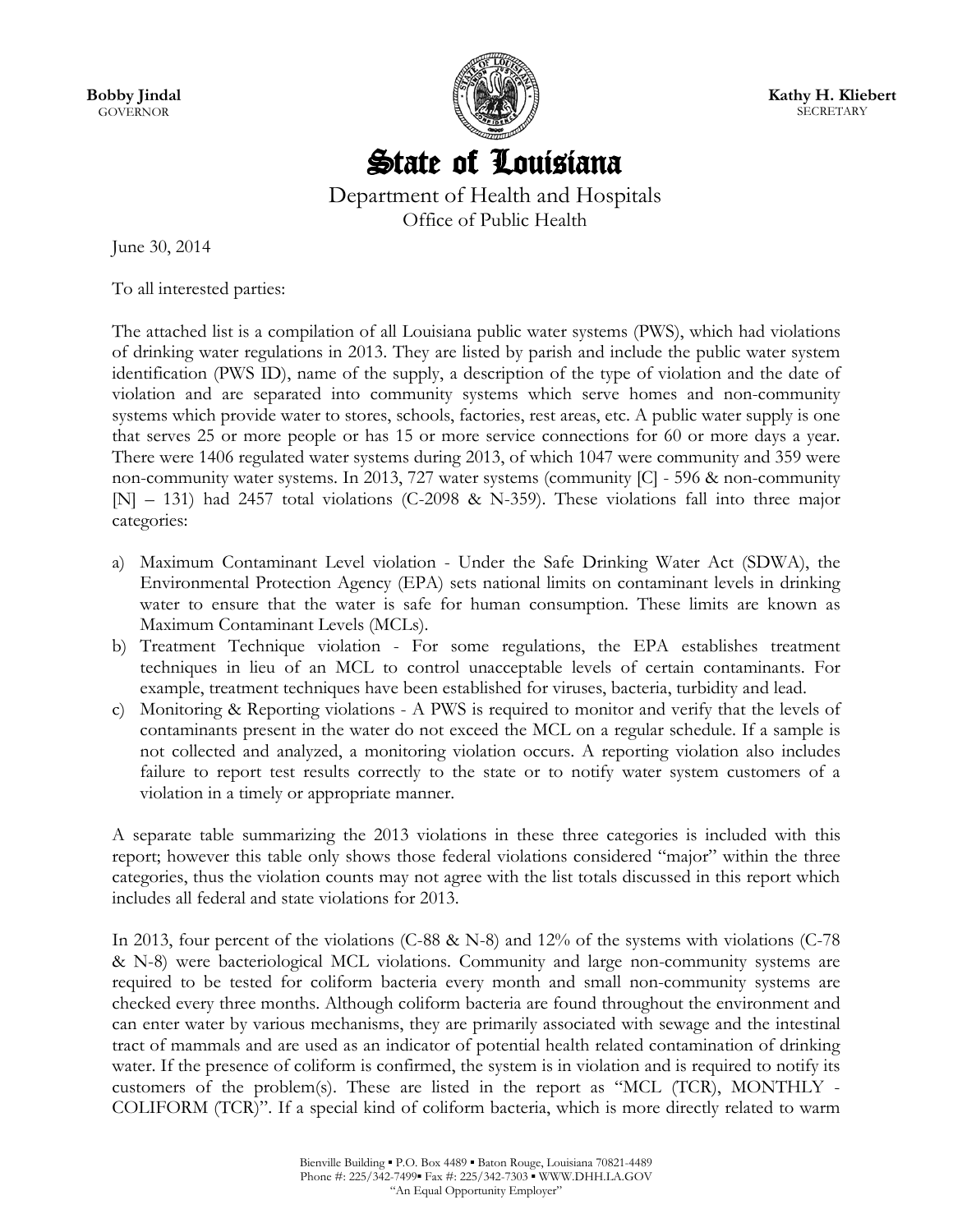blooded animals, is found the report indicates this as "MCL (TCR), ACUTE - COLIFORM (TCR)". Since these acute violations are of much greater health concern, the manner and speed in which customers are notified is greatly enhanced. Louisiana had only three acute TCR violations (C-3 & N-0) with three systems in violation (C-3 & N-0). Excluding the acute violations, the notification of customers always comes after the violation occurred. The intent of the notice is to inform the customers of the potential health risk and to motivate the water systems to undertake actions that will prevent a reoccurrence of the problem.

In Louisiana the responsibility for collecting bacteriological samples lies with the individual water system. If the required number of samples is not collected, sampling violations occur and the system must notify their customers. Louisiana's public water systems had initial ("ROUTINE") and followup ("REPEAT") bacteriological sampling violations in 2013. Initial refers to the first round of sampling and follow-up refers any subsequent confirmation sampling. The report lists 290 "MONITORING (TCR), ROUTINE MAJOR" violations (C-177 & N-113) with 142 systems in violation (C-81 & N-61), and 22 "MONITORING (TCR), REPEAT MAJOR" violations (C-20 & N-2) with 20 systems in violation (C-18 & N-2). Major refers to a failure to collect any samples. There were also a few minor bacteriological monitoring violations.

Additionally, public water systems that utilize groundwater as their source are required to monitor their source water (wells) for bacteriological contaminants if coliform bacteria are found during routine bacteriological sampling. Thirty-two water systems (C-34 & N-8) with a combined 45 violations (C-32 & N-13) failed to complete this monitoring.

Violations containing the terms "SWTR", "TURBIDITY" or "IESWTR" are caused by public water systems that utilize surface water (lakes, rivers and streams) as their source that were not able to produce water with a low enough turbidity or did not monitor turbidity frequently enough. Turbidity is the measure of the amount of suspended material in the water. During the report year there were 62 regulated surface water systems in Louisiana, and 88 monitoring violations (C-87 & N-1) occurred with 5 systems in violation (C-4 & N-1), and 11 treatment technique violations (C-11 & N-0) occurred with one system in violation (C-1 & N-0). These violations normally occur in the winter and are associated with the increased difficulty of treating surface waters during colder months. This notification also comes after the violation.

In Louisiana, most of the chemical sampling (excluding lead & copper, disinfectants and disinfection-by-products) is done by Office of Public Health staff. Samples to check for numerous inorganic, organic and radiological compounds are routinely collected and analyzed. If levels of these are above a safe level, an MCL violation is issued or if samples are not collected in a timely manner, a monitoring violation is issued. There were 14 chemical MCL violations for arsenic (C-14 & N-0) with 4 systems in violation (C-4 & N-0). Arsenic is a metal found in some ground water.

Public water systems are required to maintain an adequate level of disinfectant in their water system and are issued violations if they fail to maintain a protective level. In 2013, there were 18 inadequate chlorine residual violations (C-5 & N-13) with 10 systems in violation (C-5 & N-5).

Public water systems are also required to test their water for disinfection-by-products and surface water systems are additionally required to test for disinfectant-by-product precursors. Total Trihalomethanes (TTHMs), Total Haloacetic Acids (HAA5) and Chlorite are all disinfection-byproducts formed by disinfectants used to treat drinking water. Prior to 2004, only large systems were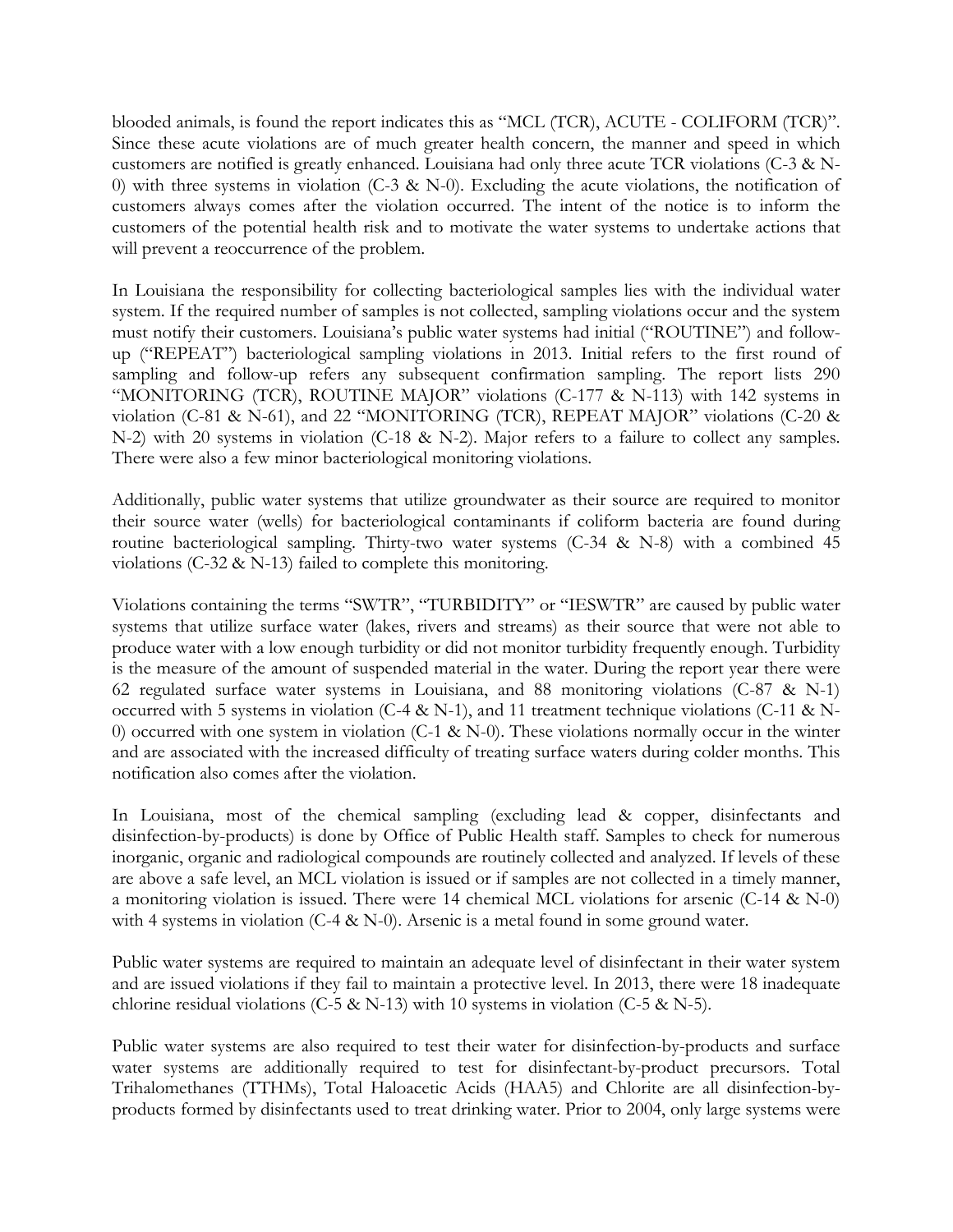required to monitor for TTHMs but now all community and non-transient non-community water systems are required to monitor TTHMs, HAA5 and Chlorite. The Stage 2 Disinfection By-Products Rule was implemented in full in 2013, which may have contributed to an increase in violation issued. Systems failed to monitor for the TTHMs (444 violations [C-407 & N-37] with 382 systems in violation [C-345 & N-37]), HAA5 (443 violations [C-407 & N-36] with 381 systems in violation [C-345 & N-36]), Chlorite (one violation [C-1 & N-0] with one system in violation[C-1 & N-0]) and disinfection-by-product precursors (2 violations [C-2 & N-0] with two systems in violation [C-2 & N-0]). There were also 133 violations (C-129 & N-4) of the MCL for TTHMs with 48 systems in violation (C-46 & N-2), and 36 violations (C-36 & N-0) of the MCL for HAA5 with 17 systems in violation (C-17 & N-0).

This report is an effort by the EPA and the Louisiana Office of Public Health to provide the general public with additional information regarding the quality of their drinking water. This report is a follow-up to earlier reports dating back to 1996. There was an increase in the number of violations due to ongoing efforts to implement disinfection-by-product monitoring for all disinfecting systems, as well as the transfer of responsibility, from OPH to individual water systems, for collecting bacteriological samples. A report on the violations for 2014 will be issued in the summer of 2015. Additionally, each water system produces an annual Consumer Confidence Reports which provides detailed information about chemical sampling results and drinking water violations. This and other drinking water information is available on EPA's internet site and on the Louisiana Safe Drinking Water Program internet site (see below).

If you have any additional questions, please feel free to call or write. [www.dhh.la.gov/SafeDrinkingWater](http://www.dhh.la.gov/SafeDrinkingWater) 225-342-7499 Caryn Benjamin LDHH-OPH, Engineering Services P.O. Box 4489 Baton Rouge, LA 70821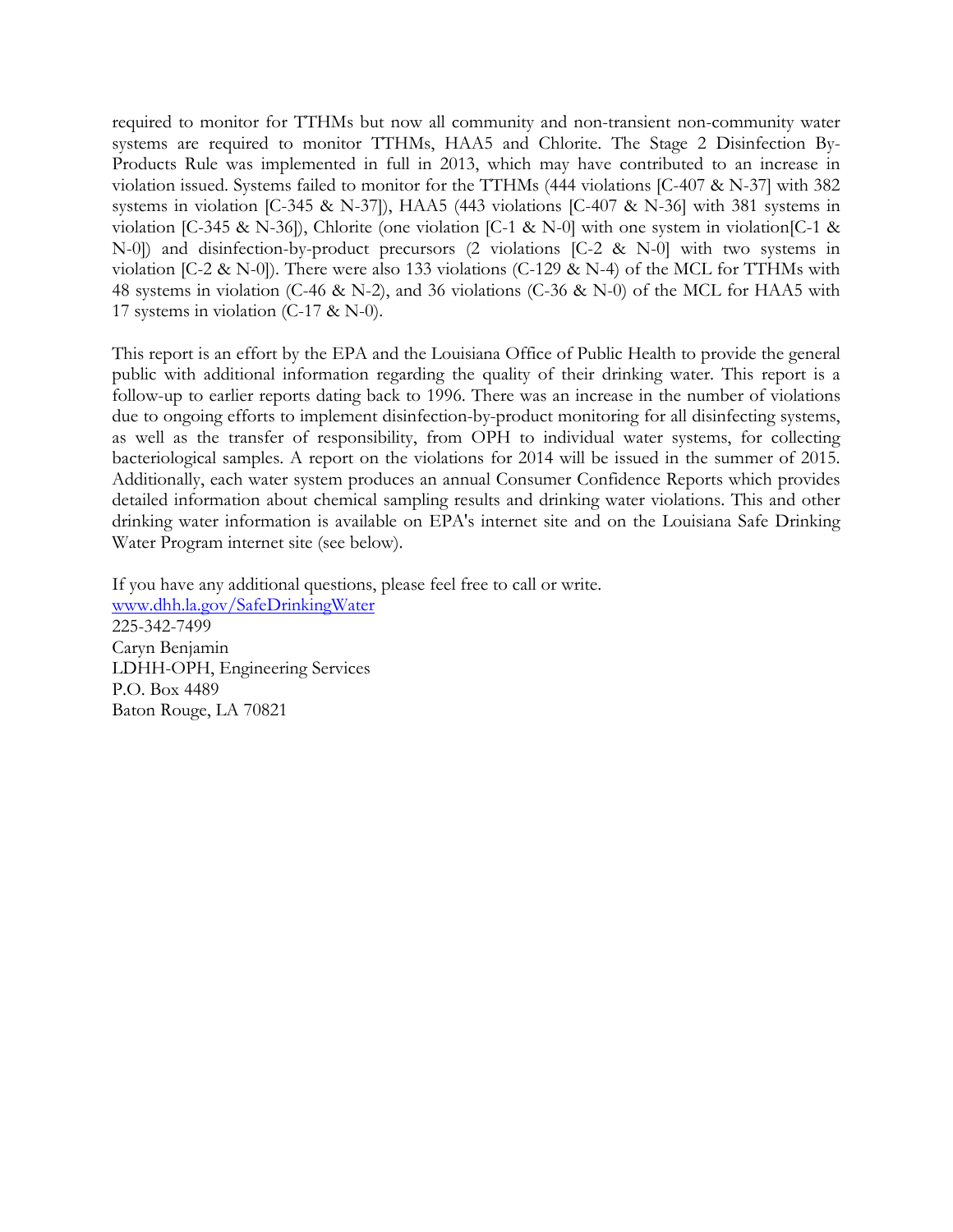### **State of Louisiana 2013 PWS Compliance Report**

#### **Violations for 2013**

|                                                                                                                 | <b>MCL</b>        |            | <b>Treatment Technique</b> |            | <b>Significant Monitoring</b> |            |
|-----------------------------------------------------------------------------------------------------------------|-------------------|------------|----------------------------|------------|-------------------------------|------------|
|                                                                                                                 |                   | Systems in |                            | Systems in |                               | Systems in |
| <b>Violations Category</b>                                                                                      | <b>Violations</b> | Violation  | <b>Violations</b>          | Violation  | <b>Violations</b>             | Violation  |
| <b>Chemical Contaminant Group</b>                                                                               | 14                |            |                            |            | NR.                           | NR.        |
| <b>Total Coliform Rule</b>                                                                                      | 96                | 85         |                            |            | 312                           | 159        |
| Surface Water Treatment Rule, Interim Enhanced Surface Water Treatment Rule, and Filter Backwash Recycling Rule |                   |            | <b>NR</b>                  | <b>NR</b>  | 73                            |            |
| Lead and Copper Rule                                                                                            |                   |            |                            |            | 62                            | 33         |
| Consumer Confidence Report                                                                                      |                   |            |                            |            | 107                           | 69         |
| Disinfection Byproducts Rule                                                                                    | 169               | 51         | $1^{\circ}$                | o          | 563                           | 417        |
| Ground Water Rule                                                                                               |                   |            | 141                        | 134        | 45                            | 31         |

\*Possible over counting of violating systems.

| 2013                                    |       |
|-----------------------------------------|-------|
| Total number of regulated systems       | 1.406 |
| during report year                      |       |
| Total number of systems with violations | 663   |
| in above categories during report year  |       |
| Total number of violations              |       |
| in above categories during report year  | 1,596 |

## **Where to Obtain the 2013 Annual State Public Water Systems Report**

http://www.dhh.la.gov/assets/oph/Center-EH/engineering/ACR2013\_Report.pdf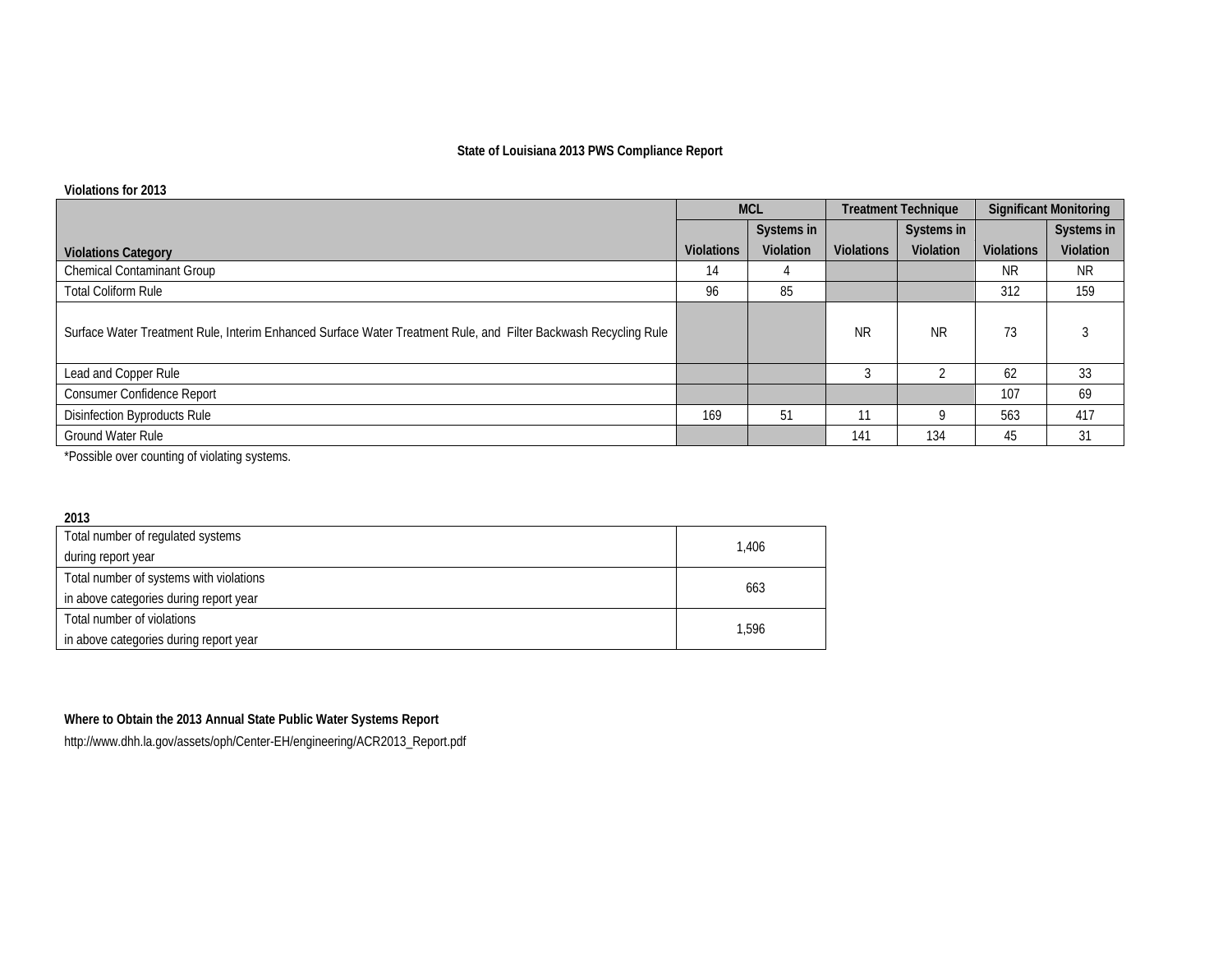| <b>PWS ID</b> | <b>Supply Name</b>                                 | <b>Type of Violation</b>                                       | Date     | Parish        |
|---------------|----------------------------------------------------|----------------------------------------------------------------|----------|---------------|
| LA1001003     | VILLAGE OF ESTHERWOOD<br><b>WATER SYSTEM</b>       | MONITORING, ROUTINE (DBP), MAJOR<br>TOT_TTHM/HAA5              | 01/01/13 | <b>ACADIA</b> |
| LA1001005     | <b>VILLAGE OF MERMENTAU</b><br><b>WATER SYSTEM</b> | MONITORING, ROUTINE (DBP), MAJOR<br>TOT_TTHM/HAA5              | 07/01/13 | <b>ACADIA</b> |
| LA1001005     | VILLAGE OF MERMENTAU<br><b>WATER SYSTEM</b>        | MONITORING, ROUTINE (DBP), MAJOR<br>TOT_TTHM/HAA5              | 01/01/13 | <b>ACADIA</b> |
| LA1001005     | <b>VILLAGE OF MERMENTAU</b><br><b>WATER SYSTEM</b> | FAILURE ADDRESS DEFICIENCY (GWR)<br><b>GROUNDWATER RULE</b>    | 06/11/13 | <b>ACADIA</b> |
| LA1001006     | <b>VILLAGE OF MORSE WATER</b><br><b>SYSTEM</b>     | MONITORING, ROUTINE (DBP), MAJOR<br>TOT_TTHM/HAA5              | 01/01/13 | <b>ACADIA</b> |
| LA1001006     | VILLAGE OF MORSE WATER<br><b>SYSTEM</b>            | FAILURE ADDRESS DEFICIENCY (GWR)<br><b>GROUNDWATER RULE</b>    | 06/30/12 | <b>ACADIA</b> |
| LA1001006     | <b>VILLAGE OF MORSE WATER</b><br><b>SYSTEM</b>     | PUBLIC NOTICE RULE LINKED TO VIOLATION<br><b>PUBLIC NOTICE</b> | 11/12/13 | <b>ACADIA</b> |
| LA1001011     | ARC OF ACADIANA                                    | MONITORING, ROUTINE (DBP), MAJOR<br>TOT_TTHM/HAA5              | 01/01/13 | <b>ACADIA</b> |
| LA1001011     | ARC OF ACADIANA                                    | PUBLIC NOTICE RULE LINKED TO VIOLATION<br><b>PUBLIC NOTICE</b> | 05/31/12 | <b>ACADIA</b> |
| LA1001024     | <b>MIRE BRANCH WATER</b><br><b>CORPORATION</b>     | MONITORING (TCR), ROUTINE MINOR<br><b>COLIFORM (TCR)</b>       | 12/01/13 | <b>ACADIA</b> |
| LA1001024     | MIRE BRANCH WATER<br><b>CORPORATION</b>            | MONITORING, ROUTINE (DBP), MAJOR<br><b>CHLORINE</b>            | 07/01/13 | <b>ACADIA</b> |
| LA1003001     | ALLEN PARISH WW DISTRICT<br>NO <sub>1</sub>        | FAILURE ADDRESS DEFICIENCY (GWR)<br><b>GROUNDWATER RULE</b>    | 11/20/12 | <b>ALLEN</b>  |
| LA1003003     | NORTHWEST ALLEN WWD<br>WATER SYSTEM                | MONITORING (TCR), ROUTINE MAJOR<br><b>COLIFORM (TCR)</b>       | 10/01/13 | <b>ALLEN</b>  |
| LA1003003     | NORTHWEST ALLEN WWD<br><b>WATER SYSTEM</b>         | MONITORING (TCR), ROUTINE MINOR<br><b>COLIFORM</b> (TCR)       | 07/01/13 | <b>ALLEN</b>  |
| LA1003003     | NORTHWEST ALLEN WWD<br><b>WATER SYSTEM</b>         | PUBLIC NOTICE RULE LINKED TO VIOLATION<br><b>PUBLIC NOTICE</b> | 02/15/13 | <b>ALLEN</b>  |
| LA1003006     | <b>CITY OF OAKDALE WATER</b><br><b>SYSTEM</b>      | MONITORING, ROUTINE (DBP), MINOR<br><b>CHLORINE</b>            | 01/01/13 | <b>ALLEN</b>  |
| LA1003007     | TOWN OF OBERLIN WATER<br><b>SYSTEM</b>             | MONITORING (TCR), ROUTINE MINOR<br><b>COLIFORM (TCR)</b>       | 01/01/13 | <b>ALLEN</b>  |
| LA1003007     | TOWN OF OBERLIN WATER<br><b>SYSTEM</b>             | MONITORING (TCR), REPEAT MAJOR<br><b>COLIFORM</b> (TCR)        | 05/01/13 | <b>ALLEN</b>  |
| LA1003007     | TOWN OF OBERLIN WATER<br><b>SYSTEM</b>             | MONITORING (TCR), REPEAT MAJOR<br><b>COLIFORM (TCR)</b>        | 01/01/13 | <b>ALLEN</b>  |
| LA1003007     | TOWN OF OBERLIN WATER<br><b>SYSTEM</b>             | MONITOR GWR TRIGGERED/ADDITONAL, MINOR<br>E. COLI              | 01/09/13 | <b>ALLEN</b>  |
| LA1003007     | TOWN OF OBERLIN WATER<br><b>SYSTEM</b>             | MONITOR GWR TRIGGERED/ADDITONAL, MINOR<br>E. COLI              | 01/09/13 | <b>ALLEN</b>  |
| LA1003007     | TOWN OF OBERLIN WATER<br><b>SYSTEM</b>             | PUBLIC NOTICE RULE LINKED TO VIOLATION<br><b>PUBLIC NOTICE</b> | 05/13/13 | <b>ALLEN</b>  |
| LA1003007     | TOWN OF OBERLIN WATER<br><b>SYSTEM</b>             | PUBLIC NOTICE RULE LINKED TO VIOLATION<br>PUBLIC NOTICE        | 05/31/12 | <b>ALLEN</b>  |
| LA1003007     | TOWN OF OBERLIN WATER<br><b>SYSTEM</b>             | PUBLIC NOTICE RULE LINKED TO VIOLATION<br>PUBLIC NOTICE        | 03/15/12 | <b>ALLEN</b>  |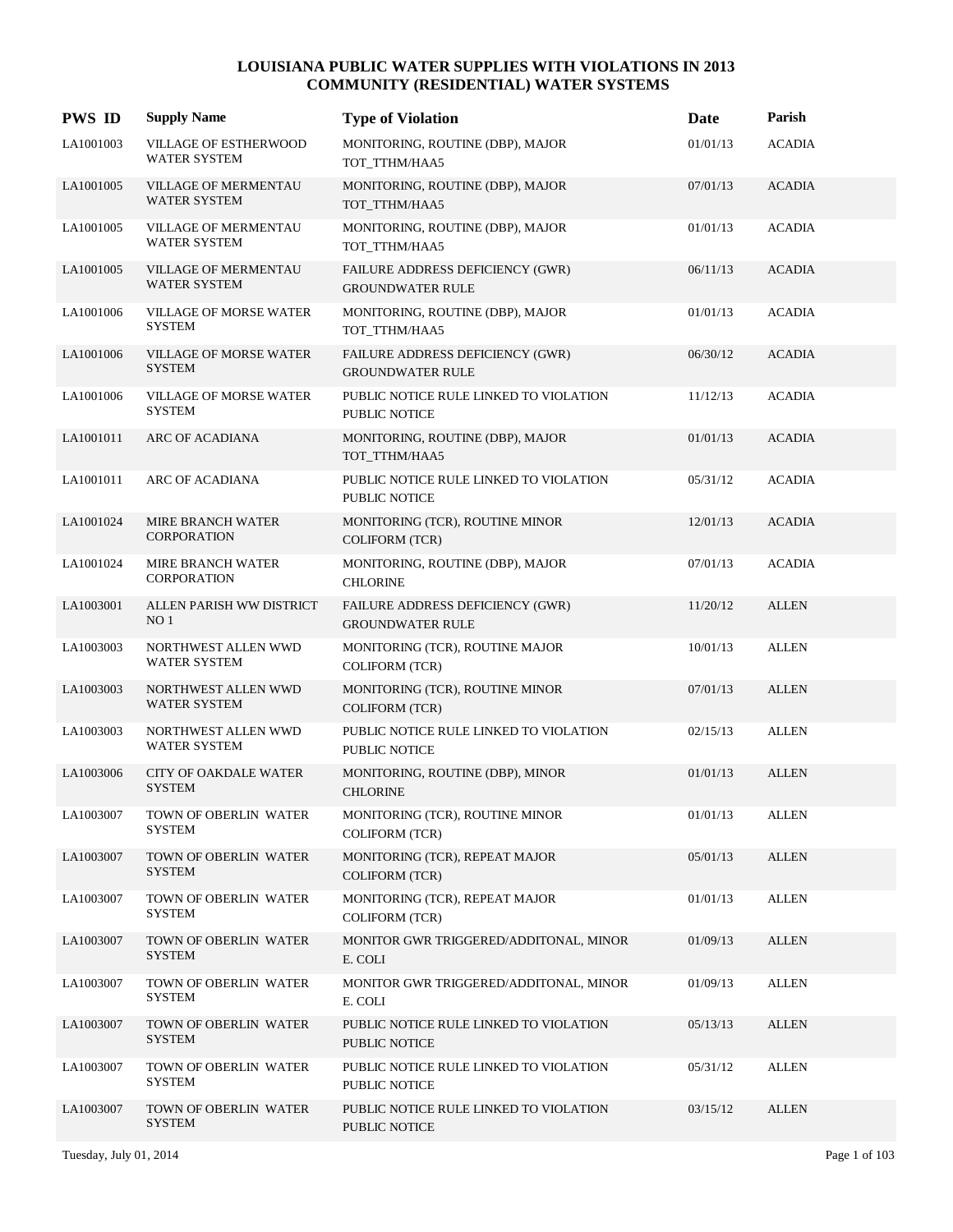| <b>PWS ID</b> | <b>Supply Name</b>                                        | <b>Type of Violation</b>                                             | Date     | Parish           |
|---------------|-----------------------------------------------------------|----------------------------------------------------------------------|----------|------------------|
| LA1003010     | WEST ALLEN PARISH WATER<br><b>SYSTEM</b>                  | MCL, AVERAGE<br><b>TTHM</b>                                          | 07/01/13 | <b>ALLEN</b>     |
| LA1003010     | WEST ALLEN PARISH WATER<br><b>SYSTEM</b>                  | MCL, AVERAGE<br><b>TTHM</b>                                          | 04/01/13 | <b>ALLEN</b>     |
| LA1003010     | WEST ALLEN PARISH WATER<br><b>SYSTEM</b>                  | MCL, AVERAGE<br><b>TTHM</b>                                          | 01/01/13 | <b>ALLEN</b>     |
| LA1003011     | EAST ALLEN PARISH WATER<br><b>WORKS</b>                   | MONITORING, ROUTINE (DBP), MAJOR<br>TOT_TTHM/HAA5                    | 01/01/13 | <b>ALLEN</b>     |
| LA1005005     | DIVERSION WATER - BAYOU<br><b>ESTATES</b>                 | MONITORING, ROUTINE (DBP), MAJOR<br>TOT_TTHM/HAA5                    | 01/01/13 | <b>ASCENSION</b> |
| LA1005045     | <b>ASCENSION CONSOLIDATED</b><br><b>UTILITY DISTRCT 1</b> | MCL, AVERAGE<br><b>TTHM</b>                                          | 04/01/13 | <b>ASCENSION</b> |
| LA1005045     | ASCENSION CONSOLIDATED<br><b>UTILITY DISTRCT 1</b>        | MCL, AVERAGE<br><b>TTHM</b>                                          | 01/01/13 | <b>ASCENSION</b> |
| LA1005045     | <b>ASCENSION CONSOLIDATED</b><br>UTILITY DISTRCT 1        | MCL (TCR), MONTHLY<br><b>COLIFORM (TCR)</b>                          | 08/01/13 | <b>ASCENSION</b> |
| LA1005045     | ASCENSION CONSOLIDATED<br>UTILITY DISTRCT 1               | MONITORING (TCR), ROUTINE MAJOR<br><b>COLIFORM (TCR)</b>             | 12/01/13 | <b>ASCENSION</b> |
| LA1005045     | ASCENSION CONSOLIDATED<br><b>UTILITY DISTRCT 1</b>        | MONITORING (TCR), ROUTINE MAJOR<br><b>COLIFORM (TCR)</b>             | 02/01/13 | <b>ASCENSION</b> |
| LA1005045     | ASCENSION CONSOLIDATED<br><b>UTILITY DISTRCT 1</b>        | MONITORING, ROUTINE (DBP), MAJOR<br>TOT_TTHM/HAA5                    | 04/01/13 | <b>ASCENSION</b> |
| LA1005046     | <b>JIMMY BABIN APARTMENTS</b>                             | MONITORING, ROUTINE (DBP), MAJOR<br>TOT_TTHM/HAA5                    | 01/01/13 | <b>ASCENSION</b> |
| LA1005118     | FAMILY COURT MOBILE HOME<br>PARK                          | CCR ADEQUACY/AVAILABILITY/CONTENT<br><b>CONSUMER CONFIDENCE RULE</b> | 10/01/12 | <b>ASCENSION</b> |
| LA1005144     | <b>AUDREY F EDDY TRAILER</b><br>PARK WATER SYSTEM         | MONITORING, ROUTINE (DBP), MAJOR<br>TOT_TTHM/HAA5                    | 01/01/13 | <b>ASCENSION</b> |
| LA1005152     | PINE TRAILER PARK                                         | MONITORING (TCR), ROUTINE MAJOR<br><b>COLIFORM (TCR)</b>             | 12/01/13 | <b>ASCENSION</b> |
| LA1005152     | PINE TRAILER PARK                                         | MONITORING (TCR), ROUTINE MAJOR<br><b>COLIFORM (TCR)</b>             | 11/01/13 | <b>ASCENSION</b> |
| LA1005152     | PINE TRAILER PARK                                         | MONITORING (TCR), ROUTINE MAJOR<br><b>COLIFORM (TCR)</b>             | 10/01/13 | <b>ASCENSION</b> |
| LA1005152     | PINE TRAILER PARK                                         | MONITORING (TCR), ROUTINE MAJOR<br><b>COLIFORM (TCR)</b>             | 09/01/13 | <b>ASCENSION</b> |
| LA1005152     | PINE TRAILER PARK                                         | MONITORING (TCR), ROUTINE MAJOR<br><b>COLIFORM (TCR)</b>             | 08/01/13 | <b>ASCENSION</b> |
| LA1005152     | PINE TRAILER PARK                                         | MONITORING (TCR), ROUTINE MAJOR<br>COLIFORM (TCR)                    | 07/01/13 | <b>ASCENSION</b> |
| LA1005152     | PINE TRAILER PARK                                         | MONITORING (TCR), ROUTINE MAJOR<br><b>COLIFORM (TCR)</b>             | 06/01/13 | <b>ASCENSION</b> |
| LA1005152     | PINE TRAILER PARK                                         | MONITORING (TCR), ROUTINE MAJOR<br><b>COLIFORM (TCR)</b>             | 05/01/13 | <b>ASCENSION</b> |
| LA1005152     | PINE TRAILER PARK                                         | MONITORING (TCR), ROUTINE MAJOR<br><b>COLIFORM (TCR)</b>             | 04/01/13 | <b>ASCENSION</b> |
| LA1005152     | PINE TRAILER PARK                                         | MONITORING (TCR), ROUTINE MAJOR<br>COLIFORM (TCR)                    | 03/01/13 | <b>ASCENSION</b> |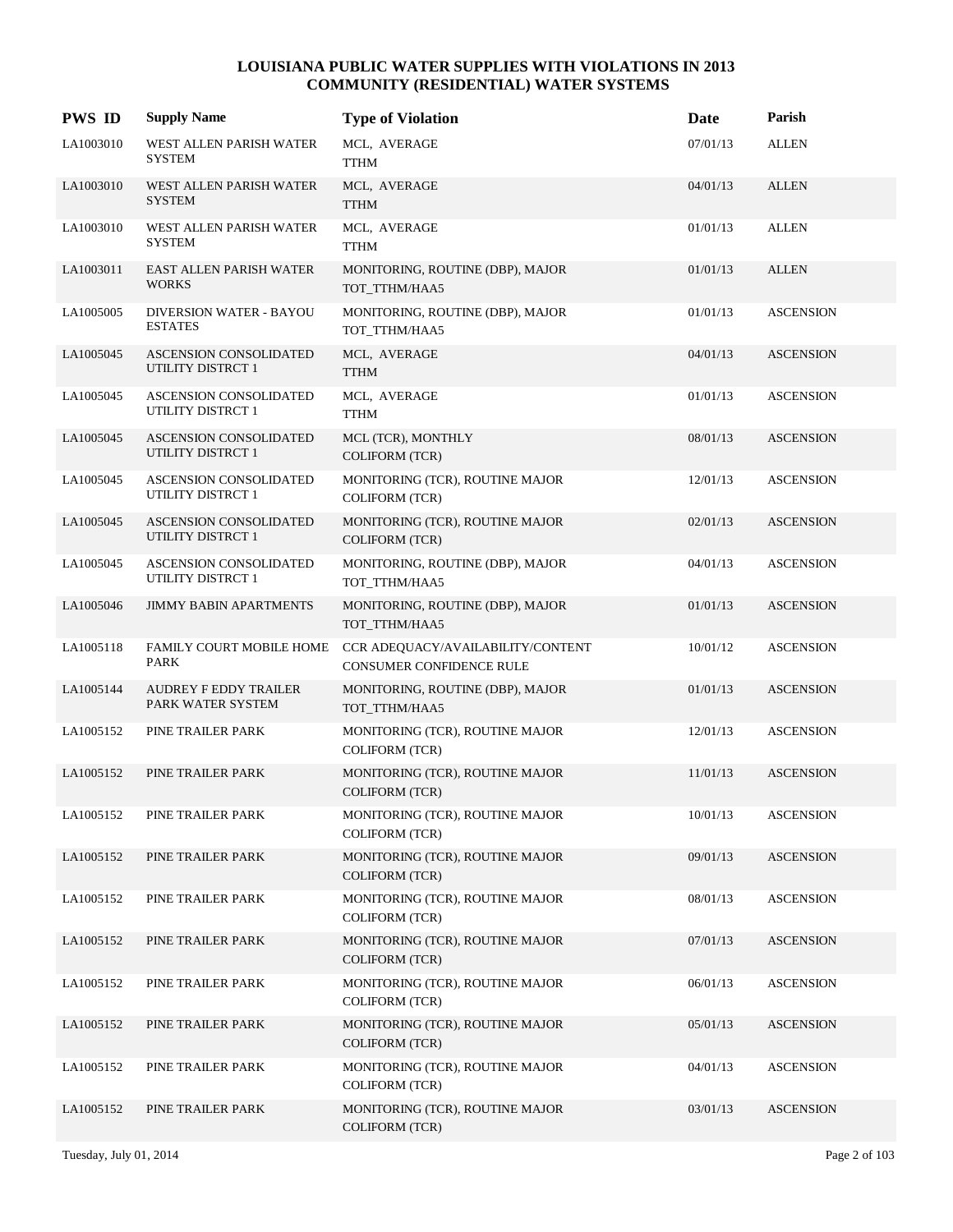| <b>PWS ID</b> | <b>Supply Name</b> | <b>Type of Violation</b>                                             | Date     | Parish           |
|---------------|--------------------|----------------------------------------------------------------------|----------|------------------|
| LA1005152     | PINE TRAILER PARK  | MONITORING (TCR), ROUTINE MAJOR<br>COLIFORM (TCR)                    | 02/01/13 | <b>ASCENSION</b> |
| LA1005152     | PINE TRAILER PARK  | MONITORING (TCR), ROUTINE MAJOR<br><b>COLIFORM (TCR)</b>             | 01/01/13 | <b>ASCENSION</b> |
| LA1005152     | PINE TRAILER PARK  | MONITORING, ROUTINE (DBP), MAJOR<br>TOT_TTHM/HAA5                    | 10/01/13 | <b>ASCENSION</b> |
| LA1005152     | PINE TRAILER PARK  | MONITORING, ROUTINE (DBP), MAJOR<br>TOT_TTHM/HAA5                    | 07/01/13 | <b>ASCENSION</b> |
| LA1005152     | PINE TRAILER PARK  | FAILURE TO HAVE MONITORING PLAN (IDSE)<br><b>DBP STAGE 2</b>         | 04/01/08 | <b>ASCENSION</b> |
| LA1005152     | PINE TRAILER PARK  | FAILURE SUBMIT IDSE/SUBPT V PLAN (DBPR2)<br><b>DBP STAGE 2</b>       | 07/02/10 | <b>ASCENSION</b> |
| LA1005152     | PINE TRAILER PARK  | FAILURE ADDRESS DEFICIENCY (GWR)<br><b>GROUNDWATER RULE</b>          | 07/24/11 | <b>ASCENSION</b> |
| LA1005152     | PINE TRAILER PARK  | FOLLOW-UP OR ROUTINE TAP M/R (LCR)<br><b>LEAD &amp; COPPER RULE</b>  | 07/01/13 | <b>ASCENSION</b> |
| LA1005152     | PINE TRAILER PARK  | FOLLOW-UP OR ROUTINE TAP M/R (LCR)<br><b>LEAD &amp; COPPER RULE</b>  | 01/01/13 | <b>ASCENSION</b> |
| LA1005152     | PINE TRAILER PARK  | FOLLOW-UP OR ROUTINE TAP M/R (LCR)<br><b>LEAD &amp; COPPER RULE</b>  | 07/01/12 | <b>ASCENSION</b> |
| LA1005152     | PINE TRAILER PARK  | FOLLOW-UP OR ROUTINE TAP M/R (LCR)<br><b>LEAD &amp; COPPER RULE</b>  | 01/01/08 | <b>ASCENSION</b> |
| LA1005152     | PINE TRAILER PARK  | <b>CCR REPORT</b><br><b>CONSUMER CONFIDENCE RULE</b>                 | 07/01/13 | <b>ASCENSION</b> |
| LA1005152     | PINE TRAILER PARK  | <b>CCR REPORT</b><br>CONSUMER CONFIDENCE RULE                        | 07/01/12 | <b>ASCENSION</b> |
| LA1005152     | PINE TRAILER PARK  | <b>CCR REPORT</b><br><b>CONSUMER CONFIDENCE RULE</b>                 | 07/01/11 | <b>ASCENSION</b> |
| LA1005152     | PINE TRAILER PARK  | <b>CCR REPORT</b><br><b>CONSUMER CONFIDENCE RULE</b>                 | 07/01/10 | <b>ASCENSION</b> |
| LA1005152     | PINE TRAILER PARK  | CCR ADEQUACY/AVAILABILITY/CONTENT<br><b>CONSUMER CONFIDENCE RULE</b> | 10/01/13 | <b>ASCENSION</b> |
| LA1005152     | PINE TRAILER PARK  | CCR ADEQUACY/AVAILABILITY/CONTENT<br>CONSUMER CONFIDENCE RULE        | 10/01/12 | <b>ASCENSION</b> |
| LA1005152     | PINE TRAILER PARK  | CCR ADEQUACY/AVAILABILITY/CONTENT<br>CONSUMER CONFIDENCE RULE        | 10/01/11 | <b>ASCENSION</b> |
| LA1005152     | PINE TRAILER PARK  | CCR ADEOUACY/AVAILABILITY/CONTENT<br>CONSUMER CONFIDENCE RULE        | 10/01/10 | <b>ASCENSION</b> |
| LA1005152     | PINE TRAILER PARK  | PUBLIC NOTICE RULE LINKED TO VIOLATION<br>PUBLIC NOTICE              | 12/10/13 | <b>ASCENSION</b> |
| LA1005152     | PINE TRAILER PARK  | PUBLIC NOTICE RULE LINKED TO VIOLATION<br>PUBLIC NOTICE              | 11/19/13 | <b>ASCENSION</b> |
| LA1005152     | PINE TRAILER PARK  | PUBLIC NOTICE RULE LINKED TO VIOLATION<br>PUBLIC NOTICE              | 11/13/13 | <b>ASCENSION</b> |
| LA1005152     | PINE TRAILER PARK  | PUBLIC NOTICE RULE LINKED TO VIOLATION<br>PUBLIC NOTICE              | 10/11/13 | <b>ASCENSION</b> |
| LA1005152     | PINE TRAILER PARK  | PUBLIC NOTICE RULE LINKED TO VIOLATION<br>PUBLIC NOTICE              | 09/09/13 | <b>ASCENSION</b> |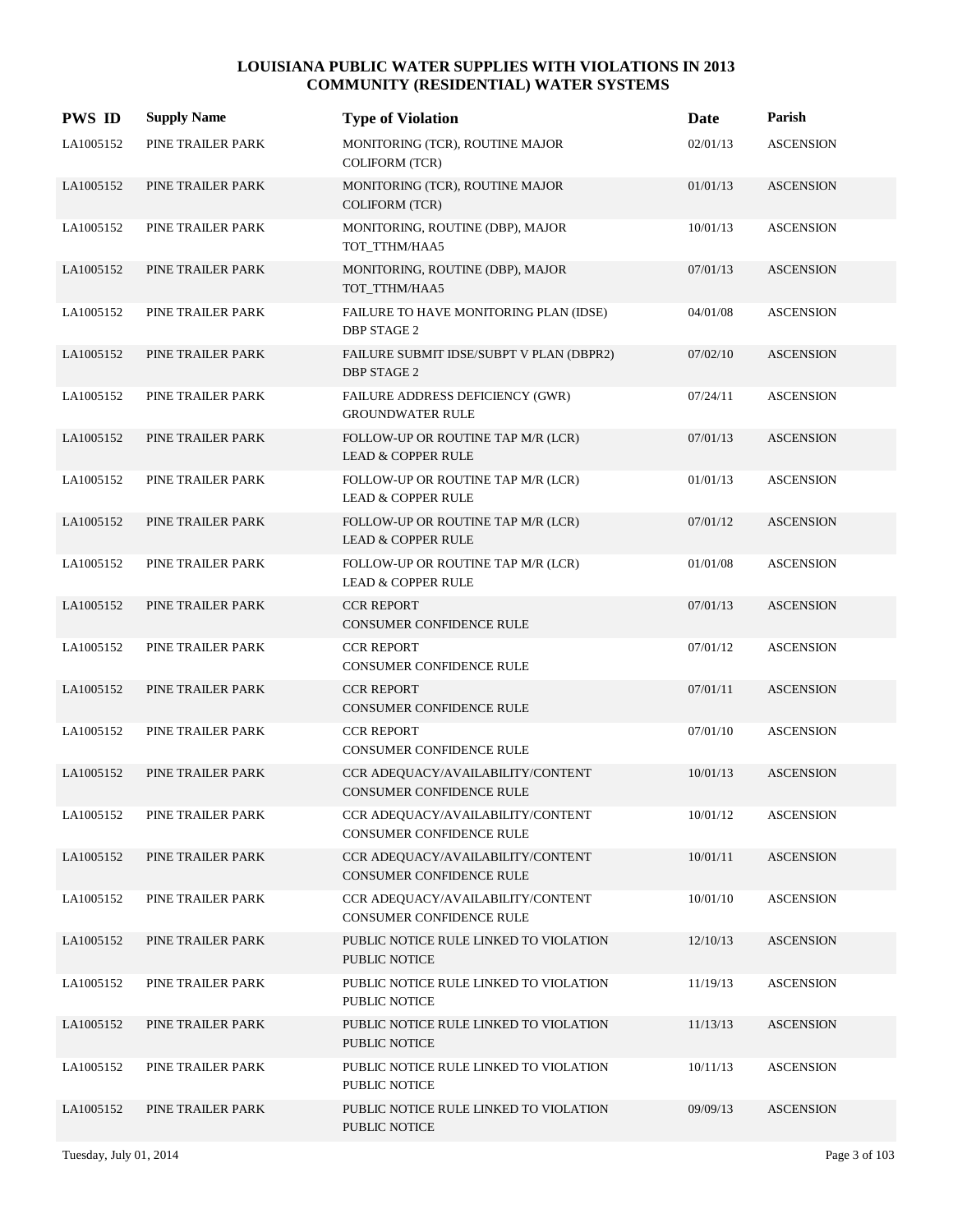| <b>PWS ID</b> | <b>Supply Name</b>                                   | <b>Type of Violation</b>                                       | Date     | Parish            |
|---------------|------------------------------------------------------|----------------------------------------------------------------|----------|-------------------|
| LA1005152     | PINE TRAILER PARK                                    | PUBLIC NOTICE RULE LINKED TO VIOLATION<br>PUBLIC NOTICE        | 08/08/13 | <b>ASCENSION</b>  |
| LA1005152     | PINE TRAILER PARK                                    | PUBLIC NOTICE RULE LINKED TO VIOLATION<br><b>PUBLIC NOTICE</b> | 07/10/13 | <b>ASCENSION</b>  |
| LA1005152     | PINE TRAILER PARK                                    | PUBLIC NOTICE RULE LINKED TO VIOLATION<br>PUBLIC NOTICE        | 06/06/13 | <b>ASCENSION</b>  |
| LA1005152     | PINE TRAILER PARK                                    | PUBLIC NOTICE RULE LINKED TO VIOLATION<br>PUBLIC NOTICE        | 05/10/13 | <b>ASCENSION</b>  |
| LA1005152     | PINE TRAILER PARK                                    | PUBLIC NOTICE RULE LINKED TO VIOLATION<br>PUBLIC NOTICE        | 05/09/13 | <b>ASCENSION</b>  |
| LA1005152     | PINE TRAILER PARK                                    | PUBLIC NOTICE RULE LINKED TO VIOLATION<br>PUBLIC NOTICE        | 04/11/13 | <b>ASCENSION</b>  |
| LA1005152     | PINE TRAILER PARK                                    | PUBLIC NOTICE RULE LINKED TO VIOLATION<br>PUBLIC NOTICE        | 03/14/13 | <b>ASCENSION</b>  |
| LA1005152     | PINE TRAILER PARK                                    | PUBLIC NOTICE RULE LINKED TO VIOLATION<br><b>PUBLIC NOTICE</b> | 02/08/13 | <b>ASCENSION</b>  |
| LA1005152     | PINE TRAILER PARK                                    | PUBLIC NOTICE RULE LINKED TO VIOLATION<br>PUBLIC NOTICE        | 01/16/13 | <b>ASCENSION</b>  |
| LA1005152     | PINE TRAILER PARK                                    | PUBLIC NOTICE RULE LINKED TO VIOLATION<br><b>PUBLIC NOTICE</b> | 12/14/12 | <b>ASCENSION</b>  |
| LA1005152     | PINE TRAILER PARK                                    | PUBLIC NOTICE RULE LINKED TO VIOLATION<br>PUBLIC NOTICE        | 11/12/12 | <b>ASCENSION</b>  |
| LA1005152     | PINE TRAILER PARK                                    | PUBLIC NOTICE RULE LINKED TO VIOLATION<br>PUBLIC NOTICE        | 05/31/12 | <b>ASCENSION</b>  |
| LA1005171     | OAK VILLAGE MOBILE HOME<br>PARK WS                   | MONITORING, ROUTINE (DBP), MAJOR<br><b>CHLORINE</b>            | 04/01/13 | <b>ASCENSION</b>  |
| LA1005171     | OAK VILLAGE MOBILE HOME<br><b>PARK WS</b>            | MONITORING, ROUTINE (DBP), MAJOR<br>TOT TTHM/HAA5              | 01/01/13 | <b>ASCENSION</b>  |
| LA1005202     | <b>COUNTRYVIEW MOBILE HOME</b><br><b>COURT</b>       | MONITORING (TCR), REPEAT MINOR<br><b>COLIFORM (TCR)</b>        | 11/01/13 | <b>ASCENSION</b>  |
| LA1005206     | <b>DIVERSION WATER - RIVER</b><br><b>RUN ESTATES</b> | MCL (TCR), MONTHLY<br><b>COLIFORM (TCR)</b>                    | 11/01/13 | <b>ASCENSION</b>  |
| LA1005206     | <b>DIVERSION WATER - RIVER</b><br><b>RUN ESTATES</b> | MONITORING, ROUTINE (DBP), MAJOR<br>TOT_TTHM/HAA5              | 01/01/13 | <b>ASCENSION</b>  |
| LA1005206     | <b>DIVERSION WATER - RIVER</b><br><b>RUN ESTATES</b> | PUBLIC NOTICE RULE LINKED TO VIOLATION<br>PUBLIC NOTICE        | 12/22/13 | <b>ASCENSION</b>  |
| LA1005211     | <b>ACUD 1 ST JAMES</b>                               | MCL (TCR), MONTHLY<br><b>COLIFORM (TCR)</b>                    | 12/01/13 | <b>ASCENSION</b>  |
| LA1005211     | <b>ACUD 1 ST JAMES</b>                               | MCL (TCR), MONTHLY<br><b>COLIFORM (TCR)</b>                    | 01/01/13 | <b>ASCENSION</b>  |
| LA1005211     | <b>ACUD 1 ST JAMES</b>                               | MONITORING (TCR), ROUTINE MAJOR<br><b>COLIFORM (TCR)</b>       | 02/01/13 | <b>ASCENSION</b>  |
| LA1005211     | <b>ACUD 1 ST JAMES</b>                               | MONITORING, ROUTINE (DBP), MAJOR<br>TOT_TTHM/HAA5              | 01/01/13 | <b>ASCENSION</b>  |
| LA1007001     | ASSUMPTION PARISH WW<br><b>DISTRICT 1</b>            | MCL, AVERAGE<br><b>TTHM</b>                                    | 07/01/13 | <b>ASSUMPTION</b> |
| LA1007001     | <b>ASSUMPTION PARISH WW</b><br><b>DISTRICT 1</b>     | MCL (TCR), MONTHLY<br><b>COLIFORM (TCR)</b>                    | 11/01/13 | <b>ASSUMPTION</b> |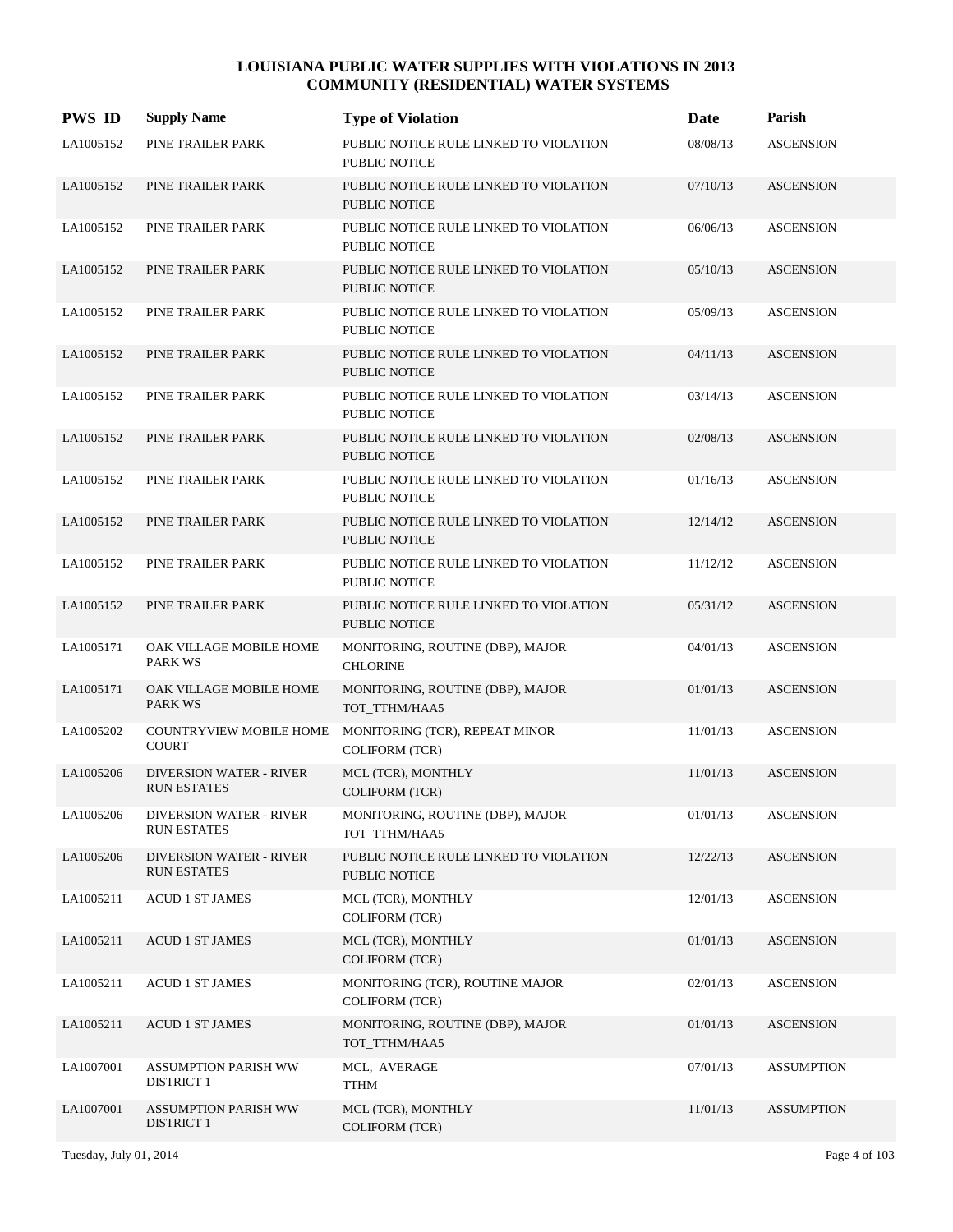| <b>PWS ID</b> | <b>Supply Name</b>                               | <b>Type of Violation</b>                                             | Date     | Parish            |
|---------------|--------------------------------------------------|----------------------------------------------------------------------|----------|-------------------|
| LA1007001     | ASSUMPTION PARISH WW<br><b>DISTRICT 1</b>        | MCL (TCR), MONTHLY<br><b>COLIFORM (TCR)</b>                          | 10/01/13 | <b>ASSUMPTION</b> |
| LA1007001     | ASSUMPTION PARISH WW<br><b>DISTRICT 1</b>        | MCL (TCR), MONTHLY<br><b>COLIFORM (TCR)</b>                          | 09/01/13 | <b>ASSUMPTION</b> |
| LA1007001     | <b>ASSUMPTION PARISH WW</b><br><b>DISTRICT 1</b> | MCL (TCR), MONTHLY<br><b>COLIFORM (TCR)</b>                          | 07/01/13 | <b>ASSUMPTION</b> |
| LA1007001     | ASSUMPTION PARISH WW<br><b>DISTRICT 1</b>        | PUBLIC NOTICE RULE LINKED TO VIOLATION<br><b>PUBLIC NOTICE</b>       | 11/22/13 | <b>ASSUMPTION</b> |
| LA1009005     | TOWN OF COTTONPORT<br>WATER SYSTEM               | MONITORING, ROUTINE (DBP), MAJOR<br>TOT_TTHM/HAA5                    | 01/01/13 | <b>AVOYELLES</b>  |
| LA1009005     | TOWN OF COTTONPORT<br><b>WATER SYSTEM</b>        | PUBLIC NOTICE RULE LINKED TO VIOLATION<br>PUBLIC NOTICE              | 09/25/13 | <b>AVOYELLES</b>  |
| LA1009006     | TOWN OF EVERGREEN WATER<br><b>SYSTEM</b>         | FAILURE ADDRESS DEFICIENCY (GWR)<br><b>GROUNDWATER RULE</b>          | 01/01/12 | <b>AVOYELLES</b>  |
| LA1009011     | <b>CITY OF MARKSVILLE WATER</b><br><b>SYSTEM</b> | MCL (TCR), MONTHLY<br><b>COLIFORM (TCR)</b>                          | 08/01/13 | <b>AVOYELLES</b>  |
| LA1009012     | VILLAGE OF MOREAUVILLE<br>WATER SYSTEM           | FAILURE SUBMIT IDSE/SUBPT V PLAN (DBPR2)<br><b>DBP STAGE 2</b>       | 07/02/10 | <b>AVOYELLES</b>  |
| LA1009012     | VILLAGE OF MOREAUVILLE<br><b>WATER SYSTEM</b>    | PUBLIC NOTICE RULE LINKED TO VIOLATION<br><b>PUBLIC NOTICE</b>       | 04/16/11 | <b>AVOYELLES</b>  |
| LA1009014     | TOWN OF SIMMESPORT<br><b>WATER SYSTEM</b>        | FOLLOW-UP OR ROUTINE TAP M/R (LCR)<br><b>LEAD &amp; COPPER RULE</b>  | 10/01/12 | <b>AVOYELLES</b>  |
| LA1009015     | SOUTHWEST AVOYELLES<br><b>WATER DISTRICT</b>     | <b>CCR REPORT</b><br><b>CONSUMER CONFIDENCE RULE</b>                 | 07/01/12 | <b>AVOYELLES</b>  |
| LA1009015     | SOUTHWEST AVOYELLES<br><b>WATER DISTRICT</b>     | CCR ADEQUACY/AVAILABILITY/CONTENT<br><b>CONSUMER CONFIDENCE RULE</b> | 10/01/12 | <b>AVOYELLES</b>  |
| LA1009016     | <b>AVOYELLES WARD ONE</b><br>WATER SYSTEM INC    | MONITORING, ROUTINE (DBP), MAJOR<br>TOT TTHM/HAA5                    | 01/01/13 | <b>AVOYELLES</b>  |
| LA1009016     | <b>AVOYELLES WARD ONE</b><br>WATER SYSTEM INC    | FAILURE ADDRESS DEFICIENCY (GWR)<br><b>GROUNDWATER RULE</b>          | 12/30/11 | <b>AVOYELLES</b>  |
| LA1009021     | <b>AVOYELLES WATER</b><br><b>COMMISSION</b>      | MONITORING, ROUTINE (DBP), MAJOR<br>TOT_TTHM/HAA5                    | 01/01/13 | <b>AVOYELLES</b>  |
| LA1011001     | CITY OF DERIDDER WATER<br><b>SYSTEM</b>          | MCL (TCR), MONTHLY<br><b>COLIFORM (TCR)</b>                          | 04/01/13 | <b>BEAUREGARD</b> |
| LA1011004     | <b>GREEN ACRES SUBDIVISION</b><br>WATER SYSTEM   | MONITORING (TCR), ROUTINE MAJOR<br><b>COLIFORM (TCR)</b>             | 10/01/13 | <b>BEAUREGARD</b> |
| LA1011012     | <b>BEAUREGARD DISTRICT NO 2</b><br>WARD NO 5     | MONITORING, ROUTINE (DBP), MAJOR<br>TOT_TTHM/HAA5                    | 01/01/13 | <b>BEAUREGARD</b> |
| LA1013002     | ALBERTA WATER SYSTEM                             | MONITORING, ROUTINE (DBP), MAJOR<br>TOT TTHM/HAA5                    | 09/01/13 | <b>BIENVILLE</b>  |
| LA1013002     | ALBERTA WATER SYSTEM                             | MONITORING, ROUTINE (DBP), MAJOR<br>TOT TTHM/HAA5                    | 07/01/13 | <b>BIENVILLE</b>  |
| LA1013003     | ARCADIA WATER SYSTEM                             | PUBLIC NOTICE RULE LINKED TO VIOLATION<br>PUBLIC NOTICE              | 05/31/12 | <b>BIENVILLE</b>  |
| LA1013004     | <b>BIENVILLE WATER SYSTEM</b>                    | MONITORING (TCR), REPEAT MAJOR<br>COLIFORM (TCR)                     | 01/01/13 | <b>BIENVILLE</b>  |
| LA1013004     | <b>BIENVILLE WATER SYSTEM</b>                    | FAILURE ADDRESS DEFICIENCY (GWR)<br><b>GROUNDWATER RULE</b>          | 06/02/12 | <b>BIENVILLE</b>  |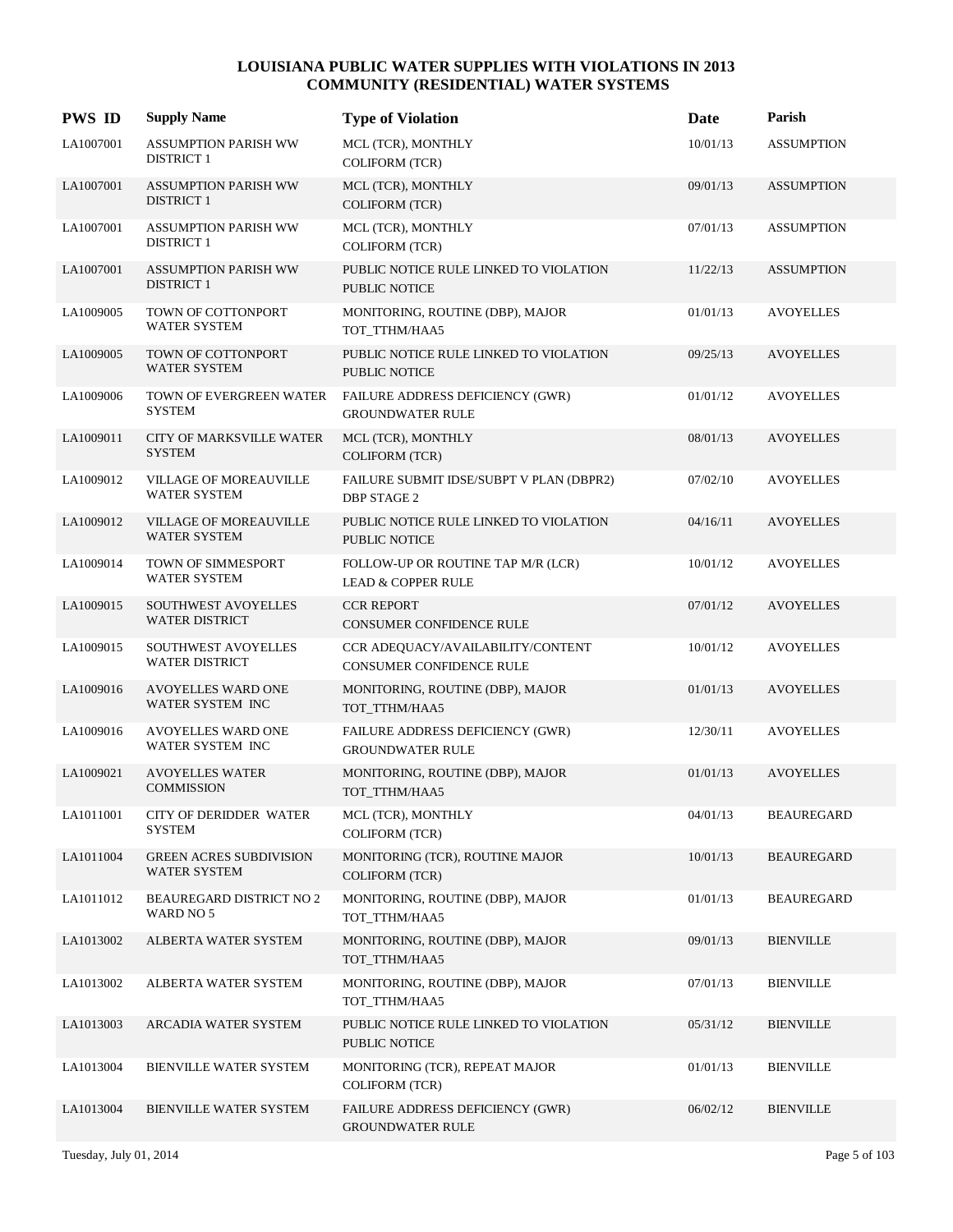| <b>PWS ID</b> | <b>Supply Name</b>           | <b>Type of Violation</b>                                       | Date     | Parish           |
|---------------|------------------------------|----------------------------------------------------------------|----------|------------------|
| LA1013006     | CASTOR WATER SYSTEM          | MONITORING, ROUTINE (DBP), MAJOR<br>TOT_TTHM/HAA5              | 09/01/13 | <b>BIENVILLE</b> |
| LA1013006     | CASTOR WATER SYSTEM          | MONITORING, ROUTINE (DBP), MAJOR<br>TOT_TTHM/HAA5              | 07/01/13 | <b>BIENVILLE</b> |
| LA1013006     | CASTOR WATER SYSTEM          | MONITORING, ROUTINE (DBP), MAJOR<br>TOT_TTHM/HAA5              | 04/01/13 | <b>BIENVILLE</b> |
| LA1013007     | FRIENDSHIP WATER SYSTEM      | MCL (TCR), MONTHLY<br><b>COLIFORM (TCR)</b>                    | 10/01/13 | <b>BIENVILLE</b> |
| LA1013007     | FRIENDSHIP WATER SYSTEM      | MONITORING (TCR), ROUTINE MAJOR<br>COLIFORM (TCR)              | 01/01/13 | <b>BIENVILLE</b> |
| LA1013007     | FRIENDSHIP WATER SYSTEM      | MONITORING, ROUTINE (DBP), MAJOR<br>TOT_TTHM/HAA5              | 01/01/13 | <b>BIENVILLE</b> |
| LA1013007     | FRIENDSHIP WATER SYSTEM      | FAILURE TO HAVE MONITORING PLAN (IDSE)<br><b>DBP STAGE 2</b>   | 04/01/08 | <b>BIENVILLE</b> |
| LA1013007     | FRIENDSHIP WATER SYSTEM      | FAILURE SUBMIT SUBPART V PLAN, ESCALATED<br><b>DBP STAGE 2</b> | 01/01/13 | <b>BIENVILLE</b> |
| LA1013007     | FRIENDSHIP WATER SYSTEM      | FAILURE SUBMIT IDSE/SUBPT V PLAN (DBPR2)<br><b>DBP STAGE 2</b> | 07/02/10 | <b>BIENVILLE</b> |
| LA1013007     | FRIENDSHIP WATER SYSTEM      | <b>CCR REPORT</b><br>CONSUMER CONFIDENCE RULE                  | 07/01/12 | <b>BIENVILLE</b> |
| LA1013007     | FRIENDSHIP WATER SYSTEM      | <b>CCR REPORT</b><br>CONSUMER CONFIDENCE RULE                  | 07/01/11 | <b>BIENVILLE</b> |
| LA1013007     | FRIENDSHIP WATER SYSTEM      | CCR ADEQUACY/AVAILABILITY/CONTENT<br>CONSUMER CONFIDENCE RULE  | 10/01/12 | <b>BIENVILLE</b> |
| LA1013007     | FRIENDSHIP WATER SYSTEM      | CCR ADEQUACY/AVAILABILITY/CONTENT<br>CONSUMER CONFIDENCE RULE  | 10/01/11 | <b>BIENVILLE</b> |
| LA1013007     | FRIENDSHIP WATER SYSTEM      | PUBLIC NOTICE RULE LINKED TO VIOLATION<br><b>PUBLIC NOTICE</b> | 12/13/13 | <b>BIENVILLE</b> |
| LA1013007     | FRIENDSHIP WATER SYSTEM      | PUBLIC NOTICE RULE LINKED TO VIOLATION<br>PUBLIC NOTICE        | 05/10/13 | <b>BIENVILLE</b> |
| LA1013007     | FRIENDSHIP WATER SYSTEM      | PUBLIC NOTICE RULE LINKED TO VIOLATION<br><b>PUBLIC NOTICE</b> | 05/31/12 | <b>BIENVILLE</b> |
| LA1013008     | <b>GIBSLAND WATER SYSTEM</b> | FAILURE ADDRESS DEFICIENCY (GWR)<br><b>GROUNDWATER RULE</b>    | 03/25/13 | <b>BIENVILLE</b> |
| LA1013008     | <b>GIBSLAND WATER SYSTEM</b> | FAILURE ADDRESS DEFICIENCY (GWR)<br><b>GROUNDWATER RULE</b>    | 03/25/13 | <b>BIENVILLE</b> |
| LA1013008     | <b>GIBSLAND WATER SYSTEM</b> | FAILURE ADDRESS DEFICIENCY (GWR)<br><b>GROUNDWATER RULE</b>    | 03/25/13 | <b>BIENVILLE</b> |
| LA1013008     | <b>GIBSLAND WATER SYSTEM</b> | FAILURE ADDRESS DEFICIENCY (GWR)<br><b>GROUNDWATER RULE</b>    | 03/25/13 | <b>BIENVILLE</b> |
| LA1013008     | <b>GIBSLAND WATER SYSTEM</b> | FAILURE ADDRESS DEFICIENCY (GWR)<br><b>GROUNDWATER RULE</b>    | 03/25/13 | <b>BIENVILLE</b> |
| LA1013008     | <b>GIBSLAND WATER SYSTEM</b> | FAILURE ADDRESS DEFICIENCY (GWR)<br><b>GROUNDWATER RULE</b>    | 03/25/13 | <b>BIENVILLE</b> |
| LA1013008     | <b>GIBSLAND WATER SYSTEM</b> | FAILURE ADDRESS DEFICIENCY (GWR)<br><b>GROUNDWATER RULE</b>    | 03/25/13 | <b>BIENVILLE</b> |
| LA1013009     | LUCKY WATERWORKS             | MCL (TCR), MONTHLY<br>COLIFORM (TCR)                           | 07/01/13 | <b>BIENVILLE</b> |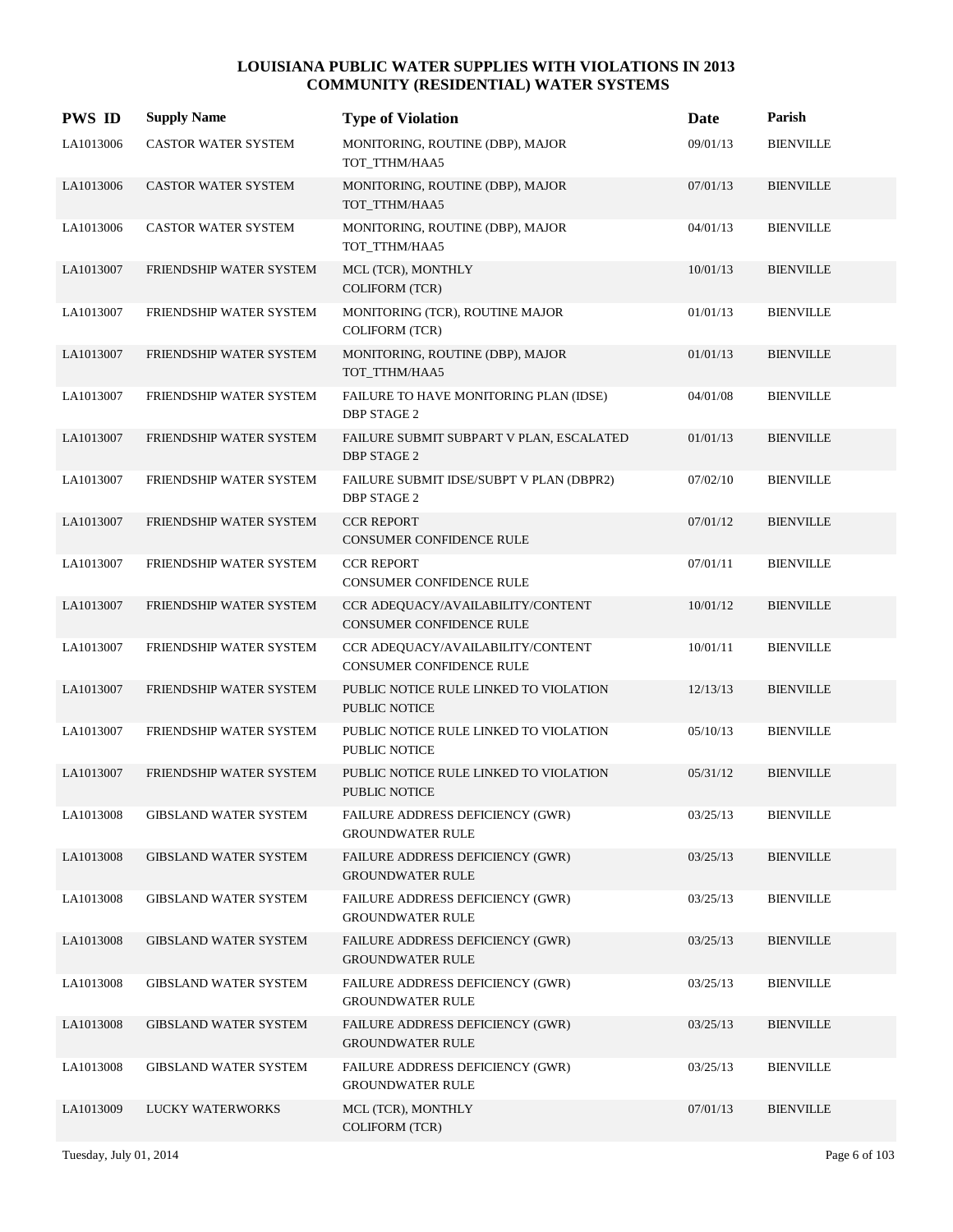| <b>PWS ID</b> | <b>Supply Name</b>                       | <b>Type of Violation</b>                                                               | Date     | Parish           |
|---------------|------------------------------------------|----------------------------------------------------------------------------------------|----------|------------------|
| LA1013009     | <b>LUCKY WATERWORKS</b>                  | MONITORING (TCR), ROUTINE MINOR<br><b>COLIFORM (TCR)</b>                               | 09/01/13 | <b>BIENVILLE</b> |
| LA1013009     | LUCKY WATERWORKS                         | MONITORING (TCR), ROUTINE MINOR<br><b>COLIFORM (TCR)</b>                               | 08/01/13 | <b>BIENVILLE</b> |
| LA1013009     | LUCKY WATERWORKS                         | MONITORING (TCR), REPEAT MAJOR<br><b>COLIFORM (TCR)</b>                                | 07/01/13 | <b>BIENVILLE</b> |
| LA1013009     | LUCKY WATERWORKS                         | MONITORING, ROUTINE (DBP), MAJOR<br>TOT_TTHM/HAA5                                      | 01/01/13 | <b>BIENVILLE</b> |
| LA1013009     | <b>LUCKY WATERWORKS</b>                  | PUBLIC NOTICE RULE LINKED TO VIOLATION<br>PUBLIC NOTICE                                | 12/10/13 | <b>BIENVILLE</b> |
| LA1013010     | <b>SYSTEM</b>                            | EDWARDS MILLCREEK WATER MONITORING, ROUTINE MINOR<br><b>RESIDUAL CHLORINE</b>          | 01/01/13 | <b>BIENVILLE</b> |
| LA1013010     | EDWARDS MILLCREEK WATER<br><b>SYSTEM</b> | MCL (TCR), MONTHLY<br>COLIFORM (TCR)                                                   | 01/01/13 | <b>BIENVILLE</b> |
| LA1013010     | EDWARDS MILLCREEK WATER<br><b>SYSTEM</b> | MONITORING, ROUTINE (DBP), MAJOR<br><b>CHLORINE</b>                                    | 10/01/13 | <b>BIENVILLE</b> |
| LA1013010     | EDWARDS MILLCREEK WATER<br><b>SYSTEM</b> | MONITORING, ROUTINE (DBP), MAJOR<br><b>CHLORINE</b>                                    | 10/01/13 | <b>BIENVILLE</b> |
| LA1013010     | <b>SYSTEM</b>                            | EDWARDS MILLCREEK WATER MONITORING, ROUTINE (DBP), MAJOR<br><b>CHLORINE</b>            | 10/01/13 | <b>BIENVILLE</b> |
| LA1013010     | EDWARDS MILLCREEK WATER<br><b>SYSTEM</b> | MONITORING, ROUTINE (DBP), MAJOR<br>TOT_TTHM/HAA5                                      | 01/01/13 | <b>BIENVILLE</b> |
| LA1013010     | <b>SYSTEM</b>                            | EDWARDS MILLCREEK WATER PUBLIC NOTICE RULE LINKED TO VIOLATION<br><b>PUBLIC NOTICE</b> | 04/08/13 | <b>BIENVILLE</b> |
| LA1013010     | EDWARDS MILLCREEK WATER<br><b>SYSTEM</b> | PUBLIC NOTICE RULE LINKED TO VIOLATION<br>PUBLIC NOTICE                                | 11/04/12 | <b>BIENVILLE</b> |
| LA1013010     | <b>SYSTEM</b>                            | EDWARDS MILLCREEK WATER PUBLIC NOTICE RULE LINKED TO VIOLATION<br><b>PUBLIC NOTICE</b> | 10/06/12 | <b>BIENVILLE</b> |
| LA1013010     | EDWARDS MILLCREEK WATER<br><b>SYSTEM</b> | PUBLIC NOTICE RULE LINKED TO VIOLATION<br>PUBLIC NOTICE                                | 05/31/12 | <b>BIENVILLE</b> |
| LA1013011     | MT LEBANON WATER SYSTEM                  | <b>CCR REPORT</b><br><b>CONSUMER CONFIDENCE RULE</b>                                   | 07/01/13 | <b>BIENVILLE</b> |
| LA1013011     | MT LEBANON WATER SYSTEM                  | CCR ADEQUACY/AVAILABILITY/CONTENT<br>CONSUMER CONFIDENCE RULE                          | 10/01/13 | <b>BIENVILLE</b> |
| LA1013012     | MT OLIVE WATER SYSTEM                    | MCL (TCR), MONTHLY<br><b>COLIFORM (TCR)</b>                                            | 10/01/13 | <b>BIENVILLE</b> |
| LA1013012     | MT OLIVE WATER SYSTEM                    | <b>CCR REPORT</b><br>CONSUMER CONFIDENCE RULE                                          | 07/01/12 | <b>BIENVILLE</b> |
| LA1013012     | MT OLIVE WATER SYSTEM                    | <b>CCR REPORT</b><br>CONSUMER CONFIDENCE RULE                                          | 07/01/11 | <b>BIENVILLE</b> |
| LA1013012     | MT OLIVE WATER SYSTEM                    | CCR ADEQUACY/AVAILABILITY/CONTENT<br>CONSUMER CONFIDENCE RULE                          | 10/01/12 | <b>BIENVILLE</b> |
| LA1013012     | MT OLIVE WATER SYSTEM                    | CCR ADEQUACY/AVAILABILITY/CONTENT<br>CONSUMER CONFIDENCE RULE                          | 10/01/11 | <b>BIENVILLE</b> |
| LA1013012     | MT OLIVE WATER SYSTEM                    | PUBLIC NOTICE RULE LINKED TO VIOLATION<br>PUBLIC NOTICE                                | 12/13/13 | <b>BIENVILLE</b> |
| LA1013012     | MT OLIVE WATER SYSTEM                    | PUBLIC NOTICE RULE LINKED TO VIOLATION<br>PUBLIC NOTICE                                | 05/31/12 | <b>BIENVILLE</b> |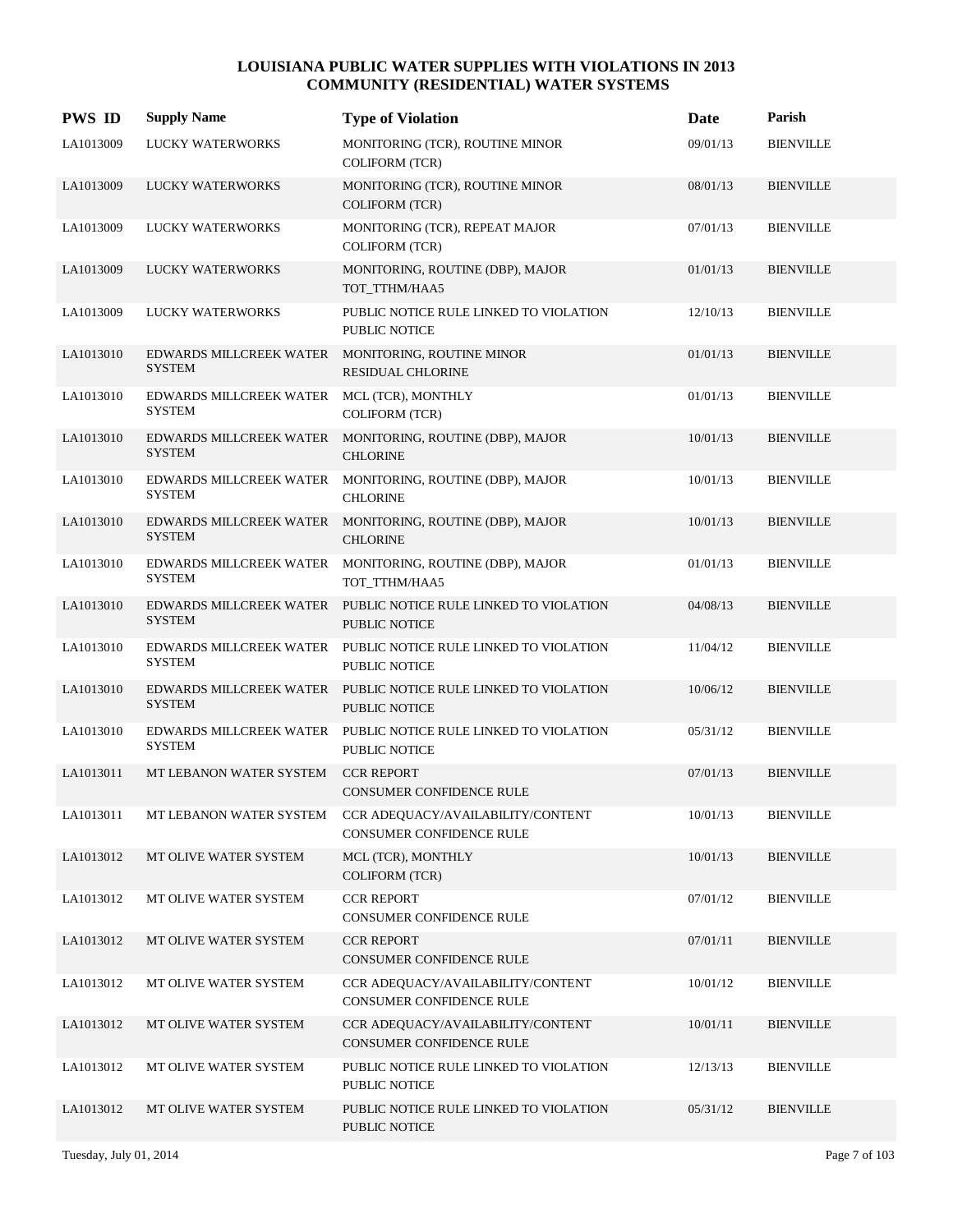| <b>PWS ID</b> | <b>Supply Name</b>                                | <b>Type of Violation</b>                                                               | Date     | Parish           |
|---------------|---------------------------------------------------|----------------------------------------------------------------------------------------|----------|------------------|
| LA1013013     | RINGGOLD WATER SYSTEM                             | MCL (TCR), MONTHLY<br><b>COLIFORM (TCR)</b>                                            | 08/01/13 | <b>BIENVILLE</b> |
| LA1013013     | RINGGOLD WATER SYSTEM                             | MONITORING (TCR), ROUTINE MINOR<br><b>COLIFORM (TCR)</b>                               | 12/01/13 | <b>BIENVILLE</b> |
| LA1013013     | RINGGOLD WATER SYSTEM                             | PUBLIC NOTICE RULE LINKED TO VIOLATION<br>PUBLIC NOTICE                                | 10/06/13 | <b>BIENVILLE</b> |
| LA1013013     | RINGGOLD WATER SYSTEM                             | PUBLIC NOTICE RULE LINKED TO VIOLATION<br>PUBLIC NOTICE                                | 05/31/12 | <b>BIENVILLE</b> |
| LA1013013     | RINGGOLD WATER SYSTEM                             | PUBLIC NOTICE RULE LINKED TO VIOLATION<br>PUBLIC NOTICE                                | 11/28/11 | <b>BIENVILLE</b> |
| LA1013014     | SALINE WATER SYSTEM                               | MONITORING, ROUTINE (DBP), MAJOR<br>TOT_TTHM/HAA5                                      | 01/01/13 | <b>BIENVILLE</b> |
| LA1013015     | TAYLOR WATER SYSTEM                               | MONITORING (TCR), ROUTINE MAJOR<br><b>COLIFORM (TCR)</b>                               | 12/01/13 | <b>BIENVILLE</b> |
| LA1013015     | TAYLOR WATER SYSTEM                               | PUBLIC NOTICE RULE LINKED TO VIOLATION<br><b>PUBLIC NOTICE</b>                         | 08/03/12 | <b>BIENVILLE</b> |
| LA1013017     | <b>SOUTHEAST BIENVILLE</b><br><b>WATER SYSTEM</b> | MONITORING (TCR), ROUTINE MAJOR<br><b>COLIFORM (TCR)</b>                               | 01/01/13 | <b>BIENVILLE</b> |
| LA1013017     | <b>SOUTHEAST BIENVILLE</b><br><b>WATER SYSTEM</b> | MONITORING, ROUTINE (DBP), MAJOR<br>TOT_TTHM/HAA5                                      | 01/01/13 | <b>BIENVILLE</b> |
| LA1013017     | SOUTHEAST BIENVILLE<br><b>WATER SYSTEM</b>        | MONITORING, ROUTINE (DBP), MAJOR<br><b>CHLORINE</b>                                    | 01/01/13 | <b>BIENVILLE</b> |
| LA1013017     | <b>SOUTHEAST BIENVILLE</b><br>WATER SYSTEM        | FAILURE SUBMIT SUBPART V PLAN, ESCALATED<br><b>DBP STAGE 2</b>                         | 01/01/13 | <b>BIENVILLE</b> |
| LA1013017     | SOUTHEAST BIENVILLE<br><b>WATER SYSTEM</b>        | PUBLIC NOTICE RULE LINKED TO VIOLATION<br>PUBLIC NOTICE                                | 10/07/12 | <b>BIENVILLE</b> |
| LA1013018     |                                                   | MOUNT CALM WATER SYSTEM MONITORING (TCR), ROUTINE MAJOR<br><b>COLIFORM (TCR)</b>       | 05/01/13 | <b>BIENVILLE</b> |
| LA1013018     |                                                   | MOUNT CALM WATER SYSTEM MONITORING, ROUTINE (DBP), MAJOR<br>TOT_TTHM/HAA5              | 01/01/13 | <b>BIENVILLE</b> |
| LA1013018     |                                                   | MOUNT CALM WATER SYSTEM FAILURE SUBMIT SUBPART V PLAN, ESCALATED<br><b>DBP STAGE 2</b> | 01/01/13 | <b>BIENVILLE</b> |
| LA1013019     | CYPRESS WATER SYSTEM                              | MONITORING, ROUTINE (DBP), MAJOR<br>TOT_TTHM/HAA5                                      | 01/01/13 | <b>BIENVILLE</b> |
| LA1013020     | OLD SALINE COMMUNITY<br>WATER SYSTEM              | MONITORING, ROUTINE (DBP), MAJOR<br>TOT_TTHM/HAA5                                      | 01/01/13 | <b>BIENVILLE</b> |
| LA1013020     | OLD SALINE COMMUNITY<br><b>WATER SYSTEM</b>       | PUBLIC NOTICE RULE LINKED TO VIOLATION<br>PUBLIC NOTICE                                | 05/31/12 | <b>BIENVILLE</b> |
| LA1013021     | MILLCREEK WATER SYSTEM                            | INADEQUATE MINIMUM CHLORINE RESIDUAL<br><b>RESIDUAL CHLORINE</b>                       | 01/01/13 | <b>BIENVILLE</b> |
| LA1013023     | SPRINGHILL COMMUNITY<br><b>WATER SYSTEM</b>       | MONITORING (TCR), ROUTINE MINOR<br><b>COLIFORM (TCR)</b>                               | 09/01/13 | <b>BIENVILLE</b> |
| LA1013023     | SPRINGHILL COMMUNITY<br>WATER SYSTEM              | INITIAL TAP SAMPLING (LCR)<br><b>LEAD &amp; COPPER RULE</b>                            | 01/01/13 | <b>BIENVILLE</b> |
| LA1013023     | SPRINGHILL COMMUNITY<br>WATER SYSTEM              | PUBLIC NOTICE RULE LINKED TO VIOLATION<br>PUBLIC NOTICE                                | 05/09/13 | <b>BIENVILLE</b> |
| LA1013023     | SPRINGHILL COMMUNITY<br><b>WATER SYSTEM</b>       | PUBLIC NOTICE RULE LINKED TO VIOLATION<br>PUBLIC NOTICE                                | 05/31/12 | <b>BIENVILLE</b> |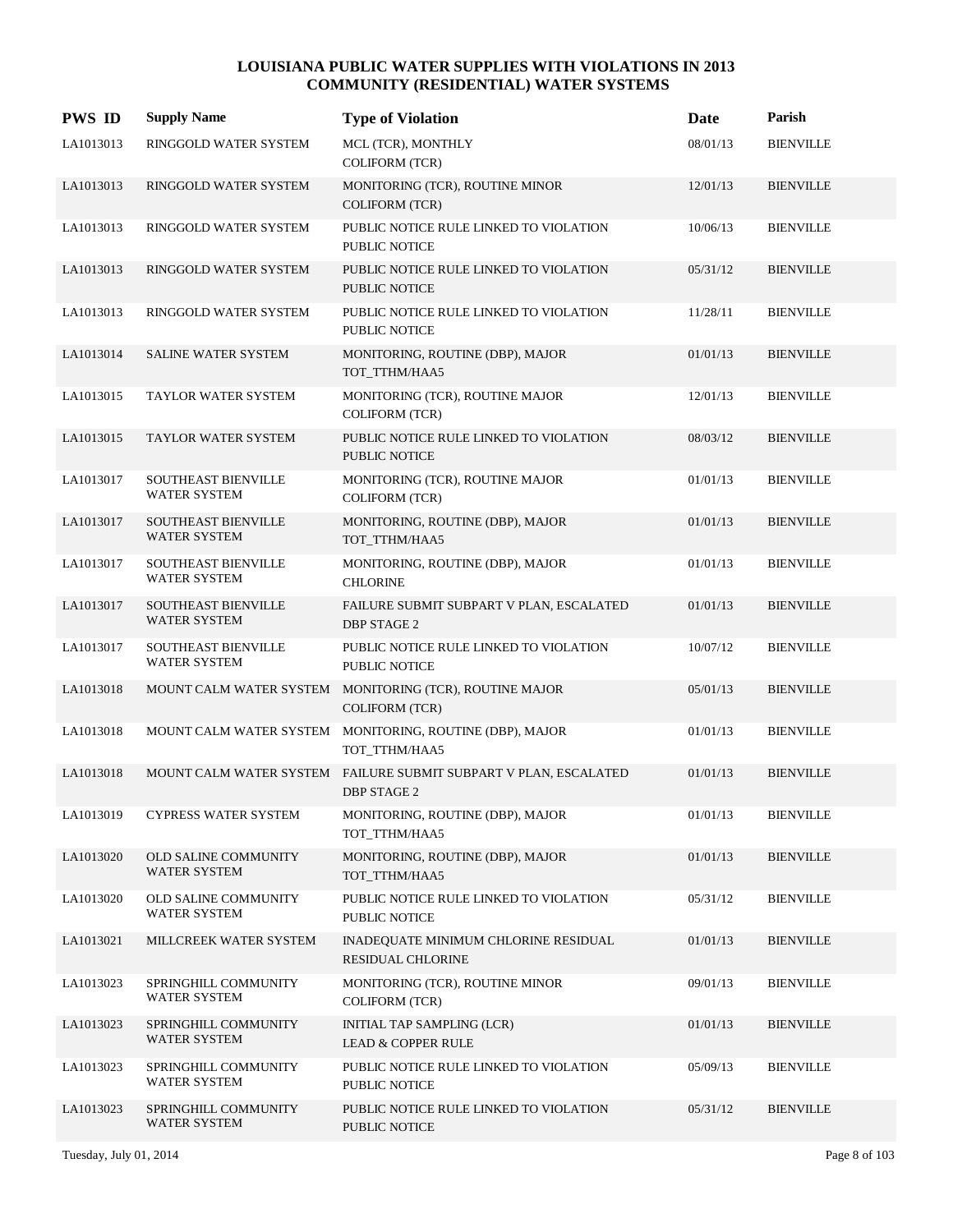| <b>PWS ID</b> | <b>Supply Name</b>                               | <b>Type of Violation</b>                                             | Date     | Parish           |
|---------------|--------------------------------------------------|----------------------------------------------------------------------|----------|------------------|
| LA1013023     | SPRINGHILL COMMUNITY<br><b>WATER SYSTEM</b>      | PUBLIC NOTICE RULE LINKED TO VIOLATION<br>PUBLIC NOTICE              | 01/25/12 | <b>BIENVILLE</b> |
| LA1015002     | TOWN OF BENTON WATER<br><b>SYSTEM</b>            | MCL (TCR), MONTHLY<br><b>COLIFORM (TCR)</b>                          | 09/01/13 | <b>BOSSIER</b>   |
| LA1015004     | CITY OF BOSSIER CITY WATER<br><b>SYSTEM</b>      | MONITORING, ROUTINE (DBP), MAJOR<br><b>CHLORAMINE</b>                | 01/01/13 | <b>BOSSIER</b>   |
| LA1015005     | <b>COUNTRY PLACE SUBD</b><br><b>WATER SYSTEM</b> | MONITORING, ROUTINE (DBP), MAJOR<br>TOT_TTHM/HAA5                    | 07/01/13 | <b>BOSSIER</b>   |
| LA1015005     | <b>COUNTRY PLACE SUBD</b><br><b>WATER SYSTEM</b> | MONITORING, ROUTINE (DBP), MAJOR<br>TOT_TTHM/HAA5                    | 04/01/13 | <b>BOSSIER</b>   |
| LA1015005     | <b>COUNTRY PLACE SUBD</b><br><b>WATER SYSTEM</b> | MONITORING, ROUTINE (DBP), MAJOR<br>TOT_TTHM/HAA5                    | 01/01/13 | <b>BOSSIER</b>   |
| LA1015005     | COUNTRY PLACE SUBD<br><b>WATER SYSTEM</b>        | FOLLOW-UP OR ROUTINE TAP M/R (LCR)<br><b>LEAD &amp; COPPER RULE</b>  | 10/01/13 | <b>BOSSIER</b>   |
| LA1015005     | <b>COUNTRY PLACE SUBD</b><br><b>WATER SYSTEM</b> | <b>CCR REPORT</b><br><b>CONSUMER CONFIDENCE RULE</b>                 | 07/01/13 | <b>BOSSIER</b>   |
| LA1015005     | <b>COUNTRY PLACE SUBD</b><br><b>WATER SYSTEM</b> | CCR ADEQUACY/AVAILABILITY/CONTENT<br><b>CONSUMER CONFIDENCE RULE</b> | 10/01/13 | <b>BOSSIER</b>   |
| LA1015006     | <b>J &amp; N MOBILE HOME PARK</b>                | MONITORING (TCR), ROUTINE MAJOR<br><b>COLIFORM (TCR)</b>             | 02/01/13 | <b>BOSSIER</b>   |
| LA1015006     | <b>J &amp; N MOBILE HOME PARK</b>                | MONITORING, ROUTINE (DBP), MAJOR<br>TOT_TTHM/HAA5                    | 01/01/13 | <b>BOSSIER</b>   |
| LA1015006     | <b>J &amp; N MOBILE HOME PARK</b>                | CCR ADEQUACY/AVAILABILITY/CONTENT<br><b>CONSUMER CONFIDENCE RULE</b> | 10/01/12 | <b>BOSSIER</b>   |
| LA1015009     | <b>EVANGELINE OAKS WATER</b><br><b>SYSTEM</b>    | MONITORING, ROUTINE (DBP), MAJOR<br><b>CHLORINE</b>                  | 10/01/13 | <b>BOSSIER</b>   |
| LA1015009     | EVANGELINE OAKS WATER<br><b>SYSTEM</b>           | MONITORING, ROUTINE (DBP), MAJOR<br>TOT TTHM/HAA5                    | 01/01/13 | <b>BOSSIER</b>   |
| LA1015009     | <b>EVANGELINE OAKS WATER</b><br><b>SYSTEM</b>    | FAILURE ADDRESS DEFICIENCY (GWR)<br><b>GROUNDWATER RULE</b>          | 12/29/11 | <b>BOSSIER</b>   |
| LA1015009     | <b>EVANGELINE OAKS WATER</b><br><b>SYSTEM</b>    | PUBLIC NOTICE RULE LINKED TO VIOLATION<br>PUBLIC NOTICE              | 02/12/13 | <b>BOSSIER</b>   |
| LA1015009     | <b>EVANGELINE OAKS WATER</b><br><b>SYSTEM</b>    | PUBLIC NOTICE RULE LINKED TO VIOLATION<br>PUBLIC NOTICE              | 05/31/12 | <b>BOSSIER</b>   |
| LA1015009     | <b>EVANGELINE OAKS WATER</b><br><b>SYSTEM</b>    | PUBLIC NOTICE RULE LINKED TO VIOLATION<br>PUBLIC NOTICE              | 09/07/11 | <b>BOSSIER</b>   |
| LA1015014     | OAK HAVEN MHP WATER<br><b>SYSTEM</b>             | MONITORING (TCR), ROUTINE MAJOR<br><b>COLIFORM (TCR)</b>             | 12/01/13 | <b>BOSSIER</b>   |
| LA1015014     | OAK HAVEN MHP WATER<br><b>SYSTEM</b>             | MONITORING (TCR), ROUTINE MAJOR<br><b>COLIFORM (TCR)</b>             | 04/01/13 | <b>BOSSIER</b>   |
| LA1015014     | OAK HAVEN MHP WATER<br><b>SYSTEM</b>             | MONITORING (TCR), ROUTINE MINOR<br><b>COLIFORM (TCR)</b>             | 10/01/13 | <b>BOSSIER</b>   |
| LA1015014     | OAK HAVEN MHP WATER<br><b>SYSTEM</b>             | MONITORING, ROUTINE (DBP), MAJOR<br>TOT_TTHM/HAA5                    | 01/01/13 | <b>BOSSIER</b>   |
| LA1015014     | OAK HAVEN MHP WATER<br><b>SYSTEM</b>             | FAILURE ADDRESS DEFICIENCY (GWR)<br><b>GROUNDWATER RULE</b>          | 12/28/11 | <b>BOSSIER</b>   |
| LA1015014     | OAK HAVEN MHP WATER<br><b>SYSTEM</b>             | PUBLIC NOTICE RULE LINKED TO VIOLATION<br>PUBLIC NOTICE              | 04/08/13 | <b>BOSSIER</b>   |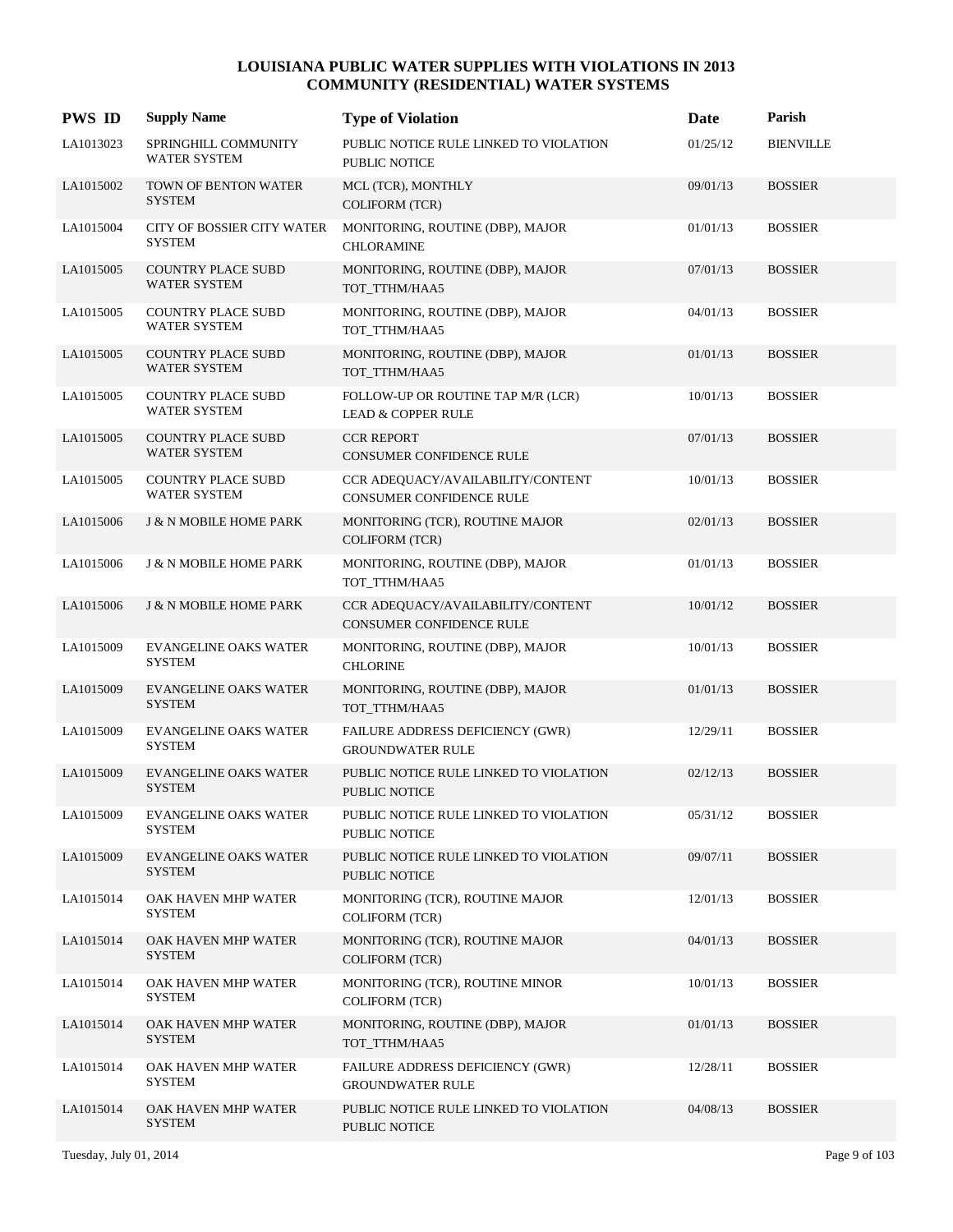| <b>PWS ID</b> | <b>Supply Name</b>                           | <b>Type of Violation</b>                                            | Date     | Parish         |
|---------------|----------------------------------------------|---------------------------------------------------------------------|----------|----------------|
| LA1015014     | OAK HAVEN MHP WATER<br><b>SYSTEM</b>         | PUBLIC NOTICE RULE LINKED TO VIOLATION<br><b>PUBLIC NOTICE</b>      | 03/12/13 | <b>BOSSIER</b> |
| LA1015014     | OAK HAVEN MHP WATER<br><b>SYSTEM</b>         | PUBLIC NOTICE RULE LINKED TO VIOLATION<br><b>PUBLIC NOTICE</b>      | 02/12/13 | <b>BOSSIER</b> |
| LA1015014     | OAK HAVEN MHP WATER<br><b>SYSTEM</b>         | PUBLIC NOTICE RULE LINKED TO VIOLATION<br>PUBLIC NOTICE             | 12/11/12 | <b>BOSSIER</b> |
| LA1015016     | TOWN OF PLAIN DEALING<br>WATER SYSTEM        | MONITORING, ROUTINE (DBP), MAJOR<br><b>CHLORINE</b>                 | 10/01/13 | <b>BOSSIER</b> |
| LA1015016     | TOWN OF PLAIN DEALING<br>WATER SYSTEM        | MONITORING, ROUTINE (DBP), MAJOR<br>TOT TTHM/HAA5                   | 09/01/13 | <b>BOSSIER</b> |
| LA1015016     | TOWN OF PLAIN DEALING<br>WATER SYSTEM        | MONITORING, ROUTINE (DBP), MAJOR<br>TOT_TTHM/HAA5                   | 07/01/13 | <b>BOSSIER</b> |
| LA1015016     | TOWN OF PLAIN DEALING<br><b>WATER SYSTEM</b> | EXCEED SECONDARY CONTAMINANT LEVEL<br><b>FLUORIDE</b>               | 01/01/13 | <b>BOSSIER</b> |
| LA1015018     | VILLAGE WATER SYSTEM                         | MONITORING (TCR), ROUTINE MINOR<br><b>COLIFORM (TCR)</b>            | 06/01/13 | <b>BOSSIER</b> |
| LA1015022     | <b>BARKSDALE AFB WATER</b><br><b>SYSTEM</b>  | MCL (TCR), MONTHLY<br><b>COLIFORM (TCR)</b>                         | 11/01/13 | <b>BOSSIER</b> |
| LA1015023     | ST MARYS WATER SYSTEM                        | MONITORING (TCR), ROUTINE MAJOR<br><b>COLIFORM (TCR)</b>            | 02/01/13 | <b>BOSSIER</b> |
| LA1015023     | ST MARYS WATER SYSTEM                        | MONITORING (TCR), ROUTINE MAJOR<br><b>COLIFORM (TCR)</b>            | 01/01/13 | <b>BOSSIER</b> |
| LA1015023     | ST MARYS WATER SYSTEM                        | MONITORING, ROUTINE (DBP), MAJOR<br>TOT_TTHM/HAA5                   | 09/01/13 | <b>BOSSIER</b> |
| LA1015023     | ST MARYS WATER SYSTEM                        | MONITORING, ROUTINE (DBP), MAJOR<br>TOT_TTHM/HAA5                   | 07/01/13 | <b>BOSSIER</b> |
| LA1015024     | SOUTHGATE MHP WATER<br><b>SYSTEM</b>         | MONITORING (TCR), ROUTINE MAJOR<br><b>COLIFORM (TCR)</b>            | 06/01/13 | <b>BOSSIER</b> |
| LA1015024     | SOUTHGATE MHP WATER<br><b>SYSTEM</b>         | MONITORING (TCR), ROUTINE MAJOR<br><b>COLIFORM (TCR)</b>            | 04/01/13 | <b>BOSSIER</b> |
| LA1015024     | <b>SOUTHGATE MHP WATER</b><br><b>SYSTEM</b>  | MONITORING (TCR), ROUTINE MAJOR<br><b>COLIFORM (TCR)</b>            | 03/01/13 | <b>BOSSIER</b> |
| LA1015024     | SOUTHGATE MHP WATER<br><b>SYSTEM</b>         | MONITORING (TCR), ROUTINE MAJOR<br><b>COLIFORM (TCR)</b>            | 02/01/13 | <b>BOSSIER</b> |
| LA1015024     | <b>SOUTHGATE MHP WATER</b><br><b>SYSTEM</b>  | MONITORING (TCR), ROUTINE MAJOR<br><b>COLIFORM (TCR)</b>            | 01/01/13 | <b>BOSSIER</b> |
| LA1015024     | <b>SOUTHGATE MHP WATER</b><br><b>SYSTEM</b>  | MONITORING, ROUTINE (DBP), MAJOR<br><b>CHLORINE</b>                 | 10/01/13 | <b>BOSSIER</b> |
| LA1015024     | <b>SOUTHGATE MHP WATER</b><br><b>SYSTEM</b>  | MONITORING, ROUTINE (DBP), MAJOR<br><b>CHLORINE</b>                 | 10/01/13 | <b>BOSSIER</b> |
| LA1015024     | <b>SOUTHGATE MHP WATER</b><br><b>SYSTEM</b>  | MONITORING, ROUTINE (DBP), MAJOR<br><b>CHLORINE</b>                 | 10/01/13 | <b>BOSSIER</b> |
| LA1015024     | <b>SOUTHGATE MHP WATER</b><br><b>SYSTEM</b>  | MONITORING, ROUTINE (DBP), MAJOR<br>TOT_TTHM/HAA5                   | 01/01/13 | <b>BOSSIER</b> |
| LA1015024     | <b>SOUTHGATE MHP WATER</b><br><b>SYSTEM</b>  | FAILURE SUBMIT SUBPART V PLAN, ESCALATED<br><b>DBP STAGE 2</b>      | 01/01/13 | <b>BOSSIER</b> |
| LA1015024     | <b>SOUTHGATE MHP WATER</b><br><b>SYSTEM</b>  | FOLLOW-UP OR ROUTINE TAP M/R (LCR)<br><b>LEAD &amp; COPPER RULE</b> | 10/01/12 | <b>BOSSIER</b> |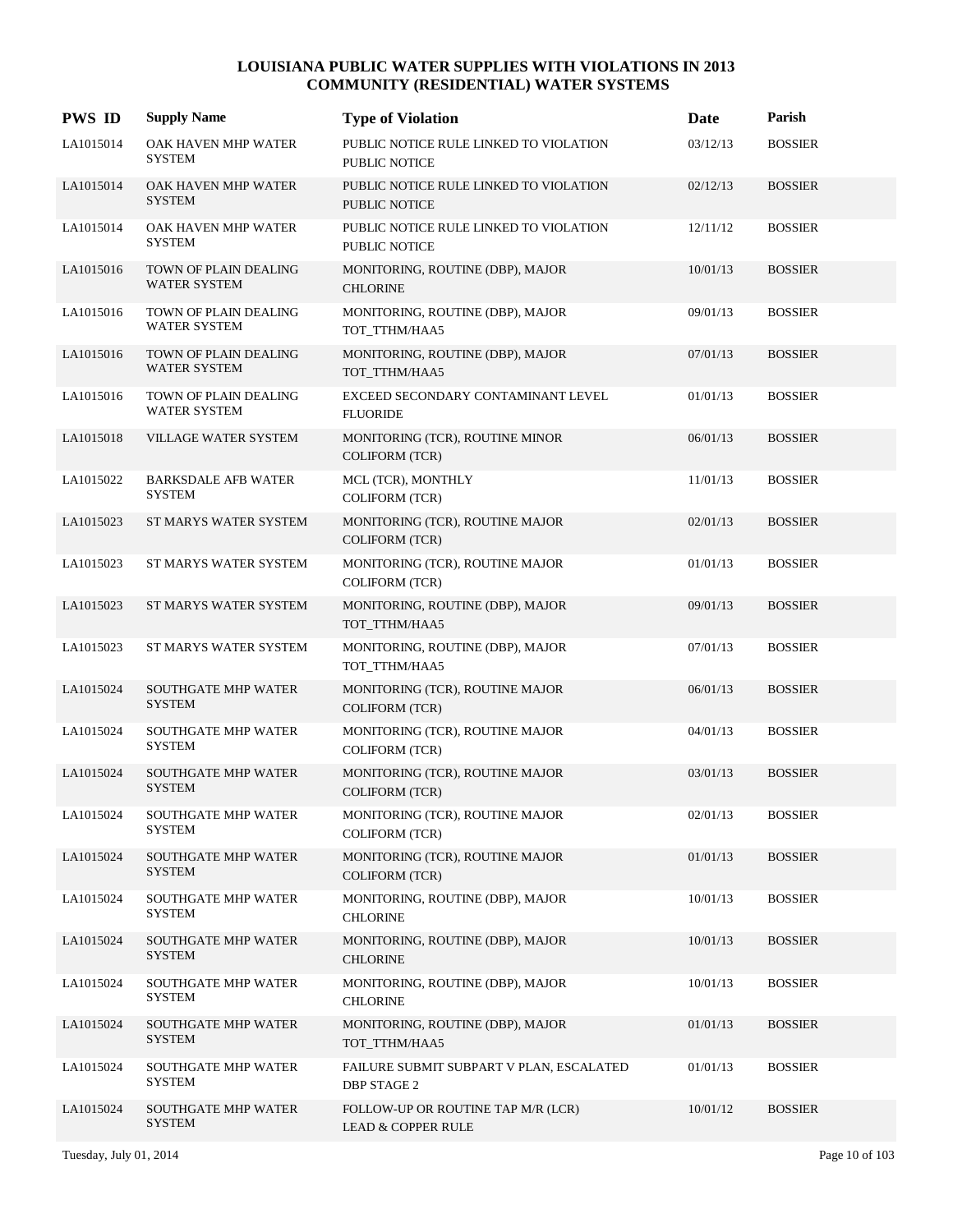| <b>PWS ID</b> | <b>Supply Name</b>                          | <b>Type of Violation</b>                                             | Date     | Parish         |
|---------------|---------------------------------------------|----------------------------------------------------------------------|----------|----------------|
| LA1015024     | <b>SOUTHGATE MHP WATER</b><br><b>SYSTEM</b> | <b>CCR REPORT</b><br>CONSUMER CONFIDENCE RULE                        | 07/01/13 | <b>BOSSIER</b> |
| LA1015024     | <b>SOUTHGATE MHP WATER</b><br><b>SYSTEM</b> | <b>CCR REPORT</b><br>CONSUMER CONFIDENCE RULE                        | 07/01/12 | <b>BOSSIER</b> |
| LA1015024     | <b>SOUTHGATE MHP WATER</b><br><b>SYSTEM</b> | <b>CCR REPORT</b><br>CONSUMER CONFIDENCE RULE                        | 07/01/11 | <b>BOSSIER</b> |
| LA1015024     | <b>SOUTHGATE MHP WATER</b><br><b>SYSTEM</b> | CCR ADEQUACY/AVAILABILITY/CONTENT<br><b>CONSUMER CONFIDENCE RULE</b> | 10/01/13 | <b>BOSSIER</b> |
| LA1015024     | <b>SOUTHGATE MHP WATER</b><br><b>SYSTEM</b> | CCR ADEQUACY/AVAILABILITY/CONTENT<br><b>CONSUMER CONFIDENCE RULE</b> | 10/01/12 | <b>BOSSIER</b> |
| LA1015024     | <b>SOUTHGATE MHP WATER</b><br><b>SYSTEM</b> | CCR ADEQUACY/AVAILABILITY/CONTENT<br>CONSUMER CONFIDENCE RULE        | 10/01/11 | <b>BOSSIER</b> |
| LA1015024     | <b>SOUTHGATE MHP WATER</b><br><b>SYSTEM</b> | PUBLIC NOTICE RULE LINKED TO VIOLATION<br><b>PUBLIC NOTICE</b>       | 10/15/13 | <b>BOSSIER</b> |
| LA1015024     | <b>SOUTHGATE MHP WATER</b><br><b>SYSTEM</b> | PUBLIC NOTICE RULE LINKED TO VIOLATION<br><b>PUBLIC NOTICE</b>       | 08/14/13 | <b>BOSSIER</b> |
| LA1015024     | <b>SOUTHGATE MHP WATER</b><br><b>SYSTEM</b> | PUBLIC NOTICE RULE LINKED TO VIOLATION<br>PUBLIC NOTICE              | 08/09/13 | <b>BOSSIER</b> |
| LA1015024     | SOUTHGATE MHP WATER<br><b>SYSTEM</b>        | PUBLIC NOTICE RULE LINKED TO VIOLATION<br>PUBLIC NOTICE              | 07/10/13 | <b>BOSSIER</b> |
| LA1015024     | <b>SOUTHGATE MHP WATER</b><br><b>SYSTEM</b> | PUBLIC NOTICE RULE LINKED TO VIOLATION<br>PUBLIC NOTICE              | 06/06/13 | <b>BOSSIER</b> |
| LA1015024     | <b>SOUTHGATE MHP WATER</b><br><b>SYSTEM</b> | PUBLIC NOTICE RULE LINKED TO VIOLATION<br><b>PUBLIC NOTICE</b>       | 05/10/13 | <b>BOSSIER</b> |
| LA1015024     | <b>SOUTHGATE MHP WATER</b><br><b>SYSTEM</b> | PUBLIC NOTICE RULE LINKED TO VIOLATION<br>PUBLIC NOTICE              | 03/14/13 | <b>BOSSIER</b> |
| LA1015024     | SOUTHGATE MHP WATER<br><b>SYSTEM</b>        | PUBLIC NOTICE RULE LINKED TO VIOLATION<br><b>PUBLIC NOTICE</b>       | 02/12/13 | <b>BOSSIER</b> |
| LA1015024     | <b>SOUTHGATE MHP WATER</b><br><b>SYSTEM</b> | PUBLIC NOTICE RULE LINKED TO VIOLATION<br>PUBLIC NOTICE              | 12/11/12 | <b>BOSSIER</b> |
| LA1015024     | <b>SOUTHGATE MHP WATER</b><br><b>SYSTEM</b> | PUBLIC NOTICE RULE LINKED TO VIOLATION<br><b>PUBLIC NOTICE</b>       | 09/08/12 | <b>BOSSIER</b> |
| LA1015024     | <b>SOUTHGATE MHP WATER</b><br><b>SYSTEM</b> | PUBLIC NOTICE RULE LINKED TO VIOLATION<br>PUBLIC NOTICE              | 08/06/12 | <b>BOSSIER</b> |
| LA1015024     | <b>SOUTHGATE MHP WATER</b><br><b>SYSTEM</b> | PUBLIC NOTICE RULE LINKED TO VIOLATION<br>PUBLIC NOTICE              | 07/06/12 | <b>BOSSIER</b> |
| LA1015024     | <b>SOUTHGATE MHP WATER</b><br><b>SYSTEM</b> | PUBLIC NOTICE RULE LINKED TO VIOLATION<br>PUBLIC NOTICE              | 05/31/12 | <b>BOSSIER</b> |
| LA1015024     | SOUTHGATE MHP WATER<br><b>SYSTEM</b>        | PUBLIC NOTICE RULE LINKED TO VIOLATION<br>PUBLIC NOTICE              | 04/08/12 | <b>BOSSIER</b> |
| LA1015024     | SOUTHGATE MHP WATER<br><b>SYSTEM</b>        | PUBLIC NOTICE RULE LINKED TO VIOLATION<br>PUBLIC NOTICE              | 03/10/12 | <b>BOSSIER</b> |
| LA1015024     | <b>SOUTHGATE MHP WATER</b><br><b>SYSTEM</b> | PUBLIC NOTICE RULE LINKED TO VIOLATION<br><b>PUBLIC NOTICE</b>       | 08/06/11 | <b>BOSSIER</b> |
| LA1015024     | <b>SOUTHGATE MHP WATER</b><br><b>SYSTEM</b> | PUBLIC NOTICE RULE LINKED TO VIOLATION<br>PUBLIC NOTICE              | 08/02/11 | <b>BOSSIER</b> |
| LA1015029     | SOUTH BOSSIER WATER<br><b>SYSTEM</b>        | MONITORING, ROUTINE (DBP), MAJOR<br>TOT_TTHM/HAA5                    | 10/01/13 | <b>BOSSIER</b> |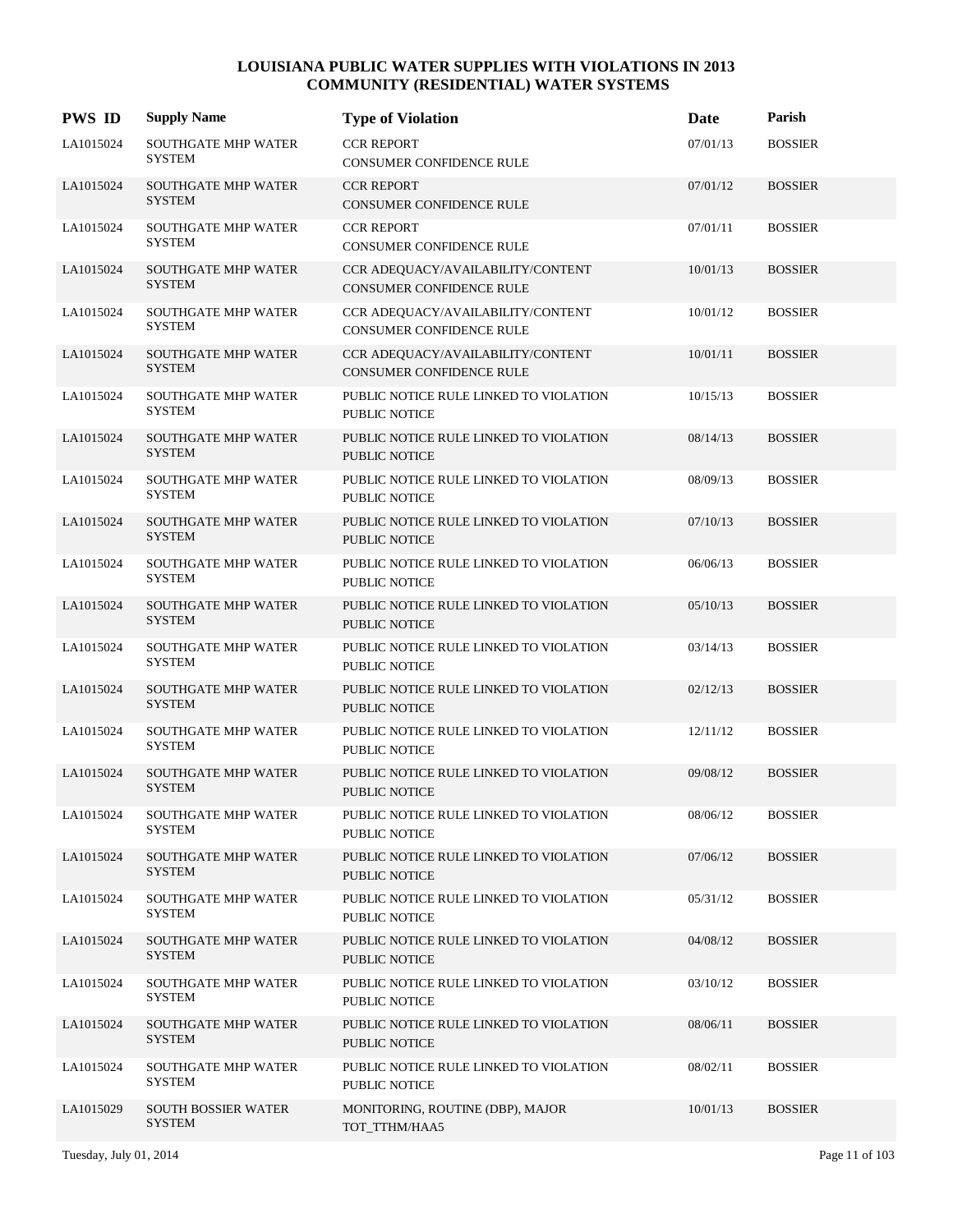| <b>PWS ID</b> | <b>Supply Name</b>                            | <b>Type of Violation</b>                                             | Date     | Parish         |
|---------------|-----------------------------------------------|----------------------------------------------------------------------|----------|----------------|
| LA1015029     | SOUTH BOSSIER WATER<br><b>SYSTEM</b>          | FAILURE SUBMIT IDSE/SUBPT V PLAN (DBPR2)<br><b>DBP STAGE 2</b>       | 07/02/10 | <b>BOSSIER</b> |
| LA1015029     | <b>SOUTH BOSSIER WATER</b><br><b>SYSTEM</b>   | FAILURE ADDRESS DEFICIENCY (GWR)<br><b>GROUNDWATER RULE</b>          | 04/27/11 | <b>BOSSIER</b> |
| LA1015030     | RIVER POINT WATER SYSTEM                      | MONITORING (TCR), ROUTINE MAJOR<br><b>COLIFORM (TCR)</b>             | 12/01/13 | <b>BOSSIER</b> |
| LA1015030     | RIVER POINT WATER SYSTEM                      | MONITORING (TCR), ROUTINE MAJOR<br>COLIFORM (TCR)                    | 04/01/13 | <b>BOSSIER</b> |
| LA1015030     | RIVER POINT WATER SYSTEM                      | MONITORING (TCR), ROUTINE MINOR<br><b>COLIFORM (TCR)</b>             | 02/01/13 | <b>BOSSIER</b> |
| LA1015030     | RIVER POINT WATER SYSTEM                      | MONITORING, ROUTINE (DBP), MAJOR<br>TOT_TTHM/HAA5                    | 01/01/13 | <b>BOSSIER</b> |
| LA1015030     | RIVER POINT WATER SYSTEM                      | FAILURE SUBMIT SUBPART V PLAN, ESCALATED<br><b>DBP STAGE 2</b>       | 01/01/13 | <b>BOSSIER</b> |
| LA1015030     | RIVER POINT WATER SYSTEM                      | FAILURE ADDRESS DEFICIENCY (GWR)<br><b>GROUNDWATER RULE</b>          | 11/14/11 | <b>BOSSIER</b> |
| LA1015030     | RIVER POINT WATER SYSTEM                      | <b>CCR REPORT</b><br>CONSUMER CONFIDENCE RULE                        | 07/01/13 | <b>BOSSIER</b> |
| LA1015030     | RIVER POINT WATER SYSTEM                      | <b>CCR REPORT</b><br>CONSUMER CONFIDENCE RULE                        | 07/01/12 | <b>BOSSIER</b> |
| LA1015030     | RIVER POINT WATER SYSTEM                      | CCR ADEQUACY/AVAILABILITY/CONTENT<br>CONSUMER CONFIDENCE RULE        | 10/01/13 | <b>BOSSIER</b> |
| LA1015030     | RIVER POINT WATER SYSTEM                      | CCR ADEQUACY/AVAILABILITY/CONTENT<br><b>CONSUMER CONFIDENCE RULE</b> | 10/01/12 | <b>BOSSIER</b> |
| LA1015030     | RIVER POINT WATER SYSTEM                      | PUBLIC NOTICE RULE LINKED TO VIOLATION<br>PUBLIC NOTICE              | 06/06/13 | <b>BOSSIER</b> |
| LA1015030     | RIVER POINT WATER SYSTEM                      | PUBLIC NOTICE RULE LINKED TO VIOLATION<br><b>PUBLIC NOTICE</b>       | 05/31/12 | <b>BOSSIER</b> |
| LA1015032     | SHADY PARK MHP WATER<br><b>SYSTEM</b>         | MONITORING (TCR), REPEAT MAJOR<br><b>COLIFORM (TCR)</b>              | 03/01/13 | <b>BOSSIER</b> |
| LA1015032     | <b>SHADY PARK MHP WATER</b><br><b>SYSTEM</b>  | MONITORING, ROUTINE (DBP), MAJOR<br>TOT_TTHM/HAA5                    | 01/01/13 | <b>BOSSIER</b> |
| LA1015036     | PEACEFUL PINES MHP WATER<br><b>SYSTEM</b>     | MONITORING, ROUTINE (DBP), MAJOR<br>TOT_TTHM/HAA5                    | 01/01/13 | <b>BOSSIER</b> |
| LA1015036     | PEACEFUL PINES MHP WATER<br><b>SYSTEM</b>     | FAILURE TO HAVE MONITORING PLAN (IDSE)<br><b>DBP STAGE 2</b>         | 04/01/08 | <b>BOSSIER</b> |
| LA1015036     | PEACEFUL PINES MHP WATER<br><b>SYSTEM</b>     | FAILURE SUBMIT SUBPART V PLAN, ESCALATED<br><b>DBP STAGE 2</b>       | 01/01/13 | <b>BOSSIER</b> |
| LA1015036     | PEACEFUL PINES MHP WATER<br><b>SYSTEM</b>     | <b>CCR REPORT</b><br>CONSUMER CONFIDENCE RULE                        | 07/01/12 | <b>BOSSIER</b> |
| LA1015036     | PEACEFUL PINES MHP WATER<br><b>SYSTEM</b>     | CCR ADEOUACY/AVAILABILITY/CONTENT<br>CONSUMER CONFIDENCE RULE        | 10/01/12 | <b>BOSSIER</b> |
| LA1015036     | PEACEFUL PINES MHP WATER<br><b>SYSTEM</b>     | PUBLIC NOTICE RULE LINKED TO VIOLATION<br>PUBLIC NOTICE              | 12/12/12 | <b>BOSSIER</b> |
| LA1015036     | PEACEFUL PINES MHP WATER<br><b>SYSTEM</b>     | PUBLIC NOTICE RULE LINKED TO VIOLATION<br>PUBLIC NOTICE              | 05/31/12 | <b>BOSSIER</b> |
| LA1015039     | <b>CENTRAL BOSSIER WATER</b><br><b>SYSTEM</b> | MCL, LRAA<br><b>TTHM</b>                                             | 10/01/13 | <b>BOSSIER</b> |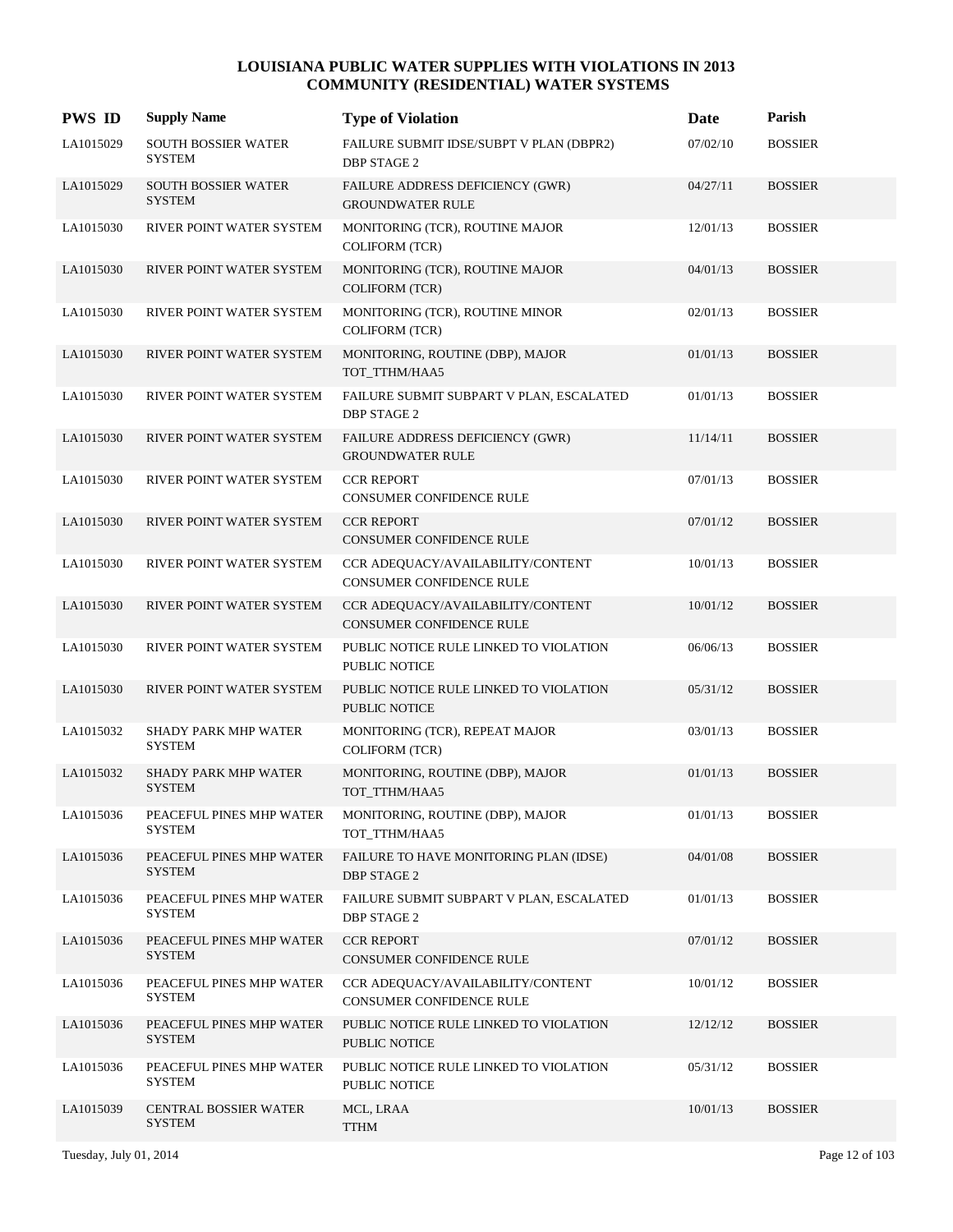| <b>PWS ID</b> | <b>Supply Name</b>                                      | <b>Type of Violation</b>                                       | Date     | Parish         |
|---------------|---------------------------------------------------------|----------------------------------------------------------------|----------|----------------|
| LA1015039     | CENTRAL BOSSIER WATER<br><b>SYSTEM</b>                  | MCL, LRAA<br>TTHM                                              | 07/01/13 | <b>BOSSIER</b> |
| LA1015039     | CENTRAL BOSSIER WATER<br><b>SYSTEM</b>                  | MCL, LRAA<br><b>TTHM</b>                                       | 07/01/13 | <b>BOSSIER</b> |
| LA1015040     | CYPRESS BLACK BAYOU<br><b>WATER SYSTEM</b>              | MONITORING, ROUTINE (DBP), MAJOR<br>TOT_TTHM/HAA5              | 11/01/13 | <b>BOSSIER</b> |
| LA1015040     | <b>CYPRESS BLACK BAYOU</b><br>WATER SYSTEM              | MONITORING, ROUTINE (DBP), MAJOR<br>TOT TTHM/HAA5              | 08/01/13 | <b>BOSSIER</b> |
| LA1015041     | BELLEVUE WATER SYSTEM                                   | MONITORING, ROUTINE (DBP), MAJOR<br>TOT TTHM/HAA5              | 01/01/13 | <b>BOSSIER</b> |
| LA1015041     | BELLEVUE WATER SYSTEM                                   | PUBLIC NOTICE RULE LINKED TO VIOLATION<br><b>PUBLIC NOTICE</b> | 05/31/12 | <b>BOSSIER</b> |
| LA1015044     | <b>SLIGO WATER SYSTEM</b><br><b>INCORPORATED</b>        | FAILURE TO HAVE MONITORING PLAN (IDSE)<br><b>DBP STAGE 2</b>   | 04/01/08 | <b>BOSSIER</b> |
| LA1015044     | <b>SLIGO WATER SYSTEM</b><br><b>INCORPORATED</b>        | FAILURE ADDRESS DEFICIENCY (GWR)<br><b>GROUNDWATER RULE</b>    | 04/08/11 | <b>BOSSIER</b> |
| LA1015044     | <b>SLIGO WATER SYSTEM</b><br><b>INCORPORATED</b>        | PUBLIC NOTICE RULE LINKED TO VIOLATION<br>PUBLIC NOTICE        | 05/31/12 | <b>BOSSIER</b> |
| LA1015044     | <b>SLIGO WATER SYSTEM</b><br><b>INCORPORATED</b>        | PUBLIC NOTICE RULE LINKED TO VIOLATION<br>PUBLIC NOTICE        | 01/25/12 | <b>BOSSIER</b> |
| LA1015044     | <b>SLIGO WATER SYSTEM</b><br><b>INCORPORATED</b>        | PUBLIC NOTICE RULE LINKED TO VIOLATION<br><b>PUBLIC NOTICE</b> | 12/03/11 | <b>BOSSIER</b> |
| LA1017001     | <b>TWM MOBILE HOME</b><br><b>COMMUNITY WATER SYSTEM</b> | MONITORING (TCR), ROUTINE MINOR<br><b>COLIFORM (TCR)</b>       | 07/01/13 | CADDO          |
| LA1017001     | TWM MOBILE HOME<br><b>COMMUNITY WATER SYSTEM</b>        | MONITORING, ROUTINE (DBP), MAJOR<br>TOT_TTHM/HAA5              | 01/01/13 | CADDO          |
| LA1017001     | TWM MOBILE HOME<br><b>COMMUNITY WATER SYSTEM</b>        | PUBLIC NOTICE RULE LINKED TO VIOLATION<br>PUBLIC NOTICE        | 11/14/13 | CADDO          |
| LA1017001     | TWM MOBILE HOME<br><b>COMMUNITY WATER SYSTEM</b>        | PUBLIC NOTICE RULE LINKED TO VIOLATION<br>PUBLIC NOTICE        | 11/12/13 | CADDO          |
| LA1017001     | <b>TWM MOBILE HOME</b><br><b>COMMUNITY WATER SYSTEM</b> | PUBLIC NOTICE RULE LINKED TO VIOLATION<br>PUBLIC NOTICE        | 05/31/12 | <b>CADDO</b>   |
| LA1017001     | TWM MOBILE HOME<br><b>COMMUNITY WATER SYSTEM</b>        | PUBLIC NOTICE RULE LINKED TO VIOLATION<br>PUBLIC NOTICE        | 04/08/12 | CADDO          |
| LA1017001     | TWM MOBILE HOME<br><b>COMMUNITY WATER SYSTEM</b>        | PUBLIC NOTICE RULE LINKED TO VIOLATION<br>PUBLIC NOTICE        | 02/09/12 | CADDO          |
| LA1017002     | <b>AUTUMN ACRES MHP WATER</b><br><b>SYSTEM</b>          | PUBLIC NOTICE RULE LINKED TO VIOLATION<br>PUBLIC NOTICE        | 05/31/12 | CADDO          |
| LA1017004     | BEL-DI-GIL WATER SYSTEM                                 | MCL, LRAA<br><b>TTHM</b>                                       | 10/01/13 | CADDO          |
| LA1017004     | BEL-DI-GIL WATER SYSTEM                                 | MCL, LRAA<br><b>TTHM</b>                                       | 10/01/13 | CADDO          |
| LA1017004     | BEL-DI-GIL WATER SYSTEM                                 | MONITORING, ROUTINE (DBP), MAJOR<br>TOT_TTHM/HAA5              | 11/01/13 | CADDO          |
| LA1017004     | BEL-DI-GIL WATER SYSTEM                                 | FAILURE TO HAVE MONITORING PLAN (IDSE)<br>DBP STAGE 2          | 04/01/08 | CADDO          |
| LA1017005     | BELLA VISTA MHP WATER<br><b>SYSTEM</b>                  | MONITORING, ROUTINE (DBP), MAJOR<br>TOT_TTHM/HAA5              | 01/01/13 | CADDO          |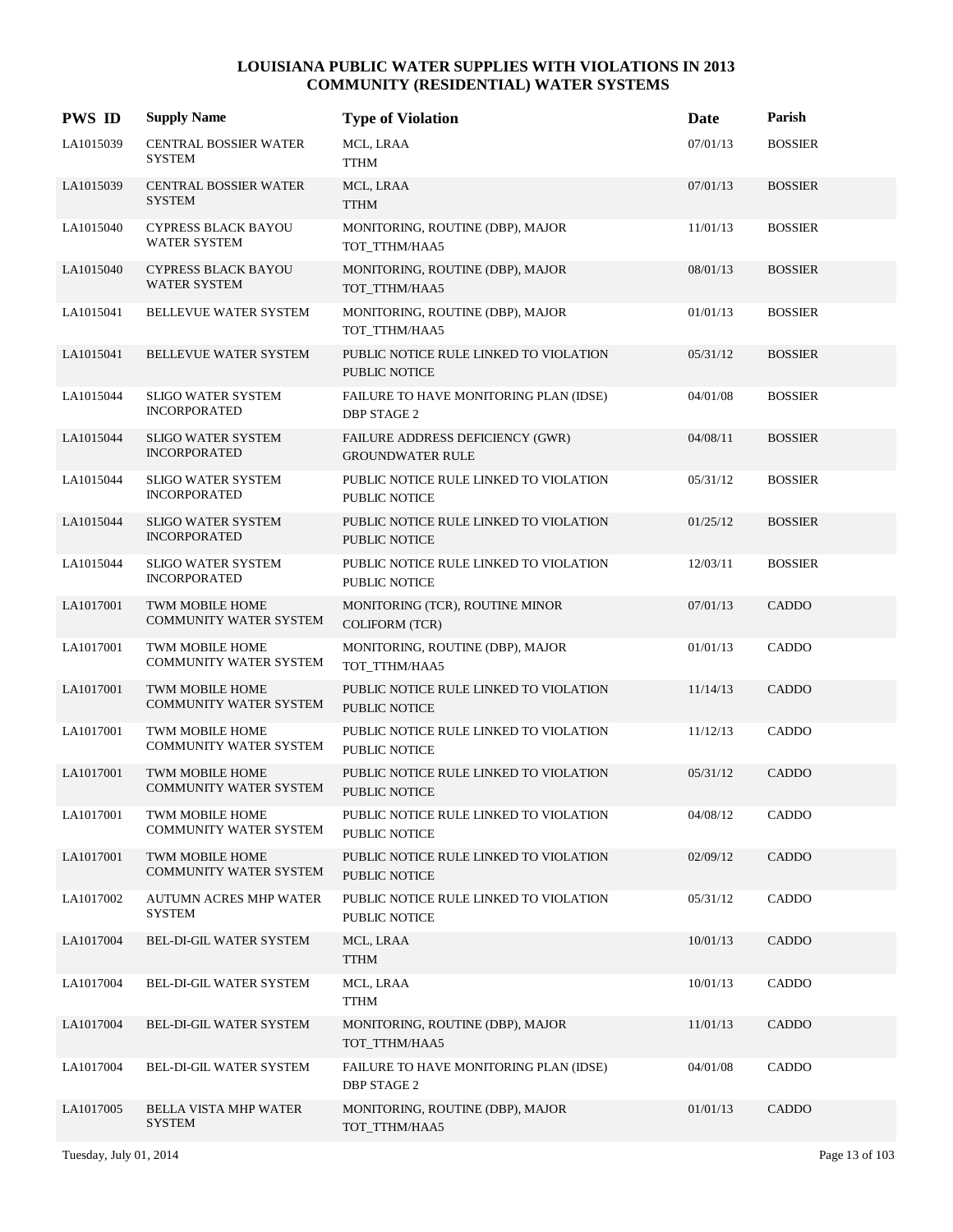| <b>PWS ID</b> | <b>Supply Name</b>                              | <b>Type of Violation</b>                                                          | Date     | Parish       |
|---------------|-------------------------------------------------|-----------------------------------------------------------------------------------|----------|--------------|
| LA1017005     | BELLA VISTA MHP WATER<br><b>SYSTEM</b>          | FAILURE SUBMIT SUBPART V PLAN, ESCALATED<br><b>DBP STAGE 2</b>                    | 01/01/13 | CADDO        |
| LA1017009     |                                                 | DENNY DRIVE WATER SYSTEM MONITORING (TCR), ROUTINE MAJOR<br><b>COLIFORM (TCR)</b> | 09/01/13 | CADDO        |
| LA1017010     | EAST MOORINGSPORT WATER<br><b>SYSTEM</b>        | MONITORING (TCR), ROUTINE MAJOR<br><b>COLIFORM (TCR)</b>                          | 12/01/13 | CADDO        |
| LA1017010     | EAST MOORINGSPORT WATER<br><b>SYSTEM</b>        | MONITORING (TCR), ROUTINE MAJOR<br><b>COLIFORM (TCR)</b>                          | 11/01/13 | <b>CADDO</b> |
| LA1017010     | <b>EAST MOORINGSPORT WATER</b><br><b>SYSTEM</b> | MONITORING (TCR), ROUTINE MAJOR<br><b>COLIFORM (TCR)</b>                          | 10/01/13 | CADDO        |
| LA1017010     | EAST MOORINGSPORT WATER<br><b>SYSTEM</b>        | MONITORING (TCR), ROUTINE MAJOR<br><b>COLIFORM (TCR)</b>                          | 04/01/13 | CADDO        |
| LA1017010     | EAST MOORINGSPORT WATER<br><b>SYSTEM</b>        | MONITORING (TCR), ROUTINE MAJOR<br><b>COLIFORM (TCR)</b>                          | 03/01/13 | CADDO        |
| LA1017010     | EAST MOORINGSPORT WATER<br><b>SYSTEM</b>        | MONITORING (TCR), ROUTINE MAJOR<br><b>COLIFORM (TCR)</b>                          | 02/01/13 | CADDO        |
| LA1017010     | EAST MOORINGSPORT WATER<br><b>SYSTEM</b>        | MONITORING (TCR), ROUTINE MAJOR<br><b>COLIFORM (TCR)</b>                          | 01/01/13 | CADDO        |
| LA1017010     | EAST MOORINGSPORT WATER<br><b>SYSTEM</b>        | MONITORING, ROUTINE (DBP), MAJOR<br>TOT_TTHM/HAA5                                 | 01/01/13 | <b>CADDO</b> |
| LA1017010     | EAST MOORINGSPORT WATER<br><b>SYSTEM</b>        | MONITORING, ROUTINE (DBP), MAJOR<br>CARBON, TOTAL                                 | 01/01/13 | CADDO        |
| LA1017010     | EAST MOORINGSPORT WATER<br><b>SYSTEM</b>        | FAILURE SUBMIT SUBPART V PLAN, ESCALATED<br><b>DBP STAGE 2</b>                    | 01/01/13 | CADDO        |
| LA1017010     | EAST MOORINGSPORT WATER<br><b>SYSTEM</b>        | MONITORING, RTN/RPT MAJOR (SWTR-FILTER)<br><b>CHLORINE</b>                        | 12/01/13 | CADDO        |
| LA1017010     | EAST MOORINGSPORT WATER<br><b>SYSTEM</b>        | MONITORING, RTN/RPT MAJOR (SWTR-FILTER)<br><b>CHLORINE</b>                        | 12/01/13 | CADDO        |
| LA1017010     | EAST MOORINGSPORT WATER<br><b>SYSTEM</b>        | MONITORING, RTN/RPT MAJOR (SWTR-FILTER)<br><b>CHLORINE</b>                        | 11/01/13 | CADDO        |
| LA1017010     | EAST MOORINGSPORT WATER<br><b>SYSTEM</b>        | MONITORING, RTN/RPT MAJOR (SWTR-FILTER)<br><b>CHLORINE</b>                        | 11/01/13 | <b>CADDO</b> |
| LA1017010     | EAST MOORINGSPORT WATER<br><b>SYSTEM</b>        | MONITORING, RTN/RPT MAJOR (SWTR-FILTER)<br><b>CHLORINE</b>                        | 10/01/13 | CADDO        |
| LA1017010     | EAST MOORINGSPORT WATER<br><b>SYSTEM</b>        | MONITORING, RTN/RPT MAJOR (SWTR-FILTER)<br><b>CHLORINE</b>                        | 10/01/13 | <b>CADDO</b> |
| LA1017010     | EAST MOORINGSPORT WATER<br><b>SYSTEM</b>        | MONITORING, RTN/RPT MAJOR (SWTR-FILTER)<br><b>CHLORINE</b>                        | 09/01/13 | CADDO        |
| LA1017010     | EAST MOORINGSPORT WATER<br><b>SYSTEM</b>        | MONITORING, RTN/RPT MAJOR (SWTR-FILTER)<br><b>CHLORINE</b>                        | 09/01/13 | CADDO        |
| LA1017010     | EAST MOORINGSPORT WATER<br><b>SYSTEM</b>        | MONITORING, RTN/RPT MAJOR (SWTR-FILTER)<br><b>CHLORINE</b>                        | 07/01/13 | CADDO        |
| LA1017010     | EAST MOORINGSPORT WATER<br><b>SYSTEM</b>        | MONITORING, RTN/RPT MAJOR (SWTR-FILTER)<br><b>CHLORINE</b>                        | 07/01/13 | CADDO        |
| LA1017010     | EAST MOORINGSPORT WATER<br><b>SYSTEM</b>        | MONITORING, RTN/RPT MAJOR (SWTR-FILTER)<br><b>CHLORINE</b>                        | 06/01/13 | CADDO        |
| LA1017010     | EAST MOORINGSPORT WATER<br><b>SYSTEM</b>        | MONITORING, RTN/RPT MAJOR (SWTR-FILTER)<br><b>CHLORINE</b>                        | 06/01/13 | CADDO        |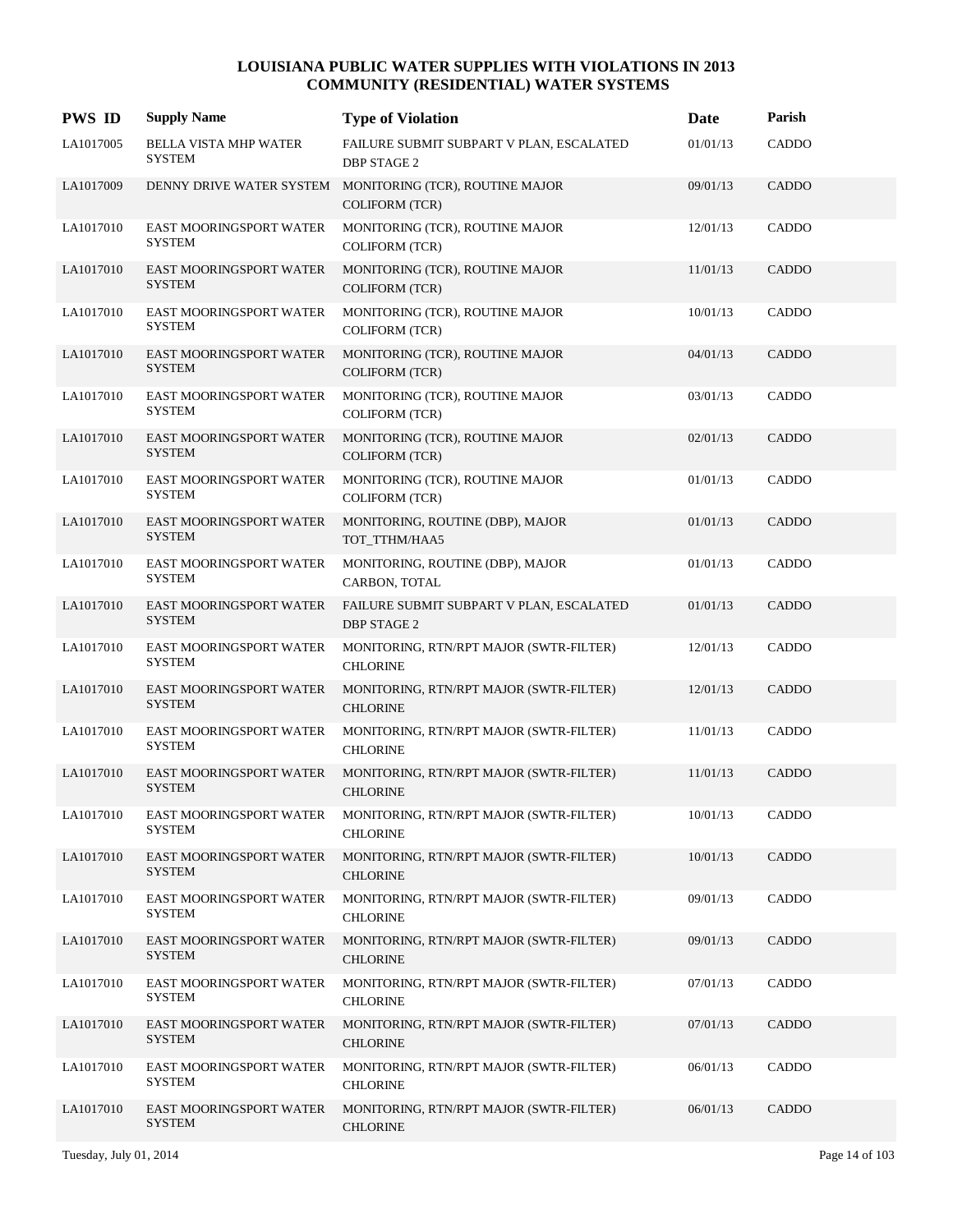| <b>PWS ID</b> | <b>Supply Name</b>                              | <b>Type of Violation</b>                                                  | Date     | Parish       |
|---------------|-------------------------------------------------|---------------------------------------------------------------------------|----------|--------------|
| LA1017010     | EAST MOORINGSPORT WATER<br><b>SYSTEM</b>        | MONITORING, RTN/RPT MAJOR (SWTR-FILTER)<br><b>CHLORINE</b>                | 05/01/13 | CADDO        |
| LA1017010     | <b>EAST MOORINGSPORT WATER</b><br><b>SYSTEM</b> | MONITORING, RTN/RPT MAJOR (SWTR-FILTER)<br><b>CHLORINE</b>                | 05/01/13 | <b>CADDO</b> |
| LA1017010     | EAST MOORINGSPORT WATER<br><b>SYSTEM</b>        | MONITORING, RTN/RPT MAJOR (SWTR-FILTER)<br><b>CHLORINE</b>                | 04/01/13 | <b>CADDO</b> |
| LA1017010     | EAST MOORINGSPORT WATER<br><b>SYSTEM</b>        | MONITORING, RTN/RPT MAJOR (SWTR-FILTER)<br><b>CHLORINE</b>                | 04/01/13 | <b>CADDO</b> |
| LA1017010     | EAST MOORINGSPORT WATER<br><b>SYSTEM</b>        | MONITORING, RTN/RPT MAJOR (SWTR-FILTER)<br><b>CHLORINE</b>                | 03/01/13 | CADDO        |
| LA1017010     | EAST MOORINGSPORT WATER<br><b>SYSTEM</b>        | MONITORING, RTN/RPT MAJOR (SWTR-FILTER)<br><b>CHLORINE</b>                | 02/01/13 | <b>CADDO</b> |
| LA1017010     | EAST MOORINGSPORT WATER<br><b>SYSTEM</b>        | MONITORING, RTN/RPT MAJOR (SWTR-FILTER)<br><b>CHLORINE</b>                | 01/01/13 | CADDO        |
| LA1017010     | EAST MOORINGSPORT WATER<br><b>SYSTEM</b>        | MONITORING, ROUTINE (IESWTR/LT1), MAJOR<br><b>TURBIDITY</b>               | 12/01/13 | <b>CADDO</b> |
| LA1017010     | EAST MOORINGSPORT WATER<br><b>SYSTEM</b>        | MONITORING, ROUTINE (IESWTR/LT1), MAJOR<br><b>TURBIDITY</b>               | 11/01/13 | CADDO        |
| LA1017010     | EAST MOORINGSPORT WATER<br><b>SYSTEM</b>        | MONITORING, ROUTINE (IESWTR/LT1), MAJOR<br><b>TURBIDITY</b>               | 10/01/13 | CADDO        |
| LA1017010     | EAST MOORINGSPORT WATER<br><b>SYSTEM</b>        | MONITORING, ROUTINE (IESWTR/LT1), MAJOR<br><b>TURBIDITY</b>               | 09/01/13 | CADDO        |
| LA1017010     | <b>EAST MOORINGSPORT WATER</b><br><b>SYSTEM</b> | MONITORING, ROUTINE (IESWTR/LT1), MAJOR<br><b>TURBIDITY</b>               | 07/01/13 | CADDO        |
| LA1017010     | EAST MOORINGSPORT WATER<br><b>SYSTEM</b>        | MONITORING, ROUTINE (IESWTR/LT1), MAJOR<br><b>TURBIDITY</b>               | 06/01/13 | CADDO        |
| LA1017010     | EAST MOORINGSPORT WATER<br><b>SYSTEM</b>        | MONITORING, ROUTINE (IESWTR/LT1), MAJOR<br><b>TURBIDITY</b>               | 05/01/13 | CADDO        |
| LA1017010     | EAST MOORINGSPORT WATER<br><b>SYSTEM</b>        | MONITORING, ROUTINE (IESWTR/LT1), MAJOR<br><b>TURBIDITY</b>               | 04/01/13 | CADDO        |
| LA1017010     | <b>EAST MOORINGSPORT WATER</b><br><b>SYSTEM</b> | MONITORING, ROUTINE (IESWTR/LT1), MAJOR<br><b>TURBIDITY</b>               | 03/01/13 | CADDO        |
| LA1017010     | EAST MOORINGSPORT WATER<br><b>SYSTEM</b>        | MONITORING, ROUTINE (IESWTR/LT1), MAJOR<br><b>TURBIDITY</b>               | 02/01/13 | CADDO        |
| LA1017010     | EAST MOORINGSPORT WATER<br><b>SYSTEM</b>        | MONITORING, ROUTINE (IESWTR/LT1), MAJOR<br><b>TURBIDITY</b>               | 01/01/13 | <b>CADDO</b> |
| LA1017010     | <b>EAST MOORINGSPORT WATER</b><br><b>SYSTEM</b> | FOLLOW-UP OR ROUTINE TAP M/R (LCR)<br><b>LEAD &amp; COPPER RULE</b>       | 07/01/13 | <b>CADDO</b> |
| LA1017010     | EAST MOORINGSPORT WATER<br><b>SYSTEM</b>        | FOLLOW-UP OR ROUTINE TAP M/R (LCR)<br><b>LEAD &amp; COPPER RULE</b>       | 01/01/13 | <b>CADDO</b> |
| LA1017010     | EAST MOORINGSPORT WATER<br><b>SYSTEM</b>        | FOLLOW-UP OR ROUTINE TAP M/R (LCR)<br><b>LEAD &amp; COPPER RULE</b>       | 07/01/12 | CADDO        |
| LA1017010     | EAST MOORINGSPORT WATER<br><b>SYSTEM</b>        | FOLLOW-UP OR ROUTINE TAP M/R (LCR)<br><b>LEAD &amp; COPPER RULE</b>       | 01/01/05 | CADDO        |
| LA1017010     | <b>EAST MOORINGSPORT WATER</b><br><b>SYSTEM</b> | INITIAL/FOLLOW-UP/ROUTINE SOWT M/R (LCR)<br><b>LEAD &amp; COPPER RULE</b> | 10/01/12 | CADDO        |
| LA1017010     | EAST MOORINGSPORT WATER<br><b>SYSTEM</b>        | INITIAL/FOLLOW-UP/ROUTINE SOWT M/R (LCR)<br><b>LEAD &amp; COPPER RULE</b> | 04/01/12 | <b>CADDO</b> |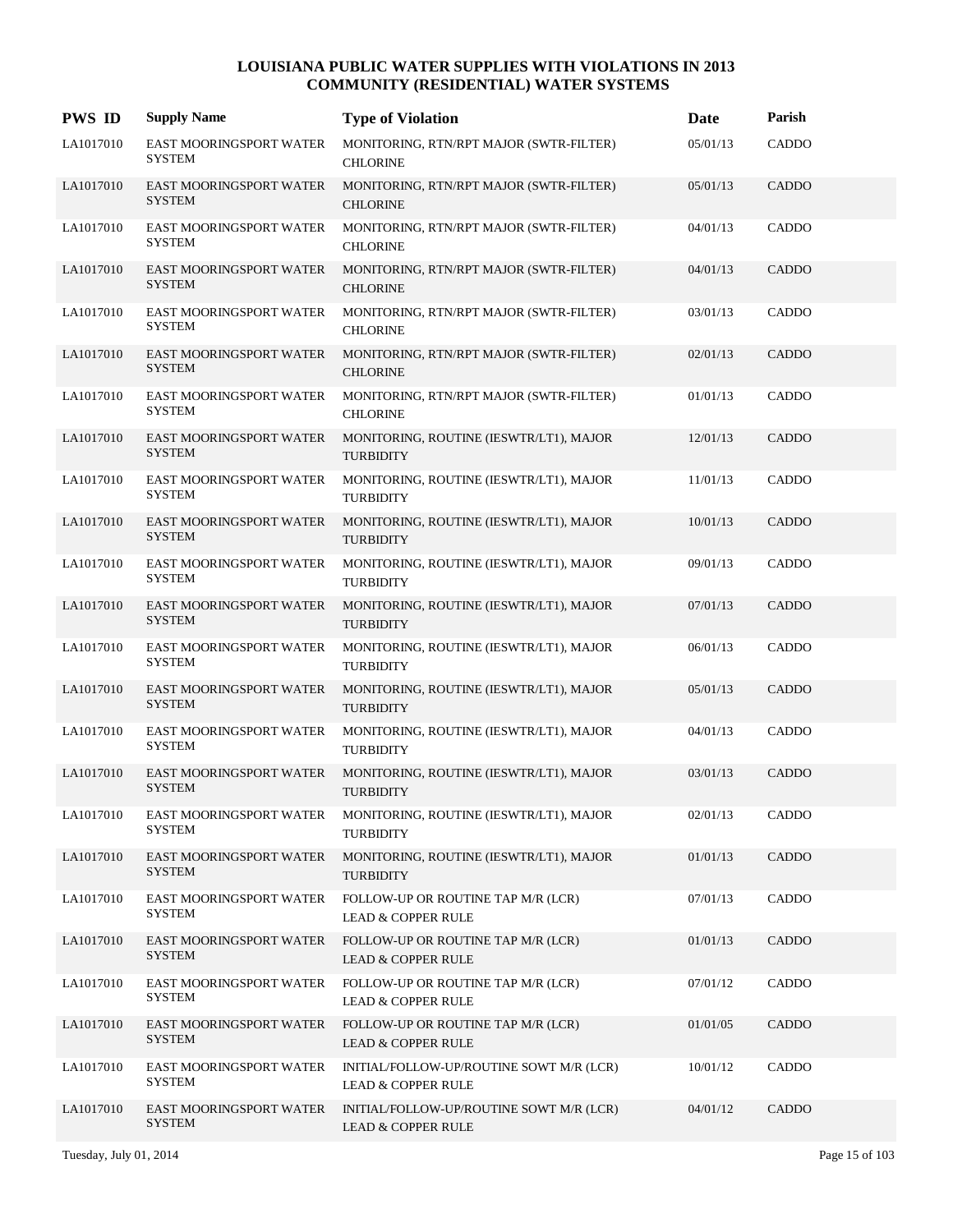| <b>PWS ID</b> | <b>Supply Name</b>                              | <b>Type of Violation</b>                                                               | Date     | Parish       |
|---------------|-------------------------------------------------|----------------------------------------------------------------------------------------|----------|--------------|
| LA1017010     | EAST MOORINGSPORT WATER<br><b>SYSTEM</b>        | INITIAL/FOLLOW-UP/ROUTINE SOWT M/R (LCR)<br><b>LEAD &amp; COPPER RULE</b>              | 04/01/11 | CADDO        |
| LA1017010     | EAST MOORINGSPORT WATER<br><b>SYSTEM</b>        | OCCT/SOWT RECOMMENDATION/STUDY (LCR)<br><b>LEAD &amp; COPPER RULE</b>                  | 04/11/11 | <b>CADDO</b> |
| LA1017010     | EAST MOORINGSPORT WATER<br><b>SYSTEM</b>        | PUBLIC EDUCATION (LCR)<br><b>LEAD &amp; COPPER RULE</b>                                | 01/11/11 | CADDO        |
| LA1017010     | EAST MOORINGSPORT WATER<br><b>SYSTEM</b>        | <b>CCR REPORT</b><br><b>CONSUMER CONFIDENCE RULE</b>                                   | 07/01/13 | CADDO        |
| LA1017010     | EAST MOORINGSPORT WATER<br><b>SYSTEM</b>        | <b>CCR REPORT</b><br>CONSUMER CONFIDENCE RULE                                          | 07/01/12 | CADDO        |
| LA1017010     | EAST MOORINGSPORT WATER<br><b>SYSTEM</b>        | <b>CCR REPORT</b><br>CONSUMER CONFIDENCE RULE                                          | 07/01/11 | CADDO        |
| LA1017010     | EAST MOORINGSPORT WATER<br><b>SYSTEM</b>        | <b>CCR REPORT</b><br><b>CONSUMER CONFIDENCE RULE</b>                                   | 07/01/10 | CADDO        |
| LA1017010     | <b>EAST MOORINGSPORT WATER</b><br><b>SYSTEM</b> | CCR ADEQUACY/AVAILABILITY/CONTENT<br><b>CONSUMER CONFIDENCE RULE</b>                   | 10/01/13 | CADDO        |
| LA1017010     | <b>EAST MOORINGSPORT WATER</b><br><b>SYSTEM</b> | CCR ADEQUACY/AVAILABILITY/CONTENT<br><b>CONSUMER CONFIDENCE RULE</b>                   | 10/01/12 | CADDO        |
| LA1017010     | EAST MOORINGSPORT WATER<br><b>SYSTEM</b>        | CCR ADEQUACY/AVAILABILITY/CONTENT<br><b>CONSUMER CONFIDENCE RULE</b>                   | 10/01/11 | <b>CADDO</b> |
| LA1017010     | EAST MOORINGSPORT WATER<br><b>SYSTEM</b>        | CCR ADEQUACY/AVAILABILITY/CONTENT<br><b>CONSUMER CONFIDENCE RULE</b>                   | 10/01/10 | CADDO        |
| LA1017010     | <b>EAST MOORINGSPORT WATER</b><br><b>SYSTEM</b> | PUBLIC NOTICE RULE LINKED TO VIOLATION<br><b>PUBLIC NOTICE</b>                         | 11/19/13 | CADDO        |
| LA1017010     | EAST MOORINGSPORT WATER<br><b>SYSTEM</b>        | PUBLIC NOTICE RULE LINKED TO VIOLATION<br><b>PUBLIC NOTICE</b>                         | 09/27/13 | CADDO        |
| LA1017010     | EAST MOORINGSPORT WATER<br><b>SYSTEM</b>        | PUBLIC NOTICE RULE LINKED TO VIOLATION<br><b>PUBLIC NOTICE</b>                         | 08/09/13 | CADDO        |
| LA1017010     | EAST MOORINGSPORT WATER<br><b>SYSTEM</b>        | PUBLIC NOTICE RULE LINKED TO VIOLATION<br><b>PUBLIC NOTICE</b>                         | 07/10/13 | CADDO        |
| LA1017010     | <b>EAST MOORINGSPORT WATER</b><br><b>SYSTEM</b> | PUBLIC NOTICE RULE LINKED TO VIOLATION<br><b>PUBLIC NOTICE</b>                         | 06/13/13 | CADDO        |
| LA1017010     | <b>SYSTEM</b>                                   | EAST MOORINGSPORT WATER PUBLIC NOTICE RULE LINKED TO VIOLATION<br><b>PUBLIC NOTICE</b> | 06/13/13 | CADDO        |
| LA1017010     | EAST MOORINGSPORT WATER<br><b>SYSTEM</b>        | PUBLIC NOTICE RULE LINKED TO VIOLATION<br>PUBLIC NOTICE                                | 06/06/13 | CADDO        |
| LA1017010     | EAST MOORINGSPORT WATER<br><b>SYSTEM</b>        | PUBLIC NOTICE RULE LINKED TO VIOLATION<br>PUBLIC NOTICE                                | 05/10/13 | CADDO        |
| LA1017010     | EAST MOORINGSPORT WATER<br><b>SYSTEM</b>        | PUBLIC NOTICE RULE LINKED TO VIOLATION<br>PUBLIC NOTICE                                | 05/09/13 | <b>CADDO</b> |
| LA1017010     | EAST MOORINGSPORT WATER<br><b>SYSTEM</b>        | PUBLIC NOTICE RULE LINKED TO VIOLATION<br>PUBLIC NOTICE                                | 03/12/13 | CADDO        |
| LA1017010     | EAST MOORINGSPORT WATER<br><b>SYSTEM</b>        | PUBLIC NOTICE RULE LINKED TO VIOLATION<br><b>PUBLIC NOTICE</b>                         | 11/08/12 | CADDO        |
| LA1017010     | EAST MOORINGSPORT WATER<br><b>SYSTEM</b>        | PUBLIC NOTICE RULE LINKED TO VIOLATION<br>PUBLIC NOTICE                                | 09/19/12 | CADDO        |
| LA1017010     | EAST MOORINGSPORT WATER<br><b>SYSTEM</b>        | PUBLIC NOTICE RULE LINKED TO VIOLATION<br>PUBLIC NOTICE                                | 05/31/12 | CADDO        |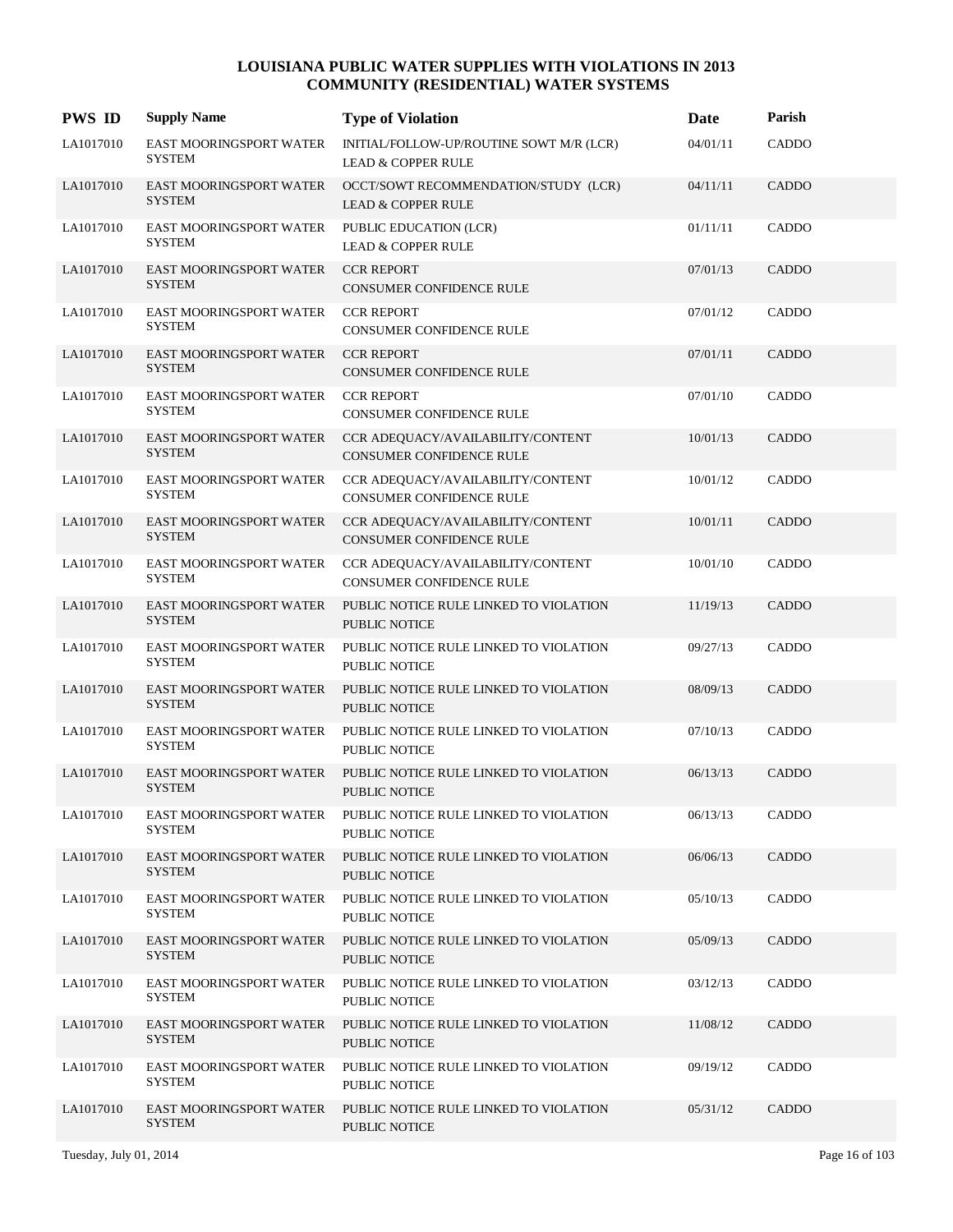| <b>PWS ID</b> | <b>Supply Name</b>                              | <b>Type of Violation</b>                                                           | Date     | Parish       |
|---------------|-------------------------------------------------|------------------------------------------------------------------------------------|----------|--------------|
| LA1017010     | <b>EAST MOORINGSPORT WATER</b><br><b>SYSTEM</b> | PUBLIC NOTICE RULE LINKED TO VIOLATION<br>PUBLIC NOTICE                            | 01/31/12 | CADDO        |
| LA1017010     | <b>EAST MOORINGSPORT WATER</b><br><b>SYSTEM</b> | PUBLIC NOTICE RULE LINKED TO VIOLATION<br><b>PUBLIC NOTICE</b>                     | 01/31/12 | <b>CADDO</b> |
| LA1017010     | <b>EAST MOORINGSPORT WATER</b><br><b>SYSTEM</b> | PUBLIC NOTICE RULE LINKED TO VIOLATION<br><b>PUBLIC NOTICE</b>                     | 01/31/12 | CADDO        |
| LA1017010     | <b>EAST MOORINGSPORT WATER</b><br><b>SYSTEM</b> | PUBLIC NOTICE RULE LINKED TO VIOLATION<br><b>PUBLIC NOTICE</b>                     | 01/31/12 | <b>CADDO</b> |
| LA1017010     | <b>EAST MOORINGSPORT WATER</b><br><b>SYSTEM</b> | PUBLIC NOTICE RULE LINKED TO VIOLATION<br>PUBLIC NOTICE                            | 01/31/12 | CADDO        |
| LA1017010     | <b>EAST MOORINGSPORT WATER</b><br><b>SYSTEM</b> | PUBLIC NOTICE RULE LINKED TO VIOLATION<br><b>PUBLIC NOTICE</b>                     | 01/31/12 | CADDO        |
| LA1017010     | <b>EAST MOORINGSPORT WATER</b><br><b>SYSTEM</b> | PUBLIC NOTICE RULE LINKED TO VIOLATION<br><b>PUBLIC NOTICE</b>                     | 01/31/12 | <b>CADDO</b> |
| LA1017010     | <b>EAST MOORINGSPORT WATER</b><br><b>SYSTEM</b> | PUBLIC NOTICE RULE LINKED TO VIOLATION<br><b>PUBLIC NOTICE</b>                     | 01/31/12 | <b>CADDO</b> |
| LA1017010     | EAST MOORINGSPORT WATER<br><b>SYSTEM</b>        | PUBLIC NOTICE RULE LINKED TO VIOLATION<br>PUBLIC NOTICE                            | 01/31/12 | CADDO        |
| LA1017010     | <b>EAST MOORINGSPORT WATER</b><br><b>SYSTEM</b> | PUBLIC NOTICE RULE LINKED TO VIOLATION<br><b>PUBLIC NOTICE</b>                     | 01/31/12 | <b>CADDO</b> |
| LA1017010     | <b>EAST MOORINGSPORT WATER</b><br><b>SYSTEM</b> | PUBLIC NOTICE RULE LINKED TO VIOLATION<br>PUBLIC NOTICE                            | 01/31/12 | <b>CADDO</b> |
| LA1017010     | <b>EAST MOORINGSPORT WATER</b><br><b>SYSTEM</b> | PUBLIC NOTICE RULE LINKED TO VIOLATION<br>PUBLIC NOTICE                            | 01/31/12 | <b>CADDO</b> |
| LA1017010     | <b>EAST MOORINGSPORT WATER</b><br><b>SYSTEM</b> | PUBLIC NOTICE RULE LINKED TO VIOLATION<br>PUBLIC NOTICE                            | 01/31/12 | CADDO        |
| LA1017010     | EAST MOORINGSPORT WATER<br><b>SYSTEM</b>        | PUBLIC NOTICE RULE LINKED TO VIOLATION<br><b>PUBLIC NOTICE</b>                     | 01/31/12 | <b>CADDO</b> |
| LA1017010     | <b>EAST MOORINGSPORT WATER</b><br><b>SYSTEM</b> | PUBLIC NOTICE RULE LINKED TO VIOLATION<br>PUBLIC NOTICE                            | 01/31/12 | CADDO        |
| LA1017010     | <b>EAST MOORINGSPORT WATER</b><br><b>SYSTEM</b> | PUBLIC NOTICE RULE LINKED TO VIOLATION<br><b>PUBLIC NOTICE</b>                     | 01/31/12 | <b>CADDO</b> |
| LA1017010     | EAST MOORINGSPORT WATER<br><b>SYSTEM</b>        | PUBLIC NOTICE RULE LINKED TO VIOLATION<br>PUBLIC NOTICE                            | 01/31/12 | CADDO        |
| LA1017010     | EAST MOORINGSPORT WATER<br><b>SYSTEM</b>        | PUBLIC NOTICE RULE LINKED TO VIOLATION<br>PUBLIC NOTICE                            | 01/31/12 | CADDO        |
| LA1017010     | <b>EAST MOORINGSPORT WATER</b><br><b>SYSTEM</b> | PUBLIC NOTICE RULE LINKED TO VIOLATION<br>PUBLIC NOTICE                            | 12/03/11 | <b>CADDO</b> |
| LA1017010     | <b>EAST MOORINGSPORT WATER</b><br><b>SYSTEM</b> | PUBLIC NOTICE RULE LINKED TO VIOLATION<br>PUBLIC NOTICE                            | 12/03/11 | CADDO        |
| LA1017012     | <b>EAGLE WATER SYSTEM</b>                       | MONITORING, ROUTINE (DBP), MAJOR<br><b>CHLORINE</b>                                | 01/01/13 | CADDO        |
| LA1017015     |                                                 | HILLSIDE MHP WATER SYSTEM MONITORING (TCR), ROUTINE MAJOR<br><b>COLIFORM (TCR)</b> | 08/01/13 | <b>CADDO</b> |
| LA1017016     | <b>HOSSTON MIRA WATER</b><br><b>SYSTEM</b>      | MCL, AVERAGE<br><b>TTHM</b>                                                        | 10/01/13 | CADDO        |
| LA1017016     | HOSSTON MIRA WATER<br><b>SYSTEM</b>             | MCL, AVERAGE<br><b>TTHM</b>                                                        | 04/01/13 | CADDO        |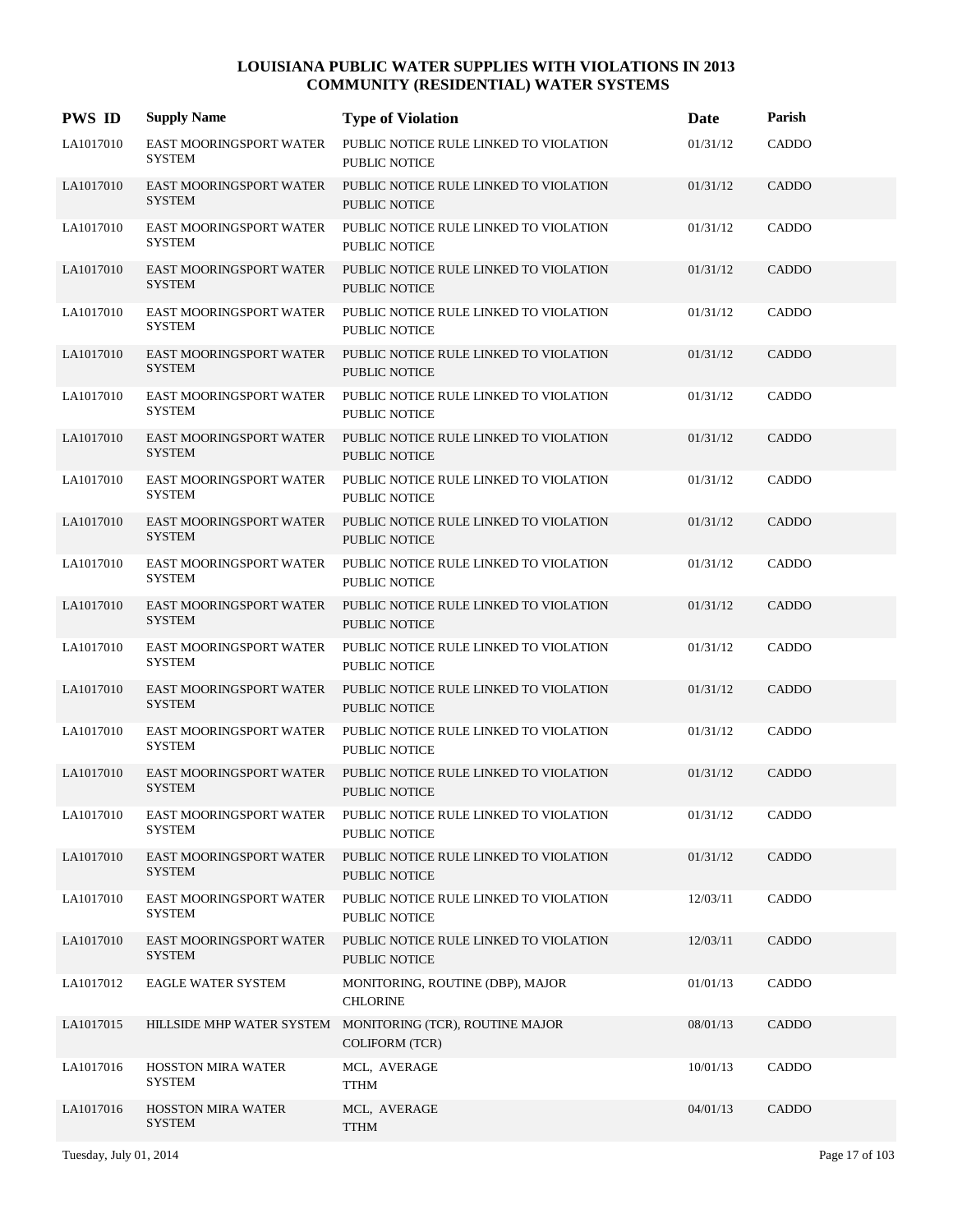| <b>PWS ID</b> | <b>Supply Name</b>                         | <b>Type of Violation</b>                                             | Date     | Parish       |
|---------------|--------------------------------------------|----------------------------------------------------------------------|----------|--------------|
| LA1017016     | <b>HOSSTON MIRA WATER</b><br><b>SYSTEM</b> | MCL, AVERAGE<br>TTHM                                                 | 01/01/13 | CADDO        |
| LA1017016     | <b>HOSSTON MIRA WATER</b><br><b>SYSTEM</b> | MONITORING, ROUTINE (DBP), MAJOR<br>TOT TTHM/HAA5                    | 11/01/13 | <b>CADDO</b> |
| LA1017016     | <b>HOSSTON MIRA WATER</b><br><b>SYSTEM</b> | MONITORING, ROUTINE (DBP), MAJOR<br>TOT_TTHM/HAA5                    | 07/01/13 | CADDO        |
| LA1017016     | <b>HOSSTON MIRA WATER</b><br><b>SYSTEM</b> | FOLLOW-UP OR ROUTINE TAP M/R (LCR)<br><b>LEAD &amp; COPPER RULE</b>  | 10/01/13 | CADDO        |
| LA1017017     | <b>IDA WATER SYSTEM</b>                    | MONITORING (TCR), ROUTINE MAJOR<br><b>COLIFORM (TCR)</b>             | 03/01/13 | <b>CADDO</b> |
| LA1017017     | <b>IDA WATER SYSTEM</b>                    | MONITORING, ROUTINE (DBP), MAJOR<br>TOT_TTHM/HAA5                    | 01/01/13 | CADDO        |
| LA1017017     | <b>IDA WATER SYSTEM</b>                    | <b>CCR REPORT</b><br><b>CONSUMER CONFIDENCE RULE</b>                 | 07/01/13 | CADDO        |
| LA1017017     | <b>IDA WATER SYSTEM</b>                    | CCR ADEQUACY/AVAILABILITY/CONTENT<br><b>CONSUMER CONFIDENCE RULE</b> | 10/01/13 | <b>CADDO</b> |
| LA1017017     | <b>IDA WATER SYSTEM</b>                    | PUBLIC NOTICE RULE LINKED TO VIOLATION<br>PUBLIC NOTICE              | 07/10/13 | CADDO        |
| LA1017023     | MOORINGSPORT WATER<br><b>SYSTEM</b>        | MCL, LRAA<br><b>TTHM</b>                                             | 10/01/13 | CADDO        |
| LA1017023     | <b>MOORINGSPORT WATER</b><br><b>SYSTEM</b> | MCL, LRAA<br><b>TTHM</b>                                             | 10/01/13 | CADDO        |
| LA1017023     | <b>MOORINGSPORT WATER</b><br><b>SYSTEM</b> | MCL, AVERAGE<br><b>TTHM</b>                                          | 10/01/13 | <b>CADDO</b> |
| LA1017023     | <b>MOORINGSPORT WATER</b><br><b>SYSTEM</b> | MCL, AVERAGE<br>TTHM                                                 | 07/01/13 | CADDO        |
| LA1017023     | <b>MOORINGSPORT WATER</b><br><b>SYSTEM</b> | MCL, AVERAGE<br><b>TTHM</b>                                          | 04/01/13 | CADDO        |
| LA1017023     | <b>MOORINGSPORT WATER</b><br><b>SYSTEM</b> | MCL, AVERAGE<br>TTHM                                                 | 01/01/13 | CADDO        |
| LA1017023     | <b>MOORINGSPORT WATER</b><br><b>SYSTEM</b> | MCL, AVERAGE<br>TOTAL HALOACETIC ACIDS (HAA5)                        | 01/01/13 | <b>CADDO</b> |
| LA1017023     | <b>MOORINGSPORT WATER</b><br><b>SYSTEM</b> | MONITORING (TCR), ROUTINE MINOR<br><b>COLIFORM (TCR)</b>             | 10/01/13 | CADDO        |
| LA1017023     | <b>MOORINGSPORT WATER</b><br><b>SYSTEM</b> | MONITORING (TCR), REPEAT MINOR<br><b>COLIFORM (TCR)</b>              | 08/01/13 | CADDO        |
| LA1017023     | <b>MOORINGSPORT WATER</b><br><b>SYSTEM</b> | MONITORING, ROUTINE (IESWTR/LT1), MINOR<br><b>TURBIDITY</b>          | 11/01/13 | CADDO        |
| LA1017023     | <b>MOORINGSPORT WATER</b><br><b>SYSTEM</b> | MONITORING, ROUTINE (IESWTR/LT1), MINOR<br><b>TURBIDITY</b>          | 10/01/13 | CADDO        |
| LA1017023     | <b>MOORINGSPORT WATER</b><br><b>SYSTEM</b> | MONITORING, ROUTINE (IESWTR/LT1), MINOR<br><b>TURBIDITY</b>          | 09/01/13 | CADDO        |
| LA1017023     | <b>MOORINGSPORT WATER</b><br><b>SYSTEM</b> | MONITORING, ROUTINE (IESWTR/LT1), MINOR<br><b>TURBIDITY</b>          | 07/01/13 | CADDO        |
| LA1017023     | <b>MOORINGSPORT WATER</b><br><b>SYSTEM</b> | MONITORING, ROUTINE (IESWTR/LT1), MINOR<br><b>TURBIDITY</b>          | 06/01/13 | CADDO        |
| LA1017023     | MOORINGSPORT WATER<br><b>SYSTEM</b>        | <b>INADEQUATE DBP PRECURSOR REMOVAL</b><br>CARBON, TOTAL             | 01/01/13 | CADDO        |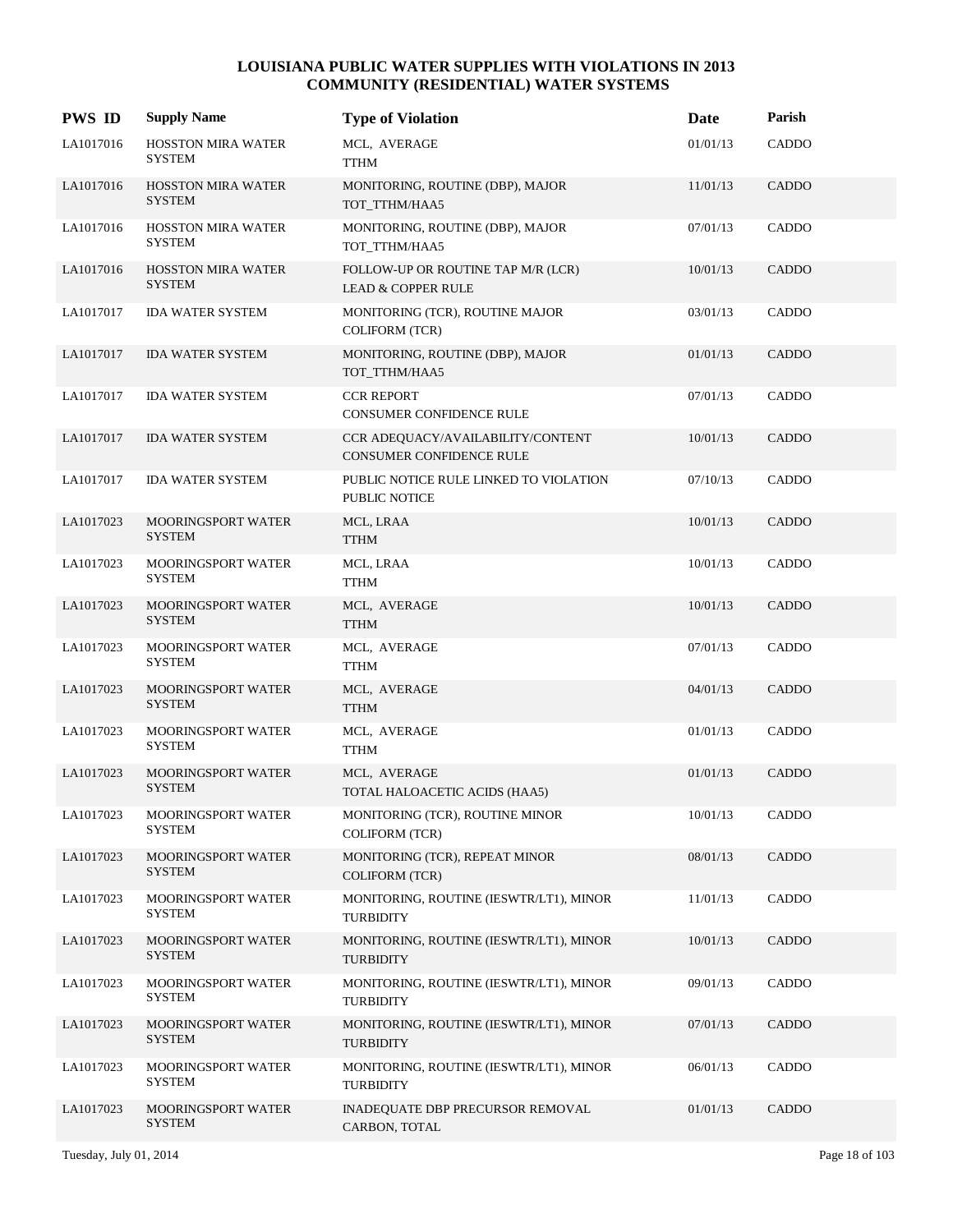| <b>PWS ID</b> | <b>Supply Name</b>                              | <b>Type of Violation</b>                                    | Date     | Parish       |
|---------------|-------------------------------------------------|-------------------------------------------------------------|----------|--------------|
| LA1017023     | MOORINGSPORT WATER<br><b>SYSTEM</b>             | PUBLIC NOTICE RULE LINKED TO VIOLATION<br>PUBLIC NOTICE     | 11/20/13 | CADDO        |
| LA1017023     | MOORINGSPORT WATER<br><b>SYSTEM</b>             | PUBLIC NOTICE RULE LINKED TO VIOLATION<br>PUBLIC NOTICE     | 08/12/13 | CADDO        |
| LA1017023     | MOORINGSPORT WATER<br><b>SYSTEM</b>             | PUBLIC NOTICE RULE LINKED TO VIOLATION<br>PUBLIC NOTICE     | 02/16/13 | CADDO        |
| LA1017026     | OIL CITY WATER WORKS                            | MCL, AVERAGE<br><b>TTHM</b>                                 | 10/01/13 | CADDO        |
| LA1017026     | OIL CITY WATER WORKS                            | MCL, AVERAGE<br><b>TTHM</b>                                 | 07/01/13 | <b>CADDO</b> |
| LA1017026     | OIL CITY WATER WORKS                            | MONITORING, ROUTINE (DBP), MAJOR<br>TOT_TTHM/HAA5           | 11/01/13 | <b>CADDO</b> |
| LA1017026     | OIL CITY WATER WORKS                            | MONITORING, ROUTINE (DBP), MAJOR<br>TOT TTHM/HAA5           | 04/01/13 | CADDO        |
| LA1017026     | OIL CITY WATER WORKS                            | <b>INADEQUATE DBP PRECURSOR REMOVAL</b><br>CARBON, TOTAL    | 01/01/13 | CADDO        |
| LA1017026     | OIL CITY WATER WORKS                            | PUBLIC NOTICE RULE LINKED TO VIOLATION<br>PUBLIC NOTICE     | 02/16/13 | CADDO        |
| LA1017027     | PINEHILL WATERWORKS<br><b>DISTRICT</b>          | MCL (TCR), MONTHLY<br><b>COLIFORM (TCR)</b>                 | 06/01/13 | <b>CADDO</b> |
| LA1017027     | PINEHILL WATERWORKS<br><b>DISTRICT</b>          | MONITORING (TCR), ROUTINE MAJOR<br><b>COLIFORM (TCR)</b>    | 08/01/13 | CADDO        |
| LA1017028     | RODESSA WATER SYSTEM                            | MONITORING, ROUTINE (DBP), MAJOR<br>TOT_TTHM/HAA5           | 01/01/13 | CADDO        |
| LA1017031     | SHREVEPORT WATER SYSTEM                         | MONITORING, (DBP) (CHL. DIOXIDE)<br><b>CHLORINE DIOXIDE</b> | 01/01/13 | <b>CADDO</b> |
| LA1017031     | SHREVEPORT WATER SYSTEM                         | MONITORING, ROUTINE (DBP), MINOR<br><b>CHLORITE</b>         | 01/01/13 | <b>CADDO</b> |
| LA1017035     | SILENT CEDARS MHP WATER<br><b>SYSTEM</b>        | MCL (TCR), MONTHLY<br><b>COLIFORM (TCR)</b>                 | 10/01/13 | CADDO        |
| LA1017035     | <b>SILENT CEDARS MHP WATER</b><br><b>SYSTEM</b> | MCL (TCR), MONTHLY<br><b>COLIFORM (TCR)</b>                 | 09/01/13 | CADDO        |
| LA1017035     | <b>SILENT CEDARS MHP WATER</b><br>SYSTEM        | MONITORING (TCR), REPEAT MINOR<br><b>COLIFORM (TCR)</b>     | 09/01/13 | CADDO        |
| LA1017035     | SILENT CEDARS MHP WATER<br><b>SYSTEM</b>        | MONITORING, ROUTINE (DBP), MAJOR<br>TOT_TTHM/HAA5           | 01/01/13 | CADDO        |
| LA1017036     | TYSON COMMUNITY WATER<br><b>SYSTEM</b>          | MCL (TCR), MONTHLY<br><b>COLIFORM (TCR)</b>                 | 06/01/13 | CADDO        |
| LA1017036     | TYSON COMMUNITY WATER<br><b>SYSTEM</b>          | MONITORING (TCR), ROUTINE MINOR<br><b>COLIFORM (TCR)</b>    | 07/01/13 | CADDO        |
| LA1017036     | TYSON COMMUNITY WATER<br><b>SYSTEM</b>          | MONITORING, ROUTINE (DBP), MAJOR<br><b>CHLORINE</b>         | 01/01/13 | CADDO        |
| LA1017036     | TYSON COMMUNITY WATER<br><b>SYSTEM</b>          | FAILURE ADDRESS DEFICIENCY (GWR)<br><b>GROUNDWATER RULE</b> | 12/27/11 | CADDO        |
| LA1017036     | TYSON COMMUNITY WATER<br><b>SYSTEM</b>          | PUBLIC NOTICE RULE LINKED TO VIOLATION<br>PUBLIC NOTICE     | 11/14/13 | CADDO        |
| LA1017036     | TYSON COMMUNITY WATER<br><b>SYSTEM</b>          | PUBLIC NOTICE RULE LINKED TO VIOLATION<br>PUBLIC NOTICE     | 08/10/13 | CADDO        |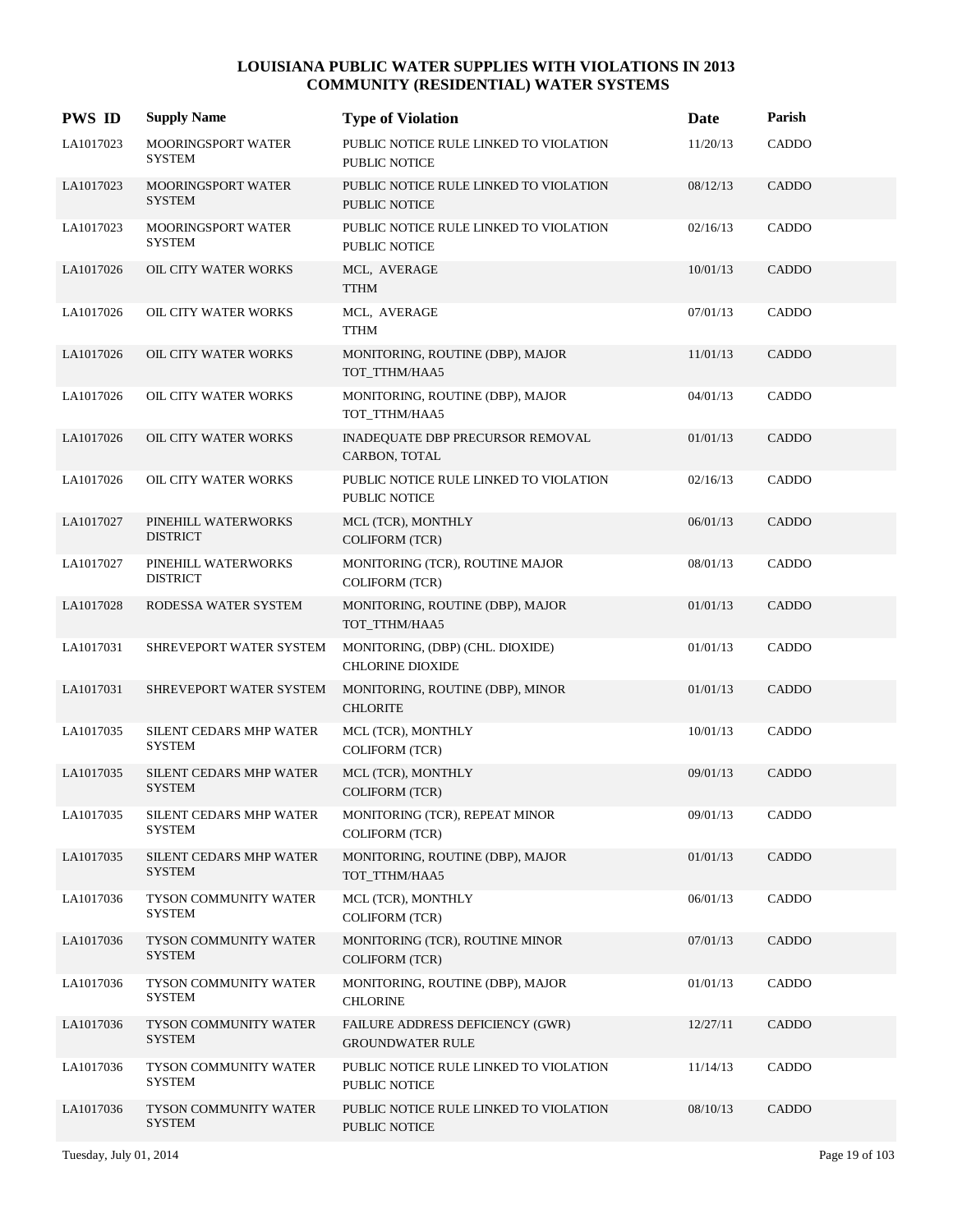| <b>PWS ID</b> | <b>Supply Name</b>                            | <b>Type of Violation</b>                                       | Date     | Parish       |
|---------------|-----------------------------------------------|----------------------------------------------------------------|----------|--------------|
| LA1017036     | <b>TYSON COMMUNITY WATER</b><br><b>SYSTEM</b> | PUBLIC NOTICE RULE LINKED TO VIOLATION<br>PUBLIC NOTICE        | 03/12/13 | CADDO        |
| LA1017037     | VIVIAN WATER SYSTEM                           | MONITORING, ROUTINE (DBP), MAJOR<br>TOT_TTHM/HAA5              | 04/01/13 | <b>CADDO</b> |
| LA1017042     | WILDWOOD SOUTH WATER<br><b>SYSTEM</b>         | MONITORING, ROUTINE (DBP), MAJOR<br>TOT_TTHM/HAA5              | 07/01/12 | CADDO        |
| LA1017042     | WILDWOOD SOUTH WATER<br><b>SYSTEM</b>         | PUBLIC NOTICE RULE LINKED TO VIOLATION<br><b>PUBLIC NOTICE</b> | 11/12/13 | <b>CADDO</b> |
| LA1017042     | WILDWOOD SOUTH WATER<br><b>SYSTEM</b>         | PUBLIC NOTICE RULE LINKED TO VIOLATION<br>PUBLIC NOTICE        | 05/31/12 | CADDO        |
| LA1017042     | WILDWOOD SOUTH WATER<br><b>SYSTEM</b>         | PUBLIC NOTICE RULE LINKED TO VIOLATION<br><b>PUBLIC NOTICE</b> | 04/17/11 | CADDO        |
| LA1017050     | <b>EAST COVE UTILITIES</b>                    | MONITORING, ROUTINE (DBP), MAJOR<br>CARBON, TOTAL              | 01/01/13 | CADDO        |
| LA1017050     | <b>EAST COVE UTILITIES</b>                    | MONITORING, ROUTINE (DBP), MAJOR<br>TOT_TTHM/HAA5              | 01/01/13 | <b>CADDO</b> |
| LA1017050     | <b>EAST COVE UTILITIES</b>                    | MONITORING, RTN/RPT MAJOR (SWTR-FILTER)<br><b>CHLORINE</b>     | 12/01/13 | CADDO        |
| LA1017050     | <b>EAST COVE UTILITIES</b>                    | MONITORING, RTN/RPT MAJOR (SWTR-FILTER)<br><b>CHLORINE</b>     | 11/01/13 | CADDO        |
| LA1017050     | <b>EAST COVE UTILITIES</b>                    | MONITORING, RTN/RPT MAJOR (SWTR-FILTER)<br><b>CHLORINE</b>     | 07/01/13 | CADDO        |
| LA1017050     | <b>EAST COVE UTILITIES</b>                    | MONITORING, RTN/RPT MAJOR (SWTR-FILTER)<br><b>CHLORINE</b>     | 06/01/13 | <b>CADDO</b> |
| LA1017050     | <b>EAST COVE UTILITIES</b>                    | MONITORING, RTN/RPT MAJOR (SWTR-FILTER)<br><b>CHLORINE</b>     | 05/01/13 | CADDO        |
| LA1017050     | <b>EAST COVE UTILITIES</b>                    | MONITORING, RTN/RPT MAJOR (SWTR-FILTER)<br><b>CHLORINE</b>     | 04/01/13 | <b>CADDO</b> |
| LA1017050     | <b>EAST COVE UTILITIES</b>                    | MONITORING, RTN/RPT MAJOR (SWTR-FILTER)<br><b>CHLORINE</b>     | 03/01/13 | CADDO        |
| LA1017050     | <b>EAST COVE UTILITIES</b>                    | MONITORING, RTN/RPT MAJOR (SWTR-FILTER)<br><b>CHLORINE</b>     | 02/01/13 | <b>CADDO</b> |
| LA1017050     | <b>EAST COVE UTILITIES</b>                    | MONITORING, RTN/RPT MAJOR (SWTR-FILTER)<br><b>CHLORINE</b>     | 01/01/13 | CADDO        |
| LA1017050     | <b>EAST COVE UTILITIES</b>                    | MONITORING, ROUTINE (IESWTR/LT1), MAJOR<br><b>TURBIDITY</b>    | 12/01/13 | CADDO        |
| LA1017050     | <b>EAST COVE UTILITIES</b>                    | MONITORING, ROUTINE (IESWTR/LT1), MAJOR<br><b>TURBIDITY</b>    | 11/01/13 | CADDO        |
| LA1017050     | <b>EAST COVE UTILITIES</b>                    | MONITORING, ROUTINE (IESWTR/LT1), MAJOR<br><b>TURBIDITY</b>    | 10/01/13 | <b>CADDO</b> |
| LA1017050     | <b>EAST COVE UTILITIES</b>                    | MONITORING, ROUTINE (IESWTR/LT1), MAJOR<br><b>TURBIDITY</b>    | 09/01/13 | CADDO        |
| LA1017050     | <b>EAST COVE UTILITIES</b>                    | MONITORING, ROUTINE (IESWTR/LT1), MAJOR<br><b>TURBIDITY</b>    | 07/01/13 | <b>CADDO</b> |
| LA1017050     | <b>EAST COVE UTILITIES</b>                    | MONITORING, ROUTINE (IESWTR/LT1), MAJOR<br><b>TURBIDITY</b>    | 06/01/13 | CADDO        |
| LA1017050     | <b>EAST COVE UTILITIES</b>                    | MONITORING, ROUTINE (IESWTR/LT1), MAJOR<br><b>TURBIDITY</b>    | 05/01/13 | <b>CADDO</b> |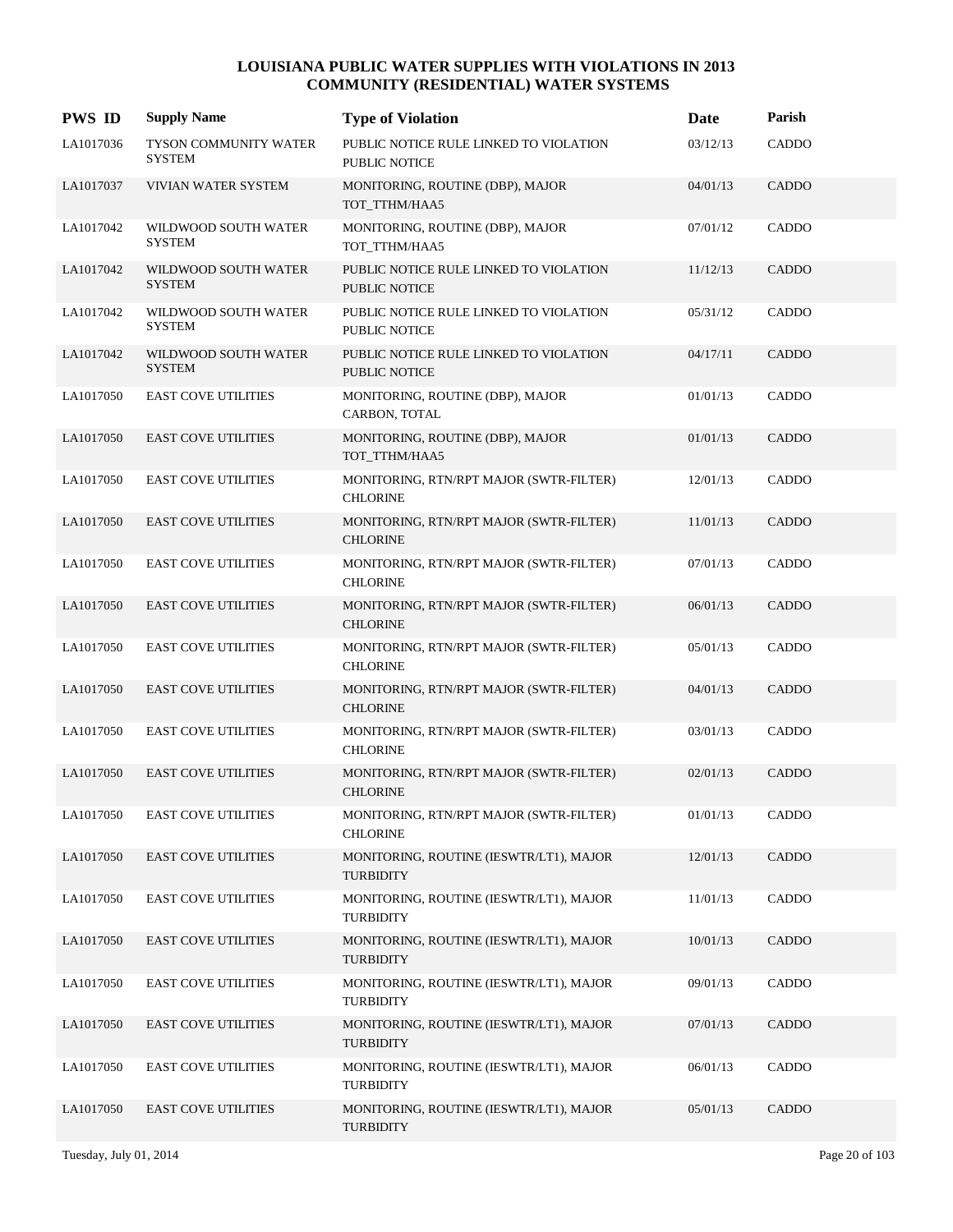| <b>PWS ID</b> | <b>Supply Name</b>         | <b>Type of Violation</b>                                            | Date     | Parish       |
|---------------|----------------------------|---------------------------------------------------------------------|----------|--------------|
| LA1017050     | <b>EAST COVE UTILITIES</b> | MONITORING, ROUTINE (IESWTR/LT1), MAJOR<br><b>TURBIDITY</b>         | 03/01/13 | CADDO        |
| LA1017050     | <b>EAST COVE UTILITIES</b> | MONITORING, ROUTINE (IESWTR/LT1), MAJOR<br><b>TURBIDITY</b>         | 02/01/13 | <b>CADDO</b> |
| LA1017050     | <b>EAST COVE UTILITIES</b> | MONITORING, ROUTINE (IESWTR/LT1), MAJOR<br><b>TURBIDITY</b>         | 01/01/13 | CADDO        |
| LA1017050     | <b>EAST COVE UTILITIES</b> | MONITORING, ROUTINE (IESWTR/LT1), MINOR<br><b>TURBIDITY</b>         | 12/01/13 | <b>CADDO</b> |
| LA1017050     | <b>EAST COVE UTILITIES</b> | MONITORING, ROUTINE (IESWTR/LT1), MINOR<br><b>TURBIDITY</b>         | 10/01/13 | <b>CADDO</b> |
| LA1017050     | <b>EAST COVE UTILITIES</b> | MONITORING, ROUTINE (IESWTR/LT1), MINOR<br><b>TURBIDITY</b>         | 09/01/13 | CADDO        |
| LA1017050     | <b>EAST COVE UTILITIES</b> | MONITORING, ROUTINE (IESWTR/LT1), MINOR<br><b>TURBIDITY</b>         | 07/01/13 | CADDO        |
| LA1017050     | <b>EAST COVE UTILITIES</b> | MONITORING, ROUTINE (IESWTR/LT1), MINOR<br><b>TURBIDITY</b>         | 06/01/13 | <b>CADDO</b> |
| LA1017050     | <b>EAST COVE UTILITIES</b> | MONITORING, ROUTINE (IESWTR/LT1), MINOR<br><b>TURBIDITY</b>         | 05/01/13 | CADDO        |
| LA1017050     | <b>EAST COVE UTILITIES</b> | MONITORING, ROUTINE (IESWTR/LT1), MINOR<br><b>TURBIDITY</b>         | 04/01/13 | <b>CADDO</b> |
| LA1017050     | <b>EAST COVE UTILITIES</b> | MONTHLY COMB. FILTER EFFLUENT (SWTR<br><b>TURBIDITY</b>             | 12/01/13 | CADDO        |
| LA1017050     | <b>EAST COVE UTILITIES</b> | MONTHLY COMB. FILTER EFFLUENT (SWTR<br><b>TURBIDITY</b>             | 11/01/13 | CADDO        |
| LA1017050     | <b>EAST COVE UTILITIES</b> | MONTHLY COMB. FILTER EFFLUENT (SWTR<br><b>TURBIDITY</b>             | 10/01/13 | CADDO        |
| LA1017050     | <b>EAST COVE UTILITIES</b> | MONTHLY COMB. FILTER EFFLUENT (SWTR<br><b>TURBIDITY</b>             | 09/01/13 | <b>CADDO</b> |
| LA1017050     | <b>EAST COVE UTILITIES</b> | MONTHLY COMB. FILTER EFFLUENT (SWTR<br><b>TURBIDITY</b>             | 07/01/13 | CADDO        |
| LA1017050     | <b>EAST COVE UTILITIES</b> | MONTHLY COMB. FILTER EFFLUENT (SWTR<br><b>TURBIDITY</b>             | 05/01/13 | <b>CADDO</b> |
| LA1017050     | <b>EAST COVE UTILITIES</b> | MONTHLY COMB. FILTER EFFLUENT (SWTR<br><b>TURBIDITY</b>             | 04/01/13 | CADDO        |
| LA1017050     | <b>EAST COVE UTILITIES</b> | SINGLE COMB. FILTER EFFLUENT (SWTR)<br><b>TURBIDITY</b>             | 10/01/13 | CADDO        |
| LA1017050     | <b>EAST COVE UTILITIES</b> | SINGLE COMB. FILTER EFFLUENT (SWTR)<br><b>TURBIDITY</b>             | 09/01/13 | CADDO        |
| LA1017050     | <b>EAST COVE UTILITIES</b> | SINGLE COMB. FILTER EFFLUENT (SWTR)<br><b>TURBIDITY</b>             | 05/01/13 | <b>CADDO</b> |
| LA1017050     | <b>EAST COVE UTILITIES</b> | SINGLE COMB. FILTER EFFLUENT (SWTR)<br><b>TURBIDITY</b>             | 04/01/13 | CADDO        |
| LA1017050     | <b>EAST COVE UTILITIES</b> | FOLLOW-UP OR ROUTINE TAP M/R (LCR)<br><b>LEAD &amp; COPPER RULE</b> | 07/01/13 | <b>CADDO</b> |
| LA1017050     | <b>EAST COVE UTILITIES</b> | FOLLOW-UP OR ROUTINE TAP M/R (LCR)<br><b>LEAD &amp; COPPER RULE</b> | 01/01/13 | <b>CADDO</b> |
| LA1017050     | <b>EAST COVE UTILITIES</b> | FOLLOW-UP OR ROUTINE TAP M/R (LCR)<br><b>LEAD &amp; COPPER RULE</b> | 01/01/08 | <b>CADDO</b> |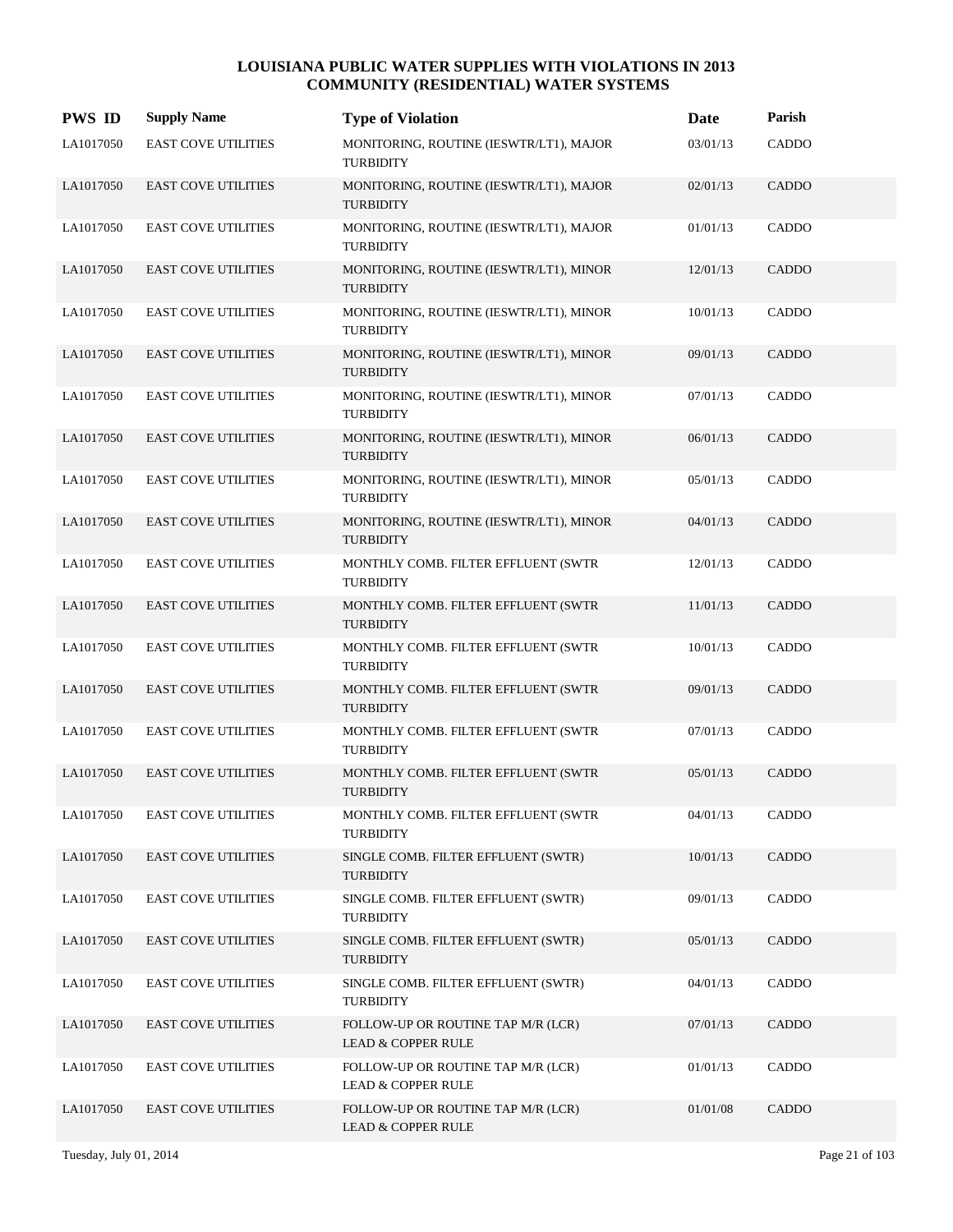| <b>PWS ID</b> | <b>Supply Name</b>         | <b>Type of Violation</b>                                             | Date     | Parish |
|---------------|----------------------------|----------------------------------------------------------------------|----------|--------|
| LA1017050     | <b>EAST COVE UTILITIES</b> | <b>CCR REPORT</b><br>CONSUMER CONFIDENCE RULE                        | 07/01/13 | CADDO  |
| LA1017050     | <b>EAST COVE UTILITIES</b> | <b>CCR REPORT</b><br>CONSUMER CONFIDENCE RULE                        | 07/01/12 | CADDO  |
| LA1017050     | <b>EAST COVE UTILITIES</b> | <b>CCR REPORT</b><br>CONSUMER CONFIDENCE RULE                        | 07/01/11 | CADDO  |
| LA1017050     | <b>EAST COVE UTILITIES</b> | <b>CCR REPORT</b><br>CONSUMER CONFIDENCE RULE                        | 07/01/10 | CADDO  |
| LA1017050     | <b>EAST COVE UTILITIES</b> | CCR ADEQUACY/AVAILABILITY/CONTENT<br><b>CONSUMER CONFIDENCE RULE</b> | 10/01/13 | CADDO  |
| LA1017050     | <b>EAST COVE UTILITIES</b> | CCR ADEQUACY/AVAILABILITY/CONTENT<br>CONSUMER CONFIDENCE RULE        | 10/01/12 | CADDO  |
| LA1017050     | <b>EAST COVE UTILITIES</b> | CCR ADEQUACY/AVAILABILITY/CONTENT<br>CONSUMER CONFIDENCE RULE        | 10/01/11 | CADDO  |
| LA1017050     | <b>EAST COVE UTILITIES</b> | CCR ADEQUACY/AVAILABILITY/CONTENT<br><b>CONSUMER CONFIDENCE RULE</b> | 10/01/10 | CADDO  |
| LA1017050     | <b>EAST COVE UTILITIES</b> | PUBLIC NOTICE RULE LINKED TO VIOLATION<br>PUBLIC NOTICE              | 11/19/13 | CADDO  |
| LA1017050     | <b>EAST COVE UTILITIES</b> | PUBLIC NOTICE RULE LINKED TO VIOLATION<br>PUBLIC NOTICE              | 10/28/13 | CADDO  |
| LA1017050     | <b>EAST COVE UTILITIES</b> | PUBLIC NOTICE RULE LINKED TO VIOLATION<br>PUBLIC NOTICE              | 08/13/13 | CADDO  |
| LA1017050     | <b>EAST COVE UTILITIES</b> | PUBLIC NOTICE RULE LINKED TO VIOLATION<br>PUBLIC NOTICE              | 05/09/13 | CADDO  |
| LA1017050     | <b>EAST COVE UTILITIES</b> | PUBLIC NOTICE RULE LINKED TO VIOLATION<br>PUBLIC NOTICE              | 05/31/12 | CADDO  |
| LA1017050     | <b>EAST COVE UTILITIES</b> | PUBLIC NOTICE RULE LINKED TO VIOLATION<br><b>PUBLIC NOTICE</b>       | 01/31/12 | CADDO  |
| LA1017050     | <b>EAST COVE UTILITIES</b> | PUBLIC NOTICE RULE LINKED TO VIOLATION<br>PUBLIC NOTICE              | 01/31/12 | CADDO  |
| LA1017050     | <b>EAST COVE UTILITIES</b> | PUBLIC NOTICE RULE LINKED TO VIOLATION<br>PUBLIC NOTICE              | 01/31/12 | CADDO  |
| LA1017050     | <b>EAST COVE UTILITIES</b> | PUBLIC NOTICE RULE LINKED TO VIOLATION<br>PUBLIC NOTICE              | 01/31/12 | CADDO  |
| LA1017050     | <b>EAST COVE UTILITIES</b> | PUBLIC NOTICE RULE LINKED TO VIOLATION<br>PUBLIC NOTICE              | 01/31/12 | CADDO  |
| LA1017050     | <b>EAST COVE UTILITIES</b> | PUBLIC NOTICE RULE LINKED TO VIOLATION<br>PUBLIC NOTICE              | 01/31/12 | CADDO  |
| LA1017050     | <b>EAST COVE UTILITIES</b> | PUBLIC NOTICE RULE LINKED TO VIOLATION<br><b>PUBLIC NOTICE</b>       | 01/31/12 | CADDO  |
| LA1017050     | <b>EAST COVE UTILITIES</b> | PUBLIC NOTICE RULE LINKED TO VIOLATION<br>PUBLIC NOTICE              | 01/31/12 | CADDO  |
| LA1017050     | <b>EAST COVE UTILITIES</b> | PUBLIC NOTICE RULE LINKED TO VIOLATION<br>PUBLIC NOTICE              | 01/31/12 | CADDO  |
| LA1017050     | <b>EAST COVE UTILITIES</b> | PUBLIC NOTICE RULE LINKED TO VIOLATION<br>PUBLIC NOTICE              | 01/31/12 | CADDO  |
| LA1017050     | <b>EAST COVE UTILITIES</b> | PUBLIC NOTICE RULE LINKED TO VIOLATION<br>PUBLIC NOTICE              | 01/31/12 | CADDO  |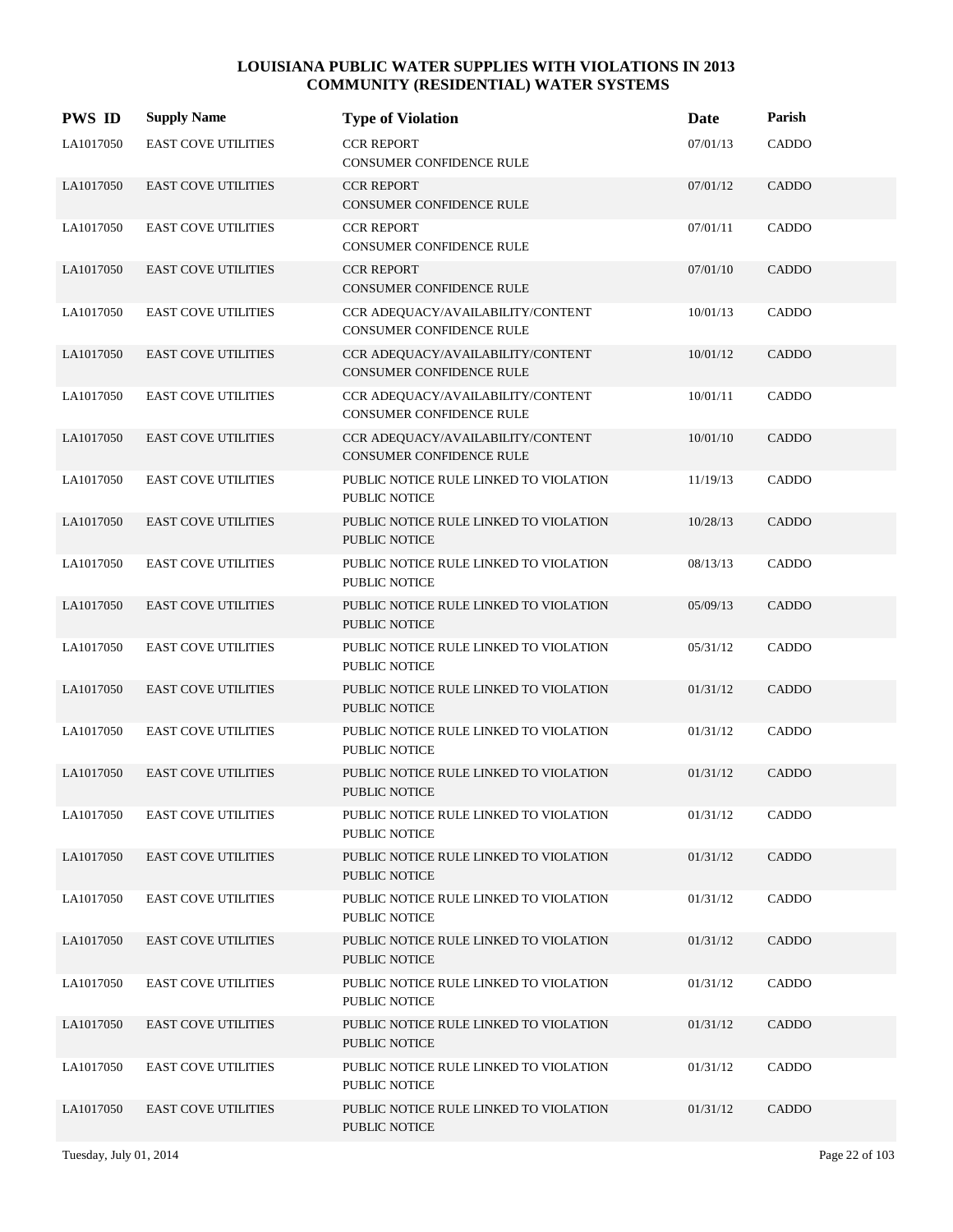| <b>PWS ID</b> | <b>Supply Name</b>                              | <b>Type of Violation</b>                                             | Date     | Parish       |
|---------------|-------------------------------------------------|----------------------------------------------------------------------|----------|--------------|
| LA1017050     | <b>EAST COVE UTILITIES</b>                      | PUBLIC NOTICE RULE LINKED TO VIOLATION<br><b>PUBLIC NOTICE</b>       | 01/31/12 | CADDO        |
| LA1017050     | <b>EAST COVE UTILITIES</b>                      | PUBLIC NOTICE RULE LINKED TO VIOLATION<br><b>PUBLIC NOTICE</b>       | 01/31/12 | <b>CADDO</b> |
| LA1017050     | <b>EAST COVE UTILITIES</b>                      | PUBLIC NOTICE RULE LINKED TO VIOLATION<br>PUBLIC NOTICE              | 01/31/12 | CADDO        |
| LA1017050     | <b>EAST COVE UTILITIES</b>                      | PUBLIC NOTICE RULE LINKED TO VIOLATION<br>PUBLIC NOTICE              | 01/31/12 | CADDO        |
| LA1017050     | <b>EAST COVE UTILITIES</b>                      | PUBLIC NOTICE RULE LINKED TO VIOLATION<br>PUBLIC NOTICE              | 01/31/12 | CADDO        |
| LA1017050     | <b>EAST COVE UTILITIES</b>                      | PUBLIC NOTICE RULE LINKED TO VIOLATION<br>PUBLIC NOTICE              | 01/31/12 | CADDO        |
| LA1017050     | <b>EAST COVE UTILITIES</b>                      | PUBLIC NOTICE RULE LINKED TO VIOLATION<br>PUBLIC NOTICE              | 01/31/12 | CADDO        |
| LA1017050     | <b>EAST COVE UTILITIES</b>                      | STATE EP RDC (LA-IESWTR)<br><b>CHLORINE</b>                          | 09/01/13 | <b>CADDO</b> |
| LA1017051     | EVERGREEN ESTATES WATER<br><b>SYSTEM</b>        | MONITORING, ROUTINE (DBP), MAJOR<br>TOT_TTHM/HAA5                    | 01/01/13 | CADDO        |
| LA1017051     | <b>EVERGREEN ESTATES WATER</b><br><b>SYSTEM</b> | FAILURE TO HAVE MONITORING PLAN (IDSE)<br><b>DBP STAGE 2</b>         | 04/01/08 | <b>CADDO</b> |
| LA1017051     | EVERGREEN ESTATES WATER<br><b>SYSTEM</b>        | FAILURE SUBMIT SUBPART V PLAN, ESCALATED<br><b>DBP STAGE 2</b>       | 01/01/13 | CADDO        |
| LA1017051     | <b>EVERGREEN ESTATES WATER</b><br><b>SYSTEM</b> | <b>CCR REPORT</b><br>CONSUMER CONFIDENCE RULE                        | 07/01/12 | <b>CADDO</b> |
| LA1017051     | EVERGREEN ESTATES WATER<br><b>SYSTEM</b>        | CCR ADEQUACY/AVAILABILITY/CONTENT<br><b>CONSUMER CONFIDENCE RULE</b> | 10/01/12 | CADDO        |
| LA1017051     | <b>EVERGREEN ESTATES WATER</b><br><b>SYSTEM</b> | PUBLIC NOTICE RULE LINKED TO VIOLATION<br><b>PUBLIC NOTICE</b>       | 03/12/13 | <b>CADDO</b> |
| LA1017062     | FOUR FORKS WATER SYSTEM                         | MONITORING, ROUTINE (DBP), MAJOR<br>TOT TTHM/HAA5                    | 01/01/13 | CADDO        |
| LA1017062     | FOUR FORKS WATER SYSTEM                         | PUBLIC NOTICE RULE LINKED TO VIOLATION<br>PUBLIC NOTICE              | 03/11/13 | <b>CADDO</b> |
| LA1017066     | SHERWOOD APARTMENTS<br>WATER SYSTEM             | MONITORING (TCR), ROUTINE MINOR<br><b>COLIFORM (TCR)</b>             | 07/01/13 | CADDO        |
| LA1017066     | SHERWOOD APARTMENTS<br>WATER SYSTEM             | MONITORING, ROUTINE (DBP), MAJOR<br>TOT TTHM/HAA5                    | 01/01/13 | CADDO        |
| LA1017066     | SHERWOOD APARTMENTS<br>WATER SYSTEM             | PUBLIC NOTICE RULE LINKED TO VIOLATION<br>PUBLIC NOTICE              | 11/14/13 | CADDO        |
| LA1017070     | SOUTHVIEW ESTATES WATER<br><b>SYSTEM</b>        | MONITORING, ROUTINE (DBP), MAJOR<br>TOT_TTHM/HAA5                    | 01/01/13 | CADDO        |
| LA1017070     | SOUTHVIEW ESTATES WATER<br><b>SYSTEM</b>        | <b>CCR REPORT</b><br>CONSUMER CONFIDENCE RULE                        | 07/01/13 | CADDO        |
| LA1017070     | SOUTHVIEW ESTATES WATER<br><b>SYSTEM</b>        | <b>CCR REPORT</b><br><b>CONSUMER CONFIDENCE RULE</b>                 | 07/01/12 | CADDO        |
| LA1017070     | SOUTHVIEW ESTATES WATER<br><b>SYSTEM</b>        | CCR ADEQUACY/AVAILABILITY/CONTENT<br>CONSUMER CONFIDENCE RULE        | 10/01/13 | CADDO        |
| LA1017070     | SOUTHVIEW ESTATES WATER<br><b>SYSTEM</b>        | CCR ADEQUACY/AVAILABILITY/CONTENT<br>CONSUMER CONFIDENCE RULE        | 10/01/12 | CADDO        |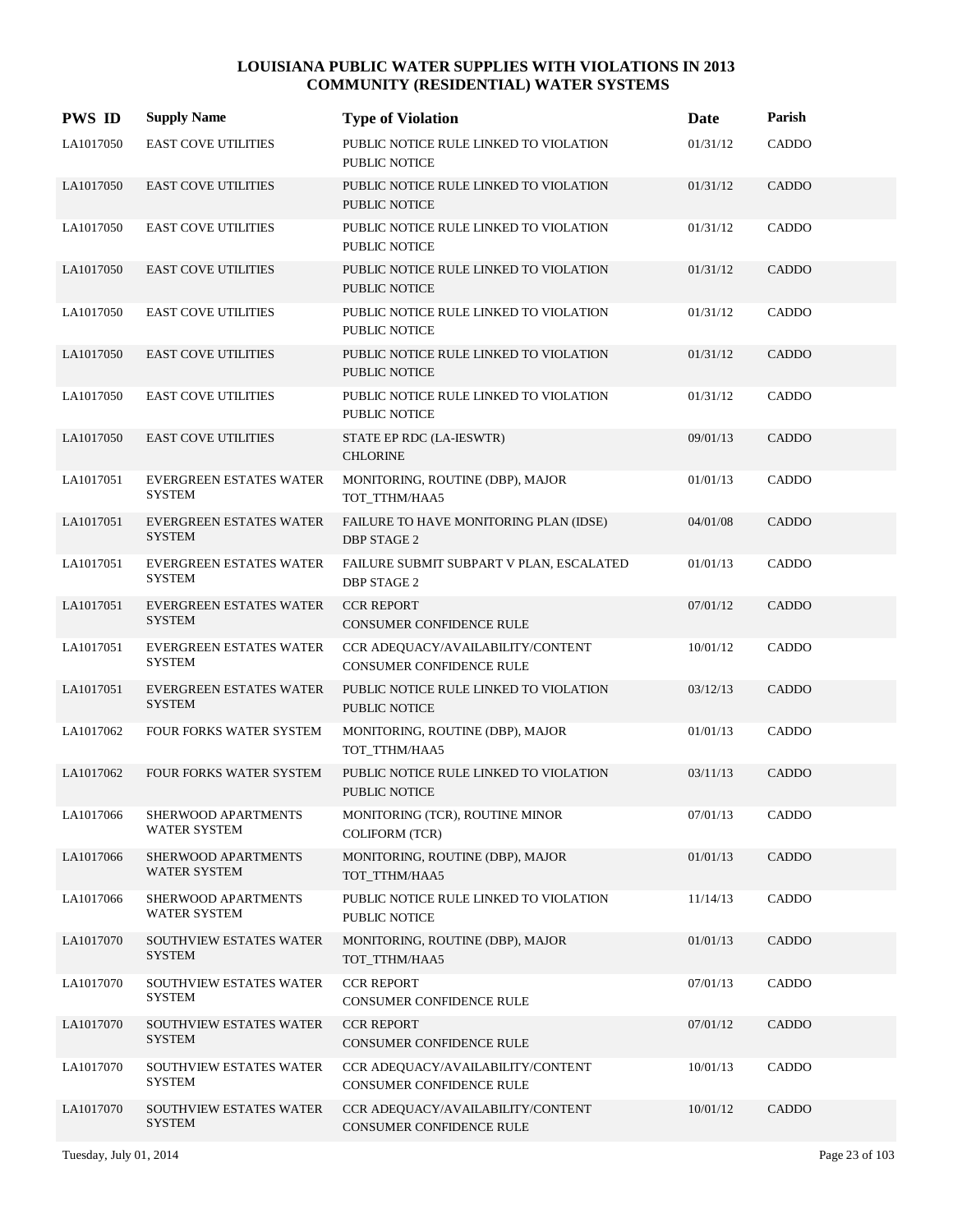| <b>PWS ID</b> | <b>Supply Name</b>                                   | <b>Type of Violation</b>                                                                 | Date     | Parish       |
|---------------|------------------------------------------------------|------------------------------------------------------------------------------------------|----------|--------------|
| LA1017073     | <b>COLWORTH PLACE WATER</b><br><b>SUPPLY</b>         | MONITORING (TCR), ROUTINE MINOR<br><b>COLIFORM (TCR)</b>                                 | 09/01/13 | CADDO        |
| LA1017075     |                                                      | DIXIE GARDEN WATER SUPPLY MONITORING, ROUTINE (DBP), MAJOR<br>TOT_TTHM/HAA5              | 08/01/13 | CADDO        |
| LA1017075     |                                                      | DIXIE GARDEN WATER SUPPLY MONITORING, ROUTINE (DBP), MAJOR<br>TOT_TTHM/HAA5              | 05/01/13 | CADDO        |
| LA1017075     |                                                      | DIXIE GARDEN WATER SUPPLY MONITORING, ROUTINE (DBP), MAJOR<br>TOT_TTHM/HAA5              | 02/01/13 | <b>CADDO</b> |
| LA1017075     |                                                      | DIXIE GARDEN WATER SUPPLY FAILURE SUBMIT IDSE/SUBPT V PLAN (DBPR2)<br><b>DBP STAGE 2</b> | 01/02/09 | CADDO        |
| LA1017075     |                                                      | DIXIE GARDEN WATER SUPPLY PUBLIC NOTICE RULE LINKED TO VIOLATION<br>PUBLIC NOTICE        | 06/25/12 | CADDO        |
| LA1017076     | <b>COUNTRY LIVING ESTATES</b><br><b>WATER SYSTEM</b> | MONITORING (TCR), ROUTINE MAJOR<br><b>COLIFORM (TCR)</b>                                 | 09/01/13 | CADDO        |
| LA1017076     | <b>COUNTRY LIVING ESTATES</b><br><b>WATER SYSTEM</b> | MONITORING, ROUTINE (DBP), MAJOR<br>TOT_TTHM/HAA5                                        | 01/01/13 | <b>CADDO</b> |
| LA1017080     | <b>SOUTH SHREVEPORT MOBILE</b><br><b>VILLA</b>       | MONITORING (TCR), REPEAT MAJOR<br><b>COLIFORM (TCR)</b>                                  | 06/01/13 | CADDO        |
| LA1017080     | <b>SOUTH SHREVEPORT MOBILE</b><br><b>VILLA</b>       | MONITORING, ROUTINE (DBP), MAJOR<br>TOT_TTHM/HAA5                                        | 01/01/13 | <b>CADDO</b> |
| LA1017080     | SOUTH SHREVEPORT MOBILE<br><b>VILLA</b>              | FAILURE SUBMIT SUBPART V PLAN, ESCALATED<br><b>DBP STAGE 2</b>                           | 01/01/13 | CADDO        |
| LA1017080     | <b>SOUTH SHREVEPORT MOBILE</b><br><b>VILLA</b>       | FOLLOW-UP OR ROUTINE TAP M/R (LCR)<br><b>LEAD &amp; COPPER RULE</b>                      | 10/01/13 | <b>CADDO</b> |
| LA1017080     | SOUTH SHREVEPORT MOBILE<br>VILLA                     | <b>CCR REPORT</b><br>CONSUMER CONFIDENCE RULE                                            | 07/01/13 | CADDO        |
| LA1017080     | <b>SOUTH SHREVEPORT MOBILE</b><br><b>VILLA</b>       | <b>CCR REPORT</b><br><b>CONSUMER CONFIDENCE RULE</b>                                     | 07/01/12 | <b>CADDO</b> |
| LA1017080     | <b>SOUTH SHREVEPORT MOBILE</b><br><b>VILLA</b>       | CCR ADEQUACY/AVAILABILITY/CONTENT<br><b>CONSUMER CONFIDENCE RULE</b>                     | 10/01/13 | CADDO        |
| LA1017080     | <b>SOUTH SHREVEPORT MOBILE</b><br><b>VILLA</b>       | CCR ADEQUACY/AVAILABILITY/CONTENT<br><b>CONSUMER CONFIDENCE RULE</b>                     | 10/01/12 | <b>CADDO</b> |
| LA1017080     | <b>SOUTH SHREVEPORT MOBILE</b><br><b>VILLA</b>       | PUBLIC NOTICE RULE LINKED TO VIOLATION<br>PUBLIC NOTICE                                  | 10/15/13 | CADDO        |
| LA1017080     | SOUTH SHREVEPORT MOBILE<br><b>VILLA</b>              | PUBLIC NOTICE RULE LINKED TO VIOLATION<br>PUBLIC NOTICE                                  | 03/12/13 | CADDO        |
| LA1017080     | <b>SOUTH SHREVEPORT MOBILE</b><br><b>VILLA</b>       | PUBLIC NOTICE RULE LINKED TO VIOLATION<br>PUBLIC NOTICE                                  | 02/12/13 | <b>CADDO</b> |
| LA1017082     | <b>SHADOW LAKE MHP WATER</b><br><b>SYSTEM</b>        | MONITORING, ROUTINE (DBP), MAJOR<br>TOT_TTHM/HAA5                                        | 01/01/13 | CADDO        |
| LA1017083     | <b>LAKE SHREVE ESTATES</b><br><b>WATER SYSTEM</b>    | MONITORING, ROUTINE (DBP), MAJOR<br>TOT TTHM/HAA5                                        | 01/01/13 | CADDO        |
| LA1017085     | ZION RIDGE WATER SYSTEM                              | MONITORING (TCR), ROUTINE MINOR<br><b>COLIFORM (TCR)</b>                                 | 12/01/13 | CADDO        |
| LA1019001     | <b>BRIGAS ESTATES WATER</b><br><b>SYSTEM</b>         | MONITORING, ROUTINE (DBP), MAJOR<br>TOT_TTHM/HAA5                                        | 01/01/13 | CALCASIEU    |
| LA1019018     | <b>GARDEN HEIGHTS WATER</b><br><b>SYSTEM</b>         | MONITORING, ROUTINE (DBP), MAJOR<br>TOT_TTHM/HAA5                                        | 01/01/13 | CALCASIEU    |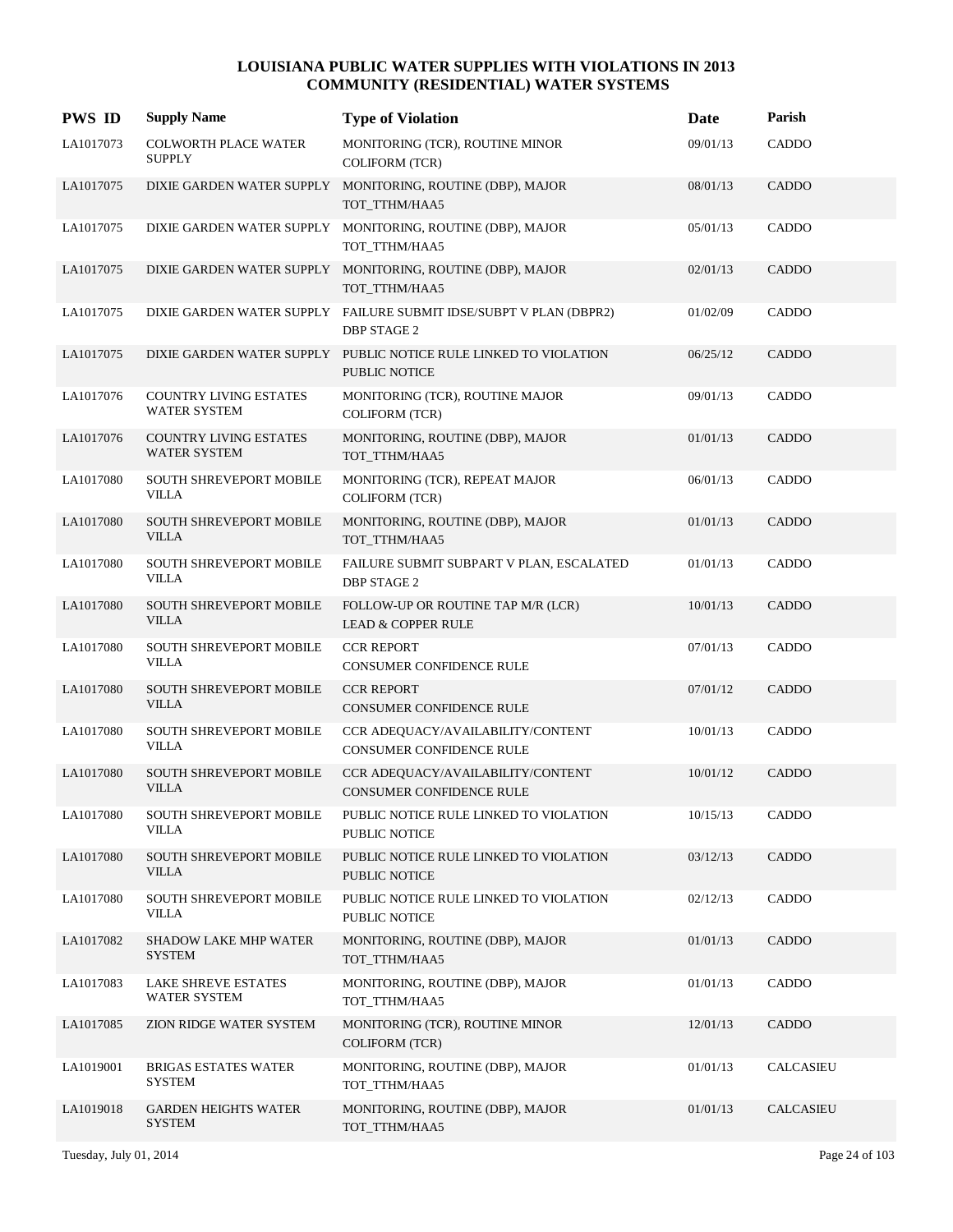| <b>PWS ID</b> | <b>Supply Name</b>                                       | <b>Type of Violation</b>                                                       | Date     | Parish               |
|---------------|----------------------------------------------------------|--------------------------------------------------------------------------------|----------|----------------------|
| LA1019024     | UTILITY SERVICE OF LAKE<br><b>CHARLES W S</b>            | MONITORING (TCR), ROUTINE MAJOR<br><b>COLIFORM (TCR)</b>                       | 03/01/13 | <b>CALCASIEU</b>     |
| LA1019024     | UTILITY SERVICE OF LAKE<br><b>CHARLES W S</b>            | MONITORING, ROUTINE (DBP), MAJOR<br>TOT_TTHM/HAA5                              | 01/01/13 | <b>CALCASIEU</b>     |
| LA1019039     | <b>SOUTHTOWNER MOBILE</b><br><b>ESTATES WATER SYSTEM</b> | MONITORING, ROUTINE (DBP), MAJOR<br>TOT_TTHM/HAA5                              | 01/01/13 | CALCASIEU            |
| LA1019042     | CALCASIEU WW #14 WARD 5                                  | MONITORING, ROUTINE (DBP), MAJOR<br>TOT_TTHM/HAA5                              | 01/01/13 | <b>CALCASIEU</b>     |
| LA1019048     | TOWN OF VINTON WATER<br><b>SYSTEM</b>                    | FAILURE ADDRESS DEFICIENCY (GWR)<br><b>GROUNDWATER RULE</b>                    | 06/27/13 | <b>CALCASIEU</b>     |
| LA1019052     |                                                          | MOSSVILLE WW DISTRICT NO 2 MONITORING, ROUTINE (DBP), MAJOR<br><b>CHLORINE</b> | 07/01/13 | <b>CALCASIEU</b>     |
| LA1019054     | WESTLAKE CITY OF WATER<br><b>SYSTEM</b>                  | MONITORING, ROUTINE (DBP), MAJOR<br>TOT TTHM/HAA5                              | 01/01/13 | <b>CALCASIEU</b>     |
| LA1019057     | ST FRANCIS SUBDIVISION<br>WATER SYSTEM                   | MONITORING (TCR), ROUTINE MAJOR<br><b>COLIFORM (TCR)</b>                       | 12/01/13 | <b>CALCASIEU</b>     |
| LA1019057     | ST FRANCIS SUBDIVISION<br>WATER SYSTEM                   | MONITORING (TCR), ROUTINE MAJOR<br><b>COLIFORM (TCR)</b>                       | 11/01/13 | <b>CALCASIEU</b>     |
| LA1019057     | ST FRANCIS SUBDIVISION<br><b>WATER SYSTEM</b>            | MONITORING (TCR), ROUTINE MAJOR<br><b>COLIFORM (TCR)</b>                       | 09/01/13 | <b>CALCASIEU</b>     |
| LA1019057     | ST FRANCIS SUBDIVISION<br><b>WATER SYSTEM</b>            | MONITORING (TCR), ROUTINE MAJOR<br><b>COLIFORM (TCR)</b>                       | 08/01/13 | <b>CALCASIEU</b>     |
| LA1019057     | ST FRANCIS SUBDIVISION<br>WATER SYSTEM                   | MONITORING (TCR), ROUTINE MAJOR<br><b>COLIFORM (TCR)</b>                       | 07/01/13 | <b>CALCASIEU</b>     |
| LA1019057     | ST FRANCIS SUBDIVISION<br>WATER SYSTEM                   | MONITORING (TCR), ROUTINE MAJOR<br><b>COLIFORM (TCR)</b>                       | 06/01/13 | <b>CALCASIEU</b>     |
| LA1019057     | ST FRANCIS SUBDIVISION<br>WATER SYSTEM                   | MONITORING (TCR), ROUTINE MAJOR<br><b>COLIFORM (TCR)</b>                       | 05/01/13 | <b>CALCASIEU</b>     |
| LA1019057     | ST FRANCIS SUBDIVISION<br>WATER SYSTEM                   | MONITORING (TCR), ROUTINE MAJOR<br><b>COLIFORM (TCR)</b>                       | 04/01/13 | <b>CALCASIEU</b>     |
| LA1019057     | ST FRANCIS SUBDIVISION<br><b>WATER SYSTEM</b>            | MONITORING (TCR), ROUTINE MAJOR<br><b>COLIFORM (TCR)</b>                       | 03/01/13 | <b>CALCASIEU</b>     |
| LA1019057     | ST FRANCIS SUBDIVISION<br>WATER SYSTEM                   | MONITORING (TCR), ROUTINE MAJOR<br><b>COLIFORM (TCR)</b>                       | 02/01/13 | CALCASIEU            |
| LA1019057     | ST FRANCIS SUBDIVISION<br>WATER SYSTEM                   | MONITORING (TCR), ROUTINE MAJOR<br><b>COLIFORM (TCR)</b>                       | 01/01/13 | <b>CALCASIEU</b>     |
| LA1019057     | ST FRANCIS SUBDIVISION<br>WATER SYSTEM                   | MONITORING, ROUTINE (DBP), MAJOR<br>TOT_TTHM/HAA5                              | 01/01/13 | $\mathsf{CALCASIEU}$ |
| LA1019057     | ST FRANCIS SUBDIVISION<br>WATER SYSTEM                   | FAILURE SUBMIT SUBPART V PLAN, ESCALATED<br><b>DBP STAGE 2</b>                 | 01/01/13 | CALCASIEU            |
| LA1019057     | ST FRANCIS SUBDIVISION<br>WATER SYSTEM                   | FOLLOW-UP OR ROUTINE TAP M/R (LCR)<br><b>LEAD &amp; COPPER RULE</b>            | 10/01/12 | CALCASIEU            |
| LA1019057     | ST FRANCIS SUBDIVISION<br>WATER SYSTEM                   | FOLLOW-UP OR ROUTINE TAP M/R (LCR)<br><b>LEAD &amp; COPPER RULE</b>            | 10/01/07 | CALCASIEU            |
| LA1019057     | ST FRANCIS SUBDIVISION<br>WATER SYSTEM                   | PUBLIC NOTICE RULE LINKED TO VIOLATION<br>PUBLIC NOTICE                        | 12/12/13 | CALCASIEU            |
| LA1019057     | ST FRANCIS SUBDIVISION<br>WATER SYSTEM                   | PUBLIC NOTICE RULE LINKED TO VIOLATION<br>PUBLIC NOTICE                        | 11/13/13 | <b>CALCASIEU</b>     |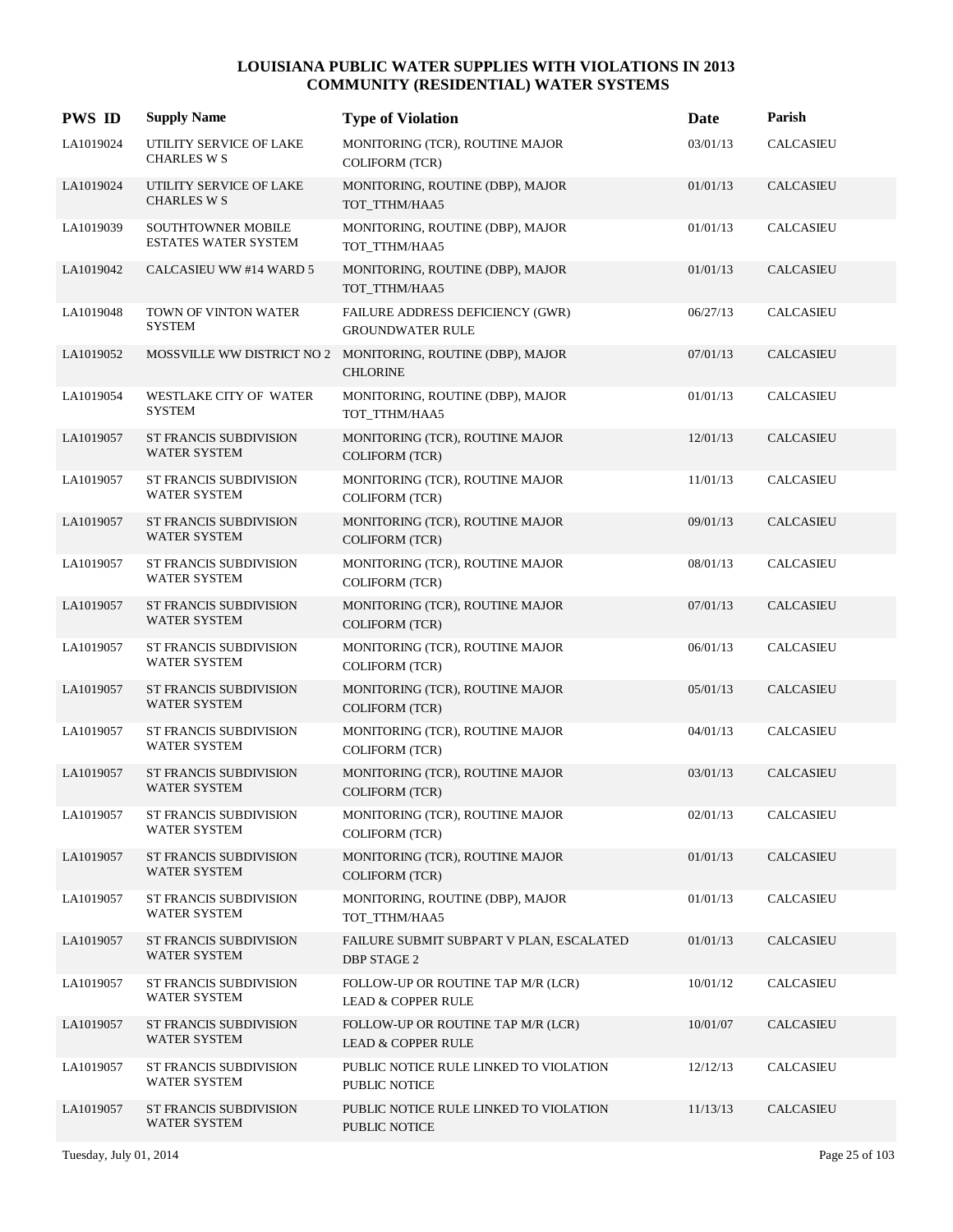| <b>PWS ID</b> | <b>Supply Name</b>                                   | <b>Type of Violation</b>                                       | Date     | Parish           |
|---------------|------------------------------------------------------|----------------------------------------------------------------|----------|------------------|
| LA1019057     | <b>ST FRANCIS SUBDIVISION</b><br><b>WATER SYSTEM</b> | PUBLIC NOTICE RULE LINKED TO VIOLATION<br>PUBLIC NOTICE        | 10/07/13 | <b>CALCASIEU</b> |
| LA1019057     | <b>ST FRANCIS SUBDIVISION</b><br><b>WATER SYSTEM</b> | PUBLIC NOTICE RULE LINKED TO VIOLATION<br><b>PUBLIC NOTICE</b> | 09/11/13 | <b>CALCASIEU</b> |
| LA1019057     | ST FRANCIS SUBDIVISION<br><b>WATER SYSTEM</b>        | PUBLIC NOTICE RULE LINKED TO VIOLATION<br>PUBLIC NOTICE        | 08/12/13 | CALCASIEU        |
| LA1019057     | <b>ST FRANCIS SUBDIVISION</b><br>WATER SYSTEM        | PUBLIC NOTICE RULE LINKED TO VIOLATION<br>PUBLIC NOTICE        | 07/12/13 | <b>CALCASIEU</b> |
| LA1019057     | <b>ST FRANCIS SUBDIVISION</b><br><b>WATER SYSTEM</b> | PUBLIC NOTICE RULE LINKED TO VIOLATION<br>PUBLIC NOTICE        | 06/10/13 | <b>CALCASIEU</b> |
| LA1019057     | <b>ST FRANCIS SUBDIVISION</b><br><b>WATER SYSTEM</b> | PUBLIC NOTICE RULE LINKED TO VIOLATION<br>PUBLIC NOTICE        | 05/13/13 | <b>CALCASIEU</b> |
| LA1019057     | <b>ST FRANCIS SUBDIVISION</b><br><b>WATER SYSTEM</b> | PUBLIC NOTICE RULE LINKED TO VIOLATION<br><b>PUBLIC NOTICE</b> | 04/12/13 | <b>CALCASIEU</b> |
| LA1019057     | <b>ST FRANCIS SUBDIVISION</b><br><b>WATER SYSTEM</b> | PUBLIC NOTICE RULE LINKED TO VIOLATION<br>PUBLIC NOTICE        | 03/20/13 | <b>CALCASIEU</b> |
| LA1019057     | <b>ST FRANCIS SUBDIVISION</b><br><b>WATER SYSTEM</b> | PUBLIC NOTICE RULE LINKED TO VIOLATION<br>PUBLIC NOTICE        | 03/14/13 | <b>CALCASIEU</b> |
| LA1019057     | <b>ST FRANCIS SUBDIVISION</b><br><b>WATER SYSTEM</b> | PUBLIC NOTICE RULE LINKED TO VIOLATION<br>PUBLIC NOTICE        | 02/15/13 | <b>CALCASIEU</b> |
| LA1019057     | <b>ST FRANCIS SUBDIVISION</b><br><b>WATER SYSTEM</b> | PUBLIC NOTICE RULE LINKED TO VIOLATION<br>PUBLIC NOTICE        | 01/17/13 | <b>CALCASIEU</b> |
| LA1019057     | <b>ST FRANCIS SUBDIVISION</b><br><b>WATER SYSTEM</b> | PUBLIC NOTICE RULE LINKED TO VIOLATION<br><b>PUBLIC NOTICE</b> | 11/13/12 | <b>CALCASIEU</b> |
| LA1019057     | <b>ST FRANCIS SUBDIVISION</b><br><b>WATER SYSTEM</b> | PUBLIC NOTICE RULE LINKED TO VIOLATION<br>PUBLIC NOTICE        | 09/14/12 | <b>CALCASIEU</b> |
| LA1019057     | <b>ST FRANCIS SUBDIVISION</b><br><b>WATER SYSTEM</b> | PUBLIC NOTICE RULE LINKED TO VIOLATION<br>PUBLIC NOTICE        | 05/31/12 | <b>CALCASIEU</b> |
| LA1019057     | <b>ST FRANCIS SUBDIVISION</b><br><b>WATER SYSTEM</b> | PUBLIC NOTICE RULE LINKED TO VIOLATION<br>PUBLIC NOTICE        | 09/25/11 | <b>CALCASIEU</b> |
| LA1019057     | <b>ST FRANCIS SUBDIVISION</b><br><b>WATER SYSTEM</b> | PUBLIC NOTICE RULE LINKED TO VIOLATION<br>PUBLIC NOTICE        | 08/15/11 | <b>CALCASIEU</b> |
| LA1019057     | ST FRANCIS SUBDIVISION<br><b>WATER SYSTEM</b>        | INADEQUATE MINIMUM CHLORINE RESIDUAL<br><b>CHLORINE</b>        | 08/01/13 | CALCASIEU        |
| LA1019076     | OAK MEADOWS SUBDIVISION<br>WATER SYSTEM              | MONITORING, ROUTINE (DBP), MAJOR<br>TOT_TTHM/HAA5              | 01/01/13 | CALCASIEU        |
| LA1019079     | EAST PARK SUBDIVISION<br>WATER SYSTEM                | MONITORING, ROUTINE (DBP), MAJOR<br>TOT_TTHM/HAA5              | 01/01/13 | CALCASIEU        |
| LA1019083     | <b>COUNTRY PINES SUBDVISION</b><br>WATER SYSTEM      | MCL (TCR), MONTHLY<br><b>COLIFORM (TCR)</b>                    | 10/01/13 | CALCASIEU        |
| LA1019083     | <b>COUNTRY PINES SUBDVISION</b><br>WATER SYSTEM      | MONITORING, ROUTINE (DBP), MAJOR<br><b>CHLORINE</b>            | 10/01/13 | CALCASIEU        |
| LA1019083     | COUNTRY PINES SUBDVISION<br>WATER SYSTEM             | FAILURE TO HAVE MONITORING PLAN (IDSE)<br>DBP STAGE 2          | 04/01/08 | CALCASIEU        |
| LA1019084     | CALCASIEU PARISH WW<br>DISTRICT NO 5                 | MONITORING (TCR), ROUTINE MAJOR<br><b>COLIFORM (TCR)</b>       | 09/01/13 | CALCASIEU        |
| LA1019084     | CALCASIEU PARISH WW<br>DISTRICT NO 5                 | MONITORING, ROUTINE (DBP), MAJOR<br>TOT_TTHM/HAA5              | 01/01/13 | CALCASIEU        |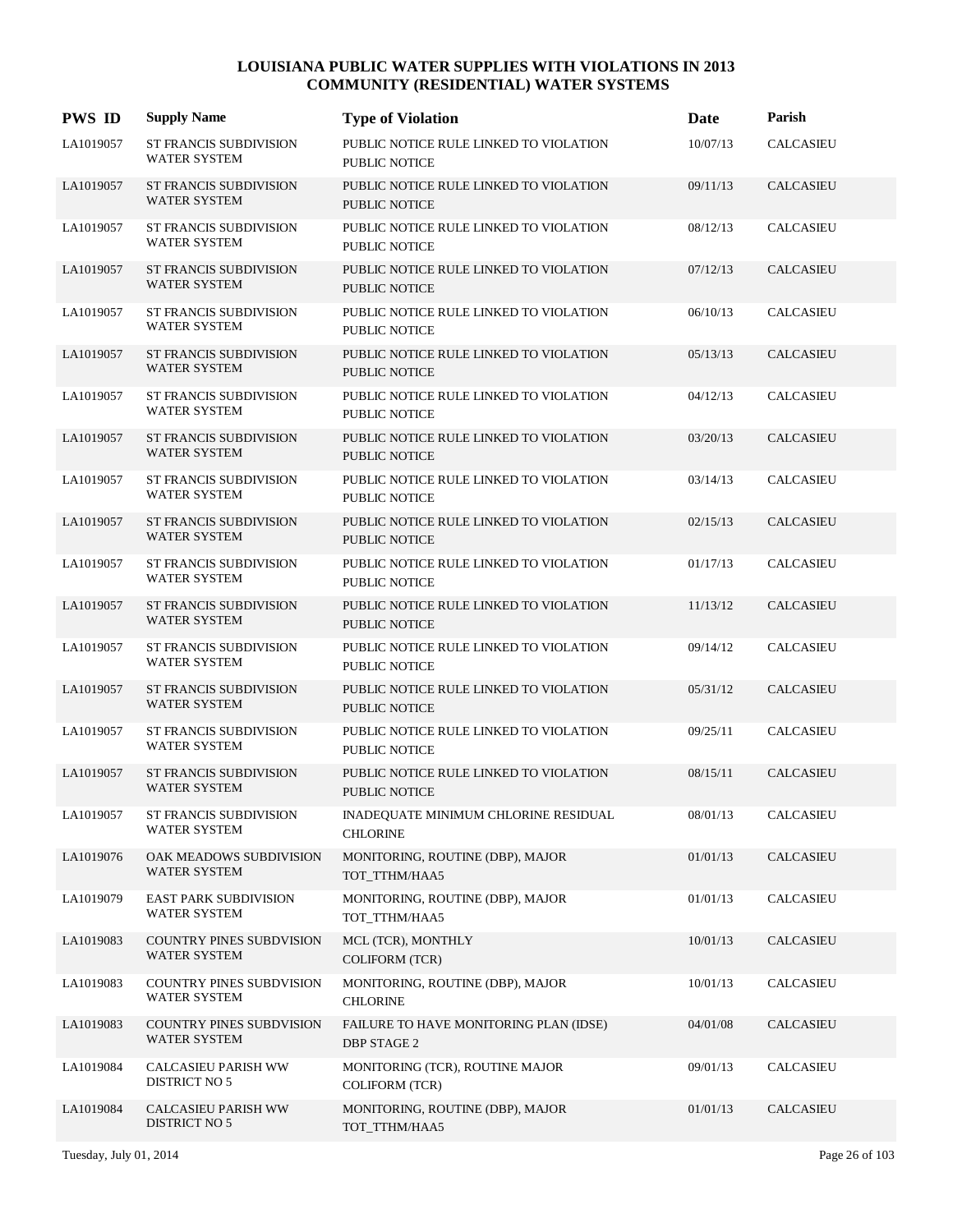| <b>PWS ID</b> | <b>Supply Name</b>                                       | <b>Type of Violation</b>                                                    | Date     | Parish           |
|---------------|----------------------------------------------------------|-----------------------------------------------------------------------------|----------|------------------|
| LA1019085     | SMITH MOBILE HOME VILLAGE<br><b>WATER SYSTEM</b>         | MONITORING, ROUTINE (DBP), MAJOR<br>TOT_TTHM/HAA5                           | 01/01/13 | <b>CALCASIEU</b> |
| LA1019086     | <b>COUNTRY LIVING MOBILE</b><br><b>ESTATES W S</b>       | MONITORING (TCR), ROUTINE MAJOR<br><b>COLIFORM (TCR)</b>                    | 12/01/13 | CALCASIEU        |
| LA1019086     | <b>COUNTRY LIVING MOBILE</b><br><b>ESTATES W S</b>       | MONITORING, ROUTINE (DBP), MAJOR<br><b>CHLORINE</b>                         | 10/01/13 | <b>CALCASIEU</b> |
| LA1019086     | <b>COUNTRY LIVING MOBILE</b><br><b>ESTATES W S</b>       | MONITORING, ROUTINE (DBP), MAJOR<br>TOT_TTHM/HAA5                           | 01/01/13 | <b>CALCASIEU</b> |
| LA1019087     | <b>SYSTEM</b>                                            | PINOAK TRAILER PARK WATER MONITORING, ROUTINE (DBP), MAJOR<br>TOT TTHM/HAA5 | 01/01/13 | <b>CALCASIEU</b> |
| LA1019091     | TESI LAKE STREET WATER<br><b>COMPANY PWS</b>             | MONITORING, ROUTINE (DBP), MAJOR<br>TOT_TTHM/HAA5                           | 01/01/13 | CALCASIEU        |
| LA1019091     | TESI LAKE STREET WATER<br><b>COMPANY PWS</b>             | MONITOR GWR TRIGGERED/ADDITONAL, MINOR<br>E. COLI                           | 04/06/11 | <b>CALCASIEU</b> |
| LA1019092     | <b>COUNTRY OAKS RV AND</b><br>MOBILE HOME PARK           | MONITORING, ROUTINE (DBP), MAJOR<br>TOT_TTHM/HAA5                           | 01/01/13 | <b>CALCASIEU</b> |
| LA1019092     | COUNTRY OAKS RV AND<br>MOBILE HOME PARK                  | FAILURE ADDRESS DEFICIENCY (IESWTR)<br><b>IESWTR</b>                        | 04/26/11 | <b>CALCASIEU</b> |
| LA1019098     | <b>SOUTH CALCASIEU ESTATES</b><br><b>SUBDIVISION W S</b> | MONITORING (TCR), REPEAT MINOR<br><b>COLIFORM (TCR)</b>                     | 10/01/13 | CALCASIEU        |
| LA1019098     | SOUTH CALCASIEU ESTATES<br><b>SUBDIVISION W S</b>        | FOLLOW-UP OR ROUTINE TAP M/R (LCR)<br><b>LEAD &amp; COPPER RULE</b>         | 01/01/07 | <b>CALCASIEU</b> |
| LA1019101     | PARKSPACE LA LLC - (TP #1)                               | MONITORING, ROUTINE (DBP), MAJOR<br>TOT_TTHM/HAA5                           | 01/01/13 | <b>CALCASIEU</b> |
| LA1019102     | <b>COUNTRY LIVING TRAILER</b><br>PARK WATER SYSTEM       | MONITORING, ROUTINE (DBP), MAJOR<br>TOT_TTHM/HAA5                           | 01/01/13 | CALCASIEU        |
| LA1019105     | <b>SYSTEM</b>                                            | QUAIL RIDGE ESTATES WATER MONITORING, ROUTINE (DBP), MAJOR<br>TOT TTHM/HAA5 | 01/01/13 | CALCASIEU        |
| LA1019109     | PHOENIX MHP OF LAKE<br>CHARLES LLC W S                   | MONITORING, ROUTINE (DBP), MAJOR<br>TOT TTHM/HAA5                           | 01/01/13 | <b>CALCASIEU</b> |
| LA1019112     | OAK PINE MOBILE HOME PARK<br><b>WATER SYSTEM</b>         | MONITORING, ROUTINE (DBP), MAJOR<br>TOT_TTHM/HAA5                           | 01/01/13 | CALCASIEU        |
| LA1019113     | LAKE CHARLES HARBOR<br>TERMINAL DISTRICT WS              | MONITORING, ROUTINE (DBP), MAJOR<br>TOT_TTHM/HAA5                           | 01/01/13 | <b>CALCASIEU</b> |
| LA1019115     | PARKSPACE LA LLC - (TP #2)                               | MONITORING, ROUTINE (DBP), MAJOR<br>TOT_TTHM/HAA5                           | 01/01/13 | CALCASIEU        |
| LA1019116     | CALCASIEU PARISH WW DIST 9<br>CARLYSS                    | MONITORING, ROUTINE (DBP), MAJOR<br><b>CHLORINE</b>                         | 10/01/13 | CALCASIEU        |
| LA1019116     | CALCASIEU PARISH WW DIST 9<br><b>CARLYSS</b>             | FAILURE ADDRESS DEFICIENCY (GWR)<br><b>GROUNDWATER RULE</b>                 | 01/15/13 | CALCASIEU        |
| LA1019118     | CALCASIEU PARISH WW<br><b>DISTRICT 8</b>                 | FAILURE ADDRESS DEFICIENCY (GWR)<br><b>GROUNDWATER RULE</b>                 | 09/01/12 | CALCASIEU        |
| LA1019122     | <b>CLEARVIEW MOBILE HOME</b><br>PARK                     | MONITORING (TCR), ROUTINE MAJOR<br><b>COLIFORM (TCR)</b>                    | 12/01/13 | CALCASIEU        |
| LA1019122     | <b>CLEARVIEW MOBILE HOME</b><br>PARK                     | MONITORING (TCR), ROUTINE MAJOR<br><b>COLIFORM (TCR)</b>                    | 11/01/13 | CALCASIEU        |
| LA1019122     | <b>CLEARVIEW MOBILE HOME</b><br>PARK                     | MONITORING (TCR), ROUTINE MAJOR<br><b>COLIFORM (TCR)</b>                    | 10/01/13 | CALCASIEU        |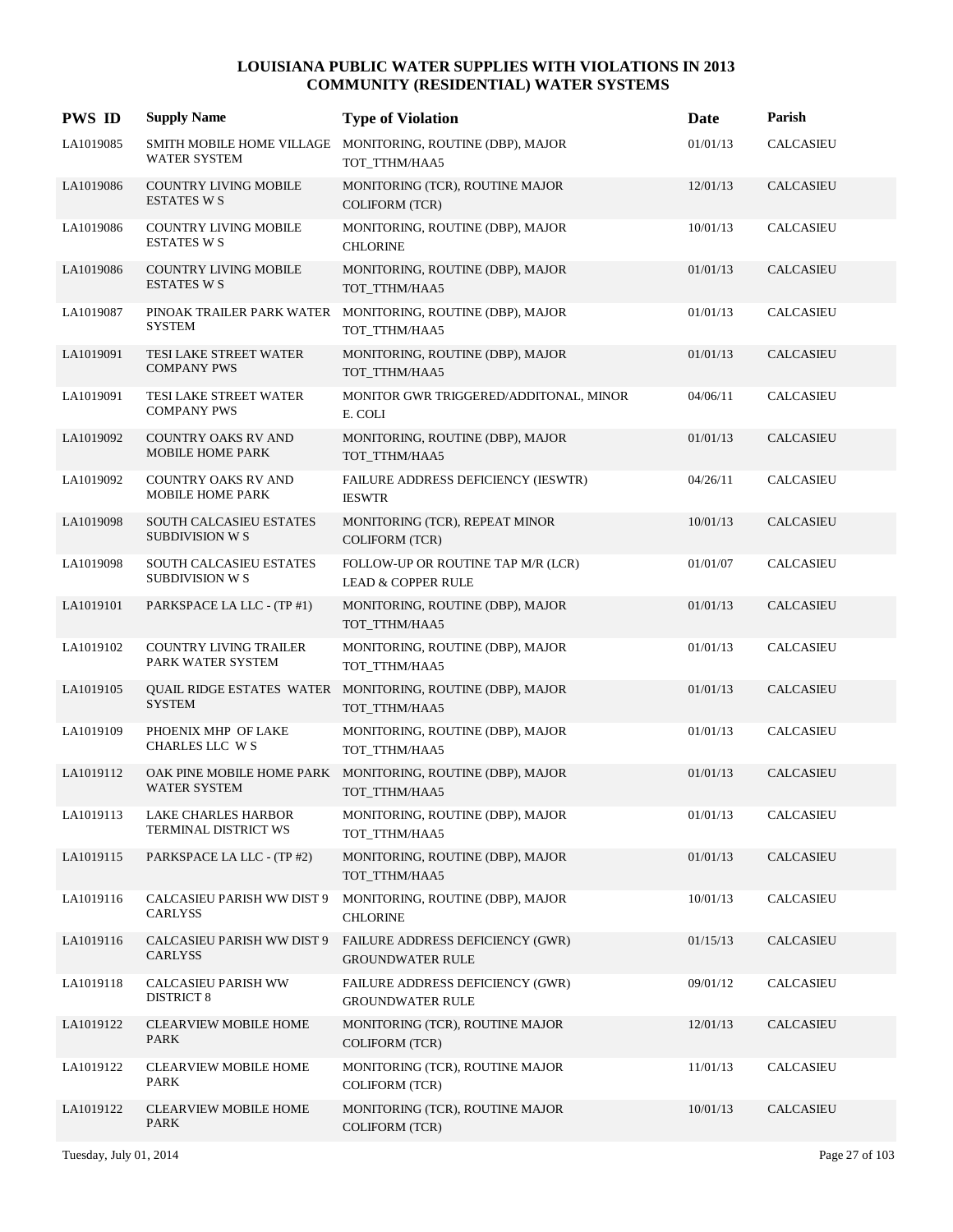| <b>PWS ID</b> | <b>Supply Name</b>                          | <b>Type of Violation</b>                                            | Date     | Parish           |
|---------------|---------------------------------------------|---------------------------------------------------------------------|----------|------------------|
| LA1019122     | <b>CLEARVIEW MOBILE HOME</b><br>PARK        | MONITORING (TCR), ROUTINE MAJOR<br><b>COLIFORM (TCR)</b>            | 09/01/13 | <b>CALCASIEU</b> |
| LA1019122     | <b>CLEARVIEW MOBILE HOME</b><br>PARK        | MONITORING (TCR), ROUTINE MAJOR<br><b>COLIFORM (TCR)</b>            | 08/01/13 | <b>CALCASIEU</b> |
| LA1019122     | <b>CLEARVIEW MOBILE HOME</b><br>PARK        | MONITORING (TCR), ROUTINE MAJOR<br><b>COLIFORM (TCR)</b>            | 07/01/13 | <b>CALCASIEU</b> |
| LA1019122     | <b>CLEARVIEW MOBILE HOME</b><br>PARK        | MONITORING (TCR), ROUTINE MAJOR<br><b>COLIFORM (TCR)</b>            | 06/01/13 | <b>CALCASIEU</b> |
| LA1019122     | <b>CLEARVIEW MOBILE HOME</b><br>PARK        | MONITORING (TCR), ROUTINE MAJOR<br><b>COLIFORM (TCR)</b>            | 05/01/13 | <b>CALCASIEU</b> |
| LA1019122     | <b>CLEARVIEW MOBILE HOME</b><br><b>PARK</b> | MONITORING (TCR), ROUTINE MAJOR<br><b>COLIFORM (TCR)</b>            | 04/01/13 | <b>CALCASIEU</b> |
| LA1019122     | <b>CLEARVIEW MOBILE HOME</b><br><b>PARK</b> | MONITORING (TCR), ROUTINE MAJOR<br><b>COLIFORM (TCR)</b>            | 03/01/13 | <b>CALCASIEU</b> |
| LA1019122     | <b>CLEARVIEW MOBILE HOME</b><br>PARK        | MONITORING (TCR), ROUTINE MAJOR<br><b>COLIFORM (TCR)</b>            | 02/01/13 | <b>CALCASIEU</b> |
| LA1019122     | <b>CLEARVIEW MOBILE HOME</b><br>PARK        | MONITORING (TCR), ROUTINE MAJOR<br><b>COLIFORM (TCR)</b>            | 01/01/13 | <b>CALCASIEU</b> |
| LA1019122     | <b>CLEARVIEW MOBILE HOME</b><br><b>PARK</b> | MONITORING, ROUTINE (DBP), MAJOR<br>TOT_TTHM/HAA5                   | 01/01/13 | <b>CALCASIEU</b> |
| LA1019122     | <b>CLEARVIEW MOBILE HOME</b><br>PARK        | FAILURE SUBMIT SUBPART V PLAN, ESCALATED<br><b>DBP STAGE 2</b>      | 01/01/13 | <b>CALCASIEU</b> |
| LA1019122     | <b>CLEARVIEW MOBILE HOME</b><br>PARK        | FAILURE ADDRESS DEFICIENCY (GWR)<br><b>GROUNDWATER RULE</b>         | 01/17/12 | <b>CALCASIEU</b> |
| LA1019122     | <b>CLEARVIEW MOBILE HOME</b><br>PARK        | FOLLOW-UP OR ROUTINE TAP M/R (LCR)<br><b>LEAD &amp; COPPER RULE</b> | 07/01/13 | <b>CALCASIEU</b> |
| LA1019122     | CLEARVIEW MOBILE HOME<br>PARK               | FOLLOW-UP OR ROUTINE TAP M/R (LCR)<br><b>LEAD &amp; COPPER RULE</b> | 01/01/13 | <b>CALCASIEU</b> |
| LA1019122     | <b>CLEARVIEW MOBILE HOME</b><br>PARK        | FOLLOW-UP OR ROUTINE TAP M/R (LCR)<br><b>LEAD &amp; COPPER RULE</b> | 07/01/12 | <b>CALCASIEU</b> |
| LA1019122     | <b>CLEARVIEW MOBILE HOME</b><br><b>PARK</b> | FOLLOW-UP OR ROUTINE TAP M/R (LCR)<br><b>LEAD &amp; COPPER RULE</b> | 07/01/09 | CALCASIEU        |
| LA1019122     | <b>CLEARVIEW MOBILE HOME</b><br><b>PARK</b> | <b>CCR REPORT</b><br>CONSUMER CONFIDENCE RULE                       | 07/01/13 | <b>CALCASIEU</b> |
| LA1019122     | <b>CLEARVIEW MOBILE HOME</b><br>PARK        | <b>CCR REPORT</b><br>CONSUMER CONFIDENCE RULE                       | 07/01/12 | <b>CALCASIEU</b> |
| LA1019122     | <b>CLEARVIEW MOBILE HOME</b><br>PARK        | <b>CCR REPORT</b><br>CONSUMER CONFIDENCE RULE                       | 07/01/11 | CALCASIEU        |
| LA1019122     | <b>CLEARVIEW MOBILE HOME</b><br>PARK        | <b>CCR REPORT</b><br>CONSUMER CONFIDENCE RULE                       | 07/01/10 | CALCASIEU        |
| LA1019122     | <b>CLEARVIEW MOBILE HOME</b><br>PARK        | CCR ADEQUACY/AVAILABILITY/CONTENT<br>CONSUMER CONFIDENCE RULE       | 10/01/13 | CALCASIEU        |
| LA1019122     | <b>CLEARVIEW MOBILE HOME</b><br>PARK        | CCR ADEQUACY/AVAILABILITY/CONTENT<br>CONSUMER CONFIDENCE RULE       | 10/01/12 | <b>CALCASIEU</b> |
| LA1019122     | <b>CLEARVIEW MOBILE HOME</b><br>PARK        | CCR ADEQUACY/AVAILABILITY/CONTENT<br>CONSUMER CONFIDENCE RULE       | 10/01/11 | CALCASIEU        |
| LA1019122     | CLEARVIEW MOBILE HOME<br>PARK               | CCR ADEQUACY/AVAILABILITY/CONTENT<br>CONSUMER CONFIDENCE RULE       | 10/01/10 | CALCASIEU        |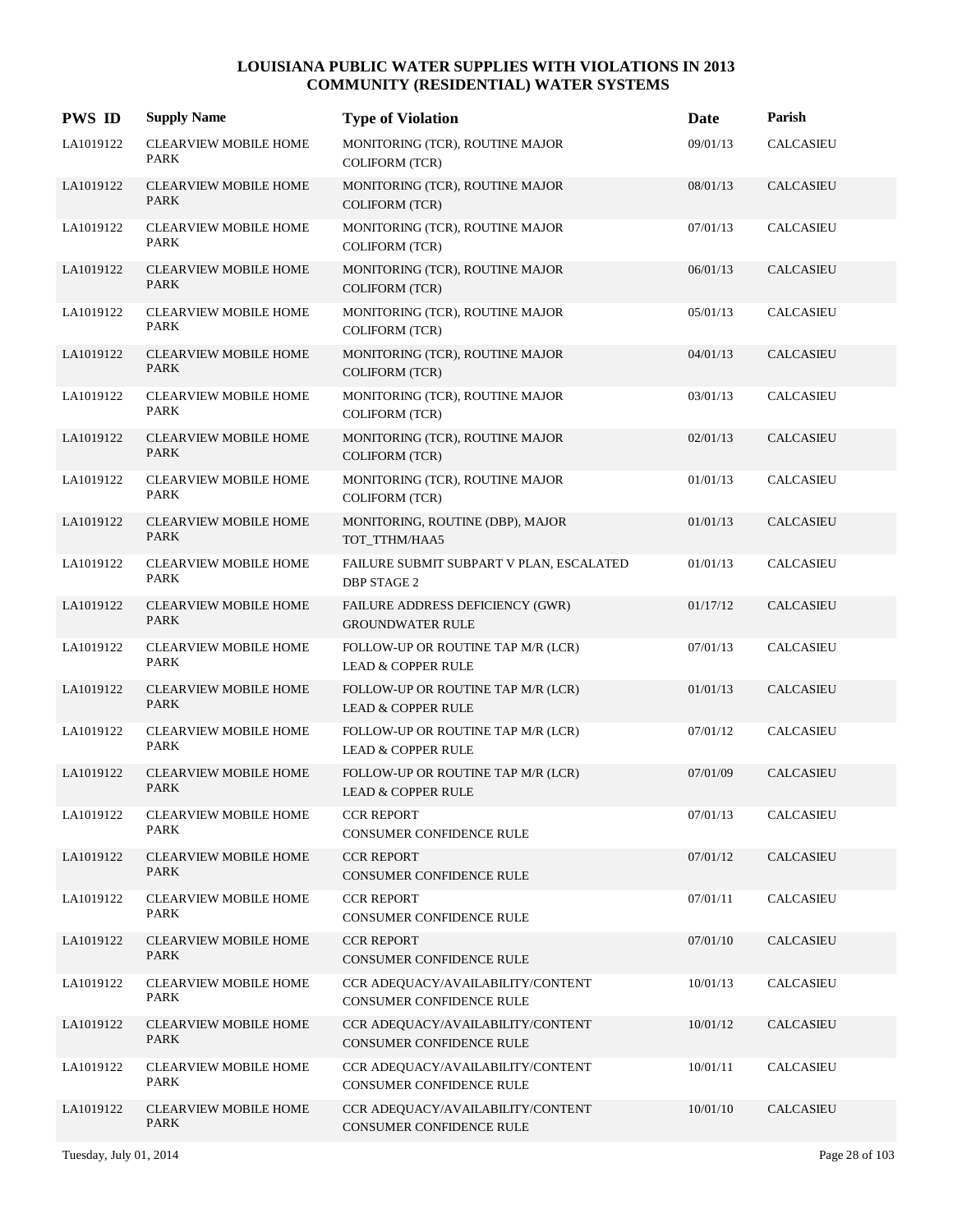| <b>PWS ID</b> | <b>Supply Name</b>                              | <b>Type of Violation</b>                                       | Date     | Parish           |
|---------------|-------------------------------------------------|----------------------------------------------------------------|----------|------------------|
| LA1019122     | <b>CLEARVIEW MOBILE HOME</b><br>PARK            | PUBLIC NOTICE RULE LINKED TO VIOLATION<br>PUBLIC NOTICE        | 12/12/13 | <b>CALCASIEU</b> |
| LA1019122     | <b>CLEARVIEW MOBILE HOME</b><br><b>PARK</b>     | PUBLIC NOTICE RULE LINKED TO VIOLATION<br><b>PUBLIC NOTICE</b> | 11/19/13 | <b>CALCASIEU</b> |
| LA1019122     | <b>CLEARVIEW MOBILE HOME</b><br><b>PARK</b>     | PUBLIC NOTICE RULE LINKED TO VIOLATION<br>PUBLIC NOTICE        | 11/13/13 | <b>CALCASIEU</b> |
| LA1019122     | <b>CLEARVIEW MOBILE HOME</b><br>PARK            | PUBLIC NOTICE RULE LINKED TO VIOLATION<br><b>PUBLIC NOTICE</b> | 10/07/13 | <b>CALCASIEU</b> |
| LA1019122     | <b>CLEARVIEW MOBILE HOME</b><br><b>PARK</b>     | PUBLIC NOTICE RULE LINKED TO VIOLATION<br>PUBLIC NOTICE        | 09/11/13 | <b>CALCASIEU</b> |
| LA1019122     | <b>CLEARVIEW MOBILE HOME</b><br>PARK            | PUBLIC NOTICE RULE LINKED TO VIOLATION<br><b>PUBLIC NOTICE</b> | 08/12/13 | <b>CALCASIEU</b> |
| LA1019122     | <b>CLEARVIEW MOBILE HOME</b><br>PARK            | PUBLIC NOTICE RULE LINKED TO VIOLATION<br><b>PUBLIC NOTICE</b> | 07/12/13 | <b>CALCASIEU</b> |
| LA1019122     | <b>CLEARVIEW MOBILE HOME</b><br>PARK            | PUBLIC NOTICE RULE LINKED TO VIOLATION<br>PUBLIC NOTICE        | 06/10/13 | <b>CALCASIEU</b> |
| LA1019122     | <b>CLEARVIEW MOBILE HOME</b><br>PARK            | PUBLIC NOTICE RULE LINKED TO VIOLATION<br>PUBLIC NOTICE        | 05/13/13 | <b>CALCASIEU</b> |
| LA1019122     | <b>CLEARVIEW MOBILE HOME</b><br>PARK            | PUBLIC NOTICE RULE LINKED TO VIOLATION<br><b>PUBLIC NOTICE</b> | 05/09/13 | <b>CALCASIEU</b> |
| LA1019122     | <b>CLEARVIEW MOBILE HOME</b><br>PARK            | PUBLIC NOTICE RULE LINKED TO VIOLATION<br>PUBLIC NOTICE        | 04/12/13 | <b>CALCASIEU</b> |
| LA1019122     | <b>CLEARVIEW MOBILE HOME</b><br><b>PARK</b>     | PUBLIC NOTICE RULE LINKED TO VIOLATION<br><b>PUBLIC NOTICE</b> | 03/20/13 | <b>CALCASIEU</b> |
| LA1019122     | <b>CLEARVIEW MOBILE HOME</b><br>PARK            | PUBLIC NOTICE RULE LINKED TO VIOLATION<br>PUBLIC NOTICE        | 02/15/13 | <b>CALCASIEU</b> |
| LA1019122     | <b>CLEARVIEW MOBILE HOME</b><br>PARK            | PUBLIC NOTICE RULE LINKED TO VIOLATION<br><b>PUBLIC NOTICE</b> | 01/16/13 | <b>CALCASIEU</b> |
| LA1019122     | <b>CLEARVIEW MOBILE HOME</b><br>PARK            | PUBLIC NOTICE RULE LINKED TO VIOLATION<br>PUBLIC NOTICE        | 11/12/12 | <b>CALCASIEU</b> |
| LA1019122     | <b>CLEARVIEW MOBILE HOME</b><br><b>PARK</b>     | PUBLIC NOTICE RULE LINKED TO VIOLATION<br><b>PUBLIC NOTICE</b> | 10/30/12 | <b>CALCASIEU</b> |
| LA1019122     | <b>CLEARVIEW MOBILE HOME</b><br>PARK            | PUBLIC NOTICE RULE LINKED TO VIOLATION<br>PUBLIC NOTICE        | 05/31/12 | CALCASIEU        |
| LA1019123     | <b>GULF STREAM MANOR WATER</b><br><b>SYSTEM</b> | MONITORING, ROUTINE (DBP), MAJOR<br>TOT_TTHM/HAA5              | 01/01/13 | <b>CALCASIEU</b> |
| LA1019123     | GULF STREAM MANOR WATER<br><b>SYSTEM</b>        | <b>CCR REPORT</b><br>CONSUMER CONFIDENCE RULE                  | 07/01/13 | <b>CALCASIEU</b> |
| LA1019123     | GULF STREAM MANOR WATER<br><b>SYSTEM</b>        | CCR ADEQUACY/AVAILABILITY/CONTENT<br>CONSUMER CONFIDENCE RULE  | 10/01/13 | <b>CALCASIEU</b> |
| LA1019124     | RUTHERFORD TRAILER PARK<br><b>WATER SYSTEM</b>  | MCL (TCR), MONTHLY<br>COLIFORM (TCR)                           | 08/01/13 | <b>CALCASIEU</b> |
| LA1019124     | RUTHERFORD TRAILER PARK<br>WATER SYSTEM         | MONITORING, ROUTINE (DBP), MAJOR<br><b>CHLORINE</b>            | 07/01/13 | <b>CALCASIEU</b> |
| LA1019124     | RUTHERFORD TRAILER PARK<br>WATER SYSTEM         | MONITORING, ROUTINE (DBP), MAJOR<br>TOT_TTHM/HAA5              | 01/01/13 | <b>CALCASIEU</b> |
| LA1019125     | MILES MOBILE HOME PARK                          | MONITORING (TCR), ROUTINE MAJOR<br>COLIFORM (TCR)              | 12/01/13 | <b>CALCASIEU</b> |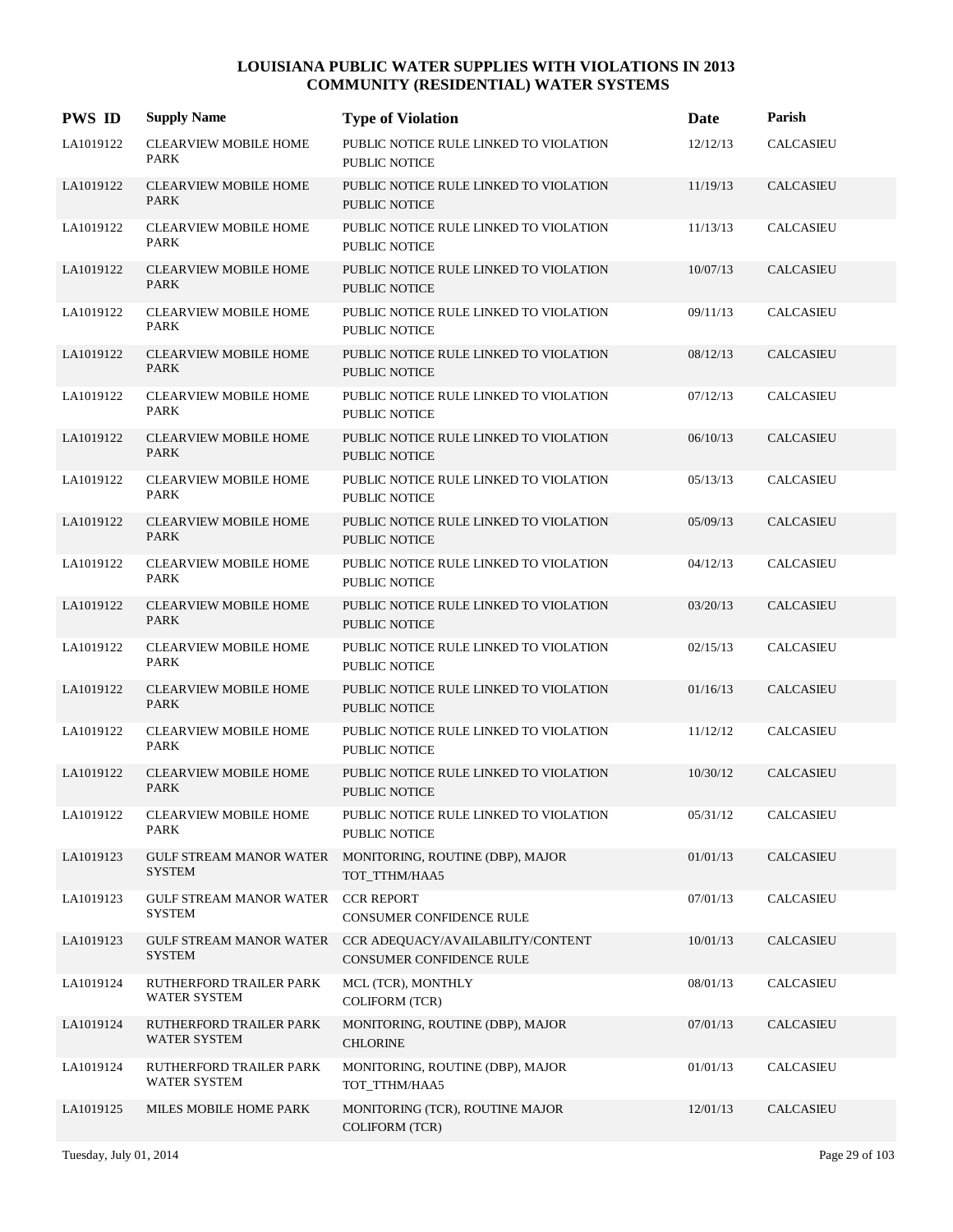| <b>PWS ID</b> | <b>Supply Name</b>                            | <b>Type of Violation</b>                                       | Date     | Parish           |
|---------------|-----------------------------------------------|----------------------------------------------------------------|----------|------------------|
| LA1019125     | MILES MOBILE HOME PARK                        | MONITORING (TCR), ROUTINE MAJOR<br><b>COLIFORM (TCR)</b>       | 11/01/13 | <b>CALCASIEU</b> |
| LA1019125     | MILES MOBILE HOME PARK                        | MONITORING (TCR), ROUTINE MAJOR<br><b>COLIFORM (TCR)</b>       | 10/01/13 | CALCASIEU        |
| LA1019125     | MILES MOBILE HOME PARK                        | MONITORING, ROUTINE (DBP), MAJOR<br>TOT_TTHM/HAA5              | 01/01/13 | <b>CALCASIEU</b> |
| LA1019125     | MILES MOBILE HOME PARK                        | FAILURE ADDRESS DEFICIENCY (GWR)<br><b>GROUNDWATER RULE</b>    | 06/05/12 | CALCASIEU        |
| LA1019125     | MILES MOBILE HOME PARK                        | INITIAL TAP SAMPLING (LCR)<br><b>LEAD &amp; COPPER RULE</b>    | 01/01/13 | <b>CALCASIEU</b> |
| LA1019125     | MILES MOBILE HOME PARK                        | PUBLIC NOTICE RULE LINKED TO VIOLATION<br>PUBLIC NOTICE        | 05/09/13 | CALCASIEU        |
| LA1021002     | COLUMBIA WATER SYSTEM                         | MONITORING (TCR), ROUTINE MAJOR<br>COLIFORM (TCR)              | 03/01/13 | <b>CALDWELL</b>  |
| LA1021002     | <b>COLUMBIA WATER SYSTEM</b>                  | FAILURE ADDRESS DEFICIENCY (GWR)<br><b>GROUNDWATER RULE</b>    | 02/02/13 | <b>CALDWELL</b>  |
| LA1021004     | <b>EAST COLUMBIA WATER</b><br><b>SYSTEM</b>   | PUBLIC NOTICE RULE LINKED TO VIOLATION<br>PUBLIC NOTICE        | 08/13/11 | <b>CALDWELL</b>  |
| LA1021007     | <b>HOLUM WATER SYSTEM</b>                     | MONITORING (TCR), ROUTINE MINOR<br><b>COLIFORM (TCR)</b>       | 01/01/13 | <b>CALDWELL</b>  |
| LA1021008     | KELLY WATER DISTRICT                          | MONITORING, ROUTINE (DBP), MAJOR<br><b>CHLORINE</b>            | 10/01/13 | <b>CALDWELL</b>  |
| LA1021009     | <b>COTTON PLANT WATER</b><br><b>SYSTEM</b>    | PUBLIC NOTICE RULE LINKED TO VIOLATION<br><b>PUBLIC NOTICE</b> | 05/31/12 | <b>CALDWELL</b>  |
| LA1021010     | WARDS 4 & 5 WATER SYSTEM                      | MONITORING, ROUTINE (DBP), MAJOR<br>TOT_TTHM/HAA5              | 01/01/13 | <b>CALDWELL</b>  |
| LA1023002     | <b>CAMERON PARISH WW</b><br><b>DISTRICT 2</b> | MONITORING (TCR), ROUTINE MINOR<br><b>COLIFORM (TCR)</b>       | 06/01/13 | <b>CAMERON</b>   |
| LA1023002     | <b>CAMERON PARISH WW</b><br><b>DISTRICT 2</b> | MONITORING, ROUTINE (DBP), MAJOR<br>TOT_TTHM/HAA5              | 07/01/13 | <b>CAMERON</b>   |
| LA1023002     | <b>CAMERON PARISH WW</b><br><b>DISTRICT 2</b> | MONITORING, ROUTINE (DBP), MAJOR<br>TOT_TTHM/HAA5              | 04/01/13 | <b>CAMERON</b>   |
| LA1023002     | <b>CAMERON PARISH WW</b><br><b>DISTRICT 2</b> | MONITORING, ROUTINE (DBP), MAJOR<br>TOT TTHM/HAA5              | 01/01/13 | <b>CAMERON</b>   |
| LA1023002     | <b>CAMERON PARISH WW</b><br><b>DISTRICT 2</b> | PUBLIC NOTICE RULE LINKED TO VIOLATION<br>PUBLIC NOTICE        | 10/14/13 | <b>CAMERON</b>   |
| LA1023003     | <b>CAMERON PARISH WW</b><br><b>DISTRICT 7</b> | MONITORING, ROUTINE (DBP), MAJOR<br>TOT TTHM/HAA5              | 10/01/13 | <b>CAMERON</b>   |
| LA1023012     | <b>CAMERON PARISH WW</b><br><b>DISTRICT 9</b> | MONITORING, ROUTINE (DBP), MAJOR<br>TOT_TTHM/HAA5              | 07/01/13 | <b>CAMERON</b>   |
| LA1023012     | <b>CAMERON PARISH WW</b><br>DISTRICT 9        | FAILURE ADDRESS DEFICIENCY (GWR)<br><b>GROUNDWATER RULE</b>    | 10/25/12 | <b>CAMERON</b>   |
| LA1023012     | <b>CAMERON PARISH WW</b><br><b>DISTRICT 9</b> | <b>CCR REPORT</b><br>CONSUMER CONFIDENCE RULE                  | 07/01/13 | <b>CAMERON</b>   |
| LA1023012     | <b>CAMERON PARISH WW</b><br>DISTRICT 9        | CCR ADEQUACY/AVAILABILITY/CONTENT<br>CONSUMER CONFIDENCE RULE  | 10/01/13 | <b>CAMERON</b>   |
| LA1025002     | BLACK RIVER WATER SYSTEM                      | FAILURE ADDRESS DEFICIENCY (GWR)<br><b>GROUNDWATER RULE</b>    | 05/22/12 | <b>CATAHOULA</b> |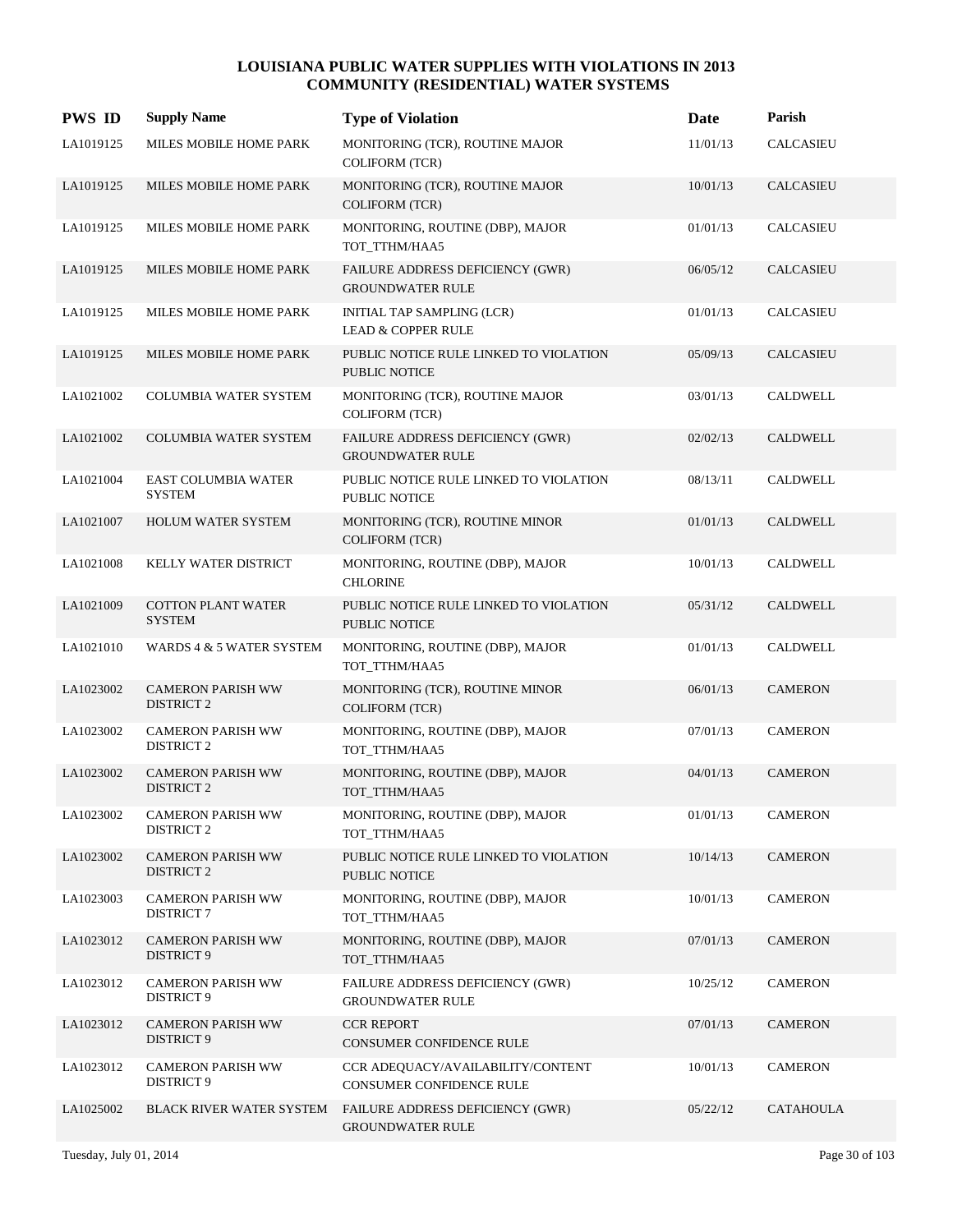| <b>PWS ID</b> | <b>Supply Name</b>                                    | <b>Type of Violation</b>                                       | Date     | Parish           |
|---------------|-------------------------------------------------------|----------------------------------------------------------------|----------|------------------|
| LA1025003     | ENTERPRISE WATER SYSTEM                               | MONITORING (TCR), ROUTINE MINOR<br><b>COLIFORM (TCR)</b>       | 07/01/13 | <b>CATAHOULA</b> |
| LA1025003     | <b>ENTERPRISE WATER SYSTEM</b>                        | MONITORING, ROUTINE (DBP), MAJOR<br>TOT_TTHM/HAA5              | 09/01/13 | <b>CATAHOULA</b> |
| LA1025003     | ENTERPRISE WATER SYSTEM                               | MONITORING, ROUTINE (DBP), MAJOR<br>TOT_TTHM/HAA5              | 04/01/13 | CATAHOULA        |
| LA1025003     | <b>ENTERPRISE WATER SYSTEM</b>                        | MONITOR GWR TRIGGERED/ADDITONAL, MINOR<br>E. COLI              | 04/17/12 | <b>CATAHOULA</b> |
| LA1025003     | ENTERPRISE WATER SYSTEM                               | FAILURE SUBMIT SUBPART V PLAN, ESCALATED<br><b>DBP STAGE 2</b> | 01/01/13 | <b>CATAHOULA</b> |
| LA1025003     | <b>ENTERPRISE WATER SYSTEM</b>                        | FAILURE SUBMIT IDSE/SUBPT V PLAN (DBPR2)<br><b>DBP STAGE 2</b> | 07/02/10 | CATAHOULA        |
| LA1025003     | ENTERPRISE WATER SYSTEM                               | <b>CCR REPORT</b><br>CONSUMER CONFIDENCE RULE                  | 07/01/13 | CATAHOULA        |
| LA1025003     | <b>ENTERPRISE WATER SYSTEM</b>                        | CCR ADEQUACY/AVAILABILITY/CONTENT<br>CONSUMER CONFIDENCE RULE  | 10/01/13 | CATAHOULA        |
| LA1025003     | ENTERPRISE WATER SYSTEM                               | PUBLIC NOTICE RULE LINKED TO VIOLATION<br><b>PUBLIC NOTICE</b> | 11/13/13 | CATAHOULA        |
| LA1025003     | <b>ENTERPRISE WATER SYSTEM</b>                        | PUBLIC NOTICE RULE LINKED TO VIOLATION<br>PUBLIC NOTICE        | 07/02/13 | <b>CATAHOULA</b> |
| LA1025004     | <b>VILLAGE OF HARRISONBURG</b><br><b>WATER SYSTEM</b> | FAILURE SUBMIT IDSE/SUBPT V PLAN (DBPR2)<br><b>DBP STAGE 2</b> | 07/02/10 | <b>CATAHOULA</b> |
| LA1025007     | LELAND WATER SYSTEM INC                               | MONITORING (TCR), ROUTINE MINOR<br><b>COLIFORM (TCR)</b>       | 07/01/13 | <b>CATAHOULA</b> |
| LA1025007     | LELAND WATER SYSTEM INC                               | MONITORING (TCR), REPEAT MAJOR<br><b>COLIFORM (TCR)</b>        | 06/01/13 | <b>CATAHOULA</b> |
| LA1025007     | LELAND WATER SYSTEM INC                               | MONITOR GWR TRIGGERED/ADDITONAL, MAJOR<br>E. COLI              | 06/12/13 | <b>CATAHOULA</b> |
| LA1025008     | SANDY LAKE WATER SUPPLY                               | MONITORING, ROUTINE (DBP), MAJOR<br>TOT_TTHM/HAA5              | 01/01/13 | <b>CATAHOULA</b> |
| LA1025009     | VILLAGE OF SICILY ISLAND<br>WATER SYSTEM              | MONITORING (TCR), REPEAT MAJOR<br><b>COLIFORM (TCR)</b>        | 06/01/13 | <b>CATAHOULA</b> |
| LA1025009     | VILLAGE OF SICILY ISLAND<br><b>WATER SYSTEM</b>       | MONITORING, ROUTINE (DBP), MAJOR<br>TOT_TTHM/HAA5              | 01/01/13 | <b>CATAHOULA</b> |
| LA1025009     | VILLAGE OF SICILY ISLAND<br>WATER SYSTEM              | MONITOR GWR TRIGGERED/ADDITONAL, MAJOR<br>E. COLI              | 06/07/13 | CATAHOULA        |
| LA1025010     | LARTO MAYNA WATER<br><b>SYSTEM</b>                    | MCL (TCR), MONTHLY<br><b>COLIFORM (TCR)</b>                    | 06/01/13 | <b>CATAHOULA</b> |
| LA1025010     | <b>LARTO MAYNA WATER</b><br><b>SYSTEM</b>             | MONITORING (TCR), ROUTINE MINOR<br><b>COLIFORM (TCR)</b>       | 07/01/13 | <b>CATAHOULA</b> |
| LA1025010     | <b>LARTO MAYNA WATER</b><br><b>SYSTEM</b>             | FAILURE ADDRESS DEFICIENCY (GWR)<br><b>GROUNDWATER RULE</b>    | 01/31/12 | CATAHOULA        |
| LA1027001     | ATHENS WATER SYSTEM                                   | MONITORING, ROUTINE (DBP), MAJOR<br>TOT_TTHM/HAA5              | 01/01/13 | <b>CLAIBORNE</b> |
| LA1027002     | HAYNESVILLE WATER SYSTEM                              | MONITORING, ROUTINE (DBP), MAJOR<br>TOT_TTHM/HAA5              | 01/01/13 | <b>CLAIBORNE</b> |
| LA1027003     | HOMER WATER SYSTEM                                    | CCR ADEQUACY/AVAILABILITY/CONTENT<br>CONSUMER CONFIDENCE RULE  | 10/01/12 | <b>CLAIBORNE</b> |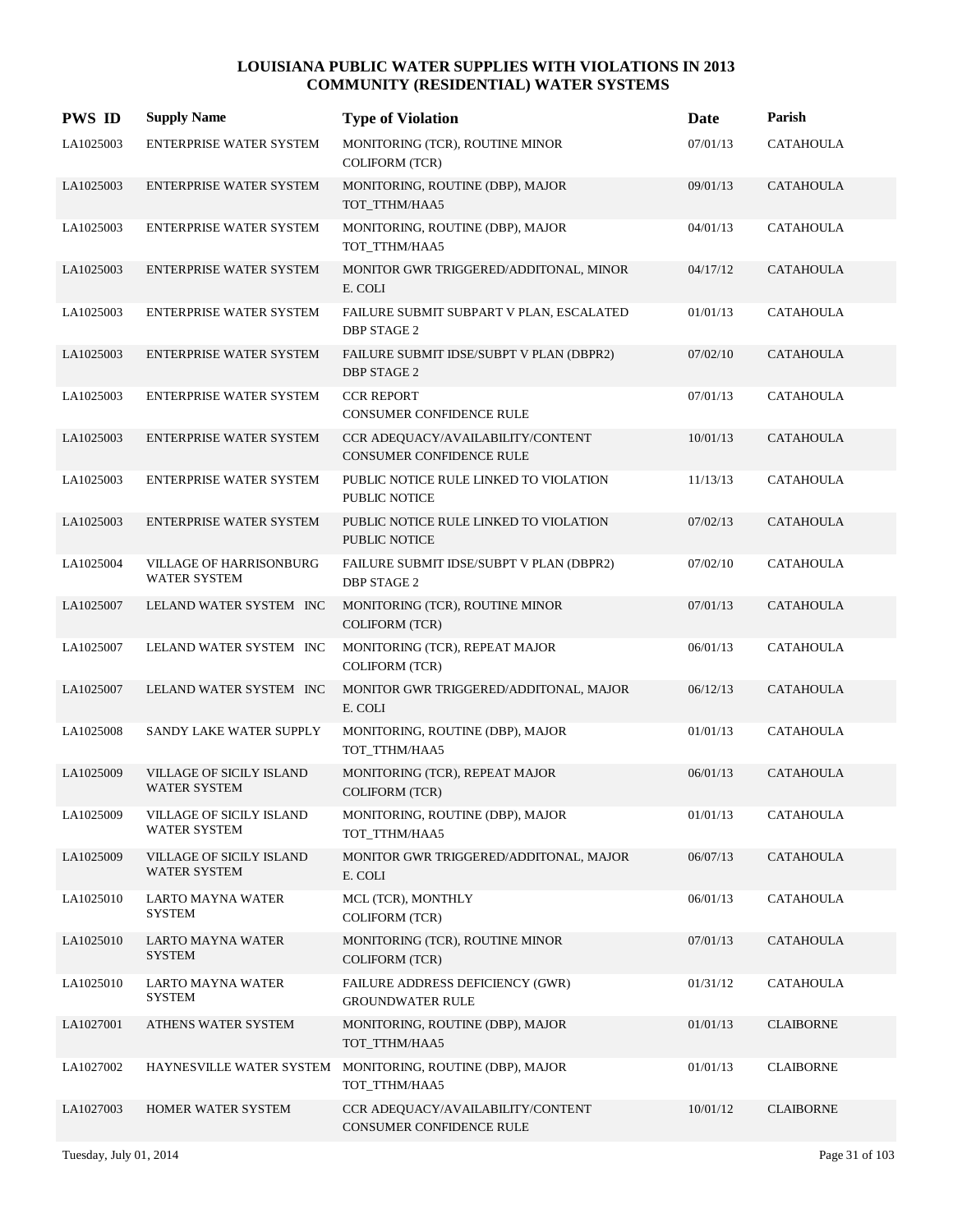| <b>PWS ID</b> | <b>Supply Name</b>                              | <b>Type of Violation</b>                                                                      | Date     | Parish           |
|---------------|-------------------------------------------------|-----------------------------------------------------------------------------------------------|----------|------------------|
| LA1027005     | <b>LISBON WATER SYSTEM</b>                      | FAILURE ADDRESS DEFICIENCY (GWR)<br><b>GROUNDWATER RULE</b>                                   | 12/28/11 | <b>CLAIBORNE</b> |
| LA1027008     | DAVID WADE CORRECTIONAL<br><b>CENTER WS</b>     | CCR ADEQUACY/AVAILABILITY/CONTENT<br><b>CONSUMER CONFIDENCE RULE</b>                          | 10/01/12 | <b>CLAIBORNE</b> |
| LA1027008     | DAVID WADE CORRECTIONAL<br><b>CENTER WS</b>     | PUBLIC NOTICE RULE LINKED TO VIOLATION<br>PUBLIC NOTICE                                       | 12/12/12 | <b>CLAIBORNE</b> |
| LA1027009     | <b>CENTRAL CLAIBORNE WATER</b><br><b>SYSTEM</b> | MONITORING, ROUTINE (DBP), MAJOR<br>TOT_TTHM/HAA5                                             | 01/01/13 | <b>CLAIBORNE</b> |
| LA1027010     |                                                 | NORTON SHOP WATER SYSTEM MONITORING, ROUTINE (DBP), MAJOR<br>TOT TTHM/HAA5                    | 01/01/13 | <b>CLAIBORNE</b> |
| LA1027010     |                                                 | NORTON SHOP WATER SYSTEM FAILURE SUBMIT SUBPART V PLAN, ESCALATED<br><b>DBP STAGE 2</b>       | 01/01/13 | <b>CLAIBORNE</b> |
| LA1027010     | NORTON SHOP WATER SYSTEM CCR REPORT             | CONSUMER CONFIDENCE RULE                                                                      | 07/01/13 | <b>CLAIBORNE</b> |
| LA1027010     |                                                 | NORTON SHOP WATER SYSTEM CCR ADEQUACY/AVAILABILITY/CONTENT<br><b>CONSUMER CONFIDENCE RULE</b> | 10/01/13 | <b>CLAIBORNE</b> |
| LA1027013     | WARD NINE WATER SYSTEM                          | MONITORING (TCR), ROUTINE MINOR<br><b>COLIFORM (TCR)</b>                                      | 09/01/13 | <b>CLAIBORNE</b> |
| LA1027014     | LEATHERMAN CREEK WATER<br><b>SYSTEM</b>         | PUBLIC NOTICE RULE LINKED TO VIOLATION<br><b>PUBLIC NOTICE</b>                                | 05/31/12 | <b>CLAIBORNE</b> |
| LA1029002     | TOWN OF CLAYTON WATER<br><b>SYSTEM</b>          | MONITORING (TCR), REPEAT MAJOR<br><b>COLIFORM (TCR)</b>                                       | 06/01/13 | <b>CONCORDIA</b> |
| LA1029002     | TOWN OF CLAYTON WATER<br><b>SYSTEM</b>          | MONITORING (TCR), REPEAT MAJOR<br><b>COLIFORM (TCR)</b>                                       | 03/01/13 | <b>CONCORDIA</b> |
| LA1029002     | TOWN OF CLAYTON WATER<br><b>SYSTEM</b>          | MONITORING, ROUTINE (DBP), MAJOR<br>TOT_TTHM/HAA5                                             | 07/01/13 | CONCORDIA        |
| LA1029002     | TOWN OF CLAYTON WATER<br><b>SYSTEM</b>          | MONITORING, ROUTINE (DBP), MAJOR<br>TOT TTHM/HAA5                                             | 04/01/13 | <b>CONCORDIA</b> |
| LA1029002     | TOWN OF CLAYTON WATER<br><b>SYSTEM</b>          | MONITORING, ROUTINE (DBP), MAJOR<br>TOT TTHM/HAA5                                             | 01/01/13 | <b>CONCORDIA</b> |
| LA1029002     | TOWN OF CLAYTON WATER<br><b>SYSTEM</b>          | MONITOR GWR TRIGGERED/ADDITONAL, MAJOR<br>E. COLI                                             | 06/26/13 | <b>CONCORDIA</b> |
| LA1029002     | TOWN OF CLAYTON WATER<br><b>SYSTEM</b>          | MONITOR GWR TRIGGERED/ADDITONAL, MAJOR<br>E. COLI                                             | 03/05/13 | <b>CONCORDIA</b> |
| LA1029002     | TOWN OF CLAYTON WATER<br><b>SYSTEM</b>          | FAILURE ADDRESS DEFICIENCY (GWR)<br><b>GROUNDWATER RULE</b>                                   | 01/31/12 | CONCORDIA        |
| LA1029003     | CONCORDIA WATERWORKS<br><b>DISTRICT 1</b>       | FAILURE ADDRESS DEFICIENCY (GWR)<br><b>GROUNDWATER RULE</b>                                   | 09/01/12 | CONCORDIA        |
| LA1029005     | TOWN OF FERRIDAY WATER<br><b>SYSTEM</b>         | MCL, LRAA<br>TOTAL HALOACETIC ACIDS (HAA5)                                                    | 10/01/13 | CONCORDIA        |
| LA1029005     | TOWN OF FERRIDAY WATER<br><b>SYSTEM</b>         | MCL, LRAA<br>TOTAL HALOACETIC ACIDS (HAA5)                                                    | 10/01/13 | CONCORDIA        |
| LA1029005     | TOWN OF FERRIDAY WATER<br><b>SYSTEM</b>         | MCL, AVERAGE<br><b>TTHM</b>                                                                   | 04/01/13 | CONCORDIA        |
| LA1029005     | TOWN OF FERRIDAY WATER<br><b>SYSTEM</b>         | MCL, AVERAGE<br>TOTAL HALOACETIC ACIDS (HAA5)                                                 | 04/01/13 | CONCORDIA        |
| LA1029005     | TOWN OF FERRIDAY WATER<br><b>SYSTEM</b>         | MCL, AVERAGE<br>TOTAL HALOACETIC ACIDS (HAA5)                                                 | 01/01/13 | CONCORDIA        |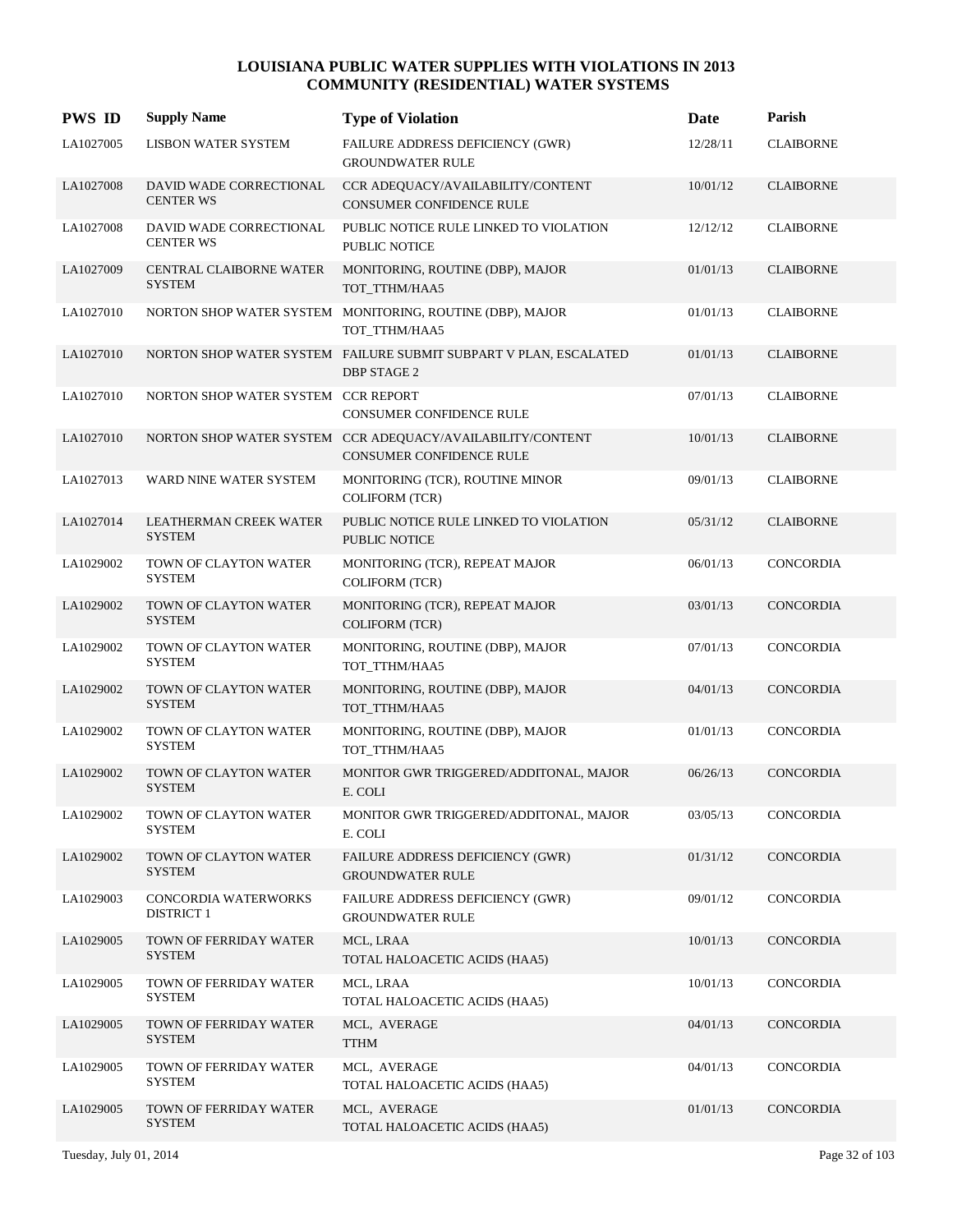| <b>PWS ID</b> | <b>Supply Name</b>                                  | <b>Type of Violation</b>                                             | Date     | Parish           |
|---------------|-----------------------------------------------------|----------------------------------------------------------------------|----------|------------------|
| LA1029005     | TOWN OF FERRIDAY WATER<br><b>SYSTEM</b>             | MCL, AVERAGE<br><b>TTHM</b>                                          | 01/01/13 | CONCORDIA        |
| LA1029005     | TOWN OF FERRIDAY WATER<br><b>SYSTEM</b>             | MCL (TCR), MONTHLY<br><b>COLIFORM (TCR)</b>                          | 09/01/13 | CONCORDIA        |
| LA1029005     | TOWN OF FERRIDAY WATER<br><b>SYSTEM</b>             | MONITORING, ROUTINE (DBP), MAJOR<br>TOT_TTHM/HAA5                    | 07/01/13 | CONCORDIA        |
| LA1029005     | TOWN OF FERRIDAY WATER<br><b>SYSTEM</b>             | FAILURE SUBMIT IDSE/SUBPT V PLAN (DBPR2)<br><b>DBP STAGE 2</b>       | 07/02/10 | CONCORDIA        |
| LA1029005     | TOWN OF FERRIDAY WATER<br><b>SYSTEM</b>             | INADEQUATE DBP PRECURSOR REMOVAL<br>CARBON, TOTAL                    | 10/01/13 | CONCORDIA        |
| LA1029005     | TOWN OF FERRIDAY WATER<br><b>SYSTEM</b>             | <b>CCR REPORT</b><br>CONSUMER CONFIDENCE RULE                        | 07/01/13 | CONCORDIA        |
| LA1029005     | TOWN OF FERRIDAY WATER<br><b>SYSTEM</b>             | CCR ADEQUACY/AVAILABILITY/CONTENT<br>CONSUMER CONFIDENCE RULE        | 10/01/13 | CONCORDIA        |
| LA1029005     | TOWN OF FERRIDAY WATER<br><b>SYSTEM</b>             | PUBLIC NOTICE RULE LINKED TO VIOLATION<br><b>PUBLIC NOTICE</b>       | 11/09/13 | CONCORDIA        |
| LA1029005     | TOWN OF FERRIDAY WATER<br><b>SYSTEM</b>             | PUBLIC NOTICE RULE LINKED TO VIOLATION<br>PUBLIC NOTICE              | 05/01/12 | CONCORDIA        |
| LA1029006     | <b>LAKE ST JOHN WATERWORKS</b><br><b>DISTRICT 1</b> | MCL, AVERAGE<br><b>TTHM</b>                                          | 10/01/13 | CONCORDIA        |
| LA1029006     | LAKE ST JOHN WATERWORKS<br><b>DISTRICT 1</b>        | MCL, AVERAGE<br>TOTAL HALOACETIC ACIDS (HAA5)                        | 10/01/13 | CONCORDIA        |
| LA1029006     | <b>LAKE ST JOHN WATERWORKS</b><br><b>DISTRICT 1</b> | MCL, AVERAGE<br><b>TTHM</b>                                          | 07/01/13 | CONCORDIA        |
| LA1029006     | LAKE ST JOHN WATERWORKS<br><b>DISTRICT 1</b>        | MCL, AVERAGE<br>TOTAL HALOACETIC ACIDS (HAA5)                        | 07/01/13 | CONCORDIA        |
| LA1029006     | LAKE ST JOHN WATERWORKS<br><b>DISTRICT 1</b>        | MCL, AVERAGE<br><b>TTHM</b>                                          | 04/01/13 | <b>CONCORDIA</b> |
| LA1029006     | LAKE ST JOHN WATERWORKS<br><b>DISTRICT 1</b>        | MCL, AVERAGE<br>TOTAL HALOACETIC ACIDS (HAA5)                        | 04/01/13 | CONCORDIA        |
| LA1029006     | <b>LAKE ST JOHN WATERWORKS</b><br><b>DISTRICT 1</b> | MCL, AVERAGE<br><b>TTHM</b>                                          | 01/01/13 | CONCORDIA        |
| LA1029006     | LAKE ST JOHN WATERWORKS<br><b>DISTRICT 1</b>        | MCL, AVERAGE<br>TOTAL HALOACETIC ACIDS (HAA5)                        | 01/01/13 | CONCORDIA        |
| LA1029009     | TOWN OF RIDGECREST WATER<br><b>SUPPLY</b>           | MONITORING, ROUTINE (DBP), MAJOR<br>TOT_TTHM/HAA5                    | 01/01/13 | CONCORDIA        |
| LA1029011     | <b>CITY OF VIDALIA WATER</b><br>SYSTEM              | CCR ADEQUACY/AVAILABILITY/CONTENT<br><b>CONSUMER CONFIDENCE RULE</b> | 10/01/12 | CONCORDIA        |
| LA1029014     | NORTH LAKE ST JOHN WATER<br><b>SYSTEM</b>           | MCL, AVERAGE<br><b>TTHM</b>                                          | 10/01/13 | CONCORDIA        |
| LA1029014     | NORTH LAKE ST JOHN WATER<br><b>SYSTEM</b>           | MCL, AVERAGE<br><b>TTHM</b>                                          | 07/01/13 | CONCORDIA        |
| LA1029014     | NORTH LAKE ST JOHN WATER<br><b>SYSTEM</b>           | MCL, AVERAGE<br>TOTAL HALOACETIC ACIDS (HAA5)                        | 07/01/13 | CONCORDIA        |
| LA1029014     | NORTH LAKE ST JOHN WATER<br><b>SYSTEM</b>           | MCL, AVERAGE<br><b>TTHM</b>                                          | 04/01/13 | CONCORDIA        |
| LA1029014     | NORTH LAKE ST JOHN WATER<br><b>SYSTEM</b>           | MCL, AVERAGE<br>TOTAL HALOACETIC ACIDS (HAA5)                        | 04/01/13 | CONCORDIA        |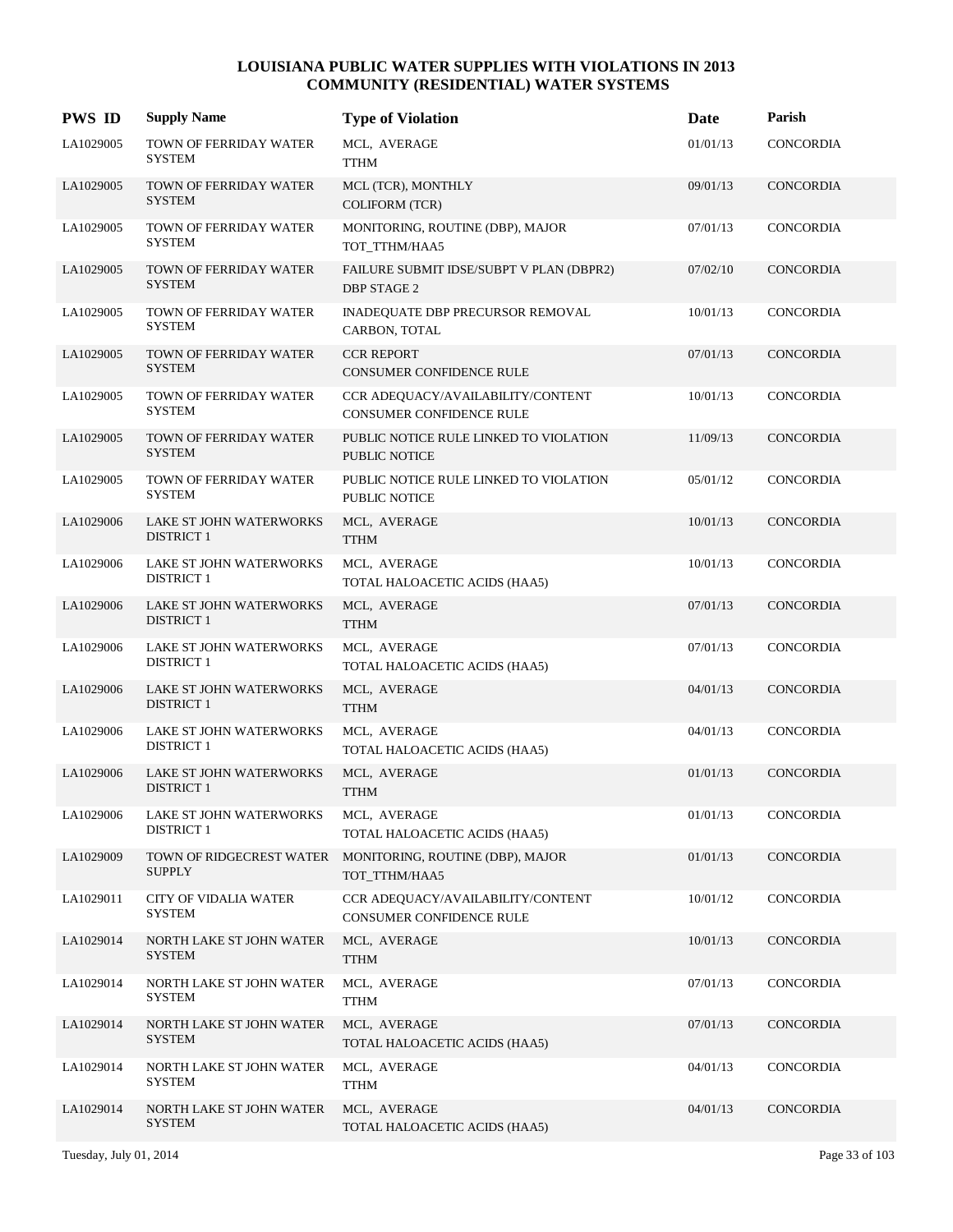| <b>PWS ID</b> | <b>Supply Name</b>                                    | <b>Type of Violation</b>                                       | Date     | Parish                  |
|---------------|-------------------------------------------------------|----------------------------------------------------------------|----------|-------------------------|
| LA1029014     | NORTH LAKE ST JOHN WATER<br><b>SYSTEM</b>             | MCL, AVERAGE<br>TOTAL HALOACETIC ACIDS (HAA5)                  | 01/01/13 | CONCORDIA               |
| LA1029014     | NORTH LAKE ST JOHN WATER<br><b>SYSTEM</b>             | MCL, AVERAGE<br><b>TTHM</b>                                    | 01/01/13 | CONCORDIA               |
| LA1031006     | <b>GRAND CANE WATER SYSTEM</b>                        | MONITORING (TCR), ROUTINE MINOR<br><b>COLIFORM (TCR)</b>       | 11/01/13 | DE SOTO                 |
| LA1031009     | MANSFIELD WATER SYSTEM                                | <b>INADEQUATE DBP PRECURSOR REMOVAL</b><br>CARBON, TOTAL       | 07/01/13 | DE SOTO                 |
| LA1031009     | MANSFIELD WATER SYSTEM                                | INADEQUATE DBP PRECURSOR REMOVAL<br>CARBON, TOTAL              | 04/01/13 | DE SOTO                 |
| LA1031029     | SOUTH DESOTO WATER<br><b>SYSTEM</b>                   | MONITORING, ROUTINE (DBP), MAJOR<br>TOT_TTHM/HAA5              | 01/01/13 | DE SOTO                 |
| LA1031029     | <b>SOUTH DESOTO WATER</b><br><b>SYSTEM</b>            | FAILURE SUBMIT IDSE/SUBPT V PLAN (DBPR2)<br><b>DBP STAGE 2</b> | 07/02/10 | DE SOTO                 |
| LA1031029     | SOUTH DESOTO WATER<br><b>SYSTEM</b>                   | PUBLIC NOTICE RULE LINKED TO VIOLATION<br><b>PUBLIC NOTICE</b> | 04/28/12 | DE SOTO                 |
| LA1031030     | DESOTO PARISH WATER<br><b>WORKS DISTRICT 1</b>        | MCL, AVERAGE<br>TTHM                                           | 10/01/13 | DE SOTO                 |
| LA1031030     | DESOTO PARISH WATER<br><b>WORKS DISTRICT 1</b>        | <b>QUALIFIED OPERATOR FAILURE</b><br><b>DBP STAGE 1</b>        | 06/30/04 | DE SOTO                 |
| LA1031030     | <b>DESOTO PARISH WATER</b><br><b>WORKS DISTRICT 1</b> | PUBLIC NOTICE RULE LINKED TO VIOLATION<br>PUBLIC NOTICE        | 01/12/11 | DE SOTO                 |
| LA1033030     | <b>CITY OF ZACHARY WATER</b><br><b>SYSTEM</b>         | MCL (TCR), MONTHLY<br><b>COLIFORM (TCR)</b>                    | 06/01/13 | <b>EAST BATON ROUGE</b> |
| LA1033132     | J.E.S.T.C.                                            | MONITORING, ROUTINE (DBP), MAJOR<br>TOT_TTHM/HAA5              | 01/01/13 | <b>EAST BATON ROUGE</b> |
| LA1033132     | J.E.S.T.C.                                            | FAILURE SUBMIT SUBPART V PLAN, ESCALATED<br><b>DBP STAGE 2</b> | 01/01/13 | <b>EAST BATON ROUGE</b> |
| LA1033132     | J.E.S.T.C.                                            | <b>CCR REPORT</b><br>CONSUMER CONFIDENCE RULE                  | 07/01/13 | <b>EAST BATON ROUGE</b> |
| LA1033132     | J.E.S.T.C.                                            | <b>CCR REPORT</b><br><b>CONSUMER CONFIDENCE RULE</b>           | 07/01/12 | <b>EAST BATON ROUGE</b> |
| LA1033132     | J.E.S.T.C.                                            | CCR ADEQUACY/AVAILABILITY/CONTENT<br>CONSUMER CONFIDENCE RULE  | 10/01/13 | <b>EAST BATON ROUGE</b> |
| LA1033132     | J.E.S.T.C.                                            | CCR ADEQUACY/AVAILABILITY/CONTENT<br>CONSUMER CONFIDENCE RULE  | 10/01/12 | <b>EAST BATON ROUGE</b> |
| LA1033132     | J.E.S.T.C.                                            | PUBLIC NOTICE RULE LINKED TO VIOLATION<br>PUBLIC NOTICE        | 05/31/12 | <b>EAST BATON ROUGE</b> |
| LA1033132     | J.E.S.T.C.                                            | PUBLIC NOTICE RULE LINKED TO VIOLATION<br>PUBLIC NOTICE        | 11/28/11 | <b>EAST BATON ROUGE</b> |
| LA1035004     | MONTICELLO WATER SYSTEM                               | MONITORING (TCR), ROUTINE MINOR<br><b>COLIFORM (TCR)</b>       | 08/01/13 | EAST CARROLL            |
| LA1035004     | MONTICELLO WATER SYSTEM                               | MONITORING, ROUTINE (DBP), MAJOR<br><b>CHLORINE</b>            | 07/01/13 | <b>EAST CARROLL</b>     |
| LA1035004     | MONTICELLO WATER SYSTEM                               | PUBLIC NOTICE RULE LINKED TO VIOLATION<br>PUBLIC NOTICE        | 12/10/13 | <b>EAST CARROLL</b>     |
| LA1035006     | EAST CARROLL WS NORTH                                 | MONITORING (TCR), ROUTINE MAJOR<br>COLIFORM (TCR)              | 07/01/13 | EAST CARROLL            |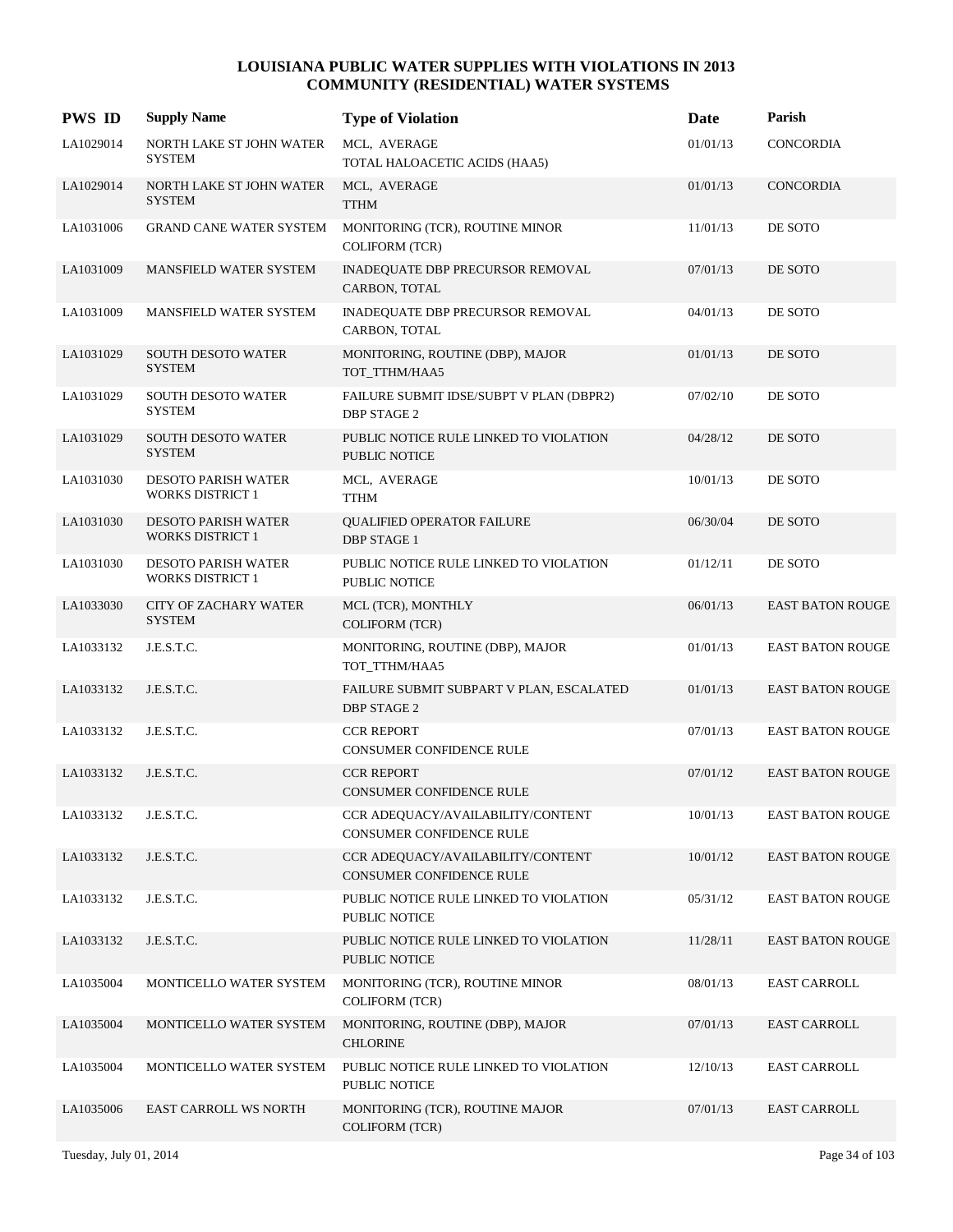| <b>PWS ID</b> | <b>Supply Name</b>                                | <b>Type of Violation</b>                                             | Date     | Parish                |
|---------------|---------------------------------------------------|----------------------------------------------------------------------|----------|-----------------------|
| LA1035006     | EAST CARROLL WS NORTH                             | MONITORING (TCR), ROUTINE MAJOR<br><b>COLIFORM (TCR)</b>             | 04/01/13 | <b>EAST CARROLL</b>   |
| LA1035006     | <b>EAST CARROLL WS NORTH</b>                      | PUBLIC NOTICE RULE LINKED TO VIOLATION<br><b>PUBLIC NOTICE</b>       | 08/09/13 | <b>EAST CARROLL</b>   |
| LA1035006     | <b>EAST CARROLL WS NORTH</b>                      | PUBLIC NOTICE RULE LINKED TO VIOLATION<br>PUBLIC NOTICE              | 03/12/13 | <b>EAST CARROLL</b>   |
| LA1035007     | <b>EAST CARROLL WS SOUTH</b>                      | MONITORING (TCR), ROUTINE MAJOR<br><b>COLIFORM (TCR)</b>             | 04/01/13 | <b>EAST CARROLL</b>   |
| LA1035007     | <b>EAST CARROLL WS SOUTH</b>                      | MONITORING (TCR), ROUTINE MINOR<br><b>COLIFORM (TCR)</b>             | 08/01/13 | <b>EAST CARROLL</b>   |
| LA1035007     | <b>EAST CARROLL WS SOUTH</b>                      | MONITORING (TCR), REPEAT MAJOR<br><b>COLIFORM (TCR)</b>              | 08/01/13 | <b>EAST CARROLL</b>   |
| LA1035007     | <b>EAST CARROLL WS SOUTH</b>                      | PUBLIC NOTICE RULE LINKED TO VIOLATION<br>PUBLIC NOTICE              | 12/10/13 | <b>EAST CARROLL</b>   |
| LA1035007     | <b>EAST CARROLL WS SOUTH</b>                      | PUBLIC NOTICE RULE LINKED TO VIOLATION<br>PUBLIC NOTICE              | 08/09/13 | <b>EAST CARROLL</b>   |
| LA1035007     | <b>EAST CARROLL WS SOUTH</b>                      | PUBLIC NOTICE RULE LINKED TO VIOLATION<br>PUBLIC NOTICE              | 03/12/13 | <b>EAST CARROLL</b>   |
| LA1037001     | TOWN OF CLINTON                                   | FAILURE ADDRESS DEFICIENCY (GWR)<br><b>GROUNDWATER RULE</b>          | 05/07/12 | <b>EAST FELICIANA</b> |
| LA1037002     | DIXON CORRECTIONAL<br><b>INSTITUTE</b>            | MONITORING, ROUTINE (DBP), MAJOR<br>TOT_TTHM/HAA5                    | 01/01/13 | <b>EAST FELICIANA</b> |
| LA1037005     | EASTERN LOUISIANA MENTAL<br>HEALTH SYSTEMS        | MONITORING, ROUTINE (DBP), MAJOR<br>TOT_TTHM/HAA5                    | 01/01/13 | <b>EAST FELICIANA</b> |
| LA1037005     | EASTERN LOUISIANA MENTAL<br><b>HEALTH SYSTEMS</b> | PUBLIC NOTICE RULE LINKED TO VIOLATION<br>PUBLIC NOTICE              | 02/18/11 | <b>EAST FELICIANA</b> |
| LA1037008     | TOWN OF SLAUGHTER WATER<br><b>SYSTEM</b>          | CCR ADEQUACY/AVAILABILITY/CONTENT<br><b>CONSUMER CONFIDENCE RULE</b> | 10/01/13 | <b>EAST FELICIANA</b> |
| LA1037010     | <b>VILLAGE OF WILSON WATER</b><br><b>SYSTEM</b>   | MONITORING (TCR), ROUTINE MAJOR<br><b>COLIFORM (TCR)</b>             | 07/01/13 | <b>EAST FELICIANA</b> |
| LA1039001     | <b>TOWN OF BASILE WATER</b><br><b>SYSTEM</b>      | MCL (TCR), MONTHLY<br><b>COLIFORM (TCR)</b>                          | 04/01/13 | <b>EVANGELINE</b>     |
| LA1039001     | TOWN OF BASILE WATER<br>SYSTEM                    | FAILURE SUBMIT IDSE/SUBPT V PLAN (DBPR2)<br><b>DBP STAGE 2</b>       | 07/02/10 | <b>EVANGELINE</b>     |
| LA1039002     | CHATAIGNIER WATER SYSTEM                          | MCL, AVERAGE<br><b>TTHM</b>                                          | 10/01/13 | <b>EVANGELINE</b>     |
| LA1039002     | CHATAIGNIER WATER SYSTEM                          | MCL, AVERAGE<br><b>TTHM</b>                                          | 07/01/13 | <b>EVANGELINE</b>     |
| LA1039002     | CHATAIGNIER WATER SYSTEM MCL, AVERAGE             | <b>TTHM</b>                                                          | 04/01/13 | <b>EVANGELINE</b>     |
| LA1039002     | CHATAIGNIER WATER SYSTEM                          | MCL, AVERAGE<br><b>TTHM</b>                                          | 01/01/13 | <b>EVANGELINE</b>     |
| LA1039002     | CHATAIGNIER WATER SYSTEM                          | MCL (TCR), MONTHLY<br>COLIFORM (TCR)                                 | 06/01/13 | <b>EVANGELINE</b>     |
| LA1039002     | CHATAIGNIER WATER SYSTEM                          | MONITORING (TCR), REPEAT MAJOR<br><b>COLIFORM (TCR)</b>              | 06/01/13 | <b>EVANGELINE</b>     |
| LA1039002     | CHATAIGNIER WATER SYSTEM                          | MONITORING, ROUTINE (DBP), MINOR<br><b>CHLORINE</b>                  | 01/01/13 | <b>EVANGELINE</b>     |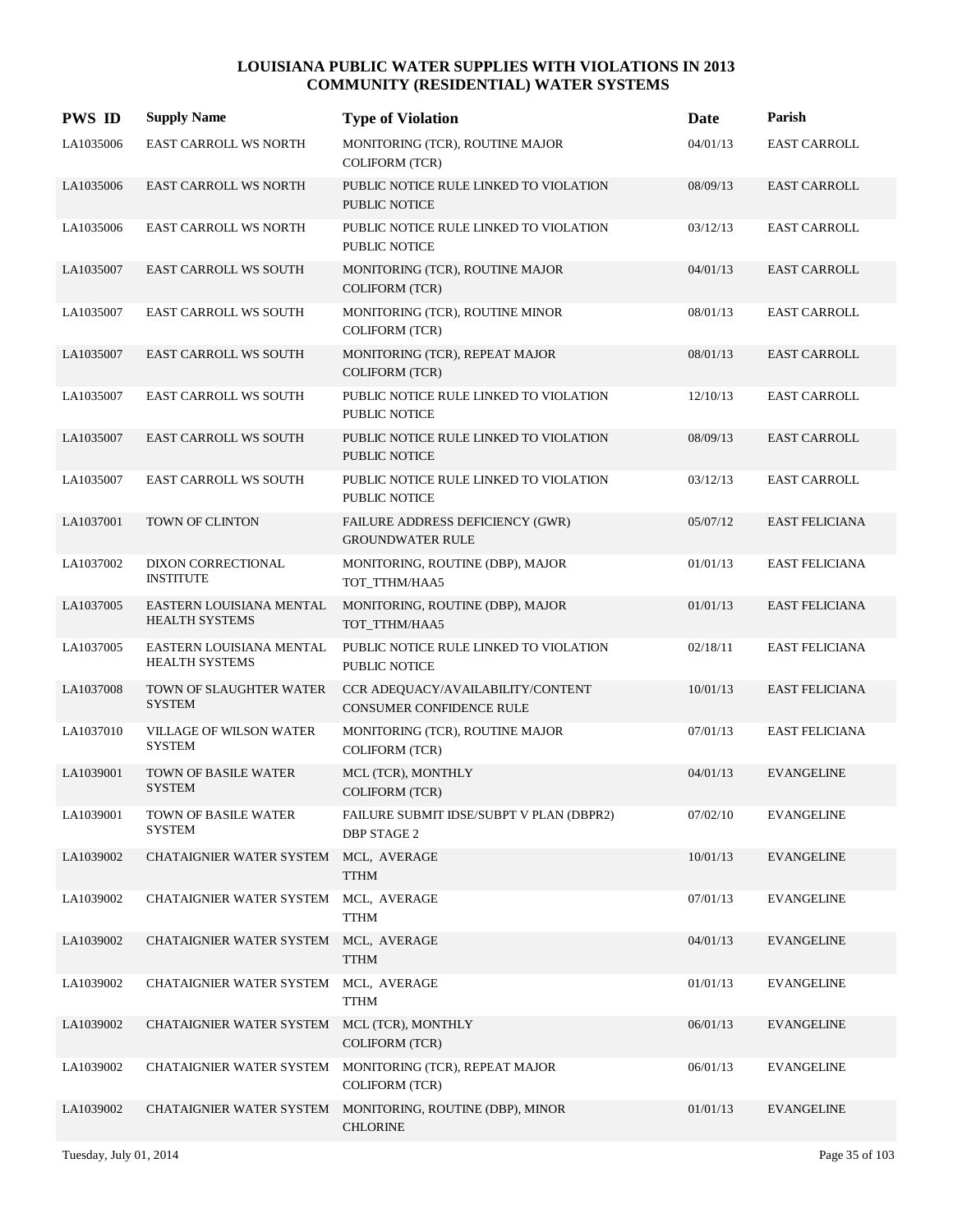| <b>PWS ID</b> | <b>Supply Name</b>                                     | <b>Type of Violation</b>                                                   | Date     | Parish            |
|---------------|--------------------------------------------------------|----------------------------------------------------------------------------|----------|-------------------|
| LA1039002     | CHATAIGNIER WATER SYSTEM                               | MONITOR GWR TRIGGERED/ADDITONAL, MAJOR<br>E. COLI                          | 06/18/13 | <b>EVANGELINE</b> |
| LA1039002     |                                                        | CHATAIGNIER WATER SYSTEM MONITOR GWR TRIGGERED/ADDITONAL, MAJOR<br>E. COLI | 06/18/13 | <b>EVANGELINE</b> |
| LA1039002     | <b>CHATAIGNIER WATER SYSTEM</b>                        | PUBLIC NOTICE RULE LINKED TO VIOLATION<br>PUBLIC NOTICE                    | 08/18/13 | <b>EVANGELINE</b> |
| LA1039002     | <b>CHATAIGNIER WATER SYSTEM</b>                        | PUBLIC NOTICE RULE LINKED TO VIOLATION<br><b>PUBLIC NOTICE</b>             | 05/03/13 | <b>EVANGELINE</b> |
| LA1039003     | EAST SIDE WATER SYSTEM                                 | MONITORING (TCR), ROUTINE MINOR<br><b>COLIFORM (TCR)</b>                   | 09/01/13 | <b>EVANGELINE</b> |
| LA1039003     | <b>EAST SIDE WATER SYSTEM</b>                          | MONITOR GWR TRIGGERED/ADDITONAL, MAJOR<br>E. COLI                          | 12/04/13 | <b>EVANGELINE</b> |
| LA1039003     | <b>EAST SIDE WATER SYSTEM</b>                          | MONITOR GWR TRIGGERED/ADDITONAL, MAJOR<br>E. COLI                          | 12/04/13 | <b>EVANGELINE</b> |
| LA1039003     | <b>EAST SIDE WATER SYSTEM</b>                          | MONITOR GWR TRIGGERED/ADDITONAL, MAJOR<br>E. COLI                          | 12/04/13 | <b>EVANGELINE</b> |
| LA1039003     | <b>EAST SIDE WATER SYSTEM</b>                          | FAILURE ADDRESS DEFICIENCY (GWR)<br><b>GROUNDWATER RULE</b>                | 12/21/11 | <b>EVANGELINE</b> |
| LA1039005     | TOWN OF MAMOU WATER<br><b>SYSTEM</b>                   | EXCEED SECONDARY CONTAMINANT LEVEL<br><b>FLUORIDE</b>                      | 01/01/13 | <b>EVANGELINE</b> |
| LA1039006     | POINT BLUE WATER SYSTEM<br><b>INC</b>                  | MONITORING, ROUTINE (DBP), MAJOR<br>TOT_TTHM/HAA5                          | 01/01/13 | <b>EVANGELINE</b> |
| LA1039007     | REDDELL VIDRINE WATER<br><b>DISTRICT</b>               | <b>FAILURE ADDRESS DEFICIENCY (GWR)</b><br><b>GROUNDWATER RULE</b>         | 12/19/11 | <b>EVANGELINE</b> |
| LA1039007     | REDDELL VIDRINE WATER<br><b>DISTRICT</b>               | EXCEED SECONDARY CONTAMINANT LEVEL<br><b>FLUORIDE</b>                      | 01/01/13 | <b>EVANGELINE</b> |
| LA1039013     | VILLAGE OF TURKEY CREEK<br><b>WATER SYSTEM</b>         | MONITOR GWR TRIGGERED/ADDITONAL, MAJOR<br>E. COLI                          | 10/26/12 | EVANGELINE        |
| LA1039014     | <b>EVANGELINE PARISH</b><br><b>INDUSTRIAL PARK W S</b> | MONITORING (TCR), ROUTINE MINOR<br><b>COLIFORM (TCR)</b>                   | 12/01/13 | <b>EVANGELINE</b> |
| LA1039016     | <b>BAYOU DES CANNES WATER</b><br><b>SYSTEM</b>         | MCL (TCR), MONTHLY<br><b>COLIFORM (TCR)</b>                                | 04/01/13 | EVANGELINE        |
| LA1039017     | WARD 5 WW DISTRICT 1 -<br><b>LONE PINE</b>             | MONITORING (TCR), ROUTINE MAJOR<br><b>COLIFORM (TCR)</b>                   | 03/01/13 | <b>EVANGELINE</b> |
| LA1039017     | WARD 5 WW DISTRICT 1 -<br><b>LONE PINE</b>             | MONITORING, ROUTINE (DBP), MAJOR<br>TOT TTHM/HAA5                          | 01/01/13 | <b>EVANGELINE</b> |
| LA1039017     | WARD 5 WW DISTRICT 1 -<br><b>LONE PINE</b>             | PUBLIC NOTICE RULE LINKED TO VIOLATION<br>PUBLIC NOTICE                    | 07/12/13 | EVANGELINE        |
| LA1039018     | PINE PRAIRIE CORRECTIONAL<br><b>FACILITY WS</b>        | MONITORING, ROUTINE (DBP), MAJOR<br>TOT TTHM/HAA5                          | 01/01/13 | <b>EVANGELINE</b> |
| LA1039018     | PINE PRAIRIE CORRECTIONAL<br><b>FACILITY WS</b>        | INADEQUATE MINIMUM CHLORINE RESIDUAL<br><b>CHLORINE</b>                    | 04/01/13 | <b>EVANGELINE</b> |
| LA1041006     | WINNSBORO WATER SYSTEM                                 | <b>CCR REPORT</b><br>CONSUMER CONFIDENCE RULE                              | 07/01/12 | <b>FRANKLIN</b>   |
| LA1041006     | WINNSBORO WATER SYSTEM                                 | CCR ADEQUACY/AVAILABILITY/CONTENT<br>CONSUMER CONFIDENCE RULE              | 10/01/12 | <b>FRANKLIN</b>   |
| LA1041007     | WISNER WATER SYSTEM                                    | PUBLIC NOTICE RULE LINKED TO VIOLATION<br>PUBLIC NOTICE                    | 05/31/12 | <b>FRANKLIN</b>   |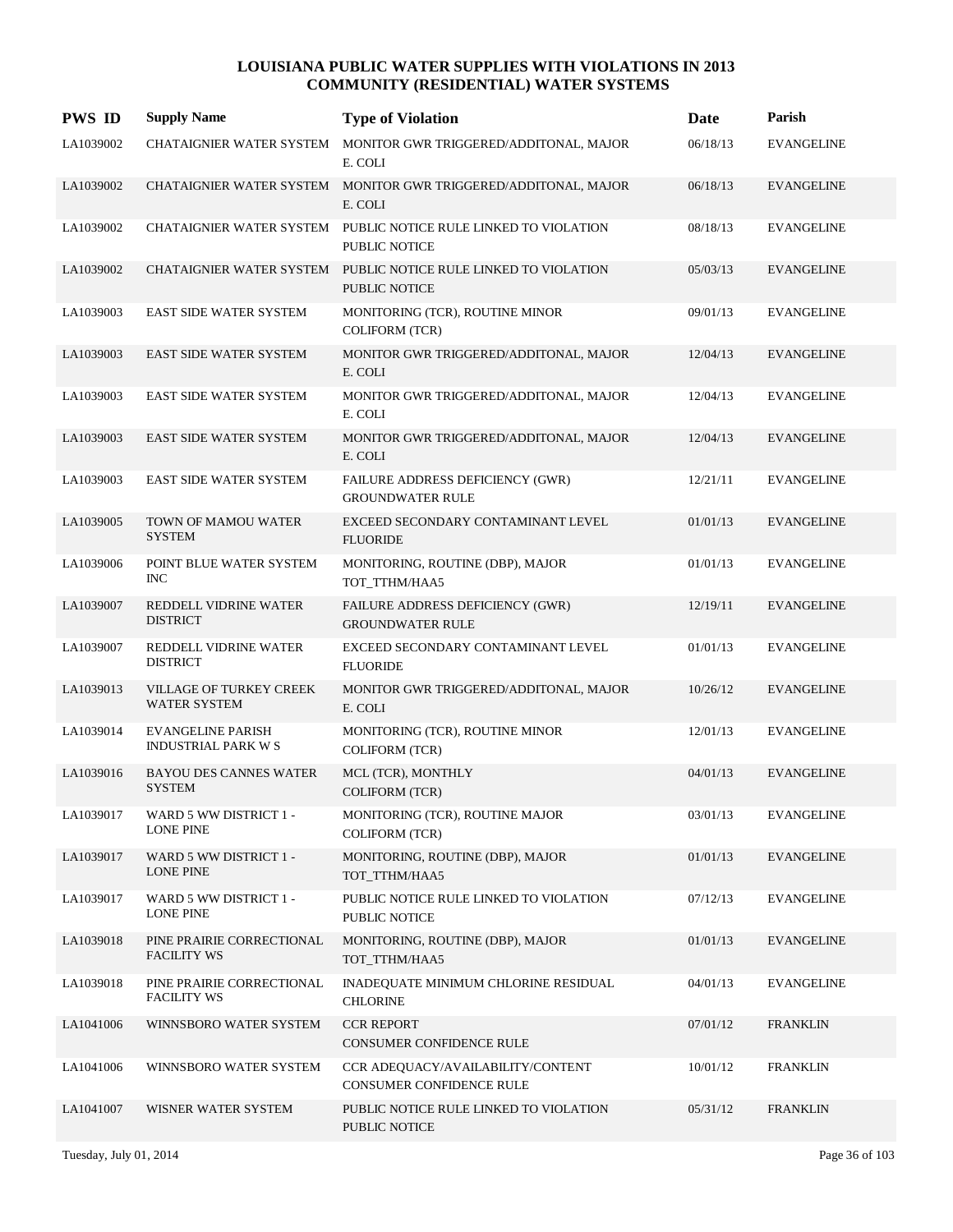| <b>PWS ID</b> | <b>Supply Name</b>                                      | <b>Type of Violation</b>                                            | Date     | Parish          |
|---------------|---------------------------------------------------------|---------------------------------------------------------------------|----------|-----------------|
| LA1041010     | LIDDIEVILLE WATER SYSTEM                                | MONITORING, ROUTINE (DBP), MAJOR<br>TOT TTHM/HAA5                   | 01/01/13 | <b>FRANKLIN</b> |
| LA1043001     | ZONE 2 WATER SYSTEM INC                                 | MONITORING, ROUTINE (DBP), MAJOR<br>TOT_TTHM/HAA5                   | 01/01/13 | <b>GRANT</b>    |
| LA1043004     | VILLAGE OF GEORGETOWN<br><b>WATER SUPPLY</b>            | MCL, AVERAGE<br><b>TTHM</b>                                         | 10/01/13 | <b>GRANT</b>    |
| LA1043004     | <b>VILLAGE OF GEORGETOWN</b><br><b>WATER SUPPLY</b>     | MCL, AVERAGE<br><b>TTHM</b>                                         | 07/01/13 | <b>GRANT</b>    |
| LA1043004     | <b>VILLAGE OF GEORGETOWN</b><br>WATER SUPPLY            | MCL, AVERAGE<br><b>TTHM</b>                                         | 04/01/13 | <b>GRANT</b>    |
| LA1043004     | <b>VILLAGE OF GEORGETOWN</b><br><b>WATER SUPPLY</b>     | MCL, AVERAGE<br><b>TTHM</b>                                         | 01/01/13 | <b>GRANT</b>    |
| LA1043004     | VILLAGE OF GEORGETOWN<br><b>WATER SUPPLY</b>            | FAILURE ADDRESS DEFICIENCY (GWR)<br><b>GROUNDWATER RULE</b>         | 12/26/10 | <b>GRANT</b>    |
| LA1043004     | <b>VILLAGE OF GEORGETOWN</b><br><b>WATER SUPPLY</b>     | FOLLOW-UP OR ROUTINE TAP M/R (LCR)<br><b>LEAD &amp; COPPER RULE</b> | 07/01/13 | <b>GRANT</b>    |
| LA1043004     | VILLAGE OF GEORGETOWN<br><b>WATER SUPPLY</b>            | FOLLOW-UP OR ROUTINE TAP M/R (LCR)<br><b>LEAD &amp; COPPER RULE</b> | 01/01/13 | <b>GRANT</b>    |
| LA1043004     | <b>VILLAGE OF GEORGETOWN</b><br><b>WATER SUPPLY</b>     | FOLLOW-UP OR ROUTINE TAP M/R (LCR)<br><b>LEAD &amp; COPPER RULE</b> | 07/01/12 | <b>GRANT</b>    |
| LA1043004     | <b>VILLAGE OF GEORGETOWN</b><br><b>WATER SUPPLY</b>     | FOLLOW-UP OR ROUTINE TAP M/R (LCR)<br><b>LEAD &amp; COPPER RULE</b> | 01/01/05 | <b>GRANT</b>    |
| LA1043005     | TOWN OF MONTGOMERY<br>WATER SYSTEM                      | MONITORING (TCR), ROUTINE MINOR<br><b>COLIFORM (TCR)</b>            | 07/01/13 | <b>GRANT</b>    |
| LA1043007     | TOWN OF POLLOCK WATER<br><b>SYSTEM</b>                  | MCL (TCR), MONTHLY<br><b>COLIFORM (TCR)</b>                         | 11/01/13 | <b>GRANT</b>    |
| LA1043007     | TOWN OF POLLOCK WATER<br><b>SYSTEM</b>                  | MONITORING (TCR), ROUTINE MINOR<br><b>COLIFORM (TCR)</b>            | 12/01/13 | <b>GRANT</b>    |
| LA1043013     | CENTRAL GRANT WATER<br><b>SYSTEM</b>                    | MCL (TCR), MONTHLY<br><b>COLIFORM (TCR)</b>                         | 06/01/13 | <b>GRANT</b>    |
| LA1043013     | CENTRAL GRANT WATER<br><b>SYSTEM</b>                    | MONITORING, ROUTINE (DBP), MAJOR<br>TOT_TTHM/HAA5                   | 01/01/13 | <b>GRANT</b>    |
| LA1043013     | <b>CENTRAL GRANT WATER</b><br><b>SYSTEM</b>             | FAILURE ADDRESS DEFICIENCY (GWR)<br><b>GROUNDWATER RULE</b>         | 12/30/11 | <b>GRANT</b>    |
| LA1043014     | WEST GRANT WATER<br><b>ASSOCIATION</b>                  | MONITOR GWR TRIGGERED/ADDITONAL, MINOR<br>E. COLI                   | 01/14/13 | <b>GRANT</b>    |
| LA1043018     | RED HILL WATERWORKS INC                                 | MCL (TCR), MONTHLY<br><b>COLIFORM (TCR)</b>                         | 04/01/13 | <b>GRANT</b>    |
| LA1043018     | RED HILL WATERWORKS INC                                 | FAILURE ADDRESS DEFICIENCY (GWR)<br><b>GROUNDWATER RULE</b>         | 11/23/11 | <b>GRANT</b>    |
| LA1045002     | <b>WATERWORKS DISTRICT 3 OF</b><br><b>IBERIA PARISH</b> | FAILURE ADDRESS DEFICIENCY (GWR)<br><b>GROUNDWATER RULE</b>         | 12/20/11 | <b>IBERIA</b>   |
| LA1045009     | NEW IBERIA WATER SYSTEM<br>(LAWCO)                      | MONITORING, ROUTINE (DBP), MAJOR<br>TOT_TTHM/HAA5                   | 01/01/13 | <b>IBERIA</b>   |
| LA1045027     | LELEUX TRAILER PARK<br>WATER SYSTEM                     | MONITORING, ROUTINE (DBP), MAJOR<br>TOT_TTHM/HAA5                   | 01/01/13 | <b>IBERIA</b>   |
| LA1045028     | PLANTATION VILLAGE MHP<br>WATER SYSTEM                  | MCL, AVERAGE<br><b>ARSENIC</b>                                      | 10/01/13 | <b>IBERIA</b>   |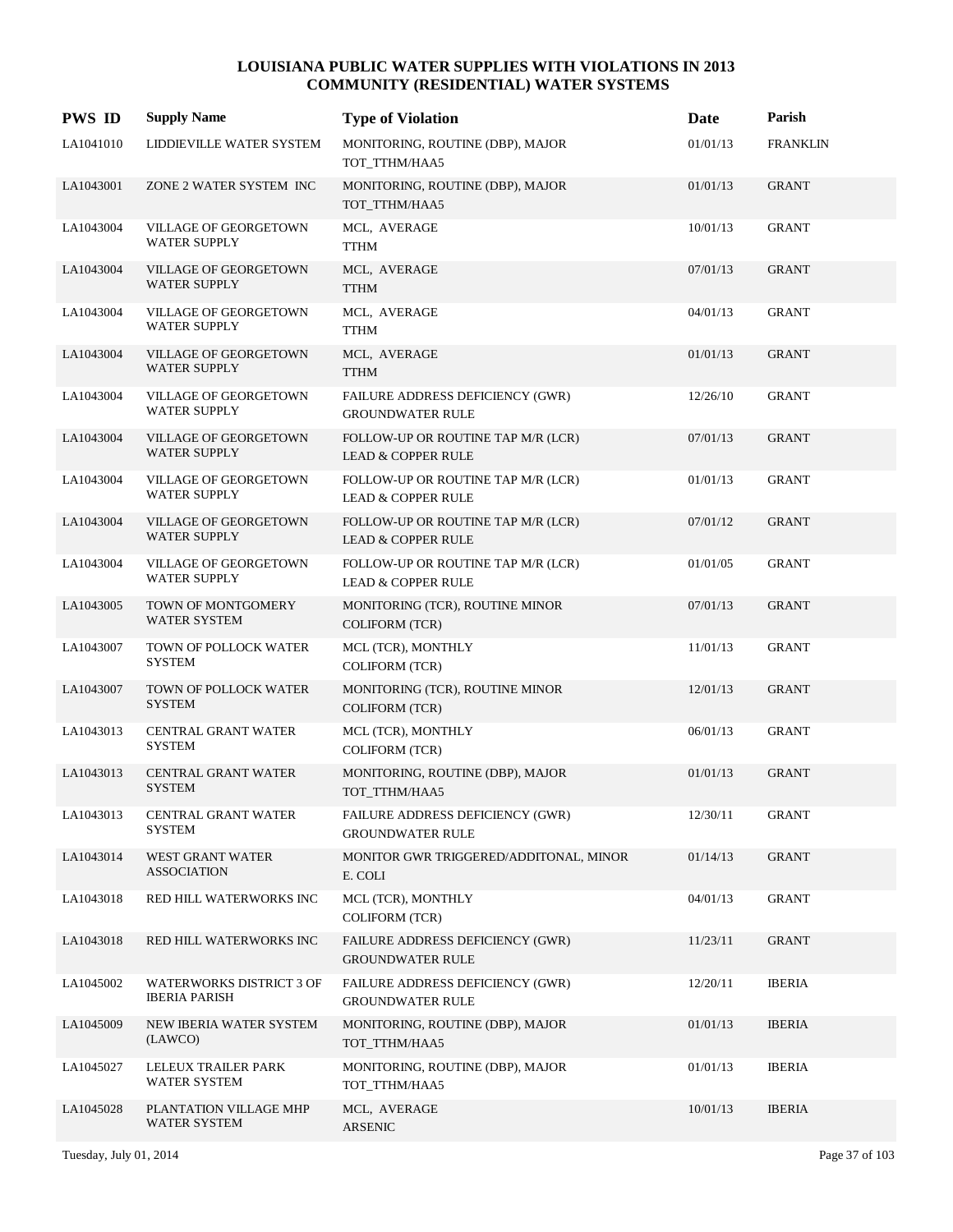| <b>PWS ID</b> | <b>Supply Name</b>                                | <b>Type of Violation</b>                                       | Date     | Parish           |
|---------------|---------------------------------------------------|----------------------------------------------------------------|----------|------------------|
| LA1045028     | PLANTATION VILLAGE MHP<br>WATER SYSTEM            | MCL, AVERAGE<br><b>ARSENIC</b>                                 | 07/01/13 | <b>IBERIA</b>    |
| LA1045028     | PLANTATION VILLAGE MHP<br>WATER SYSTEM            | MCL, AVERAGE<br><b>ARSENIC</b>                                 | 04/01/13 | <b>IBERIA</b>    |
| LA1045037     | TESI PORT EAST SUBDIVISION                        | MONITORING, ROUTINE (DBP), MAJOR<br>TOT_TTHM/HAA5              | 01/01/13 | <b>IBERIA</b>    |
| LA1045039     | DUNCAN HEIGHTS MOBILE<br><b>HOME PARK</b>         | MONITORING, ROUTINE (DBP), MAJOR<br>TOT_TTHM/HAA5              | 01/01/13 | <b>IBERIA</b>    |
| LA1045040     | TMT INVESTMENTS MOBILE<br><b>HOME PARK</b>        | PUBLIC NOTICE RULE LINKED TO VIOLATION<br><b>PUBLIC NOTICE</b> | 05/31/12 | <b>IBERIA</b>    |
| LA1045041     | R & D PROPERTIES, LLC,<br><b>MOBILE HOME PARK</b> | MONITORING, ROUTINE (DBP), MAJOR<br>TOT_TTHM/HAA5              | 01/01/13 | <b>IBERIA</b>    |
| LA1045041     | R & D PROPERTIES, LLC,<br><b>MOBILE HOME PARK</b> | FAILURE SUBMIT SUBPART V PLAN, ESCALATED<br><b>DBP STAGE 2</b> | 01/01/13 | <b>IBERIA</b>    |
| LA1045041     | R & D PROPERTIES, LLC,<br><b>MOBILE HOME PARK</b> | FAILURE ADDRESS DEFICIENCY (GWR)<br><b>GROUNDWATER RULE</b>    | 12/17/12 | <b>IBERIA</b>    |
| LA1047003     | TOWN OF MARINGOUIN                                | MCL (TCR), MONTHLY<br><b>COLIFORM (TCR)</b>                    | 01/01/13 | <b>IBERVILLE</b> |
| LA1047005     | CITY OF PLAQUEMINE WATER<br><b>SYSTEM</b>         | MCL (TCR), MONTHLY<br><b>COLIFORM (TCR)</b>                    | 09/01/13 | <b>IBERVILLE</b> |
| LA1047006     | <b>VILLAGE OF ROSEDALE</b><br><b>WATER SYSTEM</b> | MONITORING (TCR), ROUTINE MINOR<br><b>COLIFORM (TCR)</b>       | 07/01/13 | <b>IBERVILLE</b> |
| LA1047008     | <b>GILLIS LONG CENTER</b>                         | MONITORING, ROUTINE (DBP), MAJOR<br>TOT_TTHM/HAA5              | 01/01/13 | <b>IBERVILLE</b> |
| LA1047011     | <b>ANNADALE PLANTATION</b><br><b>WATER SUPPLY</b> | FAILURE ADDRESS DEFICIENCY (GWR)<br><b>GROUNDWATER RULE</b>    | 05/17/11 | <b>IBERVILLE</b> |
| LA1047011     | ANNADALE PLANTATION<br><b>WATER SUPPLY</b>        | <b>CCR REPORT</b><br>CONSUMER CONFIDENCE RULE                  | 07/01/13 | <b>IBERVILLE</b> |
| LA1047011     | ANNADALE PLANTATION<br><b>WATER SUPPLY</b>        | CCR ADEQUACY/AVAILABILITY/CONTENT<br>CONSUMER CONFIDENCE RULE  | 10/01/13 | <b>IBERVILLE</b> |
| LA1047011     | ANNADALE PLANTATION<br><b>WATER SUPPLY</b>        | PUBLIC NOTICE RULE LINKED TO VIOLATION<br>PUBLIC NOTICE        | 10/22/12 | <b>IBERVILLE</b> |
| LA1047028     | PLANTATION GARDENS                                | MONITORING, ROUTINE (DBP), MAJOR<br>TOT_TTHM/HAA5              | 09/01/12 | <b>IBERVILLE</b> |
| LA1049004     | CHATHAM WATER SYSTEM                              | MONITORING (TCR), ROUTINE MAJOR<br>COLIFORM (TCR)              | 07/01/13 | <b>JACKSON</b>   |
| LA1049004     | CHATHAM WATER SYSTEM                              | MONITORING (TCR), ROUTINE MAJOR<br>COLIFORM (TCR)              | 06/01/13 | <b>JACKSON</b>   |
| LA1049004     | CHATHAM WATER SYSTEM                              | MONITORING (TCR), ROUTINE MAJOR<br>COLIFORM (TCR)              | 03/01/13 | <b>JACKSON</b>   |
| LA1049004     | CHATHAM WATER SYSTEM                              | MONITORING, ROUTINE (DBP), MAJOR<br>TOT_TTHM/HAA5              | 11/01/13 | <b>JACKSON</b>   |
| LA1049004     | CHATHAM WATER SYSTEM                              | MONITORING, ROUTINE (DBP), MAJOR<br>TOT_TTHM/HAA5              | 08/01/13 | <b>JACKSON</b>   |
| LA1049004     | CHATHAM WATER SYSTEM                              | MONITORING, ROUTINE (DBP), MAJOR<br>TOT_TTHM/HAA5              | 04/01/13 | <b>JACKSON</b>   |
| LA1049006     | EAST HODGE WATER SYSTEM                           | MONITORING (TCR), ROUTINE MAJOR<br>COLIFORM (TCR)              | 07/01/13 | <b>JACKSON</b>   |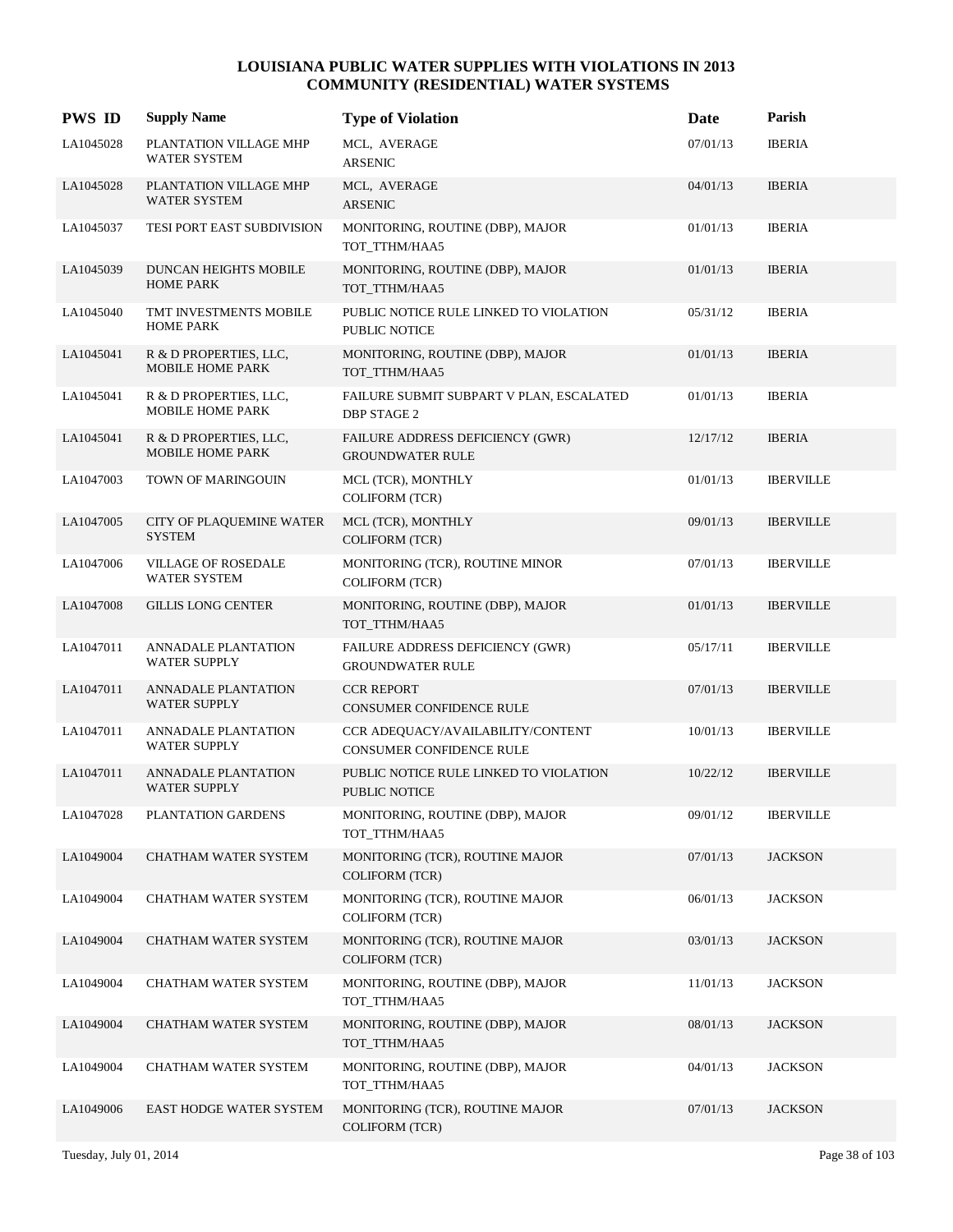| <b>PWS ID</b> | <b>Supply Name</b>                 | <b>Type of Violation</b>                                             | <b>Date</b> | Parish         |
|---------------|------------------------------------|----------------------------------------------------------------------|-------------|----------------|
| LA1049006     | <b>EAST HODGE WATER SYSTEM</b>     | MONITORING (TCR), ROUTINE MAJOR<br><b>COLIFORM (TCR)</b>             | 02/01/13    | <b>JACKSON</b> |
| LA1049006     | <b>EAST HODGE WATER SYSTEM</b>     | MONITORING, ROUTINE (DBP), MAJOR<br>TOT_TTHM/HAA5                    | 01/01/13    | <b>JACKSON</b> |
| LA1049006     | EAST HODGE WATER SYSTEM            | FAILURE SUBMIT SUBPART V PLAN, ESCALATED<br><b>DBP STAGE 2</b>       | 01/01/13    | <b>JACKSON</b> |
| LA1049006     | <b>EAST HODGE WATER SYSTEM</b>     | FAILURE ADDRESS DEFICIENCY (GWR)<br><b>GROUNDWATER RULE</b>          | 05/07/12    | <b>JACKSON</b> |
| LA1049006     | <b>EAST HODGE WATER SYSTEM</b>     | <b>CCR REPORT</b><br><b>CONSUMER CONFIDENCE RULE</b>                 | 07/01/13    | <b>JACKSON</b> |
| LA1049006     | <b>EAST HODGE WATER SYSTEM</b>     | <b>CCR REPORT</b><br><b>CONSUMER CONFIDENCE RULE</b>                 | 07/01/12    | <b>JACKSON</b> |
| LA1049006     | <b>EAST HODGE WATER SYSTEM</b>     | CCR ADEQUACY/AVAILABILITY/CONTENT<br><b>CONSUMER CONFIDENCE RULE</b> | 10/01/13    | <b>JACKSON</b> |
| LA1049006     | <b>EAST HODGE WATER SYSTEM</b>     | CCR ADEQUACY/AVAILABILITY/CONTENT<br><b>CONSUMER CONFIDENCE RULE</b> | 10/01/12    | <b>JACKSON</b> |
| LA1049006     | <b>EAST HODGE WATER SYSTEM</b>     | PUBLIC NOTICE RULE LINKED TO VIOLATION<br>PUBLIC NOTICE              | 09/14/13    | <b>JACKSON</b> |
| LA1049006     | <b>EAST HODGE WATER SYSTEM</b>     | PUBLIC NOTICE RULE LINKED TO VIOLATION<br><b>PUBLIC NOTICE</b>       | 06/07/13    | <b>JACKSON</b> |
| LA1049006     | <b>EAST HODGE WATER SYSTEM</b>     | PUBLIC NOTICE RULE LINKED TO VIOLATION<br>PUBLIC NOTICE              | 05/31/12    | <b>JACKSON</b> |
| LA1049007     | <b>EROS WATER SYSTEM</b>           | MONITORING, ROUTINE (DBP), MAJOR<br>TOT_TTHM/HAA5                    | 09/01/13    | <b>JACKSON</b> |
| LA1049008     | HODGE WATER SYSTEM                 | MONITORING (TCR), ROUTINE MAJOR<br><b>COLIFORM (TCR)</b>             | 01/01/13    | <b>JACKSON</b> |
| LA1049008     | HODGE WATER SYSTEM                 | MONITORING, ROUTINE (DBP), MAJOR<br>TOT TTHM/HAA5                    | 01/01/13    | <b>JACKSON</b> |
| LA1049008     | HODGE WATER SYSTEM                 | FOLLOW-UP OR ROUTINE TAP M/R (LCR)<br><b>LEAD &amp; COPPER RULE</b>  | 10/01/12    | <b>JACKSON</b> |
| LA1049008     | <b>HODGE WATER SYSTEM</b>          | PUBLIC NOTICE RULE LINKED TO VIOLATION<br>PUBLIC NOTICE              | 03/14/13    | <b>JACKSON</b> |
| LA1049008     | HODGE WATER SYSTEM                 | PUBLIC NOTICE RULE LINKED TO VIOLATION<br>PUBLIC NOTICE              | 02/08/13    | <b>JACKSON</b> |
| LA1049010     | JONESBORO WATER SYSTEM             | MONITORING (TCR), ROUTINE MAJOR<br><b>COLIFORM (TCR)</b>             | 03/01/13    | <b>JACKSON</b> |
| LA1049010     | JONESBORO WATER SYSTEM             | MONITORING (TCR), ROUTINE MAJOR<br><b>COLIFORM (TCR)</b>             | 02/01/13    | <b>JACKSON</b> |
| LA1049010     | JONESBORO WATER SYSTEM             | MONITORING, ROUTINE (DBP), MAJOR<br>TOT TTHM/HAA5                    | 01/01/13    | <b>JACKSON</b> |
| LA1049010     | JONESBORO WATER SYSTEM             | FAILURE SUBMIT SUBPART V PLAN, ESCALATED<br><b>DBP STAGE 2</b>       | 01/01/13    | <b>JACKSON</b> |
| LA1049010     | <b>JONESBORO WATER SYSTEM</b>      | FAILURE ADDRESS DEFICIENCY (GWR)<br><b>GROUNDWATER RULE</b>          | 10/21/12    | <b>JACKSON</b> |
| LA1049010     | JONESBORO WATER SYSTEM             | PUBLIC NOTICE RULE LINKED TO VIOLATION<br>PUBLIC NOTICE              | 06/07/13    | <b>JACKSON</b> |
| LA1049012     | NORTH HODGE WATER<br><b>SYSTEM</b> | MONITORING (TCR), ROUTINE MAJOR<br><b>COLIFORM (TCR)</b>             | 02/01/13    | <b>JACKSON</b> |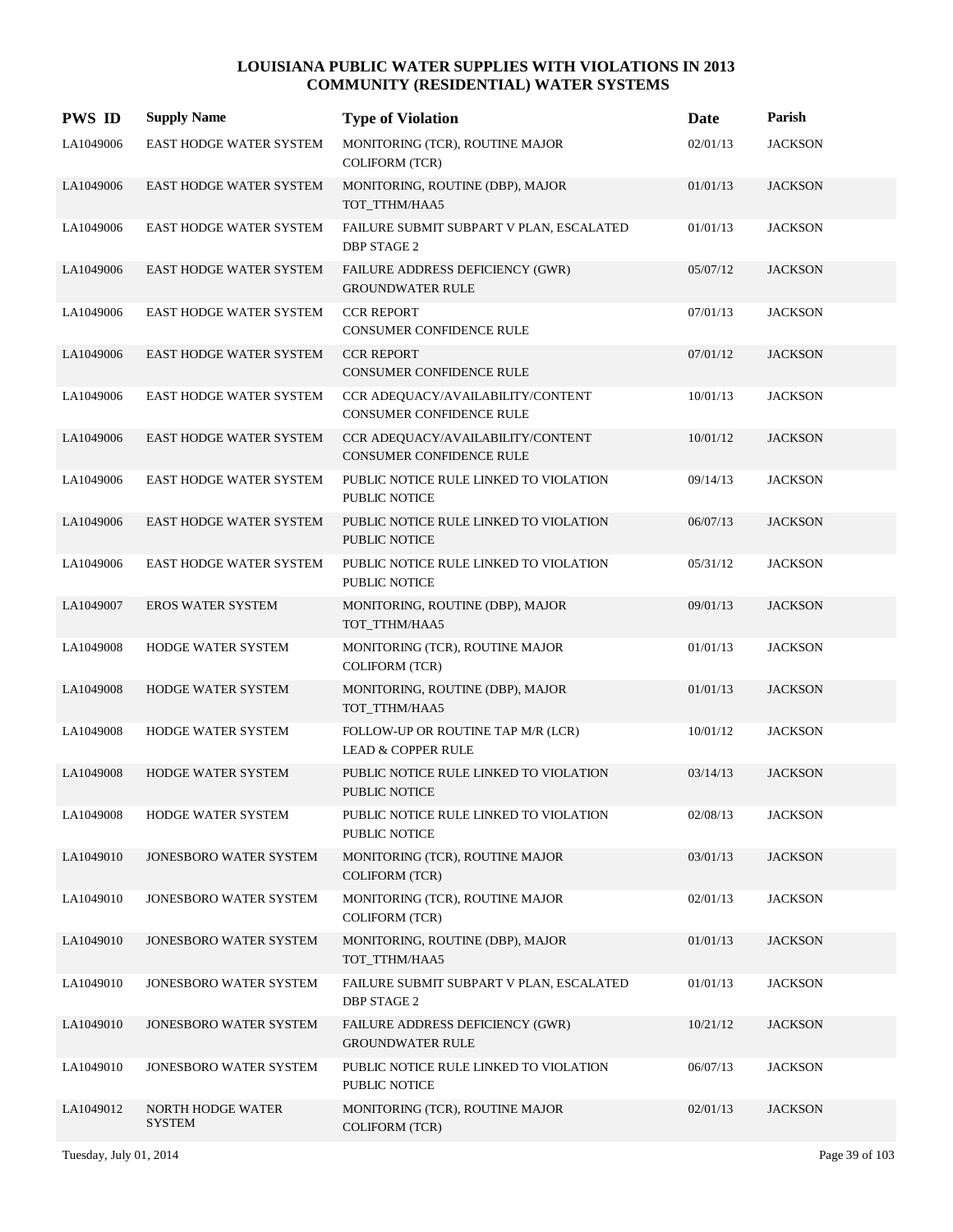| <b>PWS ID</b> | <b>Supply Name</b>                              | <b>Type of Violation</b>                                                   | Date     | Parish         |
|---------------|-------------------------------------------------|----------------------------------------------------------------------------|----------|----------------|
| LA1049012     | NORTH HODGE WATER<br><b>SYSTEM</b>              | MONITORING, ROUTINE (DBP), MAJOR<br>TOT_TTHM/HAA5                          | 01/01/13 | <b>JACKSON</b> |
| LA1049016     | SHADY GROVE WATER SYSTEM MCL (TCR), MONTHLY     | <b>COLIFORM (TCR)</b>                                                      | 08/01/13 | <b>JACKSON</b> |
| LA1049016     |                                                 | SHADY GROVE WATER SYSTEM MONITOR GWR TRIGGERED/ADDITONAL, MAJOR<br>E. COLI | 08/22/13 | <b>JACKSON</b> |
| LA1049017     | <b>SOUTHEAST HODGE WATER</b><br><b>SYSTEM</b>   | MONITORING (TCR), REPEAT MAJOR<br><b>COLIFORM (TCR)</b>                    | 09/01/13 | <b>JACKSON</b> |
| LA1049017     | SOUTHEAST HODGE WATER<br><b>SYSTEM</b>          | MONITORING, ROUTINE (DBP), MAJOR<br>TOT TTHM/HAA5                          | 01/01/13 | <b>JACKSON</b> |
| LA1049017     | <b>SOUTHEAST HODGE WATER</b><br><b>SYSTEM</b>   | FAILURE SUBMIT SUBPART V PLAN, ESCALATED<br><b>DBP STAGE 2</b>             | 01/01/13 | <b>JACKSON</b> |
| LA1049017     | SOUTHEAST HODGE WATER<br><b>SYSTEM</b>          | FAILURE ADDRESS DEFICIENCY (GWR)<br><b>GROUNDWATER RULE</b>                | 05/10/12 | <b>JACKSON</b> |
| LA1049019     | WESTON WATER SYSTEM                             | FAILURE SUBMIT IDSE/SUBPT V PLAN (DBPR2)<br><b>DBP STAGE 2</b>             | 07/02/10 | <b>JACKSON</b> |
| LA1049020     | WYATT MANOR WATER<br><b>SYSTEM</b>              | MCL (TCR), MONTHLY<br><b>COLIFORM (TCR)</b>                                | 08/01/13 | <b>JACKSON</b> |
| LA1049020     | WYATT MANOR WATER<br><b>SYSTEM</b>              | MONITORING (TCR), REPEAT MAJOR<br><b>COLIFORM (TCR)</b>                    | 08/01/13 | <b>JACKSON</b> |
| LA1049020     | WYATT MANOR WATER<br><b>SYSTEM</b>              | MONITORING, ROUTINE (DBP), MAJOR<br>TOT_TTHM/HAA5                          | 01/01/13 | <b>JACKSON</b> |
| LA1049020     | WYATT MANOR WATER<br><b>SYSTEM</b>              | CCR ADEQUACY/AVAILABILITY/CONTENT<br><b>CONSUMER CONFIDENCE RULE</b>       | 10/01/13 | <b>JACKSON</b> |
| LA1049020     | WYATT MANOR WATER<br><b>SYSTEM</b>              | CCR ADEQUACY/AVAILABILITY/CONTENT<br>CONSUMER CONFIDENCE RULE              | 10/01/12 | <b>JACKSON</b> |
| LA1049020     | WYATT MANOR WATER<br><b>SYSTEM</b>              | PUBLIC NOTICE RULE LINKED TO VIOLATION<br><b>PUBLIC NOTICE</b>             | 12/11/13 | <b>JACKSON</b> |
| LA1049026     | EBENEZER WATER SYSTEM                           | MCL (TCR), MONTHLY<br><b>COLIFORM (TCR)</b>                                | 08/01/13 | <b>JACKSON</b> |
| LA1049026     | EBENEZER WATER SYSTEM                           | MONITORING, ROUTINE (DBP), MAJOR<br>TOT_TTHM/HAA5                          | 01/01/13 | <b>JACKSON</b> |
| LA1049026     | EBENEZER WATER SYSTEM                           | FAILURE ADDRESS DEFICIENCY (GWR)<br><b>GROUNDWATER RULE</b>                | 01/04/12 | <b>JACKSON</b> |
| LA1049026     | <b>EBENEZER WATER SYSTEM</b>                    | PUBLIC NOTICE RULE LINKED TO VIOLATION<br>PUBLIC NOTICE                    | 10/06/13 | <b>JACKSON</b> |
| LA1049028     | <b>SPRING CREEK SUBDIVISION</b><br>WATER SYSTEM | MONITORING, ROUTINE (DBP), MAJOR<br>TOT_TTHM/HAA5                          | 07/01/13 | <b>JACKSON</b> |
| LA1049030     | SPILLWAY ESTATES WATER<br><b>SYSTEM</b>         | MONITORING (TCR), ROUTINE MAJOR<br><b>COLIFORM (TCR)</b>                   | 12/01/13 | <b>JACKSON</b> |
| LA1049031     | VIXEN WATER SYSTEM WEST                         | MCL, AVERAGE<br><b>TTHM</b>                                                | 10/01/13 | <b>JACKSON</b> |
| LA1049031     | VIXEN WATER SYSTEM WEST                         | MCL, AVERAGE<br>TOTAL HALOACETIC ACIDS (HAA5)                              | 10/01/13 | <b>JACKSON</b> |
| LA1049031     | VIXEN WATER SYSTEM WEST                         | MCL, AVERAGE<br>${\sf TTHM}$                                               | 07/01/13 | <b>JACKSON</b> |
| LA1049031     | VIXEN WATER SYSTEM WEST                         | MCL, AVERAGE<br>TOTAL HALOACETIC ACIDS (HAA5)                              | 07/01/13 | <b>JACKSON</b> |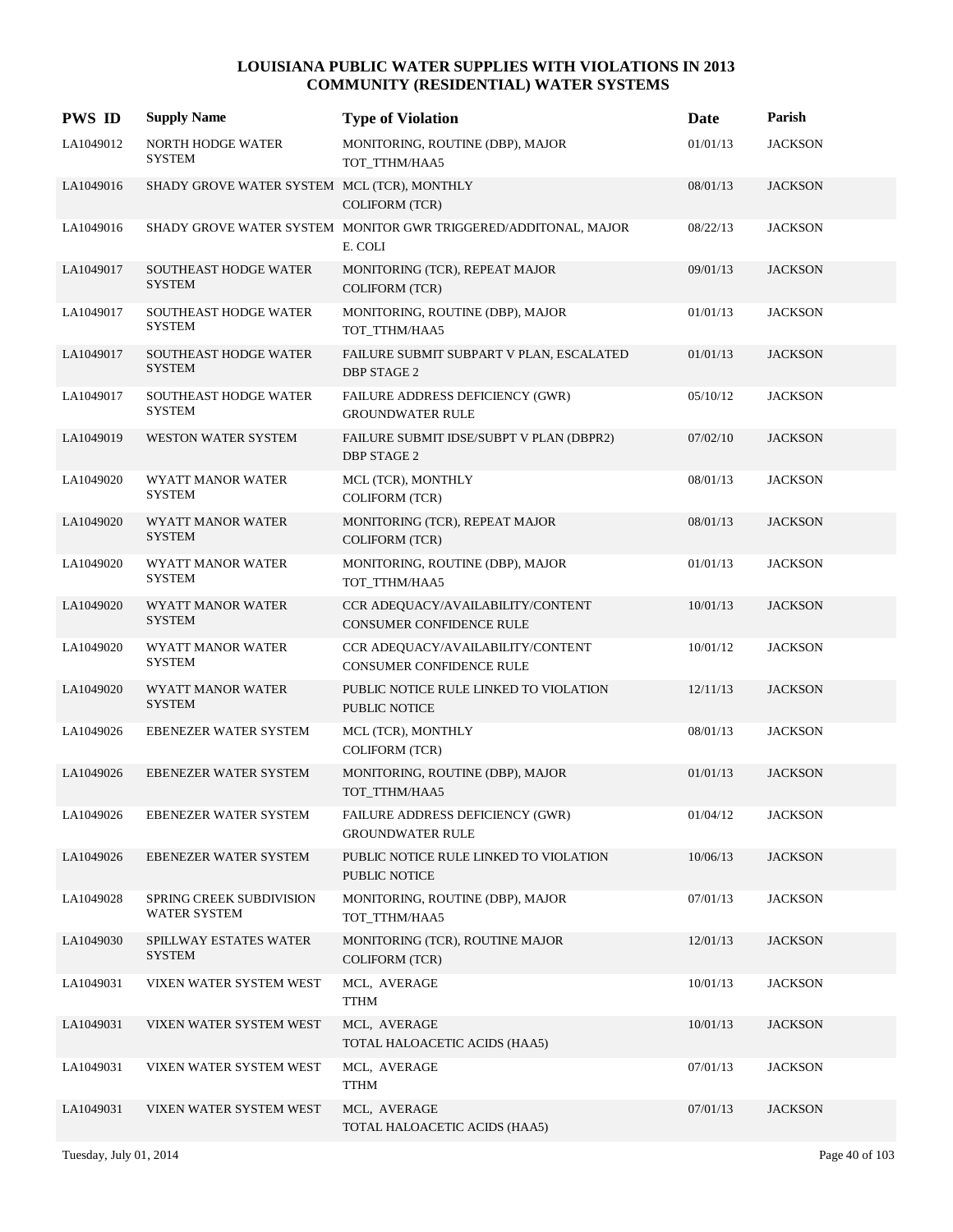| <b>PWS ID</b> | <b>Supply Name</b>                               | <b>Type of Violation</b>                                       | Date     | Parish                 |
|---------------|--------------------------------------------------|----------------------------------------------------------------|----------|------------------------|
| LA1049031     | VIXEN WATER SYSTEM WEST                          | MCL, AVERAGE<br><b>TTHM</b>                                    | 04/01/13 | <b>JACKSON</b>         |
| LA1049031     | VIXEN WATER SYSTEM WEST                          | MCL, AVERAGE<br>TOTAL HALOACETIC ACIDS (HAA5)                  | 04/01/13 | <b>JACKSON</b>         |
| LA1049031     | VIXEN WATER SYSTEM WEST                          | MCL, AVERAGE<br><b>TTHM</b>                                    | 01/01/13 | <b>JACKSON</b>         |
| LA1049031     | VIXEN WATER SYSTEM WEST                          | MCL, AVERAGE<br>TOTAL HALOACETIC ACIDS (HAA5)                  | 01/01/13 | <b>JACKSON</b>         |
| LA1049031     | VIXEN WATER SYSTEM WEST                          | FAILURE ADDRESS DEFICIENCY (GWR)<br><b>GROUNDWATER RULE</b>    | 10/02/12 | <b>JACKSON</b>         |
| LA1049031     | VIXEN WATER SYSTEM WEST                          | PUBLIC NOTICE RULE LINKED TO VIOLATION<br>PUBLIC NOTICE        | 11/20/13 | <b>JACKSON</b>         |
| LA1049031     | VIXEN WATER SYSTEM WEST                          | PUBLIC NOTICE RULE LINKED TO VIOLATION<br><b>PUBLIC NOTICE</b> | 09/02/13 | <b>JACKSON</b>         |
| LA1049032     | PARADISE POINT WATER<br><b>SYSTEM</b>            | MONITORING (TCR), ROUTINE MAJOR<br><b>COLIFORM</b> (TCR)       | 12/01/13 | <b>JACKSON</b>         |
| LA1049032     | PARADISE POINT WATER<br><b>SYSTEM</b>            | PUBLIC NOTICE RULE LINKED TO VIOLATION<br><b>PUBLIC NOTICE</b> | 09/19/11 | <b>JACKSON</b>         |
| LA1049033     | <b>HANCOCK HAVEN WATER</b><br><b>SYSTEM</b>      | MONITORING (TCR), ROUTINE MAJOR<br><b>COLIFORM (TCR)</b>       | 12/01/13 | <b>JACKSON</b>         |
| LA1049033     | <b>HANCOCK HAVEN WATER</b><br><b>SYSTEM</b>      | FAILURE ADDRESS DEFICIENCY (GWR)<br><b>GROUNDWATER RULE</b>    | 06/02/12 | <b>JACKSON</b>         |
| LA1049033     | <b>HANCOCK HAVEN WATER</b><br><b>SYSTEM</b>      | PUBLIC NOTICE RULE LINKED TO VIOLATION<br>PUBLIC NOTICE        | 09/19/11 | <b>JACKSON</b>         |
| LA1051005     | WESTWEGO WATERWORKS                              | MONITORING, ROUTINE (DBP), MAJOR<br>TOT_TTHM/HAA5              | 04/01/13 | <b>JEFFERSON</b>       |
| LA1053001     | TOWN OF ELTON WATER<br><b>SYSTEM</b>             | MONITORING, ROUTINE (DBP), MAJOR<br>TOT_TTHM/HAA5              | 01/01/13 | JEFFERSON DAVIS        |
| LA1053001     | TOWN OF ELTON WATER<br><b>SYSTEM</b>             | FAILURE SUBMIT IDSE/SUBPT V PLAN (DBPR2)<br><b>DBP STAGE 2</b> | 07/02/10 | JEFFERSON DAVIS        |
| LA1053003     | <b>CITY OF JENNINGS WATER</b><br><b>SYSTEM</b>   | MONITORING (TCR), ROUTINE MINOR<br><b>COLIFORM (TCR)</b>       | 08/01/13 | <b>JEFFERSON DAVIS</b> |
| LA1053003     | <b>CITY OF JENNINGS WATER</b><br><b>SYSTEM</b>   | FAILURE ADDRESS DEFICIENCY (GWR)<br><b>GROUNDWATER RULE</b>    | 11/01/12 | JEFFERSON DAVIS        |
| LA1053007     | <b>VILLAGE OF FENTON WATER</b><br><b>SYSTEM</b>  | MONITORING, ROUTINE (DBP), MAJOR<br>TOT_TTHM/HAA5              | 01/01/13 | JEFFERSON DAVIS        |
| LA1055003     | <b>CITY OF BROUSSARD WATER</b><br><b>SYSTEM</b>  | MONITORING, ROUTINE (DBP), MAJOR<br>TOT TTHM/HAA5              | 01/01/13 | LAFAYETTE              |
| LA1055011     | TOWN OF DUSON WATER<br><b>SYSTEM</b>             | CCR ADEQUACY/AVAILABILITY/CONTENT<br>CONSUMER CONFIDENCE RULE  | 10/01/13 | LAFAYETTE              |
| LA1055015     | <b>HOLIDAY MOBILE HOME</b><br>VILLA WATER SYSTEM | MONITORING, ROUTINE (DBP), MAJOR<br>TOT_TTHM/HAA5              | 01/01/13 | LAFAYETTE              |
| LA1055040     | TESI COUNTRY PINES M H EST<br>WATER SYSTEM       | MONITORING, ROUTINE (DBP), MAJOR<br>TOT_TTHM/HAA5              | 10/01/12 | LAFAYETTE              |
| LA1055043     | TESI FOX RUN SUBDIVISION<br>WATER SYSTEM         | MONITORING, ROUTINE (DBP), MAJOR<br>TOT_TTHM/HAA5              | 10/01/12 | LAFAYETTE              |
| LA1055048     | PARKLAND TRAILER PARK<br>WATER SYSTEM            | MONITORING, ROUTINE (DBP), MAJOR<br><b>CHLORINE</b>            | 10/01/13 | LAFAYETTE              |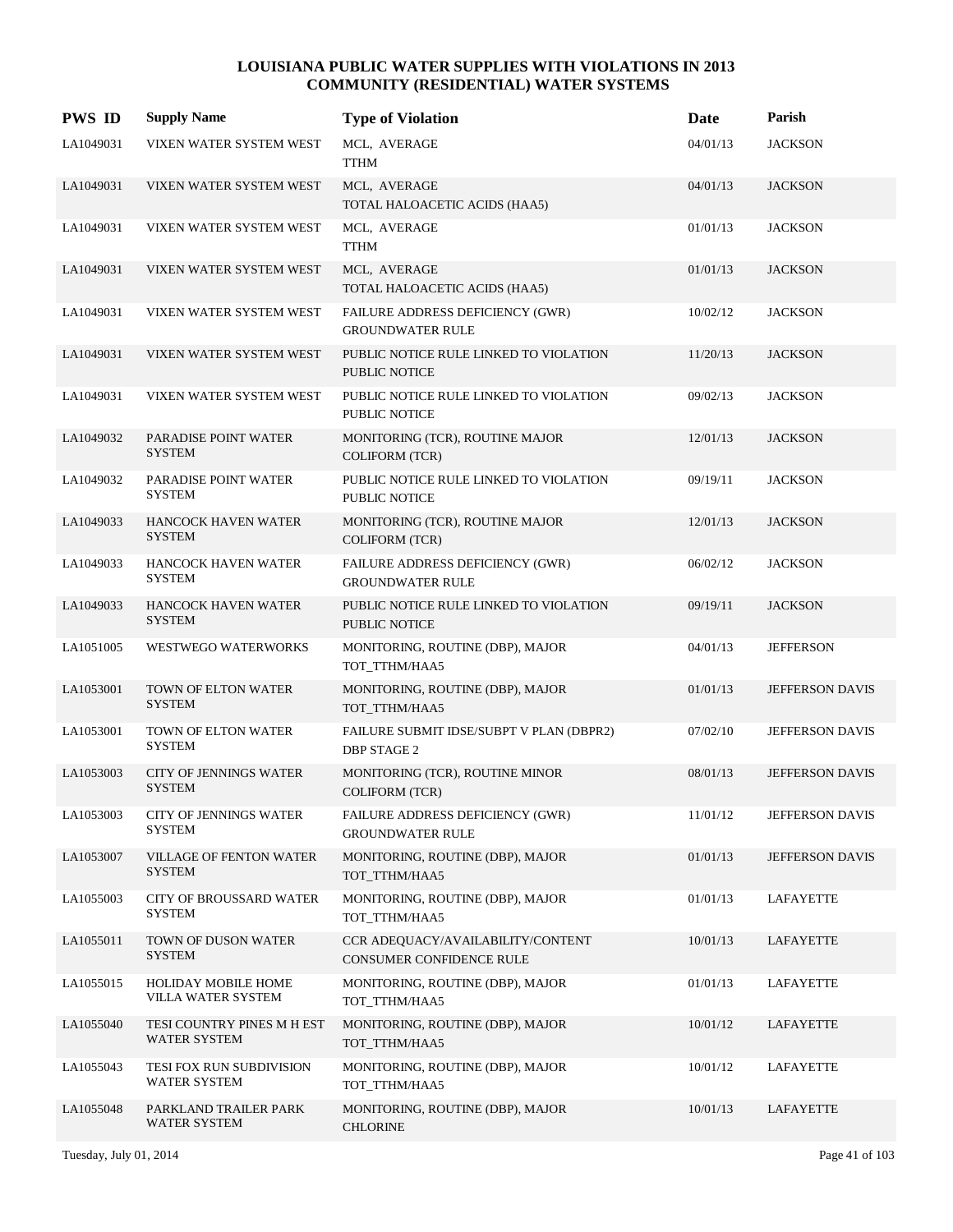| <b>PWS ID</b> | <b>Supply Name</b>                                      | <b>Type of Violation</b>                                       | Date     | Parish           |
|---------------|---------------------------------------------------------|----------------------------------------------------------------|----------|------------------|
| LA1055048     | PARKLAND TRAILER PARK<br>WATER SYSTEM                   | MONITORING, ROUTINE (DBP), MAJOR<br>TOT_TTHM/HAA5              | 01/01/13 | <b>LAFAYETTE</b> |
| LA1055070     | VILLAGE QUEST SUBDIVISION<br><b>WATER SYSTEM</b>        | MONITORING (TCR), ROUTINE MAJOR<br><b>COLIFORM (TCR)</b>       | 03/01/13 | <b>LAFAYETTE</b> |
| LA1055070     | VILLAGE QUEST SUBDIVISION<br><b>WATER SYSTEM</b>        | MONITORING, ROUTINE (DBP), MAJOR<br>TOT_TTHM/HAA5              | 01/01/13 | <b>LAFAYETTE</b> |
| LA1055070     | VILLAGE QUEST SUBDIVISION<br><b>WATER SYSTEM</b>        | FAILURE SUBMIT SUBPART V PLAN, ESCALATED<br>DBP STAGE 2        | 01/01/13 | LAFAYETTE        |
| LA1055070     | VILLAGE QUEST SUBDIVISION<br><b>WATER SYSTEM</b>        | FAILURE ADDRESS DEFICIENCY (GWR)<br><b>GROUNDWATER RULE</b>    | 03/07/11 | <b>LAFAYETTE</b> |
| LA1055070     | <b>VILLAGE QUEST SUBDIVISION</b><br><b>WATER SYSTEM</b> | PUBLIC NOTICE RULE LINKED TO VIOLATION<br><b>PUBLIC NOTICE</b> | 07/12/13 | LAFAYETTE        |
| LA1055070     | VILLAGE QUEST SUBDIVISION<br><b>WATER SYSTEM</b>        | PUBLIC NOTICE RULE LINKED TO VIOLATION<br>PUBLIC NOTICE        | 12/17/12 | <b>LAFAYETTE</b> |
| LA1055074     | ROYAL MOBILE ESTATES<br><b>WATER SYSTEM</b>             | MONITORING, ROUTINE (DBP), MAJOR<br><b>CHLORINE</b>            | 04/01/13 | <b>LAFAYETTE</b> |
| LA1055074     | ROYAL MOBILE ESTATES<br><b>WATER SYSTEM</b>             | PUBLIC NOTICE RULE LINKED TO VIOLATION<br>PUBLIC NOTICE        | 09/20/13 | <b>LAFAYETTE</b> |
| LA1055082     | <b>BELLE PLACE TRAILER PARK</b><br><b>WATER SYSTEM</b>  | MONITORING, ROUTINE (DBP), MAJOR<br>TOT_TTHM/HAA5              | 01/01/13 | LAFAYETTE        |
| LA1055082     | BELLE PLACE TRAILER PARK<br><b>WATER SYSTEM</b>         | CCR ADEQUACY/AVAILABILITY/CONTENT<br>CONSUMER CONFIDENCE RULE  | 10/01/13 | LAFAYETTE        |
| LA1055082     | <b>BELLE PLACE TRAILER PARK</b><br><b>WATER SYSTEM</b>  | PUBLIC NOTICE RULE LINKED TO VIOLATION<br><b>PUBLIC NOTICE</b> | 11/08/13 | LAFAYETTE        |
| LA1055087     | <b>RAINBOW ACRES TRAILER</b><br>PARK WATER SYSTEM       | MONITORING (TCR), ROUTINE MAJOR<br><b>COLIFORM (TCR)</b>       | 10/01/13 | LAFAYETTE        |
| LA1055087     | <b>RAINBOW ACRES TRAILER</b><br>PARK WATER SYSTEM       | MONITORING, ROUTINE (DBP), MAJOR<br><b>CHLORINE</b>            | 10/01/13 | LAFAYETTE        |
| LA1055087     | <b>RAINBOW ACRES TRAILER</b><br>PARK WATER SYSTEM       | MONITORING, ROUTINE (DBP), MAJOR<br><b>CHLORINE</b>            | 07/01/13 | LAFAYETTE        |
| LA1055087     | <b>RAINBOW ACRES TRAILER</b><br>PARK WATER SYSTEM       | MONITORING, ROUTINE (DBP), MAJOR<br><b>CHLORINE</b>            | 07/01/13 | LAFAYETTE        |
| LA1055087     | <b>RAINBOW ACRES TRAILER</b><br>PARK WATER SYSTEM       | MONITORING, ROUTINE (DBP), MAJOR<br><b>CHLORINE</b>            | 04/01/13 | <b>LAFAYETTE</b> |
| LA1055087     | <b>RAINBOW ACRES TRAILER</b><br>PARK WATER SYSTEM       | MONITORING, ROUTINE (DBP), MAJOR<br><b>CHLORINE</b>            | 04/01/13 | LAFAYETTE        |
| LA1055087     | <b>RAINBOW ACRES TRAILER</b><br>PARK WATER SYSTEM       | MONITORING, ROUTINE (DBP), MAJOR<br><b>CHLORINE</b>            | 04/01/13 | LAFAYETTE        |
| LA1055087     | <b>RAINBOW ACRES TRAILER</b><br>PARK WATER SYSTEM       | MONITORING, ROUTINE (DBP), MAJOR<br><b>CHLORINE</b>            | 01/01/13 | LAFAYETTE        |
| LA1055087     | <b>RAINBOW ACRES TRAILER</b><br>PARK WATER SYSTEM       | MONITORING, ROUTINE (DBP), MAJOR<br><b>CHLORINE</b>            | 01/01/13 | <b>LAFAYETTE</b> |
| LA1055087     | <b>RAINBOW ACRES TRAILER</b><br>PARK WATER SYSTEM       | FAILURE ADDRESS DEFICIENCY (GWR)<br><b>GROUNDWATER RULE</b>    | 01/28/13 | LAFAYETTE        |
| LA1055087     | <b>RAINBOW ACRES TRAILER</b><br>PARK WATER SYSTEM       | PUBLIC NOTICE RULE LINKED TO VIOLATION<br>PUBLIC NOTICE        | 07/05/13 | LAFAYETTE        |
| LA1055087     | <b>RAINBOW ACRES TRAILER</b><br>PARK WATER SYSTEM       | PUBLIC NOTICE RULE LINKED TO VIOLATION<br>PUBLIC NOTICE        | 04/12/13 | LAFAYETTE        |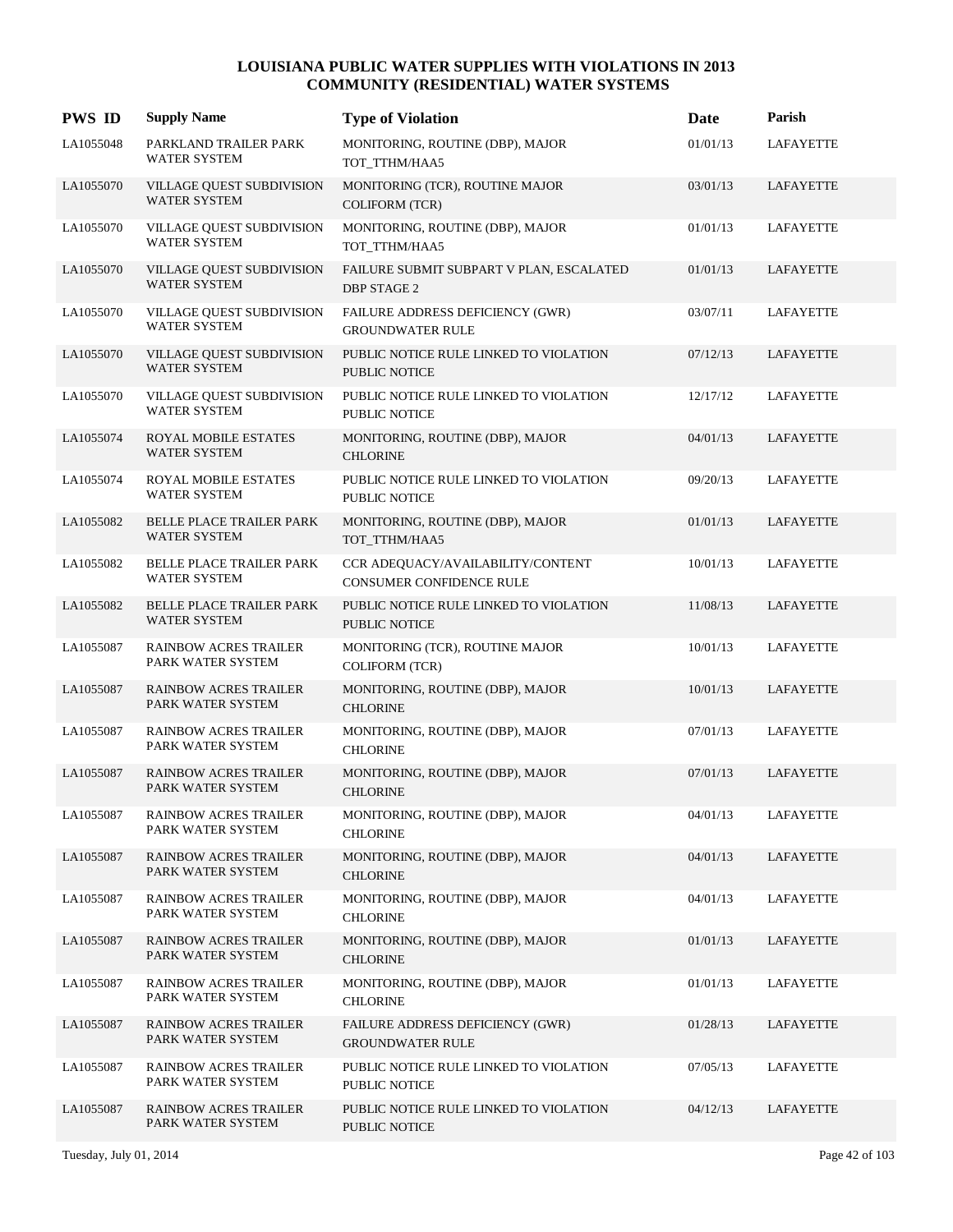| <b>PWS ID</b> | <b>Supply Name</b>                                   | <b>Type of Violation</b>                                                              | Date     | Parish           |
|---------------|------------------------------------------------------|---------------------------------------------------------------------------------------|----------|------------------|
| LA1055088     | TESI CARENCRO VILLAGE<br><b>SUBD WATER SYSTEM</b>    | MONITORING, ROUTINE (DBP), MAJOR<br>TOT_TTHM/HAA5                                     | 10/01/12 | <b>LAFAYETTE</b> |
| LA1055094     | <b>BELLEVILLE SUBDIVISION</b><br><b>WATER SYSTEM</b> | MONITORING (TCR), ROUTINE MAJOR<br><b>COLIFORM (TCR)</b>                              | 03/01/13 | LAFAYETTE        |
| LA1055094     | <b>BELLEVILLE SUBDIVISION</b><br><b>WATER SYSTEM</b> | MONITORING, ROUTINE (DBP), MAJOR<br>TOT_TTHM/HAA5                                     | 01/01/13 | <b>LAFAYETTE</b> |
| LA1055094     | <b>BELLEVILLE SUBDIVISION</b><br>WATER SYSTEM        | FAILURE SUBMIT SUBPART V PLAN, ESCALATED<br>DBP STAGE 2                               | 01/01/13 | LAFAYETTE        |
| LA1055094     | <b>BELLEVILLE SUBDIVISION</b><br><b>WATER SYSTEM</b> | FAILURE ADDRESS DEFICIENCY (GWR)<br><b>GROUNDWATER RULE</b>                           | 06/27/12 | <b>LAFAYETTE</b> |
| LA1055094     | <b>BELLEVILLE SUBDIVISION</b><br><b>WATER SYSTEM</b> | PUBLIC NOTICE RULE LINKED TO VIOLATION<br>PUBLIC NOTICE                               | 07/12/13 | LAFAYETTE        |
| LA1055101     | <b>SYSTEM</b>                                        | TESI JACKSON SQUARE WATER MONITORING, ROUTINE (DBP), MAJOR<br>TOT TTHM/HAA5           | 01/01/13 | <b>LAFAYETTE</b> |
| LA1055101     | <b>SYSTEM</b>                                        | TESI JACKSON SQUARE WATER FAILURE ADDRESS DEFICIENCY (GWR)<br><b>GROUNDWATER RULE</b> | 06/28/13 | LAFAYETTE        |
| LA1055103     | <b>SUNRISE ADDITION TRAILER</b><br><b>PARK WS</b>    | MONITORING (TCR), ROUTINE MAJOR<br><b>COLIFORM (TCR)</b>                              | 01/01/13 | <b>LAFAYETTE</b> |
| LA1055103     | SUNRISE ADDITION TRAILER<br><b>PARK WS</b>           | FAILURE ADDRESS DEFICIENCY (GWR)<br><b>GROUNDWATER RULE</b>                           | 01/25/11 | LAFAYETTE        |
| LA1055103     | <b>SUNRISE ADDITION TRAILER</b><br><b>PARK WS</b>    | PUBLIC NOTICE RULE LINKED TO VIOLATION<br>PUBLIC NOTICE                               | 05/13/13 | LAFAYETTE        |
| LA1055103     | <b>SUNRISE ADDITION TRAILER</b><br><b>PARK WS</b>    | PUBLIC NOTICE RULE LINKED TO VIOLATION<br><b>PUBLIC NOTICE</b>                        | 10/30/12 | LAFAYETTE        |
| LA1055103     | <b>SUNRISE ADDITION TRAILER</b><br><b>PARK WS</b>    | PUBLIC NOTICE RULE LINKED TO VIOLATION<br>PUBLIC NOTICE                               | 05/31/12 | <b>LAFAYETTE</b> |
| LA1055103     | <b>SUNRISE ADDITION TRAILER</b><br><b>PARK WS</b>    | PUBLIC NOTICE RULE LINKED TO VIOLATION<br><b>PUBLIC NOTICE</b>                        | 04/19/11 | LAFAYETTE        |
| LA1055115     | TESI COUNTRY SQUARE SUBD<br><b>WATER SYSTEM</b>      | MONITORING, ROUTINE (DBP), MAJOR<br>TOT_TTHM/HAA5                                     | 01/01/13 | LAFAYETTE        |
| LA1055115     | TESI COUNTRY SQUARE SUBD<br><b>WATER SYSTEM</b>      | FAILURE ADDRESS DEFICIENCY (GWR)<br><b>GROUNDWATER RULE</b>                           | 05/01/13 | LAFAYETTE        |
| LA1055116     | TESI GRANDE STAKES SUBD<br>WATER SYSTEM              | MONITORING, ROUTINE (DBP), MAJOR<br>TOT_TTHM/HAA5                                     | 09/01/12 | <b>LAFAYETTE</b> |
| LA1055123     | ROYAL VISTA MHP WATER<br><b>SYSTEM</b>               | FAILURE ADDRESS DEFICIENCY (GWR)<br><b>GROUNDWATER RULE</b>                           | 01/02/13 | LAFAYETTE        |
| LA1055124     | TESI COUNTRY LANE ESTATES<br>WATER SYSTEM            | MONITORING, ROUTINE (DBP), MAJOR<br>TOT_TTHM/HAA5                                     | 01/01/13 | LAFAYETTE        |
| LA1055125     | <b>SHADY OAKS ESTATES WATER</b><br><b>SYSTEM</b>     | MONITORING, ROUTINE (DBP), MAJOR<br>TOT_TTHM/HAA5                                     | 01/01/13 | <b>LAFAYETTE</b> |
| LA1055125     | SHADY OAKS ESTATES WATER<br><b>SYSTEM</b>            | FAILURE ADDRESS DEFICIENCY (GWR)<br><b>GROUNDWATER RULE</b>                           | 10/22/12 | LAFAYETTE        |
| LA1055125     | SHADY OAKS ESTATES WATER<br><b>SYSTEM</b>            | <b>CCR REPORT</b><br>CONSUMER CONFIDENCE RULE                                         | 07/01/13 | LAFAYETTE        |
| LA1055125     | SHADY OAKS ESTATES WATER<br><b>SYSTEM</b>            | CCR ADEQUACY/AVAILABILITY/CONTENT<br>CONSUMER CONFIDENCE RULE                         | 10/01/13 | LAFAYETTE        |
| LA1055125     | SHADY OAKS ESTATES WATER<br><b>SYSTEM</b>            | PUBLIC NOTICE RULE LINKED TO VIOLATION<br>PUBLIC NOTICE                               | 05/31/12 | LAFAYETTE        |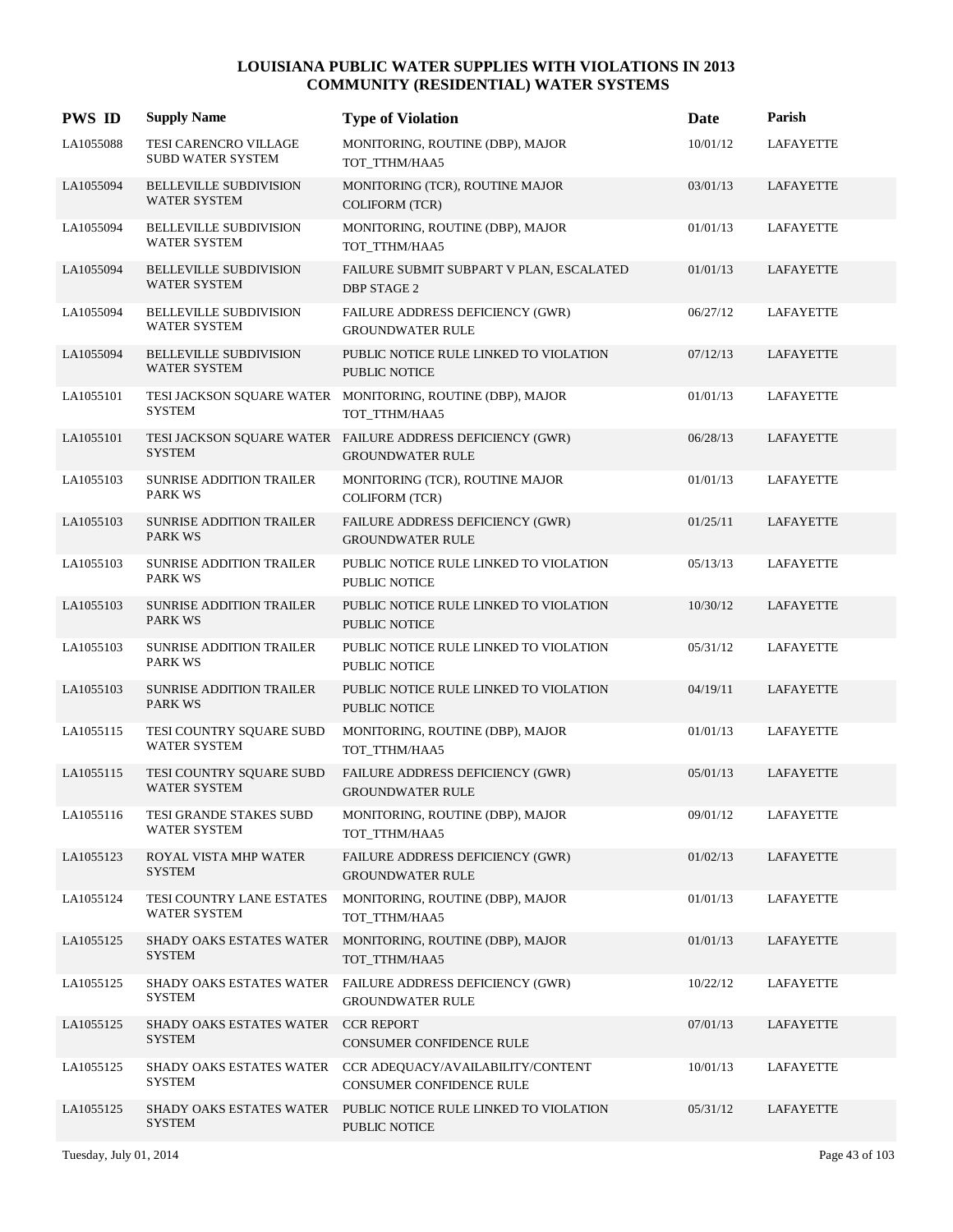| <b>PWS ID</b> | <b>Supply Name</b>                                 | <b>Type of Violation</b>                                       | Date     | Parish           |
|---------------|----------------------------------------------------|----------------------------------------------------------------|----------|------------------|
| LA1055128     | TESI SOUTHFIELD SQUARE<br>WATER SYSTEM             | MONITORING, ROUTINE (DBP), MAJOR<br>TOT_TTHM/HAA5              | 01/01/13 | <b>LAFAYETTE</b> |
| LA1055130     | VICTORIA VILLAGE MH<br>ESTATES WATER SYSTEM        | MONITORING, ROUTINE (DBP), MAJOR<br>TOT TTHM/HAA5              | 01/01/13 | LAFAYETTE        |
| LA1055131     | <b>TESI COTE GELEE</b><br>APARTMENTS WATER SYSTEM  | MONITORING, ROUTINE (DBP), MAJOR<br>TOT_TTHM/HAA5              | 01/01/13 | LAFAYETTE        |
| LA1055137     | <b>MARKRIDGE PARK</b><br>SUBDIVISION WATER SYSTEM  | MONITORING (TCR), ROUTINE MAJOR<br><b>COLIFORM (TCR)</b>       | 03/01/13 | <b>LAFAYETTE</b> |
| LA1055137     | <b>MARKRIDGE PARK</b><br>SUBDIVISION WATER SYSTEM  | MONITORING, ROUTINE (DBP), MAJOR<br>TOT_TTHM/HAA5              | 01/01/13 | <b>LAFAYETTE</b> |
| LA1055137     | <b>MARKRIDGE PARK</b><br>SUBDIVISION WATER SYSTEM  | FAILURE SUBMIT SUBPART V PLAN, ESCALATED<br><b>DBP STAGE 2</b> | 01/01/13 | LAFAYETTE        |
| LA1055137     | <b>MARKRIDGE PARK</b><br>SUBDIVISION WATER SYSTEM  | FAILURE ADDRESS DEFICIENCY (GWR)<br><b>GROUNDWATER RULE</b>    | 12/19/11 | LAFAYETTE        |
| LA1055137     | <b>MARKRIDGE PARK</b><br>SUBDIVISION WATER SYSTEM  | PUBLIC NOTICE RULE LINKED TO VIOLATION<br><b>PUBLIC NOTICE</b> | 07/12/13 | LAFAYETTE        |
| LA1055138     | <b>GARDEN HEIGHTS SUBD</b><br><b>WATER SYSTEM</b>  | MONITORING, ROUTINE (DBP), MAJOR<br>TOT_TTHM/HAA5              | 01/01/13 | <b>LAFAYETTE</b> |
| LA1055138     | <b>GARDEN HEIGHTS SUBD</b><br><b>WATER SYSTEM</b>  | FAILURE ADDRESS DEFICIENCY (GWR)<br><b>GROUNDWATER RULE</b>    | 01/14/13 | LAFAYETTE        |
| LA1055138     | <b>GARDEN HEIGHTS SUBD</b><br><b>WATER SYSTEM</b>  | <b>CCR REPORT</b><br>CONSUMER CONFIDENCE RULE                  | 07/01/13 | LAFAYETTE        |
| LA1055138     | <b>GARDEN HEIGHTS SUBD</b><br><b>WATER SYSTEM</b>  | CCR ADEQUACY/AVAILABILITY/CONTENT<br>CONSUMER CONFIDENCE RULE  | 10/01/13 | LAFAYETTE        |
| LA1055138     | <b>GARDEN HEIGHTS SUBD</b><br><b>WATER SYSTEM</b>  | PUBLIC NOTICE RULE LINKED TO VIOLATION<br>PUBLIC NOTICE        | 10/30/12 | LAFAYETTE        |
| LA1055138     | <b>GARDEN HEIGHTS SUBD</b><br><b>WATER SYSTEM</b>  | PUBLIC NOTICE RULE LINKED TO VIOLATION<br>PUBLIC NOTICE        | 05/31/12 | LAFAYETTE        |
| LA1055140     | TESI OSSUN HEIGHTS SUBD<br><b>WATER SYSTEM</b>     | MONITORING, ROUTINE (DBP), MAJOR<br>TOT TTHM/HAA5              | 09/01/12 | <b>LAFAYETTE</b> |
| LA1055144     | TESI COACH HOUSE MANOR<br><b>WATER SYSTEM</b>      | MONITORING, ROUTINE (DBP), MAJOR<br>TOT_TTHM/HAA5              | 09/01/12 | <b>LAFAYETTE</b> |
| LA1055147     | TESI LEXINGTON HEIGHTS<br><b>SUBD WATER SYSTEM</b> | MONITORING, ROUTINE (DBP), MAJOR<br>TOT_TTHM/HAA5              | 01/01/13 | LAFAYETTE        |
| LA1055148     | TESI TREWHILL SUBDIVISION<br>WATER SYSTEM          | MONITORING, ROUTINE (DBP), MAJOR<br>TOT_TTHM/HAA5              | 09/01/13 | <b>LAFAYETTE</b> |
| LA1055148     | TESI TREWHILL SUBDIVISION<br>WATER SYSTEM          | MONITORING, ROUTINE (DBP), MAJOR<br>TOT_TTHM/HAA5              | 06/01/13 | <b>LAFAYETTE</b> |
| LA1055148     | TESI TREWHILL SUBDIVISION<br>WATER SYSTEM          | MONITORING, ROUTINE (DBP), MAJOR<br>TOT_TTHM/HAA5              | 03/01/13 | <b>LAFAYETTE</b> |
| LA1055148     | TESI TREWHILL SUBDIVISION<br><b>WATER SYSTEM</b>   | MONITORING, ROUTINE (DBP), MAJOR<br>TOT TTHM/HAA5              | 12/01/12 | LAFAYETTE        |
| LA1055150     | TESI YOUNG ACRES WATER<br><b>SYSTEM</b>            | MONITORING, ROUTINE (DBP), MAJOR<br>TOT_TTHM/HAA5              | 01/01/13 | LAFAYETTE        |
| LA1055153     | TESI LAKEVIEW ESTATES<br><b>SUBD WATER SYSTEM</b>  | MCL, AVERAGE<br>ARSENIC                                        | 10/01/13 | LAFAYETTE        |
| LA1055153     | TESI LAKEVIEW ESTATES<br><b>SUBD WATER SYSTEM</b>  | MCL, AVERAGE<br><b>ARSENIC</b>                                 | 07/01/13 | LAFAYETTE        |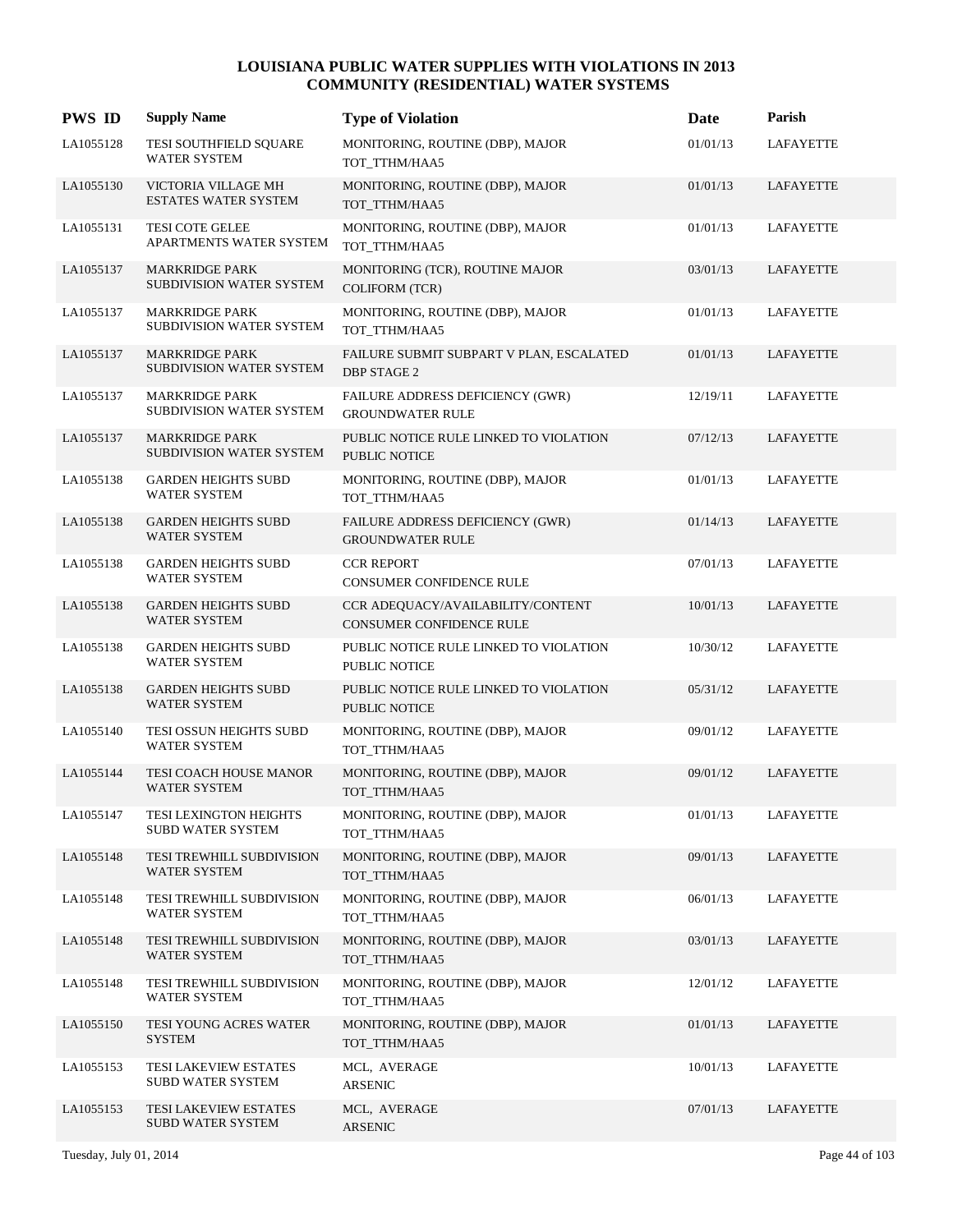| <b>PWS ID</b> | <b>Supply Name</b>                                | <b>Type of Violation</b>                                    | Date     | Parish          |
|---------------|---------------------------------------------------|-------------------------------------------------------------|----------|-----------------|
| LA1055153     | TESI LAKEVIEW ESTATES<br>SUBD WATER SYSTEM        | MCL, AVERAGE<br><b>ARSENIC</b>                              | 04/01/13 | LAFAYETTE       |
| LA1055153     | TESI LAKEVIEW ESTATES<br><b>SUBD WATER SYSTEM</b> | MCL, AVERAGE<br><b>ARSENIC</b>                              | 01/01/13 | LAFAYETTE       |
| LA1055153     | TESI LAKEVIEW ESTATES<br><b>SUBD WATER SYSTEM</b> | MONITORING, ROUTINE (DBP), MAJOR<br>TOT_TTHM/HAA5           | 01/01/13 | LAFAYETTE       |
| LA1055155     | TESI SHENANDOAH ESTATES<br>WATER SYSTEM           | MONITORING, ROUTINE (DBP), MAJOR<br>TOT_TTHM/HAA5           | 01/01/13 | LAFAYETTE       |
| LA1055161     | TESI SHARLO CONDOMINIUMS<br>WATER SYSTEM          | MCL (TCR), MONTHLY<br><b>COLIFORM (TCR)</b>                 | 06/01/13 | LAFAYETTE       |
| LA1055161     | TESI SHARLO CONDOMINIUMS<br>WATER SYSTEM          | MONITORING, ROUTINE (DBP), MAJOR<br>TOT_TTHM/HAA5           | 01/01/13 | LAFAYETTE       |
| LA1055162     | LE TRIOMPHE SUBDIVISION<br><b>WATER SYSTEM</b>    | MONITORING, ROUTINE (DBP), MAJOR<br>TOT_TTHM/HAA5           | 01/01/13 | LAFAYETTE       |
| LA1055164     | TESI BEAU PARTERRE SUBD<br>WATER SYSTEM           | MONITORING, ROUTINE (DBP), MAJOR<br>TOT_TTHM/HAA5           | 10/01/12 | LAFAYETTE       |
| LA1055167     | TESI ROYALTON PARK SUBD<br>WATER SYSTEM           | MONITORING, ROUTINE (DBP), MAJOR<br>TOT TTHM/HAA5           | 01/01/13 | LAFAYETTE       |
| LA1055167     | TESI ROYALTON PARK SUBD<br>WATER SYSTEM           | FAILURE ADDRESS DEFICIENCY (GWR)<br><b>GROUNDWATER RULE</b> | 07/05/12 | LAFAYETTE       |
| LA1055169     | TESI WINDY MEADOWS SUBD<br><b>WATER SYSTEM</b>    | MONITORING, ROUTINE (DBP), MAJOR<br>TOT_TTHM/HAA5           | 01/01/13 | LAFAYETTE       |
| LA1055169     | TESI WINDY MEADOWS SUBD<br>WATER SYSTEM           | FAILURE ADDRESS DEFICIENCY (GWR)<br><b>GROUNDWATER RULE</b> | 12/20/11 | LAFAYETTE       |
| LA1055170     | TESI HACKBERRY PLACE<br>WATER SYSTEM              | MONITORING, ROUTINE (DBP), MAJOR<br>TOT_TTHM/HAA5           | 01/01/13 | LAFAYETTE       |
| LA1055170     | TESI HACKBERRY PLACE<br>WATER SYSTEM              | MONITOR GWR TRIGGERED/ADDITONAL, MAJOR<br>E. COLI           | 11/21/13 | LAFAYETTE       |
| LA1055172     | LPWDN PURCHASE WEST<br><b>SCOTT</b>               | MONITORING, ROUTINE (DBP), MAJOR<br>TOT_TTHM/HAA5           | 06/01/12 | LAFAYETTE       |
| LA1055193     | <b>CITY OF BROUSSARD</b><br>PURCHASE WATER SYSTEM | MCL (TCR), MONTHLY<br><b>COLIFORM (TCR)</b>                 | 06/01/13 | LAFAYETTE       |
| LA1055193     | <b>CITY OF BROUSSARD</b><br>PURCHASE WATER SYSTEM | MONITORING, ROUTINE (DBP), MAJOR<br>TOT_TTHM/HAA5           | 07/01/12 | LAFAYETTE       |
| LA1055194     | CITY OF BROUSSARD HWY 90<br><b>WATER SYSTEM</b>   | MONITORING, ROUTINE (DBP), MAJOR<br>TOT_TTHM/HAA5           | 01/01/13 | LAFAYETTE       |
| LA1057003     | THIBODAUX WATERWORKS                              | MONITORING, ROUTINE (DBP), MAJOR<br>TOT_TTHM/HAA5           | 04/01/13 | LAFOURCHE       |
| LA1059001     | <b>BELAH FELLOWSHIP WATER</b><br><b>SYSTEM</b>    | MONITORING, ROUTINE (DBP), MAJOR<br>TOT_TTHM/HAA5           | 01/01/13 | <b>LA SALLE</b> |
| LA1059001     | <b>BELAH FELLOWSHIP WATER</b><br><b>SYSTEM</b>    | PUBLIC NOTICE RULE LINKED TO VIOLATION<br>PUBLIC NOTICE     | 04/12/12 | <b>LA SALLE</b> |
| LA1059004     | TOWN OF OLLA WATER<br><b>SYSTEM</b>               | MCL (TCR), MONTHLY<br><b>COLIFORM (TCR)</b>                 | 04/01/13 | <b>LA SALLE</b> |
| LA1059004     | TOWN OF OLLA WATER<br><b>SYSTEM</b>               | MONITORING, ROUTINE (DBP), MAJOR<br>TOT_TTHM/HAA5           | 10/01/13 | <b>LA SALLE</b> |
| LA1059005     | NEBO WATER SYSTEM INC                             | FAILURE ADDRESS DEFICIENCY (GWR)<br><b>GROUNDWATER RULE</b> | 05/31/12 | LA SALLE        |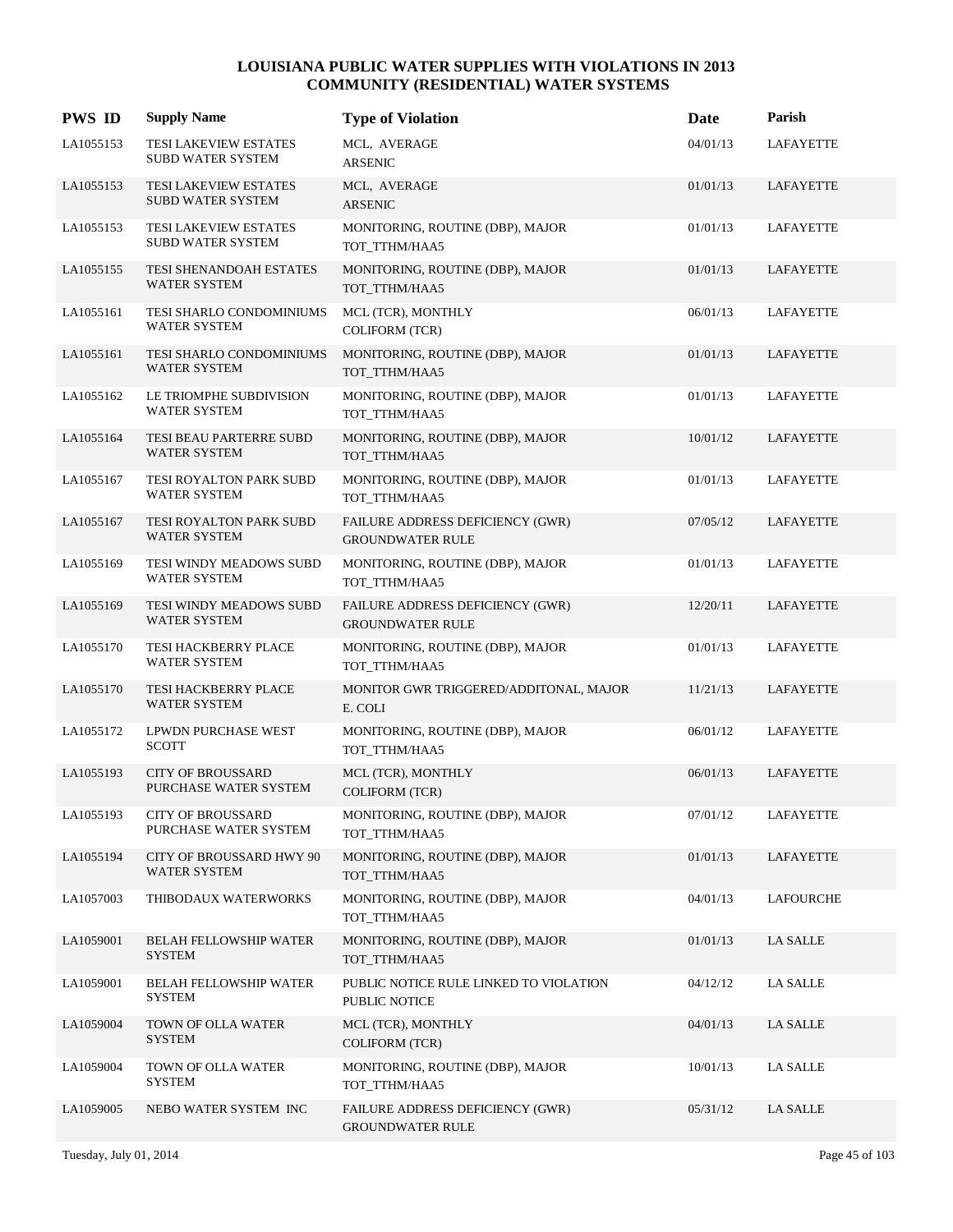| <b>PWS ID</b> | <b>Supply Name</b>                             | <b>Type of Violation</b>                                             | Date     | Parish          |
|---------------|------------------------------------------------|----------------------------------------------------------------------|----------|-----------------|
| LA1059006     | PLEASANT RIDGE WATER<br><b>SYSTEM</b>          | MONITORING, ROUTINE (DBP), MAJOR<br>TOT_TTHM/HAA5                    | 07/01/13 | <b>LA SALLE</b> |
| LA1059010     | <b>TOWN OF TULLOS WATER</b><br><b>SYSTEM</b>   | MONITORING, ROUTINE (DBP), MAJOR<br>TOT_TTHM/HAA5                    | 07/01/13 | <b>LA SALLE</b> |
| LA1059010     | TOWN OF TULLOS WATER<br><b>SYSTEM</b>          | FAILURE TO HAVE MONITORING PLAN (IDSE)<br><b>DBP STAGE 2</b>         | 04/01/08 | <b>LA SALLE</b> |
| LA1059010     | TOWN OF TULLOS WATER<br><b>SYSTEM</b>          | FAILURE SUBMIT IDSE/SUBPT V PLAN (DBPR2)<br><b>DBP STAGE 2</b>       | 07/02/10 | <b>LA SALLE</b> |
| LA1059010     | TOWN OF TULLOS WATER<br><b>SYSTEM</b>          | FOLLOW-UP OR ROUTINE TAP M/R (LCR)<br><b>LEAD &amp; COPPER RULE</b>  | 10/01/12 | <b>LA SALLE</b> |
| LA1059010     | TOWN OF TULLOS WATER<br><b>SYSTEM</b>          | <b>CCR REPORT</b><br>CONSUMER CONFIDENCE RULE                        | 07/01/13 | <b>LA SALLE</b> |
| LA1059010     | TOWN OF TULLOS WATER<br><b>SYSTEM</b>          | CCR ADEQUACY/AVAILABILITY/CONTENT<br><b>CONSUMER CONFIDENCE RULE</b> | 10/01/13 | <b>LA SALLE</b> |
| LA1059010     | TOWN OF TULLOS WATER<br><b>SYSTEM</b>          | PUBLIC NOTICE RULE LINKED TO VIOLATION<br>PUBLIC NOTICE              | 04/13/13 | <b>LA SALLE</b> |
| LA1059010     | TOWN OF TULLOS WATER<br><b>SYSTEM</b>          | PUBLIC NOTICE RULE LINKED TO VIOLATION<br>PUBLIC NOTICE              | 03/14/13 | <b>LA SALLE</b> |
| LA1059011     | TOWN OF URANIA WATER<br><b>SYSTEM</b>          | FAILURE ADDRESS DEFICIENCY (GWR)<br><b>GROUNDWATER RULE</b>          | 05/09/12 | <b>LA SALLE</b> |
| LA1059013     | ROGERS COMMUNITY WATER<br>SYSTEM INC           | FAILURE ADDRESS DEFICIENCY (GWR)<br><b>GROUNDWATER RULE</b>          | 01/09/11 | <b>LA SALLE</b> |
| LA1059018     | RURAL UTILITIES INC                            | FAILURE TO HAVE MONITORING PLAN (IDSE)<br><b>DBP STAGE 2</b>         | 04/01/08 | <b>LA SALLE</b> |
| LA1059018     | RURAL UTILITIES INC                            | FAILURE SUBMIT IDSE/SUBPT V PLAN (DBPR2)<br><b>DBP STAGE 2</b>       | 07/02/10 | <b>LA SALLE</b> |
| LA1059018     | RURAL UTILITIES INC                            | PUBLIC NOTICE RULE LINKED TO VIOLATION<br><b>PUBLIC NOTICE</b>       | 12/14/12 | <b>LA SALLE</b> |
| LA1061003     | DUBACH WATER SYSTEM                            | MCL, LRAA<br><b>TTHM</b>                                             | 10/01/13 | <b>LINCOLN</b>  |
| LA1061003     | <b>DUBACH WATER SYSTEM</b>                     | MCL, LRAA<br><b>TTHM</b>                                             | 10/01/13 | <b>LINCOLN</b>  |
| LA1061003     | DUBACH WATER SYSTEM                            | MCL, LRAA<br><b>TTHM</b>                                             | 07/01/13 | <b>LINCOLN</b>  |
| LA1061003     | <b>DUBACH WATER SYSTEM</b>                     | MONITORING, ROUTINE (DBP), MAJOR<br>TOT TTHM/HAA5                    | 10/01/13 | <b>LINCOLN</b>  |
| LA1061003     | DUBACH WATER SYSTEM                            | FAILURE SUBMIT IDSE/SUBPT V PLAN (DBPR2)<br><b>DBP STAGE 2</b>       | 07/02/10 | <b>LINCOLN</b>  |
| LA1061003     | DUBACH WATER SYSTEM                            | PUBLIC NOTICE RULE LINKED TO VIOLATION<br>PUBLIC NOTICE              | 06/29/12 | <b>LINCOLN</b>  |
| LA1061004     | FELLOWSHIP WATER SYSTEM                        | MCL (TCR), MONTHLY<br><b>COLIFORM (TCR)</b>                          | 06/01/13 | <b>LINCOLN</b>  |
| LA1061004     | FELLOWSHIP WATER SYSTEM                        | FAILURE SUBMIT IDSE/SUBPT V PLAN (DBPR2)<br>DBP STAGE 2              | 07/02/10 | <b>LINCOLN</b>  |
| LA1061005     | <b>GRAMBLING STATE</b><br><b>UNIVERSITY WS</b> | MONITORING, ROUTINE (DBP), MAJOR<br>TOT_TTHM/HAA5                    | 07/01/13 | <b>LINCOLN</b>  |
| LA1061005     | <b>GRAMBLING STATE</b><br><b>UNIVERSITY WS</b> | MONITORING, ROUTINE (DBP), MAJOR<br>TOT_TTHM/HAA5                    | 01/01/13 | <b>LINCOLN</b>  |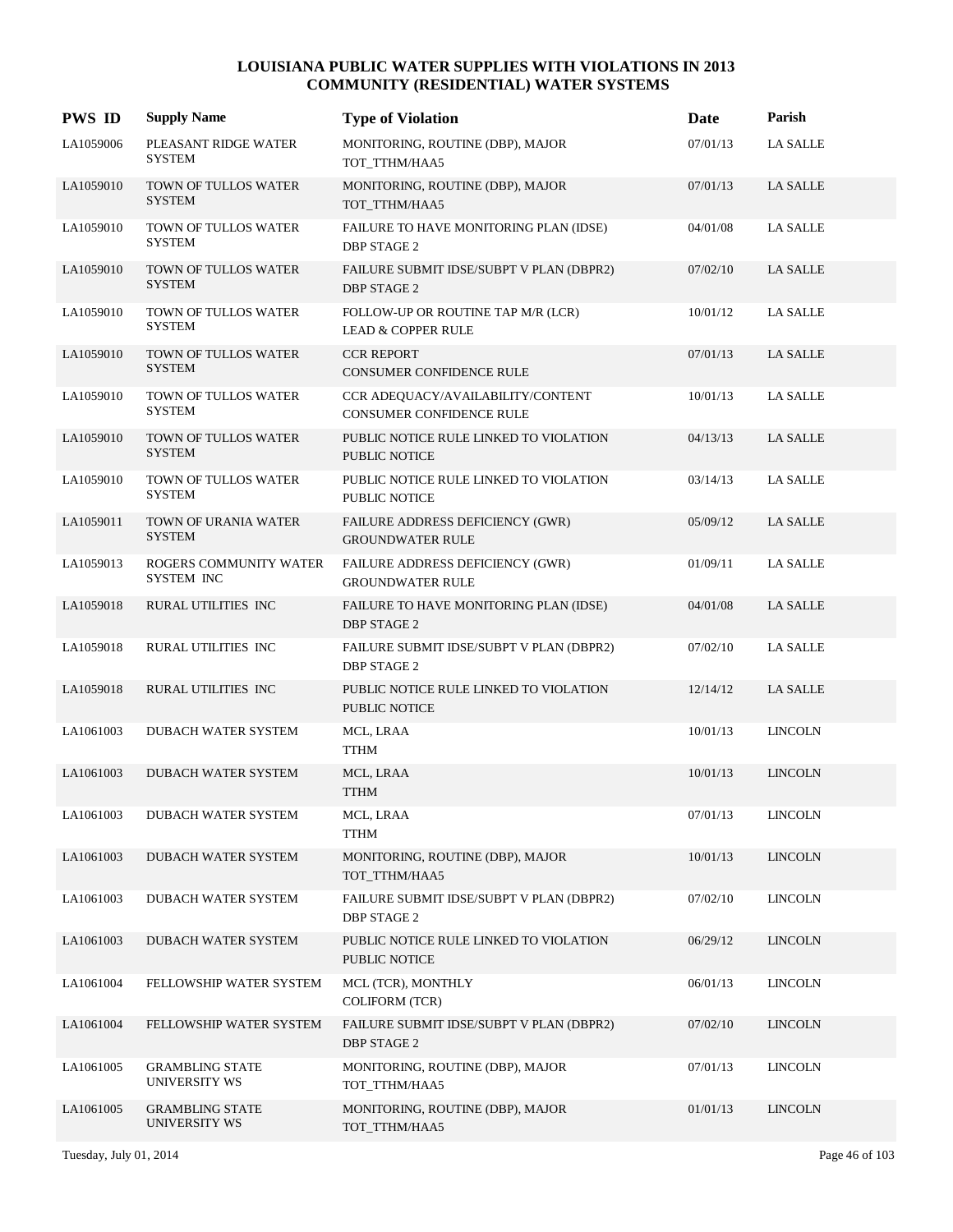| <b>PWS ID</b> | <b>Supply Name</b>                               | <b>Type of Violation</b>                                                                 | Date     | Parish            |
|---------------|--------------------------------------------------|------------------------------------------------------------------------------------------|----------|-------------------|
| LA1061005     | <b>GRAMBLING STATE</b><br><b>UNIVERSITY WS</b>   | FAILURE TO HAVE MONITORING PLAN (IDSE)<br><b>DBP STAGE 2</b>                             | 04/01/08 | <b>LINCOLN</b>    |
| LA1061006     | <b>GRAMBLING WATER SYSTEM</b>                    | MONITORING, ROUTINE (DBP), MAJOR<br><b>CHLORINE</b>                                      | 01/01/13 | <b>LINCOLN</b>    |
| LA1061006     | <b>GRAMBLING WATER SYSTEM</b>                    | FAILURE ADDRESS DEFICIENCY (GWR)<br><b>GROUNDWATER RULE</b>                              | 02/02/13 | <b>LINCOLN</b>    |
| LA1061008     | <b>HICO WATER SYSTEM</b>                         | MONITORING (TCR), ROUTINE MINOR<br><b>COLIFORM (TCR)</b>                                 | 03/01/13 | <b>LINCOLN</b>    |
| LA1061008     | HICO WATER SYSTEM                                | MONITORING, ROUTINE (DBP), MAJOR<br>TOT_TTHM/HAA5                                        | 11/01/13 | <b>LINCOLN</b>    |
| LA1061016     |                                                  | GRAMBLING STATE UNIV WEST MONITORING, ROUTINE (DBP), MAJOR<br>TOT_TTHM/HAA5              | 01/01/13 | <b>LINCOLN</b>    |
| LA1061016     |                                                  | GRAMBLING STATE UNIV WEST FAILURE SUBMIT SUBPART V PLAN, ESCALATED<br><b>DBP STAGE 2</b> | 01/01/13 | <b>LINCOLN</b>    |
| LA1061018     | SIMSBORO WATER SYSTEM                            | FOLLOW-UP OR ROUTINE TAP M/R (LCR)<br><b>LEAD &amp; COPPER RULE</b>                      | 10/01/13 | <b>LINCOLN</b>    |
| LA1061018     | SIMSBORO WATER SYSTEM                            | PUBLIC NOTICE RULE LINKED TO VIOLATION<br>PUBLIC NOTICE                                  | 10/06/12 | <b>LINCOLN</b>    |
| LA1061027     | HILLY-GREENWOOD WATER<br><b>SYSTEM</b>           | MONITORING (TCR), ROUTINE MINOR<br><b>COLIFORM (TCR)</b>                                 | 09/01/13 | <b>LINCOLN</b>    |
| LA1061031     | TREMONT WATER DISTRICT                           | MONITORING, ROUTINE (DBP), MAJOR<br>TOT_TTHM/HAA5                                        | 01/01/13 | <b>LINCOLN</b>    |
| LA1063003     |                                                  | COLYELL COMMUNITY WATER MONITORING, ROUTINE (DBP), MAJOR<br>TOT_TTHM/HAA5                | 01/01/13 | <b>LIVINGSTON</b> |
| LA1063013     | TOWN OF LIVINGSTON                               | MONITORING (TCR), ROUTINE MINOR<br><b>COLIFORM (TCR)</b>                                 | 07/01/13 | <b>LIVINGSTON</b> |
| LA1063013     | TOWN OF LIVINGSTON                               | MONITORING, ROUTINE (DBP), MAJOR<br>TOT_TTHM/HAA5                                        | 01/01/13 | <b>LIVINGSTON</b> |
| LA1063022     | TOWN OF ALBANY WATER<br><b>SYSTEM</b>            | FAILURE ADDRESS DEFICIENCY (GWR)<br><b>GROUNDWATER RULE</b>                              | 01/02/12 | <b>LIVINGSTON</b> |
| LA1063024     | <b>FSWC- SPRINGFIELD</b>                         | MONITORING, ROUTINE (DBP), MAJOR<br>TOT_TTHM/HAA5                                        | 01/01/13 | <b>LIVINGSTON</b> |
| LA1063028     | FSWC-WHITEHALL/HEAD OF<br><b>ISLAND</b>          | MONITORING, ROUTINE (DBP), MAJOR<br>TOT_TTHM/HAA5                                        | 01/01/13 | <b>LIVINGSTON</b> |
| LA1063030     | TOWN OF KILLIAN WATER<br><b>SYSTEM</b>           | FAILURE ADDRESS DEFICIENCY (GWR)<br><b>GROUNDWATER RULE</b>                              | 02/03/13 | <b>LIVINGSTON</b> |
| LA1063033     | VILLAGE OF PORT VINCENT<br><b>WATER SYSTEM</b>   | FAILURE ADDRESS DEFICIENCY (GWR)<br><b>GROUNDWATER RULE</b>                              | 12/17/11 | <b>LIVINGSTON</b> |
| LA1063033     | VILLAGE OF PORT VINCENT<br><b>WATER SYSTEM</b>   | PUBLIC NOTICE RULE LINKED TO VIOLATION<br><b>PUBLIC NOTICE</b>                           | 04/18/11 | <b>LIVINGSTON</b> |
| LA1063036     | DIVERSION WATER-TERRY<br><b>HARBOR CAMPSITES</b> | MONITORING, ROUTINE (DBP), MAJOR<br>TOT TTHM/HAA5                                        | 01/01/13 | <b>LIVINGSTON</b> |
| LA1063039     | WARD II WATER DISTRICT                           | MONITORING, ROUTINE (DBP), MAJOR<br>TOT_TTHM/HAA5                                        | 04/01/13 | <b>LIVINGSTON</b> |
| LA1063071     | HILLTOP TRAILER PARK                             | MONITORING, ROUTINE (DBP), MAJOR<br>TOT_TTHM/HAA5                                        | 01/01/13 | <b>LIVINGSTON</b> |
| LA1063071     | HILLTOP TRAILER PARK                             | FAILURE SUBMIT SUBPART V PLAN, ESCALATED<br><b>DBP STAGE 2</b>                           | 01/01/13 | <b>LIVINGSTON</b> |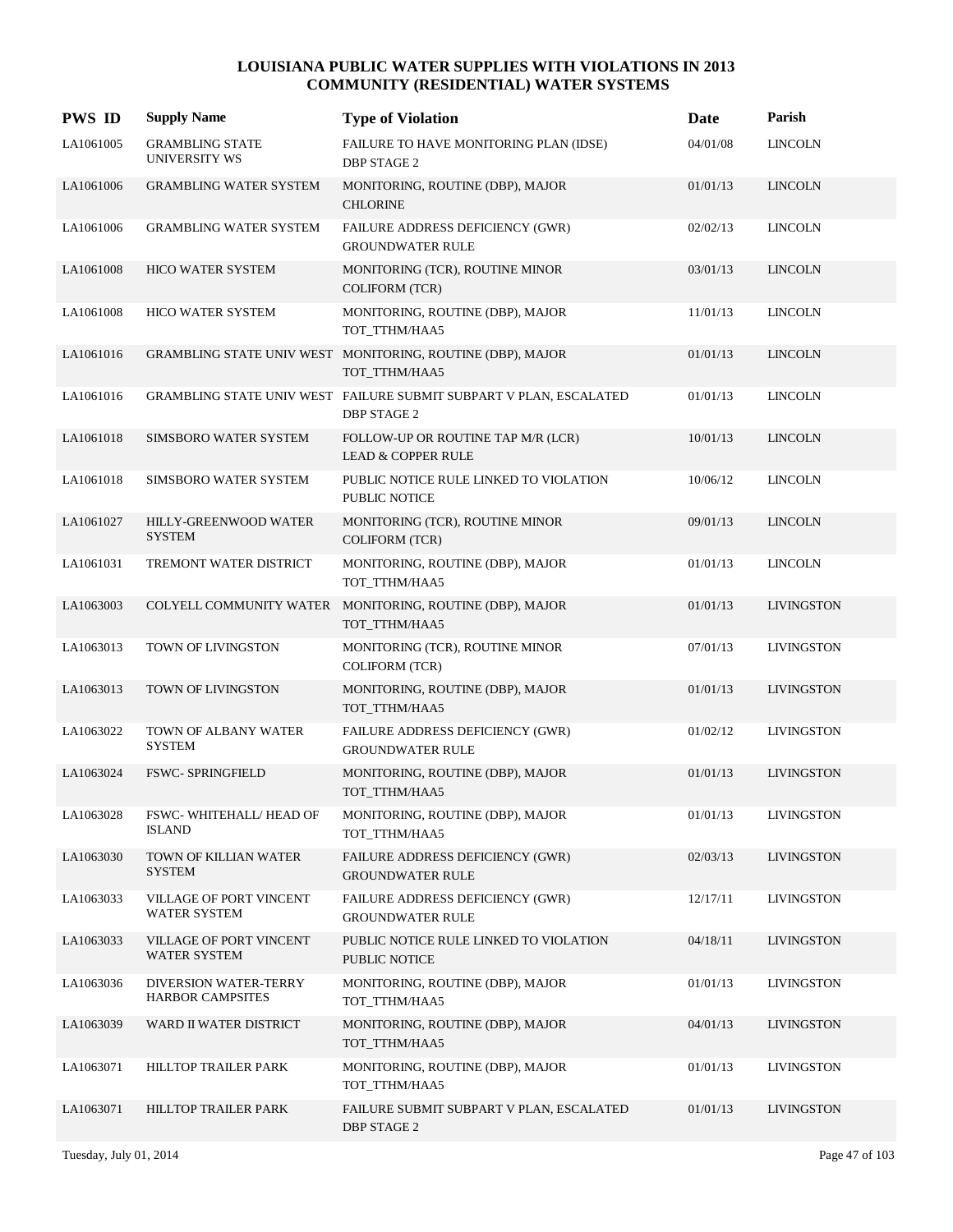| <b>PWS ID</b> | <b>Supply Name</b>                               | <b>Type of Violation</b>                                             | Date     | Parish            |
|---------------|--------------------------------------------------|----------------------------------------------------------------------|----------|-------------------|
| LA1063071     | HILLTOP TRAILER PARK                             | <b>CCR REPORT</b><br><b>CONSUMER CONFIDENCE RULE</b>                 | 07/01/13 | <b>LIVINGSTON</b> |
| LA1063071     | HILLTOP TRAILER PARK                             | CCR ADEQUACY/AVAILABILITY/CONTENT<br><b>CONSUMER CONFIDENCE RULE</b> | 10/01/13 | <b>LIVINGSTON</b> |
| LA1063071     | HILLTOP TRAILER PARK                             | PUBLIC NOTICE RULE LINKED TO VIOLATION<br>PUBLIC NOTICE              | 12/14/12 | <b>LIVINGSTON</b> |
| LA1063071     | <b>HILLTOP TRAILER PARK</b>                      | PUBLIC NOTICE RULE LINKED TO VIOLATION<br><b>PUBLIC NOTICE</b>       | 05/31/12 | <b>LIVINGSTON</b> |
| LA1063072     | <b>KIRBYS PLACE TP</b>                           | MONITORING (TCR), ROUTINE MAJOR<br><b>COLIFORM (TCR)</b>             | 06/01/13 | <b>LIVINGSTON</b> |
| LA1063072     | <b>KIRBYS PLACE TP</b>                           | MONITORING (TCR), ROUTINE MAJOR<br><b>COLIFORM (TCR)</b>             | 05/01/13 | <b>LIVINGSTON</b> |
| LA1063072     | <b>KIRBYS PLACE TP</b>                           | MONITORING (TCR), ROUTINE MAJOR<br><b>COLIFORM (TCR)</b>             | 04/01/13 | <b>LIVINGSTON</b> |
| LA1063072     | <b>KIRBYS PLACE TP</b>                           | MONITORING (TCR), ROUTINE MAJOR<br><b>COLIFORM (TCR)</b>             | 02/01/13 | <b>LIVINGSTON</b> |
| LA1063072     | <b>KIRBYS PLACE TP</b>                           | FAILURE TO HAVE MONITORING PLAN (IDSE)<br><b>DBP STAGE 2</b>         | 04/01/08 | <b>LIVINGSTON</b> |
| LA1063072     | <b>KIRBYS PLACE TP</b>                           | FAILURE ADDRESS DEFICIENCY (GWR)<br><b>GROUNDWATER RULE</b>          | 01/05/12 | <b>LIVINGSTON</b> |
| LA1063072     | <b>KIRBYS PLACE TP</b>                           | <b>CCR REPORT</b><br>CONSUMER CONFIDENCE RULE                        | 07/01/12 | <b>LIVINGSTON</b> |
| LA1063072     | <b>KIRBYS PLACE TP</b>                           | CCR ADEQUACY/AVAILABILITY/CONTENT<br>CONSUMER CONFIDENCE RULE        | 10/01/12 | <b>LIVINGSTON</b> |
| LA1063072     | <b>KIRBYS PLACE TP</b>                           | PUBLIC NOTICE RULE LINKED TO VIOLATION<br>PUBLIC NOTICE              | 03/14/13 | <b>LIVINGSTON</b> |
| LA1063072     | <b>KIRBYS PLACE TP</b>                           | PUBLIC NOTICE RULE LINKED TO VIOLATION<br><b>PUBLIC NOTICE</b>       | 02/08/13 | <b>LIVINGSTON</b> |
| LA1063072     | <b>KIRBYS PLACE TP</b>                           | PUBLIC NOTICE RULE LINKED TO VIOLATION<br>PUBLIC NOTICE              | 01/16/13 | <b>LIVINGSTON</b> |
| LA1063072     | <b>KIRBYS PLACE TP</b>                           | PUBLIC NOTICE RULE LINKED TO VIOLATION<br>PUBLIC NOTICE              | 05/31/12 | <b>LIVINGSTON</b> |
| LA1063083     | PINE ACRES                                       | MONITORING, ROUTINE (DBP), MAJOR<br><b>CHLORINE</b>                  | 04/01/13 | <b>LIVINGSTON</b> |
| LA1063083     | PINE ACRES                                       | MONITORING, ROUTINE (DBP), MAJOR<br>TOT TTHM/HAA5                    | 01/01/13 | <b>LIVINGSTON</b> |
| LA1063087     | TESI-HIGHLAND RIDGE<br><b>SUBDIVISION</b>        | MONITORING, ROUTINE (DBP), MAJOR<br>TOT_TTHM/HAA5                    | 01/01/13 | <b>LIVINGSTON</b> |
| LA1063089     | <b>FSWC-PINE HAVEN</b>                           | MONITORING, ROUTINE (DBP), MAJOR<br>TOT TTHM/HAA5                    | 01/01/13 | <b>LIVINGSTON</b> |
| LA1063098     | TESI LAKESIDE EAST<br><b>SUBDIVISION</b>         | MONITORING, ROUTINE (DBP), MAJOR<br>TOT TTHM/HAA5                    | 01/01/13 | <b>LIVINGSTON</b> |
| LA1063103     | <b>DIVERSION WATER -</b><br>MONTROSE SUBDIVISION | MONITORING, ROUTINE (DBP), MAJOR<br>TOT_TTHM/HAA5                    | 01/01/13 | <b>LIVINGSTON</b> |
| LA1063104     | DIVERSION WATER-WATER<br><b>FRONT WEST</b>       | MCL (TCR), MONTHLY<br><b>COLIFORM (TCR)</b>                          | 10/01/13 | <b>LIVINGSTON</b> |
| LA1063104     | DIVERSION WATER-WATER<br><b>FRONT WEST</b>       | MONITORING, ROUTINE (DBP), MAJOR<br>TOT_TTHM/HAA5                    | 01/01/13 | <b>LIVINGSTON</b> |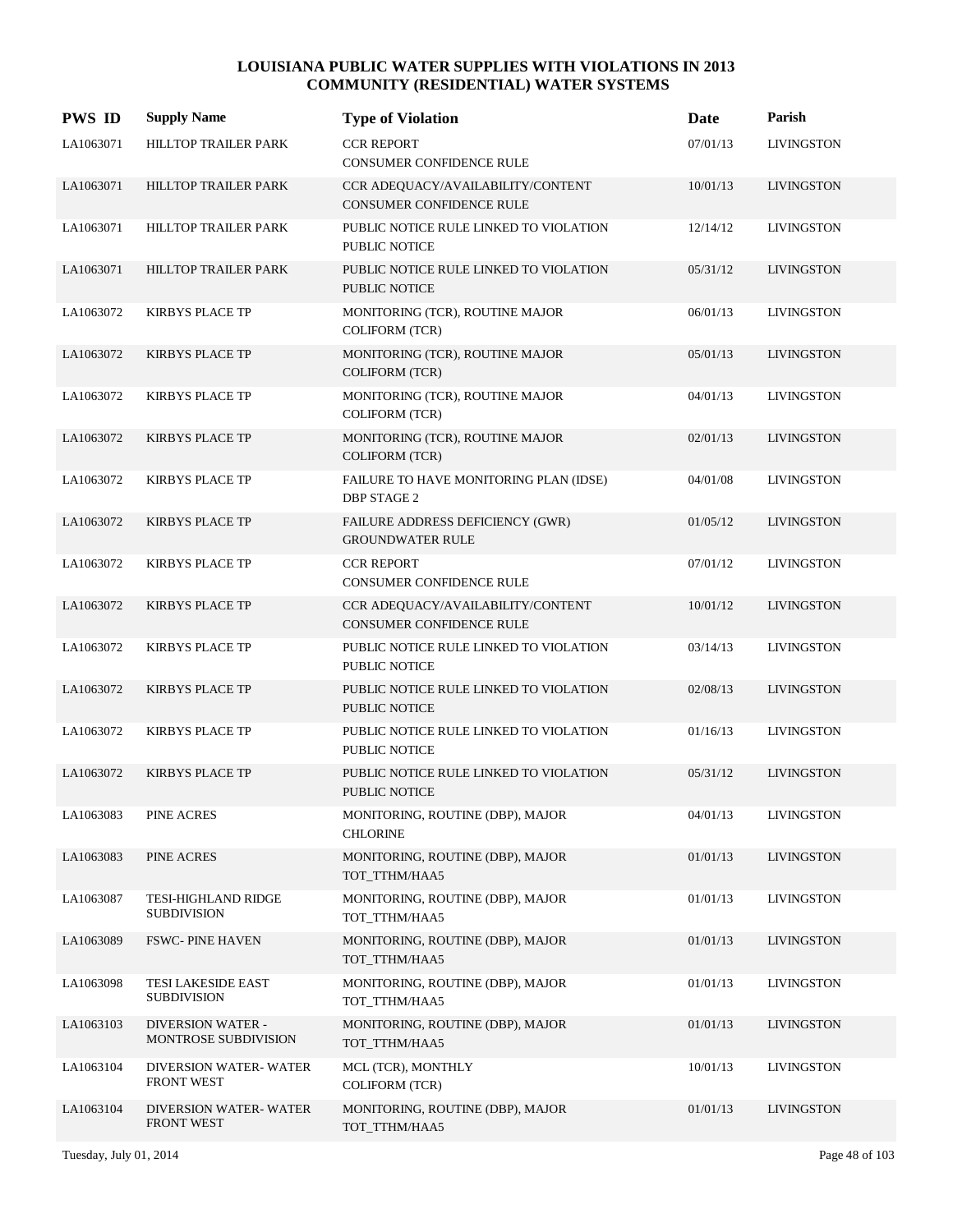| <b>PWS ID</b> | <b>Supply Name</b>                               | <b>Type of Violation</b>                                             | Date     | Parish            |
|---------------|--------------------------------------------------|----------------------------------------------------------------------|----------|-------------------|
| LA1063106     | RIVERSCAPE @ CLIO<br><b>SUBDIVISION</b>          | MONITORING (TCR), REPEAT MAJOR<br><b>COLIFORM (TCR)</b>              | 04/01/13 | <b>LIVINGSTON</b> |
| LA1063106     | RIVERSCAPE @ CLIO<br><b>SUBDIVISION</b>          | MONITOR GWR TRIGGERED/ADDITONAL, MAJOR<br>E. COLI                    | 05/02/13 | <b>LIVINGSTON</b> |
| LA1063106     | RIVERSCAPE @ CLIO<br><b>SUBDIVISION</b>          | FAILURE ADDRESS DEFICIENCY (GWR)<br><b>GROUNDWATER RULE</b>          | 01/01/12 | <b>LIVINGSTON</b> |
| LA1063106     | RIVERSCAPE @ CLIO<br><b>SUBDIVISION</b>          | PUBLIC NOTICE RULE LINKED TO VIOLATION<br><b>PUBLIC NOTICE</b>       | 08/08/13 | <b>LIVINGSTON</b> |
| LA1063114     | <b>DIVERSON WATER -</b><br><b>CHINQUAPIN</b>     | MONITORING, ROUTINE (DBP), MAJOR<br>TOT TTHM/HAA5                    | 01/01/13 | <b>LIVINGSTON</b> |
| LA1063115     | DIVERSION WATER - OLD MILL<br><b>SETTLEMENT</b>  | MONITORING, ROUTINE (DBP), MAJOR<br>TOT_TTHM/HAA5                    | 01/01/13 | <b>LIVINGSTON</b> |
| LA1063117     | DIVERSION WATER- THE COVE                        | MONITORING, ROUTINE (DBP), MAJOR<br>TOT_TTHM/HAA5                    | 01/01/13 | <b>LIVINGSTON</b> |
| LA1063118     | <b>DIVERSION WATER - CYPRESS</b><br><b>POINT</b> | MONITORING, ROUTINE (DBP), MAJOR<br>TOT_TTHM/HAA5                    | 01/01/13 | <b>LIVINGSTON</b> |
| LA1063122     | HAYNES SETTLEMENT                                | <b>CCR REPORT</b><br><b>CONSUMER CONFIDENCE RULE</b>                 | 07/01/12 | <b>LIVINGSTON</b> |
| LA1063122     | HAYNES SETTLEMENT                                | CCR ADEQUACY/AVAILABILITY/CONTENT<br>CONSUMER CONFIDENCE RULE        | 10/01/12 | <b>LIVINGSTON</b> |
| LA1063125     | CARTHAGE BLUFF MARINA                            | MONITORING, ROUTINE (DBP), MAJOR<br>TOT_TTHM/HAA5                    | 01/01/13 | <b>LIVINGSTON</b> |
| LA1063125     | <b>CARTHAGE BLUFF MARINA</b>                     | FAILURE SUBMIT SUBPART V PLAN, ESCALATED<br><b>DBP STAGE 2</b>       | 01/01/13 | <b>LIVINGSTON</b> |
| LA1063125     | CARTHAGE BLUFF MARINA                            | FAILURE ADDRESS DEFICIENCY (GWR)<br><b>GROUNDWATER RULE</b>          | 09/12/13 | <b>LIVINGSTON</b> |
| LA1063125     | CARTHAGE BLUFF MARINA                            | <b>CCR REPORT</b><br><b>CONSUMER CONFIDENCE RULE</b>                 | 07/01/13 | <b>LIVINGSTON</b> |
| LA1063125     | CARTHAGE BLUFF MARINA                            | CCR ADEQUACY/AVAILABILITY/CONTENT<br><b>CONSUMER CONFIDENCE RULE</b> | 10/01/13 | <b>LIVINGSTON</b> |
| LA1065001     | DELTA WATER SYSTEM                               | MCL (TCR), MONTHLY<br><b>COLIFORM (TCR)</b>                          | 01/01/13 | <b>MADISON</b>    |
| LA1065003     | TALLULAH WATER SYSTEM                            | MCL (TCR), MONTHLY<br><b>COLIFORM (TCR)</b>                          | 07/01/13 | <b>MADISON</b>    |
| LA1065004     | <b>WALNUT BAYOU WATER</b><br>ASSOC               | MONITORING, ROUTINE (DBP), MAJOR<br>TOT_TTHM/HAA5                    | 01/01/13 | <b>MADISON</b>    |
| LA1065005     | <b>BAYOU MACON WATER</b><br><b>SYSTEM</b>        | MCL (TCR), MONTHLY<br><b>COLIFORM (TCR)</b>                          | 04/01/13 | <b>MADISON</b>    |
| LA1065005     | <b>BAYOU MACON WATER</b><br><b>SYSTEM</b>        | MONITORING, ROUTINE (DBP), MAJOR<br>TOT_TTHM/HAA5                    | 11/01/13 | <b>MADISON</b>    |
| LA1065005     | <b>BAYOU MACON WATER</b><br>SYSTEM               | MONITORING, ROUTINE (DBP), MAJOR<br>TOT_TTHM/HAA5                    | 08/01/13 | <b>MADISON</b>    |
| LA1065005     | <b>BAYOU MACON WATER</b><br><b>SYSTEM</b>        | FAILURE TO HAVE MONITORING PLAN (IDSE)<br>DBP STAGE 2                | 04/01/08 | <b>MADISON</b>    |
| LA1065005     | <b>BAYOU MACON WATER</b><br><b>SYSTEM</b>        | PUBLIC NOTICE RULE LINKED TO VIOLATION<br>PUBLIC NOTICE              | 06/09/13 | <b>MADISON</b>    |
| LA1067002     | <b>BAYOU BONNE IDEE WS</b>                       | MCL (TCR), MONTHLY<br><b>COLIFORM (TCR)</b>                          | 05/01/13 | MOREHOUSE         |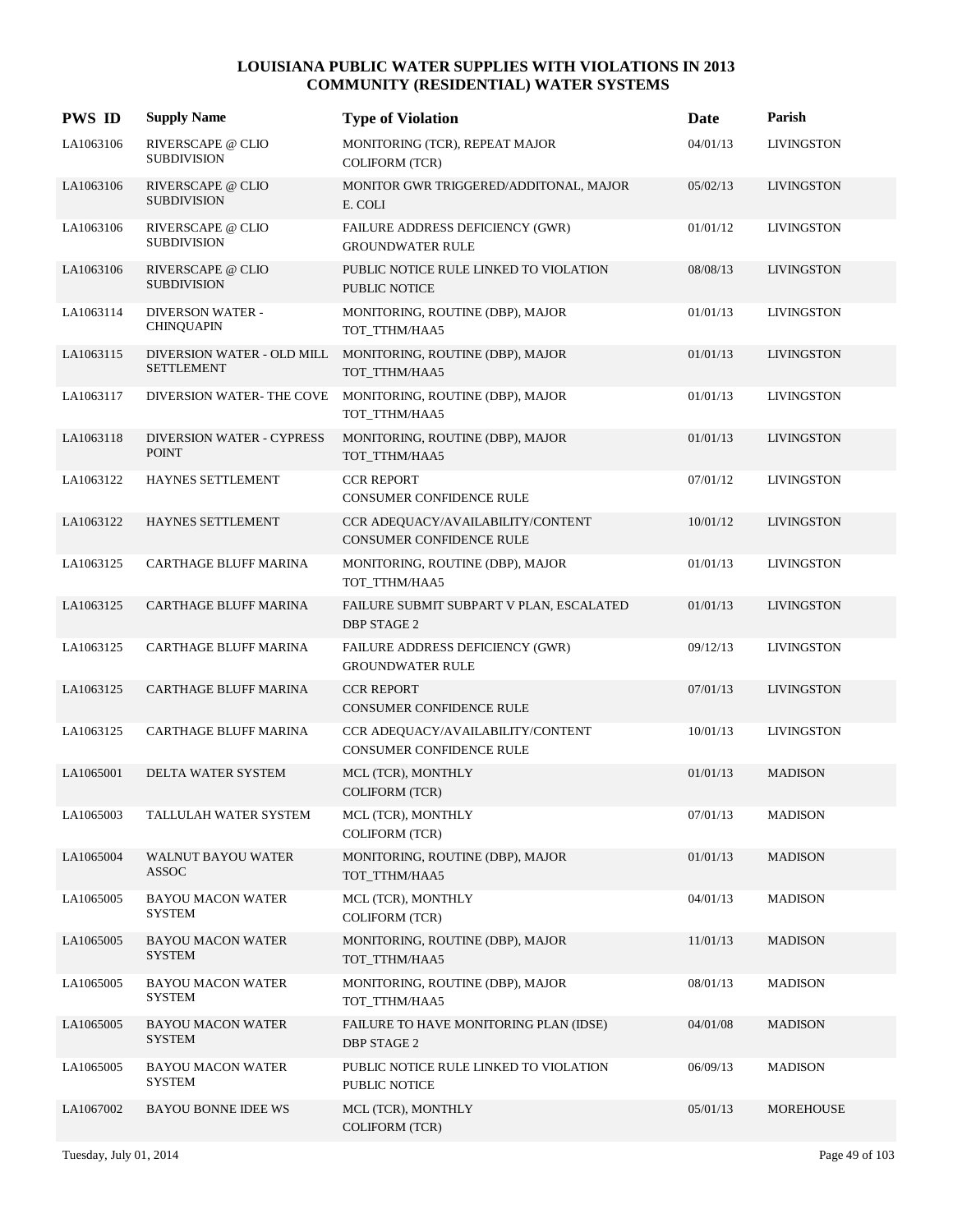| <b>PWS ID</b> | <b>Supply Name</b>                          | <b>Type of Violation</b>                                              | Date     | Parish           |
|---------------|---------------------------------------------|-----------------------------------------------------------------------|----------|------------------|
| LA1067002     | <b>BAYOU BONNE IDEE WS</b>                  | MCL (TCR), MONTHLY<br><b>COLIFORM (TCR)</b>                           | 04/01/13 | <b>MOREHOUSE</b> |
| LA1067002     | <b>BAYOU BONNE IDEE WS</b>                  | MONITORING, ROUTINE (DBP), MAJOR<br><b>CHLORINE</b>                   | 07/01/13 | MOREHOUSE        |
| LA1067005     | COLLINSTON WATER SYSTEM                     | FAILURE ADDRESS DEFICIENCY (GWR)<br><b>GROUNDWATER RULE</b>           | 08/23/12 | MOREHOUSE        |
| LA1067005     | <b>COLLINSTON WATER SYSTEM</b>              | OCCT/SOWT RECOMMENDATION/STUDY (LCR)<br><b>LEAD &amp; COPPER RULE</b> | 07/01/11 | <b>MOREHOUSE</b> |
| LA1067005     | <b>COLLINSTON WATER SYSTEM</b>              | PUBLIC NOTICE RULE LINKED TO VIOLATION<br>PUBLIC NOTICE               | 12/05/11 | <b>MOREHOUSE</b> |
| LA1067007     | <b>LAKEVIEW ESTATES SUBD WS</b>             | MONITORING (TCR), ROUTINE MAJOR<br><b>COLIFORM (TCR)</b>              | 12/01/13 | MOREHOUSE        |
| LA1067007     | <b>LAKEVIEW ESTATES SUBD WS</b>             | MONITORING, ROUTINE (DBP), MAJOR<br>TOT_TTHM/HAA5                     | 01/01/13 | MOREHOUSE        |
| LA1067009     | MER ROUGE WATER SYSTEM                      | MCL (TCR), MONTHLY<br><b>COLIFORM (TCR)</b>                           | 08/01/13 | <b>MOREHOUSE</b> |
| LA1067010     | MOREHOUSE CENTRAL WS                        | MONITORING (TCR), ROUTINE MAJOR<br><b>COLIFORM (TCR)</b>              | 11/01/13 | <b>MOREHOUSE</b> |
| LA1067010     | MOREHOUSE CENTRAL WS                        | MONITORING (TCR), REPEAT MAJOR<br><b>COLIFORM (TCR)</b>               | 09/01/13 | <b>MOREHOUSE</b> |
| LA1067010     | MOREHOUSE CENTRAL WS                        | FAILURE TO HAVE MONITORING PLAN (IDSE)<br><b>DBP STAGE 2</b>          | 04/01/08 | <b>MOREHOUSE</b> |
| LA1067010     | MOREHOUSE CENTRAL WS                        | FAILURE SUBMIT IDSE/SUBPT V PLAN (DBPR2)<br><b>DBP STAGE 2</b>        | 07/02/10 | <b>MOREHOUSE</b> |
| LA1067010     | MOREHOUSE CENTRAL WS                        | FAILURE ADDRESS DEFICIENCY (GWR)<br><b>GROUNDWATER RULE</b>           | 02/21/12 | <b>MOREHOUSE</b> |
| LA1067011     | <b>WATERWORKS 1 OF</b><br>MOREHOUSE, INC    | MCL (TCR), MONTHLY<br><b>COLIFORM (TCR)</b>                           | 11/01/13 | <b>MOREHOUSE</b> |
| LA1067011     | <b>WATERWORKS 1 OF</b><br>MOREHOUSE, INC    | MONITORING (TCR), ROUTINE MINOR<br><b>COLIFORM (TCR)</b>              | 12/01/13 | <b>MOREHOUSE</b> |
| LA1067011     | <b>WATERWORKS 1 OF</b><br>MOREHOUSE, INC    | FAILURE ADDRESS DEFICIENCY (GWR)<br><b>GROUNDWATER RULE</b>           | 05/10/12 | <b>MOREHOUSE</b> |
| LA1067016     | WARD 3 WATER ASSOCIATION                    | MONITORING, ROUTINE (DBP), MAJOR<br>TOT_TTHM/HAA5                     | 01/01/13 | <b>MOREHOUSE</b> |
| LA1067017     | <b>JONES MCGINTY WATER</b><br><b>SYSTEM</b> | MCL, LRAA<br><b>TTHM</b>                                              | 10/01/13 | <b>MOREHOUSE</b> |
| LA1067017     | <b>JONES MCGINTY WATER</b><br><b>SYSTEM</b> | MCL, AVERAGE<br>TTHM                                                  | 10/01/13 | MOREHOUSE        |
| LA1067017     | <b>JONES MCGINTY WATER</b><br><b>SYSTEM</b> | MCL, AVERAGE<br><b>TTHM</b>                                           | 07/01/13 | MOREHOUSE        |
| LA1067017     | <b>JONES MCGINTY WATER</b><br><b>SYSTEM</b> | MONITORING, ROUTINE (DBP), MAJOR<br>TOT_TTHM/HAA5                     | 01/01/13 | MOREHOUSE        |
| LA1067017     | <b>JONES MCGINTY WATER</b><br><b>SYSTEM</b> | PUBLIC NOTICE RULE LINKED TO VIOLATION<br>PUBLIC NOTICE               | 08/06/12 | MOREHOUSE        |
| LA1067018     | BEEKMAN WATER SYSTEM                        | MONITORING (TCR), ROUTINE MINOR<br><b>COLIFORM (TCR)</b>              | 08/01/13 | MOREHOUSE        |
| LA1067018     | BEEKMAN WATER SYSTEM                        | FAILURE TO HAVE MONITORING PLAN (IDSE)<br><b>DBP STAGE 2</b>          | 04/01/08 | MOREHOUSE        |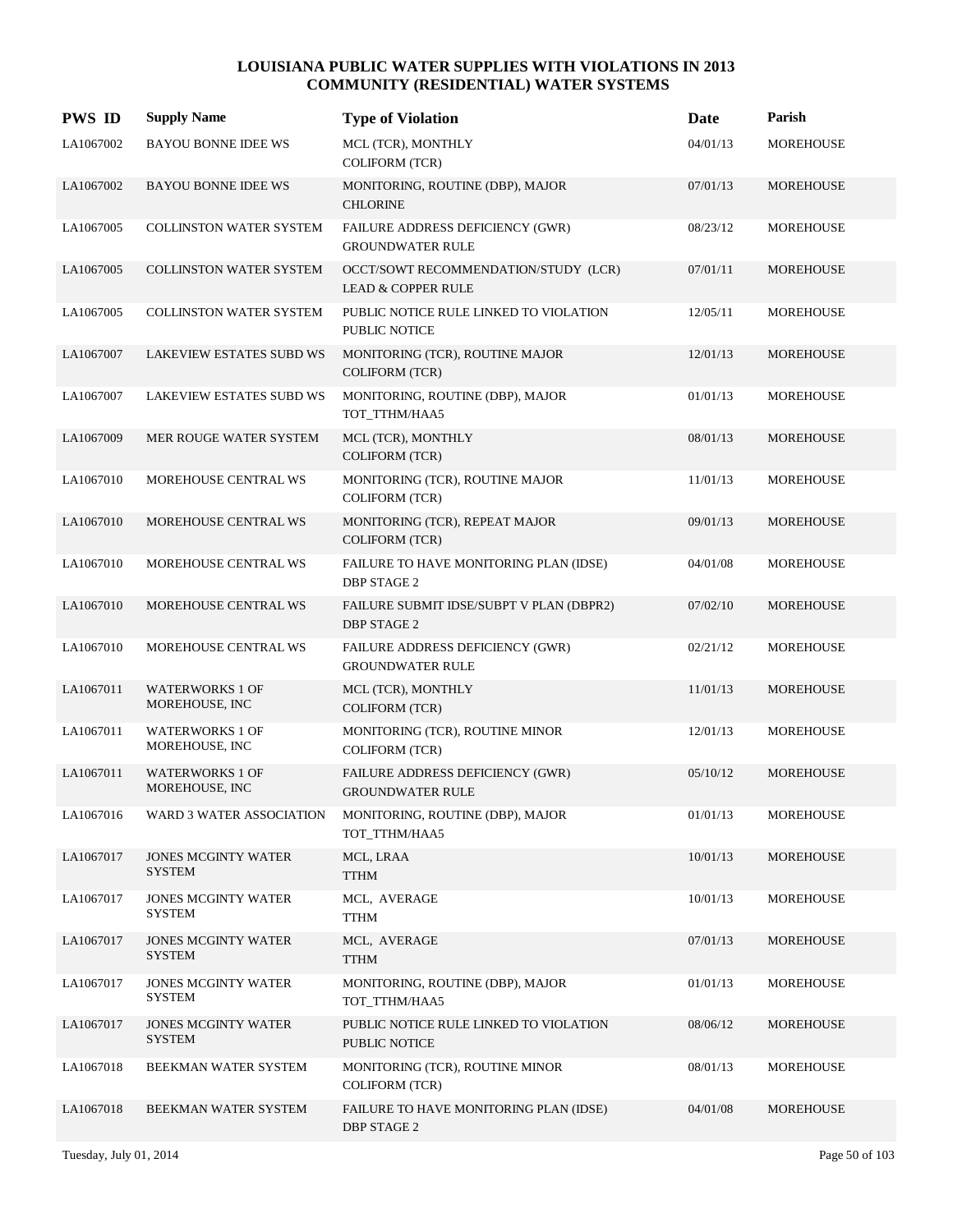| <b>PWS ID</b> | <b>Supply Name</b>                         | <b>Type of Violation</b>                                             | Date     | Parish              |
|---------------|--------------------------------------------|----------------------------------------------------------------------|----------|---------------------|
| LA1067018     | BEEKMAN WATER SYSTEM                       | FAILURE ADDRESS DEFICIENCY (GWR)<br><b>GROUNDWATER RULE</b>          | 02/16/11 | <b>MOREHOUSE</b>    |
| LA1067018     | BEEKMAN WATER SYSTEM                       | PUBLIC NOTICE RULE LINKED TO VIOLATION<br>PUBLIC NOTICE              | 11/12/12 | MOREHOUSE           |
| LA1067022     | SPICEWOOD MOBILE HOME<br>PARK WATER SYSTEM | MCL (TCR), MONTHLY<br><b>COLIFORM (TCR)</b>                          | 12/01/13 | MOREHOUSE           |
| LA1067022     | SPICEWOOD MOBILE HOME<br>PARK WATER SYSTEM | MCL (TCR), MONTHLY<br><b>COLIFORM (TCR)</b>                          | 09/01/13 | <b>MOREHOUSE</b>    |
| LA1067022     | SPICEWOOD MOBILE HOME<br>PARK WATER SYSTEM | MONITORING (TCR), ROUTINE MINOR<br><b>COLIFORM (TCR)</b>             | 10/01/13 | MOREHOUSE           |
| LA1067022     | SPICEWOOD MOBILE HOME<br>PARK WATER SYSTEM | MONITORING, ROUTINE (DBP), MAJOR<br><b>CHLORINE</b>                  | 01/01/13 | MOREHOUSE           |
| LA1067022     | SPICEWOOD MOBILE HOME<br>PARK WATER SYSTEM | MONITORING, ROUTINE (DBP), MAJOR<br><b>CHLORINE</b>                  | 01/01/13 | MOREHOUSE           |
| LA1069001     | <b>CAMPTI WATER SYSTEM</b>                 | FAILURE ADDRESS DEFICIENCY (GWR)<br><b>GROUNDWATER RULE</b>          | 07/02/12 | <b>NATCHITOCHES</b> |
| LA1069004     | <b>GOLDONNA WATER SYSTEM</b>               | FAILURE ADDRESS DEFICIENCY (GWR)<br><b>GROUNDWATER RULE</b>          | 12/02/12 | <b>NATCHITOCHES</b> |
| LA1069005     | HAGEWOOD WATER SYSTEM                      | MONITORING, ROUTINE (DBP), MAJOR<br>TOT_TTHM/HAA5                    | 01/01/13 | <b>NATCHITOCHES</b> |
| LA1069005     | HAGEWOOD WATER SYSTEM                      | <b>CCR REPORT</b><br><b>CONSUMER CONFIDENCE RULE</b>                 | 07/01/12 | <b>NATCHITOCHES</b> |
| LA1069005     | HAGEWOOD WATER SYSTEM                      | CCR ADEQUACY/AVAILABILITY/CONTENT<br><b>CONSUMER CONFIDENCE RULE</b> | 10/01/12 | <b>NATCHITOCHES</b> |
| LA1069005     | HAGEWOOD WATER SYSTEM                      | PUBLIC NOTICE RULE LINKED TO VIOLATION<br>PUBLIC NOTICE              | 11/21/12 | <b>NATCHITOCHES</b> |
| LA1069009     | PROVENCAL WATER SYSTEM                     | MONITORING (TCR), ROUTINE MINOR<br><b>COLIFORM</b> (TCR)             | 09/01/13 | <b>NATCHITOCHES</b> |
| LA1069009     | PROVENCAL WATER SYSTEM                     | MONITORING (TCR), REPEAT MINOR<br><b>COLIFORM (TCR)</b>              | 10/01/13 | <b>NATCHITOCHES</b> |
| LA1069009     | PROVENCAL WATER SYSTEM                     | MONITORING, ROUTINE (DBP), MAJOR<br>TOT_TTHM/HAA5                    | 01/01/13 | <b>NATCHITOCHES</b> |
| LA1069012     | CHESTNUT-READHIMER<br>WATER SYSTEM         | MONITORING, ROUTINE (DBP), MAJOR<br>TOT_TTHM/HAA5                    | 01/01/13 | <b>NATCHITOCHES</b> |
| LA1073003     | BETTER WATERWORKS<br>WATER SYSTEM          | MCL, LRAA<br><b>TTHM</b>                                             | 01/01/13 | <b>OUACHITA</b>     |
| LA1073003     | BETTER WATERWORKS<br>WATER SYSTEM          | MCL, LRAA<br>TOTAL HALOACETIC ACIDS (HAA5)                           | 01/01/13 | <b>OUACHITA</b>     |
| LA1073003     | <b>BETTER WATERWORKS</b><br>WATER SYSTEM   | MONITORING, ROUTINE (DBP), MAJOR<br>TOT_TTHM/HAA5                    | 09/01/13 | <b>OUACHITA</b>     |
| LA1073003     | BETTER WATERWORKS<br><b>WATER SYSTEM</b>   | MONITORING, ROUTINE (DBP), MAJOR<br>TOT_TTHM/HAA5                    | 06/01/13 | <b>OUACHITA</b>     |
| LA1073003     | BETTER WATERWORKS<br>WATER SYSTEM          | MONITORING, ROUTINE (DBP), MAJOR<br>TOT_TTHM/HAA5                    | 12/01/12 | <b>OUACHITA</b>     |
| LA1073003     | BETTER WATERWORKS<br>WATER SYSTEM          | FAILURE TO HAVE MONITORING PLAN (IDSE)<br><b>DBP STAGE 2</b>         | 04/01/08 | <b>OUACHITA</b>     |
| LA1073003     | BETTER WATERWORKS<br>WATER SYSTEM          | FAILURE SUBMIT IDSE/SUBPT V PLAN (DBPR2)<br><b>DBP STAGE 2</b>       | 07/02/10 | <b>OUACHITA</b>     |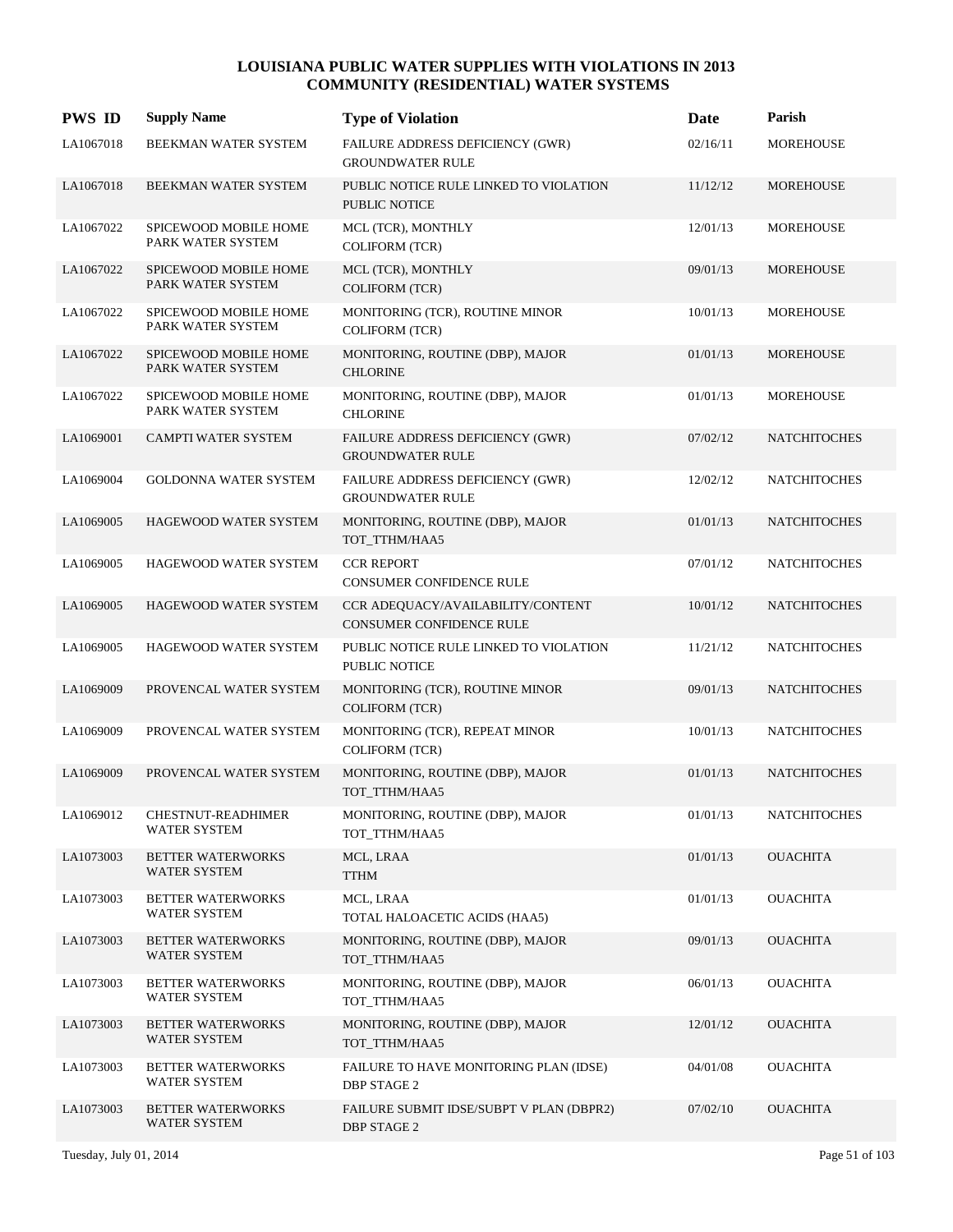| <b>PWS ID</b> | <b>Supply Name</b>                           | <b>Type of Violation</b>                                                            | Date     | Parish          |
|---------------|----------------------------------------------|-------------------------------------------------------------------------------------|----------|-----------------|
| LA1073007     | CHARMINGDALE SUBDIVISION<br>WS               | MONITORING (TCR), ROUTINE MAJOR<br><b>COLIFORM (TCR)</b>                            | 12/01/13 | <b>OUACHITA</b> |
| LA1073011     | <b>COUNTRY ESTATES WS</b>                    | MONITORING, ROUTINE (DBP), MAJOR<br>TOT_TTHM/HAA5                                   | 01/01/13 | <b>OUACHITA</b> |
| LA1073016     |                                              | GREEN ACRES SUBDIVISION WS MONITORING (TCR), ROUTINE MAJOR<br><b>COLIFORM (TCR)</b> | 12/01/13 | <b>OUACHITA</b> |
| LA1073021     | <b>WATERSIDE SUBDIVISION WS</b>              | MONITORING (TCR), ROUTINE MAJOR<br><b>COLIFORM (TCR)</b>                            | 12/01/13 | <b>OUACHITA</b> |
| LA1073021     | <b>WATERSIDE SUBDIVISION WS</b>              | MONITORING (TCR), REPEAT MINOR<br><b>COLIFORM (TCR)</b>                             | 01/01/13 | <b>OUACHITA</b> |
| LA1073028     | MCCLENDON COMMUNITY<br><b>WATER WELL</b>     | MONITORING, ROUTINE (DBP), MAJOR<br>TOT_TTHM/HAA5                                   | 01/01/13 | <b>OUACHITA</b> |
| LA1073035     | <b>SYSTEM</b>                                | NORTH MONROE ET AL WATER MONITORING, ROUTINE (DBP), MAJOR<br>TOT_TTHM/HAA5          | 09/01/13 | <b>OUACHITA</b> |
| LA1073035     | <b>SYSTEM</b>                                | NORTH MONROE ET AL WATER MONITORING, ROUTINE (DBP), MAJOR<br>TOT_TTHM/HAA5          | 06/01/13 | <b>OUACHITA</b> |
| LA1073038     | PINE BAYOU WATER SYSTEM                      | MONITORING (TCR), ROUTINE MAJOR<br><b>COLIFORM (TCR)</b>                            | 12/01/13 | <b>OUACHITA</b> |
| LA1073038     | PINE BAYOU WATER SYSTEM                      | MONITORING, ROUTINE (DBP), MAJOR<br>TOT_TTHM/HAA5                                   | 01/01/13 | <b>OUACHITA</b> |
| LA1073038     | PINE BAYOU WATER SYSTEM                      | FAILURE SUBMIT IDSE/SUBPT V PLAN (DBPR2)<br><b>DBP STAGE 2</b>                      | 07/02/10 | <b>OUACHITA</b> |
| LA1073049     | <b>SUBURBAN NORTH WS</b>                     | MONITORING (TCR), ROUTINE MAJOR<br><b>COLIFORM (TCR)</b>                            | 12/01/13 | <b>OUACHITA</b> |
| LA1073049     | SUBURBAN NORTH WS                            | MONITORING, ROUTINE (DBP), MAJOR<br>TOT_TTHM/HAA5                                   | 12/01/13 | <b>OUACHITA</b> |
| LA1073054     | TOWN & COUNTRY SERVICE                       | MCL (TCR), MONTHLY<br><b>COLIFORM (TCR)</b>                                         | 12/01/13 | <b>OUACHITA</b> |
| LA1073054     | TOWN & COUNTRY SERVICE                       | MONITORING, ROUTINE (DBP), MAJOR<br>TOT_TTHM/HAA5                                   | 09/01/13 | <b>OUACHITA</b> |
| LA1073054     | TOWN & COUNTRY SERVICE                       | MONITORING, ROUTINE (DBP), MAJOR<br>TOT_TTHM/HAA5                                   | 12/01/12 | <b>OUACHITA</b> |
| LA1073055     | WEST HWY 80 ARK ROAD WS                      | MCL, AVERAGE<br><b>TTHM</b>                                                         | 04/01/13 | <b>OUACHITA</b> |
| LA1073055     | WEST HWY 80 ARK ROAD WS                      | MCL, AVERAGE<br><b>TTHM</b>                                                         | 01/01/13 | <b>OUACHITA</b> |
| LA1073056     | <b>WEST MONROE WATER</b><br><b>SYSTEM</b>    | MCL, LRAA<br><b>TTHM</b>                                                            | 10/01/13 | <b>OUACHITA</b> |
| LA1073056     | WEST MONROE WATER<br><b>SYSTEM</b>           | MONITORING, ROUTINE (DBP), MAJOR<br>TOT_TTHM/HAA5                                   | 01/01/13 | <b>OUACHITA</b> |
| LA1073058     | <b>INDIAN VILLAGE WATER</b><br><b>SYSTEM</b> | MCL, AVERAGE<br><b>TTHM</b>                                                         | 04/01/13 | <b>OUACHITA</b> |
| LA1073058     | <b>INDIAN VILLAGE WATER</b><br><b>SYSTEM</b> | MONITORING, ROUTINE (DBP), MAJOR<br>TOT_TTHM/HAA5                                   | 09/01/13 | <b>OUACHITA</b> |
| LA1073058     | <b>INDIAN VILLAGE WATER</b><br><b>SYSTEM</b> | PUBLIC NOTICE RULE LINKED TO VIOLATION<br>PUBLIC NOTICE                             | 09/02/13 | <b>OUACHITA</b> |
| LA1073058     | <b>INDIAN VILLAGE WATER</b><br><b>SYSTEM</b> | PUBLIC NOTICE RULE LINKED TO VIOLATION<br>PUBLIC NOTICE                             | 04/20/13 | <b>OUACHITA</b> |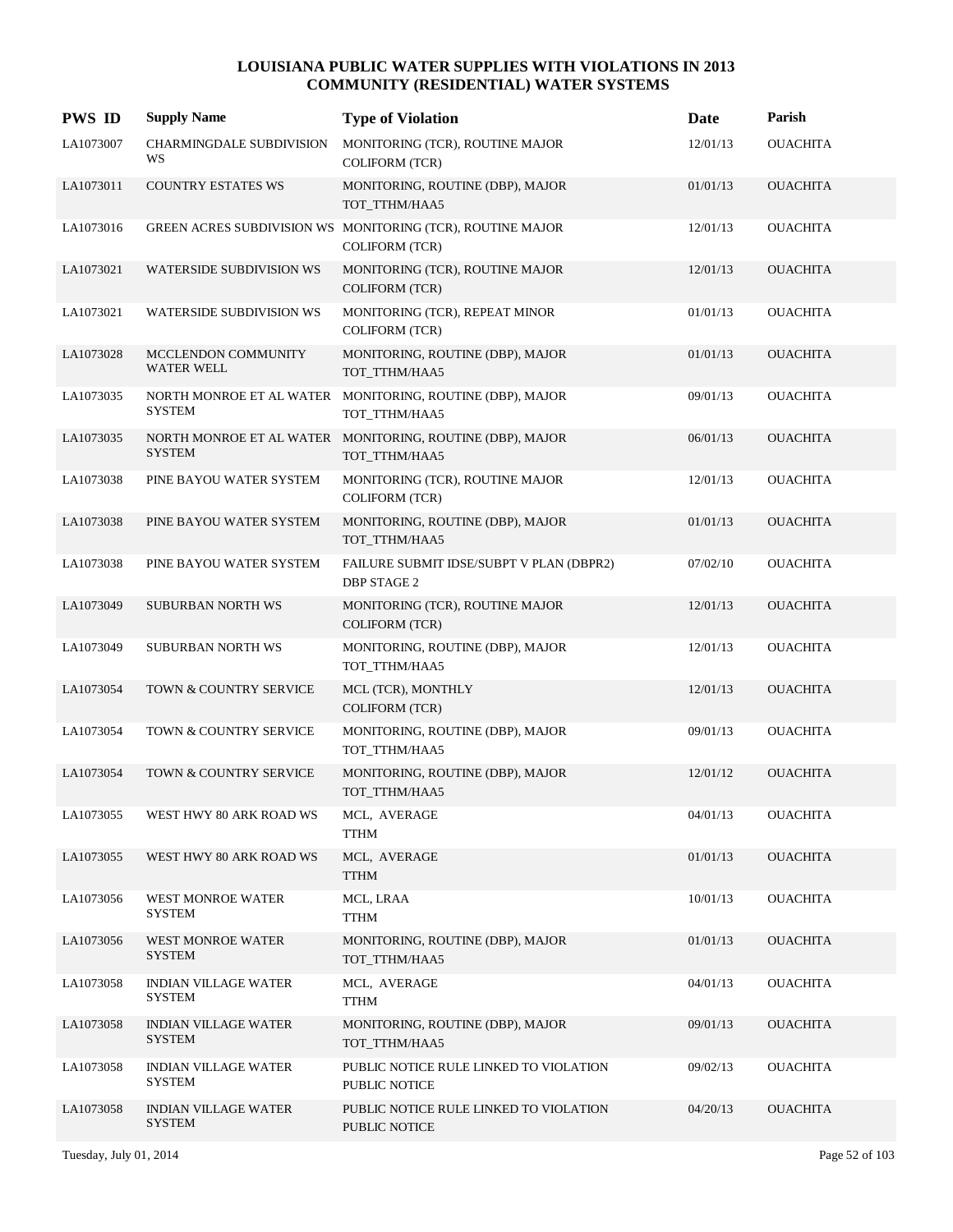| <b>PWS ID</b> | <b>Supply Name</b>                             | <b>Type of Violation</b>                                       | Date     | Parish             |
|---------------|------------------------------------------------|----------------------------------------------------------------|----------|--------------------|
| LA1073060     | CADEVILLE WATER DISTRICT                       | MCL, AVERAGE<br><b>TTHM</b>                                    | 10/01/13 | <b>OUACHITA</b>    |
| LA1073060     | CADEVILLE WATER DISTRICT                       | MCL, AVERAGE<br><b>TTHM</b>                                    | 07/01/13 | <b>OUACHITA</b>    |
| LA1073060     | CADEVILLE WATER DISTRICT                       | MONITORING, ROUTINE (DBP), MAJOR<br>TOT_TTHM/HAA5              | 01/01/13 | <b>OUACHITA</b>    |
| LA1073063     | PECAN LAKE SUBDIVISION WS                      | MONITORING, ROUTINE (DBP), MAJOR<br>TOT_TTHM/HAA5              | 01/01/13 | <b>OUACHITA</b>    |
| LA1073064     | HILLSIDE PARK SUBDIVISION<br>WS                | MONITORING (TCR), ROUTINE MAJOR<br><b>COLIFORM (TCR)</b>       | 12/01/13 | <b>OUACHITA</b>    |
| LA1073064     | HILLSIDE PARK SUBDIVISION<br>WS                | MONITORING (TCR), ROUTINE MINOR<br><b>COLIFORM (TCR)</b>       | 06/01/13 | <b>OUACHITA</b>    |
| LA1073064     | HILLSIDE PARK SUBDIVISION<br>WS                | MONITORING (TCR), REPEAT MAJOR<br><b>COLIFORM (TCR)</b>        | 05/01/13 | <b>OUACHITA</b>    |
| LA1073071     | <b>LAKESHORE SWARTZ WATER</b><br><b>SYSTEM</b> | MONITORING, ROUTINE (DBP), MAJOR<br>TOT_TTHM/HAA5              | 09/01/13 | <b>OUACHITA</b>    |
| LA1073075     | LANS MOBILE HOME PARK WS                       | MCL (TCR), MONTHLY<br><b>COLIFORM (TCR)</b>                    | 07/01/13 | <b>OUACHITA</b>    |
| LA1073075     | LANS MOBILE HOME PARK WS                       | MONITORING (TCR), REPEAT MINOR<br><b>COLIFORM (TCR)</b>        | 07/01/13 | <b>OUACHITA</b>    |
| LA1073079     | THREE S MHP WATER SYSTEM                       | MCL (TCR), MONTHLY<br><b>COLIFORM (TCR)</b>                    | 02/01/13 | <b>OUACHITA</b>    |
| LA1073079     | THREE S MHP WATER SYSTEM                       | MONITORING (TCR), ROUTINE MAJOR<br><b>COLIFORM (TCR)</b>       | 07/01/13 | <b>OUACHITA</b>    |
| LA1073079     | THREE S MHP WATER SYSTEM                       | MONITORING (TCR), ROUTINE MAJOR<br><b>COLIFORM (TCR)</b>       | 06/01/13 | <b>OUACHITA</b>    |
| LA1073079     | THREE S MHP WATER SYSTEM                       | MONITORING (TCR), ROUTINE MAJOR<br><b>COLIFORM (TCR)</b>       | 05/01/13 | <b>OUACHITA</b>    |
| LA1073079     | THREE S MHP WATER SYSTEM                       | PUBLIC NOTICE RULE LINKED TO VIOLATION<br><b>PUBLIC NOTICE</b> | 04/06/13 | <b>OUACHITA</b>    |
| LA1073097     | WESTERN UTILITIES, INC                         | FAILURE ADDRESS DEFICIENCY (GWR)<br><b>GROUNDWATER RULE</b>    | 01/09/12 | <b>OUACHITA</b>    |
| LA1073108     | <b>LOVE ESTATES WS</b>                         | MCL (TCR), MONTHLY<br><b>COLIFORM (TCR)</b>                    | 05/01/13 | <b>OUACHITA</b>    |
| LA1073108     | <b>LOVE ESTATES WS</b>                         | MONITORING (TCR), ROUTINE MAJOR<br>COLIFORM (TCR)              | 12/01/13 | <b>OUACHITA</b>    |
| LA1073108     | <b>LOVE ESTATES WS</b>                         | MONITORING (TCR), ROUTINE MINOR<br><b>COLIFORM (TCR)</b>       | 06/01/13 | <b>OUACHITA</b>    |
| LA1073108     | <b>LOVE ESTATES WS</b>                         | MONITORING (TCR), REPEAT MINOR<br>COLIFORM (TCR)               | 05/01/13 | <b>OUACHITA</b>    |
| LA1073108     | LOVE ESTATES WS                                | MONITORING, ROUTINE (DBP), MAJOR<br>TOT_TTHM/HAA5              | 01/01/13 | <b>OUACHITA</b>    |
| LA1073108     | <b>LOVE ESTATES WS</b>                         | PUBLIC NOTICE RULE LINKED TO VIOLATION<br>PUBLIC NOTICE        | 07/12/13 | <b>OUACHITA</b>    |
| LA1075001     | <b>BELLE CHASSE WATER</b><br><b>DISTRICT</b>   | MONITORING, ROUTINE (DBP), MAJOR<br>TOT_TTHM/HAA5              | 10/01/13 | <b>PLAQUEMINES</b> |
| LA1075004     | DALCOUR WATERWORKS<br><b>DISTRICT</b>          | MONITORING, ROUTINE (DBP), MAJOR<br>TOT_TTHM/HAA5              | 10/01/13 | <b>PLAQUEMINES</b> |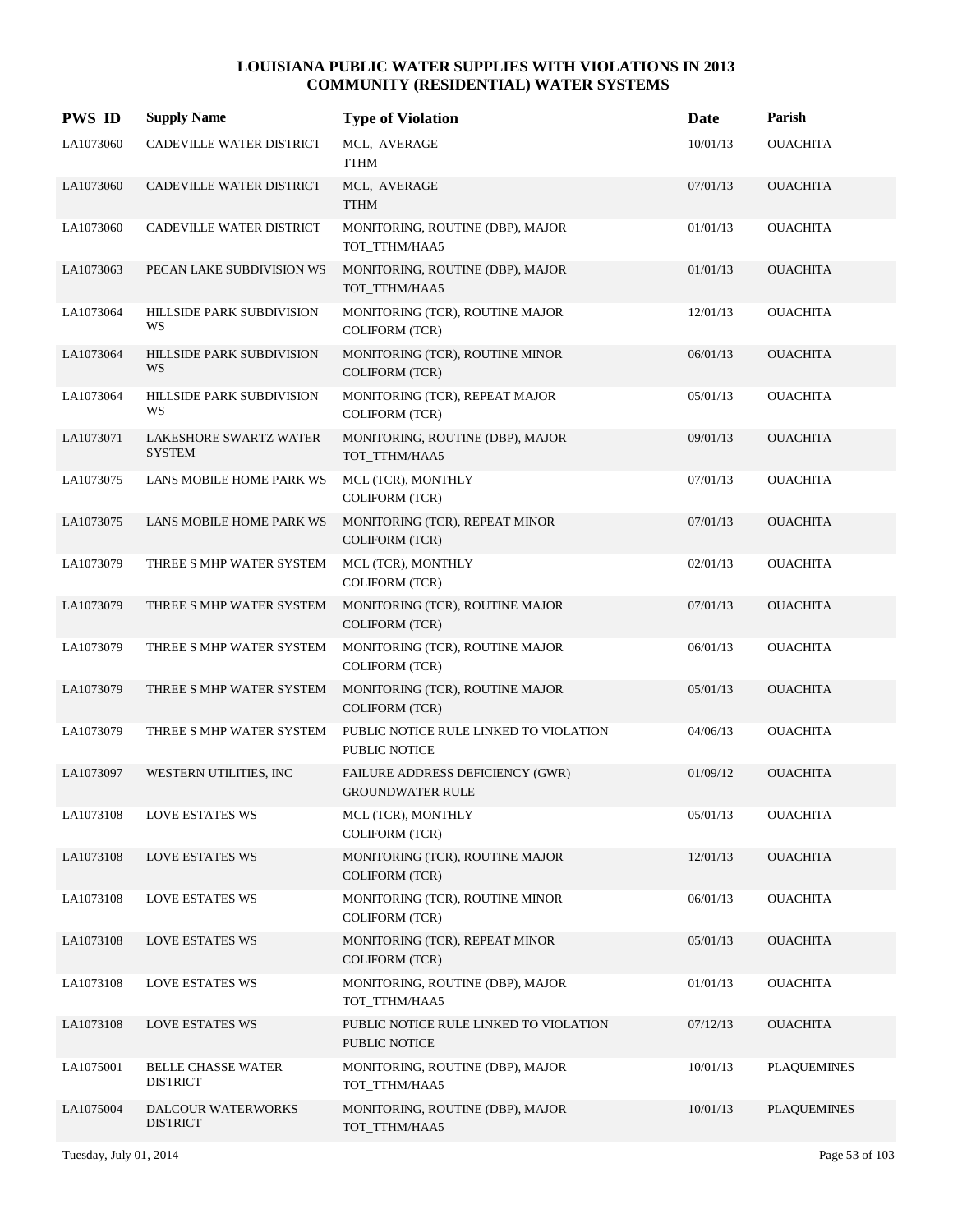| <b>PWS ID</b> | <b>Supply Name</b>                               | <b>Type of Violation</b>                                       | Date     | Parish             |
|---------------|--------------------------------------------------|----------------------------------------------------------------|----------|--------------------|
| LA1075005     | POINTE A LA HACHE WATER<br><b>SYSTEM</b>         | MCL, AVERAGE<br><b>TTHM</b>                                    | 07/01/13 | <b>PLAQUEMINES</b> |
| LA1075005     | POINTE A LA HACHE WATER<br><b>SYSTEM</b>         | MCL, AVERAGE<br><b>TTHM</b>                                    | 04/01/13 | <b>PLAQUEMINES</b> |
| LA1075005     | POINTE A LA HACHE WATER<br><b>SYSTEM</b>         | MCL, AVERAGE<br><b>TTHM</b>                                    | 01/01/13 | <b>PLAQUEMINES</b> |
| LA1075005     | POINTE A LA HACHE WATER<br><b>SYSTEM</b>         | MONITORING, ROUTINE (DBP), MAJOR<br>TOT_TTHM/HAA5              | 10/01/13 | <b>PLAQUEMINES</b> |
| LA1075006     | PORT SULPHUR WATER<br><b>DISTRICT</b>            | MCL, AVERAGE<br><b>TTHM</b>                                    | 07/01/13 | <b>PLAQUEMINES</b> |
| LA1075006     | PORT SULPHUR WATER<br><b>DISTRICT</b>            | MCL, AVERAGE<br>TOTAL HALOACETIC ACIDS (HAA5)                  | 07/01/13 | <b>PLAQUEMINES</b> |
| LA1075006     | PORT SULPHUR WATER<br><b>DISTRICT</b>            | MONITORING, ROUTINE (DBP), MAJOR<br>TOT TTHM/HAA5              | 10/01/13 | <b>PLAQUEMINES</b> |
| LA1077009     | FORDOCHE, TOWN OF                                | MONITORING, ROUTINE (DBP), MAJOR<br>TOT_TTHM/HAA5              | 01/01/13 | POINTE COUPEE      |
| LA1077012     | HERMITAGE COMMUNITY                              | MONITORING, ROUTINE (DBP), MAJOR<br>TOT_TTHM/HAA5              | 01/01/13 | POINTE COUPEE      |
| LA1077012     | HERMITAGE COMMUNITY                              | FAILURE SUBMIT SUBPART V PLAN, ESCALATED<br><b>DBP STAGE 2</b> | 01/01/13 | POINTE COUPEE      |
| LA1077012     | HERMITAGE COMMUNITY                              | PUBLIC NOTICE RULE LINKED TO VIOLATION<br>PUBLIC NOTICE        | 05/31/12 | POINTE COUPEE      |
| LA1077034     | <b>OLD RIVER WATER 1</b>                         | MONITORING, ROUTINE (DBP), MAJOR<br>TOT_TTHM/HAA5              | 01/01/13 | POINTE COUPEE      |
| LA1077034     | OLD RIVER WATER 1                                | MONITOR GWR TRIGGERED/ADDITONAL, MAJOR<br>E. COLI              | 09/26/12 | POINTE COUPEE      |
| LA1077034     | <b>OLD RIVER WATER 1</b>                         | MONITOR GWR TRIGGERED/ADDITONAL, MAJOR<br>E. COLI              | 09/26/12 | POINTE COUPEE      |
| LA1077034     | <b>OLD RIVER WATER 1</b>                         | MONITOR GWR TRIGGERED/ADDITONAL, MAJOR<br>E. COLI              | 09/26/12 | POINTE COUPEE      |
| LA1077034     | <b>OLD RIVER WATER 1</b>                         | MONITOR GWR TRIGGERED/ADDITONAL, MAJOR<br>E. COLI              | 09/26/12 | POINTE COUPEE      |
| LA1077034     | <b>OLD RIVER WATER 1</b>                         | PUBLIC NOTICE RULE LINKED TO VIOLATION<br>PUBLIC NOTICE        | 11/17/12 | POINTE COUPEE      |
| LA1077041     | <b>FALSE RIVER WATER</b><br><b>COMPANY</b>       | MCL (TCR), MONTHLY<br>COLIFORM (TCR)                           | 01/01/13 | POINTE COUPEE      |
| LA1077041     | <b>FALSE RIVER WATER</b><br><b>COMPANY</b>       | MONITOR GWR TRIGGERED/ADDITONAL, MAJOR<br>E. COLI              | 09/26/12 | POINTE COUPEE      |
| LA1077043     | POINTE COUPEE WATER<br><b>WORKS DISTRICT 1</b>   | MONITORING, ROUTINE (DBP), MAJOR<br>TOT TTHM/HAA5              | 01/01/13 | POINTE COUPEE      |
| LA1077046     | POINTE COUPEE DETENTION<br><b>CENTER</b>         | MONITORING, ROUTINE (DBP), MAJOR<br>TOT_TTHM/HAA5              | 01/01/13 | POINTE COUPEE      |
| LA1077047     | POINTE COUPEE WWKS<br><b>DISTRICT 2 - HWY 10</b> | MONITORING (TCR), ROUTINE MINOR<br><b>COLIFORM (TCR)</b>       | 05/01/13 | POINTE COUPEE      |
| LA1077048     | ALMA PLANTATION, LTD                             | MCL (TCR), ACUTE<br><b>COLIFORM (TCR)</b>                      | 04/01/13 | POINTE COUPEE      |
| LA1077048     | ALMA PLANTATION, LTD                             | MCL (TCR), MONTHLY<br>COLIFORM (TCR)                           | 06/01/13 | POINTE COUPEE      |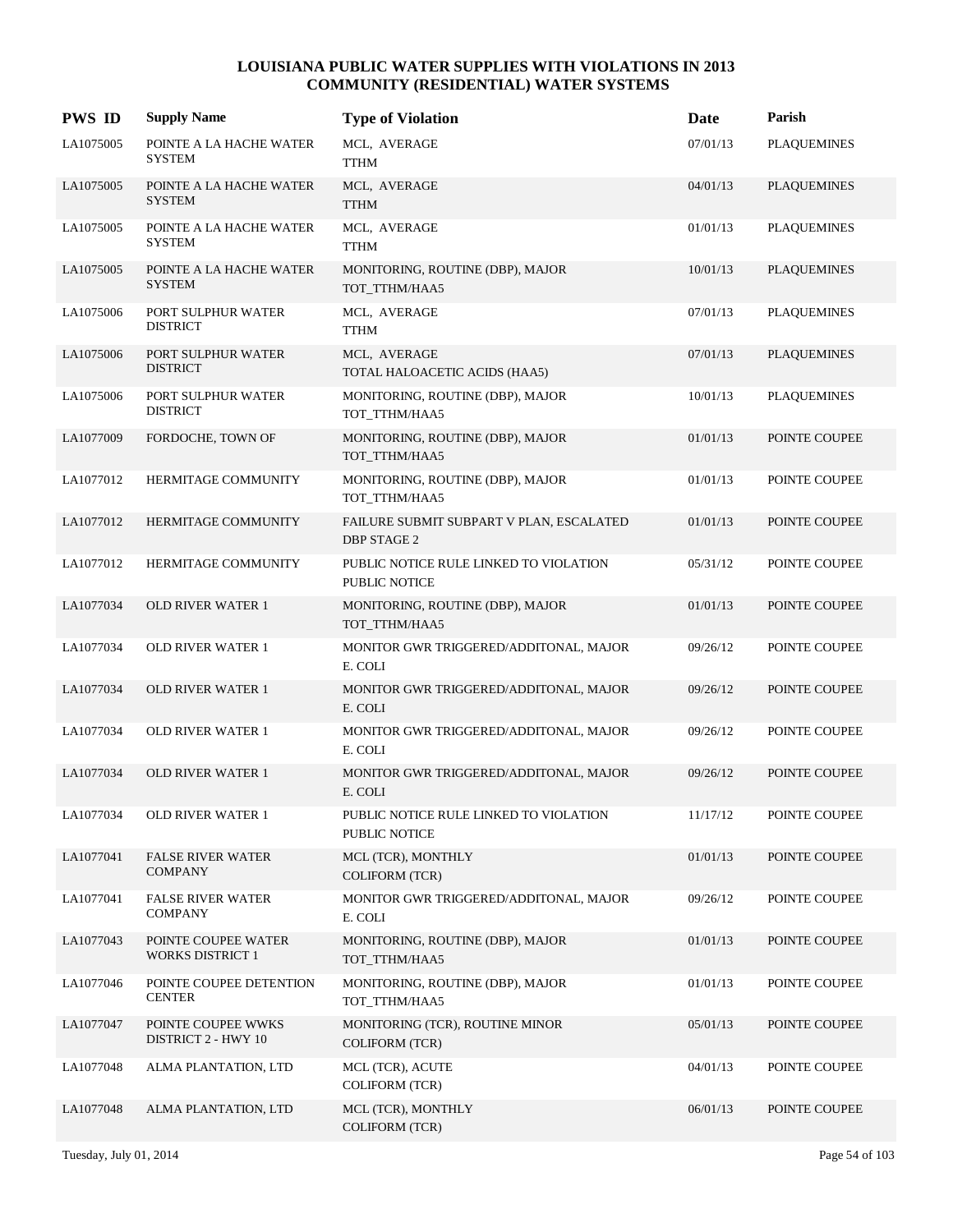| <b>PWS ID</b> | <b>Supply Name</b>                                    | <b>Type of Violation</b>                                            | Date     | Parish         |
|---------------|-------------------------------------------------------|---------------------------------------------------------------------|----------|----------------|
| LA1077048     | ALMA PLANTATION, LTD                                  | MCL (TCR), MONTHLY<br><b>COLIFORM (TCR)</b>                         | 05/01/13 | POINTE COUPEE  |
| LA1077048     | ALMA PLANTATION, LTD                                  | MONITORING (TCR), REPEAT MINOR<br><b>COLIFORM (TCR)</b>             | 05/01/13 | POINTE COUPEE  |
| LA1077048     | ALMA PLANTATION, LTD                                  | MONITORING, ROUTINE (DBP), MAJOR<br>TOT_TTHM/HAA5                   | 01/01/13 | POINTE COUPEE  |
| LA1079001     | CITY OF ALEXANDRIA WATER<br><b>SYSTEM</b>             | MONITORING, ROUTINE (DBP), MAJOR<br>TOT_TTHM/HAA5                   | 03/01/13 | <b>RAPIDES</b> |
| LA1079001     | CITY OF ALEXANDRIA WATER<br><b>SYSTEM</b>             | MONITORING, ROUTINE (DBP), MAJOR<br>TOT_TTHM/HAA5                   | 12/01/12 | <b>RAPIDES</b> |
| LA1079003     | TOWN OF BOYCE WATER<br><b>SYSTEM</b>                  | FAILURE SUBMIT IDSE/SUBPT V PLAN (DBPR2)<br><b>DBP STAGE 2</b>      | 07/02/10 | <b>RAPIDES</b> |
| LA1079005     | TOWN OF CHENEYVILLE<br>WATER SYSTEM                   | MONITORING (TCR), ROUTINE MAJOR<br><b>COLIFORM (TCR)</b>            | 10/01/13 | <b>RAPIDES</b> |
| LA1079005     | TOWN OF CHENEYVILLE<br>WATER SYSTEM                   | MONITORING (TCR), ROUTINE MAJOR<br>COLIFORM (TCR)                   | 08/01/13 | <b>RAPIDES</b> |
| LA1079005     | TOWN OF CHENEYVILLE<br>WATER SYSTEM                   | MONITORING, ROUTINE (DBP), MAJOR<br><b>CHLORINE</b>                 | 10/01/13 | <b>RAPIDES</b> |
| LA1079006     | EMC WATER SYSTEM INC                                  | MCL (TCR), MONTHLY<br><b>COLIFORM (TCR)</b>                         | 12/01/13 | <b>RAPIDES</b> |
| LA1079010     | <b>GARDNER COMMUNITY</b><br>WATER SYSTEM              | MCL (TCR), MONTHLY<br><b>COLIFORM (TCR)</b>                         | 08/01/13 | <b>RAPIDES</b> |
| LA1079012     | HINESTON WATER SYSTEM,<br><b>INC</b>                  | FAILURE ADDRESS DEFICIENCY (GWR)<br><b>GROUNDWATER RULE</b>         | 02/17/13 | <b>RAPIDES</b> |
| LA1079016     | <b>CITY OF PINEVILLE WATER</b><br><b>SYSTEM</b>       | FAILURE ADDRESS DEFICIENCY (GWR)<br><b>GROUNDWATER RULE</b>         | 01/01/12 | <b>RAPIDES</b> |
| LA1079020     | <b>RAPIDES ISLAND WATER</b><br><b>ASSOCIATION INC</b> | MCL (TCR), MONTHLY<br><b>COLIFORM (TCR)</b>                         | 04/01/13 | <b>RAPIDES</b> |
| LA1079025     | POLAND WATER ASSOCIATION                              | MONITORING, ROUTINE (DBP), MAJOR<br>TOT_TTHM/HAA5                   | 09/01/12 | <b>RAPIDES</b> |
| LA1079027     | TOWN OF WOODWORTH<br><b>WATER SYSTEM</b>              | MONITORING (TCR), ROUTINE MINOR<br><b>COLIFORM (TCR)</b>            | 10/01/13 | <b>RAPIDES</b> |
| LA1079027     | TOWN OF WOODWORTH<br>WATER SYSTEM                     | MONITORING, ROUTINE (DBP), MAJOR<br>TOT_TTHM/HAA5                   | 09/01/13 | <b>RAPIDES</b> |
| LA1079027     | TOWN OF WOODWORTH<br>WATER SYSTEM                     | FAILURE SUBMIT IDSE/SUBPT V PLAN (DBPR2)<br>DBP STAGE 2             | 07/02/10 | <b>RAPIDES</b> |
| LA1079027     | TOWN OF WOODWORTH<br>WATER SYSTEM                     | FOLLOW-UP OR ROUTINE TAP M/R (LCR)<br><b>LEAD &amp; COPPER RULE</b> | 10/01/13 | <b>RAPIDES</b> |
| LA1079027     | TOWN OF WOODWORTH<br>WATER SYSTEM                     | EXCEED SECONDARY CONTAMINANT LEVEL<br><b>FLUORIDE</b>               | 01/01/13 | <b>RAPIDES</b> |
| LA1079028     | <b>VETERANS ADMINISTRATION</b>                        | MONITORING, ROUTINE (DBP), MAJOR<br>TOT TTHM/HAA5                   | 04/01/13 | <b>RAPIDES</b> |
| LA1079028     | <b>VETERANS ADMINISTRATION</b>                        | MONITORING, ROUTINE (DBP), MAJOR<br>TOT_TTHM/HAA5                   | 01/01/13 | <b>RAPIDES</b> |
| LA1079028     | <b>VETERANS ADMINISTRATION</b>                        | <b>CCR REPORT</b><br>CONSUMER CONFIDENCE RULE                       | 07/01/12 | <b>RAPIDES</b> |
| LA1079028     | <b>VETERANS ADMINISTRATION</b>                        | CCR ADEQUACY/AVAILABILITY/CONTENT<br>CONSUMER CONFIDENCE RULE       | 10/01/12 | <b>RAPIDES</b> |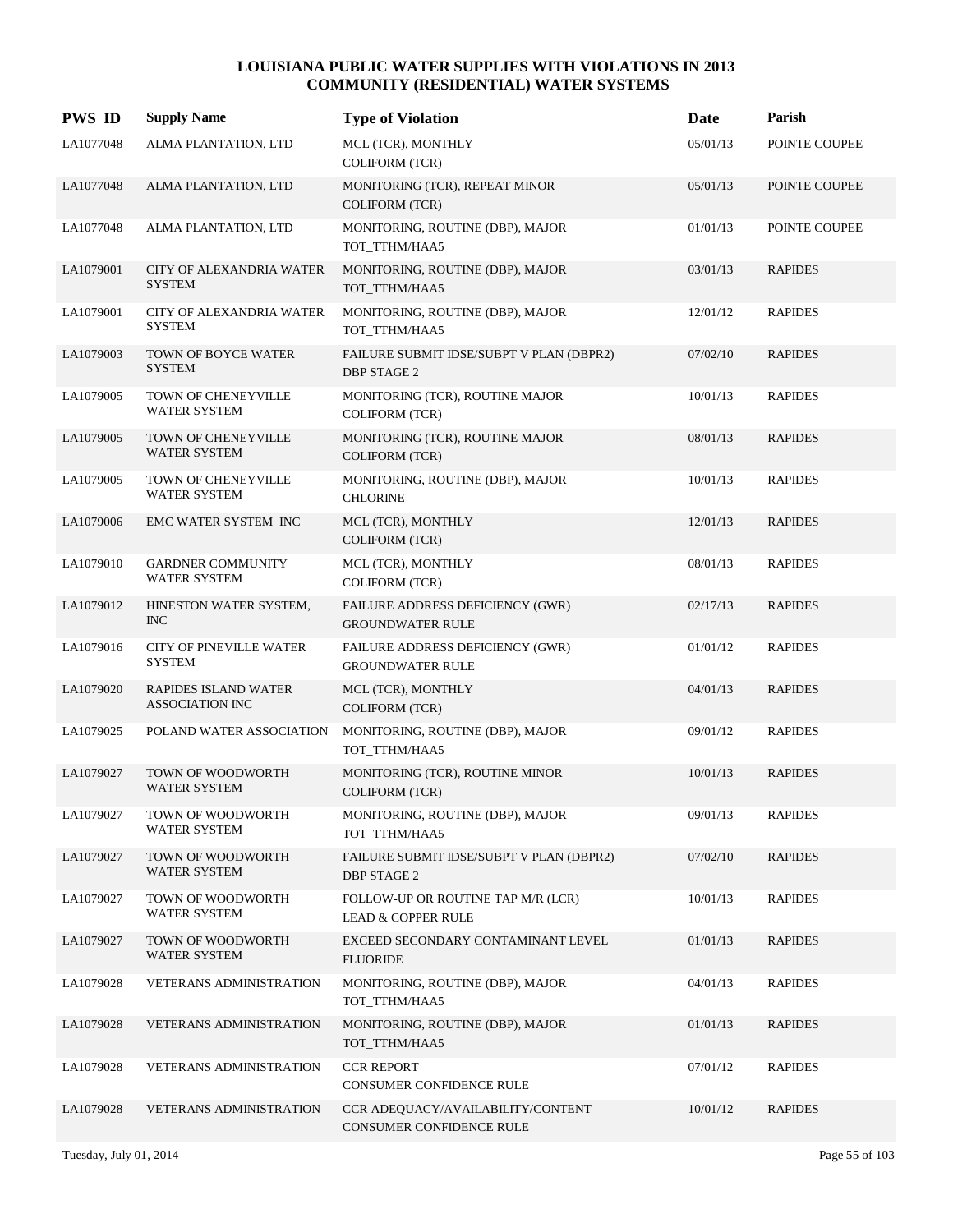| <b>PWS ID</b> | <b>Supply Name</b>                                 | <b>Type of Violation</b>                                                                     | Date     | Parish           |
|---------------|----------------------------------------------------|----------------------------------------------------------------------------------------------|----------|------------------|
| LA1079030     | HAMMOCK WATER SUPPLY                               | MCL, AVERAGE<br><b>ARSENIC</b>                                                               | 10/01/13 | <b>RAPIDES</b>   |
| LA1079030     | HAMMOCK WATER SUPPLY                               | MCL, AVERAGE<br><b>ARSENIC</b>                                                               | 07/01/13 | <b>RAPIDES</b>   |
| LA1079030     | HAMMOCK WATER SUPPLY                               | MCL, AVERAGE<br><b>ARSENIC</b>                                                               | 01/01/13 | <b>RAPIDES</b>   |
| LA1079030     | <b>HAMMOCK WATER SUPPLY</b>                        | FAILURE ADDRESS DEFICIENCY (GWR)<br><b>GROUNDWATER RULE</b>                                  | 01/05/12 | <b>RAPIDES</b>   |
| LA1079030     | HAMMOCK WATER SUPPLY                               | PUBLIC NOTICE RULE LINKED TO VIOLATION<br><b>PUBLIC NOTICE</b>                               | 05/16/13 | <b>RAPIDES</b>   |
| LA1079030     | HAMMOCK WATER SUPPLY                               | PUBLIC NOTICE RULE LINKED TO VIOLATION<br><b>PUBLIC NOTICE</b>                               | 08/23/12 | <b>RAPIDES</b>   |
| LA1079030     | HAMMOCK WATER SUPPLY                               | PUBLIC NOTICE RULE LINKED TO VIOLATION<br><b>PUBLIC NOTICE</b>                               | 05/31/12 | <b>RAPIDES</b>   |
| LA1081001     | <b>COUSHATTA WATER SYSTEM</b>                      | MONITORING, ROUTINE (DBP), MAJOR<br>TOT_TTHM/HAA5                                            | 01/01/13 | <b>RED RIVER</b> |
| LA1081001     | COUSHATTA WATER SYSTEM                             | FAILURE TO HAVE MONITORING PLAN (IDSE)<br><b>DBP STAGE 2</b>                                 | 04/01/08 | <b>RED RIVER</b> |
| LA1081002     | <b>EAST CROSS WATER SYSTEM</b>                     | MONITORING (TCR), ROUTINE MINOR<br><b>COLIFORM</b> (TCR)                                     | 09/01/13 | <b>RED RIVER</b> |
| LA1081002     | EAST CROSS WATER SYSTEM                            | PUBLIC NOTICE RULE LINKED TO VIOLATION<br>PUBLIC NOTICE                                      | 05/31/12 | <b>RED RIVER</b> |
| LA1081002     | <b>EAST CROSS WATER SYSTEM</b>                     | PUBLIC NOTICE RULE LINKED TO VIOLATION<br><b>PUBLIC NOTICE</b>                               | 03/08/12 | <b>RED RIVER</b> |
| LA1081003     | EDGEFIELD WATER SYSTEM                             | FAILURE ADDRESS DEFICIENCY (GWR)<br><b>GROUNDWATER RULE</b>                                  | 12/29/11 | <b>RED RIVER</b> |
| LA1081003     | EDGEFIELD WATER SYSTEM                             | PUBLIC NOTICE RULE LINKED TO VIOLATION<br><b>PUBLIC NOTICE</b>                               | 05/31/12 | <b>RED RIVER</b> |
| LA1081004     |                                                    | HALL SUMMIT WATER SYSTEM FOLLOW-UP OR ROUTINE TAP M/R (LCR)<br><b>LEAD &amp; COPPER RULE</b> | 10/01/13 | <b>RED RIVER</b> |
| LA1081005     | <b>HALFWAY-CARROLL WATER</b><br><b>SYSTEM</b>      | MONITORING, ROUTINE (DBP), MAJOR<br><b>CHLORINE</b>                                          | 01/01/13 | <b>RED RIVER</b> |
| LA1081006     | <b>MARTIN WATER SYSTEM</b>                         | FAILURE TO HAVE MONITORING PLAN (IDSE)<br>DBP STAGE 2                                        | 04/01/08 | <b>RED RIVER</b> |
| LA1081006     | <b>MARTIN WATER SYSTEM</b>                         | FAILURE ADDRESS DEFICIENCY (GWR)<br><b>GROUNDWATER RULE</b>                                  | 12/29/11 | <b>RED RIVER</b> |
| LA1081006     | <b>MARTIN WATER SYSTEM</b>                         | PUBLIC NOTICE RULE LINKED TO VIOLATION<br>PUBLIC NOTICE                                      | 05/31/12 | <b>RED RIVER</b> |
| LA1081009     | <b>SOCIAL SPRINGS WATER</b><br><b>SYSTEM NORTH</b> | MONITORING, ROUTINE (DBP), MAJOR<br>TOT_TTHM/HAA5                                            | 01/01/13 | <b>RED RIVER</b> |
| LA1081010     | <b>HICKORY GROVE WATER</b><br><b>SYSTEM</b>        | FAILURE ADDRESS DEFICIENCY (GWR)<br><b>GROUNDWATER RULE</b>                                  | 08/02/12 | <b>RED RIVER</b> |
| LA1081010     | <b>HICKORY GROVE WATER</b><br><b>SYSTEM</b>        | PUBLIC NOTICE RULE LINKED TO VIOLATION<br>PUBLIC NOTICE                                      | 04/17/11 | <b>RED RIVER</b> |
| LA1081011     | <b>SOCIAL SPRINGS WATER</b><br><b>SYSTEM SOUTH</b> | MONITORING, ROUTINE (DBP), MAJOR<br>TOT_TTHM/HAA5                                            | 04/01/13 | <b>RED RIVER</b> |
| LA1081011     | <b>SOCIAL SPRINGS WATER</b><br><b>SYSTEM SOUTH</b> | FAILURE SUBMIT IDSE/SUBPT V PLAN (DBPR2)<br><b>DBP STAGE 2</b>                               | 07/02/10 | <b>RED RIVER</b> |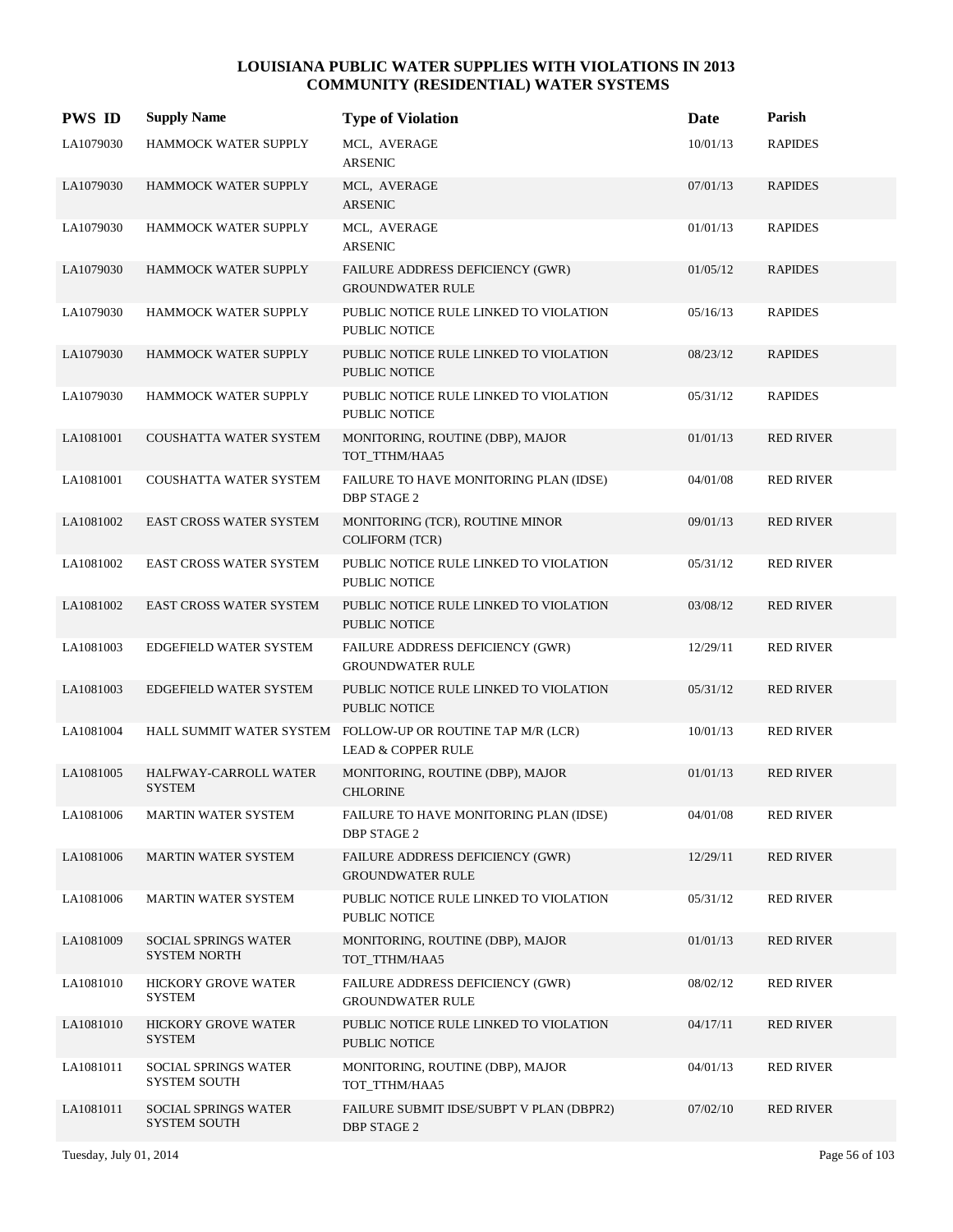| <b>PWS ID</b> | <b>Supply Name</b>                                 | <b>Type of Violation</b>                                       | Date     | Parish           |
|---------------|----------------------------------------------------|----------------------------------------------------------------|----------|------------------|
| LA1081011     | <b>SOCIAL SPRINGS WATER</b><br><b>SYSTEM SOUTH</b> | PUBLIC NOTICE RULE LINKED TO VIOLATION<br>PUBLIC NOTICE        | 05/03/12 | <b>RED RIVER</b> |
| LA1081012     | <b>FAIRVIEW UNION WATER</b><br><b>SYSTEM</b>       | MCL, LRAA<br><b>TTHM</b>                                       | 10/01/13 | <b>RED RIVER</b> |
| LA1081012     | <b>FAIRVIEW UNION WATER</b><br><b>SYSTEM</b>       | MCL, LRAA<br><b>TTHM</b>                                       | 10/01/13 | <b>RED RIVER</b> |
| LA1081012     | <b>FAIRVIEW UNION WATER</b><br><b>SYSTEM</b>       | MCL, AVERAGE<br><b>TTHM</b>                                    | 07/01/13 | <b>RED RIVER</b> |
| LA1081012     | <b>FAIRVIEW UNION WATER</b><br><b>SYSTEM</b>       | MCL, AVERAGE<br><b>TTHM</b>                                    | 04/01/13 | <b>RED RIVER</b> |
| LA1081012     | <b>FAIRVIEW UNION WATER</b><br><b>SYSTEM</b>       | MCL, AVERAGE<br><b>TTHM</b>                                    | 01/01/13 | <b>RED RIVER</b> |
| LA1083006     | RAYVILLE WATER SYSTEM                              | MCL (TCR), ACUTE<br><b>COLIFORM (TCR)</b>                      | 08/01/13 | <b>RICHLAND</b>  |
| LA1083006     | RAYVILLE WATER SYSTEM                              | FAILURE TO HAVE MONITORING PLAN (IDSE)<br><b>DBP STAGE 2</b>   | 04/01/08 | <b>RICHLAND</b>  |
| LA1083006     | RAYVILLE WATER SYSTEM                              | FAILURE ADDRESS DEFICIENCY (GWR)<br><b>GROUNDWATER RULE</b>    | 01/24/12 | <b>RICHLAND</b>  |
| LA1083006     | RAYVILLE WATER SYSTEM                              | PUBLIC NOTICE RULE LINKED TO VIOLATION<br>PUBLIC NOTICE        | 05/31/12 | <b>RICHLAND</b>  |
| LA1083007     | START WATER SYSTEM                                 | MCL (TCR), MONTHLY<br><b>COLIFORM (TCR)</b>                    | 07/01/13 | <b>RICHLAND</b>  |
| LA1083008     | RIVER ROAD WATER SYSTEM                            | FAILURE ADDRESS DEFICIENCY (GWR)<br><b>GROUNDWATER RULE</b>    | 09/27/12 | <b>RICHLAND</b>  |
| LA1083011     | WARDEN WATER SYSTEM                                | MCL (TCR), MONTHLY<br><b>COLIFORM (TCR)</b>                    | 04/01/13 | <b>RICHLAND</b>  |
| LA1083011     | WARDEN WATER SYSTEM                                | MONITORING, ROUTINE (DBP), MAJOR<br>TOT_TTHM/HAA5              | 01/01/13 | <b>RICHLAND</b>  |
| LA1083011     | WARDEN WATER SYSTEM                                | PUBLIC NOTICE RULE LINKED TO VIOLATION<br>PUBLIC NOTICE        | 06/09/13 | <b>RICHLAND</b>  |
| LA1083012     | <b>ARCHIBALD WATER SYSTEM</b>                      | MCL (TCR), MONTHLY<br><b>COLIFORM (TCR)</b>                    | 07/01/13 | <b>RICHLAND</b>  |
| LA1083012     | ARCHIBALD WATER SYSTEM                             | MONITORING, ROUTINE (DBP), MAJOR<br>TOT TTHM/HAA5              | 01/01/13 | <b>RICHLAND</b>  |
| LA1083015     | RICHLAND HEIGHTS SUBD<br><b>WATER SYSTEM</b>       | MONITORING (TCR), ROUTINE MAJOR<br><b>COLIFORM (TCR)</b>       | 12/01/13 | <b>RICHLAND</b>  |
| LA1083017     | PALMETTO ADDICTION<br><b>RECOVERY</b>              | MONITORING (TCR), ROUTINE MAJOR<br><b>COLIFORM (TCR)</b>       | 11/01/13 | <b>RICHLAND</b>  |
| LA1083017     | PALMETTO ADDICTION<br><b>RECOVERY</b>              | MONITORING, ROUTINE (DBP), MAJOR<br>TOT_TTHM/HAA5              | 01/01/13 | <b>RICHLAND</b>  |
| LA1083017     | PALMETTO ADDICTION<br><b>RECOVERY</b>              | FAILURE SUBMIT SUBPART V PLAN, ESCALATED<br><b>DBP STAGE 2</b> | 01/01/13 | <b>RICHLAND</b>  |
| LA1083017     | PALMETTO ADDICTION<br><b>RECOVERY</b>              | PUBLIC NOTICE RULE LINKED TO VIOLATION<br>PUBLIC NOTICE        | 04/08/13 | <b>RICHLAND</b>  |
| LA1083017     | PALMETTO ADDICTION<br><b>RECOVERY</b>              | PUBLIC NOTICE RULE LINKED TO VIOLATION<br><b>PUBLIC NOTICE</b> | 03/12/13 | <b>RICHLAND</b>  |
| LA1083017     | PALMETTO ADDICTION<br><b>RECOVERY</b>              | PUBLIC NOTICE RULE LINKED TO VIOLATION<br>PUBLIC NOTICE        | 05/31/12 | <b>RICHLAND</b>  |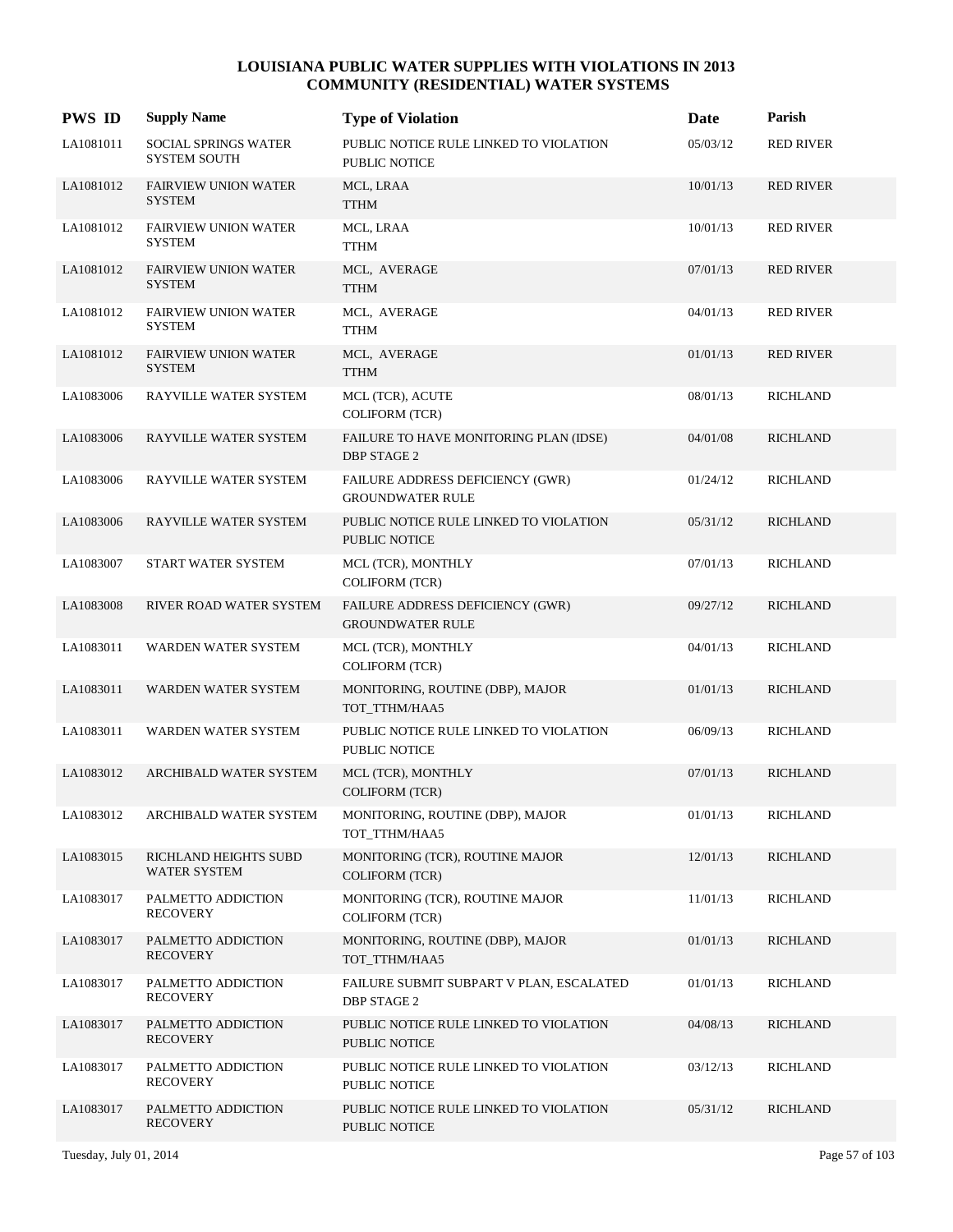| <b>PWS ID</b> | <b>Supply Name</b>                              | <b>Type of Violation</b>                                                                 | Date     | Parish        |
|---------------|-------------------------------------------------|------------------------------------------------------------------------------------------|----------|---------------|
| LA1085001     | A A MHP WATER SYSTEM                            | MONITORING (TCR), ROUTINE MINOR<br><b>COLIFORM (TCR)</b>                                 | 08/01/13 | <b>SABINE</b> |
| LA1085001     | A A MHP WATER SYSTEM                            | MONITORING (TCR), REPEAT MAJOR<br><b>COLIFORM (TCR)</b>                                  | 07/01/13 | <b>SABINE</b> |
| LA1085001     | A A MHP WATER SYSTEM                            | MONITORING, ROUTINE (DBP), MAJOR<br>TOT_TTHM/HAA5                                        | 01/01/13 | <b>SABINE</b> |
| LA1085001     | A A MHP WATER SYSTEM                            | MONITOR GWR TRIGGERED/ADDITONAL, MAJOR<br>E. COLI                                        | 07/16/13 | <b>SABINE</b> |
| LA1085001     | A A MHP WATER SYSTEM                            | FAILURE ADDRESS DEFICIENCY (GWR)<br><b>GROUNDWATER RULE</b>                              | 12/02/12 | <b>SABINE</b> |
| LA1085001     | A A MHP WATER SYSTEM                            | PUBLIC NOTICE RULE LINKED TO VIOLATION<br><b>PUBLIC NOTICE</b>                           | 04/08/13 | <b>SABINE</b> |
| LA1085001     | A A MHP WATER SYSTEM                            | PUBLIC NOTICE RULE LINKED TO VIOLATION<br><b>PUBLIC NOTICE</b>                           | 12/11/12 | <b>SABINE</b> |
| LA1085007     | <b>CONVERSE WATER SYSTEM</b>                    | EXCEED SECONDARY CONTAMINANT LEVEL<br><b>FLUORIDE</b>                                    | 01/01/13 | <b>SABINE</b> |
| LA1085009     | FISHER WATER SYSTEM                             | MONITORING (TCR), ROUTINE MAJOR<br><b>COLIFORM (TCR)</b>                                 | 02/01/13 | <b>SABINE</b> |
| LA1085016     |                                                 | CITY OF MANY WATER SYSTEM PUBLIC NOTICE RULE LINKED TO VIOLATION<br><b>PUBLIC NOTICE</b> | 05/12/11 | <b>SABINE</b> |
| LA1085017     | NOBLE WATER SYSTEM                              | MONITORING (TCR), ROUTINE MINOR<br><b>COLIFORM (TCR)</b>                                 | 07/01/13 | <b>SABINE</b> |
| LA1085017     | NOBLE WATER SYSTEM                              | FOLLOW-UP OR ROUTINE TAP M/R (LCR)<br><b>LEAD &amp; COPPER RULE</b>                      | 10/01/12 | <b>SABINE</b> |
| LA1085017     | NOBLE WATER SYSTEM                              | <b>CCR REPORT</b><br>CONSUMER CONFIDENCE RULE                                            | 07/01/13 | <b>SABINE</b> |
| LA1085017     | NOBLE WATER SYSTEM                              | CCR ADEQUACY/AVAILABILITY/CONTENT<br><b>CONSUMER CONFIDENCE RULE</b>                     | 10/01/13 | <b>SABINE</b> |
| LA1085017     | <b>NOBLE WATER SYSTEM</b>                       | PUBLIC NOTICE RULE LINKED TO VIOLATION<br>PUBLIC NOTICE                                  | 03/14/13 | <b>SABINE</b> |
| LA1085017     | <b>NOBLE WATER SYSTEM</b>                       | PUBLIC NOTICE RULE LINKED TO VIOLATION<br><b>PUBLIC NOTICE</b>                           | 05/31/12 | <b>SABINE</b> |
| LA1085017     | NOBLE WATER SYSTEM                              | EXCEED SECONDARY CONTAMINANT LEVEL<br><b>FLUORIDE</b>                                    | 01/01/13 | <b>SABINE</b> |
| LA1085032     | TOWN OF ZWOLLE WATER<br>SYSTEM                  | MONITORING (TCR), ROUTINE MAJOR<br><b>COLIFORM (TCR)</b>                                 | 08/01/13 | <b>SABINE</b> |
| LA1085036     | SABINE PARISH WATER<br><b>DISTRICT 1</b>        | MCL, AVERAGE<br><b>TTHM</b>                                                              | 10/01/13 | <b>SABINE</b> |
| LA1085036     | <b>SABINE PARISH WATER</b><br><b>DISTRICT 1</b> | MCL, AVERAGE<br><b>TTHM</b>                                                              | 07/01/13 | <b>SABINE</b> |
| LA1085036     | <b>SABINE PARISH WATER</b><br><b>DISTRICT 1</b> | MCL, AVERAGE<br><b>TTHM</b>                                                              | 04/01/13 | <b>SABINE</b> |
| LA1085036     | <b>SABINE PARISH WATER</b><br><b>DISTRICT 1</b> | FAILURE TO HAVE MONITORING PLAN (IDSE)<br>DBP STAGE 2                                    | 04/01/08 | <b>SABINE</b> |
| LA1085036     | <b>SABINE PARISH WATER</b><br><b>DISTRICT 1</b> | FAILURE SUBMIT IDSE/SUBPT V PLAN (DBPR2)<br><b>DBP STAGE 2</b>                           | 07/02/10 | <b>SABINE</b> |
| LA1085043     | EBARB WWKS DIST #1 - NORTH MCL, LRAA<br>EBARB   | <b>TTHM</b>                                                                              | 10/01/13 | <b>SABINE</b> |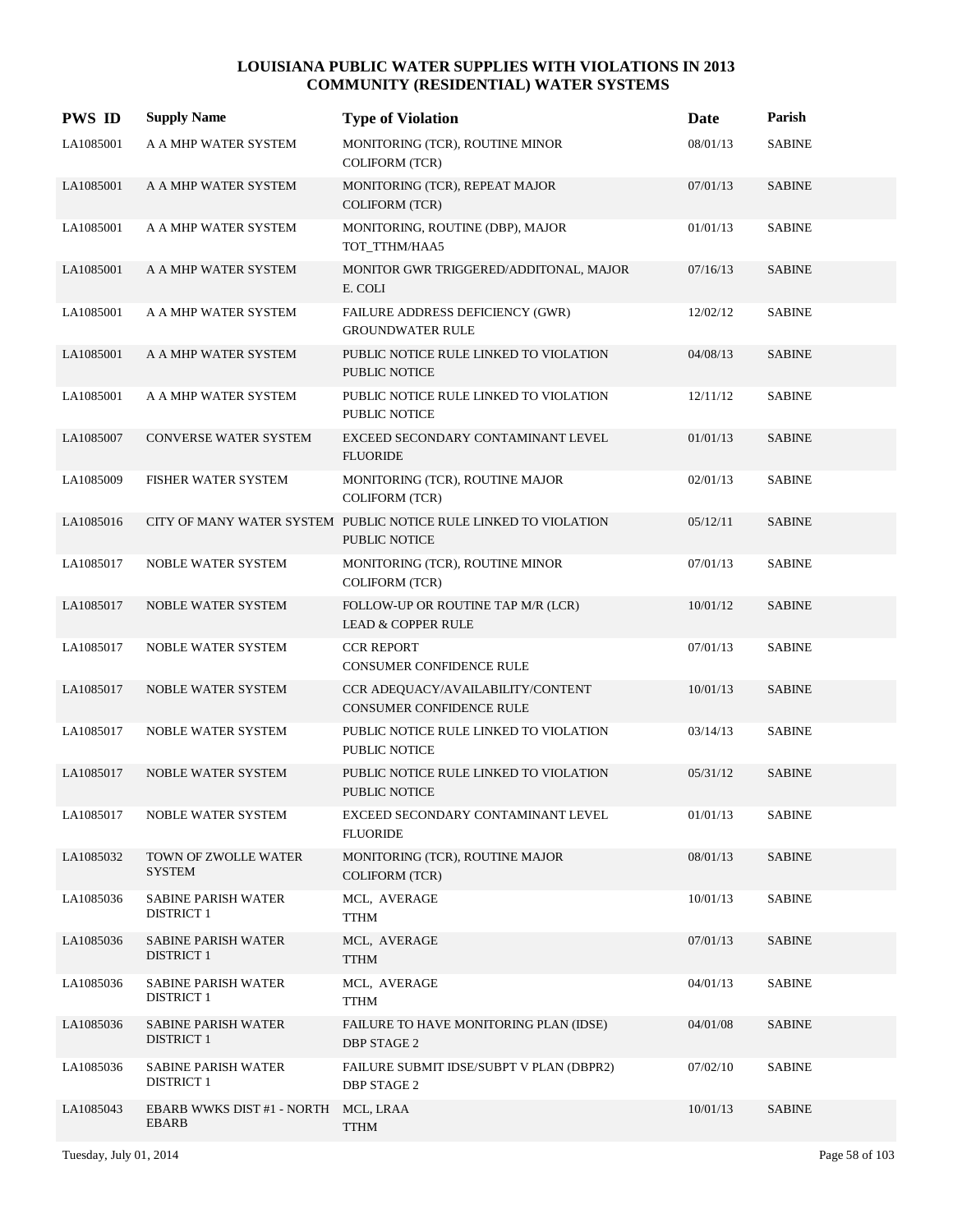| <b>PWS ID</b> | <b>Supply Name</b>                                      | <b>Type of Violation</b>                                                            | Date     | Parish            |
|---------------|---------------------------------------------------------|-------------------------------------------------------------------------------------|----------|-------------------|
| LA1085043     | EBARB WWKS DIST #1 - NORTH MCL, AVERAGE<br><b>EBARB</b> | <b>TTHM</b>                                                                         | 07/01/13 | <b>SABINE</b>     |
| LA1085043     | EBARB WWKS DIST #1 - NORTH MCL, AVERAGE<br><b>EBARB</b> | <b>TTHM</b>                                                                         | 04/01/13 | <b>SABINE</b>     |
| LA1085043     | EBARB WWKS DIST #1 - NORTH MCL, AVERAGE<br><b>EBARB</b> | <b>TTHM</b>                                                                         | 01/01/13 | <b>SABINE</b>     |
| LA1085043     | <b>EBARB</b>                                            | EBARB WWKS DIST #1 - NORTH MONITORING (TCR), ROUTINE MINOR<br><b>COLIFORM (TCR)</b> | 03/01/13 | <b>SABINE</b>     |
| LA1085043     | <b>EBARB</b>                                            | EBARB WWKS DIST #1 - NORTH EXCEED SECONDARY CONTAMINANT LEVEL<br><b>FLUORIDE</b>    | 01/01/13 | <b>SABINE</b>     |
| LA1085044     | UNION SPRINGS WATER<br><b>SYSTEM</b>                    | MCL (TCR), MONTHLY<br><b>COLIFORM (TCR)</b>                                         | 07/01/13 | <b>SABINE</b>     |
| LA1085044     | UNION SPRINGS WATER<br><b>SYSTEM</b>                    | MONITORING (TCR), ROUTINE MINOR<br><b>COLIFORM (TCR)</b>                            | 08/01/13 | <b>SABINE</b>     |
| LA1085044     | UNION SPRINGS WATER<br><b>SYSTEM</b>                    | PUBLIC NOTICE RULE LINKED TO VIOLATION<br>PUBLIC NOTICE                             | 12/10/13 | <b>SABINE</b>     |
| LA1085046     | PENDLETON WATER<br><b>ASSSOCIATION</b>                  | MONITORING (TCR), ROUTINE MAJOR<br><b>COLIFORM (TCR)</b>                            | 12/01/13 | <b>SABINE</b>     |
| LA1085046     | PENDLETON WATER<br><b>ASSSOCIATION</b>                  | MONITORING, ROUTINE (DBP), MAJOR<br>TOT_TTHM/HAA5                                   | 08/01/13 | <b>SABINE</b>     |
| LA1085046     | PENDLETON WATER<br><b>ASSSOCIATION</b>                  | FAILURE SUBMIT IDSE/SUBPT V PLAN (DBPR2)<br><b>DBP STAGE 2</b>                      | 07/02/10 | <b>SABINE</b>     |
| LA1085053     | BELMONT WATERWORKS INC                                  | MCL, AVERAGE<br><b>TTHM</b>                                                         | 04/01/13 | <b>SABINE</b>     |
| LA1085053     | BELMONT WATERWORKS INC                                  | MCL, AVERAGE<br><b>TTHM</b>                                                         | 01/01/13 | <b>SABINE</b>     |
| LA1085053     | BELMONT WATERWORKS INC                                  | MONITORING, ROUTINE (DBP), MAJOR<br>TOT_TTHM/HAA5                                   | 12/01/13 | <b>SABINE</b>     |
| LA1085053     | BELMONT WATERWORKS INC                                  | MONITORING, ROUTINE (DBP), MAJOR<br>TOT_TTHM/HAA5                                   | 09/01/13 | <b>SABINE</b>     |
| LA1085053     | BELMONT WATERWORKS INC                                  | MONITORING, ROUTINE (DBP), MAJOR<br>TOT TTHM/HAA5                                   | 07/01/13 | <b>SABINE</b>     |
| LA1085053     | BELMONT WATERWORKS INC                                  | FAILURE ADDRESS DEFICIENCY (GWR)<br><b>GROUNDWATER RULE</b>                         | 07/01/12 | <b>SABINE</b>     |
| LA1085053     | BELMONT WATERWORKS INC                                  | PUBLIC NOTICE RULE LINKED TO VIOLATION<br>PUBLIC NOTICE                             | 11/20/13 | <b>SABINE</b>     |
| LA1085055     | SOUTH TOLEDO BEND WATER<br><b>DISTRICT</b>              | <b>QUALIFIED OPERATOR FAILURE</b><br><b>DBP STAGE 1</b>                             | 07/19/04 | <b>SABINE</b>     |
| LA1085055     | SOUTH TOLEDO BEND WATER<br><b>DISTRICT</b>              | MONITORING, ROUTINE (DBP), MAJOR<br>TOT TTHM/HAA5                                   | 10/01/13 | <b>SABINE</b>     |
| LA1085058     | EBARB WWKS DIST #1 - N<br>EBARB/BELMONT                 | MCL, AVERAGE<br><b>TTHM</b>                                                         | 10/01/13 | <b>SABINE</b>     |
| LA1085059     | EBARB WWKS DIST #1-<br>AIMWELL AREA                     | MCL (TCR), MONTHLY<br><b>COLIFORM (TCR)</b>                                         | 08/01/13 | <b>SABINE</b>     |
| LA1087001     | ST BERNARD PARISH<br><b>WATERWORKS</b>                  | FAILURE SUBMIT IDSE/SUBPT V PLAN (DBPR2)<br><b>DBP STAGE 2</b>                      | 01/02/10 | <b>ST BERNARD</b> |
| LA1093003     | LUTCHER WATERWORKS                                      | INADEQUATE DBP PRECURSOR REMOVAL<br>CARBON, TOTAL                                   | 10/01/13 | <b>ST JAMES</b>   |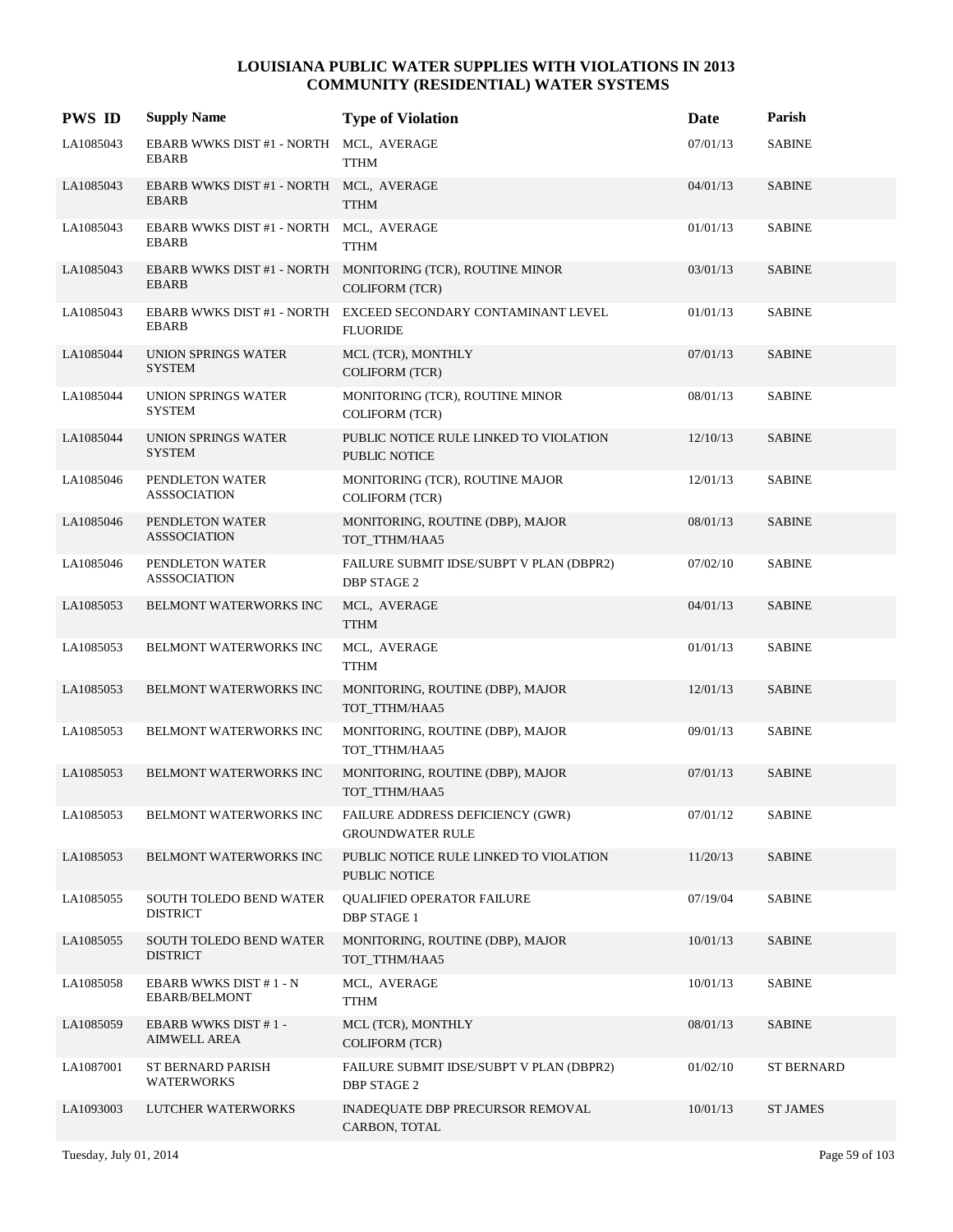| <b>PWS ID</b> | <b>Supply Name</b>                          | <b>Type of Violation</b>                                             | Date     | Parish                               |
|---------------|---------------------------------------------|----------------------------------------------------------------------|----------|--------------------------------------|
| LA1093004     | ST JAMES WATER DISTRICT 1                   | MCL, AVERAGE<br><b>TTHM</b>                                          | 07/01/13 | <b>ST JAMES</b>                      |
| LA1093004     | ST JAMES WATER DISTRICT 1                   | MONITORING, ROUTINE (DBP), MAJOR<br>TOT_TTHM/HAA5                    | 07/01/13 | <b>ST JAMES</b>                      |
| LA1095003     | ST JOHN WATER DISTRICT 1                    | MCL (TCR), MONTHLY<br><b>COLIFORM (TCR)</b>                          | 06/01/13 | <b>ST JOHN THE</b><br><b>BAPTIST</b> |
| LA1095003     | ST JOHN WATER DISTRICT 1                    | INADEQUATE DBP PRECURSOR REMOVAL<br>CARBON, TOTAL                    | 10/01/13 | <b>ST JOHN THE</b><br><b>BAPTIST</b> |
| LA1097001     | TOWN OF GRAND COTEAU<br><b>WATER SYSTEM</b> | FAILURE ADDRESS DEFICIENCY (GWR)<br><b>GROUNDWATER RULE</b>          | 12/19/11 | <b>ST LANDRY</b>                     |
| LA1097001     | TOWN OF GRAND COTEAU<br><b>WATER SYSTEM</b> | PUBLIC NOTICE RULE LINKED TO VIOLATION<br>PUBLIC NOTICE              | 01/16/13 | <b>ST LANDRY</b>                     |
| LA1097001     | TOWN OF GRAND COTEAU<br><b>WATER SYSTEM</b> | PUBLIC NOTICE RULE LINKED TO VIOLATION<br>PUBLIC NOTICE              | 10/15/12 | <b>ST LANDRY</b>                     |
| LA1097002     | <b>GRAND PRAIRIE WATER</b><br><b>SYSTEM</b> | MONITORING, ROUTINE (DBP), MAJOR<br>TOT TTHM/HAA5                    | 01/01/13 | <b>ST LANDRY</b>                     |
| LA1097002     | <b>GRAND PRAIRIE WATER</b><br><b>SYSTEM</b> | FAILURE TO HAVE MONITORING PLAN (IDSE)<br><b>DBP STAGE 2</b>         | 04/01/08 | <b>ST LANDRY</b>                     |
| LA1097002     | <b>GRAND PRAIRIE WATER</b><br><b>SYSTEM</b> | FAILURE SUBMIT SUBPART V PLAN, ESCALATED<br><b>DBP STAGE 2</b>       | 01/01/13 | <b>ST LANDRY</b>                     |
| LA1097002     | <b>GRAND PRAIRIE WATER</b><br><b>SYSTEM</b> | FAILURE ADDRESS DEFICIENCY (GWR)<br><b>GROUNDWATER RULE</b>          | 10/16/11 | <b>ST LANDRY</b>                     |
| LA1097002     | <b>GRAND PRAIRIE WATER</b><br><b>SYSTEM</b> | <b>CCR REPORT</b><br><b>CONSUMER CONFIDENCE RULE</b>                 | 07/01/13 | <b>ST LANDRY</b>                     |
| LA1097002     | <b>GRAND PRAIRIE WATER</b><br><b>SYSTEM</b> | <b>CCR REPORT</b><br>CONSUMER CONFIDENCE RULE                        | 07/01/12 | <b>ST LANDRY</b>                     |
| LA1097002     | <b>GRAND PRAIRIE WATER</b><br><b>SYSTEM</b> | <b>CCR REPORT</b><br>CONSUMER CONFIDENCE RULE                        | 07/01/11 | <b>ST LANDRY</b>                     |
| LA1097002     | <b>GRAND PRAIRIE WATER</b><br><b>SYSTEM</b> | <b>CCR REPORT</b><br>CONSUMER CONFIDENCE RULE                        | 07/01/10 | <b>ST LANDRY</b>                     |
| LA1097002     | <b>GRAND PRAIRIE WATER</b><br><b>SYSTEM</b> | CCR ADEQUACY/AVAILABILITY/CONTENT<br><b>CONSUMER CONFIDENCE RULE</b> | 10/01/13 | <b>ST LANDRY</b>                     |
| LA1097002     | <b>GRAND PRAIRIE WATER</b><br>SYSTEM        | CCR ADEQUACY/AVAILABILITY/CONTENT<br>CONSUMER CONFIDENCE RULE        | 10/01/12 | <b>ST LANDRY</b>                     |
| LA1097002     | <b>GRAND PRAIRIE WATER</b><br><b>SYSTEM</b> | CCR ADEQUACY/AVAILABILITY/CONTENT<br>CONSUMER CONFIDENCE RULE        | 10/01/11 | <b>ST LANDRY</b>                     |
| LA1097002     | <b>GRAND PRAIRIE WATER</b><br><b>SYSTEM</b> | CCR ADEQUACY/AVAILABILITY/CONTENT<br>CONSUMER CONFIDENCE RULE        | 10/01/10 | ST LANDRY                            |
| LA1097002     | <b>GRAND PRAIRIE WATER</b><br><b>SYSTEM</b> | PUBLIC NOTICE RULE LINKED TO VIOLATION<br>PUBLIC NOTICE              | 05/31/12 | <b>ST LANDRY</b>                     |
| LA1097003     | TOWN OF KROTZ SPRINGS<br>WATER SYSTEM       | MONITORING, ROUTINE (DBP), MAJOR<br>TOT TTHM/HAA5                    | 01/01/13 | <b>ST LANDRY</b>                     |
| LA1097003     | TOWN OF KROTZ SPRINGS<br>WATER SYSTEM       | CCR ADEQUACY/AVAILABILITY/CONTENT<br>CONSUMER CONFIDENCE RULE        | 10/01/13 | ST LANDRY                            |
| LA1097004     | LAWTELL WW DISTRICT NO 1                    | MONITORING, ROUTINE (DBP), MAJOR<br>TOT_TTHM/HAA5                    | 01/01/13 | ST LANDRY                            |
| LA1097005     | TOWN OF LEONVILLE WATER<br><b>SYSTEM</b>    | MONITORING, ROUTINE (DBP), MAJOR<br>TOT_TTHM/HAA5                    | 01/01/13 | <b>ST LANDRY</b>                     |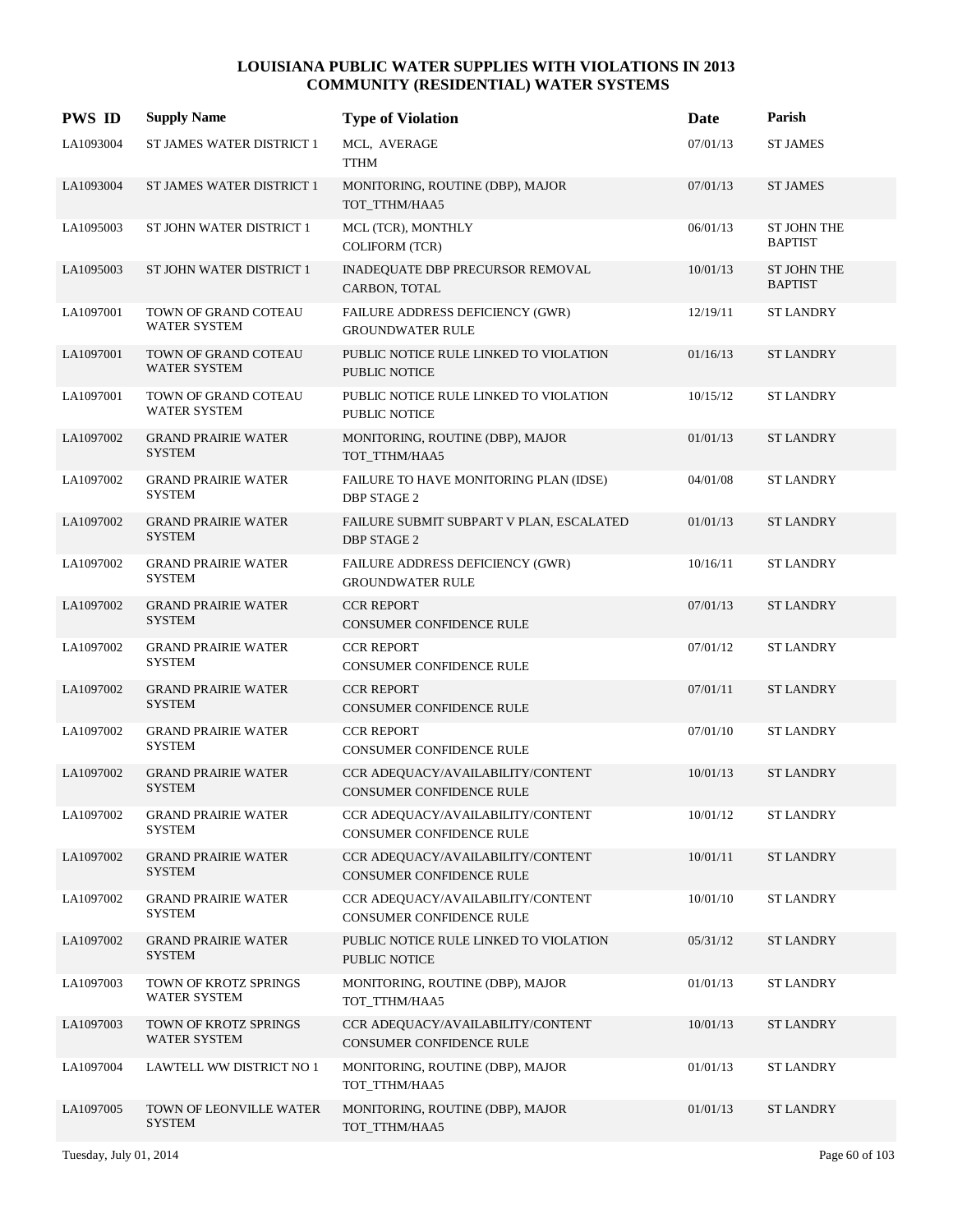| <b>PWS ID</b> | <b>Supply Name</b>                                | <b>Type of Violation</b>                                             | Date     | Parish           |
|---------------|---------------------------------------------------|----------------------------------------------------------------------|----------|------------------|
| LA1097007     | TOWN OF MELVILLE WATER<br><b>SYSTEM</b>           | MONITOR GWR TRIGGERED/ADDITONAL, MAJOR<br>E. COLI                    | 08/26/13 | <b>ST LANDRY</b> |
| LA1097007     | TOWN OF MELVILLE WATER<br><b>SYSTEM</b>           | FAILURE ADDRESS DEFICIENCY (GWR)<br><b>GROUNDWATER RULE</b>          | 04/10/11 | <b>ST LANDRY</b> |
| LA1097007     | TOWN OF MELVILLE WATER<br><b>SYSTEM</b>           | <b>CCR REPORT</b><br>CONSUMER CONFIDENCE RULE                        | 07/01/12 | <b>ST LANDRY</b> |
| LA1097007     | TOWN OF MELVILLE WATER<br><b>SYSTEM</b>           | <b>CCR REPORT</b><br><b>CONSUMER CONFIDENCE RULE</b>                 | 07/01/11 | <b>ST LANDRY</b> |
| LA1097007     | TOWN OF MELVILLE WATER<br><b>SYSTEM</b>           | CCR ADEQUACY/AVAILABILITY/CONTENT<br><b>CONSUMER CONFIDENCE RULE</b> | 10/01/12 | <b>ST LANDRY</b> |
| LA1097007     | TOWN OF MELVILLE WATER<br><b>SYSTEM</b>           | CCR ADEQUACY/AVAILABILITY/CONTENT<br>CONSUMER CONFIDENCE RULE        | 10/01/11 | <b>ST LANDRY</b> |
| LA1097008     | MIDWAY WATER SYSTEM INC                           | MONITORING (TCR), REPEAT MINOR<br><b>COLIFORM (TCR)</b>              | 08/01/13 | <b>ST LANDRY</b> |
| LA1097008     | MIDWAY WATER SYSTEM INC                           | MONITOR GWR TRIGGERED/ADDITONAL, MAJOR<br>E. COLI                    | 08/26/13 | <b>ST LANDRY</b> |
| LA1097008     | MIDWAY WATER SYSTEM INC                           | PUBLIC NOTICE RULE LINKED TO VIOLATION<br><b>PUBLIC NOTICE</b>       | 12/12/13 | <b>ST LANDRY</b> |
| LA1097010     | OPELOUSAS CITY OF WATER<br><b>SYSTEM</b>          | MCL (TCR), MONTHLY<br><b>COLIFORM (TCR)</b>                          | 08/01/13 | <b>ST LANDRY</b> |
| LA1097011     | <b>VILLAGE OF PALMETTO</b><br><b>WATER SYSTEM</b> | MONITORING, ROUTINE (DBP), MAJOR<br>TOT_TTHM/HAA5                    | 01/01/13 | <b>ST LANDRY</b> |
| LA1097011     | <b>VILLAGE OF PALMETTO</b><br>WATER SYSTEM        | PUBLIC NOTICE RULE LINKED TO VIOLATION<br>PUBLIC NOTICE              | 11/12/13 | <b>ST LANDRY</b> |
| LA1097012     | PLAISANCE WATER SYSTEM<br><b>INC</b>              | MCL (TCR), MONTHLY<br><b>COLIFORM (TCR)</b>                          | 10/01/13 | <b>ST LANDRY</b> |
| LA1097012     | PLAISANCE WATER SYSTEM<br><b>INC</b>              | MONITORING (TCR), REPEAT MAJOR<br><b>COLIFORM (TCR)</b>              | 02/01/13 | <b>ST LANDRY</b> |
| LA1097012     | PLAISANCE WATER SYSTEM<br><b>INC</b>              | MONITORING, ROUTINE (DBP), MAJOR<br><b>CHLORINE</b>                  | 07/01/13 | <b>ST LANDRY</b> |
| LA1097014     | PRAIRIE RONDE WATER<br><b>SYSTEM INC</b>          | MCL (TCR), MONTHLY<br><b>COLIFORM (TCR)</b>                          | 07/01/13 | <b>ST LANDRY</b> |
| LA1097014     | PRAIRIE RONDE WATER<br><b>SYSTEM INC</b>          | MONITORING, ROUTINE (DBP), MAJOR<br><b>CHLORINE</b>                  | 10/01/13 | <b>ST LANDRY</b> |
| LA1097015     | TOWN OF SUNSET WATER<br><b>SYSTEM</b>             | MONITORING, ROUTINE (DBP), MAJOR<br>TOT_TTHM/HAA5                    | 01/01/13 | <b>ST LANDRY</b> |
| LA1097015     | TOWN OF SUNSET WATER<br><b>SYSTEM</b>             | FAILURE ADDRESS DEFICIENCY (GWR)<br><b>GROUNDWATER RULE</b>          | 12/29/10 | <b>ST LANDRY</b> |
| LA1097015     | TOWN OF SUNSET WATER<br><b>SYSTEM</b>             | <b>CCR REPORT</b><br>CONSUMER CONFIDENCE RULE                        | 07/01/11 | <b>ST LANDRY</b> |
| LA1097015     | TOWN OF SUNSET WATER<br><b>SYSTEM</b>             | CCR ADEQUACY/AVAILABILITY/CONTENT<br>CONSUMER CONFIDENCE RULE        | 10/01/12 | <b>ST LANDRY</b> |
| LA1097015     | TOWN OF SUNSET WATER<br><b>SYSTEM</b>             | CCR ADEQUACY/AVAILABILITY/CONTENT<br>CONSUMER CONFIDENCE RULE        | 10/01/11 | <b>ST LANDRY</b> |
| LA1097016     | TOWN OF WASHINGTON<br>WATER SYSTEM                | MCL (TCR), ACUTE<br><b>COLIFORM (TCR)</b>                            | 04/01/13 | <b>ST LANDRY</b> |
| LA1097018     | <b>MAMOU ROAD WATER</b><br>DISTRICT INC           | MCL, AVERAGE<br>TOTAL HALOACETIC ACIDS (HAA5)                        | 07/01/13 | <b>ST LANDRY</b> |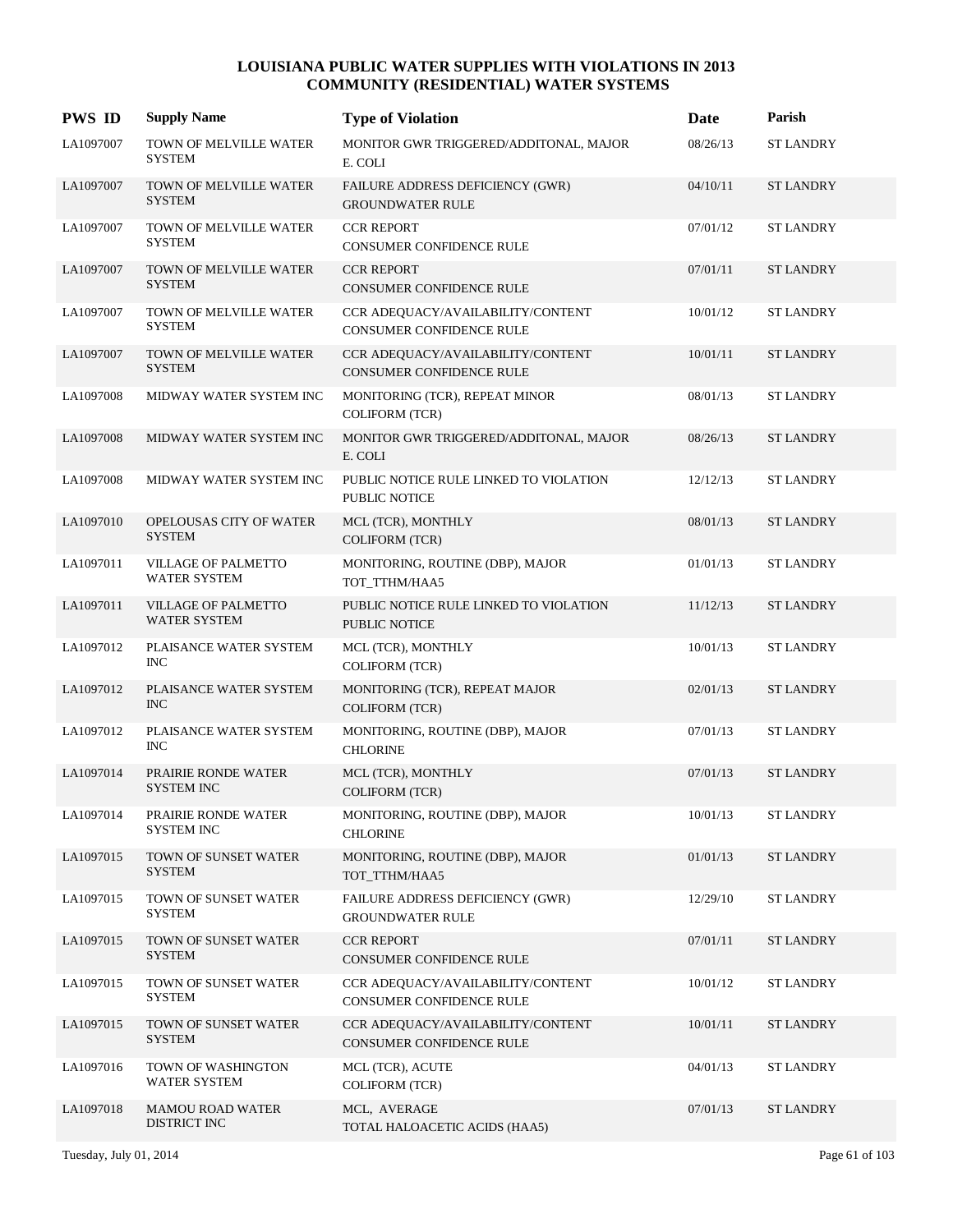| <b>PWS ID</b> | <b>Supply Name</b>                                  | <b>Type of Violation</b>                                       | Date     | Parish           |
|---------------|-----------------------------------------------------|----------------------------------------------------------------|----------|------------------|
| LA1097018     | <b>MAMOU ROAD WATER</b><br>DISTRICT INC             | MCL, AVERAGE<br>TOTAL HALOACETIC ACIDS (HAA5)                  | 04/01/13 | <b>ST LANDRY</b> |
| LA1097018     | <b>MAMOU ROAD WATER</b><br>DISTRICT INC             | MCL, AVERAGE<br>TOTAL HALOACETIC ACIDS (HAA5)                  | 01/01/13 | <b>ST LANDRY</b> |
| LA1097018     | <b>MAMOU ROAD WATER</b><br>DISTRICT INC             | FAILURE SUBMIT IDSE/SUBPT V PLAN (DBPR2)<br><b>DBP STAGE 2</b> | 07/02/10 | <b>ST LANDRY</b> |
| LA1097024     | <b>SAVOY SWORDS WATER</b><br><b>SYSTEM INC</b>      | MONITORING, ROUTINE (DBP), MAJOR<br>TOT_TTHM/HAA5              | 01/01/13 | <b>ST LANDRY</b> |
| LA1097025     | VILLAGE OF CANKTON WATER<br><b>SYSTEM</b>           | FAILURE ADDRESS DEFICIENCY (GWR)<br><b>GROUNDWATER RULE</b>    | 05/02/13 | <b>ST LANDRY</b> |
| LA1097026     | HIDDEN HILLS SUBDIVISION<br>WATER SYSTEM            | MONITORING, ROUTINE (DBP), MAJOR<br>TOT_TTHM/HAA5              | 01/01/13 | <b>ST LANDRY</b> |
| LA1097026     | HIDDEN HILLS SUBDIVISION<br><b>WATER SYSTEM</b>     | FAILURE ADDRESS DEFICIENCY (GWR)<br><b>GROUNDWATER RULE</b>    | 12/27/11 | <b>ST LANDRY</b> |
| LA1097026     | <b>HIDDEN HILLS SUBDIVISION</b><br>WATER SYSTEM     | PUBLIC NOTICE RULE LINKED TO VIOLATION<br><b>PUBLIC NOTICE</b> | 12/14/12 | <b>ST LANDRY</b> |
| LA1097034     | ST LANDRY WWD 3 PORT<br><b>BARRE AREA A</b>         | MONITORING, ROUTINE (DBP), MAJOR<br>TOT_TTHM/HAA5              | 01/01/13 | <b>ST LANDRY</b> |
| LA1097035     | ST LANDRY WWD 3 PORT<br><b>BARRE AREA B</b>         | MONITORING, ROUTINE (DBP), MAJOR<br>TOT_TTHM/HAA5              | 01/01/13 | <b>ST LANDRY</b> |
| LA1097036     | ST LANDRY WWD 3 PORT<br><b>BARRE AREA C</b>         | MONITORING, ROUTINE (DBP), MAJOR<br>TOT_TTHM/HAA5              | 01/01/13 | <b>ST LANDRY</b> |
| LA1097037     | ST LANDRY WWD 3 PORT<br><b>BARRE AREA D</b>         | MONITORING, ROUTINE (DBP), MAJOR<br>TOT_TTHM/HAA5              | 01/01/13 | <b>ST LANDRY</b> |
| LA1097039     | <b>WATERWORKS DISTRICT NO 5</b><br>OF ST LANDRY PA  | MONITORING, ROUTINE (DBP), MAJOR<br>TOT_TTHM/HAA5              | 01/01/13 | <b>ST LANDRY</b> |
| LA1099001     | TOWN OF ARNAUDVILLE<br>WATER SYSTEM                 | MONITORING, ROUTINE (DBP), MAJOR<br>TOT TTHM/HAA5              | 01/01/13 | <b>ST MARTIN</b> |
| LA1099002     | <b>BAYOU TECHE WATER WORKS</b>                      | MCL, AVERAGE<br><b>TTHM</b>                                    | 10/01/13 | <b>ST MARTIN</b> |
| LA1099002     | <b>BAYOU TECHE WATER WORKS</b>                      | MCL, AVERAGE<br>TOTAL HALOACETIC ACIDS (HAA5)                  | 10/01/13 | <b>ST MARTIN</b> |
| LA1099002     | BAYOU TECHE WATER WORKS                             | MCL, AVERAGE<br>TOTAL HALOACETIC ACIDS (HAA5)                  | 07/01/13 | <b>ST MARTIN</b> |
| LA1099002     | <b>BAYOU TECHE WATER WORKS</b>                      | MCL, AVERAGE<br><b>TTHM</b>                                    | 04/01/13 | <b>ST MARTIN</b> |
| LA1099003     | <b>CITY OF BREAUX BRIDGE</b><br><b>WATER SYSTEM</b> | MONITORING, ROUTINE (DBP), MAJOR<br>TOT_TTHM/HAA5              | 01/01/13 | <b>ST MARTIN</b> |
| LA1099003     | <b>CITY OF BREAUX BRIDGE</b><br><b>WATER SYSTEM</b> | MONITORING, ROUTINE (DBP), MINOR<br><b>CHLORINE</b>            | 01/01/13 | <b>ST MARTIN</b> |
| LA1099003     | <b>CITY OF BREAUX BRIDGE</b><br>WATER SYSTEM        | FAILURE ADDRESS DEFICIENCY (GWR)<br><b>GROUNDWATER RULE</b>    | 12/23/12 | <b>ST MARTIN</b> |
| LA1099004     | ST MARTIN PARISH WW<br>DISTRICT 4 CATAHOULA         | MONITORING, ROUTINE (DBP), MAJOR<br>TOT_TTHM/HAA5              | 01/01/13 | <b>ST MARTIN</b> |
| LA1099004     | ST MARTIN PARISH WW<br>DISTRICT 4 CATAHOULA         | FAILURE ADDRESS DEFICIENCY (GWR)<br><b>GROUNDWATER RULE</b>    | 03/07/11 | ST MARTIN        |
| LA1099004     | ST MARTIN PARISH WW<br>DISTRICT 4 CATAHOULA         | CCR ADEQUACY/AVAILABILITY/CONTENT<br>CONSUMER CONFIDENCE RULE  | 10/01/13 | <b>ST MARTIN</b> |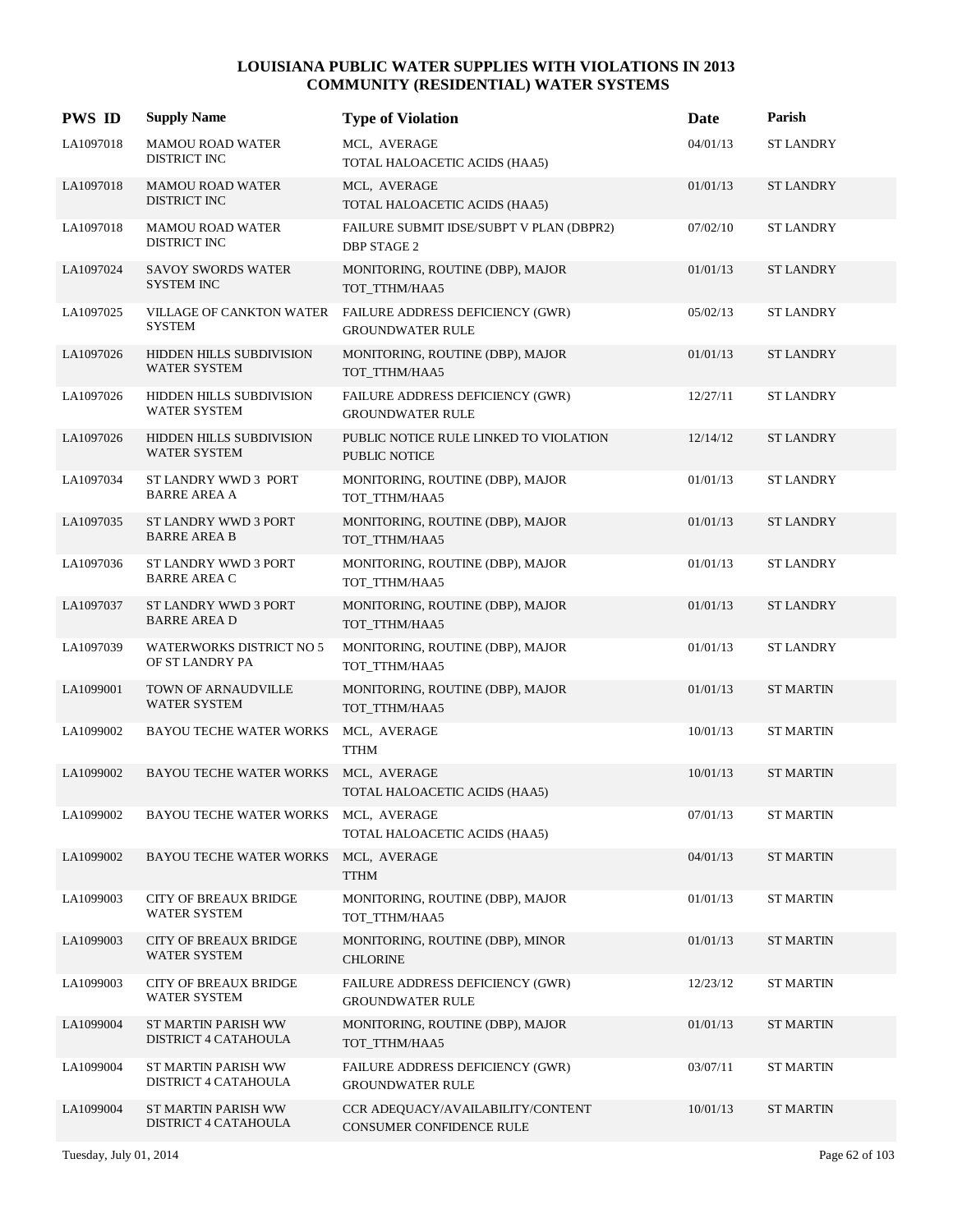| <b>PWS ID</b> | <b>Supply Name</b>                                   | <b>Type of Violation</b>                                       | Date     | Parish           |
|---------------|------------------------------------------------------|----------------------------------------------------------------|----------|------------------|
| LA1099004     | ST MARTIN PARISH WW<br>DISTRICT 4 CATAHOULA          | PUBLIC NOTICE RULE LINKED TO VIOLATION<br><b>PUBLIC NOTICE</b> | 05/31/12 | <b>ST MARTIN</b> |
| LA1099004     | ST MARTIN PARISH WW<br>DISTRICT 4 CATAHOULA          | PUBLIC NOTICE RULE LINKED TO VIOLATION<br><b>PUBLIC NOTICE</b> | 04/09/11 | <b>ST MARTIN</b> |
| LA1099007     | <b>CITY OF ST MARTINVILLE</b><br><b>WATER SYSTEM</b> | MCL, AVERAGE<br><b>TTHM</b>                                    | 04/01/13 | ST MARTIN        |
| LA1099007     | <b>CITY OF ST MARTINVILLE</b><br>WATER SYSTEM        | MONITORING, ROUTINE (DBP), MAJOR<br>TOT_TTHM/HAA5              | 07/01/13 | <b>ST MARTIN</b> |
| LA1099008     | <b>VILLAGE OF PARKS WATER</b><br><b>SYSTEM</b>       | MCL (TCR), MONTHLY<br><b>COLIFORM (TCR)</b>                    | 10/01/13 | <b>ST MARTIN</b> |
| LA1099008     | <b>VILLAGE OF PARKS WATER</b><br><b>SYSTEM</b>       | MONITORING, ROUTINE (DBP), MAJOR<br>TOT_TTHM/HAA5              | 12/01/13 | <b>ST MARTIN</b> |
| LA1099008     | <b>VILLAGE OF PARKS WATER</b><br><b>SYSTEM</b>       | MONITORING, ROUTINE (DBP), MAJOR<br>TOT_TTHM/HAA5              | 09/01/13 | ST MARTIN        |
| LA1099009     | UNITED WATER SYSTEM                                  | MONITORING (TCR), ROUTINE MINOR<br><b>COLIFORM (TCR)</b>       | 08/01/13 | <b>ST MARTIN</b> |
| LA1099013     | TESI ATCHAFALAYA ACRES<br>WATER SYSTEM               | MONITORING, ROUTINE (DBP), MAJOR<br>TOT_TTHM/HAA5              | 01/01/13 | <b>ST MARTIN</b> |
| LA1099013     | TESI ATCHAFALAYA ACRES<br>WATER SYSTEM               | MONITOR GWR TRIGGERED/ADDITONAL, MAJOR<br>E. COLI              | 03/31/11 | <b>ST MARTIN</b> |
| LA1099013     | TESI ATCHAFALAYA ACRES<br><b>WATER SYSTEM</b>        | FAILURE ADDRESS DEFICIENCY (GWR)<br><b>GROUNDWATER RULE</b>    | 07/11/12 | <b>ST MARTIN</b> |
| LA1099023     | RIVER RIDGE ESTATES WATER<br><b>SYSTEM</b>           | MCL, AVERAGE<br><b>ARSENIC</b>                                 | 10/01/13 | <b>ST MARTIN</b> |
| LA1099023     | RIVER RIDGE ESTATES WATER<br><b>SYSTEM</b>           | MCL, AVERAGE<br><b>ARSENIC</b>                                 | 07/01/13 | ST MARTIN        |
| LA1099023     | RIVER RIDGE ESTATES WATER<br><b>SYSTEM</b>           | MCL, AVERAGE<br><b>ARSENIC</b>                                 | 04/01/13 | <b>ST MARTIN</b> |
| LA1099023     | RIVER RIDGE ESTATES WATER<br><b>SYSTEM</b>           | MCL, AVERAGE<br><b>ARSENIC</b>                                 | 01/01/13 | ST MARTIN        |
| LA1099028     | ST MARTIN PARISH WW<br><b>DISTRICT 3 - CADE</b>      | FAILURE ADDRESS DEFICIENCY (GWR)<br><b>GROUNDWATER RULE</b>    | 05/01/13 | <b>ST MARTIN</b> |
| LA1099029     | <b>ST MARTIN PARISH</b><br><b>INDUSTRIAL PARK WS</b> | PUBLIC NOTICE RULE LINKED TO VIOLATION<br><b>PUBLIC NOTICE</b> | 08/15/11 | <b>ST MARTIN</b> |
| LA1099030     | TEEN CHALLENGE OF<br>LOUISIANA ARNAUDVILLE           | MONITORING (TCR), ROUTINE MAJOR<br><b>COLIFORM (TCR)</b>       | 03/01/13 | <b>ST MARTIN</b> |
| LA1099030     | TEEN CHALLENGE OF<br>LOUISIANA ARNAUDVILLE           | MONITORING, ROUTINE (DBP), MAJOR<br><b>CHLORINE</b>            | 04/01/13 | <b>ST MARTIN</b> |
| LA1099030     | TEEN CHALLENGE OF<br>LOUISIANA ARNAUDVILLE           | MONITORING, ROUTINE (DBP), MAJOR<br>TOT_TTHM/HAA5              | 01/01/13 | <b>ST MARTIN</b> |
| LA1099030     | TEEN CHALLENGE OF<br>LOUISIANA ARNAUDVILLE           | MONITOR GWR TRIGGERED/ADDITONAL, MAJOR<br>E. COLI              | 06/19/13 | <b>ST MARTIN</b> |
| LA1099030     | TEEN CHALLENGE OF<br>LOUISIANA ARNAUDVILLE           | FAILURE SUBMIT SUBPART V PLAN, ESCALATED<br>DBP STAGE 2        | 01/01/13 | <b>ST MARTIN</b> |
| LA1099030     | TEEN CHALLENGE OF<br>LOUISIANA ARNAUDVILLE           | FOLLOW-UP OR ROUTINE TAP M/R (LCR)<br>LEAD & COPPER RULE       | 10/01/13 | ST MARTIN        |
| LA1099030     | TEEN CHALLENGE OF<br>LOUISIANA ARNAUDVILLE           | <b>CCR REPORT</b><br>CONSUMER CONFIDENCE RULE                  | 07/01/13 | <b>ST MARTIN</b> |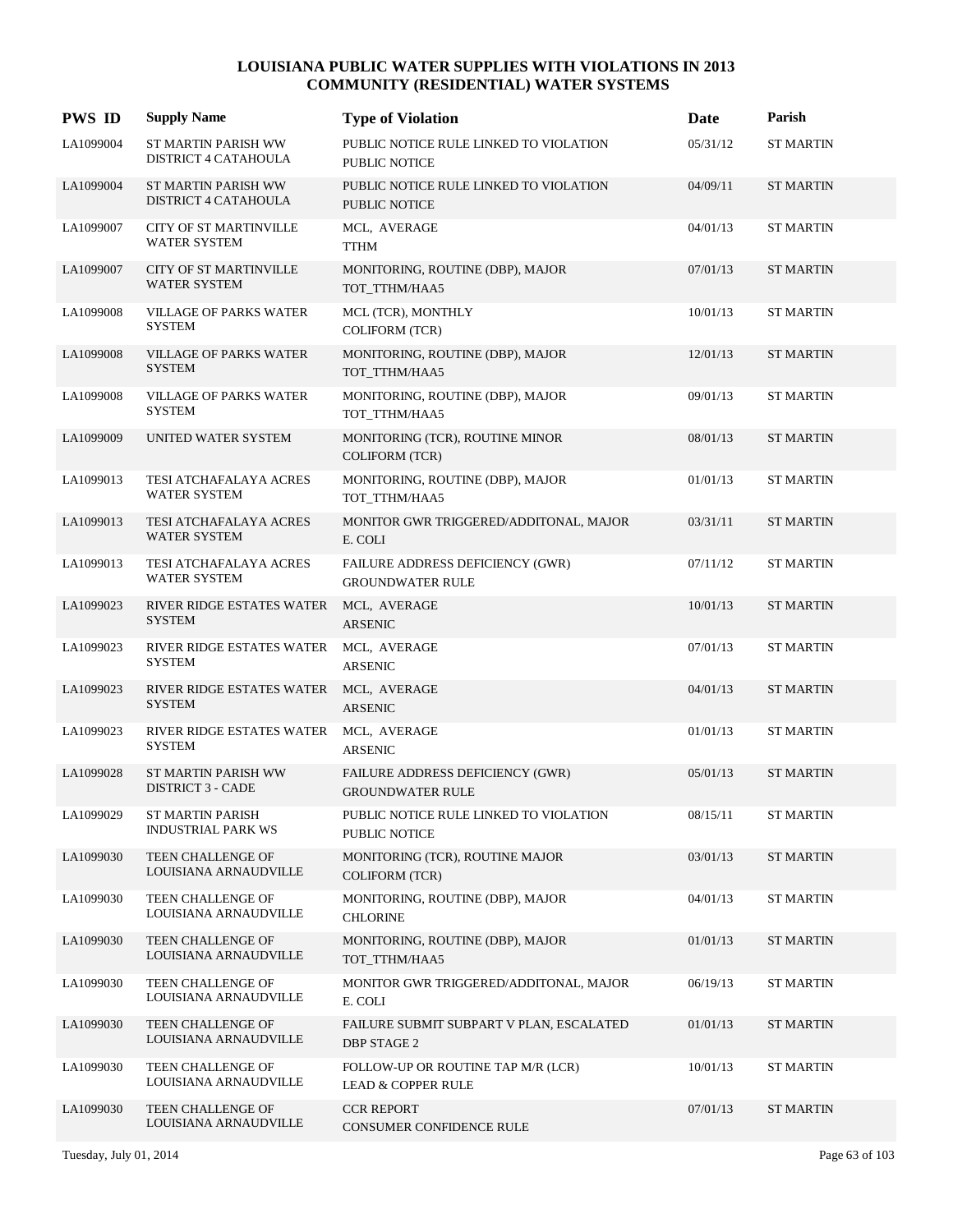| <b>PWS ID</b> | <b>Supply Name</b>                                 | <b>Type of Violation</b>                                                   | Date     | Parish            |
|---------------|----------------------------------------------------|----------------------------------------------------------------------------|----------|-------------------|
| LA1099030     | TEEN CHALLENGE OF<br>LOUISIANA ARNAUDVILLE         | CCR ADEQUACY/AVAILABILITY/CONTENT<br>CONSUMER CONFIDENCE RULE              | 10/01/13 | <b>ST MARTIN</b>  |
| LA1099030     | TEEN CHALLENGE OF<br>LOUISIANA ARNAUDVILLE         | PUBLIC NOTICE RULE LINKED TO VIOLATION<br>PUBLIC NOTICE                    | 09/20/13 | <b>ST MARTIN</b>  |
| LA1099030     | TEEN CHALLENGE OF<br>LOUISIANA ARNAUDVILLE         | PUBLIC NOTICE RULE LINKED TO VIOLATION<br>PUBLIC NOTICE                    | 03/20/13 | <b>ST MARTIN</b>  |
| LA1099030     | TEEN CHALLENGE OF<br>LOUISIANA ARNAUDVILLE         | PUBLIC NOTICE RULE LINKED TO VIOLATION<br><b>PUBLIC NOTICE</b>             | 12/14/12 | <b>ST MARTIN</b>  |
| LA1101001     | TOWN OF BALDWIN WATER<br><b>SUPPLY</b>             | MONITORING, ROUTINE (DBP), MAJOR<br>TOT_TTHM/HAA5                          | 01/01/13 | <b>ST MARY</b>    |
| LA1101001     | TOWN OF BALDWIN WATER<br><b>SUPPLY</b>             | FAILURE ADDRESS DEFICIENCY (GWR)<br><b>GROUNDWATER RULE</b>                | 09/01/12 | <b>ST MARY</b>    |
| LA1101001     | TOWN OF BALDWIN WATER<br><b>SUPPLY</b>             | FAILURE ADDRESS DEFICIENCY (GWR)<br><b>GROUNDWATER RULE</b>                | 08/21/12 | <b>ST MARY</b>    |
| LA1101003     | <b>CITY OF FRANKLIN WATER</b><br><b>SUPPLY</b>     | MCL (TCR), MONTHLY<br><b>COLIFORM (TCR)</b>                                | 08/01/13 | <b>ST MARY</b>    |
| LA1101004     | <b>GLENCOE COMMUNITY</b><br>WATER SYSTEM           | MCL, AVERAGE<br>TOTAL HALOACETIC ACIDS (HAA5)                              | 01/01/13 | <b>ST MARY</b>    |
| LA1101004     | <b>GLENCOE COMMUNITY</b><br><b>WATER SYSTEM</b>    | MONITORING, ROUTINE (DBP), MAJOR<br>TOT_TTHM/HAA5                          | 08/01/13 | <b>ST MARY</b>    |
| LA1101004     | <b>GLENCOE COMMUNITY</b><br><b>WATER SYSTEM</b>    | PUBLIC NOTICE RULE LINKED TO VIOLATION<br><b>PUBLIC NOTICE</b>             | 02/11/13 | <b>ST MARY</b>    |
| LA1101005     |                                                    | MORGAN CITY WATER SYSTEM MONITORING, ROUTINE (DBP), MAJOR<br>TOT_TTHM/HAA5 | 04/01/13 | <b>ST MARY</b>    |
| LA1101009     | ST MARY PARISH WATER<br>SEWERAGE COMM 1            | MONITORING (TCR), ROUTINE MINOR<br><b>COLIFORM (TCR)</b>                   | 06/01/13 | <b>ST MARY</b>    |
| LA1101009     | ST MARY PARISH WATER<br>SEWERAGE COMM 1            | MONITORING, ROUTINE (DBP), MAJOR<br>TOT_TTHM/HAA5                          | 08/01/13 | <b>ST MARY</b>    |
| LA1101009     | ST MARY PARISH WATER<br>SEWERAGE COMM 1            | MONITORING, ROUTINE (DBP), MAJOR<br>TOT_TTHM/HAA5                          | 07/01/13 | <b>ST MARY</b>    |
| LA1101012     | ST MARY PARISH JT WATER<br><b>SEWER DISTRICT 5</b> | MONITORING, ROUTINE (DBP), MAJOR<br>TOT_TTHM/HAA5                          | 10/01/13 | <b>ST MARY</b>    |
| LA1103002     | <b>ABITA SPRINGS WATER</b><br>SYSTEM               | MCL (TCR), MONTHLY<br><b>COLIFORM (TCR)</b>                                | 08/01/13 | <b>ST TAMMANY</b> |
| LA1103002     | <b>ABITA SPRINGS WATER</b><br><b>SYSTEM</b>        | PUBLIC NOTICE RULE LINKED TO VIOLATION<br>PUBLIC NOTICE                    | 10/11/13 | <b>ST TAMMANY</b> |
| LA1103005     | <b>BAYOU LIBERTY WATER</b><br><b>ASSOCIATION</b>   | MCL (TCR), MONTHLY<br><b>COLIFORM (TCR)</b>                                | 12/01/13 | <b>ST TAMMANY</b> |
| LA1103028     | PINEY RIDGE TRAILER PARK                           | MONITORING, ROUTINE (DBP), MAJOR<br>TOT_TTHM/HAA5                          | 01/01/13 | <b>ST TAMMANY</b> |
| LA1103028     | PINEY RIDGE TRAILER PARK                           | FAILURE TO HAVE MONITORING PLAN (IDSE)<br><b>DBP STAGE 2</b>               | 04/01/08 | <b>ST TAMMANY</b> |
| LA1103032     | <b>ST JOSEPH ABBEY</b>                             | MONITORING, ROUTINE (DBP), MAJOR<br>TOT_TTHM/HAA5                          | 01/01/13 | <b>ST TAMMANY</b> |
| LA1103032     | ST JOSEPH ABBEY                                    | FAILURE ADDRESS DEFICIENCY (GWR)<br><b>GROUNDWATER RULE</b>                | 01/01/12 | <b>ST TAMMANY</b> |
| LA1103032     | ST JOSEPH ABBEY                                    | FOLLOW-UP OR ROUTINE TAP M/R (LCR)<br><b>LEAD &amp; COPPER RULE</b>        | 10/01/12 | <b>ST TAMMANY</b> |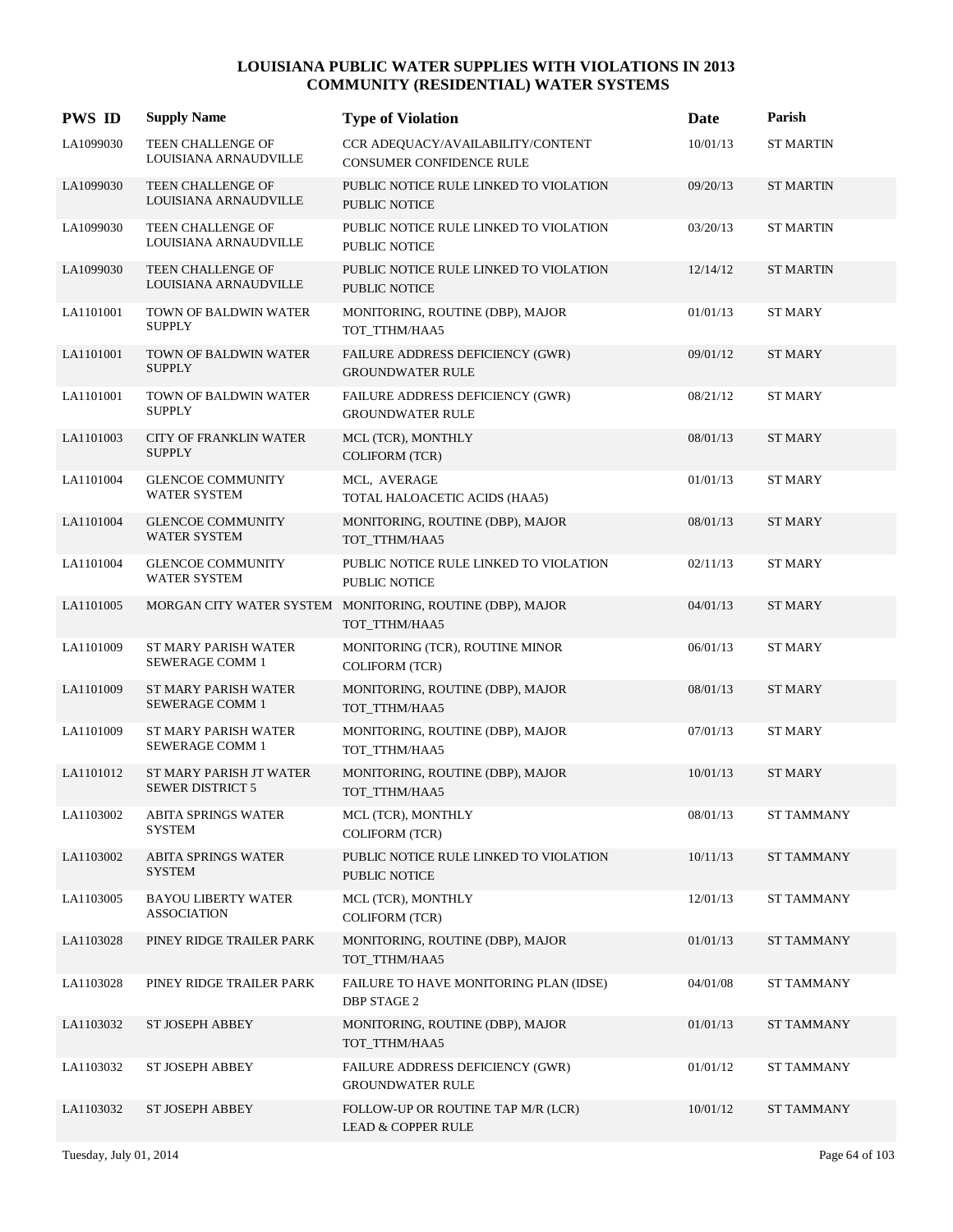| <b>PWS ID</b> | <b>Supply Name</b>                        | <b>Type of Violation</b>                                             | Date     | Parish            |
|---------------|-------------------------------------------|----------------------------------------------------------------------|----------|-------------------|
| LA1103032     | <b>ST JOSEPH ABBEY</b>                    | <b>CCR REPORT</b><br>CONSUMER CONFIDENCE RULE                        | 07/01/13 | ST TAMMANY        |
| LA1103032     | <b>ST JOSEPH ABBEY</b>                    | CCR ADEQUACY/AVAILABILITY/CONTENT<br><b>CONSUMER CONFIDENCE RULE</b> | 10/01/13 | <b>ST TAMMANY</b> |
| LA1103032     | <b>ST JOSEPH ABBEY</b>                    | PUBLIC NOTICE RULE LINKED TO VIOLATION<br>PUBLIC NOTICE              | 03/14/13 | <b>ST TAMMANY</b> |
| LA1103038     | <b>SUN WATER SUPPLY</b>                   | FOLLOW-UP OR ROUTINE TAP M/R (LCR)<br><b>LEAD &amp; COPPER RULE</b>  | 10/01/12 | <b>ST TAMMANY</b> |
| LA1103038     | <b>SUN WATER SUPPLY</b>                   | <b>CCR REPORT</b><br>CONSUMER CONFIDENCE RULE                        | 07/01/12 | <b>ST TAMMANY</b> |
| LA1103038     | SUN WATER SUPPLY                          | CCR ADEQUACY/AVAILABILITY/CONTENT<br><b>CONSUMER CONFIDENCE RULE</b> | 10/01/12 | <b>ST TAMMANY</b> |
| LA1103038     | <b>SUN WATER SUPPLY</b>                   | PUBLIC NOTICE RULE LINKED TO VIOLATION<br>PUBLIC NOTICE              | 03/14/13 | ST TAMMANY        |
| LA1103040     | <b>SHADY PINES TRAILER PARK</b>           | MONITORING, ROUTINE (DBP), MAJOR<br>TOT_TTHM/HAA5                    | 01/01/13 | <b>ST TAMMANY</b> |
| LA1103040     | SHADY PINES TRAILER PARK                  | PUBLIC NOTICE RULE LINKED TO VIOLATION<br>PUBLIC NOTICE              | 05/31/12 | <b>ST TAMMANY</b> |
| LA1103040     | SHADY PINES TRAILER PARK                  | PUBLIC NOTICE RULE LINKED TO VIOLATION<br>PUBLIC NOTICE              | 03/08/12 | ST TAMMANY        |
| LA1103042     | <b>TAMMANY MOBILE HOME</b><br><b>PARK</b> | MONITORING, ROUTINE (DBP), MAJOR<br>TOT_TTHM/HAA5                    | 01/01/13 | ST TAMMANY        |
| LA1103042     | <b>TAMMANY MOBILE HOME</b><br><b>PARK</b> | FAILURE TO HAVE MONITORING PLAN (IDSE)<br><b>DBP STAGE 2</b>         | 04/01/08 | ST TAMMANY        |
| LA1103054     | LA WATER - MAGNOLIA<br><b>FOREST SUBD</b> | MONITORING (TCR), ROUTINE MAJOR<br><b>COLIFORM (TCR)</b>             | 11/01/13 | ST TAMMANY        |
| LA1103064     | UTILITIES INC - LAKE VILLAGE<br><b>SD</b> | MONITORING (TCR), ROUTINE MAJOR<br>COLIFORM (TCR)                    | 11/01/13 | <b>ST TAMMANY</b> |
| LA1103069     | OZONE PINE SUBDIVISION                    | MONITORING (TCR), ROUTINE MAJOR<br><b>COLIFORM (TCR)</b>             | 12/01/13 | ST TAMMANY        |
| LA1103069     | <b>OZONE PINE SUBDIVISION</b>             | MONITORING (TCR), ROUTINE MAJOR<br><b>COLIFORM (TCR)</b>             | 11/01/13 | <b>ST TAMMANY</b> |
| LA1103069     | <b>OZONE PINE SUBDIVISION</b>             | MONITORING (TCR), ROUTINE MAJOR<br><b>COLIFORM (TCR)</b>             | 10/01/13 | ST TAMMANY        |
| LA1103069     | <b>OZONE PINE SUBDIVISION</b>             | MONITORING (TCR), ROUTINE MAJOR<br>COLIFORM (TCR)                    | 09/01/13 | ST TAMMANY        |
| LA1103069     | OZONE PINE SUBDIVISION                    | MONITORING (TCR), ROUTINE MAJOR<br>COLIFORM (TCR)                    | 08/01/13 | ST TAMMANY        |
| LA1103069     | OZONE PINE SUBDIVISION                    | MONITORING (TCR), ROUTINE MAJOR<br>COLIFORM (TCR)                    | 07/01/13 | ST TAMMANY        |
| LA1103069     | OZONE PINE SUBDIVISION                    | MONITORING (TCR), ROUTINE MAJOR<br><b>COLIFORM (TCR)</b>             | 06/01/13 | <b>ST TAMMANY</b> |
| LA1103069     | <b>OZONE PINE SUBDIVISION</b>             | MONITORING (TCR), ROUTINE MAJOR<br>COLIFORM (TCR)                    | 05/01/13 | ST TAMMANY        |
| LA1103069     | OZONE PINE SUBDIVISION                    | MONITORING (TCR), ROUTINE MAJOR<br>COLIFORM (TCR)                    | 04/01/13 | ST TAMMANY        |
| LA1103069     | OZONE PINE SUBDIVISION                    | MONITORING (TCR), ROUTINE MAJOR<br>COLIFORM (TCR)                    | 03/01/13 | ST TAMMANY        |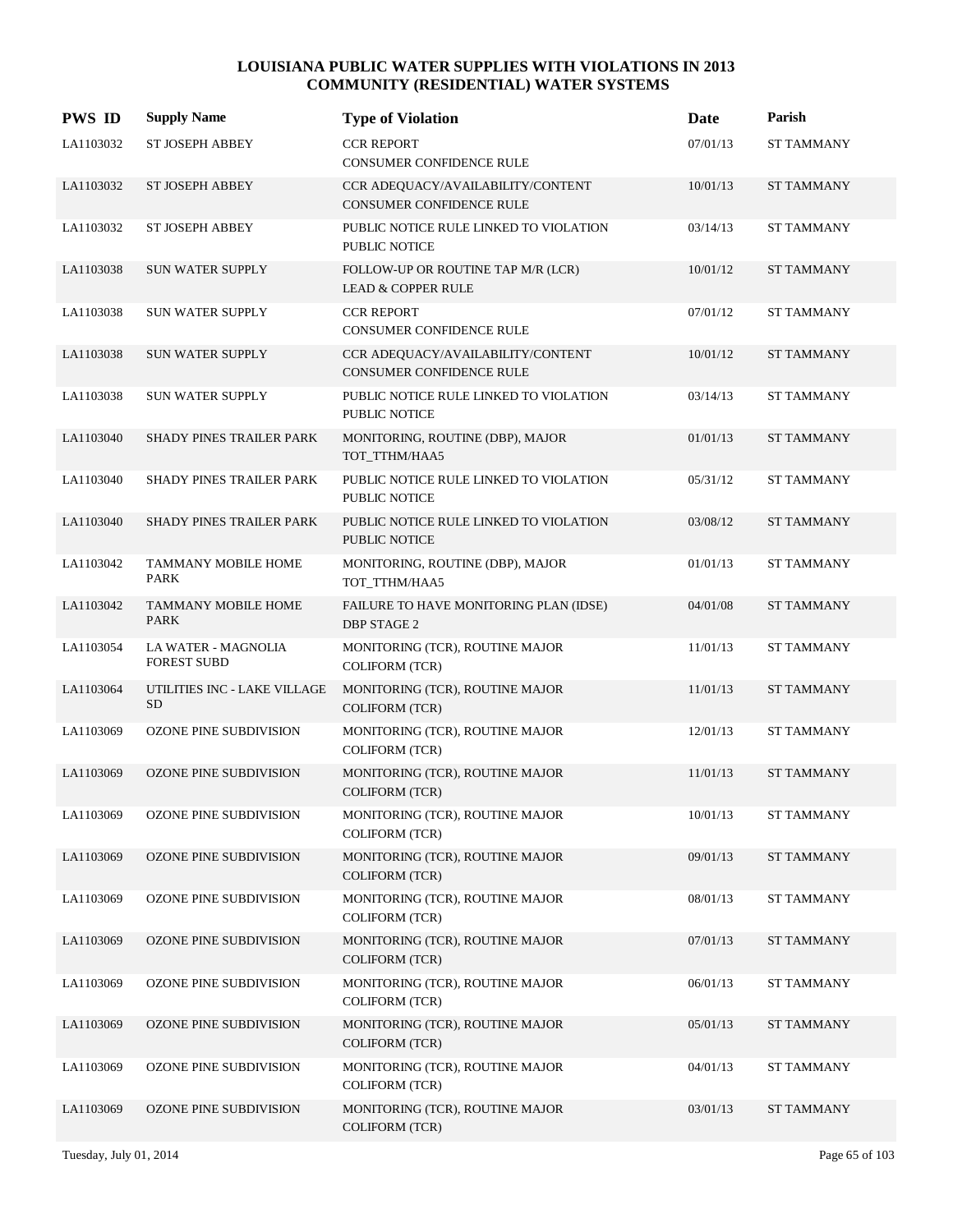| <b>PWS ID</b> | <b>Supply Name</b>            | <b>Type of Violation</b>                                            | Date     | Parish            |
|---------------|-------------------------------|---------------------------------------------------------------------|----------|-------------------|
| LA1103069     | OZONE PINE SUBDIVISION        | MONITORING (TCR), ROUTINE MAJOR<br><b>COLIFORM (TCR)</b>            | 02/01/13 | <b>ST TAMMANY</b> |
| LA1103069     | OZONE PINE SUBDIVISION        | MONITORING (TCR), ROUTINE MAJOR<br><b>COLIFORM (TCR)</b>            | 01/01/13 | <b>ST TAMMANY</b> |
| LA1103069     | <b>OZONE PINE SUBDIVISION</b> | MONITORING, ROUTINE (DBP), MAJOR<br>TOT_TTHM/HAA5                   | 01/01/13 | <b>ST TAMMANY</b> |
| LA1103069     | <b>OZONE PINE SUBDIVISION</b> | FAILURE SUBMIT SUBPART V PLAN, ESCALATED<br><b>DBP STAGE 2</b>      | 01/01/13 | <b>ST TAMMANY</b> |
| LA1103069     | <b>OZONE PINE SUBDIVISION</b> | FOLLOW-UP OR ROUTINE TAP M/R (LCR)<br><b>LEAD &amp; COPPER RULE</b> | 10/01/12 | <b>ST TAMMANY</b> |
| LA1103069     | <b>OZONE PINE SUBDIVISION</b> | FOLLOW-UP OR ROUTINE TAP M/R (LCR)<br><b>LEAD &amp; COPPER RULE</b> | 10/01/09 | <b>ST TAMMANY</b> |
| LA1103069     | <b>OZONE PINE SUBDIVISION</b> | <b>CCR REPORT</b><br>CONSUMER CONFIDENCE RULE                       | 07/01/13 | <b>ST TAMMANY</b> |
| LA1103069     | <b>OZONE PINE SUBDIVISION</b> | <b>CCR REPORT</b><br>CONSUMER CONFIDENCE RULE                       | 07/01/12 | <b>ST TAMMANY</b> |
| LA1103069     | <b>OZONE PINE SUBDIVISION</b> | <b>CCR REPORT</b><br><b>CONSUMER CONFIDENCE RULE</b>                | 07/01/11 | <b>ST TAMMANY</b> |
| LA1103069     | <b>OZONE PINE SUBDIVISION</b> | <b>CCR REPORT</b><br><b>CONSUMER CONFIDENCE RULE</b>                | 07/01/10 | <b>ST TAMMANY</b> |
| LA1103069     | <b>OZONE PINE SUBDIVISION</b> | CCR ADEQUACY/AVAILABILITY/CONTENT<br>CONSUMER CONFIDENCE RULE       | 10/01/13 | <b>ST TAMMANY</b> |
| LA1103069     | <b>OZONE PINE SUBDIVISION</b> | CCR ADEQUACY/AVAILABILITY/CONTENT<br>CONSUMER CONFIDENCE RULE       | 10/01/12 | <b>ST TAMMANY</b> |
| LA1103069     | <b>OZONE PINE SUBDIVISION</b> | CCR ADEQUACY/AVAILABILITY/CONTENT<br>CONSUMER CONFIDENCE RULE       | 10/01/11 | <b>ST TAMMANY</b> |
| LA1103069     | <b>OZONE PINE SUBDIVISION</b> | CCR ADEQUACY/AVAILABILITY/CONTENT<br>CONSUMER CONFIDENCE RULE       | 10/01/10 | <b>ST TAMMANY</b> |
| LA1103069     | <b>OZONE PINE SUBDIVISION</b> | PUBLIC NOTICE RULE LINKED TO VIOLATION<br>PUBLIC NOTICE             | 12/10/13 | <b>ST TAMMANY</b> |
| LA1103069     | <b>OZONE PINE SUBDIVISION</b> | PUBLIC NOTICE RULE LINKED TO VIOLATION<br><b>PUBLIC NOTICE</b>      | 11/13/13 | <b>ST TAMMANY</b> |
| LA1103069     | OZONE PINE SUBDIVISION        | PUBLIC NOTICE RULE LINKED TO VIOLATION<br>PUBLIC NOTICE             | 10/11/13 | <b>ST TAMMANY</b> |
| LA1103069     | <b>OZONE PINE SUBDIVISION</b> | PUBLIC NOTICE RULE LINKED TO VIOLATION<br>PUBLIC NOTICE             | 09/09/13 | <b>ST TAMMANY</b> |
| LA1103069     | <b>OZONE PINE SUBDIVISION</b> | PUBLIC NOTICE RULE LINKED TO VIOLATION<br><b>PUBLIC NOTICE</b>      | 08/08/13 | <b>ST TAMMANY</b> |
| LA1103069     | <b>OZONE PINE SUBDIVISION</b> | PUBLIC NOTICE RULE LINKED TO VIOLATION<br><b>PUBLIC NOTICE</b>      | 07/10/13 | <b>ST TAMMANY</b> |
| LA1103069     | OZONE PINE SUBDIVISION        | PUBLIC NOTICE RULE LINKED TO VIOLATION<br>PUBLIC NOTICE             | 06/06/13 | <b>ST TAMMANY</b> |
| LA1103069     | <b>OZONE PINE SUBDIVISION</b> | PUBLIC NOTICE RULE LINKED TO VIOLATION<br>PUBLIC NOTICE             | 05/10/13 | <b>ST TAMMANY</b> |
| LA1103069     | <b>OZONE PINE SUBDIVISION</b> | PUBLIC NOTICE RULE LINKED TO VIOLATION<br><b>PUBLIC NOTICE</b>      | 04/11/13 | <b>ST TAMMANY</b> |
| LA1103069     | <b>OZONE PINE SUBDIVISION</b> | PUBLIC NOTICE RULE LINKED TO VIOLATION<br><b>PUBLIC NOTICE</b>      | 03/14/13 | <b>ST TAMMANY</b> |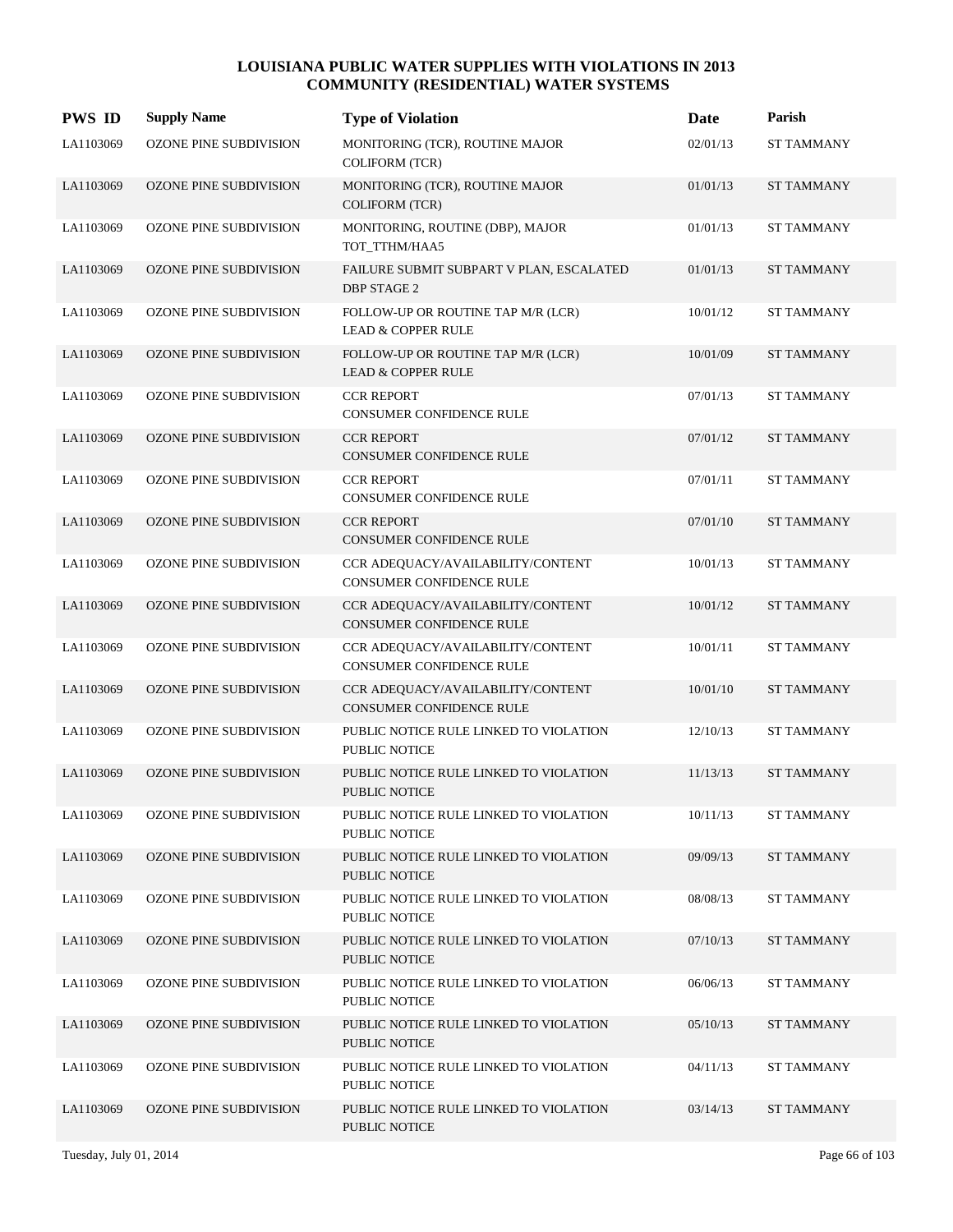| <b>PWS ID</b> | <b>Supply Name</b>                                | <b>Type of Violation</b>                                       | Date     | Parish            |
|---------------|---------------------------------------------------|----------------------------------------------------------------|----------|-------------------|
| LA1103069     | <b>OZONE PINE SUBDIVISION</b>                     | PUBLIC NOTICE RULE LINKED TO VIOLATION<br><b>PUBLIC NOTICE</b> | 03/14/13 | ST TAMMANY        |
| LA1103069     | OZONE PINE SUBDIVISION                            | PUBLIC NOTICE RULE LINKED TO VIOLATION<br><b>PUBLIC NOTICE</b> | 02/08/13 | <b>ST TAMMANY</b> |
| LA1103069     | OZONE PINE SUBDIVISION                            | PUBLIC NOTICE RULE LINKED TO VIOLATION<br>PUBLIC NOTICE        | 01/16/13 | <b>ST TAMMANY</b> |
| LA1103069     | <b>OZONE PINE SUBDIVISION</b>                     | PUBLIC NOTICE RULE LINKED TO VIOLATION<br><b>PUBLIC NOTICE</b> | 12/14/12 | <b>ST TAMMANY</b> |
| LA1103069     | OZONE PINE SUBDIVISION                            | PUBLIC NOTICE RULE LINKED TO VIOLATION<br><b>PUBLIC NOTICE</b> | 05/31/12 | <b>ST TAMMANY</b> |
| LA1103073     | UTILITIES INC - HUNTWYCK<br><b>VILLAGE</b>        | MONITORING (TCR), ROUTINE MINOR<br><b>COLIFORM (TCR)</b>       | 06/01/13 | <b>ST TAMMANY</b> |
| LA1103073     | UTILITIES INC - HUNTWYCK<br><b>VILLAGE</b>        | PUBLIC NOTICE RULE LINKED TO VIOLATION<br>PUBLIC NOTICE        | 10/21/13 | ST TAMMANY        |
| LA1103077     | PONDEROSA RANCHES<br><b>SUBDIVISION</b>           | FAILURE TO HAVE MONITORING PLAN (IDSE)<br><b>DBP STAGE 2</b>   | 04/01/08 | <b>ST TAMMANY</b> |
| LA1103077     | PONDEROSA RANCHES<br><b>SUBDIVISION</b>           | FAILURE ADDRESS DEFICIENCY (GWR)<br><b>GROUNDWATER RULE</b>    | 08/24/11 | <b>ST TAMMANY</b> |
| LA1103079     | ST TAM PARISH - BRIARWOOD<br><b>TERRACE</b>       | MONITORING, ROUTINE (DBP), MAJOR<br>TOT_TTHM/HAA5              | 04/01/13 | <b>ST TAMMANY</b> |
| LA1103079     | ST TAM PARISH - BRIARWOOD<br><b>TERRACE</b>       | MONITORING, ROUTINE (DBP), MAJOR<br><b>CHLORINE</b>            | 04/01/13 | <b>ST TAMMANY</b> |
| LA1103081     | <b>KTERI APARTMENTS</b>                           | MCL (TCR), MONTHLY<br><b>COLIFORM (TCR)</b>                    | 07/01/13 | <b>ST TAMMANY</b> |
| LA1103081     | <b>KTERI APARTMENTS</b>                           | MONITORING (TCR), REPEAT MINOR<br><b>COLIFORM (TCR)</b>        | 07/01/13 | <b>ST TAMMANY</b> |
| LA1103088     | CENTRAL PARK SUBDIVISION                          | MONITORING (TCR), ROUTINE MAJOR<br><b>COLIFORM (TCR)</b>       | 12/01/13 | <b>ST TAMMANY</b> |
| LA1103088     | <b>CENTRAL PARK SUBDIVISION</b>                   | FAILURE TO HAVE MONITORING PLAN (IDSE)<br><b>DBP STAGE 2</b>   | 04/01/08 | <b>ST TAMMANY</b> |
| LA1103110     | EAGLE LAKE MOBILE HOME<br><b>PARK</b>             | <b>CCR REPORT</b><br><b>CONSUMER CONFIDENCE RULE</b>           | 07/01/13 | <b>ST TAMMANY</b> |
| LA1103110     | EAGLE LAKE MOBILE HOME<br><b>PARK</b>             | CCR ADEQUACY/AVAILABILITY/CONTENT<br>CONSUMER CONFIDENCE RULE  | 10/01/13 | <b>ST TAMMANY</b> |
| LA1103111     | <b>SOUTHERN MANOR M H P</b>                       | <b>CCR REPORT</b><br>CONSUMER CONFIDENCE RULE                  | 07/01/13 | ST TAMMANY        |
| LA1103111     | SOUTHERN MANOR M H P                              | CCR ADEQUACY/AVAILABILITY/CONTENT<br>CONSUMER CONFIDENCE RULE  | 10/01/13 | ST TAMMANY        |
| LA1103113     | BEAU VILLAGE SUBDIVISION                          | MONITORING (TCR), ROUTINE MINOR<br><b>COLIFORM (TCR)</b>       | 01/01/13 | ST TAMMANY        |
| LA1103113     | BEAU VILLAGE SUBDIVISION                          | FAILURE ADDRESS DEFICIENCY (GWR)<br><b>GROUNDWATER RULE</b>    | 04/23/12 | <b>ST TAMMANY</b> |
| LA1103113     | <b>BEAU VILLAGE SUBDIVISION</b>                   | PUBLIC NOTICE RULE LINKED TO VIOLATION<br>PUBLIC NOTICE        | 02/18/11 | ST TAMMANY        |
| LA1103118     | H2O SYSTEMS INC -<br><b>GREENLEAVES UTILITIES</b> | <b>CCR REPORT</b><br>CONSUMER CONFIDENCE RULE                  | 07/01/13 | ST TAMMANY        |
| LA1103118     | H2O SYSTEMS INC -<br><b>GREENLEAVES UTILITIES</b> | CCR ADEQUACY/AVAILABILITY/CONTENT<br>CONSUMER CONFIDENCE RULE  | 10/01/13 | ST TAMMANY        |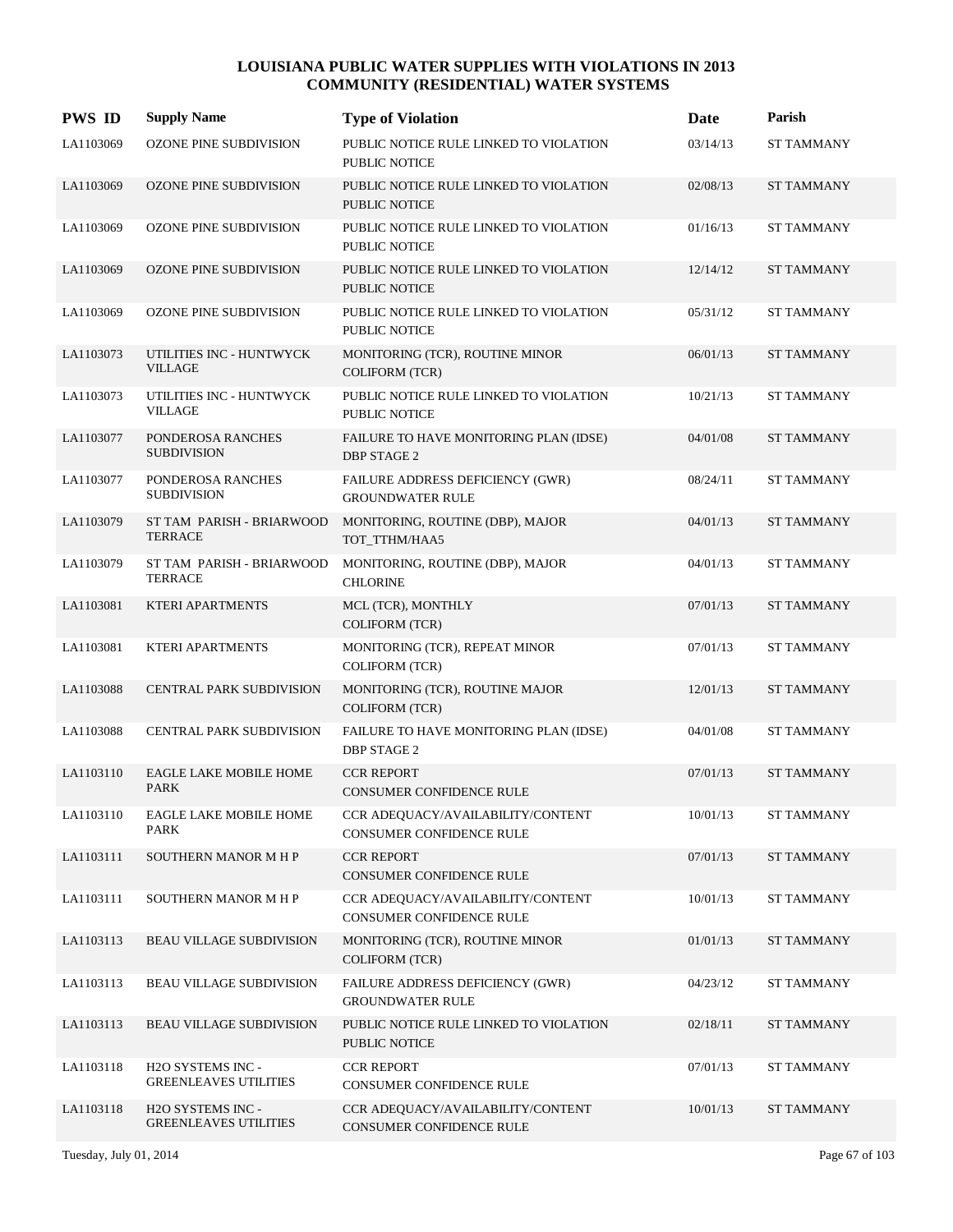| <b>PWS ID</b> | <b>Supply Name</b>                                 | <b>Type of Violation</b>                                       | Date     | Parish            |
|---------------|----------------------------------------------------|----------------------------------------------------------------|----------|-------------------|
| LA1103122     | TESI RIGOLETS ESTATES                              | MONITORING, ROUTINE (DBP), MAJOR<br>TOT_TTHM/HAA5              | 07/01/13 | <b>ST TAMMANY</b> |
| LA1103122     | TESI RIGOLETS ESTATES                              | MONITORING, ROUTINE (DBP), MAJOR<br>TOT_TTHM/HAA5              | 04/01/13 | <b>ST TAMMANY</b> |
| LA1103122     | TESI RIGOLETS ESTATES                              | MONITORING, ROUTINE (DBP), MAJOR<br>TOT_TTHM/HAA5              | 01/01/13 | <b>ST TAMMANY</b> |
| LA1103123     | <b>MARINA DEL RAY WATER</b><br><b>SYSTEM</b>       | MONITORING (TCR), REPEAT MINOR<br><b>COLIFORM (TCR)</b>        | 11/01/13 | <b>ST TAMMANY</b> |
| LA1103123     | <b>MARINA DEL RAY WATER</b><br><b>SYSTEM</b>       | MONITORING, ROUTINE (DBP), MAJOR<br>TOT_TTHM/HAA5              | 01/01/13 | <b>ST TAMMANY</b> |
| LA1103124     | UTILITIES INC-NORTH PARK<br><b>WATER SUPPLY</b>    | MONITOR GWR TRIGGERED/ADDITONAL, MINOR<br>E. COLI              | 09/22/11 | <b>ST TAMMANY</b> |
| LA1103125     | CHAHTA MOBILE HOME PARK                            | MONITORING (TCR), ROUTINE MAJOR<br><b>COLIFORM (TCR)</b>       | 05/01/13 | <b>ST TAMMANY</b> |
| LA1103125     | CHAHTA MOBILE HOME PARK                            | MONITORING, ROUTINE (DBP), MAJOR<br>TOT_TTHM/HAA5              | 01/01/13 | <b>ST TAMMANY</b> |
| LA1103125     | CHAHTA MOBILE HOME PARK                            | FAILURE SUBMIT SUBPART V PLAN, ESCALATED<br><b>DBP STAGE 2</b> | 01/01/13 | <b>ST TAMMANY</b> |
| LA1103125     | CHAHTA MOBILE HOME PARK                            | PUBLIC NOTICE RULE LINKED TO VIOLATION<br><b>PUBLIC NOTICE</b> | 02/18/11 | <b>ST TAMMANY</b> |
| LA1103130     | UTILITIES INC - GREEN BRIER<br><b>WATER SUPPLY</b> | MCL (TCR), MONTHLY<br><b>COLIFORM (TCR)</b>                    | 10/01/13 | <b>ST TAMMANY</b> |
| LA1103131     | PEARL PLANTATION TOWNHSE                           | MONITORING, ROUTINE (DBP), MAJOR<br>TOT_TTHM/HAA5              | 01/01/13 | <b>ST TAMMANY</b> |
| LA1103132     | H2O SYSTEMS INC - BLEU<br><b>LAKE HILLS</b>        | <b>CCR REPORT</b><br>CONSUMER CONFIDENCE RULE                  | 07/01/13 | <b>ST TAMMANY</b> |
| LA1103132     | H2O SYSTEMS INC - BLEU<br><b>LAKE HILLS</b>        | CCR ADEQUACY/AVAILABILITY/CONTENT<br>CONSUMER CONFIDENCE RULE  | 10/01/13 | <b>ST TAMMANY</b> |
| LA1103134     | TESI BEAU PRE SD WATER<br><b>SUPL</b>              | MONITORING, ROUTINE (DBP), MAJOR<br>TOT_TTHM/HAA5              | 01/01/13 | ST TAMMANY        |
| LA1103136     | TCHEFUNCTE HARBOR<br><b>TWNHMS</b>                 | FAILURE ADDRESS DEFICIENCY (GWR)<br><b>GROUNDWATER RULE</b>    | 11/08/11 | <b>ST TAMMANY</b> |
| LA1103139     | <b>LAKE RAMSEY</b>                                 | FAILURE TO HAVE MONITORING PLAN (IDSE)<br><b>DBP STAGE 2</b>   | 04/01/08 | ST TAMMANY        |
| LA1103139     | <b>LAKE RAMSEY</b>                                 | <b>CCR REPORT</b><br>CONSUMER CONFIDENCE RULE                  | 07/01/12 | <b>ST TAMMANY</b> |
| LA1103139     | <b>LAKE RAMSEY</b>                                 | <b>CCR REPORT</b><br>CONSUMER CONFIDENCE RULE                  | 07/01/11 | ST TAMMANY        |
| LA1103139     | <b>LAKE RAMSEY</b>                                 | <b>CCR REPORT</b><br>CONSUMER CONFIDENCE RULE                  | 07/01/10 | <b>ST TAMMANY</b> |
| LA1103139     | <b>LAKE RAMSEY</b>                                 | CCR ADEOUACY/AVAILABILITY/CONTENT<br>CONSUMER CONFIDENCE RULE  | 10/01/12 | ST TAMMANY        |
| LA1103139     | <b>LAKE RAMSEY</b>                                 | CCR ADEQUACY/AVAILABILITY/CONTENT<br>CONSUMER CONFIDENCE RULE  | 10/01/11 | <b>ST TAMMANY</b> |
| LA1103139     | <b>LAKE RAMSEY</b>                                 | CCR ADEQUACY/AVAILABILITY/CONTENT<br>CONSUMER CONFIDENCE RULE  | 10/01/10 | ST TAMMANY        |
| LA1103139     | <b>LAKE RAMSEY</b>                                 | PUBLIC NOTICE RULE LINKED TO VIOLATION<br>PUBLIC NOTICE        | 12/14/12 | <b>ST TAMMANY</b> |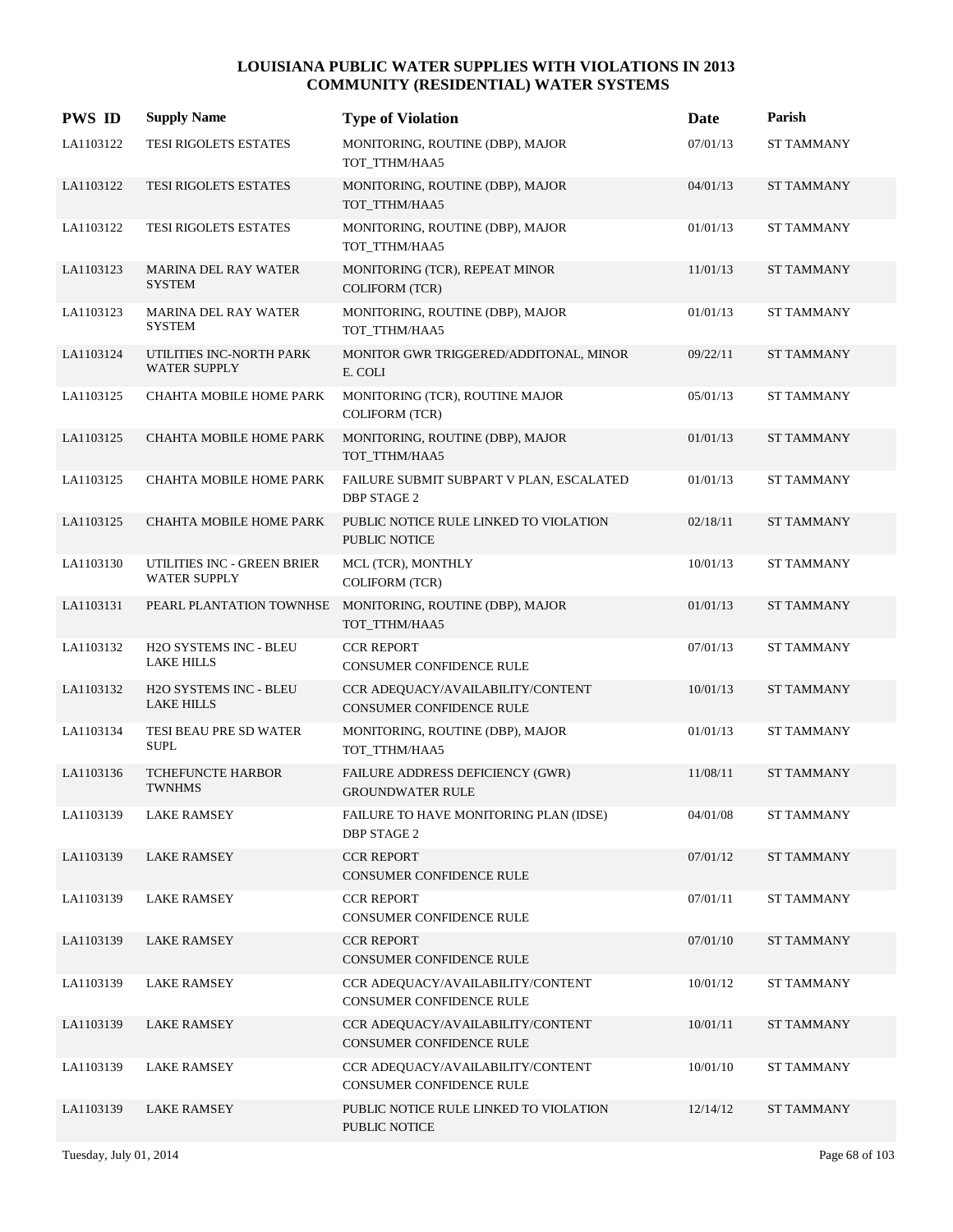| <b>PWS ID</b> | <b>Supply Name</b>                              | <b>Type of Violation</b>                                             | Date     | Parish            |
|---------------|-------------------------------------------------|----------------------------------------------------------------------|----------|-------------------|
| LA1103142     | H2O SYSTEMS INC - GRANDE<br><b>PALMS</b>        | <b>CCR REPORT</b><br><b>CONSUMER CONFIDENCE RULE</b>                 | 07/01/13 | ST TAMMANY        |
| LA1103142     | <b>H2O SYSTEMS INC - GRANDE</b><br><b>PALMS</b> | CCR ADEQUACY/AVAILABILITY/CONTENT<br>CONSUMER CONFIDENCE RULE        | 10/01/13 | <b>ST TAMMANY</b> |
| LA1103142     | H2O SYSTEMS INC - GRANDE<br><b>PALMS</b>        | PUBLIC NOTICE RULE LINKED TO VIOLATION<br>PUBLIC NOTICE              | 04/22/11 | <b>ST TAMMANY</b> |
| LA1103143     | <b>INDIAN HILLS TRAILER PARK</b>                | MONITORING, ROUTINE (DBP), MAJOR<br>TOT_TTHM/HAA5                    | 01/01/13 | <b>ST TAMMANY</b> |
| LA1103144     | TESI RIGOLETS HARBOR                            | MONITORING, ROUTINE (DBP), MAJOR<br>TOT_TTHM/HAA5                    | 01/01/13 | <b>ST TAMMANY</b> |
| LA1103144     | <b>TESI RIGOLETS HARBOR</b>                     | MONITOR GWR TRIGGERED/ADDITONAL, MAJOR<br>E. COLI                    | 04/13/11 | <b>ST TAMMANY</b> |
| LA1103145     | CROSS GATES UTILITIES -<br><b>ALTON</b>         | MONITORING, ROUTINE (DBP), MAJOR<br>TOT_TTHM/HAA5                    | 09/01/13 | ST TAMMANY        |
| LA1103148     | H2O SYSTEMS INC -<br>MONTEREY SUBDIVISION       | <b>CCR REPORT</b><br><b>CONSUMER CONFIDENCE RULE</b>                 | 07/01/13 | <b>ST TAMMANY</b> |
| LA1103148     | H2O SYSTEMS INC -<br>MONTEREY SUBDIVISION       | CCR ADEOUACY/AVAILABILITY/CONTENT<br>CONSUMER CONFIDENCE RULE        | 10/01/13 | <b>ST TAMMANY</b> |
| LA1103152     | OAK VILLA TRAILER PARK                          | MONITORING, ROUTINE (DBP), MAJOR<br>TOT_TTHM/HAA5                    | 01/01/13 | <b>ST TAMMANY</b> |
| LA1103152     | OAK VILLA TRAILER PARK                          | <b>CCR REPORT</b><br><b>CONSUMER CONFIDENCE RULE</b>                 | 07/01/13 | <b>ST TAMMANY</b> |
| LA1103152     | OAK VILLA TRAILER PARK                          | CCR ADEQUACY/AVAILABILITY/CONTENT<br><b>CONSUMER CONFIDENCE RULE</b> | 10/01/13 | <b>ST TAMMANY</b> |
| LA1103152     | OAK VILLA TRAILER PARK                          | PUBLIC NOTICE RULE LINKED TO VIOLATION<br><b>PUBLIC NOTICE</b>       | 05/31/12 | ST TAMMANY        |
| LA1103153     | PORT LOUIS TOWNHOMES                            | MCL (TCR), MONTHLY<br><b>COLIFORM (TCR)</b>                          | 12/01/13 | <b>ST TAMMANY</b> |
| LA1103153     | PORT LOUIS TOWNHOMES                            | MONITORING (TCR), REPEAT MINOR<br><b>COLIFORM (TCR)</b>              | 11/01/13 | ST TAMMANY        |
| LA1103156     | <b>LEWISBURG ESTATES</b>                        | MONITORING, ROUTINE (DBP), MAJOR<br>TOT_TTHM/HAA5                    | 01/01/13 | <b>ST TAMMANY</b> |
| LA1103159     | OAK RIVER ESTATES                               | MONITORING, ROUTINE (DBP), MAJOR<br>TOT_TTHM/HAA5                    | 01/01/13 | <b>ST TAMMANY</b> |
| LA1103159     | OAK RIVER ESTATES                               | FAILURE TO HAVE MONITORING PLAN (IDSE)<br><b>DBP STAGE 2</b>         | 04/01/08 | ST TAMMANY        |
| LA1103159     | OAK RIVER ESTATES                               | <b>CCR REPORT</b><br>CONSUMER CONFIDENCE RULE                        | 07/01/12 | ST TAMMANY        |
| LA1103159     | OAK RIVER ESTATES                               | <b>CCR REPORT</b><br>CONSUMER CONFIDENCE RULE                        | 07/01/11 | <b>ST TAMMANY</b> |
| LA1103159     | OAK RIVER ESTATES                               | <b>CCR REPORT</b><br>CONSUMER CONFIDENCE RULE                        | 07/01/10 | <b>ST TAMMANY</b> |
| LA1103159     | OAK RIVER ESTATES                               | CCR ADEQUACY/AVAILABILITY/CONTENT<br>CONSUMER CONFIDENCE RULE        | 10/01/12 | <b>ST TAMMANY</b> |
| LA1103159     | OAK RIVER ESTATES                               | CCR ADEQUACY/AVAILABILITY/CONTENT<br>CONSUMER CONFIDENCE RULE        | 10/01/11 | ST TAMMANY        |
| LA1103159     | OAK RIVER ESTATES                               | CCR ADEQUACY/AVAILABILITY/CONTENT<br>CONSUMER CONFIDENCE RULE        | 10/01/10 | <b>ST TAMMANY</b> |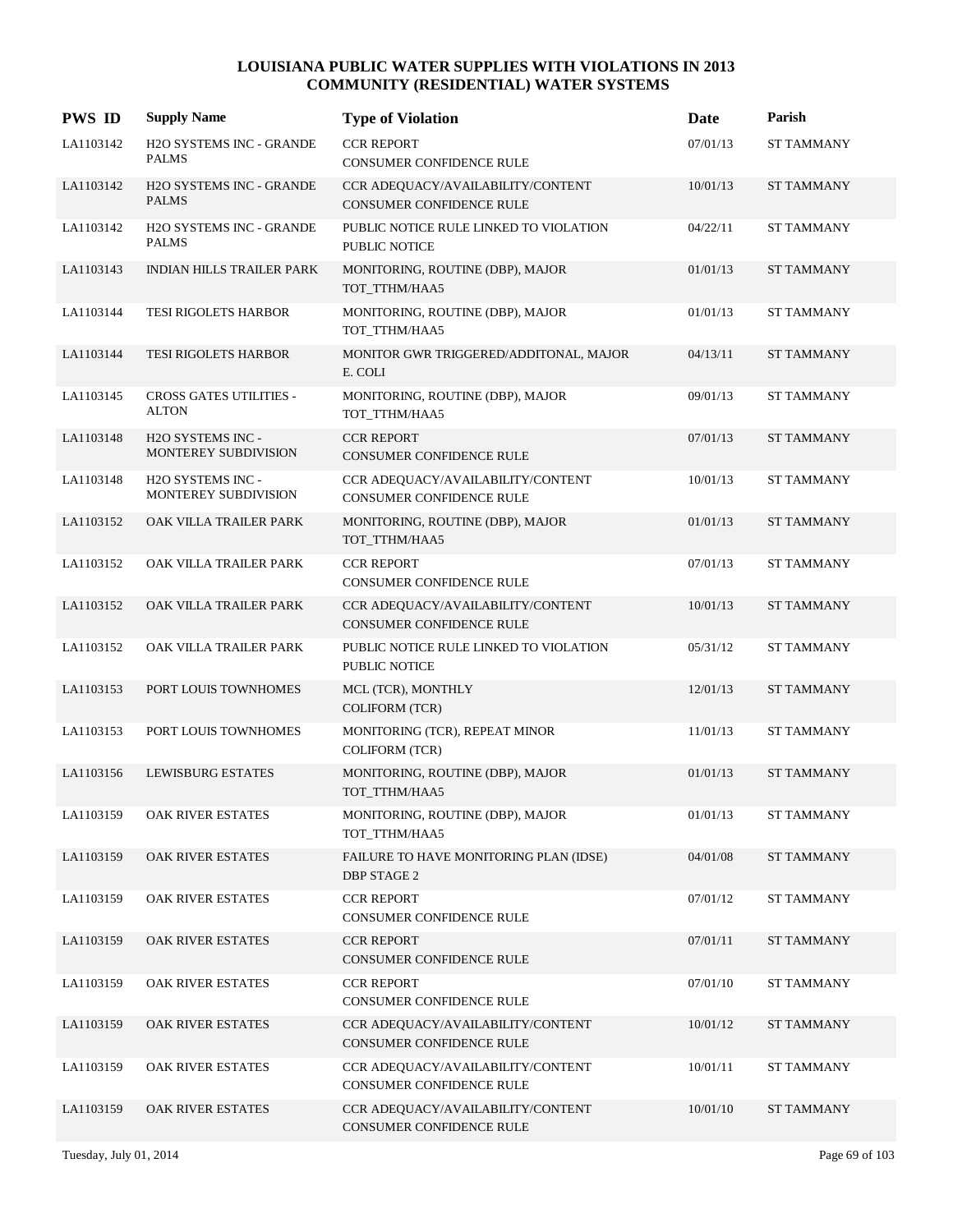| <b>PWS ID</b> | <b>Supply Name</b>                              | <b>Type of Violation</b>                                                      | Date     | Parish            |
|---------------|-------------------------------------------------|-------------------------------------------------------------------------------|----------|-------------------|
| LA1103159     | OAK RIVER ESTATES                               | PUBLIC NOTICE RULE LINKED TO VIOLATION<br>PUBLIC NOTICE                       | 12/14/12 | <b>ST TAMMANY</b> |
| LA1103159     | OAK RIVER ESTATES                               | PUBLIC NOTICE RULE LINKED TO VIOLATION<br>PUBLIC NOTICE                       | 05/31/12 | <b>ST TAMMANY</b> |
| LA1103162     |                                                 | ST TAM PARISH -INDIAN TRACE MONITORING, ROUTINE (DBP), MAJOR<br>TOT_TTHM/HAA5 | 01/01/13 | <b>ST TAMMANY</b> |
| LA1103164     | H2O SYSTEMS INC - MONEY<br><b>HILLS ESTATES</b> | FAILURE ADDRESS DEFICIENCY (GWR)<br><b>GROUNDWATER RULE</b>                   | 05/28/12 | <b>ST TAMMANY</b> |
| LA1103164     | H2O SYSTEMS INC - MONEY<br><b>HILLS ESTATES</b> | <b>CCR REPORT</b><br>CONSUMER CONFIDENCE RULE                                 | 07/01/13 | <b>ST TAMMANY</b> |
| LA1103164     | H2O SYSTEMS INC - MONEY<br><b>HILLS ESTATES</b> | CCR ADEQUACY/AVAILABILITY/CONTENT<br>CONSUMER CONFIDENCE RULE                 | 10/01/13 | <b>ST TAMMANY</b> |
| LA1103165     | H2O SYSTEMS INC -<br>WHIPPOORWILL GROVE         | <b>CCR REPORT</b><br>CONSUMER CONFIDENCE RULE                                 | 07/01/13 | <b>ST TAMMANY</b> |
| LA1103165     | H2O SYSTEMS INC -<br>WHIPPOORWILL GROVE         | CCR ADEQUACY/AVAILABILITY/CONTENT<br>CONSUMER CONFIDENCE RULE                 | 10/01/13 | <b>ST TAMMANY</b> |
| LA1103171     | <b>LAKESHORE ESTATES</b>                        | MONITORING (TCR), ROUTINE MAJOR<br><b>COLIFORM (TCR)</b>                      | 07/01/13 | <b>ST TAMMANY</b> |
| LA1103171     | <b>LAKESHORE ESTATES</b>                        | MONITORING, ROUTINE (DBP), MAJOR<br>TOT TTHM/HAA5                             | 01/01/13 | <b>ST TAMMANY</b> |
| LA1103175     | <b>BOBS APARTMENTS</b>                          | MONITORING (TCR), ROUTINE MAJOR<br><b>COLIFORM (TCR)</b>                      | 12/01/13 | <b>ST TAMMANY</b> |
| LA1103175     | <b>BOBS APARTMENTS</b>                          | MONITORING (TCR), ROUTINE MAJOR<br><b>COLIFORM (TCR)</b>                      | 11/01/13 | <b>ST TAMMANY</b> |
| LA1103175     | <b>BOBS APARTMENTS</b>                          | MONITORING (TCR), ROUTINE MAJOR<br><b>COLIFORM (TCR)</b>                      | 10/01/13 | <b>ST TAMMANY</b> |
| LA1103175     | <b>BOBS APARTMENTS</b>                          | MONITORING (TCR), ROUTINE MAJOR<br><b>COLIFORM (TCR)</b>                      | 09/01/13 | <b>ST TAMMANY</b> |
| LA1103175     | <b>BOBS APARTMENTS</b>                          | MONITORING (TCR), ROUTINE MAJOR<br><b>COLIFORM (TCR)</b>                      | 08/01/13 | <b>ST TAMMANY</b> |
| LA1103175     | <b>BOBS APARTMENTS</b>                          | MONITORING (TCR), ROUTINE MAJOR<br><b>COLIFORM (TCR)</b>                      | 07/01/13 | <b>ST TAMMANY</b> |
| LA1103175     | <b>BOBS APARTMENTS</b>                          | MONITORING (TCR), ROUTINE MAJOR<br><b>COLIFORM (TCR)</b>                      | 06/01/13 | <b>ST TAMMANY</b> |
| LA1103175     | <b>BOBS APARTMENTS</b>                          | MONITORING (TCR), ROUTINE MAJOR<br><b>COLIFORM (TCR)</b>                      | 05/01/13 | <b>ST TAMMANY</b> |
| LA1103175     | <b>BOBS APARTMENTS</b>                          | MONITORING (TCR), ROUTINE MAJOR<br><b>COLIFORM (TCR)</b>                      | 04/01/13 | ST TAMMANY        |
| LA1103175     | <b>BOBS APARTMENTS</b>                          | MONITORING (TCR), ROUTINE MAJOR<br><b>COLIFORM (TCR)</b>                      | 03/01/13 | ST TAMMANY        |
| LA1103175     | <b>BOBS APARTMENTS</b>                          | MONITORING (TCR), ROUTINE MAJOR<br><b>COLIFORM (TCR)</b>                      | 02/01/13 | ST TAMMANY        |
| LA1103175     | <b>BOBS APARTMENTS</b>                          | MONITORING (TCR), ROUTINE MAJOR<br><b>COLIFORM (TCR)</b>                      | 01/01/13 | <b>ST TAMMANY</b> |
| LA1103175     | <b>BOBS APARTMENTS</b>                          | MONITORING, ROUTINE (DBP), MAJOR<br>TOT_TTHM/HAA5                             | 01/01/13 | ST TAMMANY        |
| LA1103175     | <b>BOBS APARTMENTS</b>                          | FAILURE ADDRESS DEFICIENCY (GWR)<br><b>GROUNDWATER RULE</b>                   | 10/24/11 | ST TAMMANY        |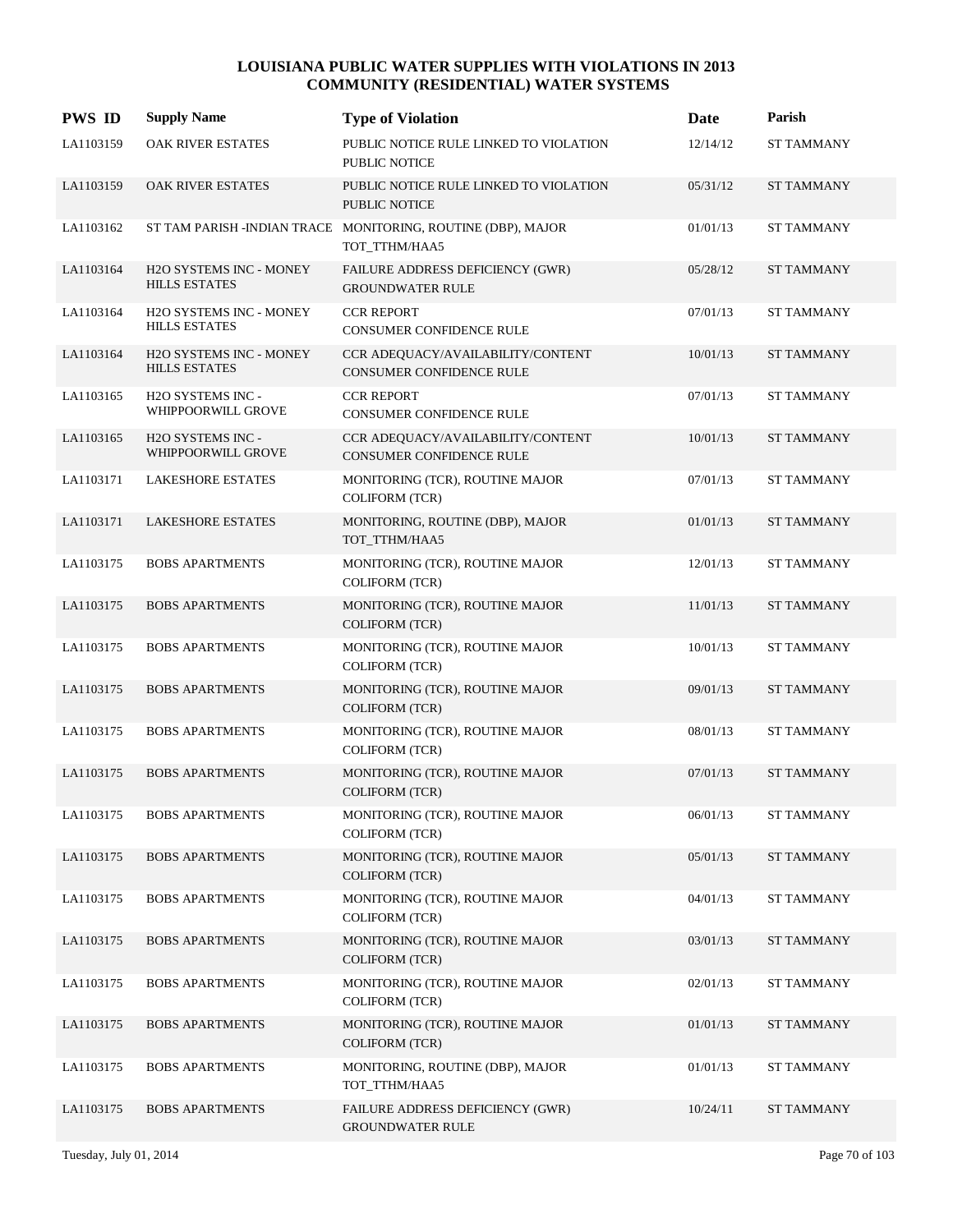| <b>PWS ID</b> | <b>Supply Name</b>                                            | <b>Type of Violation</b>                                            | Date     | Parish            |
|---------------|---------------------------------------------------------------|---------------------------------------------------------------------|----------|-------------------|
| LA1103175     | <b>BOBS APARTMENTS</b>                                        | FOLLOW-UP OR ROUTINE TAP M/R (LCR)<br><b>LEAD &amp; COPPER RULE</b> | 07/01/13 | <b>ST TAMMANY</b> |
| LA1103175     | <b>BOBS APARTMENTS</b>                                        | FOLLOW-UP OR ROUTINE TAP M/R (LCR)<br><b>LEAD &amp; COPPER RULE</b> | 01/01/13 | <b>ST TAMMANY</b> |
| LA1103175     | <b>BOBS APARTMENTS</b>                                        | FOLLOW-UP OR ROUTINE TAP M/R (LCR)<br><b>LEAD &amp; COPPER RULE</b> | 07/01/12 | <b>ST TAMMANY</b> |
| LA1103175     | <b>BOBS APARTMENTS</b>                                        | FOLLOW-UP OR ROUTINE TAP M/R (LCR)<br><b>LEAD &amp; COPPER RULE</b> | 01/01/08 | <b>ST TAMMANY</b> |
| LA1103175     | <b>BOBS APARTMENTS</b>                                        | <b>CCR REPORT</b><br><b>CONSUMER CONFIDENCE RULE</b>                | 07/01/13 | <b>ST TAMMANY</b> |
| LA1103175     | <b>BOBS APARTMENTS</b>                                        | CCR ADEQUACY/AVAILABILITY/CONTENT<br>CONSUMER CONFIDENCE RULE       | 10/01/13 | <b>ST TAMMANY</b> |
| LA1103175     | <b>BOBS APARTMENTS</b>                                        | CCR ADEQUACY/AVAILABILITY/CONTENT<br>CONSUMER CONFIDENCE RULE       | 10/01/10 | ST TAMMANY        |
| LA1103175     | <b>BOBS APARTMENTS</b>                                        | PUBLIC NOTICE RULE LINKED TO VIOLATION<br><b>PUBLIC NOTICE</b>      | 12/10/13 | <b>ST TAMMANY</b> |
| LA1103175     | <b>BOBS APARTMENTS</b>                                        | PUBLIC NOTICE RULE LINKED TO VIOLATION<br>PUBLIC NOTICE             | 11/19/13 | <b>ST TAMMANY</b> |
| LA1103175     | <b>BOBS APARTMENTS</b>                                        | PUBLIC NOTICE RULE LINKED TO VIOLATION<br><b>PUBLIC NOTICE</b>      | 11/13/13 | <b>ST TAMMANY</b> |
| LA1103175     | <b>BOBS APARTMENTS</b>                                        | PUBLIC NOTICE RULE LINKED TO VIOLATION<br>PUBLIC NOTICE             | 10/11/13 | <b>ST TAMMANY</b> |
| LA1103175     | <b>BOBS APARTMENTS</b>                                        | PUBLIC NOTICE RULE LINKED TO VIOLATION<br><b>PUBLIC NOTICE</b>      | 09/09/13 | <b>ST TAMMANY</b> |
| LA1103175     | <b>BOBS APARTMENTS</b>                                        | PUBLIC NOTICE RULE LINKED TO VIOLATION<br>PUBLIC NOTICE             | 08/08/13 | ST TAMMANY        |
| LA1103175     | <b>BOBS APARTMENTS</b>                                        | PUBLIC NOTICE RULE LINKED TO VIOLATION<br><b>PUBLIC NOTICE</b>      | 07/10/13 | <b>ST TAMMANY</b> |
| LA1103175     | <b>BOBS APARTMENTS</b>                                        | PUBLIC NOTICE RULE LINKED TO VIOLATION<br><b>PUBLIC NOTICE</b>      | 06/06/13 | ST TAMMANY        |
| LA1103175     | <b>BOBS APARTMENTS</b>                                        | PUBLIC NOTICE RULE LINKED TO VIOLATION<br><b>PUBLIC NOTICE</b>      | 05/10/13 | <b>ST TAMMANY</b> |
| LA1103175     | <b>BOBS APARTMENTS</b>                                        | PUBLIC NOTICE RULE LINKED TO VIOLATION<br><b>PUBLIC NOTICE</b>      | 05/09/13 | <b>ST TAMMANY</b> |
| LA1103175     | <b>BOBS APARTMENTS</b>                                        | PUBLIC NOTICE RULE LINKED TO VIOLATION<br>PUBLIC NOTICE             | 11/12/12 | <b>ST TAMMANY</b> |
| LA1103175     | <b>BOBS APARTMENTS</b>                                        | PUBLIC NOTICE RULE LINKED TO VIOLATION<br>PUBLIC NOTICE             | 06/10/12 | ST TAMMANY        |
| LA1103175     | <b>BOBS APARTMENTS</b>                                        | PUBLIC NOTICE RULE LINKED TO VIOLATION<br>PUBLIC NOTICE             | 05/31/12 | <b>ST TAMMANY</b> |
| LA1103179     | H2O SYSTEMS INC - I59<br>MOBILE HOME PARK                     | MONITORING, ROUTINE (DBP), MAJOR<br>TOT_TTHM/HAA5                   | 01/01/13 | ST TAMMANY        |
| LA1103179     | H <sub>2</sub> O SYSTEMS INC - I59<br><b>MOBILE HOME PARK</b> | <b>CCR REPORT</b><br>CONSUMER CONFIDENCE RULE                       | 07/01/13 | <b>ST TAMMANY</b> |
| LA1103179     | H <sub>2</sub> O SYSTEMS INC - I59<br>MOBILE HOME PARK        | CCR ADEQUACY/AVAILABILITY/CONTENT<br>CONSUMER CONFIDENCE RULE       | 10/01/13 | ST TAMMANY        |
| LA1103182     | <b>BIG BRANCH TRAILER PARK</b>                                | FAILURE ADDRESS DEFICIENCY (GWR)<br><b>GROUNDWATER RULE</b>         | 01/29/13 | <b>ST TAMMANY</b> |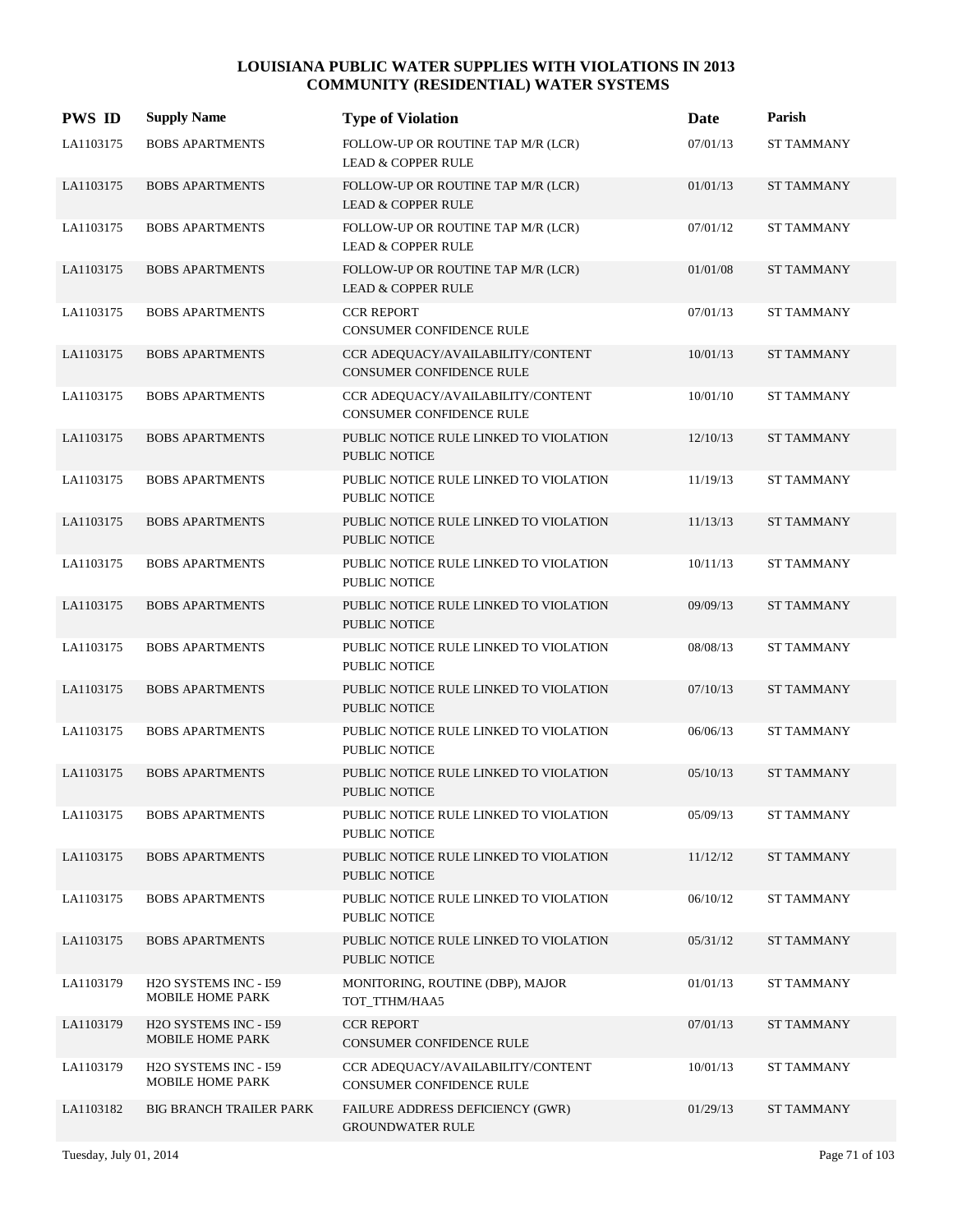| <b>PWS ID</b> | <b>Supply Name</b>                                       | <b>Type of Violation</b>                                                                         | Date     | Parish            |
|---------------|----------------------------------------------------------|--------------------------------------------------------------------------------------------------|----------|-------------------|
| LA1103185     | H2O SYSTEMS INC - PENN MILL<br><b>LAKES</b>              | <b>CCR REPORT</b><br>CONSUMER CONFIDENCE RULE                                                    | 07/01/13 | ST TAMMANY        |
| LA1103185     | <b>LAKES</b>                                             | H2O SYSTEMS INC - PENN MILL CCR ADEQUACY/AVAILABILITY/CONTENT<br><b>CONSUMER CONFIDENCE RULE</b> | 10/01/13 | <b>ST TAMMANY</b> |
| LA1103187     | ABITA SPRINGS RV PARK                                    | MONITORING (TCR), ROUTINE MAJOR<br><b>COLIFORM (TCR)</b>                                         | 02/01/13 | ST TAMMANY        |
| LA1103187     | <b>ABITA SPRINGS RV PARK</b>                             | CCR ADEQUACY/AVAILABILITY/CONTENT<br><b>CONSUMER CONFIDENCE RULE</b>                             | 10/01/12 | <b>ST TAMMANY</b> |
| LA1103189     | H2O SYSTEMS INC - GUSTE<br><b>ISLAND WATER SU</b>        | <b>CCR REPORT</b><br>CONSUMER CONFIDENCE RULE                                                    | 07/01/13 | <b>ST TAMMANY</b> |
| LA1103189     | <b>H2O SYSTEMS INC - GUSTE</b><br><b>ISLAND WATER SU</b> | CCR ADEQUACY/AVAILABILITY/CONTENT<br>CONSUMER CONFIDENCE RULE                                    | 10/01/13 | <b>ST TAMMANY</b> |
| LA1103190     | <b>H2O SYSTEMS INC - AUTUMN</b><br><b>HAVEN</b>          | <b>CCR REPORT</b><br>CONSUMER CONFIDENCE RULE                                                    | 07/01/13 | <b>ST TAMMANY</b> |
| LA1103190     | H2O SYSTEMS INC - AUTUMN<br><b>HAVEN</b>                 | CCR ADEQUACY/AVAILABILITY/CONTENT<br><b>CONSUMER CONFIDENCE RULE</b>                             | 10/01/13 | <b>ST TAMMANY</b> |
| LA1103193     | PILOT STREET WATER SUPPLY                                | PUBLIC NOTICE RULE LINKED TO VIOLATION<br>PUBLIC NOTICE                                          | 03/13/11 | <b>ST TAMMANY</b> |
| LA1103194     | TIMBERLAND MOBILE HOME<br><b>PARK</b>                    | INITIAL TAP SAMPLING (LCR)<br><b>LEAD &amp; COPPER RULE</b>                                      | 07/01/13 | <b>ST TAMMANY</b> |
| LA1103195     | <b>VILLAGES OF BOCAGE-</b><br><b>MADISONVILLE</b>        | MONITORING, ROUTINE (DBP), MAJOR<br>TOT_TTHM/HAA5                                                | 01/01/13 | ST TAMMANY        |
| LA1105003     | <b>EASTERN HEIGHTS WATER</b><br><b>WORKS</b>             | FAILURE ADDRESS DEFICIENCY (GWR)<br><b>GROUNDWATER RULE</b>                                      | 07/02/12 | <b>TANGIPAHOA</b> |
| LA1105005     | FLUKER CHAPEL WATER<br><b>WORKS</b>                      | MONITORING, ROUTINE (DBP), MAJOR<br>TOT_TTHM/HAA5                                                | 01/01/13 | <b>TANGIPAHOA</b> |
| LA1105005     | FLUKER CHAPEL WATER<br><b>WORKS</b>                      | PUBLIC NOTICE RULE LINKED TO VIOLATION<br>PUBLIC NOTICE                                          | 01/16/13 | <b>TANGIPAHOA</b> |
| LA1105008     | TANGIPAHOA PARISH WATER<br><b>DISTRICT</b>               | MCL (TCR), MONTHLY<br><b>COLIFORM (TCR)</b>                                                      | 06/01/13 | TANGIPAHOA        |
| LA1105008     | TANGIPAHOA PARISH WATER<br><b>DISTRICT</b>               | MONITORING, ROUTINE (DBP), MAJOR<br>TOT TTHM/HAA5                                                | 04/01/13 | <b>TANGIPAHOA</b> |
| LA1105009     | <b>CITY OF HAMMOND WATER</b><br><b>SYSTEM</b>            | MONITORING, ROUTINE (DBP), MAJOR<br>TOT_TTHM/HAA5                                                | 04/01/13 | <b>TANGIPAHOA</b> |
| LA1105010     | <b>FSWC - HAMMOND HEIGHTS</b>                            | MONITORING, ROUTINE (DBP), MAJOR<br>TOT TTHM/HAA5                                                | 01/01/13 | <b>TANGIPAHOA</b> |
| LA1105011     | <b>EVERGREEN LIFE SERVICE</b><br>NORTHLAKE DIVISIO       | MONITORING, ROUTINE (DBP), MAJOR<br><b>CHLORINE</b>                                              | 01/01/13 | <b>TANGIPAHOA</b> |
| LA1105012     | TOWN OF INDEPENDENCE<br><b>WATER SYSTEM</b>              | MONITORING (TCR), ROUTINE MINOR<br><b>COLIFORM (TCR)</b>                                         | 07/01/13 | <b>TANGIPAHOA</b> |
| LA1105012     | TOWN OF INDEPENDENCE<br><b>WATER SYSTEM</b>              | MONITORING, ROUTINE (DBP), MAJOR<br>TOT_TTHM/HAA5                                                | 11/01/13 | <b>TANGIPAHOA</b> |
| LA1105012     | TOWN OF INDEPENDENCE<br>WATER SYSTEM                     | MONITORING, ROUTINE (DBP), MAJOR<br>TOT_TTHM/HAA5                                                | 04/01/13 | TANGIPAHOA        |
| LA1105012     | TOWN OF INDEPENDENCE<br>WATER SYSTEM                     | FAILURE SUBMIT IDSE/SUBPT V PLAN (DBPR2)<br><b>DBP STAGE 2</b>                                   | 07/02/10 | <b>TANGIPAHOA</b> |
| LA1105012     | TOWN OF INDEPENDENCE<br>WATER SYSTEM                     | FAILURE ADDRESS DEFICIENCY (GWR)<br><b>GROUNDWATER RULE</b>                                      | 01/10/12 | <b>TANGIPAHOA</b> |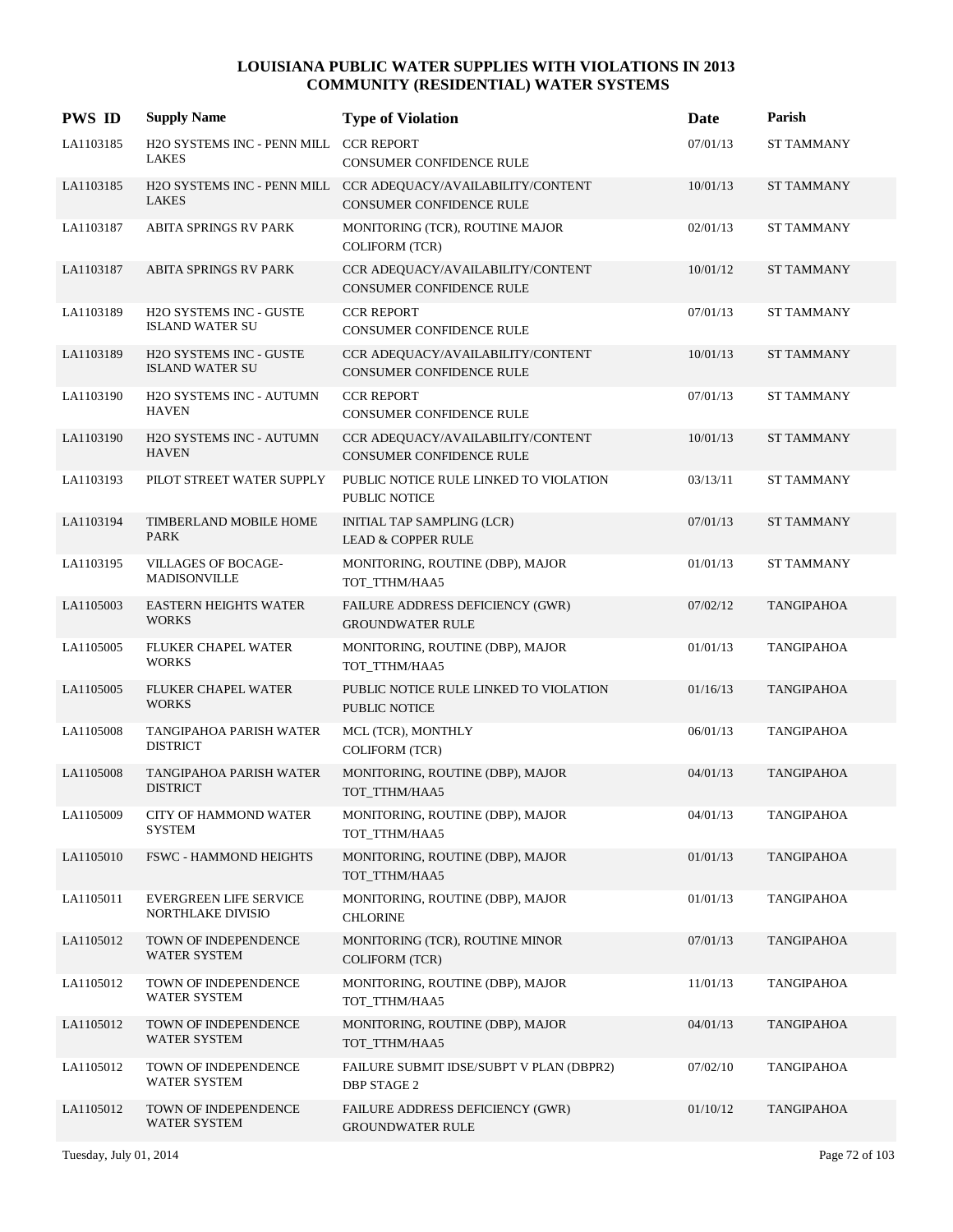| <b>PWS ID</b> | <b>Supply Name</b>                                 | <b>Type of Violation</b>                                             | Date     | Parish            |
|---------------|----------------------------------------------------|----------------------------------------------------------------------|----------|-------------------|
| LA1105012     | TOWN OF INDEPENDENCE<br><b>WATER SYSTEM</b>        | <b>CCR REPORT</b><br>CONSUMER CONFIDENCE RULE                        | 07/01/12 | TANGIPAHOA        |
| LA1105012     | TOWN OF INDEPENDENCE<br>WATER SYSTEM               | CCR ADEQUACY/AVAILABILITY/CONTENT<br><b>CONSUMER CONFIDENCE RULE</b> | 10/01/12 | <b>TANGIPAHOA</b> |
| LA1105012     | <b>TOWN OF INDEPENDENCE</b><br><b>WATER SYSTEM</b> | PUBLIC NOTICE RULE LINKED TO VIOLATION<br>PUBLIC NOTICE              | 11/13/13 | TANGIPAHOA        |
| LA1105013     | <b>INTERSTATE TP</b>                               | MONITORING, ROUTINE (DBP), MAJOR<br>TOT_TTHM/HAA5                    | 01/01/13 | <b>TANGIPAHOA</b> |
| LA1105013     | <b>INTERSTATE TP</b>                               | FAILURE ADDRESS DEFICIENCY (GWR)<br><b>GROUNDWATER RULE</b>          | 01/16/12 | <b>TANGIPAHOA</b> |
| LA1105022     | TOWN OF ROSELAND WATER<br><b>SYSTEM</b>            | FAILURE ADDRESS DEFICIENCY (GWR)<br><b>GROUNDWATER RULE</b>          | 02/16/12 | <b>TANGIPAHOA</b> |
| LA1105022     | TOWN OF ROSELAND WATER<br><b>SYSTEM</b>            | PUBLIC NOTICE RULE LINKED TO VIOLATION<br><b>PUBLIC NOTICE</b>       | 05/31/12 | TANGIPAHOA        |
| LA1105025     | <b>FSWC-BLACKCAT</b>                               | MONITORING, ROUTINE (DBP), MAJOR<br>TOT_TTHM/HAA5                    | 01/01/13 | <b>TANGIPAHOA</b> |
| LA1105026     | VILLAGE OF TANGIPAHOA<br>WATER SYSTEM              | MCL (TCR), MONTHLY<br><b>COLIFORM (TCR)</b>                          | 08/01/13 | <b>TANGIPAHOA</b> |
| LA1105026     | VILLAGE OF TANGIPAHOA<br><b>WATER SYSTEM</b>       | MONITORING, ROUTINE (DBP), MAJOR<br>TOT_TTHM/HAA5                    | 01/01/13 | <b>TANGIPAHOA</b> |
| LA1105056     | HAMMOND MOBILE HOME<br>PARK                        | MONITORING, ROUTINE (DBP), MAJOR<br>TOT_TTHM/HAA5                    | 01/01/13 | TANGIPAHOA        |
| LA1105067     | ST CHARLES MOBILE HOME<br>PARK                     | MONITORING, ROUTINE (DBP), MAJOR<br>TOT_TTHM/HAA5                    | 01/01/13 | <b>TANGIPAHOA</b> |
| LA1105069     | <b>CHARLES ROSE MHP</b>                            | MONITORING, ROUTINE (DBP), MAJOR<br>TOT_TTHM/HAA5                    | 01/01/13 | <b>TANGIPAHOA</b> |
| LA1105069     | <b>CHARLES ROSE MHP</b>                            | MONITOR GWR TRIGGERED/ADDITONAL, MAJOR<br>E. COLI                    | 10/28/10 | <b>TANGIPAHOA</b> |
| LA1105069     | <b>CHARLES ROSE MHP</b>                            | FAILURE ADDRESS DEFICIENCY (GWR)<br><b>GROUNDWATER RULE</b>          | 01/27/13 | TANGIPAHOA        |
| LA1105078     | <b>FSWC-VELMA</b>                                  | MONITORING, ROUTINE (DBP), MAJOR<br>TOT_TTHM/HAA5                    | 01/01/13 | <b>TANGIPAHOA</b> |
| LA1105086     | <b>INTERSECTION CONNECTION</b>                     | MONITORING (TCR), ROUTINE MAJOR<br><b>COLIFORM (TCR)</b>             | 01/01/13 | <b>TANGIPAHOA</b> |
| LA1105086     | <b>INTERSECTION CONNECTION</b>                     | MONITORING, ROUTINE (DBP), MAJOR<br>TOT TTHM/HAA5                    | 01/01/13 | <b>TANGIPAHOA</b> |
| LA1105086     | <b>INTERSECTION CONNECTION</b>                     | PUBLIC NOTICE RULE LINKED TO VIOLATION<br>PUBLIC NOTICE              | 05/10/13 | <b>TANGIPAHOA</b> |
| LA1105088     | <b>BLUE CRYSTAL MHP</b>                            | MONITORING, ROUTINE (DBP), MAJOR<br>TOT_TTHM/HAA5                    | 01/01/13 | <b>TANGIPAHOA</b> |
| LA1105090     | WOODSIDE MHP                                       | FAILURE ADDRESS DEFICIENCY (GWR)<br><b>GROUNDWATER RULE</b>          | 09/12/13 | <b>TANGIPAHOA</b> |
| LA1105090     | <b>WOODSIDE MHP</b>                                | PUBLIC NOTICE RULE LINKED TO VIOLATION<br>PUBLIC NOTICE              | 05/31/12 | <b>TANGIPAHOA</b> |
| LA1105096     | <b>MANCHAC</b>                                     | MONITORING, ROUTINE (DBP), MAJOR<br>TOT_TTHM/HAA5                    | 01/01/13 | <b>TANGIPAHOA</b> |
| LA1105096     | <b>MANCHAC</b>                                     | PUBLIC NOTICE RULE LINKED TO VIOLATION<br>PUBLIC NOTICE              | 12/14/12 | <b>TANGIPAHOA</b> |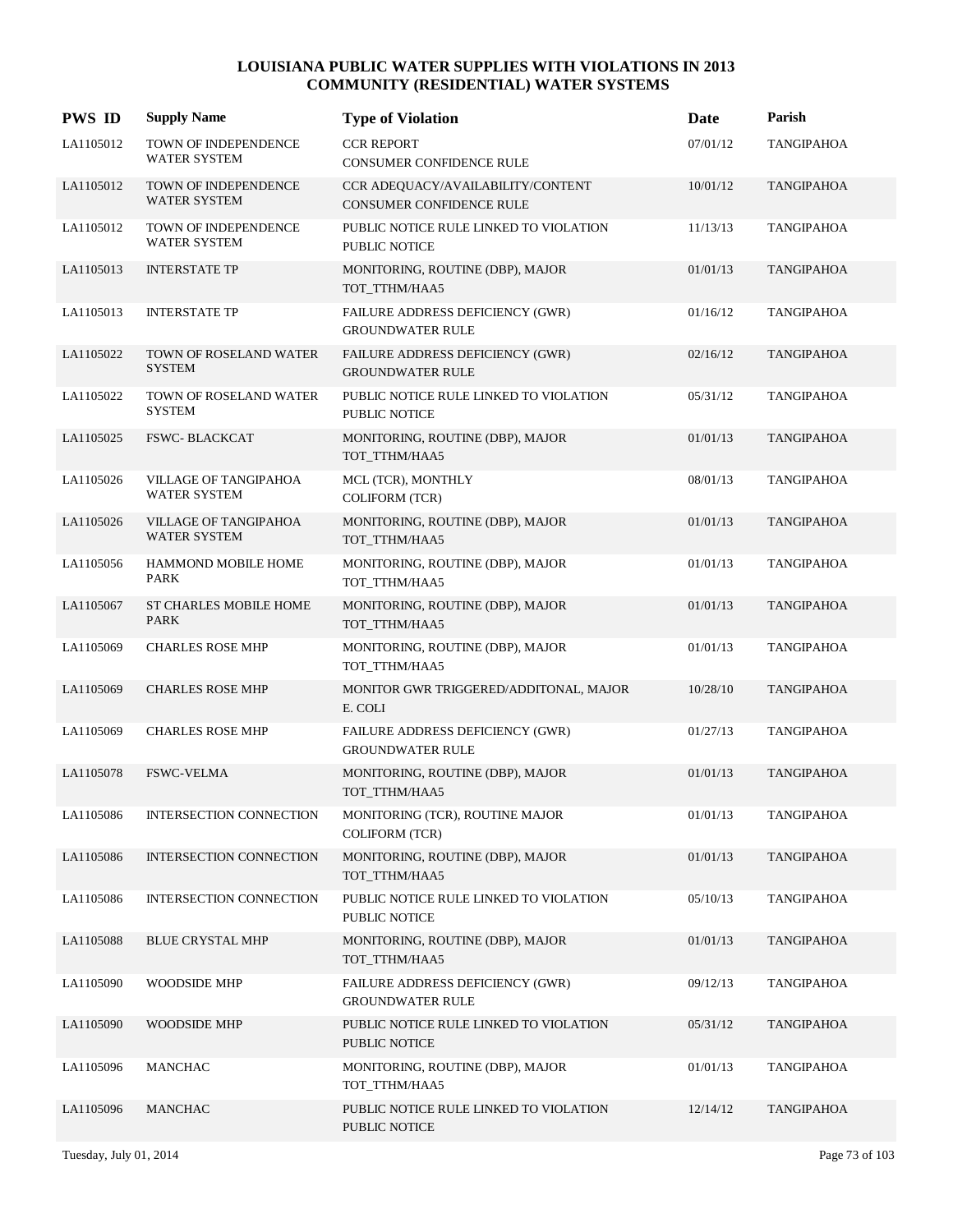| <b>PWS ID</b> | <b>Supply Name</b>             | <b>Type of Violation</b>                                    | Date     | Parish        |
|---------------|--------------------------------|-------------------------------------------------------------|----------|---------------|
| LA1107002     | LAKE BRUIN WATER SYSTEM        | MONITORING, ROUTINE (DBP), MAJOR<br>TOT_TTHM/HAA5           | 07/01/13 | <b>TENSAS</b> |
| LA1107002     | LAKE BRUIN WATER SYSTEM        | MONITORING, ROUTINE (DBP), MAJOR<br><b>CHLORINE</b>         | 07/01/13 | <b>TENSAS</b> |
| LA1107002     | LAKE BRUIN WATER SYSTEM        | MONITORING, ROUTINE (DBP), MAJOR<br>TOT_TTHM/HAA5           | 04/01/13 | <b>TENSAS</b> |
| LA1107002     | LAKE BRUIN WATER SYSTEM        | MONITORING, RTN/RPT MAJOR (SWTR-FILTER)<br><b>CHLORINE</b>  | 10/01/13 | <b>TENSAS</b> |
| LA1107002     | LAKE BRUIN WATER SYSTEM        | MONITORING, RTN/RPT MAJOR (SWTR-FILTER)<br><b>CHLORINE</b>  | 10/01/13 | <b>TENSAS</b> |
| LA1107002     | LAKE BRUIN WATER SYSTEM        | MONITORING, RTN/RPT MAJOR (SWTR-FILTER)<br><b>CHLORINE</b>  | 09/01/13 | <b>TENSAS</b> |
| LA1107002     | LAKE BRUIN WATER SYSTEM        | MONITORING, RTN/RPT MAJOR (SWTR-FILTER)<br><b>CHLORINE</b>  | 09/01/13 | <b>TENSAS</b> |
| LA1107002     | LAKE BRUIN WATER SYSTEM        | MONITORING, RTN/RPT MAJOR (SWTR-FILTER)<br><b>CHLORINE</b>  | 06/01/13 | <b>TENSAS</b> |
| LA1107002     | LAKE BRUIN WATER SYSTEM        | MONITORING, RTN/RPT MAJOR (SWTR-FILTER)<br><b>CHLORINE</b>  | 06/01/13 | <b>TENSAS</b> |
| LA1107002     | LAKE BRUIN WATER SYSTEM        | MONITORING, RTN/RPT MAJOR (SWTR-FILTER)<br><b>CHLORINE</b>  | 05/01/13 | <b>TENSAS</b> |
| LA1107002     | LAKE BRUIN WATER SYSTEM        | MONITORING, RTN/RPT MAJOR (SWTR-FILTER)<br><b>CHLORINE</b>  | 05/01/13 | <b>TENSAS</b> |
| LA1107002     | LAKE BRUIN WATER SYSTEM        | MONITORING, RTN/RPT MAJOR (SWTR-FILTER)<br><b>CHLORINE</b>  | 04/01/13 | <b>TENSAS</b> |
| LA1107002     | LAKE BRUIN WATER SYSTEM        | MONITORING, RTN/RPT MAJOR (SWTR-FILTER)<br><b>CHLORINE</b>  | 04/01/13 | <b>TENSAS</b> |
| LA1107002     | LAKE BRUIN WATER SYSTEM        | MONITORING, RTN/RPT MAJOR (SWTR-FILTER)<br><b>CHLORINE</b>  | 03/01/13 | <b>TENSAS</b> |
| LA1107002     | <b>LAKE BRUIN WATER SYSTEM</b> | MONITORING, RTN/RPT MAJOR (SWTR-FILTER)<br><b>CHLORINE</b>  | 03/01/13 | <b>TENSAS</b> |
| LA1107002     | LAKE BRUIN WATER SYSTEM        | MONITORING, RTN/RPT MAJOR (SWTR-FILTER)<br><b>CHLORINE</b>  | 02/01/13 | <b>TENSAS</b> |
| LA1107002     | LAKE BRUIN WATER SYSTEM        | MONITORING, RTN/RPT MAJOR (SWTR-FILTER)<br><b>CHLORINE</b>  | 02/01/13 | <b>TENSAS</b> |
| LA1107002     | LAKE BRUIN WATER SYSTEM        | MONITORING, RTN/RPT MAJOR (SWTR-FILTER)<br><b>CHLORINE</b>  | 01/01/13 | <b>TENSAS</b> |
| LA1107002     | LAKE BRUIN WATER SYSTEM        | MONITORING, RTN/RPT MAJOR (SWTR-FILTER)<br><b>CHLORINE</b>  | 01/01/13 | <b>TENSAS</b> |
| LA1107002     | LAKE BRUIN WATER SYSTEM        | MONITORING, ROUTINE (IESWTR/LT1), MAJOR<br><b>TURBIDITY</b> | 10/01/13 | <b>TENSAS</b> |
| LA1107002     | LAKE BRUIN WATER SYSTEM        | MONITORING, ROUTINE (IESWTR/LT1), MAJOR<br><b>TURBIDITY</b> | 09/01/13 | <b>TENSAS</b> |
| LA1107002     | LAKE BRUIN WATER SYSTEM        | MONITORING, ROUTINE (IESWTR/LT1), MAJOR<br><b>TURBIDITY</b> | 06/01/13 | <b>TENSAS</b> |
| LA1107002     | LAKE BRUIN WATER SYSTEM        | MONITORING, ROUTINE (IESWTR/LT1), MAJOR<br><b>TURBIDITY</b> | 05/01/13 | <b>TENSAS</b> |
| LA1107002     | LAKE BRUIN WATER SYSTEM        | MONITORING, ROUTINE (IESWTR/LT1), MAJOR<br><b>TURBIDITY</b> | 04/01/13 | <b>TENSAS</b> |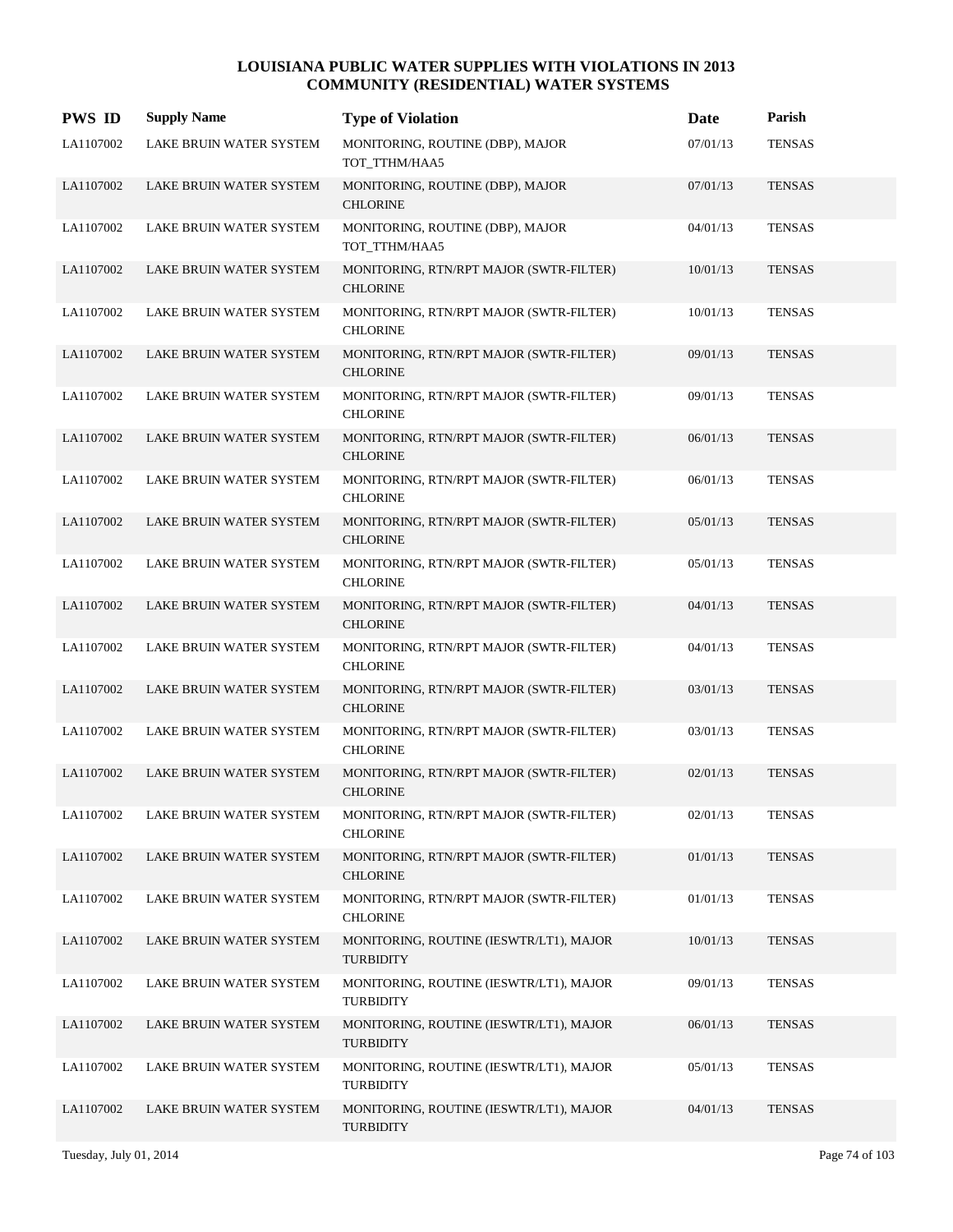| <b>PWS ID</b> | <b>Supply Name</b>             | <b>Type of Violation</b>                                                               | Date     | Parish        |
|---------------|--------------------------------|----------------------------------------------------------------------------------------|----------|---------------|
| LA1107002     | <b>LAKE BRUIN WATER SYSTEM</b> | MONITORING, ROUTINE (IESWTR/LT1), MAJOR<br><b>TURBIDITY</b>                            | 03/01/13 | <b>TENSAS</b> |
| LA1107002     | LAKE BRUIN WATER SYSTEM        | MONITORING, ROUTINE (IESWTR/LT1), MAJOR<br><b>TURBIDITY</b>                            | 02/01/13 | <b>TENSAS</b> |
| LA1107002     | LAKE BRUIN WATER SYSTEM        | MONITORING, ROUTINE (IESWTR/LT1), MAJOR<br><b>TURBIDITY</b>                            | 01/01/13 | <b>TENSAS</b> |
| LA1107002     | LAKE BRUIN WATER SYSTEM        | MONITORING, ROUTINE (IESWTR/LT1), MINOR<br><b>TURBIDITY</b>                            | 02/01/13 | <b>TENSAS</b> |
| LA1107002     | LAKE BRUIN WATER SYSTEM        | MONITORING, ROUTINE (IESWTR/LT1), MINOR<br><b>TURBIDITY</b>                            | 01/01/13 | <b>TENSAS</b> |
| LA1107003     | NEWELLTON WATER SYSTEM         | MONITORING, ROUTINE (DBP), MAJOR<br><b>CHLORAMINE</b>                                  | 01/01/13 | <b>TENSAS</b> |
| LA1107004     | ST JOSEPH WATER SYSTEM         | MONITORING (TCR), ROUTINE MAJOR<br><b>COLIFORM (TCR)</b>                               | 05/01/13 | <b>TENSAS</b> |
| LA1107004     | ST JOSEPH WATER SYSTEM         | MONITORING (TCR), ROUTINE MINOR<br><b>COLIFORM (TCR)</b>                               | 09/01/13 | <b>TENSAS</b> |
| LA1107004     | ST JOSEPH WATER SYSTEM         | FAILURE SUBMIT IDSE/SUBPT V PLAN (DBPR2)<br><b>DBP STAGE 2</b>                         | 07/01/10 | <b>TENSAS</b> |
| LA1107004     | ST JOSEPH WATER SYSTEM         | PUBLIC NOTICE RULE LINKED TO VIOLATION<br><b>PUBLIC NOTICE</b>                         | 09/10/13 | <b>TENSAS</b> |
| LA1107004     | ST JOSEPH WATER SYSTEM         | PUBLIC NOTICE RULE LINKED TO VIOLATION<br>PUBLIC NOTICE                                | 02/12/13 | <b>TENSAS</b> |
| LA1107005     | WATERPROOF WATER SYSTEM        | MONITORING (TCR), ROUTINE MAJOR<br><b>COLIFORM (TCR)</b>                               | 07/01/13 | <b>TENSAS</b> |
| LA1107005     | WATERPROOF WATER SYSTEM        | MONITORING, ROUTINE (DBP), MAJOR<br>TOT_TTHM/HAA5                                      | 10/01/13 | <b>TENSAS</b> |
| LA1107005     |                                | WATERPROOF WATER SYSTEM MONITORING, ROUTINE (DBP), MAJOR<br>TOT_TTHM/HAA5              | 07/01/13 | <b>TENSAS</b> |
| LA1107005     | WATERPROOF WATER SYSTEM        | FAILURE SUBMIT IDSE/SUBPT V PLAN (DBPR2)<br><b>DBP STAGE 2</b>                         | 07/02/10 | <b>TENSAS</b> |
| LA1107005     |                                | WATERPROOF WATER SYSTEM PUBLIC NOTICE RULE LINKED TO VIOLATION<br><b>PUBLIC NOTICE</b> | 09/14/13 | <b>TENSAS</b> |
| LA1107005     |                                | WATERPROOF WATER SYSTEM PUBLIC NOTICE RULE LINKED TO VIOLATION<br>PUBLIC NOTICE        | 03/07/11 | <b>TENSAS</b> |
| LA1111002     | <b>CORNEY WATER SYSTEM</b>     | MONITORING (TCR), ROUTINE MINOR<br><b>COLIFORM (TCR)</b>                               | 11/01/13 | <b>UNION</b>  |
| LA1111004     | DOWNSVILLE WATER SYSTEM        | MONITORING (TCR), ROUTINE MAJOR<br>COLIFORM (TCR)                                      | 02/01/13 | <b>UNION</b>  |
| LA1111004     | DOWNSVILLE WATER SYSTEM        | MONITORING (TCR), ROUTINE MAJOR<br><b>COLIFORM (TCR)</b>                               | 01/01/13 | <b>UNION</b>  |
| LA1111004     | DOWNSVILLE WATER SYSTEM        | MONITORING, ROUTINE (DBP), MAJOR<br>TOT_TTHM/HAA5                                      | 10/01/13 | <b>UNION</b>  |
| LA1111004     | DOWNSVILLE WATER SYSTEM        | MONITORING, ROUTINE (DBP), MAJOR<br>TOT_TTHM/HAA5                                      | 07/01/13 | <b>UNION</b>  |
| LA1111004     | DOWNSVILLE WATER SYSTEM        | FAILURE ADDRESS DEFICIENCY (GWR)<br><b>GROUNDWATER RULE</b>                            | 05/10/12 | <b>UNION</b>  |
| LA1111004     | DOWNSVILLE WATER SYSTEM        | PUBLIC NOTICE RULE LINKED TO VIOLATION<br>PUBLIC NOTICE                                | 02/12/13 | <b>UNION</b>  |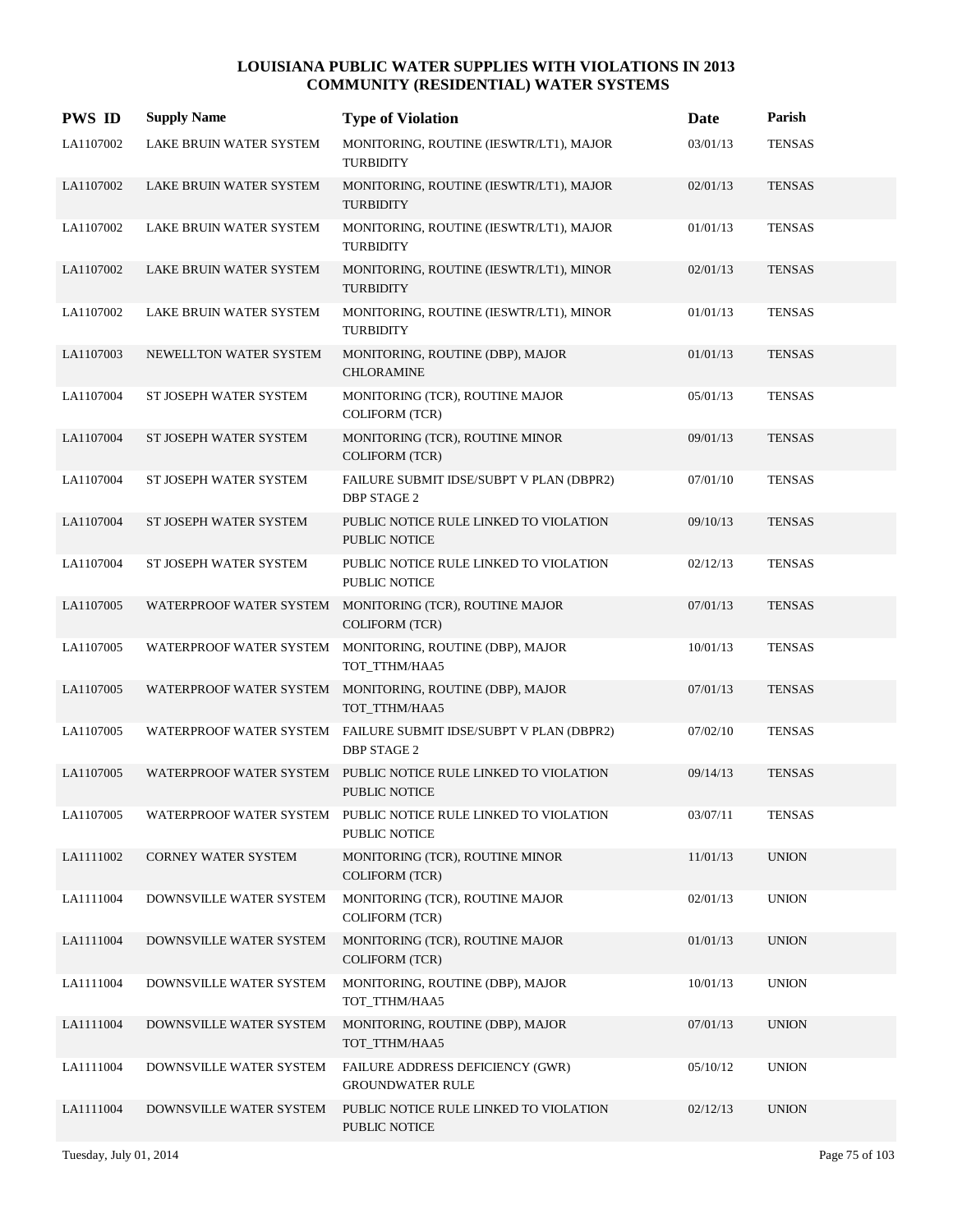| <b>PWS ID</b> | <b>Supply Name</b>                          | <b>Type of Violation</b>                                                   | Date     | Parish       |
|---------------|---------------------------------------------|----------------------------------------------------------------------------|----------|--------------|
| LA1111008     | HOLMESVILLE WATER SYSTEM MCL, LRAA          | TTHM                                                                       | 10/01/13 | <b>UNION</b> |
| LA1111008     | HOLMESVILLE WATER SYSTEM MCL, AVERAGE       | <b>TTHM</b>                                                                | 10/01/13 | <b>UNION</b> |
| LA1111008     | HOLMESVILLE WATER SYSTEM MCL, AVERAGE       | <b>TTHM</b>                                                                | 07/01/13 | <b>UNION</b> |
| LA1111008     | HOLMESVILLE WATER SYSTEM MCL, AVERAGE       | <b>TTHM</b>                                                                | 04/01/13 | <b>UNION</b> |
| LA1111008     | HOLMESVILLE WATER SYSTEM MCL, AVERAGE       | TTHM                                                                       | 01/01/13 | <b>UNION</b> |
| LA1111008     |                                             | HOLMESVILLE WATER SYSTEM MONITORING, ROUTINE (DBP), MAJOR<br>TOT_TTHM/HAA5 | 08/01/13 | <b>UNION</b> |
| LA1111008     |                                             | HOLMESVILLE WATER SYSTEM MONITORING, ROUTINE (DBP), MAJOR<br>TOT_TTHM/HAA5 | 07/01/13 | <b>UNION</b> |
| LA1111009     | <b>JUNCTION CITY WATER</b><br><b>SYSTEM</b> | MONITORING (TCR), ROUTINE MAJOR<br><b>COLIFORM (TCR)</b>                   | 05/01/13 | <b>UNION</b> |
| LA1111009     | <b>JUNCTION CITY WATER</b><br><b>SYSTEM</b> | MONITORING, ROUTINE (DBP), MAJOR<br>TOT_TTHM/HAA5                          | 01/01/13 | <b>UNION</b> |
| LA1111010     | LINVILLE-HAILE WATER<br><b>SYSTEM</b>       | MCL, AVERAGE<br><b>TTHM</b>                                                | 10/01/13 | <b>UNION</b> |
| LA1111010     | LINVILLE-HAILE WATER<br><b>SYSTEM</b>       | MCL, LRAA<br>TTHM                                                          | 10/01/13 | <b>UNION</b> |
| LA1111010     | LINVILLE-HAILE WATER<br><b>SYSTEM</b>       | MCL, AVERAGE<br><b>TTHM</b>                                                | 04/01/13 | <b>UNION</b> |
| LA1111010     | LINVILLE-HAILE WATER<br><b>SYSTEM</b>       | MCL, AVERAGE<br>TTHM                                                       | 01/01/13 | <b>UNION</b> |
| LA1111010     | LINVILLE-HAILE WATER<br><b>SYSTEM</b>       | MONITORING, ROUTINE (DBP), MAJOR<br>TOT_TTHM/HAA5                          | 07/01/13 | <b>UNION</b> |
| LA1111010     | LINVILLE-HAILE WATER<br><b>SYSTEM</b>       | FAILURE SUBMIT IDSE/SUBPT V PLAN (DBPR2)<br><b>DBP STAGE 2</b>             | 07/02/10 | <b>UNION</b> |
| LA1111010     | LINVILLE-HAILE WATER<br><b>SYSTEM</b>       | PUBLIC NOTICE RULE LINKED TO VIOLATION<br>PUBLIC NOTICE                    | 11/22/13 | <b>UNION</b> |
| LA1111011     | <b>MARION WATER SYSTEM</b>                  | MCL, AVERAGE<br><b>TTHM</b>                                                | 10/01/13 | <b>UNION</b> |
| LA1111011     | <b>MARION WATER SYSTEM</b>                  | MCL, AVERAGE<br>TTHM                                                       | 07/01/13 | <b>UNION</b> |
| LA1111011     | <b>MARION WATER SYSTEM</b>                  | MCL, AVERAGE<br><b>TTHM</b>                                                | 04/01/13 | <b>UNION</b> |
| LA1111011     | <b>MARION WATER SYSTEM</b>                  | MCL, AVERAGE<br><b>TTHM</b>                                                | 01/01/13 | <b>UNION</b> |
| LA1111011     | MARION WATER SYSTEM                         | FAILURE SUBMIT IDSE/SUBPT V PLAN (DBPR2)<br><b>DBP STAGE 2</b>             | 07/02/10 | <b>UNION</b> |
| LA1111011     | <b>MARION WATER SYSTEM</b>                  | PUBLIC NOTICE RULE LINKED TO VIOLATION<br>PUBLIC NOTICE                    | 11/22/13 | <b>UNION</b> |
| LA1111011     | <b>MARION WATER SYSTEM</b>                  | PUBLIC NOTICE RULE LINKED TO VIOLATION<br>PUBLIC NOTICE                    | 08/27/13 | <b>UNION</b> |
| LA1111012     | POINT WILHITE WS                            | MCL, LRAA<br><b>TTHM</b>                                                   | 10/01/13 | <b>UNION</b> |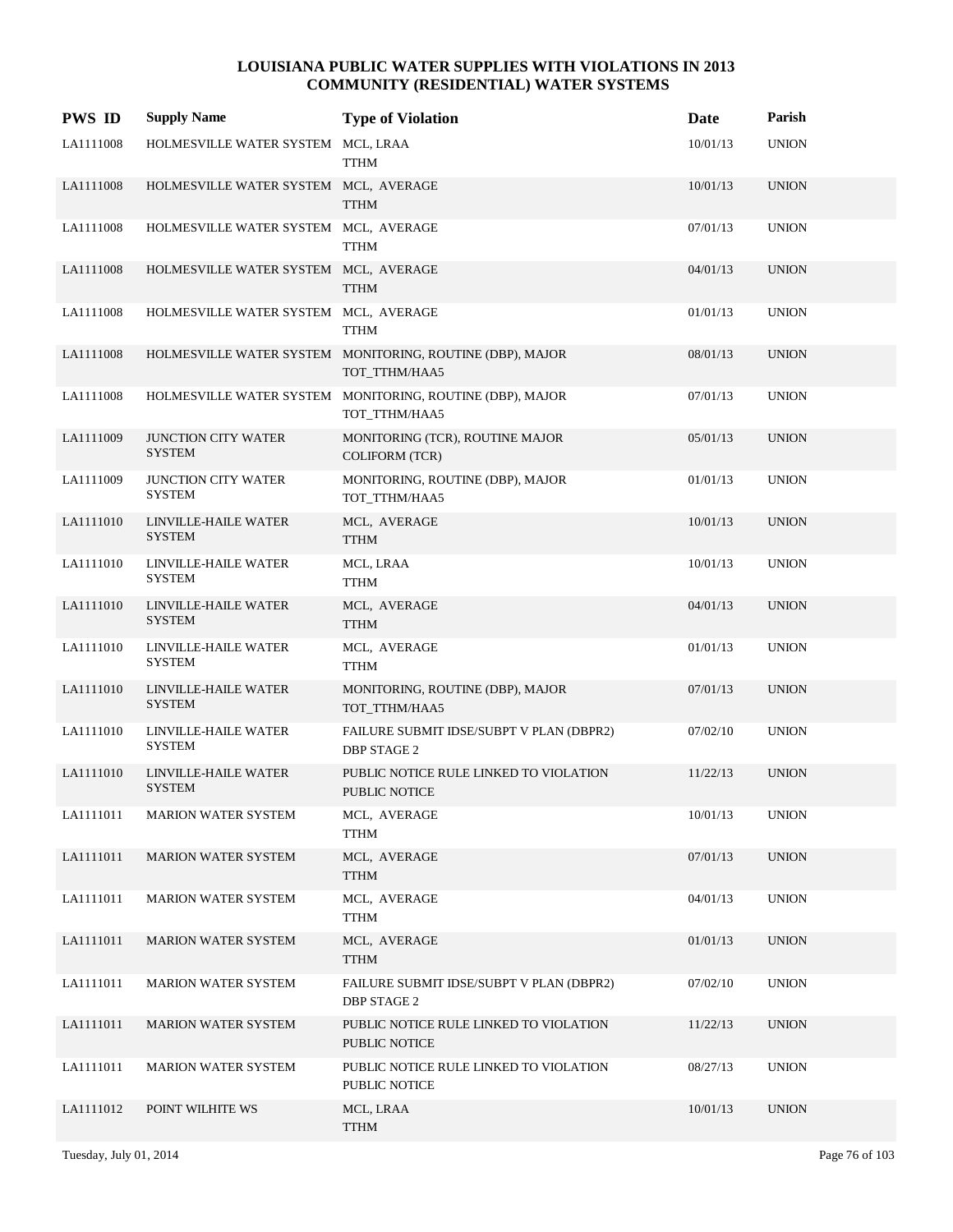| <b>PWS ID</b> | <b>Supply Name</b>        | <b>Type of Violation</b>                                             | Date     | Parish       |
|---------------|---------------------------|----------------------------------------------------------------------|----------|--------------|
| LA1111012     | POINT WILHITE WS          | MCL, AVERAGE<br><b>TTHM</b>                                          | 07/01/13 | <b>UNION</b> |
| LA1111012     | POINT WILHITE WS          | MCL, AVERAGE<br><b>TTHM</b>                                          | 04/01/13 | <b>UNION</b> |
| LA1111012     | POINT WILHITE WS          | MCL, AVERAGE<br><b>TTHM</b>                                          | 01/01/13 | <b>UNION</b> |
| LA1111012     | POINT WILHITE WS          | MONITORING, ROUTINE (DBP), MAJOR<br>TOT_TTHM/HAA5                    | 12/01/13 | <b>UNION</b> |
| LA1111012     | POINT WILHITE WS          | MONITORING, ROUTINE (DBP), MAJOR<br>TOT_TTHM/HAA5                    | 09/01/13 | <b>UNION</b> |
| LA1111012     | POINT WILHITE WS          | MONITORING, ROUTINE (DBP), MAJOR<br>TOT_TTHM/HAA5                    | 07/01/13 | <b>UNION</b> |
| LA1111012     | POINT WILHITE WS          | <b>CCR REPORT</b><br><b>CONSUMER CONFIDENCE RULE</b>                 | 07/01/13 | <b>UNION</b> |
| LA1111012     | POINT WILHITE WS          | CCR ADEQUACY/AVAILABILITY/CONTENT<br><b>CONSUMER CONFIDENCE RULE</b> | 10/01/13 | <b>UNION</b> |
| LA1111014     | SALEM WATER SYSTEM        | MONITORING (TCR), ROUTINE MAJOR<br><b>COLIFORM (TCR)</b>             | 12/01/13 | <b>UNION</b> |
| LA1111014     | SALEM WATER SYSTEM        | MONITORING (TCR), ROUTINE MAJOR<br><b>COLIFORM (TCR)</b>             | 08/01/13 | <b>UNION</b> |
| LA1111014     | <b>SALEM WATER SYSTEM</b> | MONITORING (TCR), ROUTINE MAJOR<br><b>COLIFORM (TCR)</b>             | 03/01/13 | <b>UNION</b> |
| LA1111014     | <b>SALEM WATER SYSTEM</b> | MONITORING, ROUTINE (DBP), MAJOR<br>TOT_TTHM/HAA5                    | 01/01/13 | <b>UNION</b> |
| LA1111014     | SALEM WATER SYSTEM        | FAILURE SUBMIT SUBPART V PLAN, ESCALATED<br><b>DBP STAGE 2</b>       | 01/01/13 | <b>UNION</b> |
| LA1111014     | <b>SALEM WATER SYSTEM</b> | FAILURE ADDRESS DEFICIENCY (GWR)<br><b>GROUNDWATER RULE</b>          | 02/21/12 | <b>UNION</b> |
| LA1111014     | <b>SALEM WATER SYSTEM</b> | FOLLOW-UP OR ROUTINE TAP M/R (LCR)<br><b>LEAD &amp; COPPER RULE</b>  | 10/01/12 | <b>UNION</b> |
| LA1111014     | <b>SALEM WATER SYSTEM</b> | <b>CCR REPORT</b><br><b>CONSUMER CONFIDENCE RULE</b>                 | 07/01/13 | <b>UNION</b> |
| LA1111014     | <b>SALEM WATER SYSTEM</b> | <b>CCR REPORT</b><br>CONSUMER CONFIDENCE RULE                        | 07/01/12 | <b>UNION</b> |
| LA1111014     | <b>SALEM WATER SYSTEM</b> | <b>CCR REPORT</b><br>CONSUMER CONFIDENCE RULE                        | 07/01/11 | <b>UNION</b> |
| LA1111014     | <b>SALEM WATER SYSTEM</b> | CCR ADEQUACY/AVAILABILITY/CONTENT<br>CONSUMER CONFIDENCE RULE        | 10/01/13 | <b>UNION</b> |
| LA1111014     | SALEM WATER SYSTEM        | CCR ADEQUACY/AVAILABILITY/CONTENT<br>CONSUMER CONFIDENCE RULE        | 10/01/12 | <b>UNION</b> |
| LA1111014     | SALEM WATER SYSTEM        | CCR ADEOUACY/AVAILABILITY/CONTENT<br>CONSUMER CONFIDENCE RULE        | 10/01/11 | <b>UNION</b> |
| LA1111014     | <b>SALEM WATER SYSTEM</b> | PUBLIC NOTICE RULE LINKED TO VIOLATION<br>PUBLIC NOTICE              | 12/10/13 | <b>UNION</b> |
| LA1111014     | <b>SALEM WATER SYSTEM</b> | PUBLIC NOTICE RULE LINKED TO VIOLATION<br>PUBLIC NOTICE              | 07/10/13 | <b>UNION</b> |
| LA1111014     | <b>SALEM WATER SYSTEM</b> | PUBLIC NOTICE RULE LINKED TO VIOLATION<br>PUBLIC NOTICE              | 03/14/13 | <b>UNION</b> |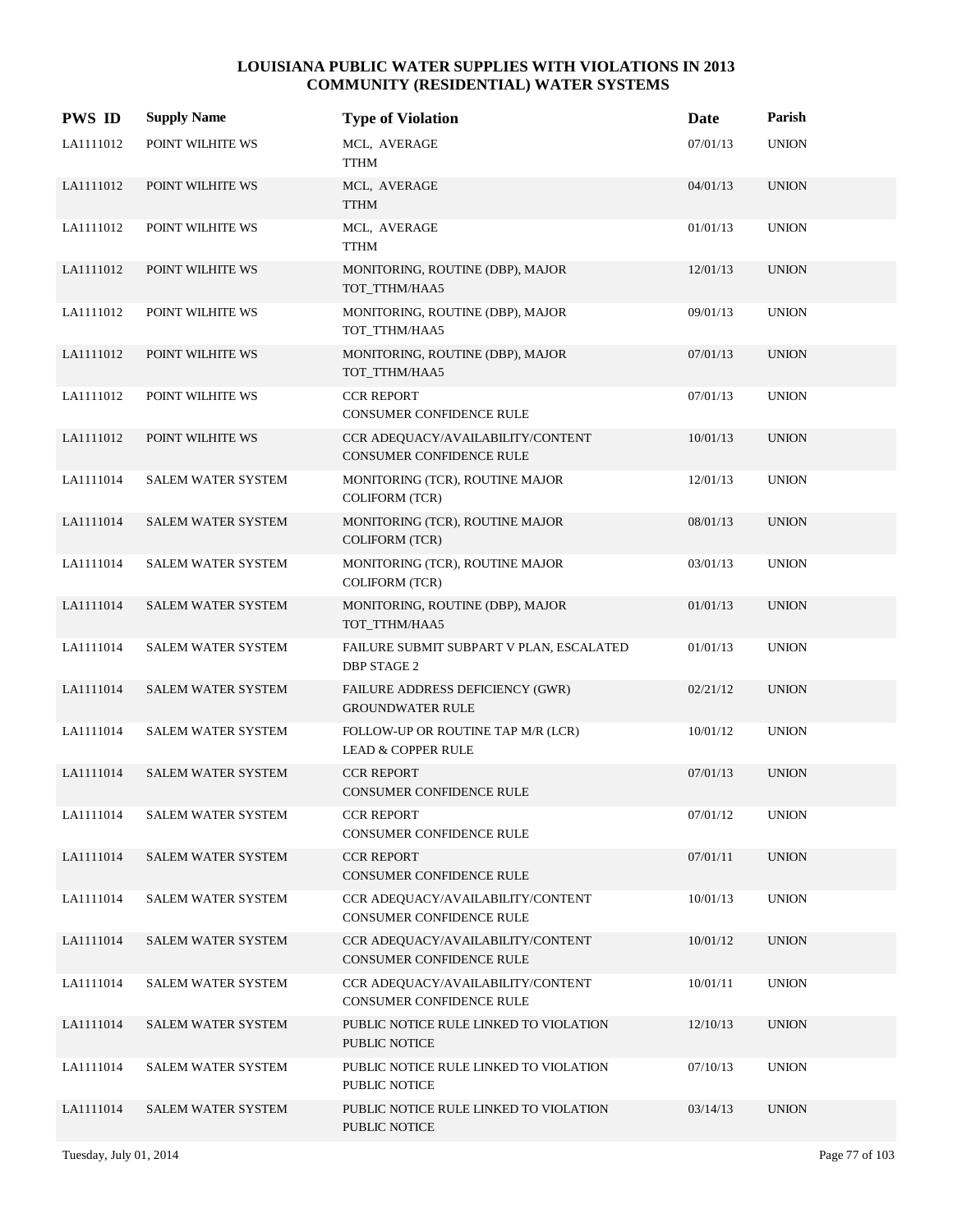| <b>PWS ID</b> | <b>Supply Name</b>                           | <b>Type of Violation</b>                                            | Date     | Parish       |
|---------------|----------------------------------------------|---------------------------------------------------------------------|----------|--------------|
| LA1111014     | <b>SALEM WATER SYSTEM</b>                    | PUBLIC NOTICE RULE LINKED TO VIOLATION<br>PUBLIC NOTICE             | 12/11/12 | <b>UNION</b> |
| LA1111014     | <b>SALEM WATER SYSTEM</b>                    | PUBLIC NOTICE RULE LINKED TO VIOLATION<br><b>PUBLIC NOTICE</b>      | 05/31/12 | <b>UNION</b> |
| LA1111015     | UNION PARISH WATERWORKS<br><b>DISTRICT 1</b> | MCL, LRAA<br><b>TTHM</b>                                            | 10/01/13 | <b>UNION</b> |
| LA1111015     | UNION PARISH WATERWORKS<br><b>DISTRICT 1</b> | MONITORING (TCR), ROUTINE MINOR<br><b>COLIFORM (TCR)</b>            | 12/01/13 | <b>UNION</b> |
| LA1111015     | UNION PARISH WATERWORKS<br><b>DISTRICT 1</b> | MONITORING (TCR), ROUTINE MINOR<br><b>COLIFORM (TCR)</b>            | 02/01/13 | <b>UNION</b> |
| LA1111015     | UNION PARISH WATERWORKS<br><b>DISTRICT 1</b> | MONITORING, ROUTINE (DBP), MAJOR<br>TOT_TTHM/HAA5                   | 12/01/13 | <b>UNION</b> |
| LA1111015     | UNION PARISH WATERWORKS<br><b>DISTRICT 1</b> | MONITORING, ROUTINE (DBP), MAJOR<br>TOT_TTHM/HAA5                   | 09/01/13 | <b>UNION</b> |
| LA1111015     | UNION PARISH WATERWORKS<br><b>DISTRICT 1</b> | MONITORING, ROUTINE (DBP), MAJOR<br>TOT TTHM/HAA5                   | 07/01/13 | <b>UNION</b> |
| LA1111015     | UNION PARISH WATERWORKS<br><b>DISTRICT 1</b> | MONITORING, ROUTINE (DBP), MAJOR<br>TOT TTHM/HAA5                   | 04/01/13 | <b>UNION</b> |
| LA1111015     | UNION PARISH WATERWORKS<br><b>DISTRICT 1</b> | MONITORING, ROUTINE (DBP), MAJOR<br>TOT_TTHM/HAA5                   | 01/31/13 | <b>UNION</b> |
| LA1111015     | UNION PARISH WATERWORKS<br><b>DISTRICT 1</b> | FAILURE TO HAVE MONITORING PLAN (IDSE)<br><b>DBP STAGE 2</b>        | 04/01/08 | <b>UNION</b> |
| LA1111015     | UNION PARISH WATERWORKS<br><b>DISTRICT 1</b> | FAILURE SUBMIT SUBPART V PLAN, ESCALATED<br><b>DBP STAGE 2</b>      | 01/01/13 | <b>UNION</b> |
| LA1111015     | UNION PARISH WATERWORKS<br><b>DISTRICT 1</b> | FAILURE SUBMIT IDSE/SUBPT V PLAN (DBPR2)<br><b>DBP STAGE 2</b>      | 07/02/10 | <b>UNION</b> |
| LA1111015     | UNION PARISH WATERWORKS<br><b>DISTRICT 1</b> | FOLLOW-UP OR ROUTINE TAP M/R (LCR)<br><b>LEAD &amp; COPPER RULE</b> | 10/01/13 | <b>UNION</b> |
| LA1111015     | UNION PARISH WATERWORKS<br><b>DISTRICT 1</b> | <b>CCR REPORT</b><br>CONSUMER CONFIDENCE RULE                       | 07/01/12 | <b>UNION</b> |
| LA1111015     | UNION PARISH WATERWORKS<br><b>DISTRICT 1</b> | CCR ADEQUACY/AVAILABILITY/CONTENT<br>CONSUMER CONFIDENCE RULE       | 10/01/12 | <b>UNION</b> |
| LA1111015     | UNION PARISH WATERWORKS<br><b>DISTRICT 1</b> | PUBLIC NOTICE RULE LINKED TO VIOLATION<br>PUBLIC NOTICE             | 06/06/13 | <b>UNION</b> |
| LA1111015     | UNION PARISH WATERWORKS<br><b>DISTRICT 1</b> | PUBLIC NOTICE RULE LINKED TO VIOLATION<br>PUBLIC NOTICE             | 04/27/12 | <b>UNION</b> |
| LA1111016     | <b>WARDS CHAPEL WS</b>                       | MCL, LRAA<br><b>TTHM</b>                                            | 10/01/13 | <b>UNION</b> |
| LA1111016     | <b>WARDS CHAPEL WS</b>                       | MCL, LRAA<br><b>TTHM</b>                                            | 10/01/13 | <b>UNION</b> |
| LA1111016     | <b>WARDS CHAPEL WS</b>                       | MCL, LRAA<br><b>TTHM</b>                                            | 10/01/13 | <b>UNION</b> |
| LA1111016     | <b>WARDS CHAPEL WS</b>                       | MCL, AVERAGE<br><b>TTHM</b>                                         | 07/01/13 | <b>UNION</b> |
| LA1111016     | <b>WARDS CHAPEL WS</b>                       | MCL, AVERAGE<br><b>TTHM</b>                                         | 04/01/13 | <b>UNION</b> |
| LA1111016     | <b>WARDS CHAPEL WS</b>                       | MCL, AVERAGE<br><b>TTHM</b>                                         | 01/01/13 | <b>UNION</b> |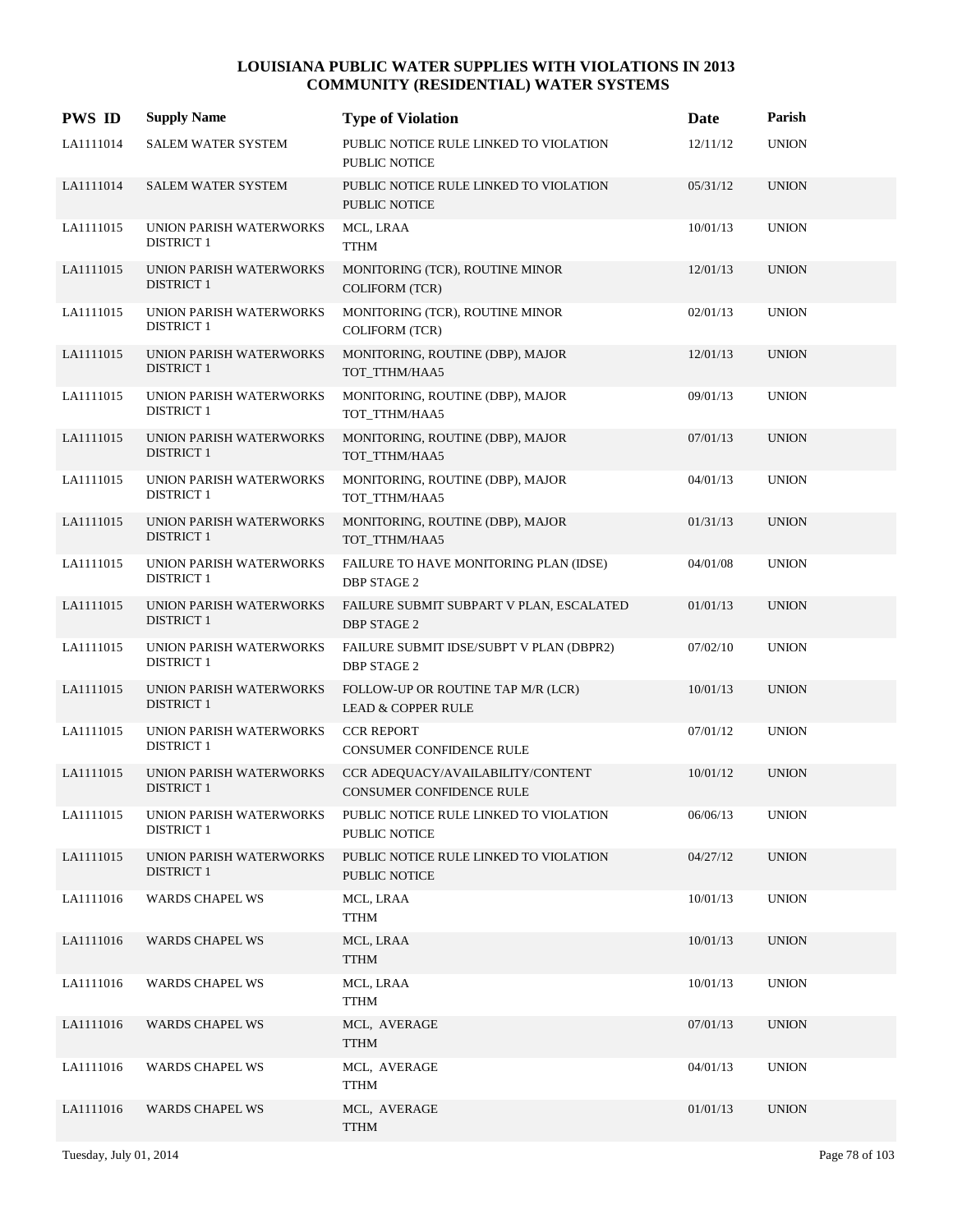| <b>PWS ID</b> | <b>Supply Name</b>     | <b>Type of Violation</b>                                       | Date     | Parish       |
|---------------|------------------------|----------------------------------------------------------------|----------|--------------|
| LA1111016     | <b>WARDS CHAPEL WS</b> | MONITORING, ROUTINE (DBP), MAJOR<br>TOT_TTHM/HAA5              | 07/01/13 | <b>UNION</b> |
| LA1111016     | WARDS CHAPEL WS        | FAILURE SUBMIT SUBPART V PLAN, ESCALATED<br><b>DBP STAGE 2</b> | 01/01/13 | <b>UNION</b> |
| LA1111016     | <b>WARDS CHAPEL WS</b> | FAILURE ADDRESS DEFICIENCY (GWR)<br><b>GROUNDWATER RULE</b>    | 06/02/12 | <b>UNION</b> |
| LA1111016     | WARDS CHAPEL WS        | PUBLIC NOTICE RULE LINKED TO VIOLATION<br>PUBLIC NOTICE        | 12/02/12 | <b>UNION</b> |
| LA1111018     | RANDOLPH WATER SYSTEM  | MONITORING (TCR), ROUTINE MINOR<br><b>COLIFORM (TCR)</b>       | 08/01/13 | <b>UNION</b> |
| LA1111018     | RANDOLPH WATER SYSTEM  | MONITORING (TCR), REPEAT MINOR<br><b>COLIFORM (TCR)</b>        | 07/01/13 | <b>UNION</b> |
| LA1111018     | RANDOLPH WATER SYSTEM  | MONITORING, ROUTINE (DBP), MAJOR<br>TOT TTHM/HAA5              | 07/01/13 | <b>UNION</b> |
| LA1111020     | TRI-WATER SYSTEM       | MONITORING (TCR), ROUTINE MINOR<br><b>COLIFORM (TCR)</b>       | 12/01/13 | <b>UNION</b> |
| LA1111021     | SARDIS WATER SYSTEM    | MCL, LRAA<br><b>TTHM</b>                                       | 10/01/13 | <b>UNION</b> |
| LA1111021     | SARDIS WATER SYSTEM    | MCL, LRAA<br><b>TTHM</b>                                       | 10/01/13 | <b>UNION</b> |
| LA1111021     | SARDIS WATER SYSTEM    | MCL, LRAA<br><b>TTHM</b>                                       | 07/01/13 | <b>UNION</b> |
| LA1111021     | SARDIS WATER SYSTEM    | MCL, LRAA<br><b>TTHM</b>                                       | 07/01/13 | <b>UNION</b> |
| LA1111021     | SARDIS WATER SYSTEM    | FAILURE SUBMIT IDSE/SUBPT V PLAN (DBPR2)<br><b>DBP STAGE 2</b> | 07/02/10 | <b>UNION</b> |
| LA1111021     | SARDIS WATER SYSTEM    | FAILURE ADDRESS DEFICIENCY (GWR)<br><b>GROUNDWATER RULE</b>    | 01/09/12 | <b>UNION</b> |
| LA1111022     | CONCORD WATER SYSTEM   | MCL, LRAA<br>TOTAL HALOACETIC ACIDS (HAA5)                     | 10/01/13 | <b>UNION</b> |
| LA1111022     | CONCORD WATER SYSTEM   | MCL, LRAA<br>TOTAL HALOACETIC ACIDS (HAA5)                     | 10/01/13 | <b>UNION</b> |
| LA1111022     | CONCORD WATER SYSTEM   | MCL, AVERAGE<br><b>TTHM</b>                                    | 07/01/13 | <b>UNION</b> |
| LA1111022     | CONCORD WATER SYSTEM   | MCL, AVERAGE<br><b>TTHM</b>                                    | 04/01/13 | <b>UNION</b> |
| LA1111022     | CONCORD WATER SYSTEM   | MCL, AVERAGE<br><b>TTHM</b>                                    | 01/01/13 | <b>UNION</b> |
| LA1111022     | CONCORD WATER SYSTEM   | PUBLIC NOTICE RULE LINKED TO VIOLATION<br>PUBLIC NOTICE        | 12/06/13 | <b>UNION</b> |
| LA1111022     | CONCORD WATER SYSTEM   | PUBLIC NOTICE RULE LINKED TO VIOLATION<br>PUBLIC NOTICE        | 08/01/13 | <b>UNION</b> |
| LA1111023     | DARBONNE WS SOUTH      | MONITORING, ROUTINE (DBP), MAJOR<br>TOT_TTHM/HAA5              | 01/01/13 | <b>UNION</b> |
| LA1111024     | DARBONNE WS NORTH      | MONITORING, ROUTINE (DBP), MAJOR<br>TOT_TTHM/HAA5              | 01/01/13 | <b>UNION</b> |
| LA1111025     | LITROE WATER SYSTEM    | MCL, LRAA<br><b>TTHM</b>                                       | 10/01/13 | <b>UNION</b> |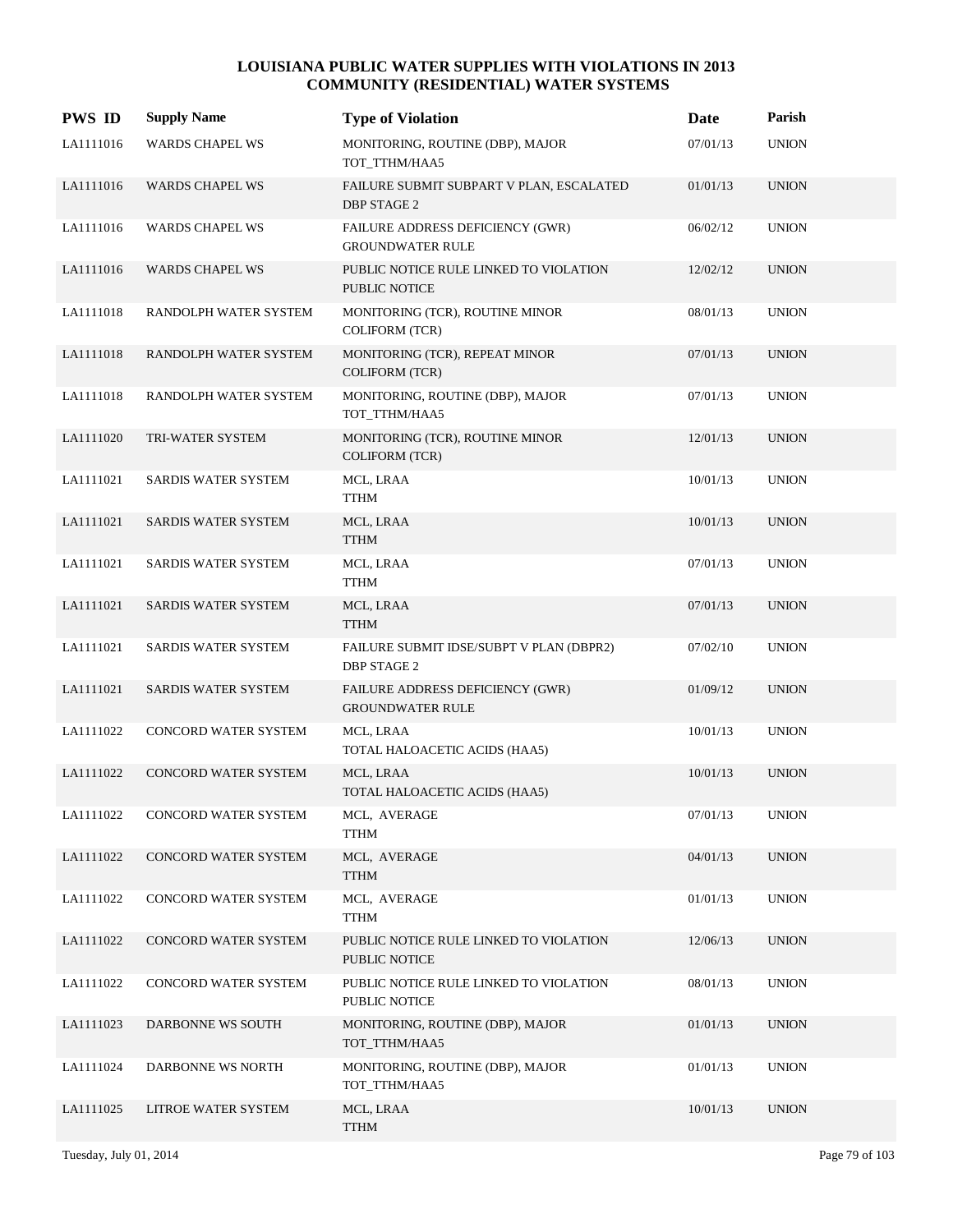| <b>PWS ID</b> | <b>Supply Name</b>                               | <b>Type of Violation</b>                                                               | Date     | Parish           |
|---------------|--------------------------------------------------|----------------------------------------------------------------------------------------|----------|------------------|
| LA1111025     | LITROE WATER SYSTEM                              | MCL, LRAA<br><b>TTHM</b>                                                               | 10/01/13 | <b>UNION</b>     |
| LA1111025     | LITROE WATER SYSTEM                              | MCL, AVERAGE<br><b>TTHM</b>                                                            | 07/01/13 | <b>UNION</b>     |
| LA1111025     | LITROE WATER SYSTEM                              | MCL, AVERAGE<br><b>TTHM</b>                                                            | 04/01/13 | <b>UNION</b>     |
| LA1111025     | LITROE WATER SYSTEM                              | MCL, AVERAGE<br><b>TTHM</b>                                                            | 01/01/13 | <b>UNION</b>     |
| LA1111025     | LITROE WATER SYSTEM                              | PUBLIC NOTICE RULE LINKED TO VIOLATION<br>PUBLIC NOTICE                                | 12/06/13 | <b>UNION</b>     |
| LA1111025     | LITROE WATER SYSTEM                              | PUBLIC NOTICE RULE LINKED TO VIOLATION<br><b>PUBLIC NOTICE</b>                         | 02/11/13 | <b>UNION</b>     |
| LA1111025     | LITROE WATER SYSTEM                              | PUBLIC NOTICE RULE LINKED TO VIOLATION<br><b>PUBLIC NOTICE</b>                         | 04/27/12 | <b>UNION</b>     |
| LA1111027     | <b>COX FERRY WS</b>                              | MONITORING, ROUTINE (DBP), MAJOR<br>TOT_TTHM/HAA5                                      | 01/01/13 | <b>UNION</b>     |
| LA1111027     | <b>COX FERRY WS</b>                              | FAILURE ADDRESS DEFICIENCY (GWR)<br><b>GROUNDWATER RULE</b>                            | 01/09/12 | <b>UNION</b>     |
| LA1111027     | <b>COX FERRY WS</b>                              | <b>CCR REPORT</b><br><b>CONSUMER CONFIDENCE RULE</b>                                   | 07/01/13 | <b>UNION</b>     |
| LA1111027     | <b>COX FERRY WS</b>                              | CCR ADEQUACY/AVAILABILITY/CONTENT<br>CONSUMER CONFIDENCE RULE                          | 10/01/13 | <b>UNION</b>     |
| LA1111027     | <b>COX FERRY WS</b>                              | PUBLIC NOTICE RULE LINKED TO VIOLATION<br><b>PUBLIC NOTICE</b>                         | 01/08/12 | <b>UNION</b>     |
| LA1113001     | CITY OF ABBEVILLE WATER<br><b>SYSTEM</b>         | MONITORING, ROUTINE (DBP), MAJOR<br>TOT_TTHM/HAA5                                      | 01/01/13 | <b>VERMILION</b> |
| LA1113001     | <b>CITY OF ABBEVILLE WATER</b><br><b>SYSTEM</b>  | MONITORING, ROUTINE (DBP), MINOR<br><b>CHLORINE</b>                                    | 07/01/13 | <b>VERMILION</b> |
| LA1113004     | TOWN OF DELCAMBRE WATER<br><b>SYSTEM</b>         | MONITORING, ROUTINE (DBP), MAJOR<br>TOT TTHM/HAA5                                      | 01/01/13 | <b>VERMILION</b> |
| LA1113004     | <b>SYSTEM</b>                                    | TOWN OF DELCAMBRE WATER FAILURE SUBMIT SUBPART V PLAN, ESCALATED<br><b>DBP STAGE 2</b> | 01/01/13 | <b>VERMILION</b> |
| LA1113009     | CITY OF KAPLAN WATER<br><b>SYSTEM</b>            | MONITORING, ROUTINE (DBP), MAJOR<br>TOT_TTHM/HAA5                                      | 01/01/13 | <b>VERMILION</b> |
| LA1113019     | <b>VILLAGE OF MAURICE WATER</b><br><b>SYSTEM</b> | MONITORING, ROUTINE (DBP), MAJOR<br><b>CHLORINE</b>                                    | 07/01/13 | <b>VERMILION</b> |
| LA1113029     | PECAN ISLAND WW DISTRICT<br>NO <sub>3</sub>      | MCL, AVERAGE<br>TOTAL HALOACETIC ACIDS (HAA5)                                          | 04/01/13 | <b>VERMILION</b> |
| LA1113029     | PECAN ISLAND WW DISTRICT<br>NO <sub>3</sub>      | MCL, AVERAGE<br><b>TTHM</b>                                                            | 04/01/13 | <b>VERMILION</b> |
| LA1113029     | PECAN ISLAND WW DISTRICT<br>NO <sub>3</sub>      | MCL, AVERAGE<br>TOTAL HALOACETIC ACIDS (HAA5)                                          | 01/01/13 | <b>VERMILION</b> |
| LA1113029     | PECAN ISLAND WW DISTRICT<br>NO <sub>3</sub>      | MCL, AVERAGE<br><b>TTHM</b>                                                            | 01/01/13 | <b>VERMILION</b> |
| LA1113032     | <b>MAGNOLIA PLANTATION</b><br>WATER SYSTEM INC   | MONITORING, ROUTINE (DBP), MAJOR<br>TOT_TTHM/HAA5                                      | 01/01/13 | <b>VERMILION</b> |
| LA1113032     | <b>MAGNOLIA PLANTATION</b><br>WATER SYSTEM INC   | MONITORING, ROUTINE (DBP), MINOR<br><b>CHLORINE</b>                                    | 04/01/13 | <b>VERMILION</b> |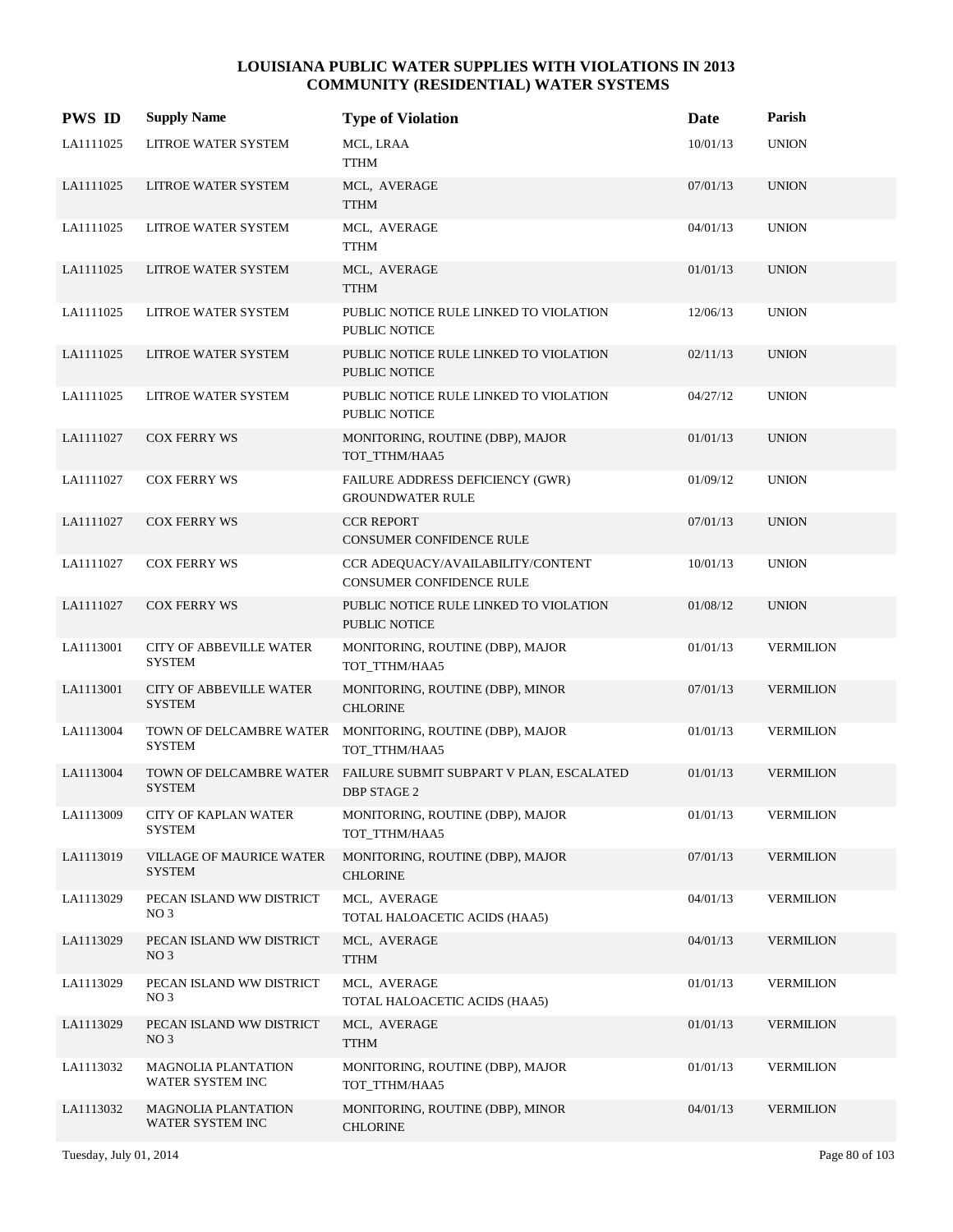| <b>PWS ID</b> | <b>Supply Name</b>                                                | <b>Type of Violation</b>                                       | Date     | Parish            |
|---------------|-------------------------------------------------------------------|----------------------------------------------------------------|----------|-------------------|
| LA1113034     | WATER WORKS DISTRICT #1 OF MCL (TCR), MONTHLY<br><b>VERMILION</b> | <b>COLIFORM (TCR)</b>                                          | 08/01/13 | <b>VERMILION</b>  |
| LA1115019     | <b>CITY OF LEESVILLE WATER</b><br><b>SYSTEM</b>                   | MONITOR GWR TRIGGERED/ADDITONAL, MAJOR<br>E. COLI              | 09/25/12 | <b>VERNON</b>     |
| LA1115019     | <b>CITY OF LEESVILLE WATER</b><br><b>SYSTEM</b>                   | PUBLIC NOTICE RULE LINKED TO VIOLATION<br>PUBLIC NOTICE        | 01/16/13 | <b>VERNON</b>     |
| LA1115026     | PITKIN WATER SYSTEM                                               | FAILURE ADDRESS DEFICIENCY (GWR)<br><b>GROUNDWATER RULE</b>    | 05/03/12 | <b>VERNON</b>     |
| LA1115028     | TOWN OF ROSEPINE WATER<br><b>SYSTEM</b>                           | MONITORING, ROUTINE (DBP), MAJOR<br><b>CHLORINE</b>            | 10/01/13 | <b>VERNON</b>     |
| LA1115032     | <b>VILLAGE OF SIMPSON WATER</b><br><b>SYSTEM</b>                  | MONITORING (TCR), ROUTINE MAJOR<br><b>COLIFORM (TCR)</b>       | 06/01/13 | <b>VERNON</b>     |
| LA1115090     | SANDY HILL WATER & SEWER                                          | MONITORING, ROUTINE (DBP), MAJOR<br>TOT TTHM/HAA5              | 01/01/13 | <b>VERNON</b>     |
| LA1115090     | <b>SANDY HILL WATER &amp; SEWER</b>                               | FAILURE ADDRESS DEFICIENCY (GWR)<br><b>GROUNDWATER RULE</b>    | 01/08/13 | <b>VERNON</b>     |
| LA1115121     | WEST VERNON PARISH<br><b>WATERWORKS DISTRICT</b>                  | MCL (TCR), MONTHLY<br><b>COLIFORM (TCR)</b>                    | 07/01/13 | <b>VERNON</b>     |
| LA1115121     | <b>WEST VERNON PARISH</b><br><b>WATERWORKS DISTRICT</b>           | MONITORING, ROUTINE (DBP), MAJOR<br><b>CHLORINE</b>            | 07/01/13 | <b>VERNON</b>     |
| LA1115121     | WEST VERNON PARISH<br><b>WATERWORKS DISTRICT</b>                  | PUBLIC NOTICE RULE LINKED TO VIOLATION<br>PUBLIC NOTICE        | 08/23/13 | <b>VERNON</b>     |
| LA1117001     | <b>CITY OF BOGALUSA WATER</b><br><b>SYSTEM</b>                    | MONITORING, ROUTINE (DBP), MAJOR<br>TOT_TTHM/HAA5              | 04/01/13 | <b>WASHINGTON</b> |
| LA1117002     | TOWN OF FRANKLINTON<br>WATER SYSTEM                               | MONITORING, ROUTINE (DBP), MAJOR<br>TOT_TTHM/HAA5              | 01/01/13 | <b>WASHINGTON</b> |
| LA1117021     | <b>MOUNT HERMON WATER</b><br><b>DISTRICT</b>                      | MONITORING, ROUTINE (DBP), MAJOR<br>TOT TTHM/HAA5              | 01/01/13 | <b>WASHINGTON</b> |
| LA1117022     | <b>RON SON BEAR</b>                                               | MONITORING, ROUTINE (DBP), MAJOR<br>TOT_TTHM/HAA5              | 01/01/13 | <b>WASHINGTON</b> |
| LA1117022     | <b>RON SON BEAR</b>                                               | FAILURE ADDRESS DEFICIENCY (GWR)<br><b>GROUNDWATER RULE</b>    | 12/29/11 | <b>WASHINGTON</b> |
| LA1117023     | <b>29 PALMS TRAILER PARK</b>                                      | MONITORING, ROUTINE (DBP), MAJOR<br>TOT_TTHM/HAA5              | 01/01/13 | <b>WASHINGTON</b> |
| LA1117023     | <b>29 PALMS TRAILER PARK</b>                                      | FAILURE SUBMIT SUBPART V PLAN, ESCALATED<br><b>DBP STAGE 2</b> | 01/01/13 | <b>WASHINGTON</b> |
| LA1117023     | <b>29 PALMS TRAILER PARK</b>                                      | FAILURE ADDRESS DEFICIENCY (GWR)<br><b>GROUNDWATER RULE</b>    | 12/27/11 | <b>WASHINGTON</b> |
| LA1117023     | <b>29 PALMS TRAILER PARK</b>                                      | <b>CCR REPORT</b><br>CONSUMER CONFIDENCE RULE                  | 07/01/13 | <b>WASHINGTON</b> |
| LA1117023     | <b>29 PALMS TRAILER PARK</b>                                      | <b>CCR REPORT</b><br>CONSUMER CONFIDENCE RULE                  | 07/01/12 | <b>WASHINGTON</b> |
| LA1117023     | <b>29 PALMS TRAILER PARK</b>                                      | CCR ADEQUACY/AVAILABILITY/CONTENT<br>CONSUMER CONFIDENCE RULE  | 10/01/13 | <b>WASHINGTON</b> |
| LA1117023     | <b>29 PALMS TRAILER PARK</b>                                      | CCR ADEQUACY/AVAILABILITY/CONTENT<br>CONSUMER CONFIDENCE RULE  | 10/01/12 | <b>WASHINGTON</b> |
| LA1117023     | <b>29 PALMS TRAILER PARK</b>                                      | PUBLIC NOTICE RULE LINKED TO VIOLATION<br>PUBLIC NOTICE        | 05/31/12 | <b>WASHINGTON</b> |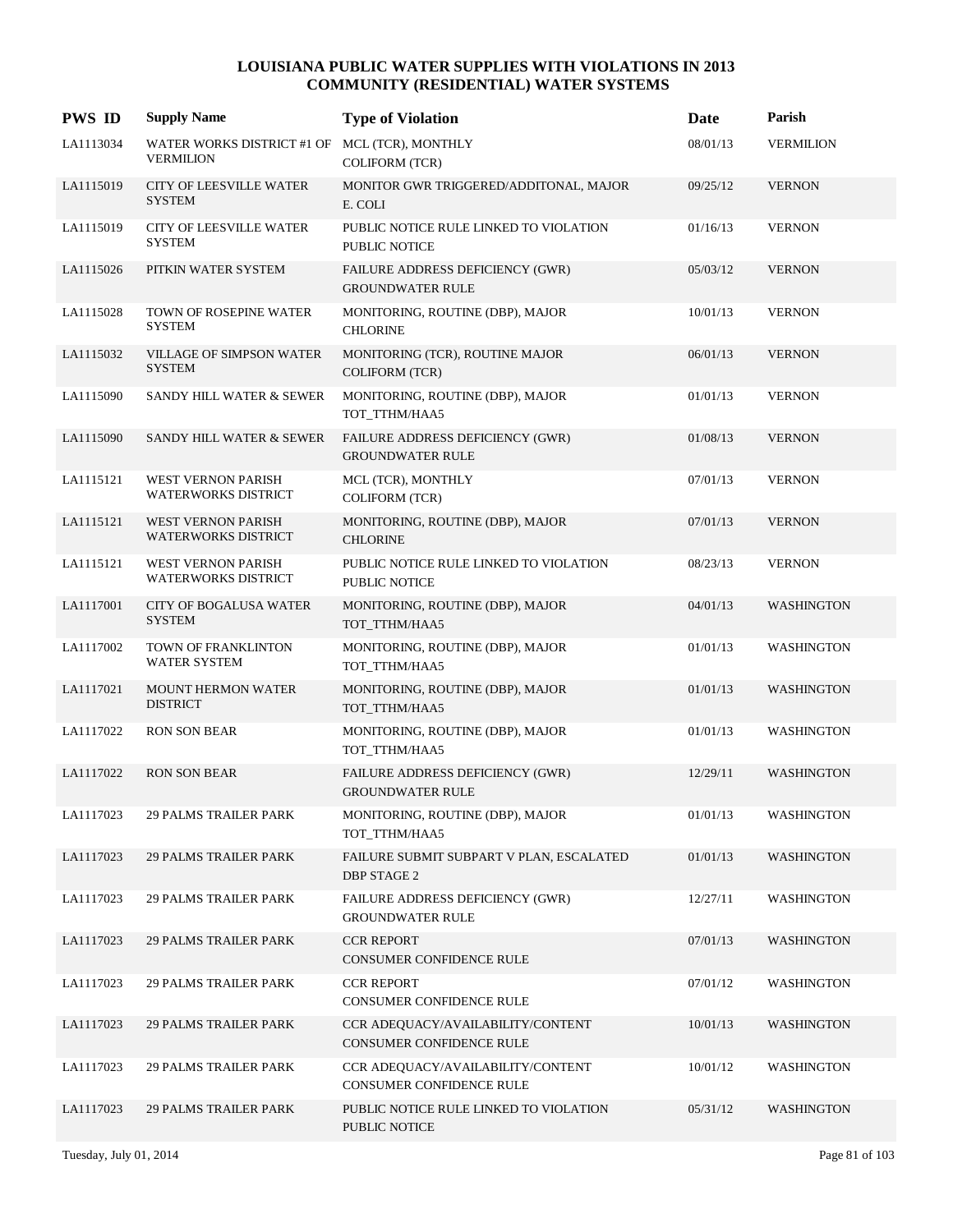| <b>PWS ID</b> | <b>Supply Name</b>                                                     | <b>Type of Violation</b>                                                                  | Date     | Parish            |
|---------------|------------------------------------------------------------------------|-------------------------------------------------------------------------------------------|----------|-------------------|
| LA1117026     | <b>HILLS</b>                                                           | UTILITIES INC -NORTH FOLSOM MONITORING (TCR), ROUTINE MAJOR<br><b>COLIFORM (TCR)</b>      | 12/01/13 | WASHINGTON        |
| LA1117026     | <b>HILLS</b>                                                           | UTILITIES INC -NORTH FOLSOM MONITORING (TCR), ROUTINE MAJOR<br><b>COLIFORM (TCR)</b>      | 11/01/13 | <b>WASHINGTON</b> |
| LA1117026     | <b>HILLS</b>                                                           | UTILITIES INC -NORTH FOLSOM MONITORING (TCR), ROUTINE MAJOR<br><b>COLIFORM (TCR)</b>      | 10/01/13 | <b>WASHINGTON</b> |
| LA1117026     | <b>HILLS</b>                                                           | UTILITIES INC -NORTH FOLSOM MONITORING (TCR), ROUTINE MAJOR<br><b>COLIFORM</b> (TCR)      | 09/01/13 | <b>WASHINGTON</b> |
| LA1117026     | <b>HILLS</b>                                                           | UTILITIES INC -NORTH FOLSOM MONITORING (TCR), ROUTINE MAJOR<br><b>COLIFORM (TCR)</b>      | 08/01/13 | <b>WASHINGTON</b> |
| LA1117026     | <b>HILLS</b>                                                           | UTILITIES INC -NORTH FOLSOM MONITORING (TCR), ROUTINE MAJOR<br><b>COLIFORM</b> (TCR)      | 07/01/13 | <b>WASHINGTON</b> |
| LA1117026     | <b>HILLS</b>                                                           | UTILITIES INC -NORTH FOLSOM MONITORING (TCR), ROUTINE MAJOR<br><b>COLIFORM (TCR)</b>      | 06/01/13 | <b>WASHINGTON</b> |
| LA1117026     | <b>HILLS</b>                                                           | UTILITIES INC -NORTH FOLSOM MONITORING (TCR), ROUTINE MAJOR<br><b>COLIFORM</b> (TCR)      | 05/01/13 | <b>WASHINGTON</b> |
| LA1117026     | <b>HILLS</b>                                                           | UTILITIES INC -NORTH FOLSOM MONITORING (TCR), ROUTINE MAJOR<br><b>COLIFORM (TCR)</b>      | 04/01/13 | <b>WASHINGTON</b> |
| LA1117026     | <b>HILLS</b>                                                           | UTILITIES INC -NORTH FOLSOM MONITORING (TCR), ROUTINE MAJOR<br><b>COLIFORM (TCR)</b>      | 03/01/13 | <b>WASHINGTON</b> |
| LA1117026     | <b>HILLS</b>                                                           | UTILITIES INC -NORTH FOLSOM MONITORING (TCR), ROUTINE MAJOR<br><b>COLIFORM (TCR)</b>      | 02/01/13 | <b>WASHINGTON</b> |
| LA1117026     | <b>HILLS</b>                                                           | UTILITIES INC -NORTH FOLSOM MONITORING (TCR), ROUTINE MAJOR<br><b>COLIFORM (TCR)</b>      | 01/01/13 | <b>WASHINGTON</b> |
| LA1117026     | <b>HILLS</b>                                                           | UTILITIES INC -NORTH FOLSOM MONITORING, ROUTINE (DBP), MAJOR<br>TOT_TTHM/HAA5             | 01/01/13 | <b>WASHINGTON</b> |
| LA1117026     | UTILITIES INC -NORTH FOLSOM INITIAL TAP SAMPLING (LCR)<br><b>HILLS</b> | <b>LEAD &amp; COPPER RULE</b>                                                             | 07/01/13 | <b>WASHINGTON</b> |
| LA1117026     | UTILITIES INC -NORTH FOLSOM INITIAL TAP SAMPLING (LCR)<br><b>HILLS</b> | <b>LEAD &amp; COPPER RULE</b>                                                             | 01/01/13 | <b>WASHINGTON</b> |
| LA1117026     | UTILITIES INC -NORTH FOLSOM INITIAL TAP SAMPLING (LCR)<br><b>HILLS</b> | <b>LEAD &amp; COPPER RULE</b>                                                             | 07/01/12 | <b>WASHINGTON</b> |
| LA1117026     | UTILITIES INC -NORTH FOLSOM INITIAL TAP SAMPLING (LCR)<br><b>HILLS</b> | LEAD & COPPER RULE                                                                        | 01/01/10 | <b>WASHINGTON</b> |
| LA1117026     | UTILITIES INC -NORTH FOLSOM CCR REPORT<br><b>HILLS</b>                 | CONSUMER CONFIDENCE RULE                                                                  | 07/01/13 | <b>WASHINGTON</b> |
| LA1117026     | UTILITIES INC -NORTH FOLSOM CCR REPORT<br><b>HILLS</b>                 | CONSUMER CONFIDENCE RULE                                                                  | 07/01/12 | <b>WASHINGTON</b> |
| LA1117026     | UTILITIES INC -NORTH FOLSOM CCR REPORT<br><b>HILLS</b>                 | CONSUMER CONFIDENCE RULE                                                                  | 07/01/11 | <b>WASHINGTON</b> |
| LA1117026     | <b>HILLS</b>                                                           | UTILITIES INC -NORTH FOLSOM CCR ADEQUACY/AVAILABILITY/CONTENT<br>CONSUMER CONFIDENCE RULE | 10/01/13 | <b>WASHINGTON</b> |
| LA1117026     | <b>HILLS</b>                                                           | UTILITIES INC -NORTH FOLSOM CCR ADEQUACY/AVAILABILITY/CONTENT<br>CONSUMER CONFIDENCE RULE | 10/01/12 | <b>WASHINGTON</b> |
| LA1117026     | <b>HILLS</b>                                                           | UTILITIES INC -NORTH FOLSOM CCR ADEQUACY/AVAILABILITY/CONTENT<br>CONSUMER CONFIDENCE RULE | 10/01/11 | <b>WASHINGTON</b> |
| LA1117026     | <b>HILLS</b>                                                           | UTILITIES INC -NORTH FOLSOM PUBLIC NOTICE RULE LINKED TO VIOLATION<br>PUBLIC NOTICE       | 12/10/13 | <b>WASHINGTON</b> |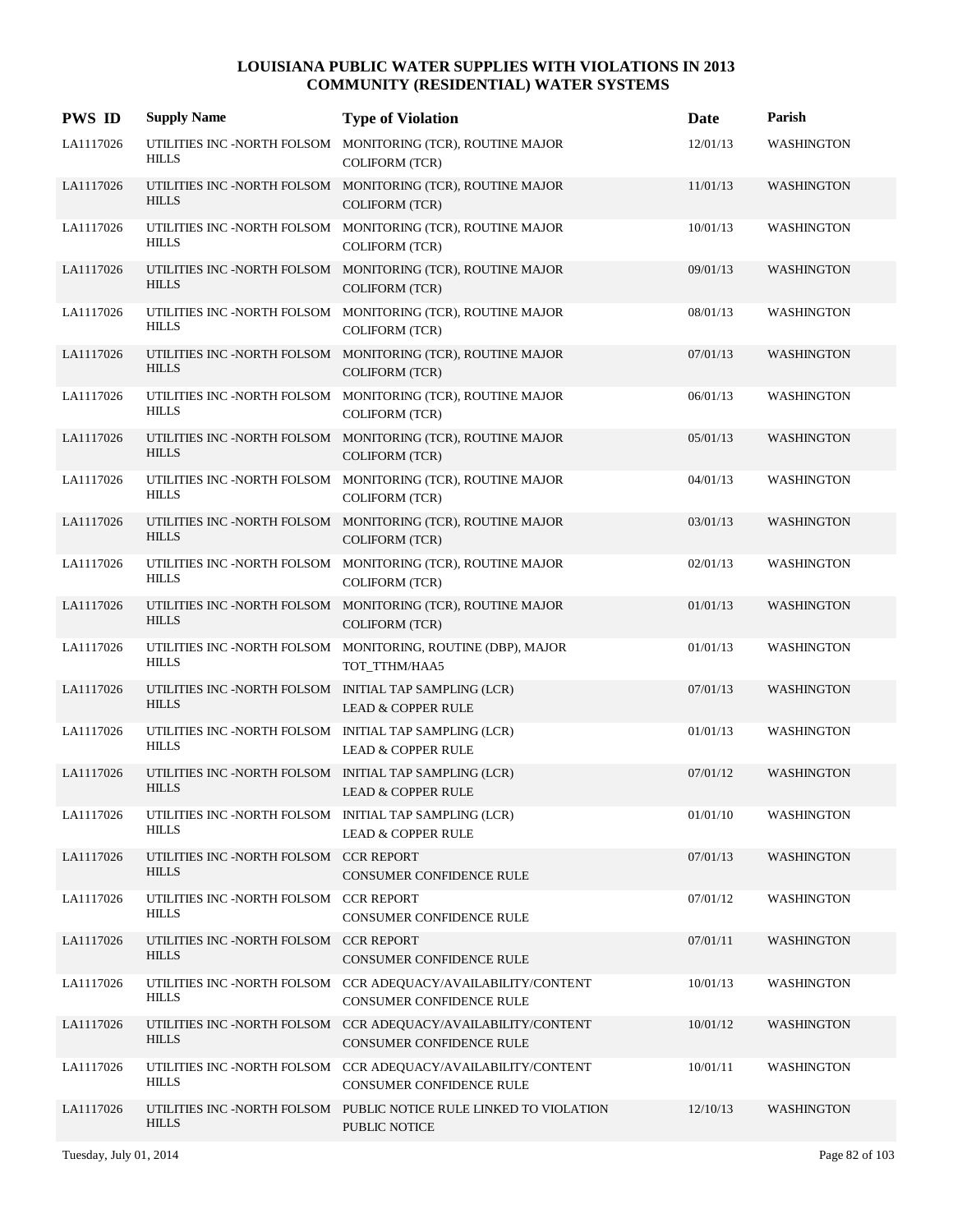| <b>PWS ID</b> | <b>Supply Name</b>          | <b>Type of Violation</b>                                                                   | Date     | Parish            |
|---------------|-----------------------------|--------------------------------------------------------------------------------------------|----------|-------------------|
| LA1117026     | <b>HILLS</b>                | UTILITIES INC -NORTH FOLSOM PUBLIC NOTICE RULE LINKED TO VIOLATION<br>PUBLIC NOTICE        | 11/19/13 | <b>WASHINGTON</b> |
| LA1117026     | <b>HILLS</b>                | UTILITIES INC -NORTH FOLSOM PUBLIC NOTICE RULE LINKED TO VIOLATION<br>PUBLIC NOTICE        | 11/13/13 | <b>WASHINGTON</b> |
| LA1117026     | <b>HILLS</b>                | UTILITIES INC -NORTH FOLSOM PUBLIC NOTICE RULE LINKED TO VIOLATION<br><b>PUBLIC NOTICE</b> | 10/11/13 | <b>WASHINGTON</b> |
| LA1117026     | <b>HILLS</b>                | UTILITIES INC -NORTH FOLSOM PUBLIC NOTICE RULE LINKED TO VIOLATION<br><b>PUBLIC NOTICE</b> | 09/09/13 | <b>WASHINGTON</b> |
| LA1117026     | <b>HILLS</b>                | UTILITIES INC -NORTH FOLSOM PUBLIC NOTICE RULE LINKED TO VIOLATION<br>PUBLIC NOTICE        | 08/08/13 | <b>WASHINGTON</b> |
| LA1117026     | <b>HILLS</b>                | UTILITIES INC -NORTH FOLSOM PUBLIC NOTICE RULE LINKED TO VIOLATION<br><b>PUBLIC NOTICE</b> | 07/10/13 | <b>WASHINGTON</b> |
| LA1117026     | <b>HILLS</b>                | UTILITIES INC -NORTH FOLSOM PUBLIC NOTICE RULE LINKED TO VIOLATION<br>PUBLIC NOTICE        | 06/06/13 | <b>WASHINGTON</b> |
| LA1117026     | <b>HILLS</b>                | UTILITIES INC -NORTH FOLSOM PUBLIC NOTICE RULE LINKED TO VIOLATION<br><b>PUBLIC NOTICE</b> | 05/10/13 | <b>WASHINGTON</b> |
| LA1117026     | <b>HILLS</b>                | UTILITIES INC -NORTH FOLSOM PUBLIC NOTICE RULE LINKED TO VIOLATION<br><b>PUBLIC NOTICE</b> | 05/09/13 | <b>WASHINGTON</b> |
| LA1117026     | <b>HILLS</b>                | UTILITIES INC -NORTH FOLSOM PUBLIC NOTICE RULE LINKED TO VIOLATION<br><b>PUBLIC NOTICE</b> | 04/11/13 | <b>WASHINGTON</b> |
| LA1117026     | <b>HILLS</b>                | UTILITIES INC -NORTH FOLSOM PUBLIC NOTICE RULE LINKED TO VIOLATION<br><b>PUBLIC NOTICE</b> | 03/14/13 | <b>WASHINGTON</b> |
| LA1117026     | <b>HILLS</b>                | UTILITIES INC -NORTH FOLSOM PUBLIC NOTICE RULE LINKED TO VIOLATION<br><b>PUBLIC NOTICE</b> | 02/08/13 | <b>WASHINGTON</b> |
| LA1117026     | <b>HILLS</b>                | UTILITIES INC -NORTH FOLSOM PUBLIC NOTICE RULE LINKED TO VIOLATION<br><b>PUBLIC NOTICE</b> | 01/16/13 | <b>WASHINGTON</b> |
| LA1117026     | <b>HILLS</b>                | UTILITIES INC -NORTH FOLSOM PUBLIC NOTICE RULE LINKED TO VIOLATION<br><b>PUBLIC NOTICE</b> | 12/14/12 | <b>WASHINGTON</b> |
| LA1117026     | <b>HILLS</b>                | UTILITIES INC -NORTH FOLSOM PUBLIC NOTICE RULE LINKED TO VIOLATION<br><b>PUBLIC NOTICE</b> | 11/12/12 | <b>WASHINGTON</b> |
| LA1117026     | <b>HILLS</b>                | UTILITIES INC -NORTH FOLSOM PUBLIC NOTICE RULE LINKED TO VIOLATION<br>PUBLIC NOTICE        | 05/31/12 | <b>WASHINGTON</b> |
| LA1117026     | <b>HILLS</b>                | UTILITIES INC -NORTH FOLSOM PUBLIC NOTICE RULE LINKED TO VIOLATION<br>PUBLIC NOTICE        | 04/12/11 | <b>WASHINGTON</b> |
| LA1119002     | <b>BLOCKER WATER SYSTEM</b> | MONITORING, ROUTINE (DBP), MAJOR<br>TOT_TTHM/HAA5                                          | 01/01/13 | <b>WEBSTER</b>    |
| LA1119003     | CENTRAL WATER SYSTEM        | MONITORING, ROUTINE (DBP), MAJOR<br>TOT_TTHM/HAA5                                          | 09/01/13 | <b>WEBSTER</b>    |
| LA1119003     | CENTRAL WATER SYSTEM        | MONITORING, ROUTINE (DBP), MAJOR<br>TOT_TTHM/HAA5                                          | 07/01/13 | <b>WEBSTER</b>    |
| LA1119003     | CENTRAL WATER SYSTEM        | MONITORING, ROUTINE (DBP), MAJOR<br>TOT_TTHM/HAA5                                          | 04/01/13 | WEBSTER           |
| LA1119003     | CENTRAL WATER SYSTEM        | FAILURE TO HAVE MONITORING PLAN (IDSE)<br>DBP STAGE 2                                      | 04/01/08 | <b>WEBSTER</b>    |
| LA1119003     | CENTRAL WATER SYSTEM        | FAILURE SUBMIT IDSE/SUBPT V PLAN (DBPR2)<br><b>DBP STAGE 2</b>                             | 07/02/10 | WEBSTER           |
| LA1119005     | <b>CULLEN WATER SYSTEM</b>  | MONITORING (TCR), REPEAT MAJOR<br>COLIFORM (TCR)                                           | 08/01/13 | <b>WEBSTER</b>    |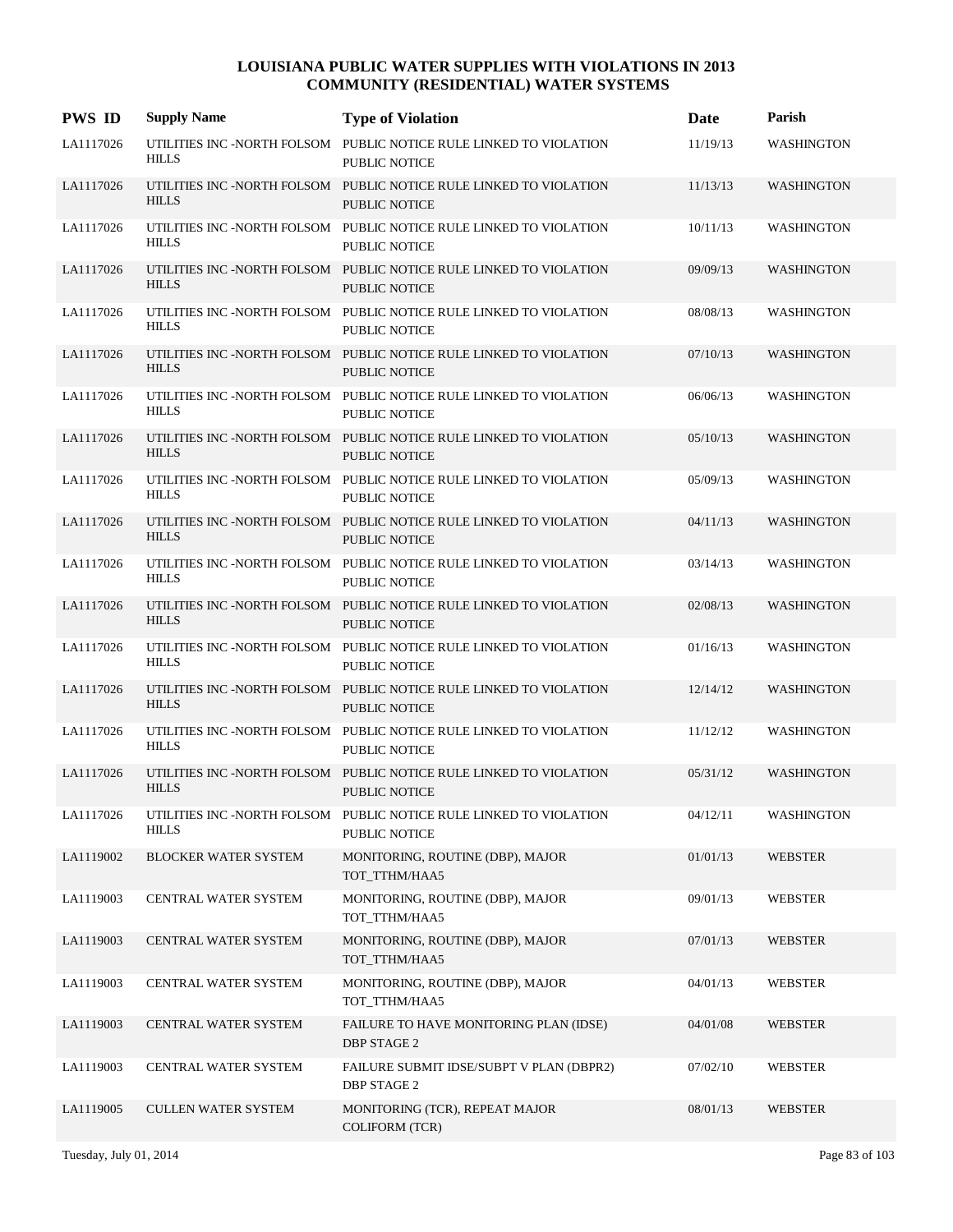| <b>PWS ID</b> | <b>Supply Name</b>                              | <b>Type of Violation</b>                                             | Date     | Parish         |
|---------------|-------------------------------------------------|----------------------------------------------------------------------|----------|----------------|
| LA1119005     | <b>CULLEN WATER SYSTEM</b>                      | MONITORING, ROUTINE (DBP), MAJOR<br><b>CHLORINE</b>                  | 07/01/13 | <b>WEBSTER</b> |
| LA1119005     | <b>CULLEN WATER SYSTEM</b>                      | MONITORING, ROUTINE (DBP), MAJOR<br>TOT_TTHM/HAA5                    | 01/01/13 | WEBSTER        |
| LA1119005     | <b>CULLEN WATER SYSTEM</b>                      | FAILURE SUBMIT SUBPART V PLAN, ESCALATED<br><b>DBP STAGE 2</b>       | 01/01/13 | <b>WEBSTER</b> |
| LA1119005     | <b>CULLEN WATER SYSTEM</b>                      | FAILURE ADDRESS DEFICIENCY (GWR)<br><b>GROUNDWATER RULE</b>          | 01/23/11 | WEBSTER        |
| LA1119005     | <b>CULLEN WATER SYSTEM</b>                      | <b>CCR REPORT</b><br><b>CONSUMER CONFIDENCE RULE</b>                 | 07/01/12 | <b>WEBSTER</b> |
| LA1119005     | <b>CULLEN WATER SYSTEM</b>                      | <b>CCR REPORT</b><br>CONSUMER CONFIDENCE RULE                        | 07/01/11 | WEBSTER        |
| LA1119005     | <b>CULLEN WATER SYSTEM</b>                      | CCR ADEQUACY/AVAILABILITY/CONTENT<br><b>CONSUMER CONFIDENCE RULE</b> | 10/01/12 | WEBSTER        |
| LA1119005     | <b>CULLEN WATER SYSTEM</b>                      | CCR ADEQUACY/AVAILABILITY/CONTENT<br><b>CONSUMER CONFIDENCE RULE</b> | 10/01/11 | WEBSTER        |
| LA1119005     | <b>CULLEN WATER SYSTEM</b>                      | PUBLIC NOTICE RULE LINKED TO VIOLATION<br>PUBLIC NOTICE              | 03/12/13 | <b>WEBSTER</b> |
| LA1119005     | <b>CULLEN WATER SYSTEM</b>                      | PUBLIC NOTICE RULE LINKED TO VIOLATION<br><b>PUBLIC NOTICE</b>       | 05/31/12 | <b>WEBSTER</b> |
| LA1119007     | DIXIE OVERLAND WATER<br><b>SYSTEM</b>           | MONITORING, ROUTINE (DBP), MAJOR<br>TOT_TTHM/HAA5                    | 01/01/13 | <b>WEBSTER</b> |
| LA1119009     | DUBBERLY WATER SYSTEM                           | FAILURE SUBMIT IDSE/SUBPT V PLAN (DBPR2)<br><b>DBP STAGE 2</b>       | 07/02/10 | WEBSTER        |
| LA1119011     | <b>GERMANTOWN WATER</b><br><b>SYSTEM</b>        | MONITORING, ROUTINE (DBP), MAJOR<br>TOT_TTHM/HAA5                    | 01/01/13 | <b>WEBSTER</b> |
| LA1119011     | <b>GERMANTOWN WATER</b><br><b>SYSTEM</b>        | FAILURE ADDRESS DEFICIENCY (GWR)<br><b>GROUNDWATER RULE</b>          | 01/01/12 | <b>WEBSTER</b> |
| LA1119011     | <b>GERMANTOWN WATER</b><br><b>SYSTEM</b>        | PUBLIC NOTICE RULE LINKED TO VIOLATION<br>PUBLIC NOTICE              | 05/31/12 | <b>WEBSTER</b> |
| LA1119011     | <b>GERMANTOWN WATER</b><br><b>SYSTEM</b>        | INADEQUATE MINIMUM CHLORINE RESIDUAL<br><b>RESIDUAL CHLORINE</b>     | 01/01/13 | WEBSTER        |
| LA1119015     | HORSE SHOE ROAD WATER<br>SYSTEM                 | MONITORING, ROUTINE (DBP), MAJOR<br>TOT_TTHM/HAA5                    | 01/01/13 | WEBSTER        |
| LA1119015     | HORSE SHOE ROAD WATER<br><b>SYSTEM</b>          | FAILURE SUBMIT SUBPART V PLAN, ESCALATED<br><b>DBP STAGE 2</b>       | 01/01/13 | WEBSTER        |
| LA1119016     | <b>JENKINS COMMUNITY WATER</b><br><b>SYSTEM</b> | FAILURE ADDRESS DEFICIENCY (GWR)<br><b>GROUNDWATER RULE</b>          | 12/06/11 | <b>WEBSTER</b> |
| LA1119019     | MCINTYRE WATER SYSTEM                           | MONITORING, ROUTINE (DBP), MAJOR<br>TOT_TTHM/HAA5                    | 01/01/13 | WEBSTER        |
| LA1119019     | MCINTYRE WATER SYSTEM                           | FAILURE SUBMIT SUBPART V PLAN, ESCALATED<br><b>DBP STAGE 2</b>       | 01/01/13 | WEBSTER        |
| LA1119019     | MCINTYRE WATER SYSTEM                           | FAILURE ADDRESS DEFICIENCY (GWR)<br><b>GROUNDWATER RULE</b>          | 12/28/11 | WEBSTER        |
| LA1119019     | MCINTYRE WATER SYSTEM                           | PUBLIC NOTICE RULE LINKED TO VIOLATION<br>PUBLIC NOTICE              | 05/31/12 | WEBSTER        |
| LA1119023     | PLEASANT VALLEY WATER<br><b>SYSTEM</b>          | MONITORING, ROUTINE (DBP), MAJOR<br>TOT_TTHM/HAA5                    | 12/01/13 | WEBSTER        |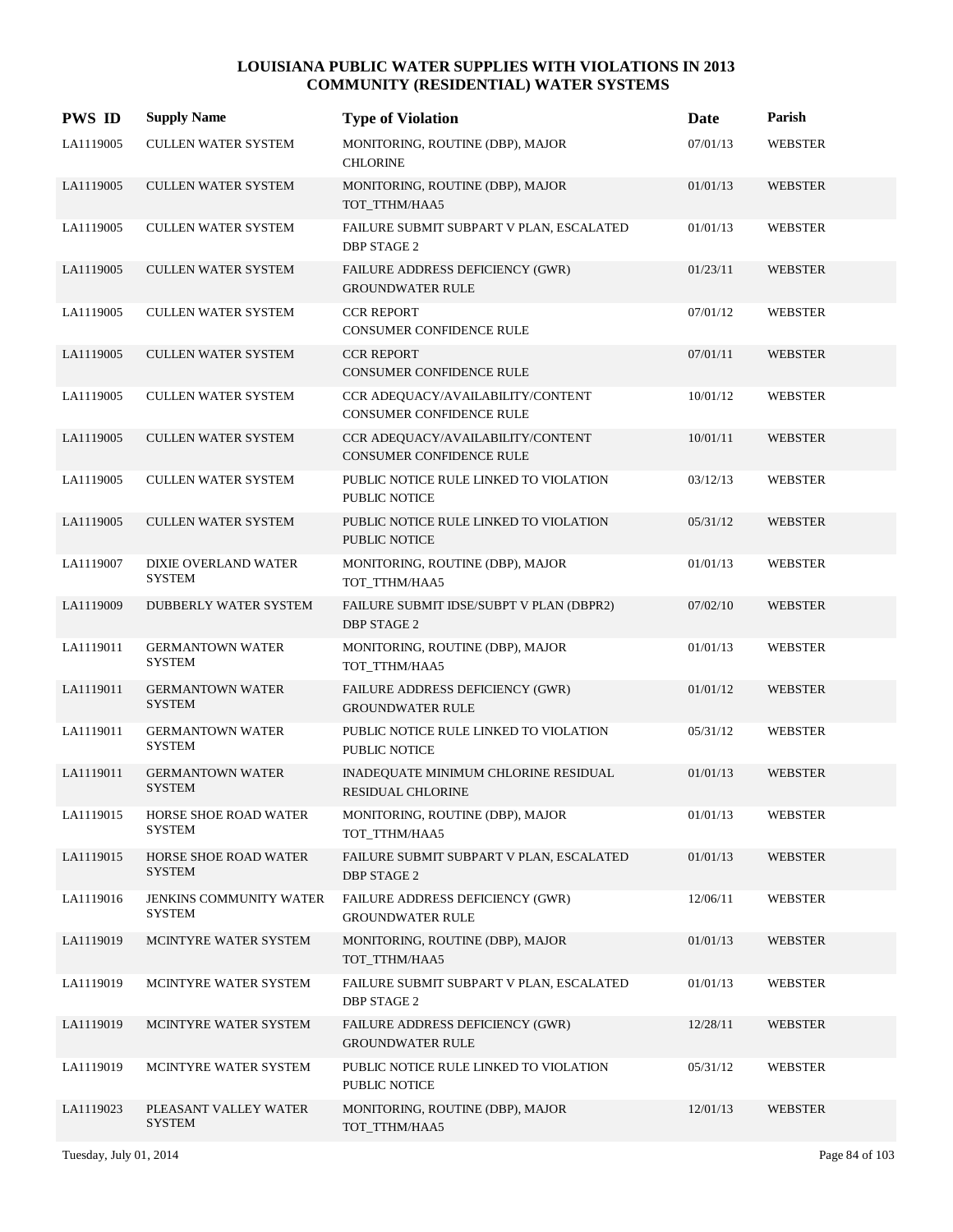| <b>PWS ID</b> | <b>Supply Name</b>                                | <b>Type of Violation</b>                                                     | Date     | Parish                  |
|---------------|---------------------------------------------------|------------------------------------------------------------------------------|----------|-------------------------|
| LA1119023     | PLEASANT VALLEY WATER<br><b>SYSTEM</b>            | MONITORING, ROUTINE (DBP), MAJOR<br>TOT_TTHM/HAA5                            | 09/01/13 | <b>WEBSTER</b>          |
| LA1119023     | PLEASANT VALLEY WATER<br><b>SYSTEM</b>            | MONITORING, ROUTINE (DBP), MAJOR<br>TOT_TTHM/HAA5                            | 07/01/13 | WEBSTER                 |
| LA1119023     | PLEASANT VALLEY WATER<br><b>SYSTEM</b>            | FAILURE TO HAVE MONITORING PLAN (IDSE)<br><b>DBP STAGE 2</b>                 | 04/01/08 | <b>WEBSTER</b>          |
| LA1119023     | PLEASANT VALLEY WATER<br><b>SYSTEM</b>            | FAILURE SUBMIT SUBPART V PLAN, ESCALATED<br><b>DBP STAGE 2</b>               | 01/01/13 | WEBSTER                 |
| LA1119023     | PLEASANT VALLEY WATER<br><b>SYSTEM</b>            | FAILURE SUBMIT IDSE/SUBPT V PLAN (DBPR2)<br><b>DBP STAGE 2</b>               | 07/02/10 | <b>WEBSTER</b>          |
| LA1119023     | PLEASANT VALLEY WATER<br><b>SYSTEM</b>            | <b>CCR REPORT</b><br>CONSUMER CONFIDENCE RULE                                | 07/01/13 | WEBSTER                 |
| LA1119023     | PLEASANT VALLEY WATER<br><b>SYSTEM</b>            | CCR ADEQUACY/AVAILABILITY/CONTENT<br><b>CONSUMER CONFIDENCE RULE</b>         | 10/01/13 | WEBSTER                 |
| LA1119023     | PLEASANT VALLEY WATER<br><b>SYSTEM</b>            | INADEQUATE MINIMUM CHLORINE RESIDUAL<br><b>RESIDUAL CHLORINE</b>             | 01/01/13 | WEBSTER                 |
| LA1119024     | SALT WORKS WATER SYSTEM                           | MONITORING (TCR), ROUTINE MINOR<br><b>COLIFORM (TCR)</b>                     | 11/01/13 | <b>WEBSTER</b>          |
| LA1119024     | <b>SALT WORKS WATER SYSTEM</b>                    | MONITORING, ROUTINE (DBP), MAJOR<br>TOT_TTHM/HAA5                            | 01/01/13 | <b>WEBSTER</b>          |
| LA1119024     | SALT WORKS WATER SYSTEM                           | FAILURE SUBMIT SUBPART V PLAN, ESCALATED<br><b>DBP STAGE 2</b>               | 01/01/13 | <b>WEBSTER</b>          |
| LA1119027     | SIBLEY WATER SYSTEM                               | MONITORING, ROUTINE (DBP), MAJOR<br>TOT_TTHM/HAA5                            | 01/01/13 | WEBSTER                 |
| LA1119031     |                                                   | UNION GROVE WATER SYSTEM MONITORING, ROUTINE (DBP), MAJOR<br><b>CHLORINE</b> | 01/01/13 | WEBSTER                 |
| LA1119035     | ST JAMES WATER SYSTEM                             | FAILURE ADDRESS DEFICIENCY (GWR)<br><b>GROUNDWATER RULE</b>                  | 01/01/12 | <b>WEBSTER</b>          |
| LA1121018     | WEST BATON ROUGE WATER<br><b>WORKS DISTRICT 2</b> | FAILURE SUBMIT IDSE/SUBPT V PLAN (DBPR2)<br><b>DBP STAGE 2</b>               | 07/02/10 | <b>WEST BATON ROUGE</b> |
| LA1123001     | <b>EPPS WATER SYSTEM</b>                          | MONITORING (TCR), ROUTINE MAJOR<br><b>COLIFORM (TCR)</b>                     | 12/01/13 | <b>WEST CARROLL</b>     |
| LA1123001     | EPPS WATER SYSTEM                                 | MONITORING (TCR), ROUTINE MAJOR<br>COLIFORM (TCR)                            | 11/01/13 | WEST CARROLL            |
| LA1123001     | <b>EPPS WATER SYSTEM</b>                          | MONITORING, ROUTINE (DBP), MAJOR<br><b>CHLORINE</b>                          | 10/01/13 | WEST CARROLL            |
| LA1123001     | <b>EPPS WATER SYSTEM</b>                          | MONITORING, ROUTINE (DBP), MAJOR<br><b>CHLORINE</b>                          | 07/01/13 | WEST CARROLL            |
| LA1123001     | EPPS WATER SYSTEM                                 | MONITORING, ROUTINE (DBP), MAJOR<br>TOT_TTHM/HAA5                            | 01/01/13 | WEST CARROLL            |
| LA1123001     | EPPS WATER SYSTEM                                 | FAILURE ADDRESS DEFICIENCY (GWR)<br><b>GROUNDWATER RULE</b>                  | 01/01/13 | WEST CARROLL            |
| LA1123001     | EPPS WATER SYSTEM                                 | PUBLIC NOTICE RULE LINKED TO VIOLATION<br><b>PUBLIC NOTICE</b>               | 12/06/13 | WEST CARROLL            |
| LA1123003     | VILLAGE OF FOREST WATER<br><b>SYSTEM</b>          | MONITORING (TCR), ROUTINE MINOR<br><b>COLIFORM (TCR)</b>                     | 03/01/13 | WEST CARROLL            |
| LA1123004     | <b>GOODWILL WATER SYSTEM</b>                      | MCL (TCR), MONTHLY<br>COLIFORM (TCR)                                         | 09/01/13 | WEST CARROLL            |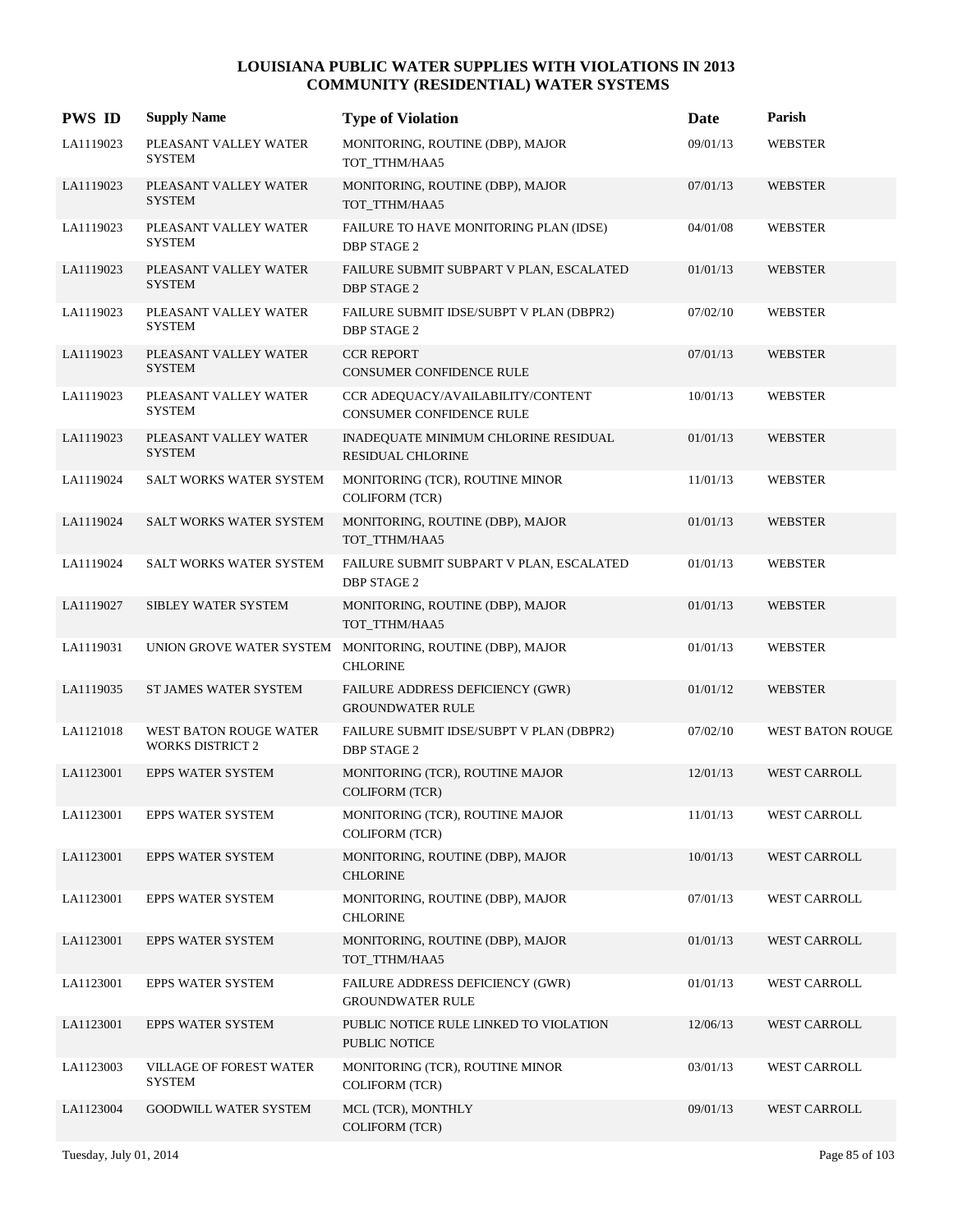| <b>PWS ID</b> | <b>Supply Name</b>                              | <b>Type of Violation</b>                                       | Date     | Parish              |
|---------------|-------------------------------------------------|----------------------------------------------------------------|----------|---------------------|
| LA1123004     | <b>GOODWILL WATER SYSTEM</b>                    | MCL (TCR), MONTHLY<br><b>COLIFORM (TCR)</b>                    | 08/01/13 | WEST CARROLL        |
| LA1123004     | <b>GOODWILL WATER SYSTEM</b>                    | MONITORING (TCR), ROUTINE MINOR<br><b>COLIFORM (TCR)</b>       | 09/01/13 | WEST CARROLL        |
| LA1123004     | <b>GOODWILL WATER SYSTEM</b>                    | MONITORING, ROUTINE (DBP), MAJOR<br><b>CHLORINE</b>            | 01/01/13 | <b>WEST CARROLL</b> |
| LA1123004     | <b>GOODWILL WATER SYSTEM</b>                    | FAILURE TO HAVE MONITORING PLAN (IDSE)<br><b>DBP STAGE 2</b>   | 04/01/08 | WEST CARROLL        |
| LA1123005     | <b>NEW CARROLL WS</b>                           | MONITORING, ROUTINE (DBP), MAJOR<br>TOT_TTHM/HAA5              | 01/01/13 | <b>WEST CARROLL</b> |
| LA1123005     | NEW CARROLL WS                                  | FAILURE SUBMIT SUBPART V PLAN, ESCALATED<br><b>DBP STAGE 2</b> | 01/01/13 | WEST CARROLL        |
| LA1123007     | PIONEER DARNELL WS                              | MCL (TCR), MONTHLY<br><b>COLIFORM (TCR)</b>                    | 02/01/13 | <b>WEST CARROLL</b> |
| LA1123007     | PIONEER DARNELL WS                              | MCL (TCR), MONTHLY<br><b>COLIFORM (TCR)</b>                    | 01/01/13 | <b>WEST CARROLL</b> |
| LA1123007     | PIONEER DARNELL WS                              | MONITORING (TCR), REPEAT MINOR<br><b>COLIFORM (TCR)</b>        | 02/01/13 | <b>WEST CARROLL</b> |
| LA1123007     | PIONEER DARNELL WS                              | MONITORING, ROUTINE (DBP), MAJOR<br><b>CHLORINE</b>            | 01/01/13 | <b>WEST CARROLL</b> |
| LA1127001     | ATLANTA WATER SUPPLY                            | MCL, AVERAGE<br>TOTAL HALOACETIC ACIDS (HAA5)                  | 10/01/13 | <b>WINN</b>         |
| LA1127002     | <b>VILLAGE OF CALVIN WATER</b><br><b>SYSTEM</b> | MCL, LRAA<br><b>TTHM</b>                                       | 10/01/13 | <b>WINN</b>         |
| LA1127002     | VILLAGE OF CALVIN WATER<br><b>SYSTEM</b>        | MCL, AVERAGE<br>TOTAL HALOACETIC ACIDS (HAA5)                  | 07/01/13 | <b>WINN</b>         |
| LA1127002     | VILLAGE OF CALVIN WATER<br><b>SYSTEM</b>        | MCL, AVERAGE<br><b>TTHM</b>                                    | 07/01/13 | <b>WINN</b>         |
| LA1127002     | VILLAGE OF CALVIN WATER<br><b>SYSTEM</b>        | MCL, AVERAGE<br><b>TTHM</b>                                    | 04/01/13 | <b>WINN</b>         |
| LA1127002     | <b>VILLAGE OF CALVIN WATER</b><br><b>SYSTEM</b> | MCL, AVERAGE<br>TOTAL HALOACETIC ACIDS (HAA5)                  | 04/01/13 | <b>WINN</b>         |
| LA1127002     | VILLAGE OF CALVIN WATER<br><b>SYSTEM</b>        | MCL, AVERAGE<br>TOTAL HALOACETIC ACIDS (HAA5)                  | 01/01/13 | <b>WINN</b>         |
| LA1127002     | <b>VILLAGE OF CALVIN WATER</b><br><b>SYSTEM</b> | MCL, AVERAGE<br><b>TTHM</b>                                    | 01/01/13 | <b>WINN</b>         |
| LA1127002     | <b>VILLAGE OF CALVIN WATER</b><br><b>SYSTEM</b> | MONITORING, ROUTINE (DBP), MAJOR<br>TOT_TTHM/HAA5              | 12/01/13 | <b>WINN</b>         |
| LA1127002     | VILLAGE OF CALVIN WATER<br><b>SYSTEM</b>        | MONITORING, ROUTINE (DBP), MAJOR<br>TOT_TTHM/HAA5              | 09/01/13 | <b>WINN</b>         |
| LA1127002     | VILLAGE OF CALVIN WATER<br><b>SYSTEM</b>        | PUBLIC NOTICE RULE LINKED TO VIOLATION<br>PUBLIC NOTICE        | 12/08/13 | <b>WINN</b>         |
| LA1127002     | VILLAGE OF CALVIN WATER<br><b>SYSTEM</b>        | PUBLIC NOTICE RULE LINKED TO VIOLATION<br>PUBLIC NOTICE        | 04/20/13 | <b>WINN</b>         |
| LA1127002     | <b>VILLAGE OF CALVIN WATER</b><br><b>SYSTEM</b> | PUBLIC NOTICE RULE LINKED TO VIOLATION<br>PUBLIC NOTICE        | 12/02/12 | <b>WINN</b>         |
| LA1127002     | VILLAGE OF CALVIN WATER<br><b>SYSTEM</b>        | PUBLIC NOTICE RULE LINKED TO VIOLATION<br>PUBLIC NOTICE        | 04/29/12 | <b>WINN</b>         |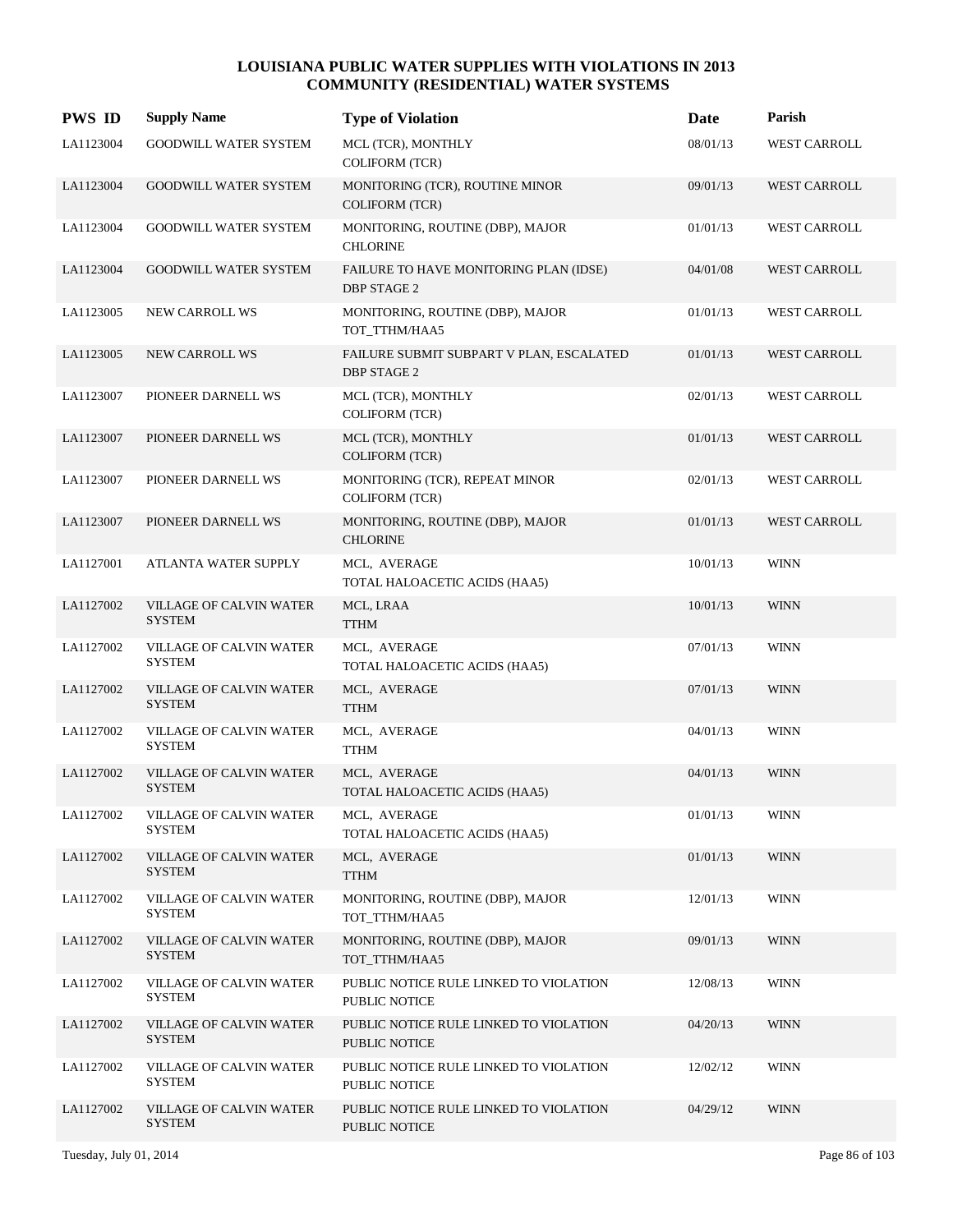| <b>PWS ID</b> | <b>Supply Name</b>                              | <b>Type of Violation</b>                                             | <b>Date</b> | Parish      |
|---------------|-------------------------------------------------|----------------------------------------------------------------------|-------------|-------------|
| LA1127007     | HWY 84 WEST WATER SUPPLY                        | MCL, AVERAGE<br><b>TTHM</b>                                          | 07/01/13    | <b>WINN</b> |
| LA1127007     | HWY 84 WEST WATER SUPPLY                        | MCL, AVERAGE<br><b>TTHM</b>                                          | 04/01/13    | <b>WINN</b> |
| LA1127007     | HWY 84 WEST WATER SUPPLY                        | MCL, AVERAGE<br><b>TTHM</b>                                          | 01/01/13    | <b>WINN</b> |
| LA1127007     | HWY 84 WEST WATER SUPPLY                        | MCL, AVERAGE<br>TOTAL HALOACETIC ACIDS (HAA5)                        | 01/01/13    | <b>WINN</b> |
| LA1127007     | HWY 84 WEST WATER SUPPLY                        | MONITORING, ROUTINE (DBP), MAJOR<br>TOT_TTHM/HAA5                    | 07/01/13    | <b>WINN</b> |
| LA1127008     | JOYCE WATER SUPPLY                              | MONITORING (TCR), ROUTINE MAJOR<br><b>COLIFORM (TCR)</b>             | 12/01/13    | <b>WINN</b> |
| LA1127008     | JOYCE WATER SUPPLY                              | FAILURE ADDRESS DEFICIENCY (GWR)<br><b>GROUNDWATER RULE</b>          | 05/09/12    | <b>WINN</b> |
| LA1127010     | <b>VILLAGE OF SIKES WATER</b><br><b>SYSTEM</b>  | MONITORING, ROUTINE (DBP), MAJOR<br>TOT_TTHM/HAA5                    | 09/01/13    | <b>WINN</b> |
| LA1127010     | VILLAGE OF SIKES WATER<br><b>SYSTEM</b>         | MONITORING, ROUTINE (DBP), MAJOR<br>TOT_TTHM/HAA5                    | 07/01/13    | <b>WINN</b> |
| LA1127010     | VILLAGE OF SIKES WATER<br><b>SYSTEM</b>         | MONITORING, ROUTINE (DBP), MAJOR<br>TOT_TTHM/HAA5                    | 04/01/13    | <b>WINN</b> |
| LA1127010     | <b>VILLAGE OF SIKES WATER</b><br><b>SYSTEM</b>  | MONITORING, ROUTINE (DBP), MAJOR<br>TOT_TTHM/HAA5                    | 01/01/13    | <b>WINN</b> |
| LA1127010     | <b>VILLAGE OF SIKES WATER</b><br><b>SYSTEM</b>  | FOLLOW-UP OR ROUTINE TAP M/R (LCR)<br><b>LEAD &amp; COPPER RULE</b>  | 10/01/13    | <b>WINN</b> |
| LA1127010     | VILLAGE OF SIKES WATER<br><b>SYSTEM</b>         | FOLLOW-UP OR ROUTINE TAP M/R (LCR)<br><b>LEAD &amp; COPPER RULE</b>  | 10/01/12    | <b>WINN</b> |
| LA1127010     | <b>VILLAGE OF SIKES WATER</b><br><b>SYSTEM</b>  | <b>CCR REPORT</b><br>CONSUMER CONFIDENCE RULE                        | 07/01/12    | <b>WINN</b> |
| LA1127010     | <b>VILLAGE OF SIKES WATER</b><br><b>SYSTEM</b>  | CCR ADEQUACY/AVAILABILITY/CONTENT<br><b>CONSUMER CONFIDENCE RULE</b> | 10/01/12    | <b>WINN</b> |
| LA1127015     | HUDSON GAARS MILL WATER<br><b>SYSTEM</b>        | MCL, AVERAGE<br><b>TTHM</b>                                          | 10/01/13    | <b>WINN</b> |
| LA1127015     | HUDSON GAARS MILL WATER<br><b>SYSTEM</b>        | MCL, AVERAGE<br>TOTAL HALOACETIC ACIDS (HAA5)                        | 10/01/13    | <b>WINN</b> |
| LA1127015     | HUDSON GAARS MILL WATER<br><b>SYSTEM</b>        | MONITORING, ROUTINE (DBP), MAJOR<br>TOT TTHM/HAA5                    | 07/01/13    | <b>WINN</b> |
| LA1127015     | <b>HUDSON GAARS MILL WATER</b><br><b>SYSTEM</b> | MONITORING, ROUTINE (DBP), MAJOR<br>TOT_TTHM/HAA5                    | 04/01/13    | <b>WINN</b> |
| LA1127015     | HUDSON GAARS MILL WATER<br><b>SYSTEM</b>        | MONITORING, ROUTINE (DBP), MAJOR<br>TOT TTHM/HAA5                    | 01/01/13    | <b>WINN</b> |
| LA1127015     | HUDSON GAARS MILL WATER<br><b>SYSTEM</b>        | <b>CCR REPORT</b><br>CONSUMER CONFIDENCE RULE                        | 07/01/13    | <b>WINN</b> |
| LA1127015     | HUDSON GAARS MILL WATER<br><b>SYSTEM</b>        | CCR ADEQUACY/AVAILABILITY/CONTENT<br>CONSUMER CONFIDENCE RULE        | 10/01/13    | <b>WINN</b> |
| LA1127022     | <b>BACKWOOD VILLAGE WATER</b><br>SYSTEM         | MONITORING, ROUTINE (DBP), MAJOR<br>TOT_TTHM/HAA5                    | 04/01/13    | <b>WINN</b> |
| LA1127022     | <b>BACKWOOD VILLAGE WATER</b><br><b>SYSTEM</b>  | MONITORING, ROUTINE (DBP), MAJOR<br>TOT_TTHM/HAA5                    | 01/01/13    | <b>WINN</b> |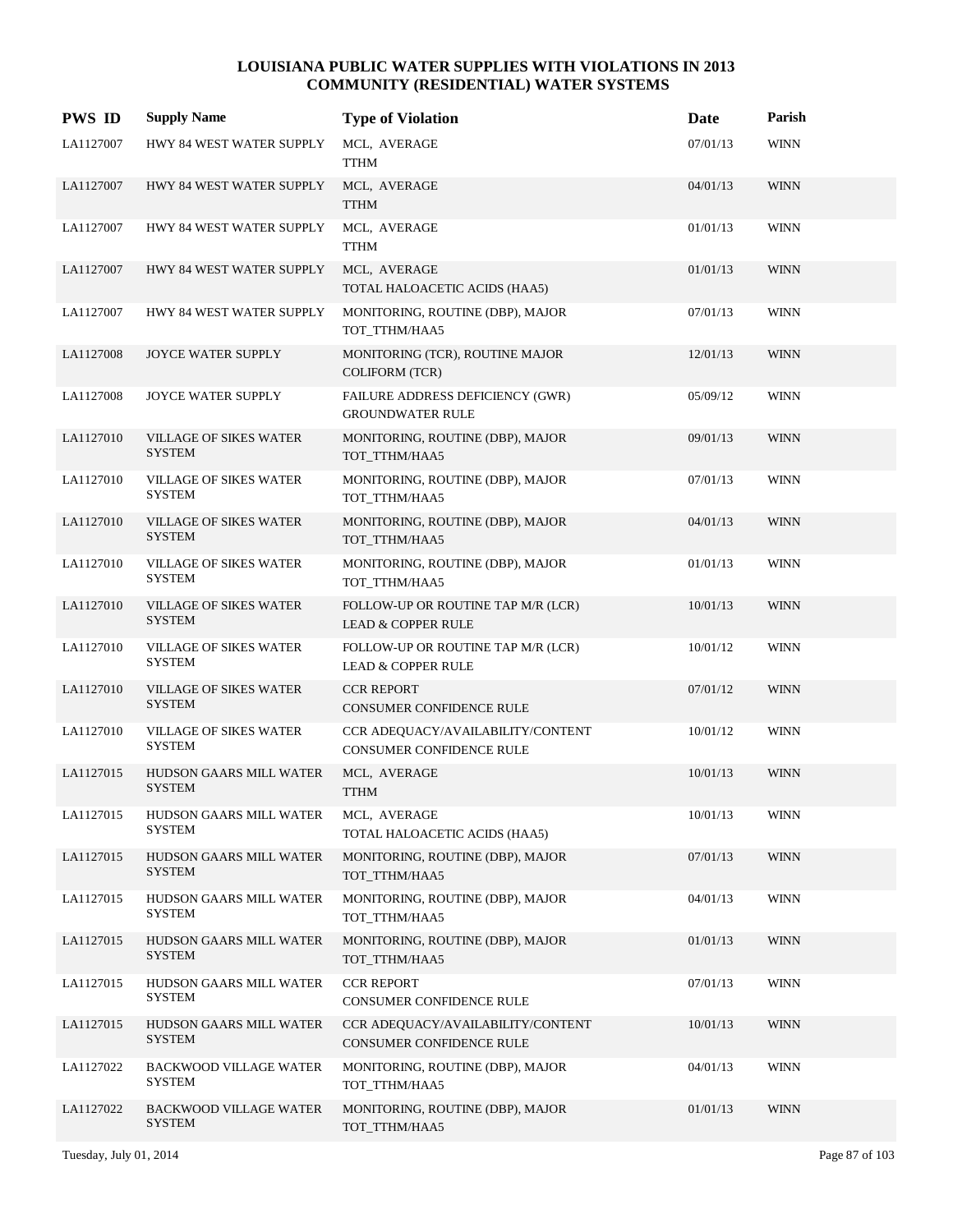| <b>PWS ID</b> | <b>Supply Name</b>                              | <b>Type of Violation</b>                                       | <b>Date</b> | Parish      |
|---------------|-------------------------------------------------|----------------------------------------------------------------|-------------|-------------|
| LA1127023     | PLEASANT HILL CROSSROADS<br><b>WATER SYSTEM</b> | MCL, AVERAGE<br>TOTAL HALOACETIC ACIDS (HAA5)                  | 04/01/13    | <b>WINN</b> |
| LA1127023     | PLEASANT HILL CROSSROADS<br><b>WATER SYSTEM</b> | MCL, AVERAGE<br><b>TTHM</b>                                    | 04/01/13    | <b>WINN</b> |
| LA1127023     | PLEASANT HILL CROSSROADS<br><b>WATER SYSTEM</b> | MCL, AVERAGE<br><b>TTHM</b>                                    | 01/01/13    | <b>WINN</b> |
| LA1127023     | PLEASANT HILL CROSSROADS<br><b>WATER SYSTEM</b> | MCL, AVERAGE<br>TOTAL HALOACETIC ACIDS (HAA5)                  | 01/01/13    | <b>WINN</b> |
| LA1127023     | PLEASANT HILL CROSSROADS<br><b>WATER SYSTEM</b> | MONITORING (TCR), ROUTINE MAJOR<br><b>COLIFORM (TCR)</b>       | 11/01/13    | <b>WINN</b> |
| LA1127023     | PLEASANT HILL CROSSROADS<br><b>WATER SYSTEM</b> | MONITORING, ROUTINE (DBP), MAJOR<br>TOT TTHM/HAA5              | 11/01/13    | <b>WINN</b> |
| LA1127023     | PLEASANT HILL CROSSROADS<br><b>WATER SYSTEM</b> | MONITORING, ROUTINE (DBP), MAJOR<br>TOT TTHM/HAA5              | 08/01/13    | <b>WINN</b> |
| LA1127023     | PLEASANT HILL CROSSROADS<br><b>WATER SYSTEM</b> | MONITORING, ROUTINE (DBP), MAJOR<br>TOT TTHM/HAA5              | 07/01/13    | <b>WINN</b> |
| LA1127023     | PLEASANT HILL CROSSROADS<br><b>WATER SYSTEM</b> | FAILURE SUBMIT SUBPART V PLAN, ESCALATED<br><b>DBP STAGE 2</b> | 01/01/13    | <b>WINN</b> |
| LA1127023     | PLEASANT HILL CROSSROADS<br><b>WATER SYSTEM</b> | FAILURE SUBMIT IDSE/SUBPT V PLAN (DBPR2)<br><b>DBP STAGE 2</b> | 07/02/10    | <b>WINN</b> |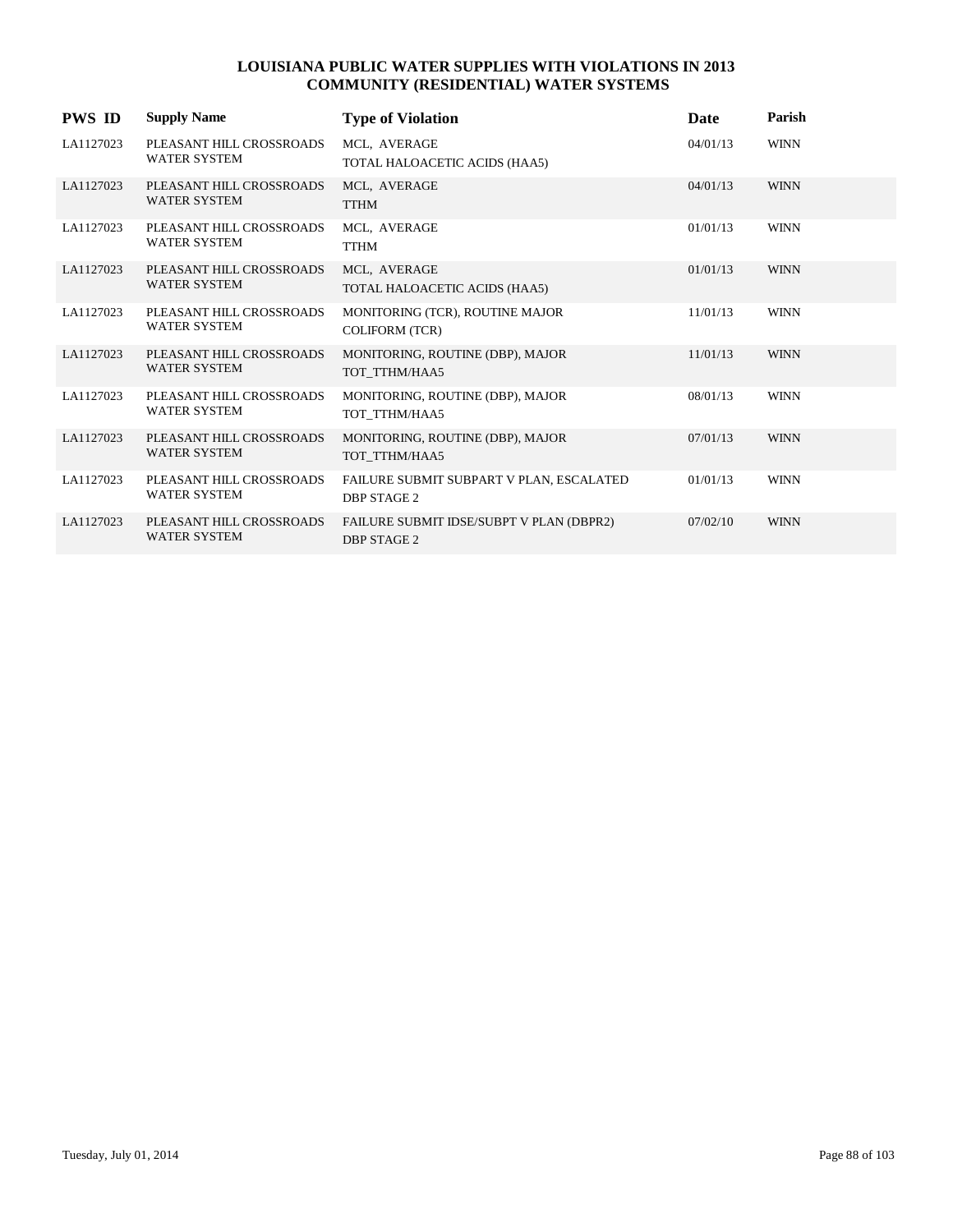| <b>PWS ID</b> | <b>Supply Name</b>                        | <b>Type of Violation</b>                                                  | Date     | Parish            |
|---------------|-------------------------------------------|---------------------------------------------------------------------------|----------|-------------------|
| LA2005047     | RPCC TECHNICAL EDUCATION<br><b>CENTER</b> | MCL (TCR), MONTHLY<br><b>COLIFORM (TCR)</b>                               | 04/01/13 | <b>ASCENSION</b>  |
| LA2005047     | RPCC TECHNICAL EDUCATION<br><b>CENTER</b> | MONITORING (TCR), ROUTINE MAJOR<br><b>COLIFORM (TCR)</b>                  | 01/01/13 | <b>ASCENSION</b>  |
| LA2005047     | RPCC TECHNICAL EDUCATION<br><b>CENTER</b> | MONITORING, ROUTINE (DBP), MAJOR<br>TOT_TTHM/HAA5                         | 01/01/13 | <b>ASCENSION</b>  |
| LA2005165     | <b>ALMATIS</b>                            | MONITORING, ROUTINE (DBP), MAJOR<br>TOT_TTHM/HAA5                         | 01/01/13 | <b>ASCENSION</b>  |
| LA2005165     | <b>ALMATIS</b>                            | FAILURE TO REPORT REQUIRED MOR ELEMENTS<br><b>TURBIDITY</b>               | 01/01/13 | <b>ASCENSION</b>  |
| LA2005167     | LIONS COPOLYMER GEISMAR                   | MONITORING, ROUTINE (DBP), MAJOR<br>TOT_TTHM/HAA5                         | 01/01/13 | <b>ASCENSION</b>  |
| LA2005167     | LIONS COPOLYMER GEISMAR                   | FAILURE SUBMIT SUBPART V PLAN, ESCALATED<br><b>DBP STAGE 2</b>            | 01/01/13 | <b>ASCENSION</b>  |
| LA2005232     | <b>GRACES LOUNGE</b>                      | PUBLIC NOTICE RULE LINKED TO VIOLATION<br>PUBLIC NOTICE                   | 01/16/13 | <b>ASCENSION</b>  |
| LA2005255     |                                           | SORRENTO LUMBER COMPANY MONITORING, ROUTINE (DBP), MAJOR<br>TOT_TTHM/HAA5 | 01/01/13 | <b>ASCENSION</b>  |
| LA2005260     | <b>ONE LIFE CHURCH</b>                    | MONITORING (TCR), ROUTINE MAJOR<br><b>COLIFORM (TCR)</b>                  | 10/01/13 | <b>ASCENSION</b>  |
| LA2005260     | ONE LIFE CHURCH                           | MONITORING (TCR), ROUTINE MAJOR<br><b>COLIFORM (TCR)</b>                  | 07/01/13 | <b>ASCENSION</b>  |
| LA2005260     | ONE LIFE CHURCH                           | MONITORING (TCR), ROUTINE MAJOR<br><b>COLIFORM (TCR)</b>                  | 04/01/13 | <b>ASCENSION</b>  |
| LA2005260     | ONE LIFE CHURCH                           | MONITORING, ROUTINE (DBP), MAJOR<br><b>CHLORINE</b>                       | 01/01/13 | <b>ASCENSION</b>  |
| LA2005260     | ONE LIFE CHURCH                           | PUBLIC NOTICE RULE LINKED TO VIOLATION<br><b>PUBLIC NOTICE</b>            | 11/24/13 | <b>ASCENSION</b>  |
| LA2005260     | ONE LIFE CHURCH                           | PUBLIC NOTICE RULE LINKED TO VIOLATION<br>PUBLIC NOTICE                   | 08/27/13 | <b>ASCENSION</b>  |
| LA2005260     | ONE LIFE CHURCH                           | PUBLIC NOTICE RULE LINKED TO VIOLATION<br>PUBLIC NOTICE                   | 04/11/13 | <b>ASCENSION</b>  |
| LA2005260     | ONE LIFE CHURCH                           | PUBLIC NOTICE RULE LINKED TO VIOLATION<br>PUBLIC NOTICE                   | 01/16/13 | <b>ASCENSION</b>  |
| LA2011029     | WESTVACO CORPORATION<br>WATER SYSTEM      | MONITORING (TCR), ROUTINE MAJOR<br><b>COLIFORM (TCR)</b>                  | 12/01/13 | <b>BEAUREGARD</b> |
| LA2013015     | <b>HOUSE OF RAEFORD</b>                   | MONITORING (TCR), ROUTINE MAJOR<br><b>COLIFORM (TCR)</b>                  | 01/01/13 | <b>BIENVILLE</b>  |
| LA2013015     | <b>HOUSE OF RAEFORD</b>                   | MONITORING, ROUTINE (DBP), MAJOR<br>TOT_TTHM/HAA5                         | 01/01/13 | <b>BIENVILLE</b>  |
| LA2013015     | HOUSE OF RAEFORD                          | FAILURE SUBMIT SUBPART V PLAN, ESCALATED<br><b>DBP STAGE 2</b>            | 01/01/13 | <b>BIENVILLE</b>  |
| LA2013015     | <b>HOUSE OF RAEFORD</b>                   | FAILURE ADDRESS DEFICIENCY (GWR)<br><b>GROUNDWATER RULE</b>               | 12/28/11 | <b>BIENVILLE</b>  |
| LA2013015     | HOUSE OF RAEFORD                          | PUBLIC NOTICE RULE LINKED TO VIOLATION<br>PUBLIC NOTICE                   | 07/10/13 | <b>BIENVILLE</b>  |
| LA2013015     | <b>HOUSE OF RAEFORD</b>                   | PUBLIC NOTICE RULE LINKED TO VIOLATION<br>PUBLIC NOTICE                   | 05/31/12 | <b>BIENVILLE</b>  |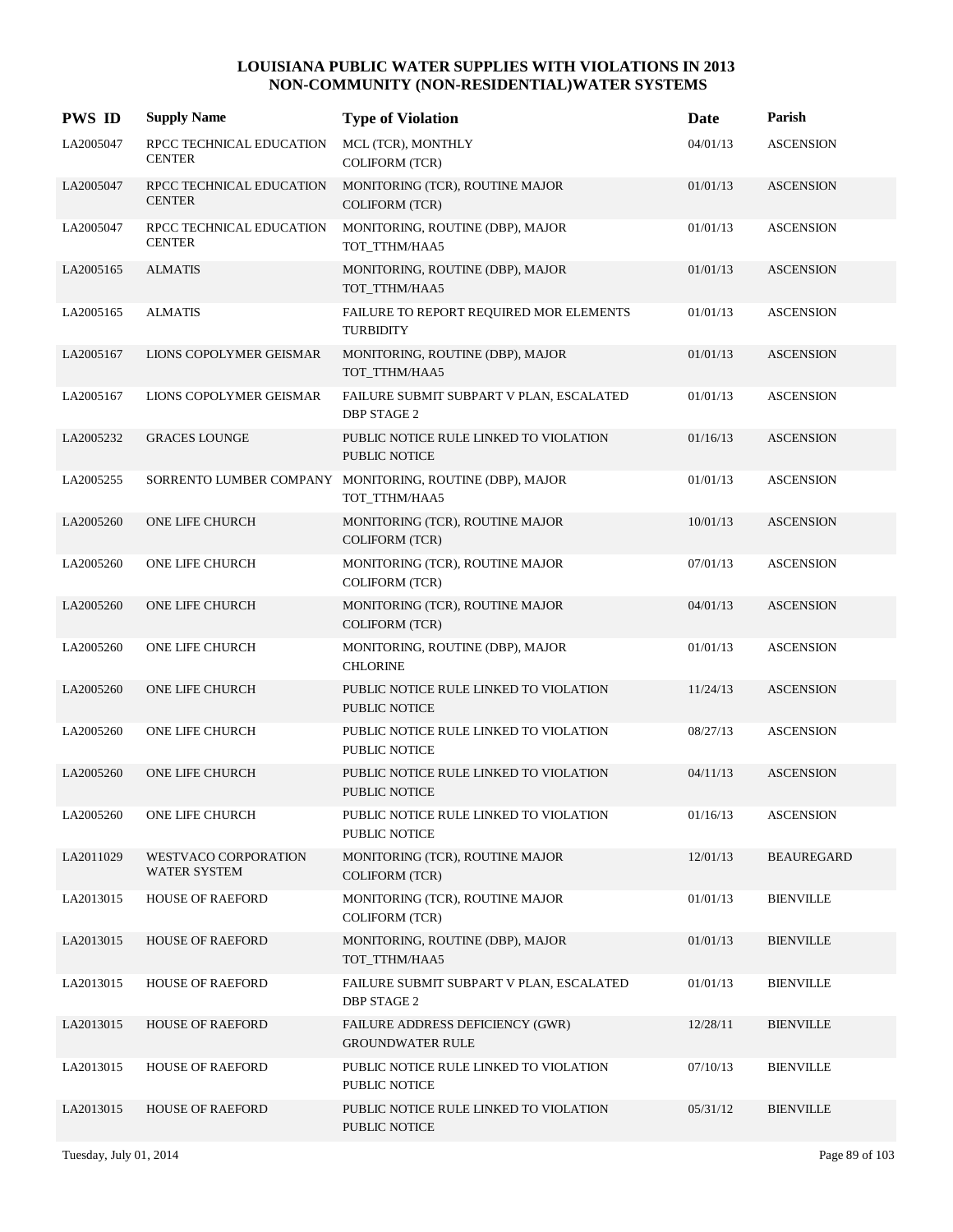| <b>PWS ID</b> | <b>Supply Name</b>                                  | <b>Type of Violation</b>                                                                | Date     | Parish           |
|---------------|-----------------------------------------------------|-----------------------------------------------------------------------------------------|----------|------------------|
| LA2015004     | <b>GREEN PARK CAMP WATER</b><br><b>SYSTEM</b>       | MONITORING (TCR), ROUTINE MAJOR<br><b>COLIFORM (TCR)</b>                                | 11/01/13 | <b>BOSSIER</b>   |
| LA2015004     | <b>GREEN PARK CAMP WATER</b><br><b>SYSTEM</b>       | PUBLIC NOTICE RULE LINKED TO VIOLATION<br>PUBLIC NOTICE                                 | 02/17/12 | <b>BOSSIER</b>   |
| LA2017018     | KEITHVILLE ELEMENTARY<br>AND MIDDLE SCHOOL          | MONITORING, ROUTINE (DBP), MAJOR<br>TOT_TTHM/HAA5                                       | 01/01/13 | CADDO            |
| LA2017020     | LOUISIANA CLARKLIFT                                 | MONITORING, ROUTINE (DBP), MAJOR<br>TOT_TTHM/HAA5                                       | 01/01/13 | <b>CADDO</b>     |
| LA2017020     | LOUISIANA CLARKLIFT                                 | PUBLIC NOTICE RULE LINKED TO VIOLATION<br>PUBLIC NOTICE                                 | 05/31/12 | CADDO            |
| LA2017022     | THUNDER ROAD RACEWAY<br><b>PARK</b>                 | MONITORING (TCR), ROUTINE MAJOR<br><b>COLIFORM (TCR)</b>                                | 04/01/13 | <b>CADDO</b>     |
| LA2017022     | THUNDER ROAD RACEWAY<br><b>PARK</b>                 | PUBLIC NOTICE RULE LINKED TO VIOLATION<br>PUBLIC NOTICE                                 | 08/31/13 | CADDO            |
| LA2017022     | THUNDER ROAD RACEWAY<br><b>PARK</b>                 | PUBLIC NOTICE RULE LINKED TO VIOLATION<br>PUBLIC NOTICE                                 | 12/11/12 | <b>CADDO</b>     |
| LA2017023     | PELICAN LODGE WATER<br><b>SYSTEM</b>                | MONITORING (TCR), ROUTINE MAJOR<br><b>COLIFORM (TCR)</b>                                | 10/01/13 | CADDO            |
| LA2017025     | CIRCLE K # 2700881                                  | FAILURE ADDRESS DEFICIENCY (GWR)<br><b>GROUNDWATER RULE</b>                             | 04/24/12 | <b>CADDO</b>     |
| LA2017026     | <b>RELAY STATION</b>                                | PUBLIC NOTICE RULE LINKED TO VIOLATION<br>PUBLIC NOTICE                                 | 04/10/13 | CADDO            |
| LA2017027     | <b>CRAWDADDYS TRUCK STOP</b><br><b>WATER SYSTEM</b> | MONITORING (TCR), ROUTINE MAJOR<br><b>COLIFORM (TCR)</b>                                | 01/01/13 | <b>CADDO</b>     |
| LA2019010     |                                                     | CERTAINTEED WATER SYSTEM MONITORING (TCR), ROUTINE MAJOR<br><b>COLIFORM (TCR)</b>       | 07/01/13 | <b>CALCASIEU</b> |
| LA2019010     |                                                     | CERTAINTEED WATER SYSTEM MONITORING (TCR), ROUTINE MAJOR<br><b>COLIFORM (TCR)</b>       | 04/01/13 | <b>CALCASIEU</b> |
| LA2019010     |                                                     | CERTAINTEED WATER SYSTEM MONITORING (TCR), ROUTINE MAJOR<br><b>COLIFORM (TCR)</b>       | 01/01/13 | <b>CALCASIEU</b> |
| LA2019010     |                                                     | CERTAINTEED WATER SYSTEM MONITORING, ROUTINE (DBP), MAJOR<br><b>CHLORINE</b>            | 10/01/13 | <b>CALCASIEU</b> |
| LA2019010     |                                                     | CERTAINTEED WATER SYSTEM FAILURE ADDRESS DEFICIENCY (GWR)<br><b>GROUNDWATER RULE</b>    | 05/01/13 | <b>CALCASIEU</b> |
| LA2019010     |                                                     | CERTAINTEED WATER SYSTEM PUBLIC NOTICE RULE LINKED TO VIOLATION<br>PUBLIC NOTICE        | 11/29/13 | CALCASIEU        |
| LA2019010     |                                                     | CERTAINTEED WATER SYSTEM PUBLIC NOTICE RULE LINKED TO VIOLATION<br>PUBLIC NOTICE        | 08/23/13 | CALCASIEU        |
| LA2019010     |                                                     | CERTAINTEED WATER SYSTEM PUBLIC NOTICE RULE LINKED TO VIOLATION<br>PUBLIC NOTICE        | 07/12/13 | <b>CALCASIEU</b> |
| LA2019010     |                                                     | CERTAINTEED WATER SYSTEM PUBLIC NOTICE RULE LINKED TO VIOLATION<br>PUBLIC NOTICE        | 04/12/13 | CALCASIEU        |
| LA2019010     |                                                     | CERTAINTEED WATER SYSTEM PUBLIC NOTICE RULE LINKED TO VIOLATION<br><b>PUBLIC NOTICE</b> | 01/17/13 | CALCASIEU        |
| LA2019015     | CITGO PETROLEUM REFINERY<br>WATER SYSTEM            | MONITOR GWR TRIGGERED/ADDITONAL, MINOR<br>E. COLI                                       | 02/10/12 | CALCASIEU        |
| LA2019021     | DELTA DOWNS INC WATER<br><b>SYSTEM</b>              | MONITORING, ROUTINE (DBP), MAJOR<br>TOT_TTHM/HAA5                                       | 01/01/13 | CALCASIEU        |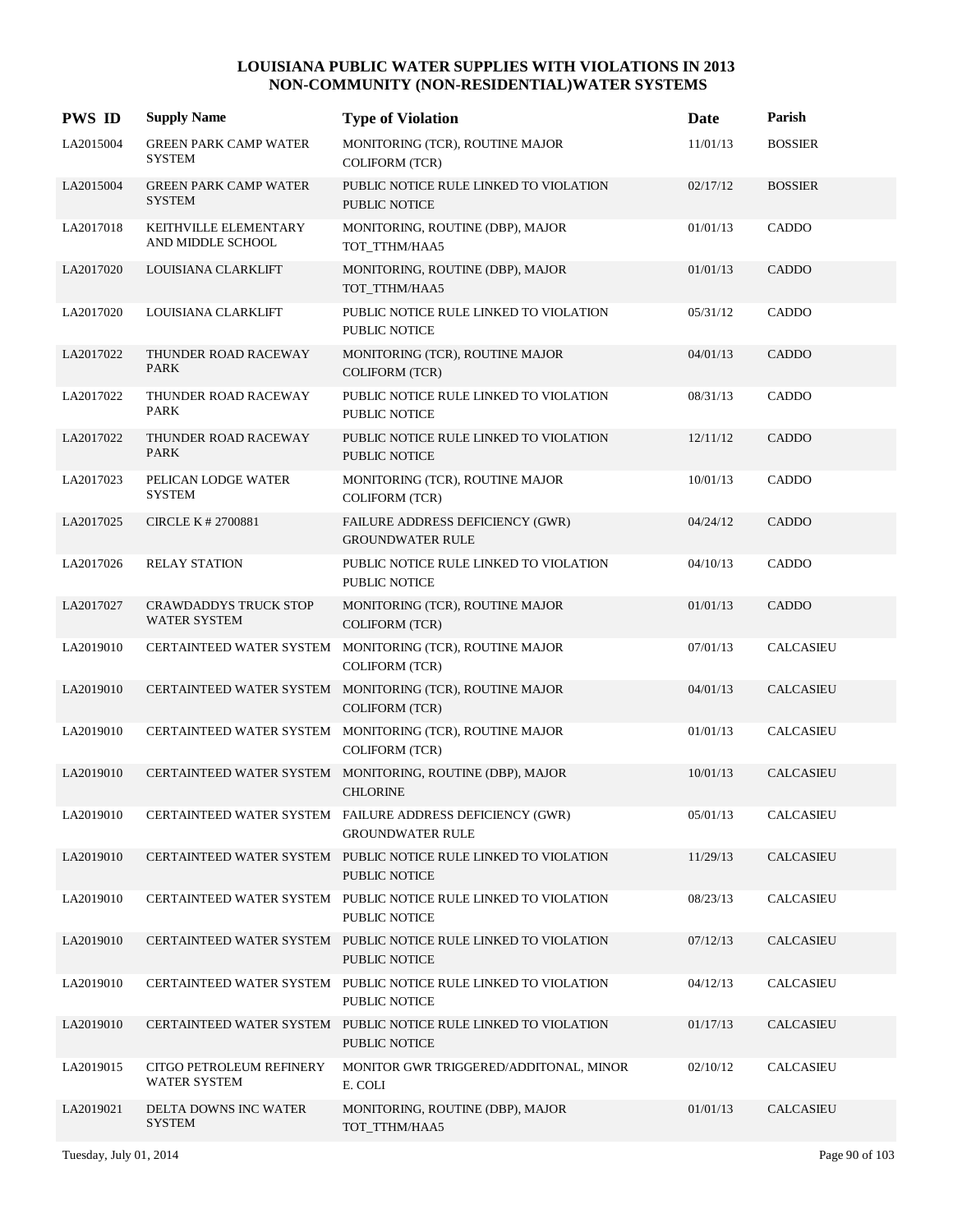| <b>PWS ID</b> | <b>Supply Name</b>                                            | <b>Type of Violation</b>                                       | Date     | Parish           |
|---------------|---------------------------------------------------------------|----------------------------------------------------------------|----------|------------------|
| LA2019060     | CATC POSITIVE<br><b>CONNECTIONS</b>                           | MONITORING (TCR), ROUTINE MAJOR<br><b>COLIFORM (TCR)</b>       | 07/01/13 | <b>CALCASIEU</b> |
| LA2019060     | CATC POSITIVE<br><b>CONNECTIONS</b>                           | MONITORING, ROUTINE (DBP), MAJOR<br>TOT_TTHM/HAA5              | 01/01/13 | CALCASIEU        |
| LA2019087     | LAKE CHARLES HARBOR &<br>TERMINAL COKE PLNT                   | MONITORING (TCR), ROUTINE MAJOR<br><b>COLIFORM (TCR)</b>       | 07/01/13 | CALCASIEU        |
| LA2019087     | <b>LAKE CHARLES HARBOR &amp;</b><br>TERMINAL COKE PLNT        | MONITORING, ROUTINE (DBP), MAJOR<br><b>CHLORINE</b>            | 07/01/13 | <b>CALCASIEU</b> |
| LA2019087     | <b>LAKE CHARLES HARBOR &amp;</b><br><b>TERMINAL COKE PLNT</b> | MONITORING, ROUTINE (DBP), MAJOR<br>TOT_TTHM/HAA5              | 01/01/13 | CALCASIEU        |
| LA2019094     | EQUISTAR CHEMICAL LP                                          | MONITORING, ROUTINE (DBP), MAJOR<br>TOT_TTHM/HAA5              | 01/01/13 | CALCASIEU        |
| LA2019098     | TRUNKLINE LNG CO WATER<br><b>SYSTEM</b>                       | MONITORING (TCR), ROUTINE MAJOR<br><b>COLIFORM (TCR)</b>       | 01/01/13 | <b>CALCASIEU</b> |
| LA2019098     | TRUNKLINE LNG CO WATER<br><b>SYSTEM</b>                       | MONITORING, ROUTINE (DBP), MAJOR<br>TOT_TTHM/HAA5              | 01/01/13 | <b>CALCASIEU</b> |
| LA2019121     | AXIALL CORP COMP FAMILY<br><b>CENTER WS</b>                   | PUBLIC NOTICE RULE LINKED TO VIOLATION<br><b>PUBLIC NOTICE</b> | 01/17/13 | CALCASIEU        |
| LA2019124     | TOOMEY REST AREA WATER<br><b>SYSTEM</b>                       | MONITORING (TCR), REPEAT MAJOR<br><b>COLIFORM (TCR)</b>        | 04/01/13 | CALCASIEU        |
| LA2019124     | TOOMEY REST AREA WATER<br><b>SYSTEM</b>                       | MONITOR GWR TRIGGERED/ADDITONAL, MAJOR<br>E. COLI              | 06/27/13 | <b>CALCASIEU</b> |
| LA2019134     | <b>DUNHAM PRICE GROUP</b><br>WATER SYSTEM                     | MONITORING, ROUTINE (DBP), MAJOR<br>TOT_TTHM/HAA5              | 01/01/13 | <b>CALCASIEU</b> |
| LA2019134     | DUNHAM PRICE GROUP<br>WATER SYSTEM                            | FAILURE SUBMIT SUBPART V PLAN, ESCALATED<br><b>DBP STAGE 2</b> | 01/01/13 | CALCASIEU        |
| LA2019135     | <b>BIG LAKE WATER SYSTEM</b>                                  | MONITORING (TCR), ROUTINE MAJOR<br><b>COLIFORM (TCR)</b>       | 07/01/13 | CALCASIEU        |
| LA2019141     | CITGO-PECAN GROVE CENTER                                      | MCL, LRAA<br><b>TTHM</b>                                       | 10/01/13 | <b>CALCASIEU</b> |
| LA2019141     | CITGO-PECAN GROVE CENTER                                      | MCL (TCR), MONTHLY<br><b>COLIFORM (TCR)</b>                    | 10/01/13 | CALCASIEU        |
| LA2019141     | CITGO-PECAN GROVE CENTER                                      | MONITORING (TCR), ROUTINE MINOR<br><b>COLIFORM (TCR)</b>       | 11/01/13 | <b>CALCASIEU</b> |
| LA2019141     | CITGO-PECAN GROVE CENTER                                      | MONITORING (TCR), REPEAT MINOR<br><b>COLIFORM</b> (TCR)        | 10/01/13 | CALCASIEU        |
| LA2019142     | <b>CIRCLE A MINI MART #2</b>                                  | PUBLIC NOTICE RULE LINKED TO VIOLATION<br>PUBLIC NOTICE        | 04/12/13 | CALCASIEU        |
| LA2019143     | PRAIRIE PLAZA WATER<br><b>SYSTEM</b>                          | MONITORING (TCR), ROUTINE MAJOR<br><b>COLIFORM (TCR)</b>       | 10/01/13 | CALCASIEU        |
| LA2019143     | PRAIRIE PLAZA WATER<br><b>SYSTEM</b>                          | MONITORING (TCR), ROUTINE MAJOR<br><b>COLIFORM (TCR)</b>       | 04/01/13 | CALCASIEU        |
| LA2019143     | PRAIRIE PLAZA WATER<br><b>SYSTEM</b>                          | FAILURE ADDRESS DEFICIENCY (GWR)<br><b>GROUNDWATER RULE</b>    | 10/02/12 | CALCASIEU        |
| LA2019143     | PRAIRIE PLAZA WATER<br><b>SYSTEM</b>                          | PUBLIC NOTICE RULE LINKED TO VIOLATION<br>PUBLIC NOTICE        | 08/23/13 | CALCASIEU        |
| LA2019143     | PRAIRIE PLAZA WATER<br><b>SYSTEM</b>                          | PUBLIC NOTICE RULE LINKED TO VIOLATION<br>PUBLIC NOTICE        | 04/12/13 | CALCASIEU        |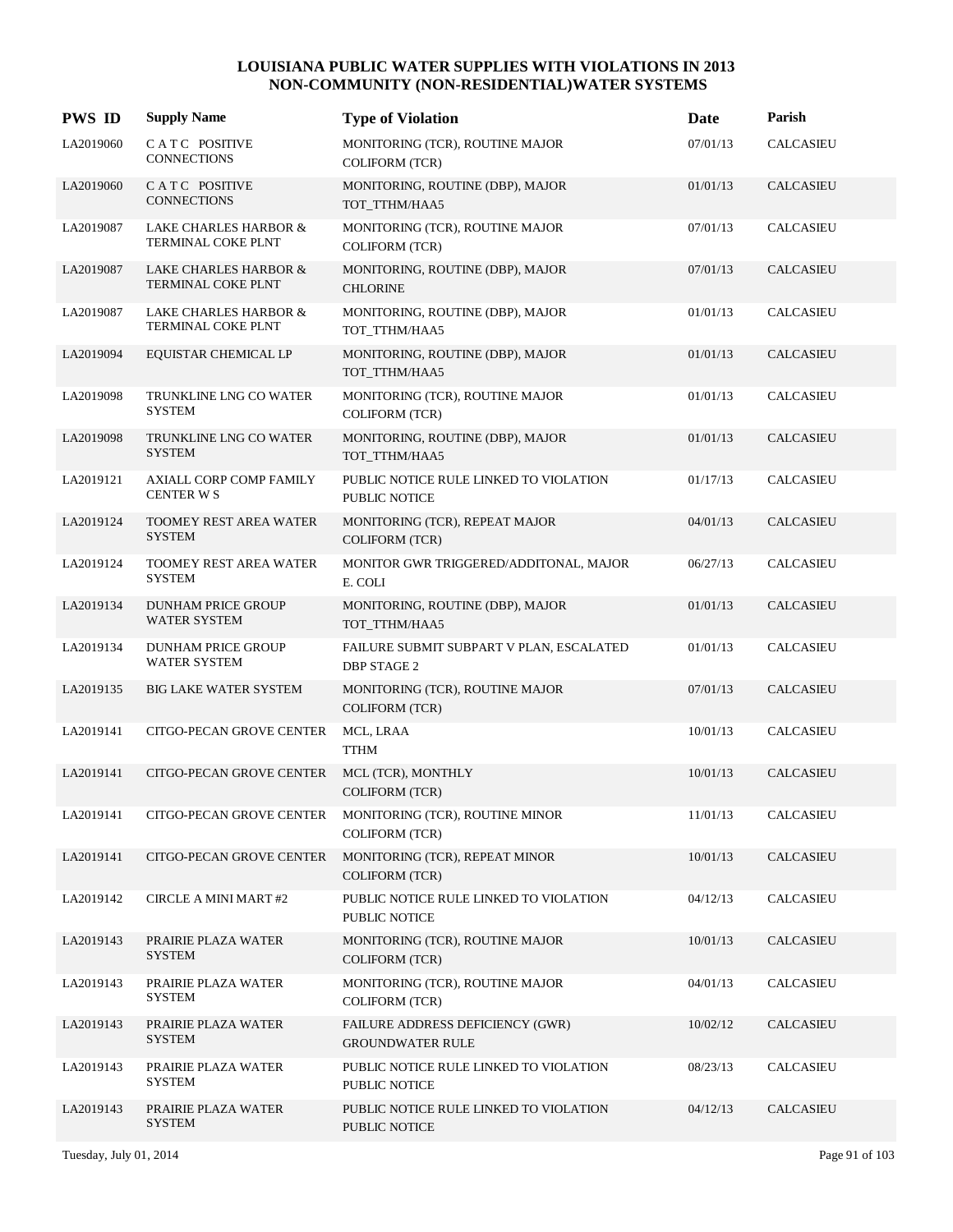| <b>PWS ID</b> | <b>Supply Name</b>                                     | <b>Type of Violation</b>                                       | Date     | Parish                  |
|---------------|--------------------------------------------------------|----------------------------------------------------------------|----------|-------------------------|
| LA2019143     | PRAIRIE PLAZA WATER<br><b>SYSTEM</b>                   | INADEQUATE MINIMUM CHLORINE RESIDUAL<br><b>CHLORINE</b>        | 07/01/13 | <b>CALCASIEU</b>        |
| LA2019144     | TIGER TOUCHDOWN #4                                     | MONITORING (TCR), ROUTINE MAJOR<br><b>COLIFORM (TCR)</b>       | 01/01/13 | <b>CALCASIEU</b>        |
| LA2019144     | TIGER TOUCHDOWN #4                                     | FAILURE ADDRESS DEFICIENCY (GWR)<br><b>GROUNDWATER RULE</b>    | 10/02/12 | <b>CALCASIEU</b>        |
| LA2019144     | TIGER TOUCHDOWN #4                                     | PUBLIC NOTICE RULE LINKED TO VIOLATION<br><b>PUBLIC NOTICE</b> | 07/12/13 | <b>CALCASIEU</b>        |
| LA2019144     | TIGER TOUCHDOWN #4                                     | PUBLIC NOTICE RULE LINKED TO VIOLATION<br>PUBLIC NOTICE        | 04/12/13 | <b>CALCASIEU</b>        |
| LA2033025     | DELTECH CORPORATION                                    | MONITORING, ROUTINE (DBP), MAJOR<br>TOT_TTHM/HAA5              | 01/01/13 | <b>EAST BATON ROUGE</b> |
| LA2033025     | DELTECH CORPORATION                                    | FAILURE SUBMIT SUBPART V PLAN, ESCALATED<br><b>DBP STAGE 2</b> | 01/01/13 | <b>EAST BATON ROUGE</b> |
| LA2033025     | DELTECH CORPORATION                                    | PUBLIC NOTICE RULE LINKED TO VIOLATION<br><b>PUBLIC NOTICE</b> | 04/11/13 | <b>EAST BATON ROUGE</b> |
| LA2033041     | UOP, LLC                                               | MONITORING, ROUTINE (DBP), MAJOR<br>TOT_TTHM/HAA5              | 01/01/13 | <b>EAST BATON ROUGE</b> |
| LA2033118     | <b>EXXONMOBIL BATON ROUGE</b><br><b>CHEMICAL PLANT</b> | MCL (TCR), MONTHLY<br><b>COLIFORM (TCR)</b>                    | 09/01/13 | <b>EAST BATON ROUGE</b> |
| LA2033131     | <b>SALMON &amp; ASSOCIATES</b>                         | MONITORING (TCR), ROUTINE MAJOR<br><b>COLIFORM (TCR)</b>       | 04/01/13 | <b>EAST BATON ROUGE</b> |
| LA2033135     | <b>MADE TO GO TRUCKSTOP</b>                            | MCL (TCR), MONTHLY<br><b>COLIFORM (TCR)</b>                    | 10/01/13 | <b>EAST BATON ROUGE</b> |
| LA2039017     | LOUISIANA STATE<br><b>ARBORETUM</b>                    | MCL (TCR), MONTHLY<br><b>COLIFORM (TCR)</b>                    | 01/01/13 | <b>EVANGELINE</b>       |
| LA2039017     | <b>LOUISIANA STATE</b><br><b>ARBORETUM</b>             | MONITORING (TCR), ROUTINE MAJOR<br><b>COLIFORM (TCR)</b>       | 02/01/13 | <b>EVANGELINE</b>       |
| LA2039017     | LOUISIANA STATE<br><b>ARBORETUM</b>                    | MONITOR GWR TRIGGERED/ADDITONAL, MAJOR<br>E. COLI              | 12/06/12 | <b>EVANGELINE</b>       |
| LA2039017     | LOUISIANA STATE<br><b>ARBORETUM</b>                    | MONITOR GWR TRIGGERED/ADDITONAL, MINOR<br>E. COLI              | 01/01/13 | <b>EVANGELINE</b>       |
| LA2039017     | LOUISIANA STATE<br><b>ARBORETUM</b>                    | INADEQUATE MINIMUM CHLORINE RESIDUAL<br><b>CHLORINE</b>        | 10/01/13 | <b>EVANGELINE</b>       |
| LA2039017     | LOUISIANA STATE<br><b>ARBORETUM</b>                    | INADEQUATE MINIMUM CHLORINE RESIDUAL<br><b>CHLORINE</b>        | 07/01/13 | <b>EVANGELINE</b>       |
| LA2039017     | LOUISIANA STATE<br>ARBORETUM                           | INADEQUATE MINIMUM CHLORINE RESIDUAL<br><b>CHLORINE</b>        | 07/01/13 | <b>EVANGELINE</b>       |
| LA2039017     | LOUISIANA STATE<br><b>ARBORETUM</b>                    | INADEQUATE MINIMUM CHLORINE RESIDUAL<br><b>CHLORINE</b>        | 07/01/13 | <b>EVANGELINE</b>       |
| LA2039017     | LOUISIANA STATE<br><b>ARBORETUM</b>                    | INADEQUATE MINIMUM CHLORINE RESIDUAL<br><b>CHLORINE</b>        | 04/01/13 | <b>EVANGELINE</b>       |
| LA2039017     | LOUISIANA STATE<br><b>ARBORETUM</b>                    | INADEQUATE MINIMUM CHLORINE RESIDUAL<br>RESIDUAL CHLORINE      | 01/01/13 | <b>EVANGELINE</b>       |
| LA2039017     | LOUISIANA STATE<br><b>ARBORETUM</b>                    | INADEQUATE MINIMUM CHLORINE RESIDUAL<br>RESIDUAL CHLORINE      | 01/01/13 | <b>EVANGELINE</b>       |
| LA2045053     | <b>MORTON SALT INC WATER</b><br><b>SYSTEM</b>          | MONITORING, ROUTINE (DBP), MAJOR<br>TOT_TTHM/HAA5              | 01/01/13 | <b>IBERIA</b>           |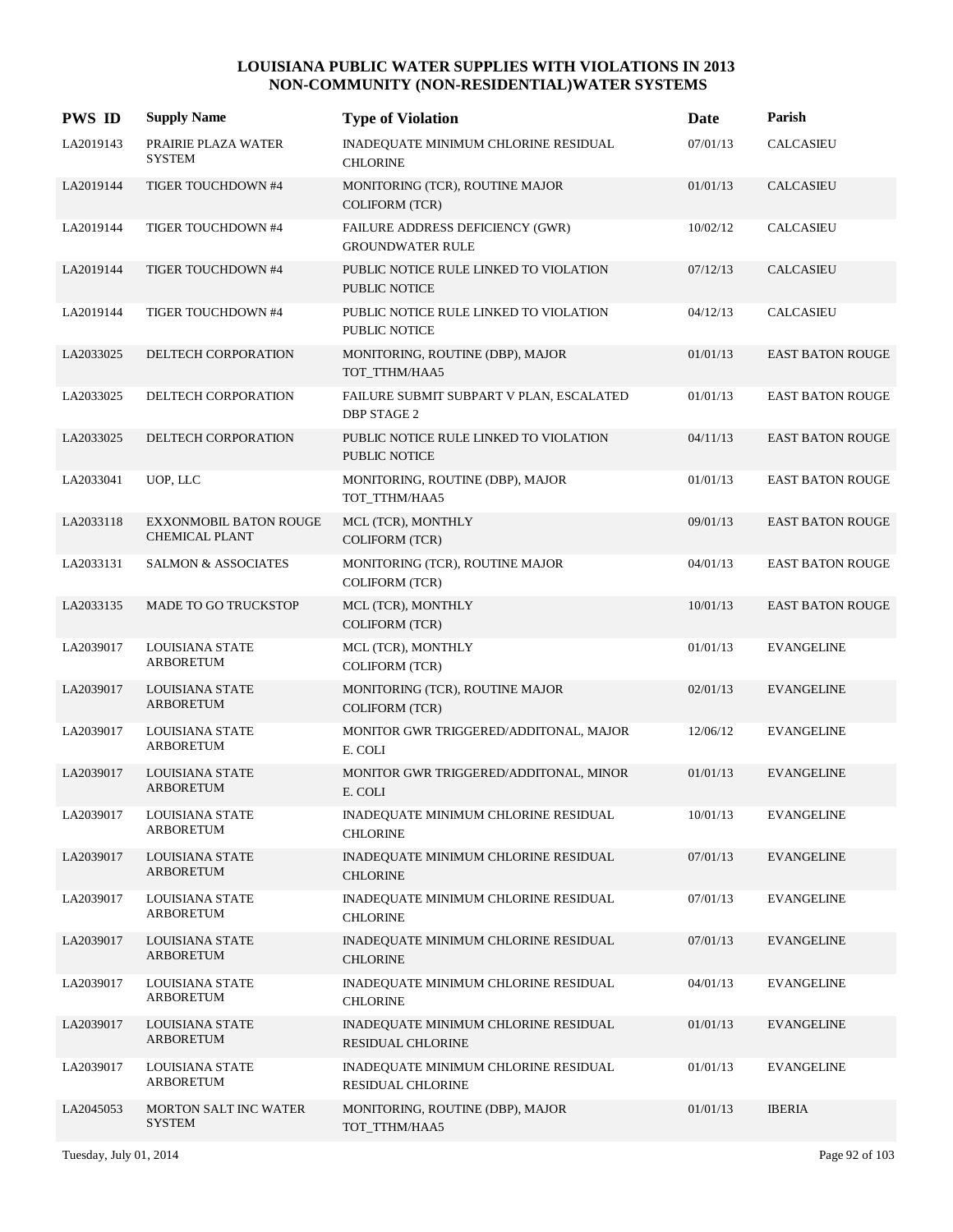| <b>PWS ID</b> | <b>Supply Name</b>                                       | <b>Type of Violation</b>                                       | <b>Date</b> | Parish              |
|---------------|----------------------------------------------------------|----------------------------------------------------------------|-------------|---------------------|
| LA2045066     | RIP VAN WINKLE GARDENS                                   | MONITORING (TCR), ROUTINE MAJOR<br><b>COLIFORM (TCR)</b>       | 07/01/13    | <b>IBERIA</b>       |
| LA2045066     | RIP VAN WINKLE GARDENS                                   | MONITORING (TCR), ROUTINE MAJOR<br><b>COLIFORM</b> (TCR)       | 01/01/13    | <b>IBERIA</b>       |
| LA2045066     | RIP VAN WINKLE GARDENS                                   | PUBLIC NOTICE RULE LINKED TO VIOLATION<br><b>PUBLIC NOTICE</b> | 11/29/13    | <b>IBERIA</b>       |
| LA2045066     | RIP VAN WINKLE GARDENS                                   | PUBLIC NOTICE RULE LINKED TO VIOLATION<br>PUBLIC NOTICE        | 04/12/13    | <b>IBERIA</b>       |
| LA2045071     | ROHM AND HAAS CO<br>ADVANCED MATERIALS WS                | MONITORING, ROUTINE (DBP), MAJOR<br>TOT_TTHM/HAA5              | 01/01/13    | <b>IBERIA</b>       |
| LA2045075     | <b>BACK TO BACK RV PARK</b><br><b>WATER SYSTEM</b>       | MONITORING (TCR), ROUTINE MINOR<br><b>COLIFORM (TCR)</b>       | 07/01/13    | <b>IBERIA</b>       |
| LA2045075     | <b>BACK TO BACK RV PARK</b><br>WATER SYSTEM              | MONITORING, ROUTINE (DBP), MAJOR<br><b>CHLORINE</b>            | 04/01/13    | <b>IBERIA</b>       |
| LA2055093     | <b>CORNER MARKET WATER</b><br><b>SYSTEM</b>              | MONITORING (TCR), ROUTINE MAJOR<br><b>COLIFORM (TCR)</b>       | 04/01/13    | LAFAYETTE           |
| LA2061003     | <b>ARDAGH GLASS WATER</b><br><b>SYSTEM</b>               | MONITORING, ROUTINE (DBP), MAJOR<br>TOT_TTHM/HAA5              | 01/01/13    | <b>LINCOLN</b>      |
| LA2061009     | <b>WEYERHAEUSER NR -</b><br><b>ARCADIA OSB</b>           | MONITORING, ROUTINE (DBP), MAJOR<br>TOT_TTHM/HAA5              | 01/01/13    | <b>LINCOLN</b>      |
| LA2063034     | PARKERS SUPERMARKET                                      | PUBLIC NOTICE RULE LINKED TO VIOLATION<br><b>PUBLIC NOTICE</b> | 06/11/13    | <b>LIVINGSTON</b>   |
| LA2069024     | <b>COWBOYS GENERAL STORE</b>                             | MONITORING (TCR), ROUTINE MAJOR<br><b>COLIFORM</b> (TCR)       | 07/01/13    | <b>NATCHITOCHES</b> |
| LA2069024     | <b>COWBOYS GENERAL STORE</b>                             | MONITORING (TCR), ROUTINE MAJOR<br><b>COLIFORM (TCR)</b>       | 01/01/13    | <b>NATCHITOCHES</b> |
| LA2069024     | <b>COWBOYS GENERAL STORE</b>                             | FAILURE ADDRESS DEFICIENCY (GWR)<br><b>GROUNDWATER RULE</b>    | 01/03/12    | <b>NATCHITOCHES</b> |
| LA2069024     | <b>COWBOYS GENERAL STORE</b>                             | PUBLIC NOTICE RULE LINKED TO VIOLATION<br>PUBLIC NOTICE        | 07/12/13    | <b>NATCHITOCHES</b> |
| LA2073044     | <b>GRAPHIC PACKAGING</b><br><b>INTERNATIONAL INC - B</b> | MONITORING, ROUTINE (DBP), MAJOR<br><b>CHLORINE</b>            | 07/01/13    | <b>OUACHITA</b>     |
| LA2073046     | RICE-WAYNE WATER CO LLC                                  | MONITORING, ROUTINE (DBP), MAJOR<br>TOT TTHM/HAA5              | 01/01/13    | <b>OUACHITA</b>     |
| LA2073046     | RICE-WAYNE WATER CO LLC                                  | FAILURE SUBMIT SUBPART V PLAN, ESCALATED<br><b>DBP STAGE 2</b> | 01/01/13    | <b>OUACHITA</b>     |
| LA2073046     | RICE-WAYNE WATER CO LLC                                  | PUBLIC NOTICE RULE LINKED TO VIOLATION<br>PUBLIC NOTICE        | 01/14/13    | <b>OUACHITA</b>     |
| LA2077010     | <b>BIG CAJUN II POWER PLANT</b>                          | MONITORING, ROUTINE (DBP), MAJOR<br><b>TTHM</b>                | 01/01/13    | POINTE COUPEE       |
| LA2077047     | <b>OLD RIVER WATER 7</b>                                 | MONITOR GWR TRIGGERED/ADDITONAL, MAJOR<br>E. COLI              | 09/26/12    | POINTE COUPEE       |
| LA2077047     | <b>OLD RIVER WATER 7</b>                                 | MONITOR GWR TRIGGERED/ADDITONAL, MAJOR<br>E. COLI              | 09/26/12    | POINTE COUPEE       |
| LA2077047     | OLD RIVER WATER 7                                        | MONITOR GWR TRIGGERED/ADDITONAL, MAJOR<br>E. COLI              | 09/26/12    | POINTE COUPEE       |
| LA2077047     | <b>OLD RIVER WATER 7</b>                                 | MONITOR GWR TRIGGERED/ADDITONAL, MAJOR<br>E. COLI              | 08/27/12    | POINTE COUPEE       |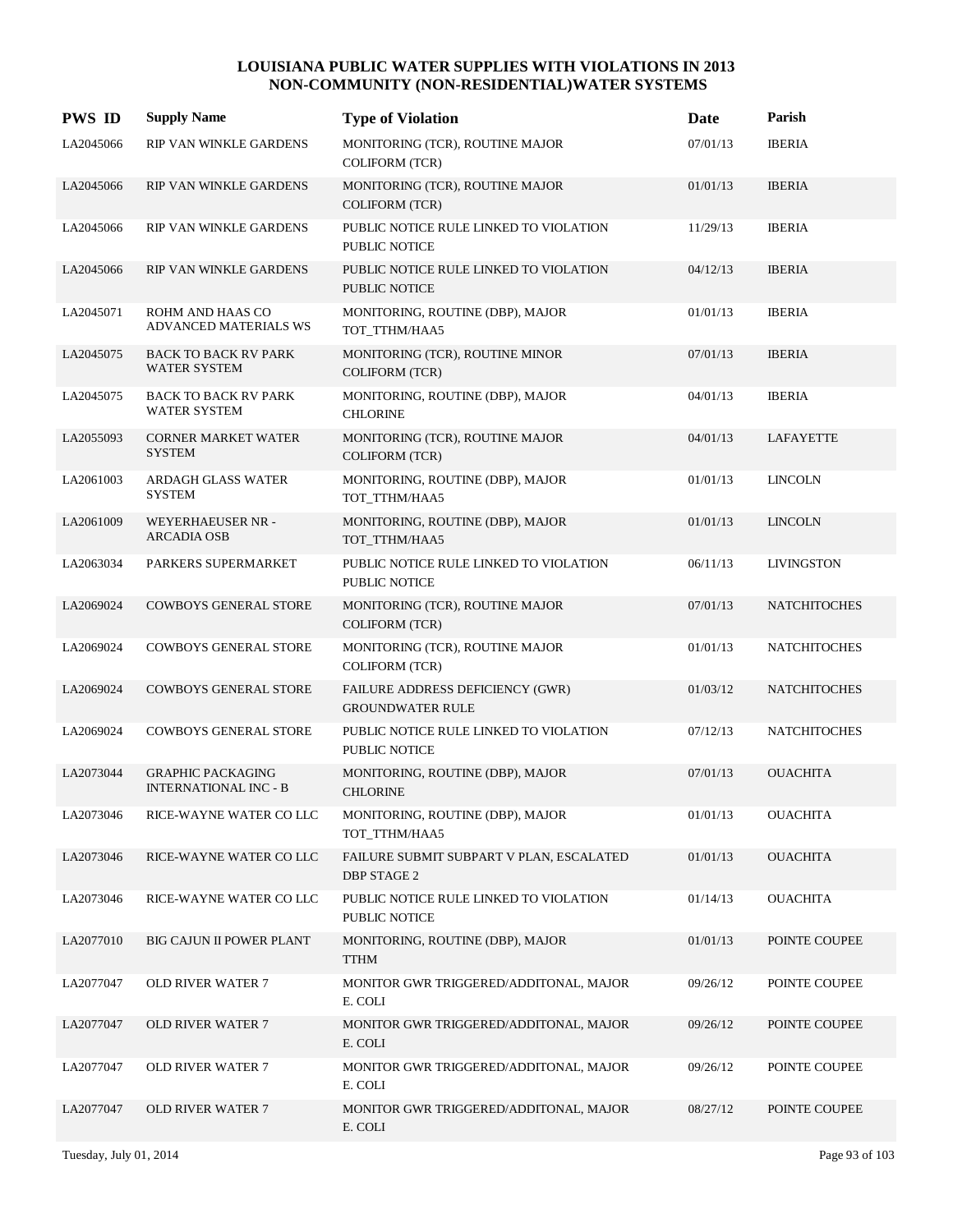| <b>PWS ID</b> | <b>Supply Name</b>                            | <b>Type of Violation</b>                                       | Date     | Parish                               |
|---------------|-----------------------------------------------|----------------------------------------------------------------|----------|--------------------------------------|
| LA2077047     | <b>OLD RIVER WATER 7</b>                      | FAILURE ADDRESS DEFICIENCY (GWR)<br><b>GROUNDWATER RULE</b>    | 10/12/11 | POINTE COUPEE                        |
| LA2077047     | <b>OLD RIVER WATER 7</b>                      | PUBLIC NOTICE RULE LINKED TO VIOLATION<br><b>PUBLIC NOTICE</b> | 11/01/12 | POINTE COUPEE                        |
| LA2079009     | LSU AT ALEXANDRIA                             | MONITORING, ROUTINE (DBP), MAJOR<br>TOT_TTHM/HAA5              | 06/01/12 | <b>RAPIDES</b>                       |
| LA2085063     | WRIGHTS LANDING WATER<br><b>SYSTEM</b>        | MONITORING (TCR), ROUTINE MAJOR<br><b>COLIFORM</b> (TCR)       | 08/01/13 | <b>SABINE</b>                        |
| LA2085063     | <b>WRIGHTS LANDING WATER</b><br><b>SYSTEM</b> | PUBLIC NOTICE RULE LINKED TO VIOLATION<br>PUBLIC NOTICE        | 05/31/12 | <b>SABINE</b>                        |
| LA2085063     | <b>WRIGHTS LANDING WATER</b><br><b>SYSTEM</b> | PUBLIC NOTICE RULE LINKED TO VIOLATION<br>PUBLIC NOTICE        | 12/11/11 | <b>SABINE</b>                        |
| LA2085063     | WRIGHTS LANDING WATER<br><b>SYSTEM</b>        | PUBLIC NOTICE RULE LINKED TO VIOLATION<br>PUBLIC NOTICE        | 09/22/11 | <b>SABINE</b>                        |
| LA2085063     | WRIGHTS LANDING WATER<br><b>SYSTEM</b>        | PUBLIC NOTICE RULE LINKED TO VIOLATION<br><b>PUBLIC NOTICE</b> | 08/30/11 | <b>SABINE</b>                        |
| LA2085079     | HARBOR MHP WATER SYSTEM                       | FAILURE ADDRESS DEFICIENCY (GWR)<br><b>GROUNDWATER RULE</b>    | 12/29/11 | <b>SABINE</b>                        |
| LA2091033     | TALLTIMBERS CASINO                            | MONITORING (TCR), ROUTINE MAJOR<br><b>COLIFORM</b> (TCR)       | 01/01/13 | <b>ST HELENA</b>                     |
| LA2093002     | NORANDA ALUMINA, LLC                          | INADEQUATE DBP PRECURSOR REMOVAL<br>CARBON, TOTAL              | 10/01/13 | <b>ST JAMES</b>                      |
| LA2093002     | NORANDA ALUMINA, LLC                          | <b>INADEQUATE DBP PRECURSOR REMOVAL</b><br>CARBON, TOTAL       | 07/01/13 | <b>ST JAMES</b>                      |
| LA2093005     | ST JAMES BOAT CLUB                            | MCL (TCR), MONTHLY<br><b>COLIFORM (TCR)</b>                    | 06/01/13 | <b>ST JAMES</b>                      |
| LA2095041     | PINNACLE POLYMERS                             | MCL, AVERAGE<br><b>TTHM</b>                                    | 10/01/13 | <b>ST JOHN THE</b><br><b>BAPTIST</b> |
| LA2095041     | PINNACLE POLYMERS                             | MCL, AVERAGE<br><b>TTHM</b>                                    | 07/01/13 | ST JOHN THE<br><b>BAPTIST</b>        |
| LA2095041     | PINNACLE POLYMERS                             | MCL, AVERAGE<br><b>TTHM</b>                                    | 04/01/13 | ST JOHN THE<br><b>BAPTIST</b>        |
| LA2095041     | PINNACLE POLYMERS                             | MONITORING, ROUTINE (DBP), MAJOR<br>TOT_TTHM/HAA5              | 12/01/13 | ST JOHN THE<br><b>BAPTIST</b>        |
| LA2095041     | PINNACLE POLYMERS                             | PUBLIC NOTICE RULE LINKED TO VIOLATION<br>PUBLIC NOTICE        | 12/07/13 | ST JOHN THE<br><b>BAPTIST</b>        |
| LA2095043     | <b>GILLIGANS ON THE LAKE</b>                  | PUBLIC NOTICE RULE LINKED TO VIOLATION<br>PUBLIC NOTICE        | 02/08/12 | ST JOHN THE<br><b>BAPTIST</b>        |
| LA2095045     | <b>FRENIER LANDING</b><br><b>RESTAURANT</b>   | MONITORING (TCR), ROUTINE MAJOR<br><b>COLIFORM (TCR)</b>       | 07/01/13 | ST JOHN THE<br><b>BAPTIST</b>        |
| LA2095045     | <b>FRENIER LANDING</b><br>RESTAURANT          | MONITORING (TCR), ROUTINE MAJOR<br><b>COLIFORM (TCR)</b>       | 04/01/13 | ST JOHN THE<br><b>BAPTIST</b>        |
| LA2097051     | <b>WALMART DISTRIBUTION</b><br>WATER SYSTEM   | MONITORING, ROUTINE (DBP), MAJOR<br>TOT_TTHM/HAA5              | 01/01/13 | <b>ST LANDRY</b>                     |
| LA2099043     | ONEAL STEEL INC WATER<br><b>SYSTEM</b>        | MONITORING, ROUTINE (DBP), MAJOR<br>TOT_TTHM/HAA5              | 01/01/13 | <b>ST MARTIN</b>                     |
| LA2101023     | <b>CYPREMORT POINT STATE</b><br><b>PARK</b>   | MONITORING (TCR), ROUTINE MAJOR<br><b>COLIFORM (TCR)</b>       | 07/01/13 | <b>ST MARY</b>                       |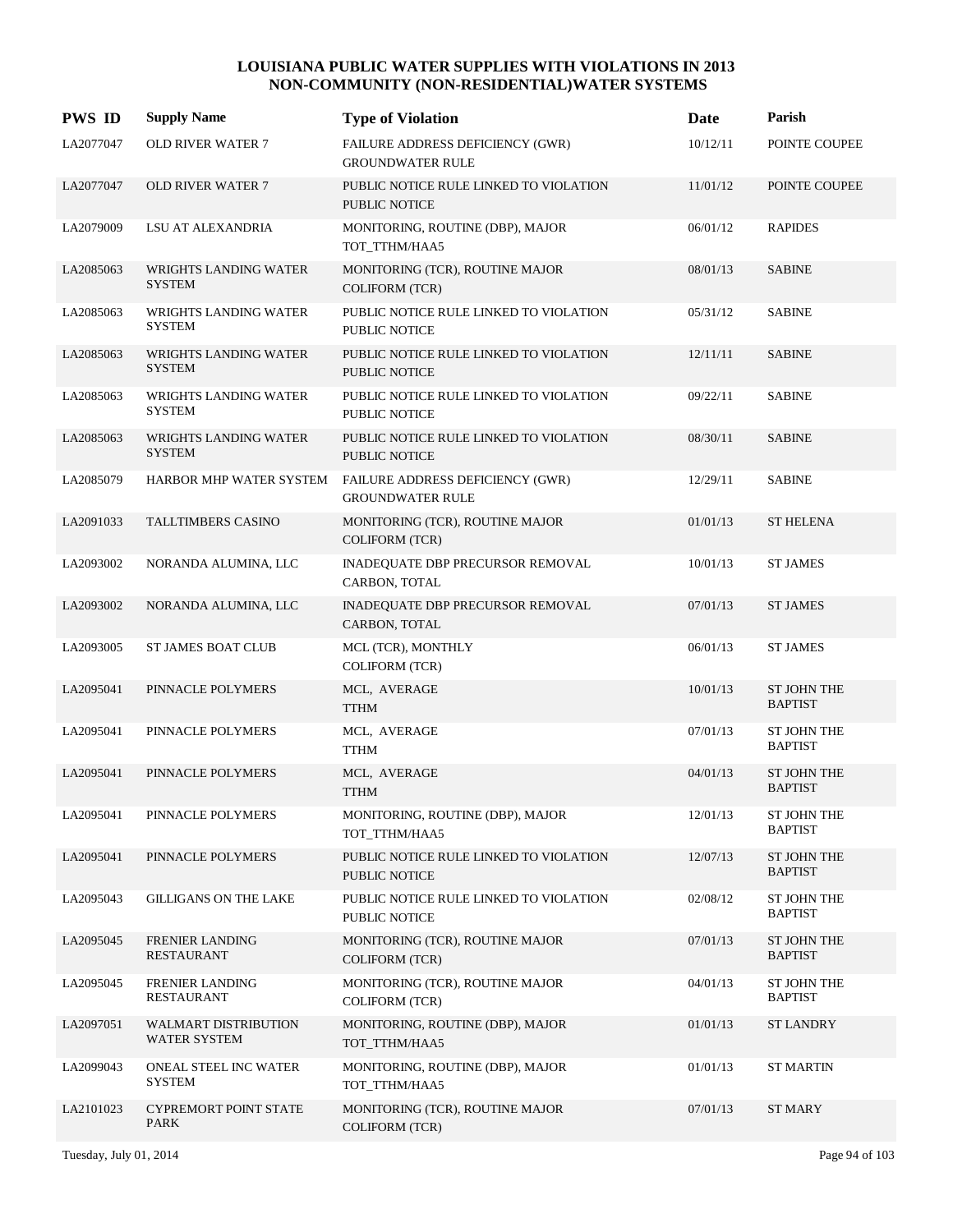| <b>PWS ID</b> | <b>Supply Name</b>                                 | <b>Type of Violation</b>                                       | Date     | Parish            |
|---------------|----------------------------------------------------|----------------------------------------------------------------|----------|-------------------|
| LA2101023     | <b>CYPREMORT POINT STATE</b><br>PARK               | MONITORING (TCR), ROUTINE MAJOR<br><b>COLIFORM (TCR)</b>       | 01/01/13 | <b>ST MARY</b>    |
| LA2101026     | <b>BAYVIEW DEVELOPMENT</b>                         | MONITORING, ROUTINE (DBP), MAJOR<br>TOT_TTHM/HAA5              | 01/01/13 | <b>ST MARY</b>    |
| LA2103094     | STATE POLICE TROOP L                               | MONITORING, ROUTINE (DBP), MAJOR<br>TOT_TTHM/HAA5              | 01/01/13 | <b>ST TAMMANY</b> |
| LA2103233     | <b>RAMSEY GRILL AND CAFE</b>                       | MONITORING (TCR), ROUTINE MAJOR<br><b>COLIFORM (TCR)</b>       | 10/01/13 | <b>ST TAMMANY</b> |
| LA2103233     | RAMSEY GRILL AND CAFE                              | MONITORING (TCR), ROUTINE MAJOR<br>COLIFORM (TCR)              | 04/01/13 | <b>ST TAMMANY</b> |
| LA2103233     | <b>RAMSEY GRILL AND CAFE</b>                       | PUBLIC NOTICE RULE LINKED TO VIOLATION<br>PUBLIC NOTICE        | 08/27/13 | <b>ST TAMMANY</b> |
| LA2103233     | RAMSEY GRILL AND CAFE                              | PUBLIC NOTICE RULE LINKED TO VIOLATION<br>PUBLIC NOTICE        | 04/11/13 | <b>ST TAMMANY</b> |
| LA2103241     | VALUE TRAVEL INN, INC                              | MONITORING (TCR), ROUTINE MAJOR<br><b>COLIFORM (TCR)</b>       | 10/01/13 | <b>ST TAMMANY</b> |
| LA2103247     | <b>CONOUERING WORD</b><br><b>CHRISTIAN ACADEMY</b> | MONITORING (TCR), ROUTINE MAJOR<br><b>COLIFORM (TCR)</b>       | 07/01/13 | <b>ST TAMMANY</b> |
| LA2103264     | <b>LAND-O-PINES CAMPGROUND</b>                     | MONITORING (TCR), ROUTINE MAJOR<br><b>COLIFORM (TCR)</b>       | 04/01/13 | <b>ST TAMMANY</b> |
| LA2103270     | SLIDELL LITTLE THEATER                             | MONITORING (TCR), ROUTINE MAJOR<br><b>COLIFORM (TCR)</b>       | 04/01/13 | <b>ST TAMMANY</b> |
| LA2103270     | <b>SLIDELL LITTLE THEATER</b>                      | MONITORING (TCR), ROUTINE MAJOR<br><b>COLIFORM (TCR)</b>       | 01/01/13 | <b>ST TAMMANY</b> |
| LA2103270     | SLIDELL LITTLE THEATER                             | PUBLIC NOTICE RULE LINKED TO VIOLATION<br>PUBLIC NOTICE        | 07/11/13 | <b>ST TAMMANY</b> |
| LA2103270     | <b>SLIDELL LITTLE THEATER</b>                      | PUBLIC NOTICE RULE LINKED TO VIOLATION<br><b>PUBLIC NOTICE</b> | 04/11/13 | <b>ST TAMMANY</b> |
| LA2103270     | SLIDELL LITTLE THEATER                             | PUBLIC NOTICE RULE LINKED TO VIOLATION<br>PUBLIC NOTICE        | 01/16/13 | <b>ST TAMMANY</b> |
| LA2103284     | NORTHSHORE SQUARE MALL                             | MCL (TCR), MONTHLY<br><b>COLIFORM (TCR)</b>                    | 12/01/13 | <b>ST TAMMANY</b> |
| LA2103292     | HILLCREST LAKE VILLAS                              | PUBLIC NOTICE RULE LINKED TO VIOLATION<br>PUBLIC NOTICE        | 01/16/13 | ST TAMMANY        |
| LA2103298     | RIVERSIDE TRAVEL CENTER                            | MONITORING, ROUTINE (DBP), MAJOR<br><b>CHLORINE</b>            | 10/01/13 | <b>ST TAMMANY</b> |
| LA2103299     | <b>HOUSE OF SEAFOOD</b>                            | FAILURE ADDRESS DEFICIENCY (GWR)<br><b>GROUNDWATER RULE</b>    | 05/29/12 | ST TAMMANY        |
| LA2103299     | <b>HOUSE OF SEAFOOD</b>                            | PUBLIC NOTICE RULE LINKED TO VIOLATION<br>PUBLIC NOTICE        | 01/16/13 | <b>ST TAMMANY</b> |
| LA2103303     | STEPPING STONES ACADEMY                            | MONITORING, ROUTINE (DBP), MAJOR<br>TOT_TTHM/HAA5              | 01/01/13 | <b>ST TAMMANY</b> |
| LA2103304     | KINDERHAUS MONTESORRI                              | PUBLIC NOTICE RULE LINKED TO VIOLATION<br>PUBLIC NOTICE        | 01/09/12 | <b>ST TAMMANY</b> |
| LA2103312     | <b>ALICE RESTAURANT</b>                            | MONITORING (TCR), ROUTINE MAJOR<br><b>COLIFORM (TCR)</b>       | 07/01/13 | ST TAMMANY        |
| LA2103312     | <b>ALICE RESTAURANT</b>                            | INADEQUATE MINIMUM CHLORINE RESIDUAL<br>RESIDUAL CHLORINE      | 10/01/13 | <b>ST TAMMANY</b> |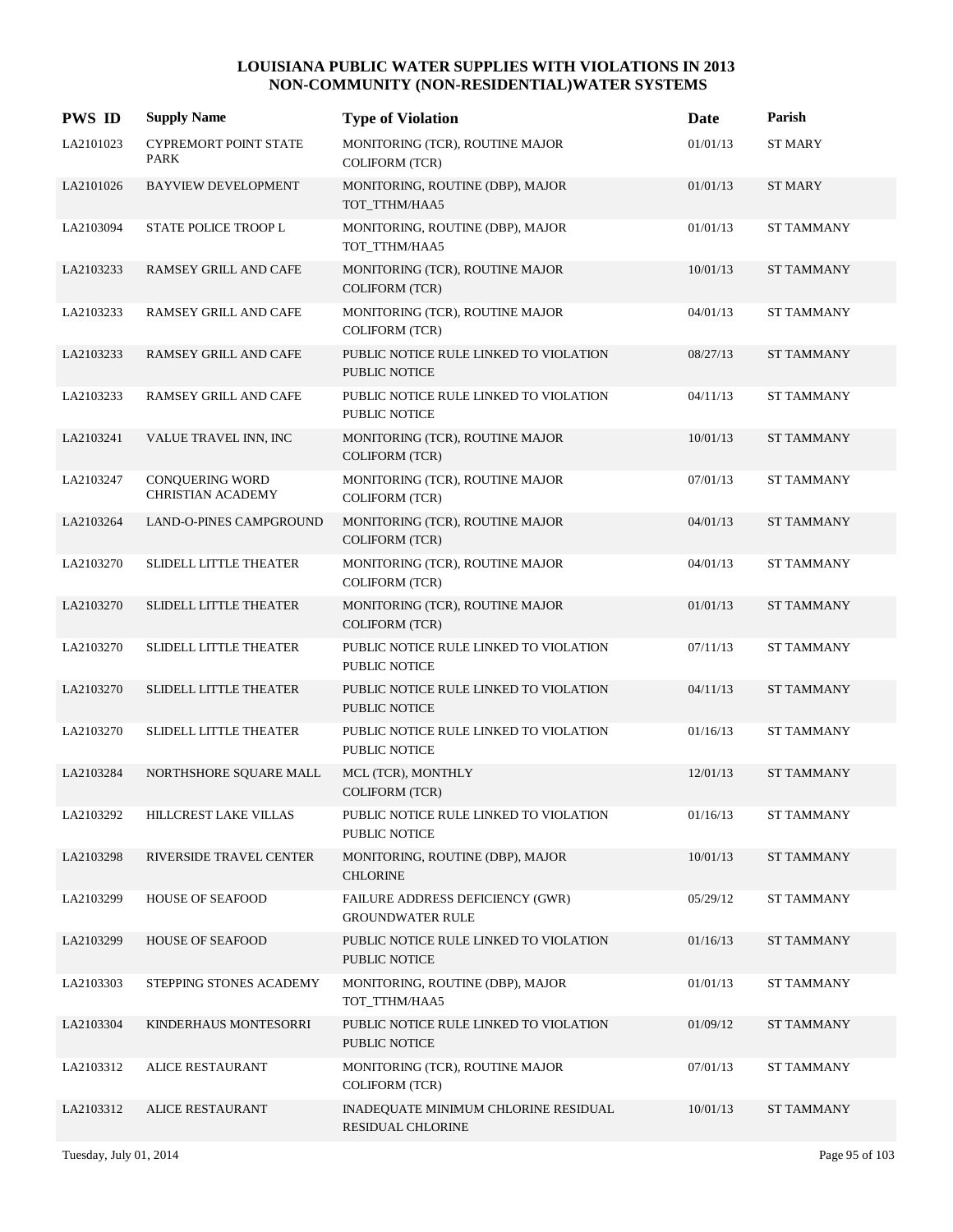| <b>PWS ID</b> | <b>Supply Name</b>                             | <b>Type of Violation</b>                                            | Date     | Parish            |
|---------------|------------------------------------------------|---------------------------------------------------------------------|----------|-------------------|
| LA2103312     | <b>ALICE RESTAURANT</b>                        | INADEQUATE MINIMUM CHLORINE RESIDUAL<br><b>RESIDUAL CHLORINE</b>    | 06/01/13 | <b>ST TAMMANY</b> |
| LA2103312     | ALICE RESTAURANT                               | INADEQUATE MINIMUM CHLORINE RESIDUAL<br><b>RESIDUAL CHLORINE</b>    | 03/01/13 | <b>ST TAMMANY</b> |
| LA2103318     | THE LITTLE ACADEMY                             | FOLLOW-UP OR ROUTINE TAP M/R (LCR)<br><b>LEAD &amp; COPPER RULE</b> | 10/01/12 | ST TAMMANY        |
| LA2103327     | SLIDELL COUNTRY STORE                          | MONITORING (TCR), ROUTINE MAJOR<br>COLIFORM (TCR)                   | 01/01/13 | <b>ST TAMMANY</b> |
| LA2103327     | SLIDELL COUNTRY STORE                          | PUBLIC NOTICE RULE LINKED TO VIOLATION<br>PUBLIC NOTICE             | 04/11/13 | <b>ST TAMMANY</b> |
| LA2103327     | SLIDELL COUNTRY STORE                          | PUBLIC NOTICE RULE LINKED TO VIOLATION<br><b>PUBLIC NOTICE</b>      | 01/16/13 | <b>ST TAMMANY</b> |
| LA2103343     | TRINITY MARINE GROUP                           | MONITORING (TCR), ROUTINE MAJOR<br>COLIFORM (TCR)                   | 10/01/13 | <b>ST TAMMANY</b> |
| LA2103348     | CHECK-IN CHECK-OUT                             | MONITORING (TCR), ROUTINE MAJOR<br>COLIFORM (TCR)                   | 10/01/13 | <b>ST TAMMANY</b> |
| LA2103348     | CHECK-IN CHECK-OUT                             | MONITORING (TCR), ROUTINE MAJOR<br><b>COLIFORM (TCR)</b>            | 07/01/13 | <b>ST TAMMANY</b> |
| LA2103348     | CHECK-IN CHECK-OUT                             | PUBLIC NOTICE RULE LINKED TO VIOLATION<br><b>PUBLIC NOTICE</b>      | 11/24/13 | <b>ST TAMMANY</b> |
| LA2103348     | CHECK-IN CHECK-OUT                             | PUBLIC NOTICE RULE LINKED TO VIOLATION<br>PUBLIC NOTICE             | 04/11/13 | ST TAMMANY        |
| LA2103349     | LITTLE OAK ELEMENTARY<br><b>SCHOOL</b>         | INADEQUATE MINIMUM CHLORINE RESIDUAL<br><b>RESIDUAL CHLORINE</b>    | 06/01/13 | <b>ST TAMMANY</b> |
| LA2103356     | LACOMBE-MANDEVILLE<br><b>HEADSTART</b>         | MONITORING (TCR), ROUTINE MAJOR<br><b>COLIFORM (TCR)</b>            | 04/01/13 | <b>ST TAMMANY</b> |
| LA2103356     | LACOMBE-MANDEVILLE<br><b>HEADSTART</b>         | PUBLIC NOTICE RULE LINKED TO VIOLATION<br><b>PUBLIC NOTICE</b>      | 05/31/12 | <b>ST TAMMANY</b> |
| LA2103357     | <b>NORTHMINSTER</b><br>PRESBYTERIAN MONTESSORI | FOLLOW-UP OR ROUTINE TAP M/R (LCR)<br><b>LEAD &amp; COPPER RULE</b> | 10/01/13 | ST TAMMANY        |
| LA2103362     | <b>B &amp; B GROCERY &amp; DELI</b>            | MONITORING (TCR), ROUTINE MAJOR<br><b>COLIFORM (TCR)</b>            | 10/01/13 | <b>ST TAMMANY</b> |
| LA2103365     | <b>CHARLOUS PIZZERIA</b>                       | MONITORING (TCR), ROUTINE MAJOR<br><b>COLIFORM (TCR)</b>            | 10/01/13 | <b>ST TAMMANY</b> |
| LA2103365     | <b>CHARLOUS PIZZERIA</b>                       | MONITORING (TCR), ROUTINE MAJOR<br>COLIFORM (TCR)                   | 07/01/13 | ST TAMMANY        |
| LA2103365     | CHARLOUS PIZZERIA                              | MONITORING (TCR), ROUTINE MAJOR<br><b>COLIFORM (TCR)</b>            | 04/01/13 | ST TAMMANY        |
| LA2103365     | <b>CHARLOUS PIZZERIA</b>                       | MONITORING (TCR), ROUTINE MAJOR<br><b>COLIFORM (TCR)</b>            | 01/01/13 | <b>ST TAMMANY</b> |
| LA2103365     | CHARLOUS PIZZERIA                              | PUBLIC NOTICE RULE LINKED TO VIOLATION<br>PUBLIC NOTICE             | 11/24/13 | ST TAMMANY        |
| LA2103365     | <b>CHARLOUS PIZZERIA</b>                       | PUBLIC NOTICE RULE LINKED TO VIOLATION<br>PUBLIC NOTICE             | 08/27/13 | <b>ST TAMMANY</b> |
| LA2103365     | CHARLOUS PIZZERIA                              | PUBLIC NOTICE RULE LINKED TO VIOLATION<br>PUBLIC NOTICE             | 07/11/13 | ST TAMMANY        |
| LA2103371     | SPEEDY G#2                                     | PUBLIC NOTICE RULE LINKED TO VIOLATION<br>PUBLIC NOTICE             | 02/08/13 | <b>ST TAMMANY</b> |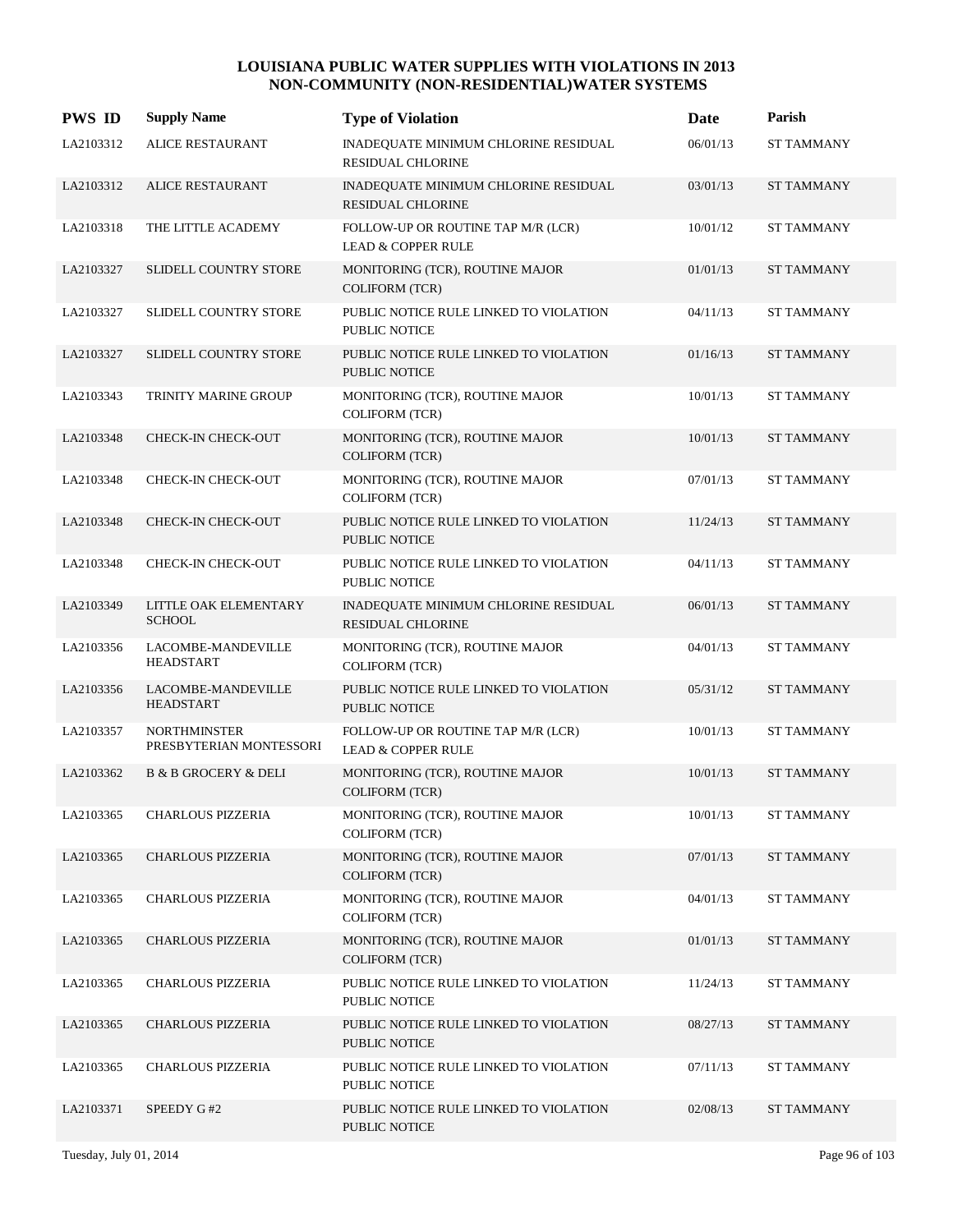| <b>PWS ID</b> | <b>Supply Name</b>           | <b>Type of Violation</b>                                         | Date     | Parish            |
|---------------|------------------------------|------------------------------------------------------------------|----------|-------------------|
| LA2103371     | SPEEDY G#2                   | PUBLIC NOTICE RULE LINKED TO VIOLATION<br>PUBLIC NOTICE          | 12/14/12 | <b>ST TAMMANY</b> |
| LA2103378     | SIXTH WARD CAFETERIA         | INADEQUATE MINIMUM CHLORINE RESIDUAL<br><b>RESIDUAL CHLORINE</b> | 07/01/13 | <b>ST TAMMANY</b> |
| LA2103379     | TWO SISTERS BILLIARDS        | MONITORING (TCR), ROUTINE MAJOR<br><b>COLIFORM (TCR)</b>         | 10/01/13 | ST TAMMANY        |
| LA2103379     | TWO SISTERS BILLIARDS        | MONITORING (TCR), ROUTINE MAJOR<br>COLIFORM (TCR)                | 07/01/13 | <b>ST TAMMANY</b> |
| LA2103379     | TWO SISTERS BILLIARDS        | MONITORING (TCR), ROUTINE MAJOR<br>COLIFORM (TCR)                | 04/01/13 | <b>ST TAMMANY</b> |
| LA2103379     | TWO SISTERS BILLIARDS        | MONITORING (TCR), ROUTINE MAJOR<br><b>COLIFORM (TCR)</b>         | 01/01/13 | <b>ST TAMMANY</b> |
| LA2103379     | TWO SISTERS BILLIARDS        | PUBLIC NOTICE RULE LINKED TO VIOLATION<br><b>PUBLIC NOTICE</b>   | 08/27/13 | <b>ST TAMMANY</b> |
| LA2103379     | TWO SISTERS BILLIARDS        | PUBLIC NOTICE RULE LINKED TO VIOLATION<br><b>PUBLIC NOTICE</b>   | 01/16/13 | <b>ST TAMMANY</b> |
| LA2103387     | <b>CLECO SERVICE CENTER</b>  | MONITORING, ROUTINE (DBP), MAJOR<br>TOT_TTHM/HAA5                | 01/01/13 | <b>ST TAMMANY</b> |
| LA2103404     | HWY 59 CHEVRON               | MONITORING (TCR), ROUTINE MAJOR<br><b>COLIFORM (TCR)</b>         | 10/01/13 | <b>ST TAMMANY</b> |
| LA2103404     | <b>HWY 59 CHEVRON</b>        | MONITORING (TCR), ROUTINE MAJOR<br>COLIFORM (TCR)                | 09/01/13 | <b>ST TAMMANY</b> |
| LA2103404     | HWY 59 CHEVRON               | MONITORING (TCR), ROUTINE MAJOR<br>COLIFORM (TCR)                | 08/01/13 | <b>ST TAMMANY</b> |
| LA2103404     | HWY 59 CHEVRON               | PUBLIC NOTICE RULE LINKED TO VIOLATION<br>PUBLIC NOTICE          | 12/14/12 | <b>ST TAMMANY</b> |
| LA2103404     | HWY 59 CHEVRON               | PUBLIC NOTICE RULE LINKED TO VIOLATION<br><b>PUBLIC NOTICE</b>   | 07/17/12 | <b>ST TAMMANY</b> |
| LA2103420     | MIDWAY FOOD MART             | MONITORING (TCR), ROUTINE MAJOR<br><b>COLIFORM (TCR)</b>         | 10/01/13 | <b>ST TAMMANY</b> |
| LA2103420     | <b>MIDWAY FOOD MART</b>      | PUBLIC NOTICE RULE LINKED TO VIOLATION<br>PUBLIC NOTICE          | 12/28/13 | <b>ST TAMMANY</b> |
| LA2103420     | MIDWAY FOOD MART             | PUBLIC NOTICE RULE LINKED TO VIOLATION<br>PUBLIC NOTICE          | 01/09/12 | <b>ST TAMMANY</b> |
| LA2103429     | BRIAN HARRIS AUTOPLEX        | MONITORING (TCR), ROUTINE MAJOR<br>COLIFORM (TCR)                | 12/01/13 | ST TAMMANY        |
| LA2103429     | BRIAN HARRIS AUTOPLEX        | MONITORING (TCR), ROUTINE MAJOR<br><b>COLIFORM (TCR)</b>         | 10/01/13 | <b>ST TAMMANY</b> |
| LA2103429     | <b>BRIAN HARRIS AUTOPLEX</b> | MONITORING (TCR), ROUTINE MAJOR<br><b>COLIFORM (TCR)</b>         | 01/01/13 | <b>ST TAMMANY</b> |
| LA2103429     | BRIAN HARRIS AUTOPLEX        | MONITORING (TCR), REPEAT MINOR<br><b>COLIFORM (TCR)</b>          | 07/01/13 | ST TAMMANY        |
| LA2103429     | BRIAN HARRIS AUTOPLEX        | MONITORING, ROUTINE (DBP), MAJOR<br><b>CHLORINE</b>              | 04/01/13 | <b>ST TAMMANY</b> |
| LA2103429     | BRIAN HARRIS AUTOPLEX        | PUBLIC NOTICE RULE LINKED TO VIOLATION<br>PUBLIC NOTICE          | 12/23/13 | ST TAMMANY        |
| LA2103429     | BRIAN HARRIS AUTOPLEX        | PUBLIC NOTICE RULE LINKED TO VIOLATION<br>PUBLIC NOTICE          | 11/24/13 | <b>ST TAMMANY</b> |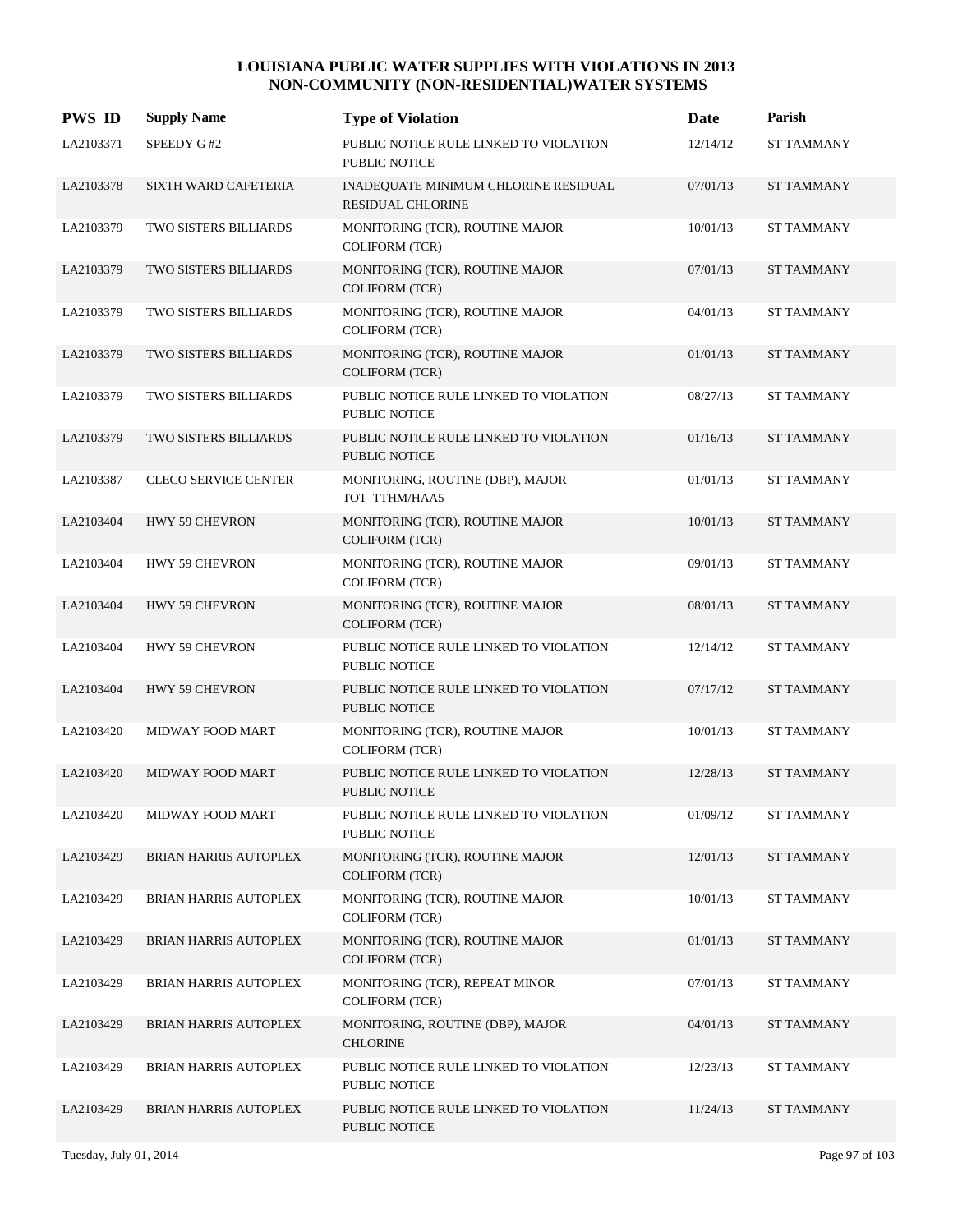| <b>PWS ID</b> | <b>Supply Name</b>           | <b>Type of Violation</b>                                            | Date     | Parish            |
|---------------|------------------------------|---------------------------------------------------------------------|----------|-------------------|
| LA2103429     | <b>BRIAN HARRIS AUTOPLEX</b> | PUBLIC NOTICE RULE LINKED TO VIOLATION<br>PUBLIC NOTICE             | 07/11/13 | <b>ST TAMMANY</b> |
| LA2103429     | <b>BRIAN HARRIS AUTOPLEX</b> | PUBLIC NOTICE RULE LINKED TO VIOLATION<br>PUBLIC NOTICE             | 01/16/13 | <b>ST TAMMANY</b> |
| LA2103430     | <b>LAKESHORE CHRYSLER</b>    | PUBLIC NOTICE RULE LINKED TO VIOLATION<br>PUBLIC NOTICE             | 01/16/13 | <b>ST TAMMANY</b> |
| LA2103436     | THE RESTAURANT               | MONITORING (TCR), ROUTINE MAJOR<br>COLIFORM (TCR)                   | 04/01/13 | <b>ST TAMMANY</b> |
| LA2103436     | THE RESTAURANT               | MONITORING (TCR), ROUTINE MAJOR<br>COLIFORM (TCR)                   | 01/01/13 | <b>ST TAMMANY</b> |
| LA2103436     | THE RESTAURANT               | PUBLIC NOTICE RULE LINKED TO VIOLATION<br><b>PUBLIC NOTICE</b>      | 07/11/13 | <b>ST TAMMANY</b> |
| LA2103436     | THE RESTAURANT               | PUBLIC NOTICE RULE LINKED TO VIOLATION<br><b>PUBLIC NOTICE</b>      | 04/11/13 | <b>ST TAMMANY</b> |
| LA2103440     | WINN DIXIE #1500             | MONITORING (TCR), ROUTINE MAJOR<br>COLIFORM (TCR)                   | 07/01/13 | <b>ST TAMMANY</b> |
| LA2103451     | <b>GOODBEE OUICKSTOP</b>     | MONITORING (TCR), ROUTINE MAJOR<br>COLIFORM (TCR)                   | 10/01/13 | <b>ST TAMMANY</b> |
| LA2103451     | <b>GOODBEE QUICKSTOP</b>     | MONITORING, ROUTINE (DBP), MAJOR<br><b>CHLORINE</b>                 | 04/01/13 | <b>ST TAMMANY</b> |
| LA2103451     | <b>GOODBEE QUICKSTOP</b>     | MONITORING, ROUTINE (DBP), MAJOR<br><b>CHLORINE</b>                 | 01/01/13 | <b>ST TAMMANY</b> |
| LA2103459     | A T AND T                    | MONITORING, ROUTINE (DBP), MAJOR<br>TOT_TTHM/HAA5                   | 01/01/13 | <b>ST TAMMANY</b> |
| LA2103462     | PAPARAZZI                    | MONITORING (TCR), ROUTINE MAJOR<br><b>COLIFORM (TCR)</b>            | 04/01/13 | <b>ST TAMMANY</b> |
| LA2103462     | PAPARAZZI                    | MONITORING (TCR), ROUTINE MAJOR<br><b>COLIFORM (TCR)</b>            | 01/01/13 | <b>ST TAMMANY</b> |
| LA2103462     | PAPARAZZI                    | PUBLIC NOTICE RULE LINKED TO VIOLATION<br>PUBLIC NOTICE             | 04/11/13 | <b>ST TAMMANY</b> |
| LA2103462     | PAPARAZZI                    | PUBLIC NOTICE RULE LINKED TO VIOLATION<br><b>PUBLIC NOTICE</b>      | 01/16/13 | <b>ST TAMMANY</b> |
| LA2103479     | US FISH & WILDLIFE HQ        | MONITORING (TCR), ROUTINE MAJOR<br><b>COLIFORM (TCR)</b>            | 10/01/13 | <b>ST TAMMANY</b> |
| LA2103479     | US FISH & WILDLIFE HO        | MONITORING (TCR), ROUTINE MAJOR<br>COLIFORM (TCR)                   | 07/01/13 | ST TAMMANY        |
| LA2103479     | US FISH & WILDLIFE HQ        | MONITORING (TCR), ROUTINE MAJOR<br><b>COLIFORM (TCR)</b>            | 04/01/13 | ST TAMMANY        |
| LA2103479     | US FISH & WILDLIFE HQ        | MONITORING (TCR), ROUTINE MAJOR<br><b>COLIFORM (TCR)</b>            | 01/01/13 | <b>ST TAMMANY</b> |
| LA2103479     | US FISH & WILDLIFE HQ        | MONITORING, ROUTINE (DBP), MAJOR<br>TOT_TTHM/HAA5                   | 01/01/13 | ST TAMMANY        |
| LA2103479     | US FISH & WILDLIFE HQ        | FAILURE SUBMIT SUBPART V PLAN, ESCALATED<br><b>DBP STAGE 2</b>      | 01/01/13 | ST TAMMANY        |
| LA2103479     | US FISH & WILDLIFE HQ        | FOLLOW-UP OR ROUTINE TAP M/R (LCR)<br><b>LEAD &amp; COPPER RULE</b> | 07/01/13 | ST TAMMANY        |
| LA2103479     | US FISH & WILDLIFE HQ        | FOLLOW-UP OR ROUTINE TAP M/R (LCR)<br>LEAD & COPPER RULE            | 01/01/13 | <b>ST TAMMANY</b> |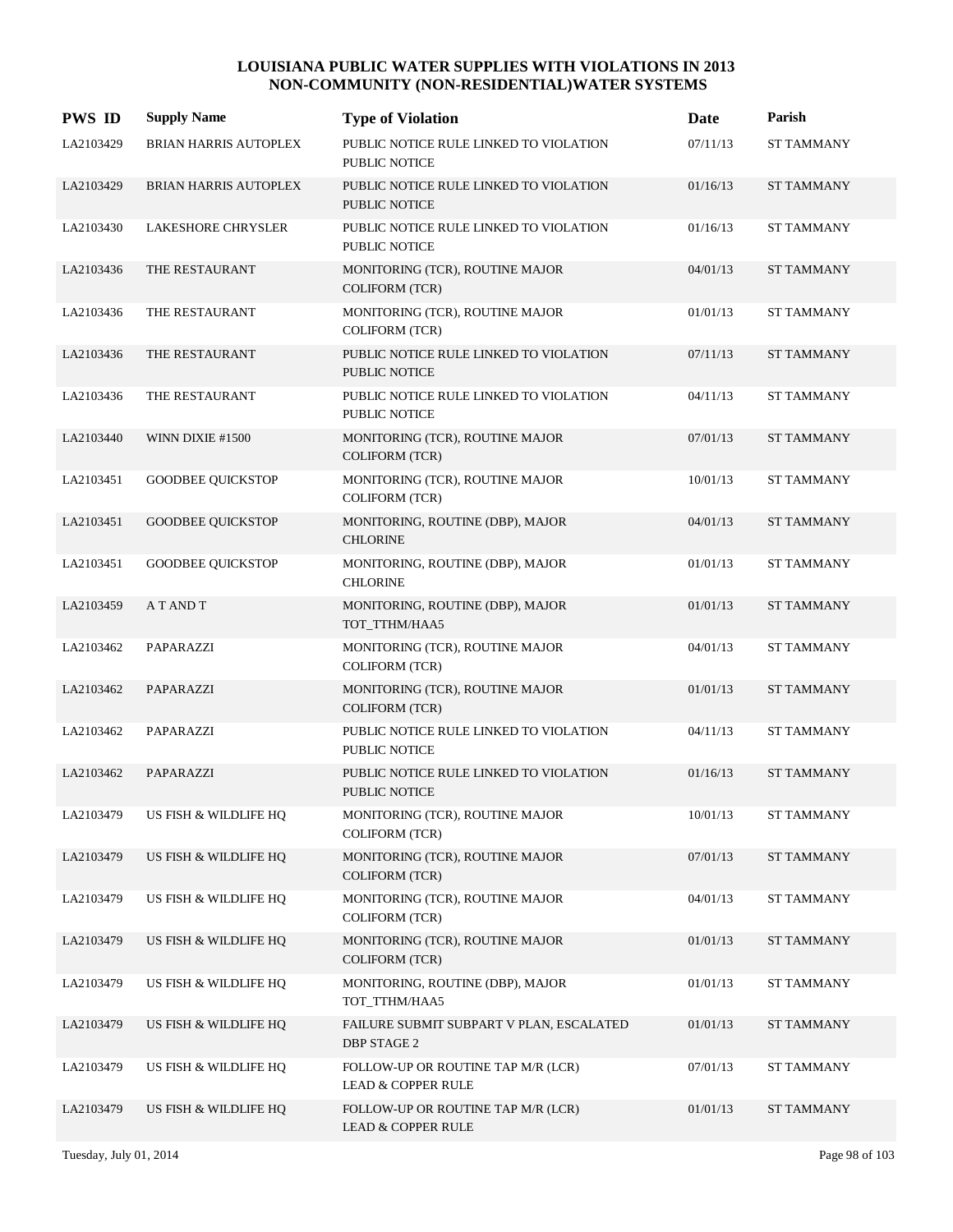| <b>PWS ID</b> | <b>Supply Name</b>                    | <b>Type of Violation</b>                                            | Date     | Parish            |
|---------------|---------------------------------------|---------------------------------------------------------------------|----------|-------------------|
| LA2103479     | US FISH & WILDLIFE HQ                 | FOLLOW-UP OR ROUTINE TAP M/R (LCR)<br><b>LEAD &amp; COPPER RULE</b> | 07/01/12 | <b>ST TAMMANY</b> |
| LA2103479     | US FISH & WILDLIFE HQ                 | FOLLOW-UP OR ROUTINE TAP M/R (LCR)<br><b>LEAD &amp; COPPER RULE</b> | 07/01/09 | <b>ST TAMMANY</b> |
| LA2103479     | US FISH & WILDLIFE HQ                 | PUBLIC NOTICE RULE LINKED TO VIOLATION<br>PUBLIC NOTICE             | 11/24/13 | <b>ST TAMMANY</b> |
| LA2103479     | US FISH & WILDLIFE HQ                 | PUBLIC NOTICE RULE LINKED TO VIOLATION<br>PUBLIC NOTICE             | 10/05/13 | <b>ST TAMMANY</b> |
| LA2103479     | US FISH & WILDLIFE HQ                 | PUBLIC NOTICE RULE LINKED TO VIOLATION<br>PUBLIC NOTICE             | 08/27/13 | <b>ST TAMMANY</b> |
| LA2103479     | US FISH & WILDLIFE HQ                 | PUBLIC NOTICE RULE LINKED TO VIOLATION<br><b>PUBLIC NOTICE</b>      | 07/11/13 | <b>ST TAMMANY</b> |
| LA2103479     | US FISH & WILDLIFE HQ                 | PUBLIC NOTICE RULE LINKED TO VIOLATION<br>PUBLIC NOTICE             | 05/09/13 | <b>ST TAMMANY</b> |
| LA2103479     | US FISH & WILDLIFE HQ                 | PUBLIC NOTICE RULE LINKED TO VIOLATION<br>PUBLIC NOTICE             | 04/11/13 | <b>ST TAMMANY</b> |
| LA2103479     | US FISH & WILDLIFE HQ                 | PUBLIC NOTICE RULE LINKED TO VIOLATION<br>PUBLIC NOTICE             | 01/16/13 | <b>ST TAMMANY</b> |
| LA2103479     | US FISH & WILDLIFE HQ                 | PUBLIC NOTICE RULE LINKED TO VIOLATION<br><b>PUBLIC NOTICE</b>      | 11/12/12 | <b>ST TAMMANY</b> |
| LA2103479     | US FISH & WILDLIFE HQ                 | PUBLIC NOTICE RULE LINKED TO VIOLATION<br>PUBLIC NOTICE             | 05/31/12 | <b>ST TAMMANY</b> |
| LA2103483     | <b>SLIDELL SEAFOOD</b>                | MONITORING (TCR), ROUTINE MAJOR<br>COLIFORM (TCR)                   | 10/01/13 | <b>ST TAMMANY</b> |
| LA2103483     | <b>SLIDELL SEAFOOD</b>                | MONITORING (TCR), ROUTINE MAJOR<br><b>COLIFORM (TCR)</b>            | 07/01/13 | <b>ST TAMMANY</b> |
| LA2103483     | <b>SLIDELL SEAFOOD</b>                | MONITORING (TCR), ROUTINE MAJOR<br><b>COLIFORM (TCR)</b>            | 04/01/13 | <b>ST TAMMANY</b> |
| LA2103483     | <b>SLIDELL SEAFOOD</b>                | MONITORING (TCR), ROUTINE MAJOR<br><b>COLIFORM (TCR)</b>            | 01/01/13 | <b>ST TAMMANY</b> |
| LA2103483     | <b>SLIDELL SEAFOOD</b>                | PUBLIC NOTICE RULE LINKED TO VIOLATION<br><b>PUBLIC NOTICE</b>      | 11/24/13 | <b>ST TAMMANY</b> |
| LA2103483     | <b>SLIDELL SEAFOOD</b>                | PUBLIC NOTICE RULE LINKED TO VIOLATION<br>PUBLIC NOTICE             | 08/27/13 | ST TAMMANY        |
| LA2103483     | <b>SLIDELL SEAFOOD</b>                | PUBLIC NOTICE RULE LINKED TO VIOLATION<br>PUBLIC NOTICE             | 07/11/13 | <b>ST TAMMANY</b> |
| LA2103483     | <b>SLIDELL SEAFOOD</b>                | PUBLIC NOTICE RULE LINKED TO VIOLATION<br>PUBLIC NOTICE             | 01/16/13 | <b>ST TAMMANY</b> |
| LA2103494     | <b>TABBIS HOUSE</b>                   | PUBLIC NOTICE RULE LINKED TO VIOLATION<br><b>PUBLIC NOTICE</b>      | 05/31/12 | <b>ST TAMMANY</b> |
| LA2103497     | UPPERROOM BIBLE CHURCH,<br><b>INC</b> | MONITORING, ROUTINE (DBP), MAJOR<br>TOT_TTHM/HAA5                   | 01/01/13 | <b>ST TAMMANY</b> |
| LA2103497     | UPPERROOM BIBLE CHURCH,<br><b>INC</b> | FAILURE SUBMIT SUBPART V PLAN, ESCALATED<br><b>DBP STAGE 2</b>      | 01/01/13 | <b>ST TAMMANY</b> |
| LA2103497     | UPPERROOM BIBLE CHURCH,<br><b>INC</b> | PUBLIC NOTICE RULE LINKED TO VIOLATION<br>PUBLIC NOTICE             | 01/16/13 | <b>ST TAMMANY</b> |
| LA2103497     | UPPERROOM BIBLE CHURCH,<br>$\rm{INC}$ | PUBLIC NOTICE RULE LINKED TO VIOLATION<br>PUBLIC NOTICE             | 05/31/12 | ST TAMMANY        |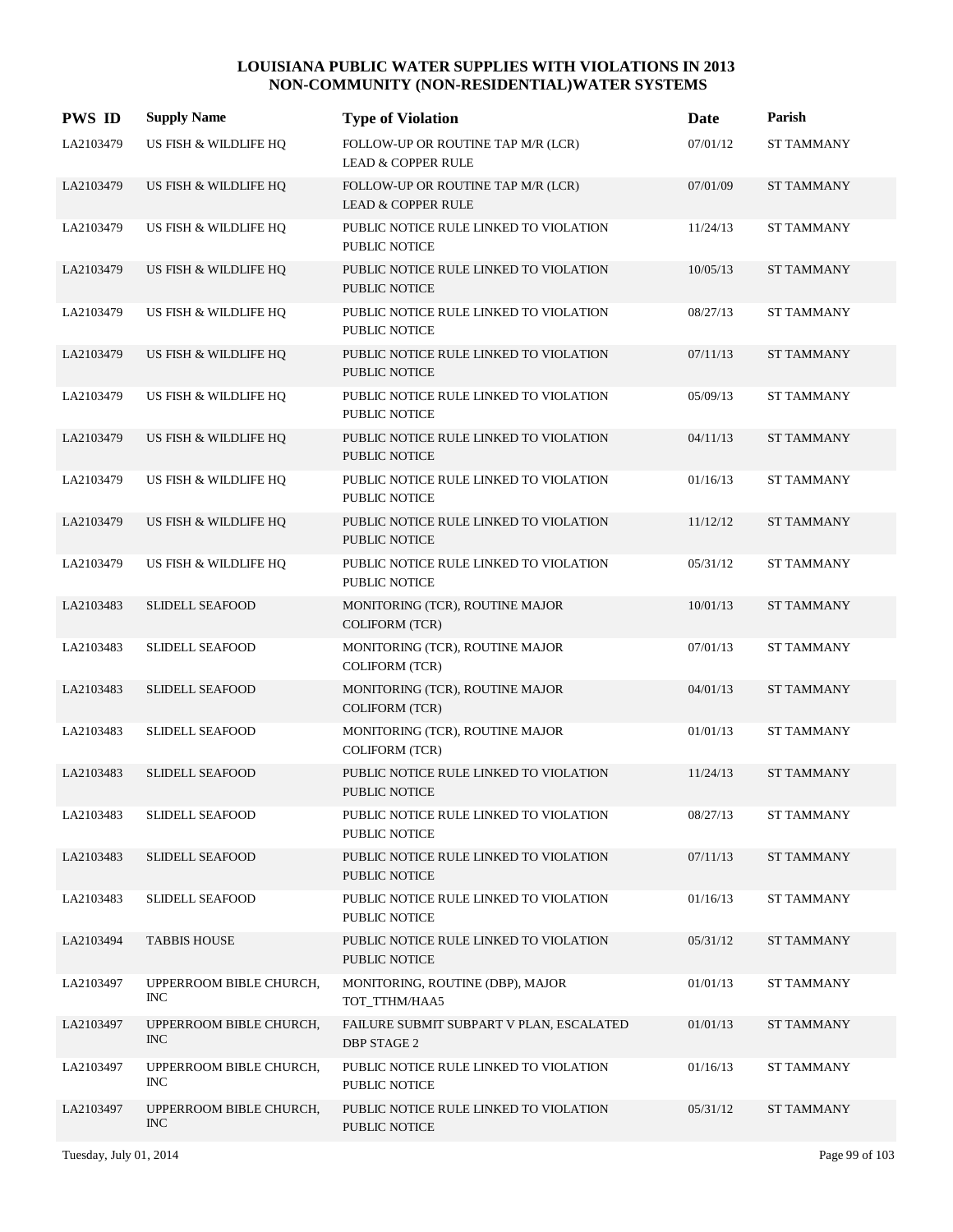| <b>PWS ID</b> | <b>Supply Name</b>                                | <b>Type of Violation</b>                                                         | Date     | Parish            |
|---------------|---------------------------------------------------|----------------------------------------------------------------------------------|----------|-------------------|
| LA2103499     | LE CAFE DE BON TEMPS                              | PUBLIC NOTICE RULE LINKED TO VIOLATION<br>PUBLIC NOTICE                          | 01/16/13 | <b>ST TAMMANY</b> |
| LA2103504     | THE LIL GRILL                                     | MONITORING (TCR), ROUTINE MAJOR<br><b>COLIFORM (TCR)</b>                         | 07/01/13 | <b>ST TAMMANY</b> |
| LA2103508     | MORAY CONDOMINIUMS-<br>LAKESHORE ADULT DAY        | MONITORING, ROUTINE (DBP), MAJOR<br>TOT_TTHM/HAA5                                | 01/01/13 | ST TAMMANY        |
| LA2103508     | <b>MORAY CONDOMINIUMS-</b><br>LAKESHORE ADULT DAY | FAILURE SUBMIT SUBPART V PLAN, ESCALATED<br><b>DBP STAGE 2</b>                   | 01/01/13 | <b>ST TAMMANY</b> |
| LA2105001     | TCHEFUNCTI FAMILY CMPGRD                          | MONITORING (TCR), ROUTINE MAJOR<br><b>COLIFORM (TCR)</b>                         | 10/01/13 | <b>TANGIPAHOA</b> |
| LA2105001     | TCHEFUNCTI FAMILY CMPGRD                          | MONITORING (TCR), ROUTINE MAJOR<br><b>COLIFORM (TCR)</b>                         | 07/01/13 | <b>TANGIPAHOA</b> |
| LA2105001     | TCHEFUNCTI FAMILY CMPGRD                          | MONITORING (TCR), ROUTINE MAJOR<br><b>COLIFORM (TCR)</b>                         | 04/01/13 | <b>TANGIPAHOA</b> |
| LA2105001     | TCHEFUNCTI FAMILY CMPGRD                          | MONITORING (TCR), ROUTINE MAJOR<br>COLIFORM (TCR)                                | 01/01/13 | <b>TANGIPAHOA</b> |
| LA2105001     | TCHEFUNCTI FAMILY CMPGRD                          | PUBLIC NOTICE RULE LINKED TO VIOLATION<br>PUBLIC NOTICE                          | 11/24/13 | <b>TANGIPAHOA</b> |
| LA2105001     | TCHEFUNCTI FAMILY CMPGRD                          | PUBLIC NOTICE RULE LINKED TO VIOLATION<br><b>PUBLIC NOTICE</b>                   | 08/27/13 | <b>TANGIPAHOA</b> |
| LA2105001     |                                                   | TCHEFUNCTI FAMILY CMPGRD PUBLIC NOTICE RULE LINKED TO VIOLATION<br>PUBLIC NOTICE | 07/11/13 | <b>TANGIPAHOA</b> |
| LA2105001     | TCHEFUNCTI FAMILY CMPGRD                          | PUBLIC NOTICE RULE LINKED TO VIOLATION<br><b>PUBLIC NOTICE</b>                   | 04/11/13 | <b>TANGIPAHOA</b> |
| LA2105051     | NORTH OAKS MEDICAL<br><b>CENTER</b>               | MCL (TCR), MONTHLY<br><b>COLIFORM (TCR)</b>                                      | 05/01/13 | <b>TANGIPAHOA</b> |
| LA2105051     | NORTH OAKS MEDICAL<br><b>CENTER</b>               | PUBLIC NOTICE RULE LINKED TO VIOLATION<br><b>PUBLIC NOTICE</b>                   | 06/07/13 | <b>TANGIPAHOA</b> |
| LA2105066     | SOUTHEAST BAPTIST<br><b>ASSEMBLY</b>              | MONITORING (TCR), ROUTINE MAJOR<br><b>COLIFORM (TCR)</b>                         | 10/01/13 | <b>TANGIPAHOA</b> |
| LA2105067     | <b>GLENWOOD BAPTIST YOUTH</b><br><b>CAMP</b>      | MONITORING, ROUTINE (DBP), MAJOR<br><b>CHLORINE</b>                              | 01/01/13 | <b>TANGIPAHOA</b> |
| LA2105095     | SKINNEYS RESTAURANT                               | MONITORING (TCR), ROUTINE MAJOR<br><b>COLIFORM (TCR)</b>                         | 04/01/13 | <b>TANGIPAHOA</b> |
| LA2105095     | <b>SKINNEYS RESTAURANT</b>                        | PUBLIC NOTICE RULE LINKED TO VIOLATION<br>PUBLIC NOTICE                          | 08/27/13 | <b>TANGIPAHOA</b> |
| LA2105118     | <b>WHITES SEAFOOD</b>                             | MONITORING (TCR), ROUTINE MAJOR<br><b>COLIFORM (TCR)</b>                         | 01/01/13 | <b>TANGIPAHOA</b> |
| LA2105123     | I-12 FLEA MARKET                                  | MONITORING (TCR), ROUTINE MAJOR<br><b>COLIFORM (TCR)</b>                         | 01/01/13 | <b>TANGIPAHOA</b> |
| LA2113218     | DROP ON BY                                        | MONITORING (TCR), REPEAT MAJOR<br><b>COLIFORM (TCR)</b>                          | 07/01/13 | <b>VERMILION</b>  |
| LA2113218     | DROP ON BY                                        | MONITORING, ROUTINE (DBP), MAJOR<br><b>CHLORINE</b>                              | 07/01/13 | <b>VERMILION</b>  |
| LA2113218     | DROP ON BY                                        | MONITOR GWR TRIGGERED/ADDITONAL, MAJOR<br>E. COLI                                | 08/09/13 | <b>VERMILION</b>  |
| LA2113218     | DROP ON BY                                        | MONITOR GWR TRIGGERED/ADDITONAL, MAJOR<br>E. COLI                                | 06/28/13 | <b>VERMILION</b>  |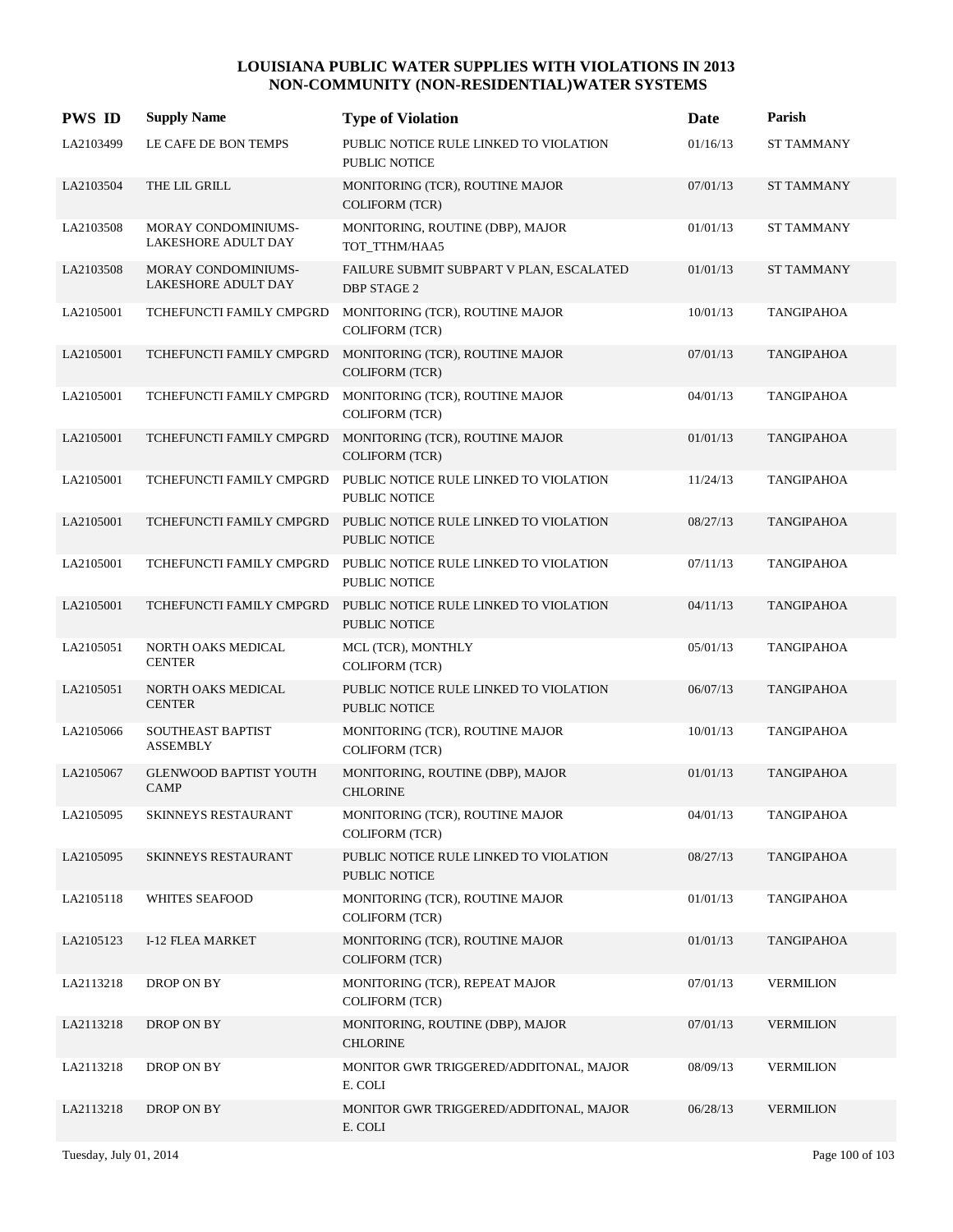| <b>PWS ID</b> | <b>Supply Name</b>               | <b>Type of Violation</b>                                           | Date     | Parish            |
|---------------|----------------------------------|--------------------------------------------------------------------|----------|-------------------|
| LA2113218     | DROP ON BY                       | PUBLIC NOTICE RULE LINKED TO VIOLATION<br><b>PUBLIC NOTICE</b>     | 09/29/13 | <b>VERMILION</b>  |
| LA2113218     | DROP ON BY                       | PUBLIC NOTICE RULE LINKED TO VIOLATION<br><b>PUBLIC NOTICE</b>     | 11/02/12 | <b>VERMILION</b>  |
| LA2113273     | THE OASIS WATER SYSTEM           | MONITORING (TCR), ROUTINE MAJOR<br><b>COLIFORM (TCR)</b>           | 10/01/13 | <b>VERMILION</b>  |
| LA2113273     | THE OASIS WATER SYSTEM           | MONITORING (TCR), ROUTINE MAJOR<br>COLIFORM (TCR)                  | 07/01/13 | <b>VERMILION</b>  |
| LA2113273     | THE OASIS WATER SYSTEM           | MONITORING (TCR), ROUTINE MAJOR<br>COLIFORM (TCR)                  | 04/01/13 | <b>VERMILION</b>  |
| LA2113273     | THE OASIS WATER SYSTEM           | MONITORING (TCR), ROUTINE MAJOR<br><b>COLIFORM (TCR)</b>           | 01/01/13 | <b>VERMILION</b>  |
| LA2113273     | THE OASIS WATER SYSTEM           | PUBLIC NOTICE RULE LINKED TO VIOLATION<br>PUBLIC NOTICE            | 11/29/13 | <b>VERMILION</b>  |
| LA2113273     | THE OASIS WATER SYSTEM           | PUBLIC NOTICE RULE LINKED TO VIOLATION<br>PUBLIC NOTICE            | 08/23/13 | <b>VERMILION</b>  |
| LA2113273     | THE OASIS WATER SYSTEM           | PUBLIC NOTICE RULE LINKED TO VIOLATION<br><b>PUBLIC NOTICE</b>     | 07/12/13 | <b>VERMILION</b>  |
| LA2113273     | THE OASIS WATER SYSTEM           | PUBLIC NOTICE RULE LINKED TO VIOLATION<br>PUBLIC NOTICE            | 11/02/12 | <b>VERMILION</b>  |
| LA2115062     | CATFISH HUT, LLC                 | MONITORING (TCR), ROUTINE MAJOR<br><b>COLIFORM (TCR)</b>           | 10/01/13 | <b>VERNON</b>     |
| LA2115062     | CATFISH HUT, LLC                 | MONITORING (TCR), ROUTINE MAJOR<br><b>COLIFORM (TCR)</b>           | 07/01/13 | <b>VERNON</b>     |
| LA2115062     | CATFISH HUT, LLC                 | MONITORING (TCR), ROUTINE MAJOR<br><b>COLIFORM (TCR)</b>           | 04/01/13 | <b>VERNON</b>     |
| LA2115062     | CATFISH HUT, LLC                 | MONITORING (TCR), ROUTINE MAJOR<br><b>COLIFORM (TCR)</b>           | 01/01/13 | <b>VERNON</b>     |
| LA2115062     | CATFISH HUT, LLC                 | FAILURE ADDRESS DEFICIENCY (GWR)<br><b>GROUNDWATER RULE</b>        | 02/26/12 | <b>VERNON</b>     |
| LA2115062     | CATFISH HUT, LLC                 | PUBLIC NOTICE RULE LINKED TO VIOLATION<br><b>PUBLIC NOTICE</b>     | 08/27/13 | <b>VERNON</b>     |
| LA2115062     | CATFISH HUT, LLC                 | PUBLIC NOTICE RULE LINKED TO VIOLATION<br>PUBLIC NOTICE            | 07/11/13 | <b>VERNON</b>     |
| LA2115127     | <b>EAGLE NEST CAFE</b>           | PUBLIC NOTICE RULE LINKED TO VIOLATION<br>PUBLIC NOTICE            | 04/11/13 | <b>VERNON</b>     |
| LA2115128     | <b>CRAVENS HANDI STOP</b>        | <b>FAILURE ADDRESS DEFICIENCY (GWR)</b><br><b>GROUNDWATER RULE</b> | 01/11/12 | <b>VERNON</b>     |
| LA2117030     | <b>BOURNE'S SEAFOOD</b>          | MONITORING (TCR), ROUTINE MAJOR<br>COLIFORM (TCR)                  | 01/01/13 | <b>WASHINGTON</b> |
| LA2117097     | ISABEL GROCERY & CAFE            | MONITORING (TCR), ROUTINE MAJOR<br><b>COLIFORM (TCR)</b>           | 10/01/13 | <b>WASHINGTON</b> |
| LA2117097     | <b>ISABEL GROCERY &amp; CAFE</b> | MONITORING (TCR), ROUTINE MAJOR<br>COLIFORM (TCR)                  | 07/01/13 | <b>WASHINGTON</b> |
| LA2117097     | <b>ISABEL GROCERY &amp; CAFE</b> | MONITORING (TCR), ROUTINE MAJOR<br><b>COLIFORM (TCR)</b>           | 04/01/13 | <b>WASHINGTON</b> |
| LA2117097     | <b>ISABEL GROCERY &amp; CAFE</b> | MONITORING (TCR), ROUTINE MAJOR<br>COLIFORM (TCR)                  | 01/01/13 | <b>WASHINGTON</b> |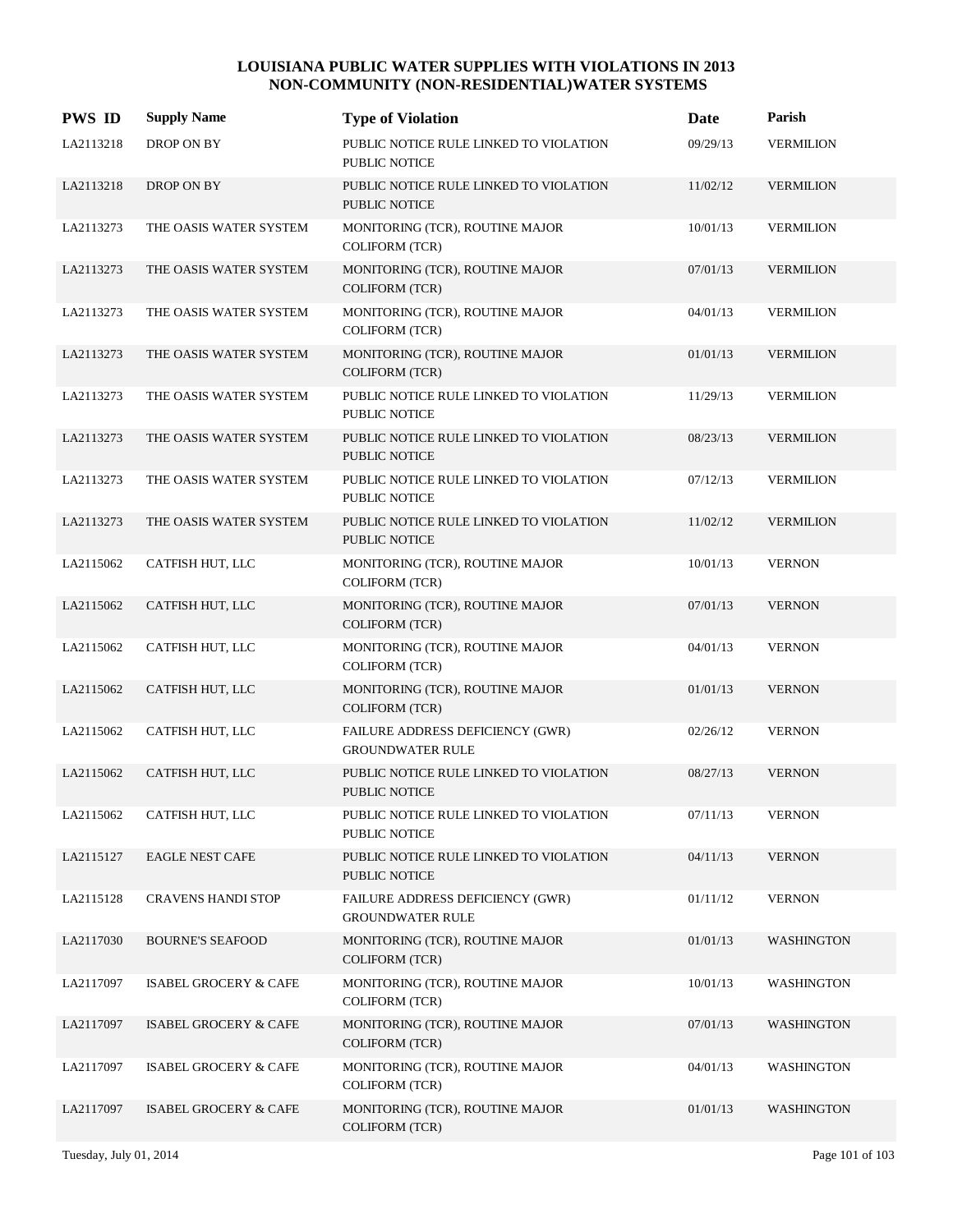| <b>PWS ID</b> | <b>Supply Name</b>               | <b>Type of Violation</b>                                       | Date     | Parish            |
|---------------|----------------------------------|----------------------------------------------------------------|----------|-------------------|
| LA2117097     | <b>ISABEL GROCERY &amp; CAFE</b> | PUBLIC NOTICE RULE LINKED TO VIOLATION<br>PUBLIC NOTICE        | 07/11/13 | <b>WASHINGTON</b> |
| LA2117097     | <b>ISABEL GROCERY &amp; CAFE</b> | PUBLIC NOTICE RULE LINKED TO VIOLATION<br><b>PUBLIC NOTICE</b> | 04/11/13 | <b>WASHINGTON</b> |
| LA2117100     | <b>BO S STEAKHOUSE</b>           | MONITOR GWR TRIGGERED/ADDITONAL, MAJOR<br>E. COLI              | 02/01/12 | <b>WASHINGTON</b> |
| LA2117100     | <b>BO S STEAKHOUSE</b>           | FAILURE ADDRESS DEFICIENCY (GWR)<br><b>GROUNDWATER RULE</b>    | 01/05/12 | <b>WASHINGTON</b> |
| LA2117136     | STEWART SEAFOOD & STEAK          | MONITORING (TCR), ROUTINE MAJOR<br><b>COLIFORM (TCR)</b>       | 10/01/13 | <b>WASHINGTON</b> |
| LA2117136     | STEWART SEAFOOD & STEAK          | MONITORING (TCR), ROUTINE MAJOR<br><b>COLIFORM</b> (TCR)       | 07/01/13 | WASHINGTON        |
| LA2117136     | STEWART SEAFOOD & STEAK          | MONITORING (TCR), ROUTINE MAJOR<br><b>COLIFORM (TCR)</b>       | 04/01/13 | <b>WASHINGTON</b> |
| LA2117136     | STEWART SEAFOOD & STEAK          | MONITORING (TCR), ROUTINE MAJOR<br><b>COLIFORM (TCR)</b>       | 01/01/13 | <b>WASHINGTON</b> |
| LA2117136     | STEWART SEAFOOD & STEAK          | PUBLIC NOTICE RULE LINKED TO VIOLATION<br>PUBLIC NOTICE        | 11/24/13 | <b>WASHINGTON</b> |
| LA2117136     | STEWART SEAFOOD & STEAK          | PUBLIC NOTICE RULE LINKED TO VIOLATION<br>PUBLIC NOTICE        | 08/27/13 | <b>WASHINGTON</b> |
| LA2117136     | STEWART SEAFOOD & STEAK          | PUBLIC NOTICE RULE LINKED TO VIOLATION<br>PUBLIC NOTICE        | 07/11/13 | <b>WASHINGTON</b> |
| LA2117136     | STEWART SEAFOOD & STEAK          | PUBLIC NOTICE RULE LINKED TO VIOLATION<br><b>PUBLIC NOTICE</b> | 04/11/13 | <b>WASHINGTON</b> |
| LA2117178     | WINDMILL NURSERY                 | PUBLIC NOTICE RULE LINKED TO VIOLATION<br>PUBLIC NOTICE        | 05/31/12 | <b>WASHINGTON</b> |
| LA2117181     | <b>S AND P TRUCK STOP</b>        | MONITORING (TCR), ROUTINE MAJOR<br><b>COLIFORM (TCR)</b>       | 10/01/13 | <b>WASHINGTON</b> |
| LA2117181     | <b>S AND P TRUCK STOP</b>        | MONITORING (TCR), ROUTINE MAJOR<br>COLIFORM (TCR)              | 07/01/13 | <b>WASHINGTON</b> |
| LA2117181     | <b>S AND P TRUCK STOP</b>        | MONITORING (TCR), ROUTINE MAJOR<br><b>COLIFORM (TCR)</b>       | 04/01/13 | <b>WASHINGTON</b> |
| LA2117181     | <b>S AND P TRUCK STOP</b>        | MONITORING (TCR), ROUTINE MAJOR<br>COLIFORM (TCR)              | 01/01/13 | <b>WASHINGTON</b> |
| LA2117181     | <b>S AND P TRUCK STOP</b>        | FAILURE ADDRESS DEFICIENCY (GWR)<br><b>GROUNDWATER RULE</b>    | 01/05/12 | <b>WASHINGTON</b> |
| LA2117181     | <b>S AND P TRUCK STOP</b>        | PUBLIC NOTICE RULE LINKED TO VIOLATION<br>PUBLIC NOTICE        | 11/24/13 | <b>WASHINGTON</b> |
| LA2117181     | <b>S AND P TRUCK STOP</b>        | PUBLIC NOTICE RULE LINKED TO VIOLATION<br>PUBLIC NOTICE        | 08/27/13 | <b>WASHINGTON</b> |
| LA2117181     | <b>S AND P TRUCK STOP</b>        | PUBLIC NOTICE RULE LINKED TO VIOLATION<br>PUBLIC NOTICE        | 07/11/13 | <b>WASHINGTON</b> |
| LA2117181     | <b>S AND P TRUCK STOP</b>        | PUBLIC NOTICE RULE LINKED TO VIOLATION<br>PUBLIC NOTICE        | 04/11/13 | <b>WASHINGTON</b> |
| LA2117184     | <b>LIL LANDERS BAR</b>           | MONITOR GWR TRIGGERED/ADDITONAL, MAJOR<br>E. COLI              | 08/01/12 | <b>WASHINGTON</b> |
| LA2117184     | <b>LIL LANDERS BAR</b>           | MONITOR GWR TRIGGERED/ADDITONAL, MAJOR<br>E. COLI              | 12/07/10 | <b>WASHINGTON</b> |